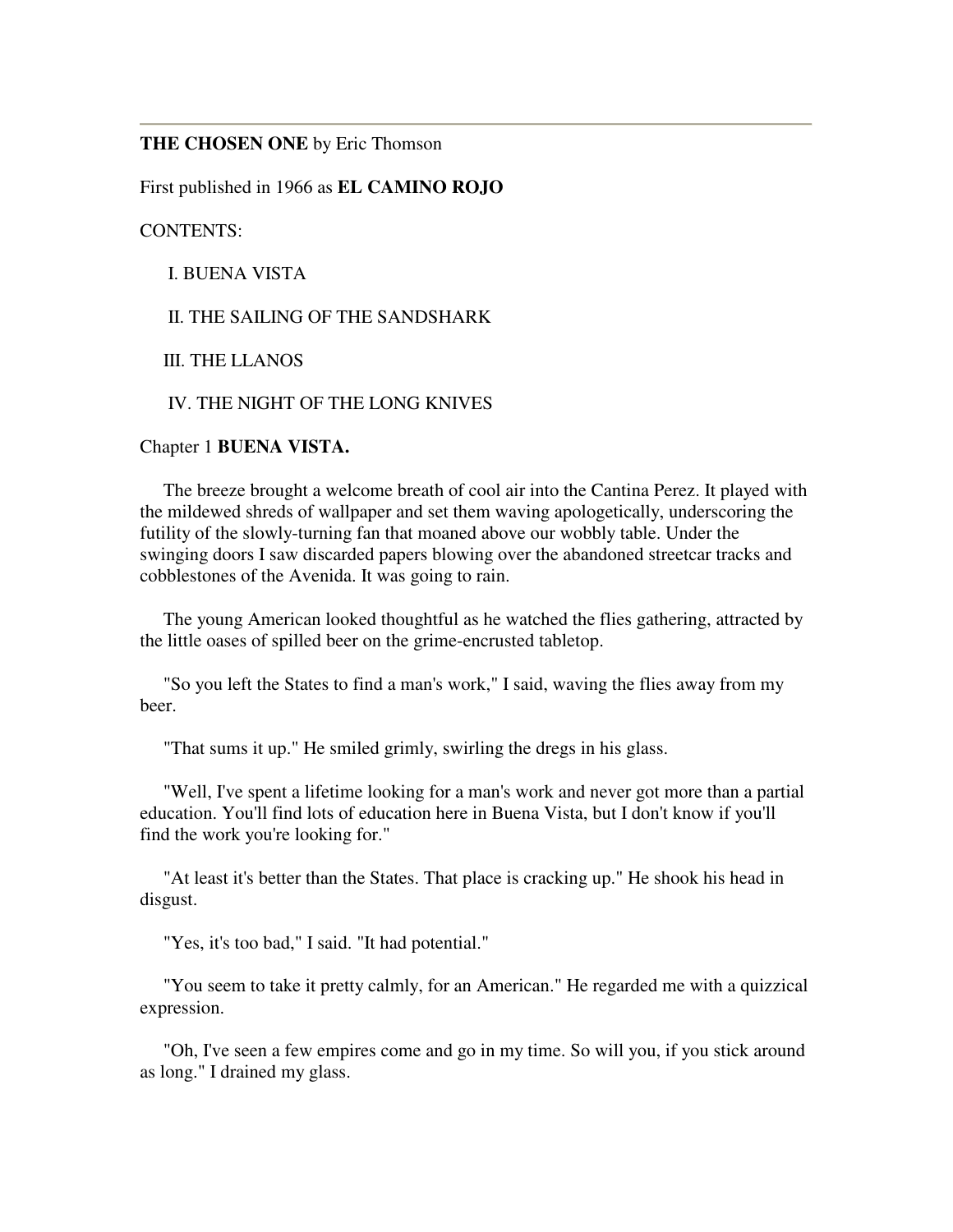"Maybe. Like another?" He got up and swore, seeing that the chair had torn a hole in his trousers.

 "Sure, but this round's on me." I handed him a filthy banknote. "No, don't bother reading the denomination. Just see if Don José will give you any change for it."

 He came back to the table with two bottles of warm Pacifico and sat down on the rickety chair, which was waiting to bite another hole in his faded blue jeans.

 "Well?" I poured my beer, which began to foam over even though I had tilted the glass.

 "No change. Don José says it may be a foreign note, but he's willing to give you credit for the two beers until he washes it."

"Hmm, you'd think he'd trust an old customer."

He looked at me over the edge of his glass. "So how long have you been down here?"

"Oh, not so long. I was here back in 'twenty-seven, when I was almost your age."

"I'm twenty-three," he volunteered.

"I was seventeen."

"Nineteen twenty-seven! Hell, that's a long time ago. What was it like here, then?"

 I did my best to remember, trying to recall my first day in Buena Vista. Suddenly the cobwebs were blown away by a loud clap of thunder, and I saw myself, seventeen years old, stepping off the mail boat that had tied up at the Embarcadero.

 I'd come down with what money I'd saved from two mind-rotting years in the insurance racket in Frisco. What a dismal life that had been! But now, in the wisdom of my mature years, I was going to change all that. I'd set out to make a career in journalism.

 Unfortunately, the newspapers had other ideas, so I figured I'd look for trouble, which was always newsworthy, and become a free-lance correspondent. The nearest trouble which was to be had within the range of my limited funds was here in Buena Vista.

 The rich tropical air was intoxicating. That's the first thing I noticed after the wood smoke of the steamer. It made me feel ready for great adventure and confident that I would find it. Approaching the prostrate forms of soldiers on the Embarcadero, I thought I'd encountered the first casualties of the civil war.

 My journalistic imagination was black with headlines: 'CAPITAL BESIEGED!' 'TROOPS MASSACRED BY INSURRECTOS!' But on closer examination, I was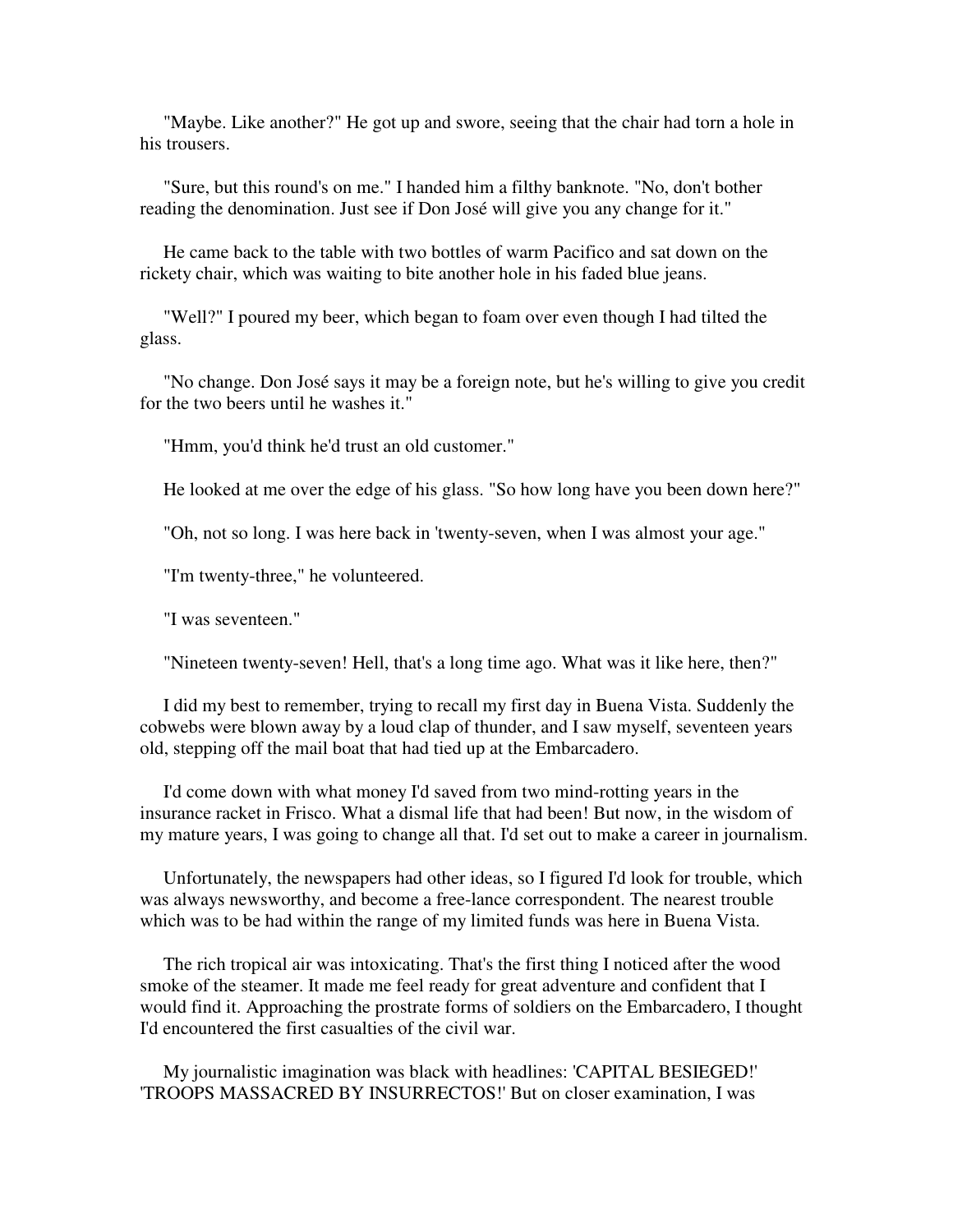disappointed to discover that some of the 'corpses' were snoring. They had a funny way of guarding the government's major source of income, the customs house.

 I went inside, full of goodwill and charity, that is, until I was confronted by one of those pot-bellied officials with a permanent colic from over-eating. He looked at my passport (an obvious forgery); my suitcase (a trove of contraband); my blank notebooks (secret messages); and became more ill-tempered at discovering nothing incriminating.

 "You aren't a missionary, are you?" he scowled, knitting his formidable black eyebrows.

 I was tongue-tied. There I was, The Compleat Correspondent, worldly, cynical, jaded, debauched - I'd had a touch of dysentery down river and was still a little queasy. Having practiced my knowing sneer so often that I suspected my face had gone out of joint, I was horrified. A missionary!

"No," I replied, in perfect Spanish.

"Put that down, officious troglodyte!"

 I wish I'd said that. I saw my fellow-victim at the other end of the counter, a wellpadded woman in fashionable overdress. How she survived the humid heat with that feather boa, I didn't know.

 She was engaged in a tug-o-war with another official over a brand new Victrola. The official must have thought it was some new-fangled type of Gatling gun. Seeing that he was attracting adverse attention, he released the instrument, but insisted that the device be demonstrated, taking care to aim its muzzle out the door.

 The lady cranked up the machine and vindicated herself by treating us to an aria by Caruso, who was becoming very popular down here, though he'd died some years earlier.

 The officials and soldiers, the ones who had awakened, were most reluctant to let her leave. They insisted she play her complete selection of records.

"May I repack my suitcase now?" I asked.

"Yes," said the official, "and be quick about it. I'm a very busy man."

 I hurried away from the customs house, considering that I'd got off lightly, thanks to The Great Caruso. A few blocks away from the Embarcadero, I discovered myself in the heart of the capital. Walking through the deserted streets, I was unable to believe that it really was a capital city in the true sense, nor that there was a civil war in full swing. It was midday, and nothing was happening. Nothing. This was my first experience of siesta time.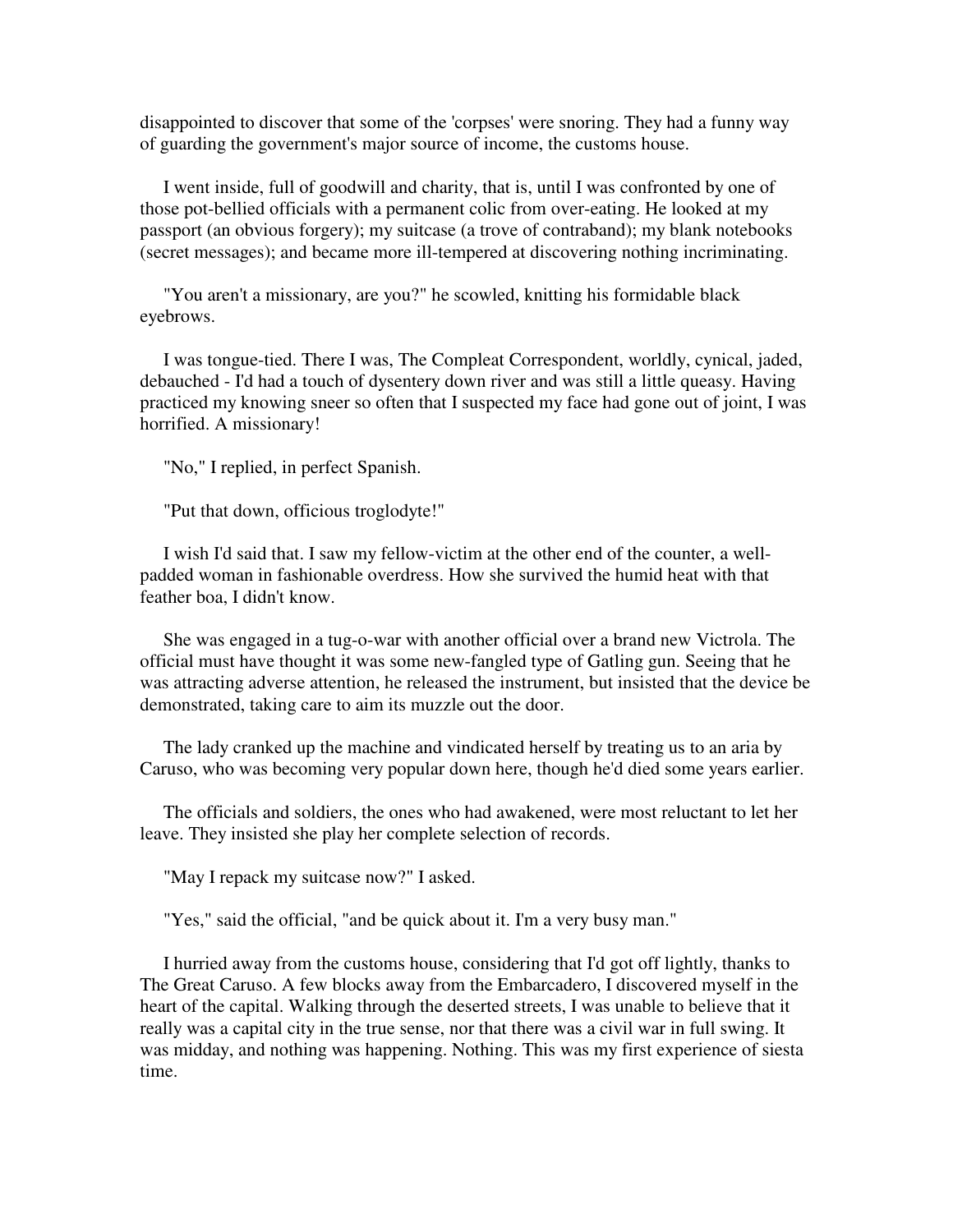I stopped in the Cantina Perez for a few beers, and killed time for a couple of hours. The beers were cold because they had ice in those days. Around three o'clock I had a look out the door and saw a few bodies moving about on the Avenida. It was time to seek a Person of Authority, I thought, putting on my expensive Panama and setting it at a jaunty, journalistic angle which guaranteed that it would blow off at the slightest breeze.

 As I stepped out of the cantina, I heard bugles. People were gathering on the sidewalks, and faces appeared in windows and doorways. Soon there was no point in trying to negotiate a way through the crowd. There was barely standing room, and so many were dissatisfied with their places in the crowd that there was a lot of pushing and shoving. I was fortunate to gain a vantage point at the edge of the sidewalk where I could hang on to a lamp post to avoid being pushed into the street.

 A clatter of hooves, and a squadron of French *cuirassiers* led by an arrogant-looking Prussian captain came into view, trotting smartly in front of a long column of goosestepping German infantry whose hobnail boots made a terrible racket on the cobbles. A military band blared an awkward hispanic version of some German march, which was applauded with great enthusiasm by the crowd. The soldiers made no attempt to keep in step, neither with the music nor with each other, and their heads kept bobbing up and down like waves on a choppy sea. They looked quite young and rather wilted under the heavy uniforms and equipment, but the smiles from the 'ladies' on the balconies of the Hotel Internacional made them straighten up and take on expressions of sternness and grave determination.

 A battery of horse-drawn artillery brought up the rear, led by a French lieutenant, but this amazing collaboration of the French and German armies proved illusory. Excepting the Prussian and the Frenchman, all the troops were natives.

 As the last gun carriage rumbled by, the jubilant crowd poured in behind, followed closely by the city's red and yellow streetcars which had been held up by the parade. I waited, grimly clutching my suitcase and the lamp post, until the crowd began to thin out, then fought my way toward an imposing building at the end of the street opposite the Hotel Internacional.

 The Presidential Palace was well-guarded, but no one was at home, so I walked through a serpentine maze of side streets, asking directions from every shoe-shine boy and hot-sauce vendor, until I found myself on the steps of the Ministry of War, trying to explain to a dubious sentry that I wanted to see the District Commander. My atrocious Spanish was more impressive than my logic, but I wore him down, and he led me into a small office where a major was in charge.

 "Good afternoon. Be kind enough to state your business, Señor." He looked at me as if I'd been a stray dog.

 "I wish to see the District Commander," I said, trying to act all of my seventeen years and then some.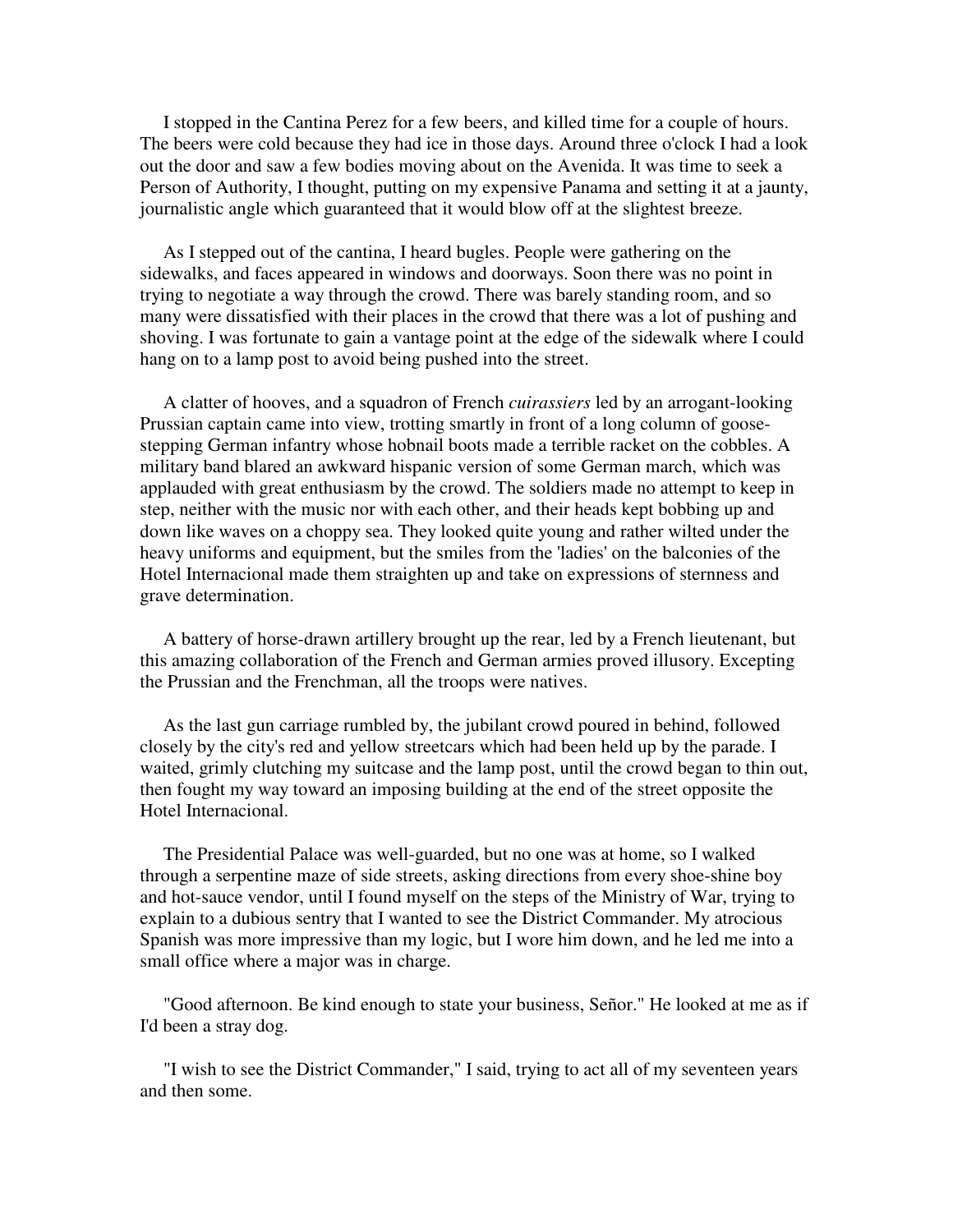The major's face was shadowed by a lowering cloud of perplexity. "And why do you wish to see the District Commander?"

"I require a permit to travel into the war zone."

"Incredible! On what business?" He reached into a box of lethal-looking cigars.

"I'm a correspondent, a journalist."

 He narrowed his eyes and gave forth an evil-smelling puff of smoke which billowed around us. Between fits of coughing, I managed to draw a sheaf of papers from my coat pocket.

 "Here are my credentials." I handed them to him with a flourish, as if from long practice.

 These were, in fact, a motley collection of personal letters, bills, cancelled steamship tickets and other items having nothing at all to do with journalism. Indeed, the only letter which I had that pertained to my job as news correspondent was one from a San Francisco paper which said that my services were most definitely not required, but this I preferred not to show, just in case someone read English.

 The major pretended to read through this mass of rubbish. "Ah, yes. In that case, please come with me."

 We went up a flight of stairs and through some heavy wooden doors which opened into a guard-room, passed among some soldiers who were cleaning their equipment, and arrived at another large door which was hurled open by a big man in a bowler hat who nearly trampled us in his hurry to leave. We entered a great, high- ceilinged room and crossed over a wilderness of parquet flooring littered with the busts of national heroes and model cannon. I thought the room was empty until I noticed the general sitting at an ornate desk in one of the corners.

"Yes, who is it?" he said, not taking his eyes from a paper on the desk.

 "It is a foreigner, General, who says he is a journalist." The major gave me a dubious glance.

"You are rather young-looking to be a journalist," said the general. "Please sit down."

 "What is it you wish? Cigarette?" He offered me a 'Formidable' wrapped in brown paper.

"No thank you. Well, Sir, I need a permit to travel into the war zone."

"Is that all?" He took a cigarette for himself as the major departed.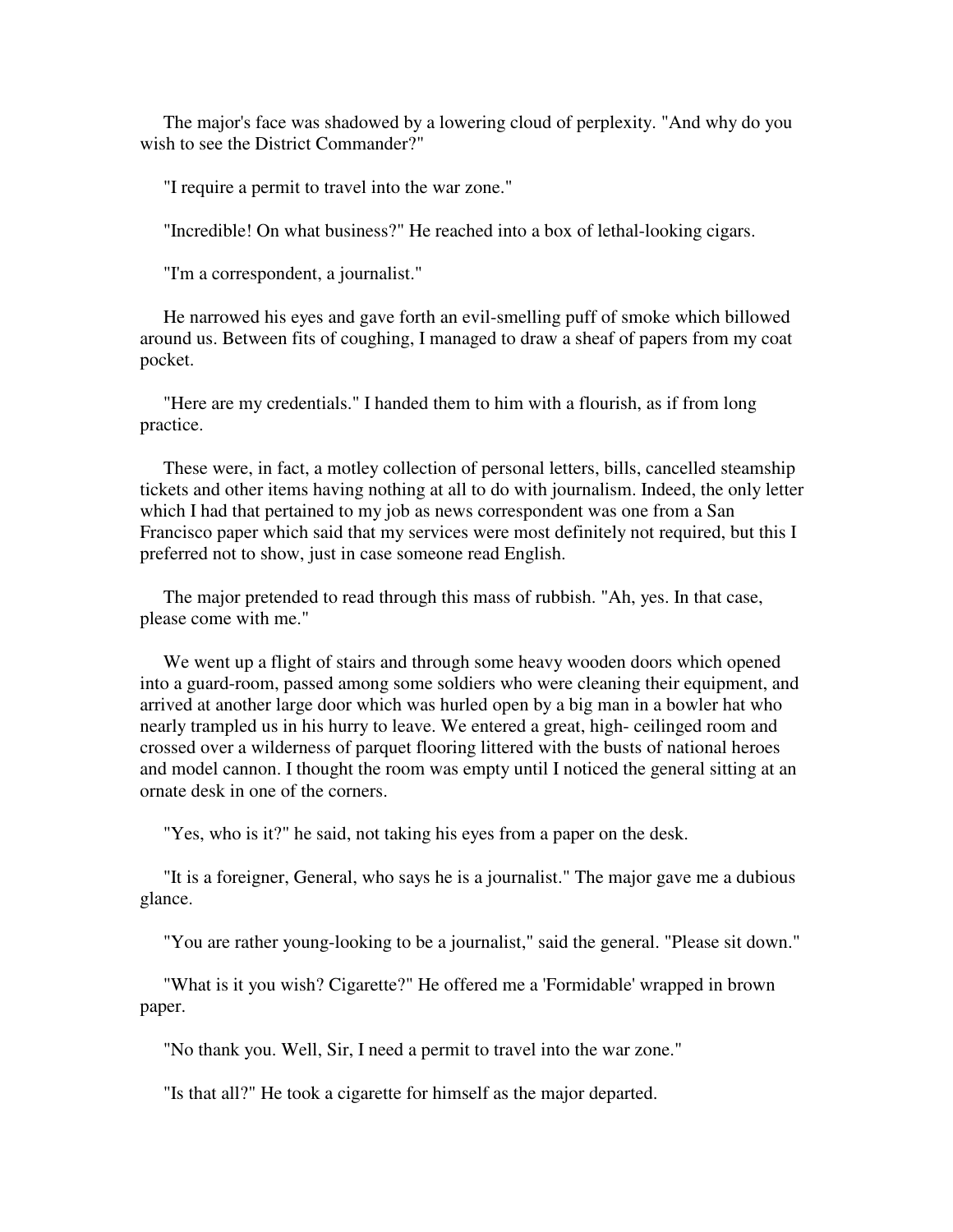I saw my first chance for an interview.

 "Well, if it wouldn't be too much bother, General, I'd appreciate any information you'd care to give me on the latest developments."

"Certainly."

 He rose abruptly from his chair. Indicating the map on the wall, he began to pace up and down.

 "I am at liberty to tell you only what you probably know already. Officially, there is no civil war, just banditry which government forces have successfully confined to the eastern plains districts. With the recent acquisition of modern arms and foreign advisors, it is a mere matter of time until the bandits are brought to justice."

"What do you estimate as being the strength of these, uh, bandits, General?"

"That is for me to know and for you to find out, if you are a good journalist, that is."

 He sat back in his chair and blew a smoke ring up toward the plaster angels on the rococo ceiling. "There is one thing that most strongly advise you not to do, young man."

"Yes?"

"I advise you most strongly not to go into the war zone."

"Then it is possible to go there?" I leaned forward in my chair with eagerness.

He shrugged. "Of course. Just as you wish."

 The general took a piece of note paper from the blotter and wrote a few rapid lines, finishing the work with his flamboyant signature. A roll of thunder signalled the afternoon downpour.

 "You will get wet," he said, handing me the paper, "but you must hurry if you are to catch the evening train. Good luck."

 We shook hands and I was out the door like a shot. The soldiers in the guard-room looked up at me in surprise as I brushed past them, and I was in such a hurry that I nearly forgot my suitcase which I had left in the major's office.

 Outside, the rain and hail seemed to come down with a special vindictiveness. The streets were several feet deep in water, and my linen suit was soaked in no time. It was quite warm, though, and I managed to navigate to the railroad station without feeling too uncomfortable.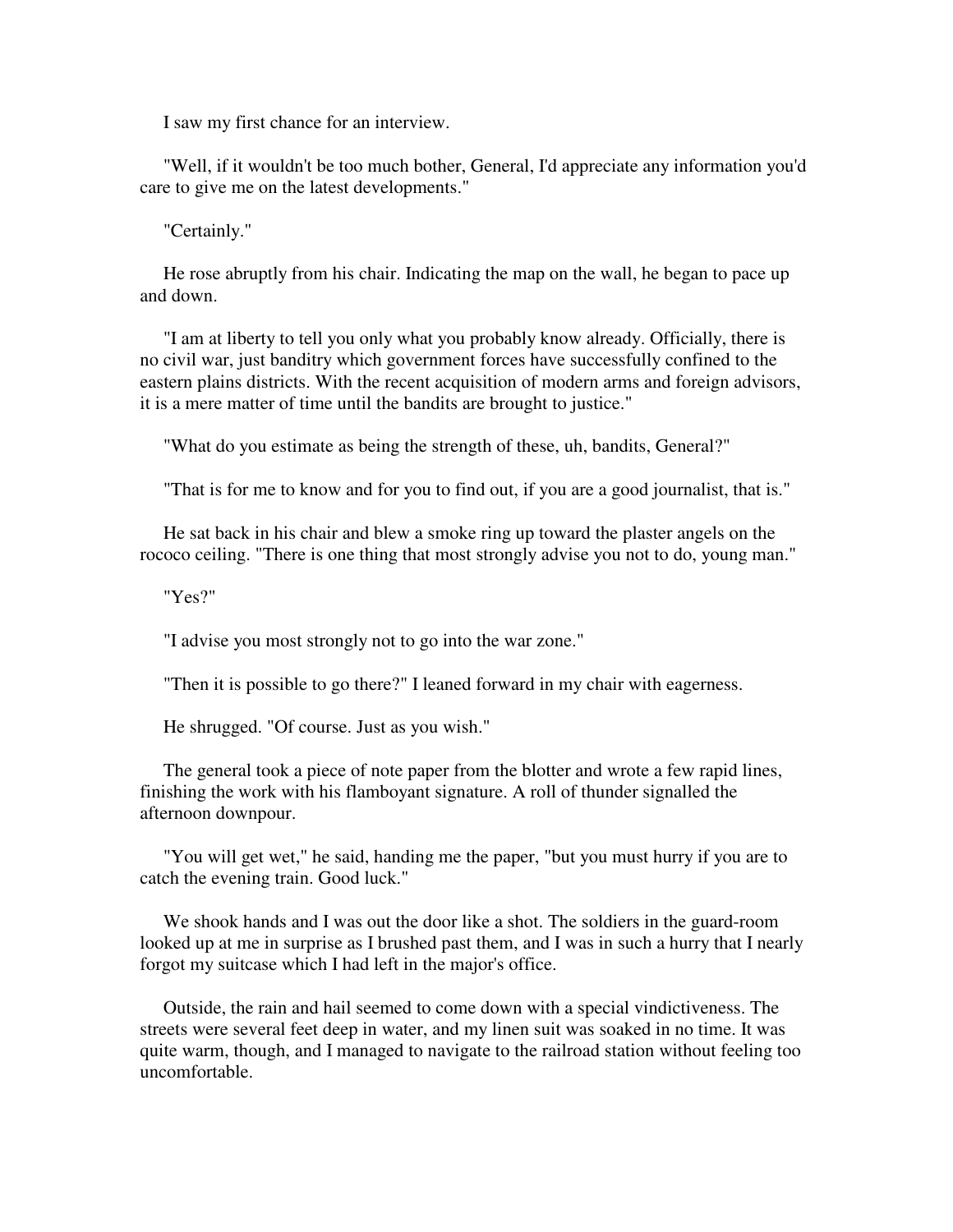By that time it was dusk, and the rain storm had become a drizzle that gleamed upon the flanks of the steaming locomotives which stood panting in long lines, their headlamps casting a yellow glare over the switch yard. Here and there, the beams caught the shining bayonets of sentries who tramped around the yard in rain- sodden uniforms.

 I strode past large crates and boxes which cluttered the loading platform, stepping over rain puddles in a vain attempt to dry my shoes out.

 The presence of so many 'no smoking' signs drew my attention to the contents of some of the crates: '30 cm. Granaten, Minenwerfer, 1916, Krupp'; '75 mm., 1917, Hotchkiss'; '5 Gewehr, 1898, Mauser." All very interesting.

"All very interesting, I'm sure!"

 I turned and saw the tall Prussian captain whose lean face bore the scars of saber duels.

 "Who are you, and what is your business here?" he demanded, prodding me on the chest with his riding crop which he wielded like a foil.

"I'm a journalist."

"Your papers!"

 I reached into the sodden pocket of my coat, and discovered that my papers had congealed into a mass of inky pulp.

"Uh, I'm sorry, but I got caught in the rain and my papers are as you see them."

The Prussian shook his head and glared at me for a moment, then he began to laugh.

 "We have rain, and the tracks are washed out. We have mosquitoes, and we all get malaria. We have delays which may cost us this campaign, and now we have a journalist who can't even keep his papers dry! This is ..."

 He paused to clean his monocle, using a handkerchief which he kept in the cuff of his left coat sleeve.

"... a tragedy?" I ventured.

 "No. The tragedy has been repeated too many times. We have all become buffoons in a comedy. Of course, I am obliged to shoot any unauthorized person found in the station area."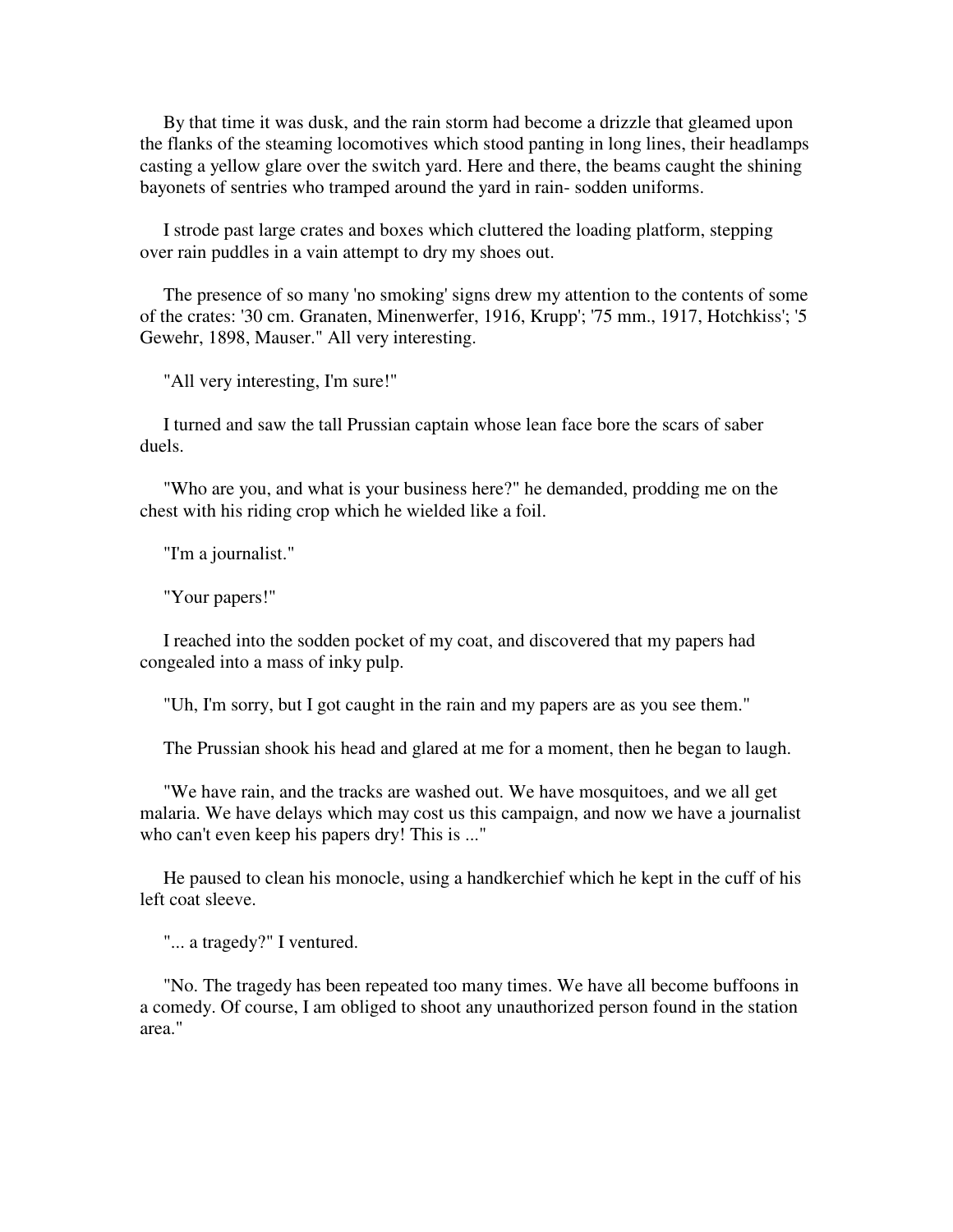I stepped back in surprise, squarely into the two sentries who had approached us during our peculiar conversation. They encouraged me to go forward, using their rifle butts in the small of my back.

 The Prussian stood for a moment, slowly tapping the top of his riding boot with the crop while he measured me up.

He was about to say something when a balding man in shirt- sleeves rushed up to him.

"Capítan, you are wanted in the telegraph office."

 The Prussian motioned with his riding crop that we were to stay where we were, and he hurried off with the balding man.

"May I sit down?" I asked.

 My two guards made no reply. They only looked at me as if I were the chief of the insurgents, and continued to stand rigidly to attention, side by side, with me sandwiched in between. A water flask was gouging my thigh and two cartridge pouches sought a meeting somewhere near my backbone.

"May I sit down?" This time I said it as clearly as possible.

 Again, no reply. Then I realized that these sentries could have been Indians who spoke no Spanish. In any case, they would not speak to me, so I passed the time listening to the faint clicking of the telegraph key in the office and the soporific croaking of the vultures sheltered under the water tower. Rain still dripped from the station roof, and I began to feel sleepy despite my uneasy situation.

 The Prussian reappeared, looking very agitated. For awhile he paced up and down on the platform, stopping now and then to look at his watch. I had begun to think he had forgotten me when he suddenly turned in my direction and asked my age.

"Seventeen," I said, too surprised to lie.

 "Ach so. Too young for a spy, I should think, not to mention that a good spy would have his papers in order. Perhaps you are merely a bad spy. What is your business here?"

"I'm a journalist."

 He brought his riding crop down upon a case of rifles with a resounding whack. "I know that!"

"Oh, I wish to entrain for the war zone."

"And so do I. There have been too many delays already."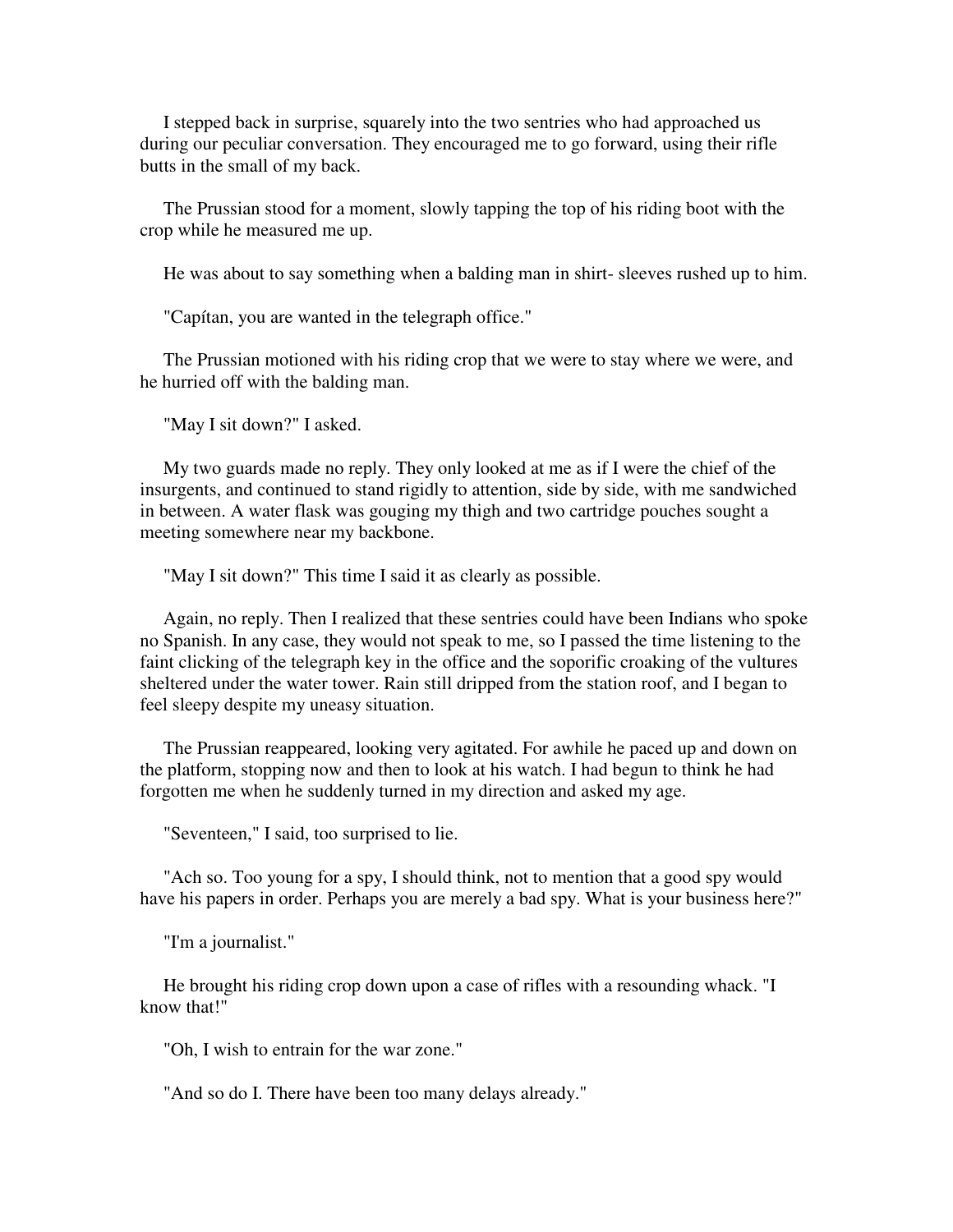A whistle sounded at the far end of the switch yard and a train chugged slowly into view, the yellow light from its headlamp making the wet rails gleam. Two locomotives, their boilers protected by thick steel plates and sandbags, were preceded by a flatcar loaded with rails and a second on which rode a Maxim gun and its crew. The locomotives hissed past us, pulling another flatcar with two French seventy-five millimeter field guns and their limbers. The remainder of the train carried troops, horses, supplies and munitions. It was aswarm with riflemen and observers. Rifle muzzles pointed out the coach windows, and the platforms were packed with so many well-armed troops that the train bristled like a hedgehog.

 The French lieutenant who had been with the artillery in the parade stepped onto the station platform from the train as it rumbled to a halt, and saluted the Prussian who returned the greeting with his riding crop.

 "Bad news," growled the Prussian. "The telegraph line has gone out between Las Aguas Station and Rio Negro. It may mean that the enemy has encircled General Miranda."

 "Or it could mean that the telegraph has simply taken a siesta at our expense," joked the Frenchman, with a shrug of his shoulders.

The Prussian nodded, ignoring the intended humor.

 "Yes, if only we knew . . . But we have delayed our reinforcements long enough. This train must get through this week or not at all. We leave as soon as the tenders are filled."

 A safety-valve opened and the blast of escaping steam drowned out further conversation. The Prussian took the Frenchman by the arm, and they both disappeared into the telegraph office, returning to the platform once the noise had stopped.

 The water spouts rose and tender hatches clanged shut just as the train whistled to get underway. Clouds of steam hissed from the cylinder cocks as the wheels began to turn, slipping at first on the wet rails, then biting in as the train gained momentum.

 The Prussian leaped onto the second flatcar that carried the machine gun, and snatched a pair of binoculars from an observer who rode with the gun crew. The Frenchman stepped onto the flatcar with the seventy-fives, and shouted to me as the train passed.

"You're coming with us, aren't you? Well, get on!"

 My unwelcome escort stood aside so suddenly that I nearly fell over. I grabbed my suitcase and ran to catch up with the Frenchman. The train was gaining speed, and I barely managed to jump on in time to avoid running off the end of the station platform.

 I was received by the guncrews with friendly amusement and no little curiosity. They made a place for me and returned to their game of vingt-et-un which they dealt out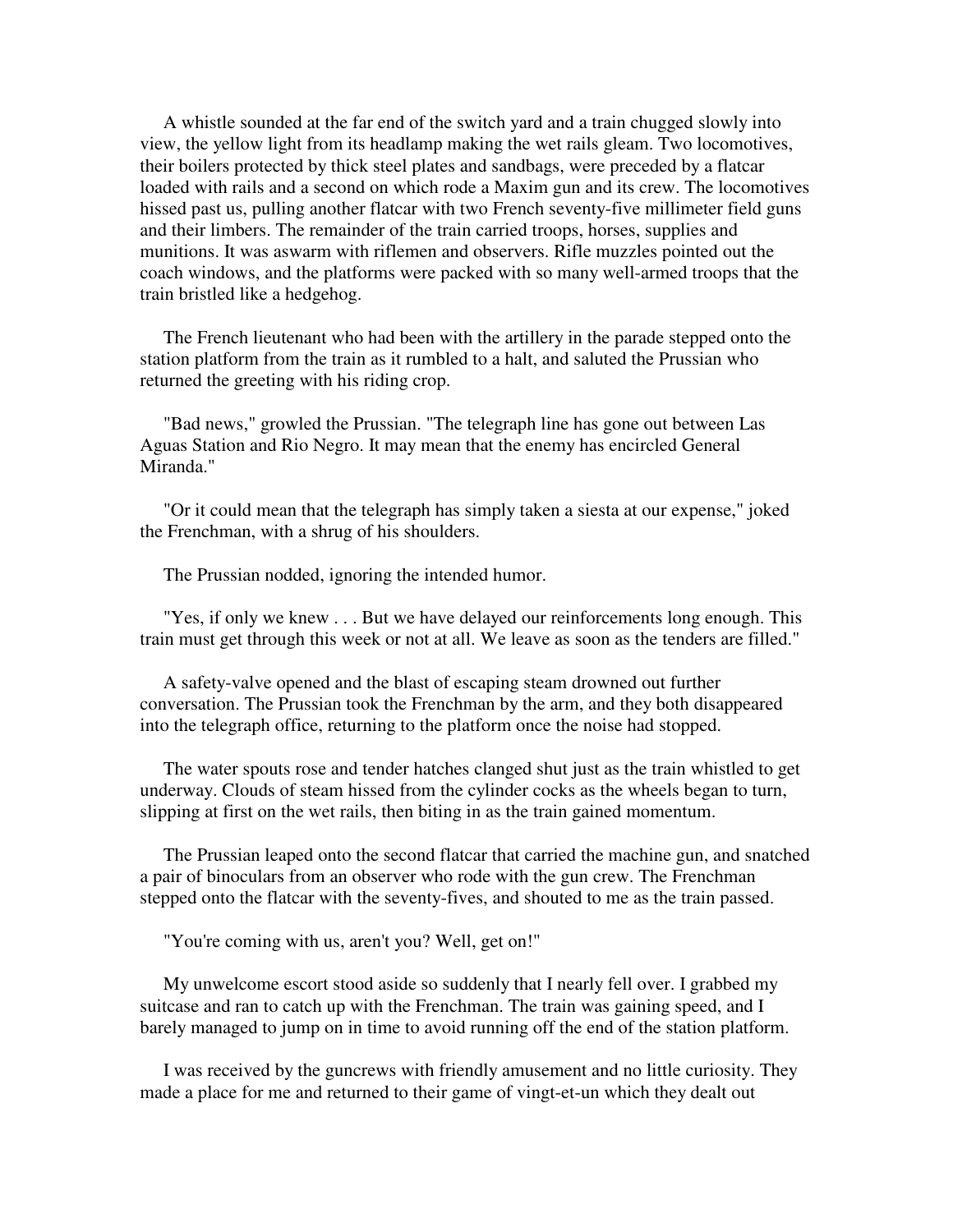laboriously from a deck of sticky cards whose numbers were legible only to those with good imaginations. Steadying myself against one of the limbers, I opened my suitcase, expecting to find all my belongings ruined by the storm. Fortunately, all seemed pretty dry, especially my blank notebooks which would soon be filled with the makings of my journalistic career. I shut the case and turned it to good use by sitting on it.

 The flanges sang against the curves as we threaded our way out of the switch yard and found a straight single track which took us through the suburbs and shanty-towns on the outskirts of the city. Hordes of children gaped at us with vacant eyes and chewed on pieces of sugarcane with the absent-mindedness of cattle chewing their cud.

 From the air, the city must have looked a paradise with white- walled houses and redtiled roofs, palm trees caressing all with their shade, but down below the *bougainvillia* on the balconies, one could see the muddy streets that reeked of garbage and offal, made all the riper with the rain. Stray dogs of the mangiest variety roamed the town, alternately showing their teeth or putting their tails between their legs to suit the occasion. Drunks tottered out of dreary cantinas, trying to focus on us with bleary eyes, and flocks of vultures rose into the air, disturbed by our passage. A crowd of men paid no attention to the train, so intent were they on the result of a cockfight, even though we came near to hitting a few on the fringes of the mob as we swept past.

 The stench of the city was soon gone, and the freshness of the rain in the country air was very good. The rain had let up, save for a few occasional drops, but the clouds promised more, and lightning flickered on the horizon. Frogs in the ditches were making a cheerful racket, and bats or nightbirds flitted on important errands. Ahead thundered the two locomotives, smokestacks shooting glowing cinders like twin volcanoes.

 I was exhausted, and found a place under one of the tarpaulins which I shared with the guncrew. As I went to sleep, I heard the creaking and straining of the gun against its chain moorings and dimly realized that my head would be crushed if one of those wheels moved even a few inches. I woke up for a short time that night, partly because my feet were cold and wet, and partly because one of my fellows was a virtuoso snorer. I drew my legs under the tarp as well as I could and made the best of things until morning.

 That morning we drank hot coffee made by the engine crew, some of whom laced theirs with aguardiente. We took on water at a place called La Cienaga, and sped on at full throttle. I had the enjoyable illusion that I was floating over the green country- side, with only the hard planks of the flatcar to jar me into reality.

 We dashed through a jungle which made a green tunnel over the track, and startled brightly-colored macaws and other birds of every color of the rainbow. There were orchids growing on the sides of the railway cuts and hanging from the trees. The jungle smelled strangely of coffee. Soon we came out of the jungle and onto a savanna. The warm sun and lack of food made me drowsy, and I dozed off on top of a limber.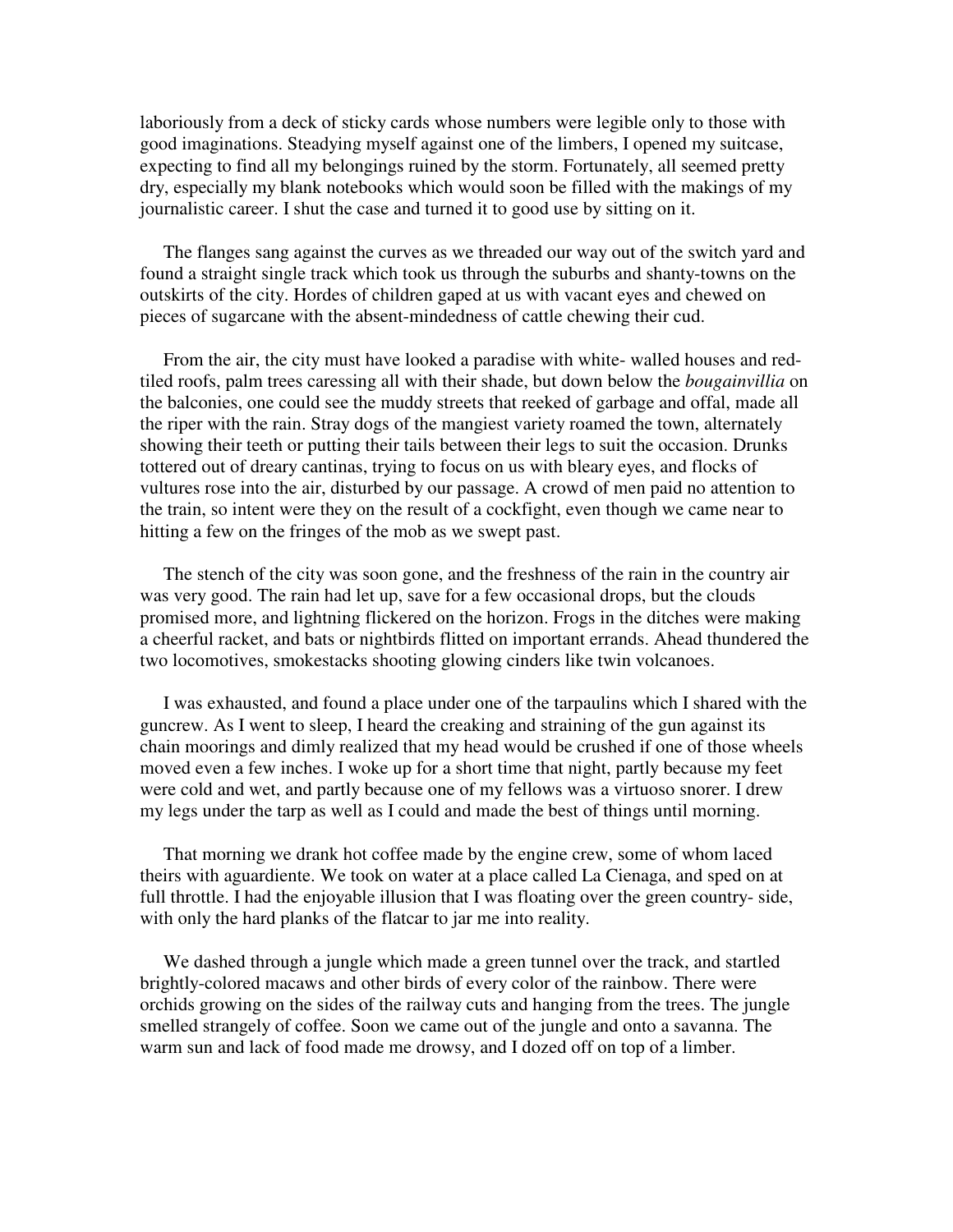The next thing I knew, I was struggling for breath, trying to fight my way out of warm, slimy water. As I came to my senses I vaguely remembered flying through the air, and when I had finally got my eyes unstuck, I saw that I was standing knee-deep in an algae-covered pool beside the train.

 Both locomotives had been derailed and were blowing off steam, their crews nowhere around. A soldier was lying face down in the water, a red stain spreading upon the green surface beside him. It was so dream-like that I shook my head and discovered that my ears were full of water. Once I had cleared them, I became aware of a rapid popping and cracking all around me, interspersed with the buzzing of angry bees.

 The Prussian struggled past me in the mud, followed by some bleeding and dishevelled soldiers whose uniforms were caked with mud.

"Follow me, journalist, and you will become a man!" he bellowed.

"But, I'm a correspondent, a non-combatant," I said.

 "Do you think the enemy knows or cares? You are with us, and you must fight. If we die, you die."

 I struggled to keep up with him, almost losing my shoes in the clinging mud of the ditch. "But we could become prisoners."

"There are no prisoners in this campaign." He pulled me with him.

 I stumbled along, passing the Frenchman and some of his crew who were attempting to right one of the seventy-fives which had tumbled into the mud. In the after sections of the train there was terrible confusion. Soldiers were jumping out of coach windows into the ditch, many without rifles or ammunition. Terrified horses were trying to kick their way out of splintered cattle cars. Men would crumple to the ground and not get up. There was a great deal of shouting and loud reports from guns fired by soldiers in the coaches.

 We hurried past this pandemonium and came to a boxcar where several soldiers were working frantically to pry open the door. They had already bent several rifle barrels and broken the butts in their attempts when some thoughtful person arrived with a sledgehammer from one of the tenders. Soon we had the door open, and out came two machine-guns and belts of ammunition.

 "Quickly!" shouted the Prussian. "Sergeant, take the first Maxim to the head of the train. I shall take the second to the rear, and we will set up a cross-fire. Lieutenant, have your men ready to light the fuses if we are overrun. On no account must this cargo be captured!"

 With great effort we pushed, dragged and carried the heavy Maxim along the slippery embankment to the end of the train.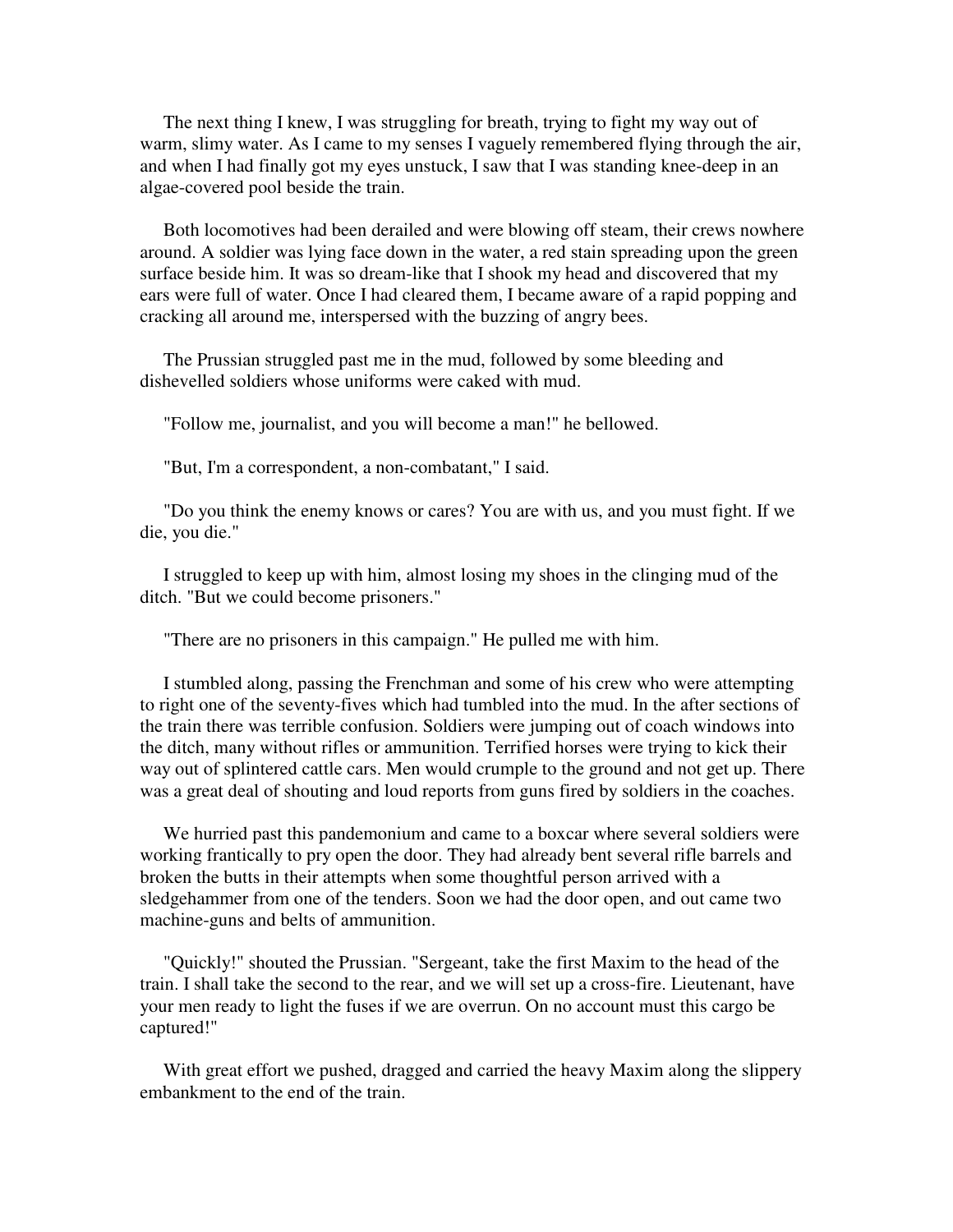"Can you work this?" asked the Prussian.

"I think so." I said it with more confidence than I felt.

 "Good. Remember to press the safety button forward. That's it, the one marked 'Sicher.' Yes, that's right. Now I must see to the troops. Do not bring the gun from behind the carriage until you see the enemy." He strode away, back into the confused and disordered soldiery.

 I was left trying to load the Maxim. After the first few attempts I was pretty sure I had it right but I didn't try to fire for fear or giving away our little surprise. A lull in the firing encouraged me to look at the battlefield.

 The train had been derailed and had lost any chance of escape from the enemy. Owing to the flatness of the terrain, the enemy had chosen to entrench himself on a low ridge which ran parallel with the rail line, and so was attacking the train from one side only. There was a large expanse of grassy field between the train and the enemy positions, making any attack over such open ground a suicidal proposition. Thus the soldiers were confined to the train not only to protect its valuable cargo of supplies and munitions, but to take advantage of the only defensive position available. Fortunately, the enemy seemed to have no artillery, but even so he was causing havoc among the soldiers with his machine-gun and rifle fire. It looked as if the enemy could trade shots with us as long as he liked, knowing that every man and hour lost would mean fewer reinforcements at the front. At the same time, the lay of the land made him almost invisible to us, so we could not be sure of exacting any casualties from him. In fact, we were virtually ignorant of the enemy's numbers and dispositions.

 A ricochet off the coupling above my head turned my mind from fantasied military tactics to the unpleasant situation I was in. There was a good chance of my being wounded or killed, something I had forgotten in the excitement. Another possibility loomed into view in the person of a horseman who galloped unsteadily toward us from the enemy lines.

 Some shots were fired by the soldiers until they recognized the rider's uniform as their own. The rider seemed unsure of his direction, and slowed somewhat as he approached the train. Two soldiers leaned out from under one of the coaches and grabbed the reins, leading the horse around my end of the train. As they passed, I noticed blood running down the frightened animal withers. Then I looked at the rider. His eyes had been gouged out and his throat cut, the tongue protruding through the slit as a necktie. I shuddered, seeing that he was still alive.

 The cavalryman was freed from the ropes which bound him in the saddle and laid upon the ground by a group of soldiers who crowded around the dying man. Soon there was the muffled sound of a rifle shot, and the soldiers went back to their positions. The rider lay at rest on the trampled ground.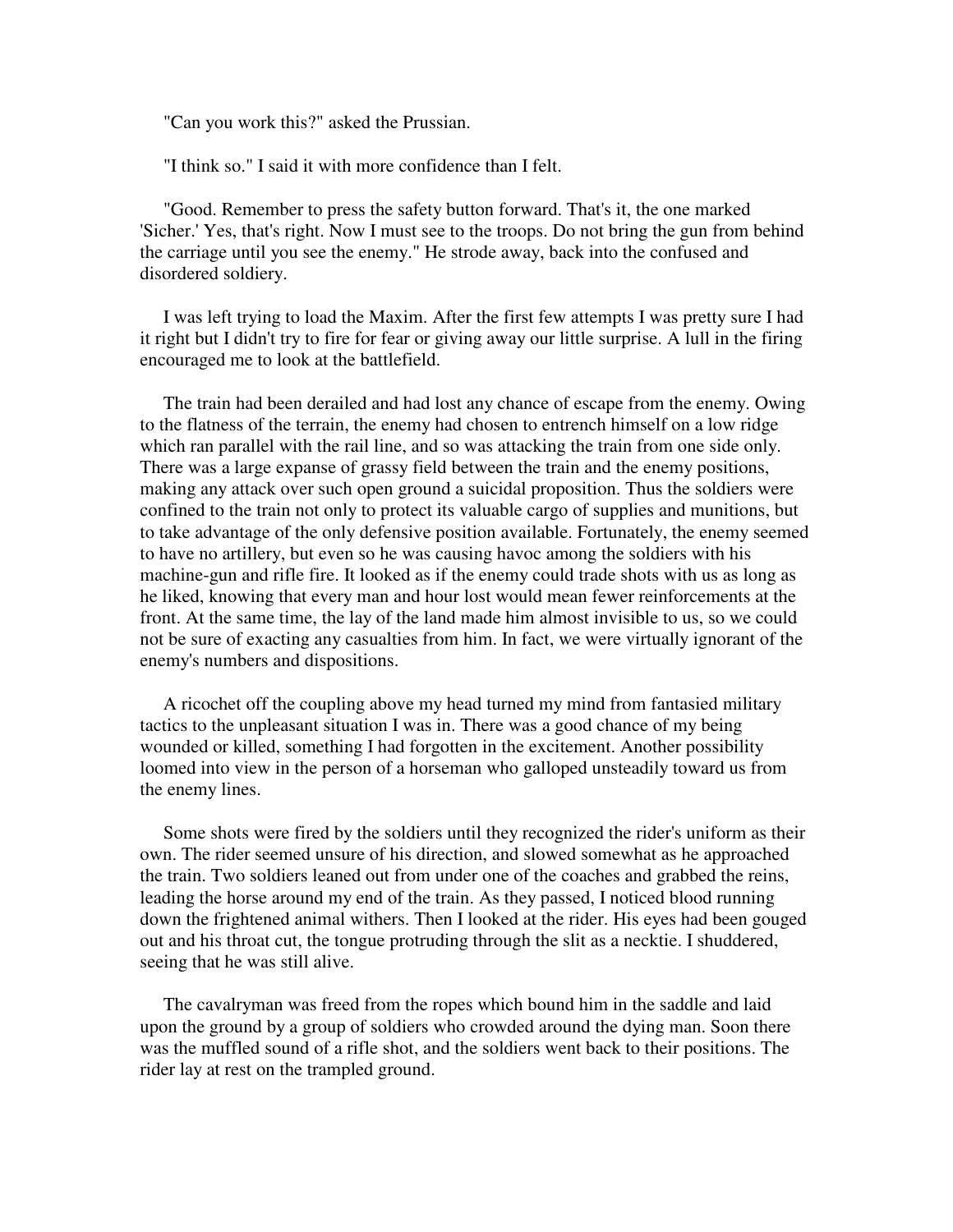The enemy observed the effect of his message and resumed his hail of fire which was answered by one of the seventy-fives. A geyser of brick-red earth rose beyond the ridge, and a dull explosion boomed. Another shell exploded directly on top of the ridgeline, and another on the military crest. Small figures in straw hats could be seen scurrying back over the top of the ridge, accompanied by the cheers of the soldiers. Another shell burst beyond the ridge, raising a column of red dust and black smoke which drifted lazily in the rising wind of afternoon. Save for the squawking of vultures and the cries of the wounded, all was silent. I could even hear the grass rustling in the breeze.

 Suddenly, there were hundreds of horsemen swarming over the ridge. They came directly toward us for a moment, then changed directions, splitting into two groups which made for each end of the train.

 The Maxim was so heavy that it took me some time to maneuver it around the coach. At last I had it on the track and feverishly set about cocking and aiming it,

 Rifle fire from the train brought down scores of horsemen, but was failing to prevent them from achieving their objective. I slammed in the first round and pressed the 'Sicher' button. The gun spat out three rounds and jammed. Traversing had twisted the ammunition belt.

"Venga!" I shouted to a young soldier who had just run out of rifle ammunition.

 I showed him how to guide the belt so it would not jam the gun. At first I fired low, merely kicking up lots of dirt, until I found the range of the first group of horsemen. They seemed to melt into the ground, horses and men disappearing into the grass. The groups spread out, making more difficult targets. I managed to fire in bursts to conserve ammunition, and was able to thin out those groups of horsemen considerably, but they kept coming.

 I was deafened by the noise of the Maxim, my nose filled with guncotton fumes, my nerves numbed by the recoil. I cursed my helper for letting the gun jam, until I realized the belt was used up. The first horsemen were barely fifty yards away as I tried to reload. My hands were unsteady and my fingers so numb that I knew I would not be in time. I felt a slap on my back. It was the Prussian.

"You are loading incorrectly. Don't be in such a hurry."

 I looked around and saw some twenty or so of the soldiers standing as if for inspection.

 "Fuego!" commanded the Prussian, but these men had no rifles. Instead, they hurled stick grenades in unison. The ground erupted in front of the horsemen, but even as they wheeled their mounts, the second barrage landed among them. By the time I was ready to fire at the nearest group, there were only a few pitiful horses hobbling around, but another wave was swooping in to engulf us.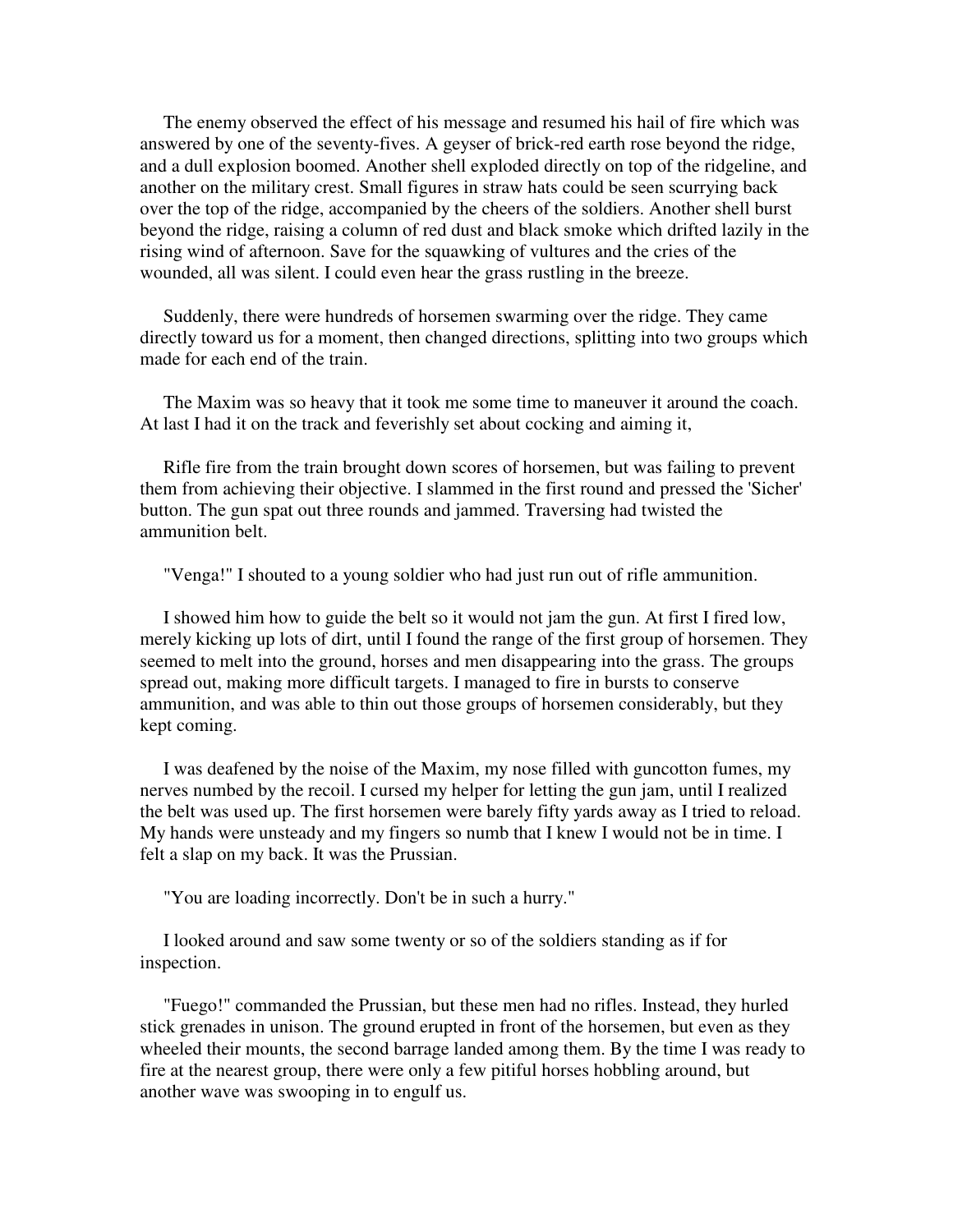I opened fire and time seemed to stand still. Horses rearing, riders sprawling, groups of lancers disappearing in shell bursts, never to reappear, grenades crashing; I was as abstracted from the battle as I would have been seeing a painting of it in a museum. The gun was no longer a weapon which I used. It was a machine, and I was an integral part of its mechanism. I was not angry at the charging horsemen, nor was I afraid. I simply made sure they went down.

 Suddenly, there were no more horsemen. I stopped firing and stood up, weakly clutching the side of the coach for support, my ears ringing, throat dry. I looked over the field and saw that the horsemen had become rag dolls. They carpeted the meadow in grotesque poses. Only the horses looked natural, as if they had fallen asleep. Here and there, someone or something moved, but that was an exception. I noticed blood on my coatsleeve and discovered a gash on my arm. I hadn't felt a thing.

 There was a commotion behind me, and I looked in the direction in which a soldier was pointing. A dozen horsemen were galloping hard at us from the rear. The soldiers were amazed, to be attacked by a dozen horsemen. Clearly, the enemy had gone mad.

 The Prussian drew his pistol and took steady aim, emptying a saddle with every shot, until his magazine was used up, but still they came, the last two. He picked up a rifle and killed the first, but when he drew hack the bolt for the second shot, he found the magazine empty. At such close range, there was no way to save him from the lance of the second horseman.

 There was no need to save the Prussian, anyway. He stepped aside, parried the lance with the rifle barrel, and in a graceful but deadly pirouette, dashed out the horseman's brains. The blow from the rifle butt raised the lancer out of his saddle and cart- wheeled him into the mud, leaving the riderless horse to gallop away toward the gathering rain clouds on the horizon. The lance had torn the Prussian's coatsleeve, but that was all. Some of the soldiers cheered.

 They had little affection for him, but a lot of respect. To the soldiers, the Prussian captain was a kind of war god, a hard task-master who spared neither the men nor himself. In fact, he spared the men much more than himself, but he was raised in a harder school than they. The soldiers had never seen this combination of cool, directed ferocity and apparent disdain for danger. Some said that he was really the angel of death disguised in a blue uniform, and not human at all. He only ate and slept, they said, to keep up appearances. But human or not, they reasoned that it was best to stay on his good side.

 I had my own ideas about the captain. I had never before seen the leadership principle demonstrated in such a forceful manner. Here was a man who ruled himself, and quite naturally ruled other, less willful men. It was his driving power, his will, that drove each man to do his best. Without him, this unit would have fallen apart, and every man and boy, including myself, would now be lying in the grass or the mud of the ditch. By driving us ruthlessly, he had saved us. Maybe the enemy's lancers understood and decided that this man must be killed at any cost. Otherwise why the last, determined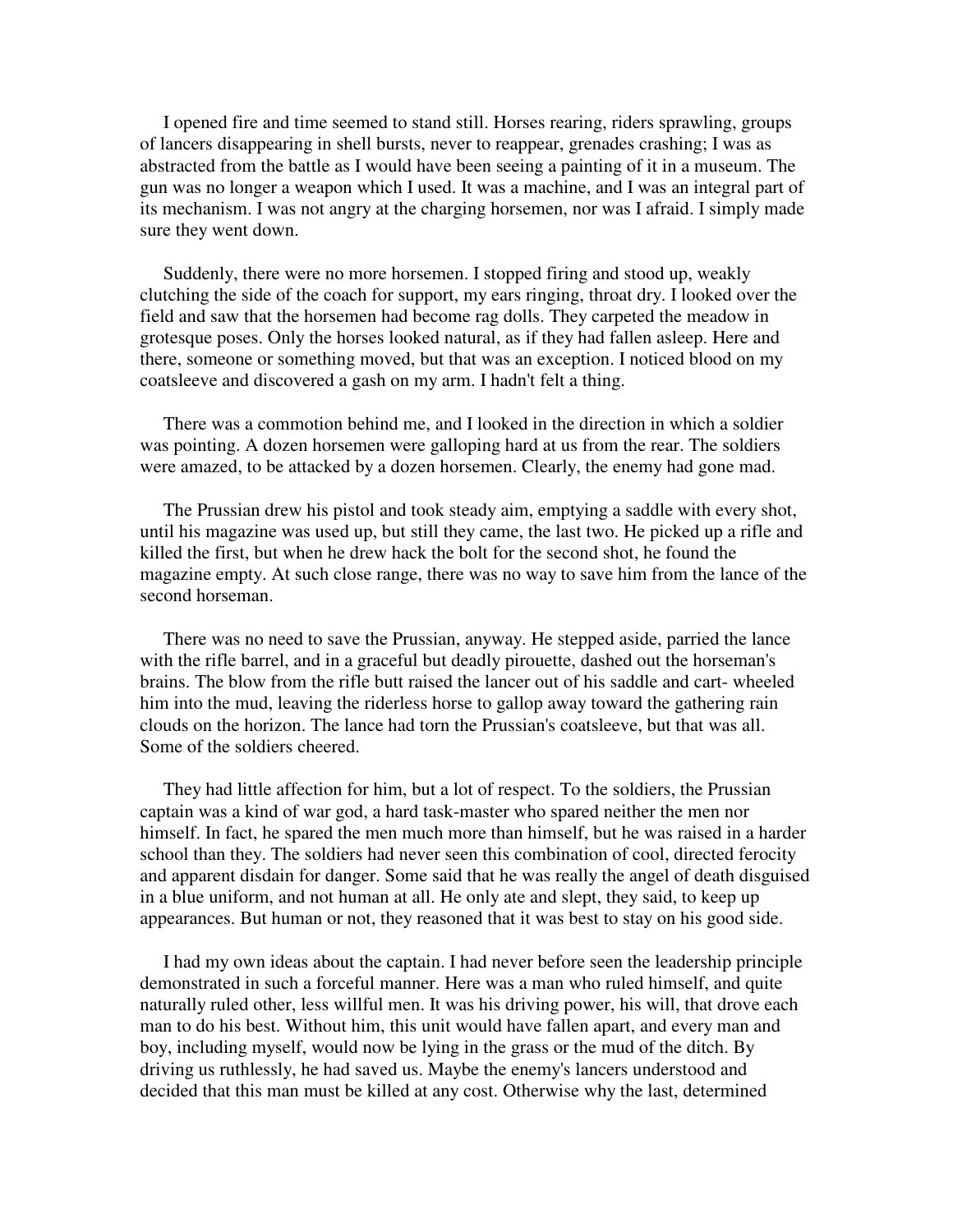effort by twelve men against overwhelming numbers? I considered this as I walked back toward the locomotives in search of my suitcase.

 The train was a scene of hurried activity. Dead horses were butchered for rations and cooking fires lit in advance of the rain which was soon to come. I passed a group of soldiers who were kindling their fire with dynamite shavings. The smell of coffee made me realize that I was very hungry.

 There was plenty of fresh horse meat to go around, and I accepted a well-done chunk which was skewered on a rifle cleaning rod. I was ravenous, and nearly broke a tooth on a piece of shrapnel embedded in the meat. A dead soldier's canteen yielded some aguardiente which took the powder taste out of my mouth. I resumed my stroll, chewing cautiously, and discovered my suitcase beside a pile of artillery shells. Aside from some scratches, it was intact and perfectly dry.

 Hearing lewd shouts and catcalls, I looked up to see the Frenchman, assisted by some of the soldiers, achieve a precarious perch upon one of the telegraph poles. The soldiers thought this was very funny, though I could not appreciate the finer points of their rabelaisian humor. I watched the lieutenant as he spliced a telegraph key into the line. The capital was about to receive some news.

 A young soldier came running up to us. "Señor, the captain invites you to accompany him!" He motioned that I was to follow, and in a great hurry, led me up the embankment.

 We clambered over the derailed artillery flatcar. One of the guns, the one which remained on the car, was still aimed out over the charnel field, the barrel at maximum deflection. The gunners had fired over open sights during the last desperate rush, and now the gun pointed, like the finger of death, to heaps of broken bodies which fanned out as if they had been spewed from the muzzle of the gun itself. A plainsman's lance was firmly imbedded in the wooden flooring of the flatcar. That was how near they had come. On the other side of the embankment the Prussian and a native lieutenant were waiting with horses. Accompanied by a few of the cavalrymen, we mounted up and went off to do a quick reconnaissance of the battlefield. Soon we gained the top of the ridge and looked out over the vast expanse of the Llanos Orientales, the breeding ground of the enemy.

 "Plainsmen," said the Prussian, indicating the sandals and peculiar palm leaf hats of some corpses in a trench. "All of the insurgents are from the Llanos. They breed like mosquitoes and fly in to pester the towns. Sometimes they are too much for the townsmen. Then they conquer them and become townsmen themselves. There is no end to it. In all of this struggle they are merely impoverishing the country and providing a market for arms and exercise for foreigners like ourselves. I don't complain. I'm a soldier, and this is my life, but it is obvious these people do not know how to run a country."

 "They seem patriotic enough," I said, watching my horse prick its ears at the sound of distant thunder.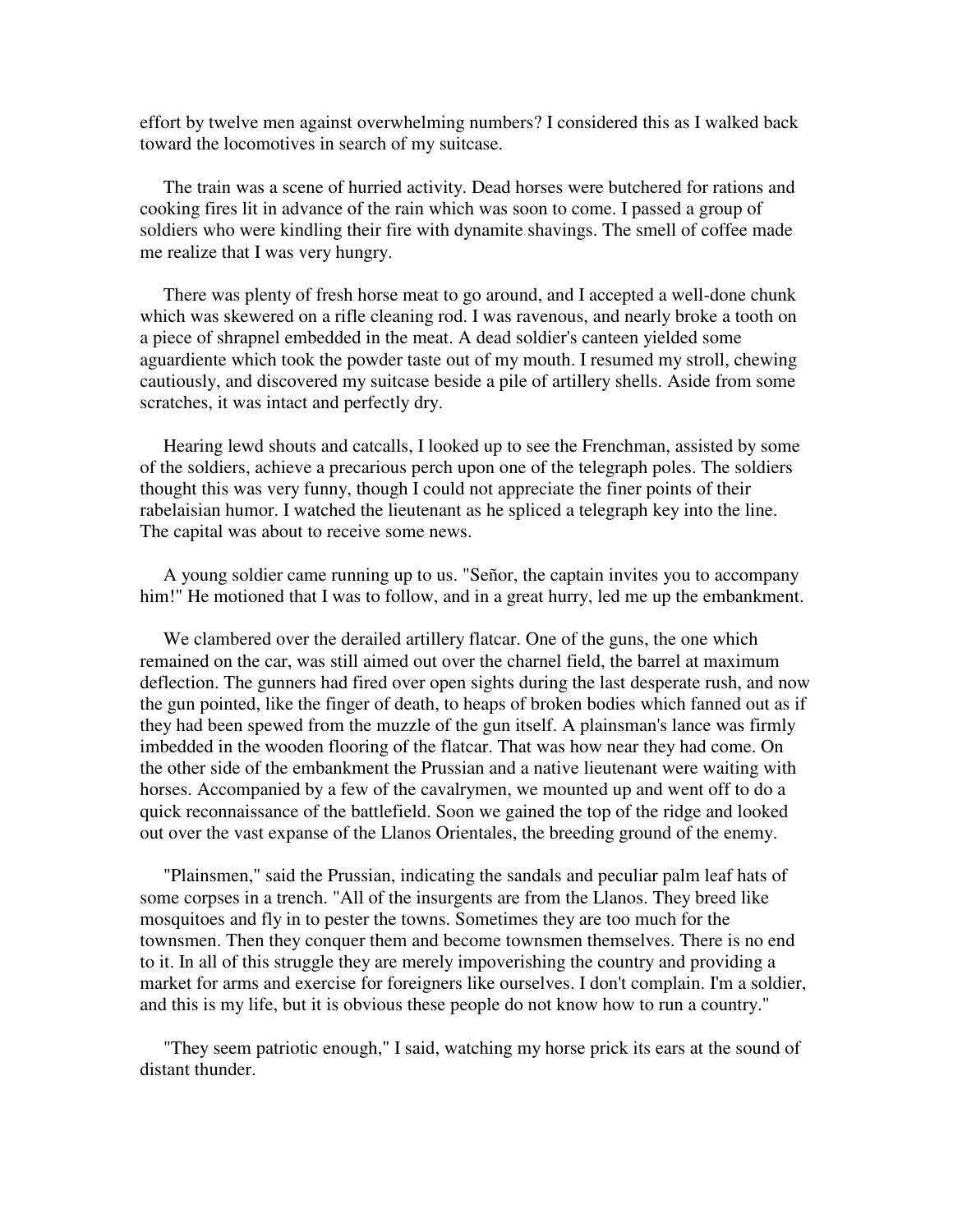"Oh, yes, they love the flags and the parades, and woe to you if you criticize their country, but they cannot make the daily sacrifices nor suffer the constant discipline required to make a country. They are irresponsible, from top to bottom."

"Then they will probably be ruled by others."

 "They already are, but they will not know this as long as they can fly their flags and sing their national anthems." Turning in his saddle, he shouted, "Teniente! Detail men to collect all weapons and ammunition. Tell them they can have any valuables on the bodies, but they must bring me the weapons. And Lieutenant, listen carefully: I shall give a gold piece to any man who brings me papers or maps."

 The lieutenant saluted, made a smart about turn by rearing his horse, and went back to the train at a gallop.

"Incentive," said the Prussian, wiping his monocle with a clean handkerchief.

 We rode back to the train and watched preparations for continuing the journey. The leading flatcar had jumped the track, but had not gone into the ditch as had the second. The rails were unloaded and the wheels put back on the track. Using levers, improvised ramps, blocks and tackle, horses and lots of cursing the two seventy-fives and their limbers were hoisted upon the flatcar, along with all the ammunition that could be placed aboard. Those in charge of the flatcar were taught the use of the handbrake, and hardwood chockblocks were placed fore and aft to insure against a runaway. A team of horses was chosen to pull this rolling munitions exhibit, using a special harness concocted from the combined harness of the limbers. With the loss of our steam power, we were back among the ancients as far as transport was concerned, and no match for them when it came to walking.

 "General Miranda must have those guns," said the Prussian. "The real problem is getting them over the bad trails once they leave the railway."

 He selected a group of cavalry to screen the line of march. Owing to the casualties among the mounts, there were many cavalrymen without horses. The number of mounted cavalry had to be pared down even more, as every horse was needed to carry supplies and munitions.

 There was a lot of grumbling among the cavalrymen, the dandies of the army. Each man felt that the captain was grossly unfair to use his mount as a pack animal. Using any other man's horse was perfectly all right. Thus, I discovered that Latins have no objection to rules so long as exceptions are made for every individual. The Prussian was not amused. He expected his orders to be obeyed without question, whether his subordinates were cavalry darlings or infantry peons.

 The festering resentment among the cavalry came to a head when one of the horses balked at carrying two cases of rifle ammunition. A young private who had been helping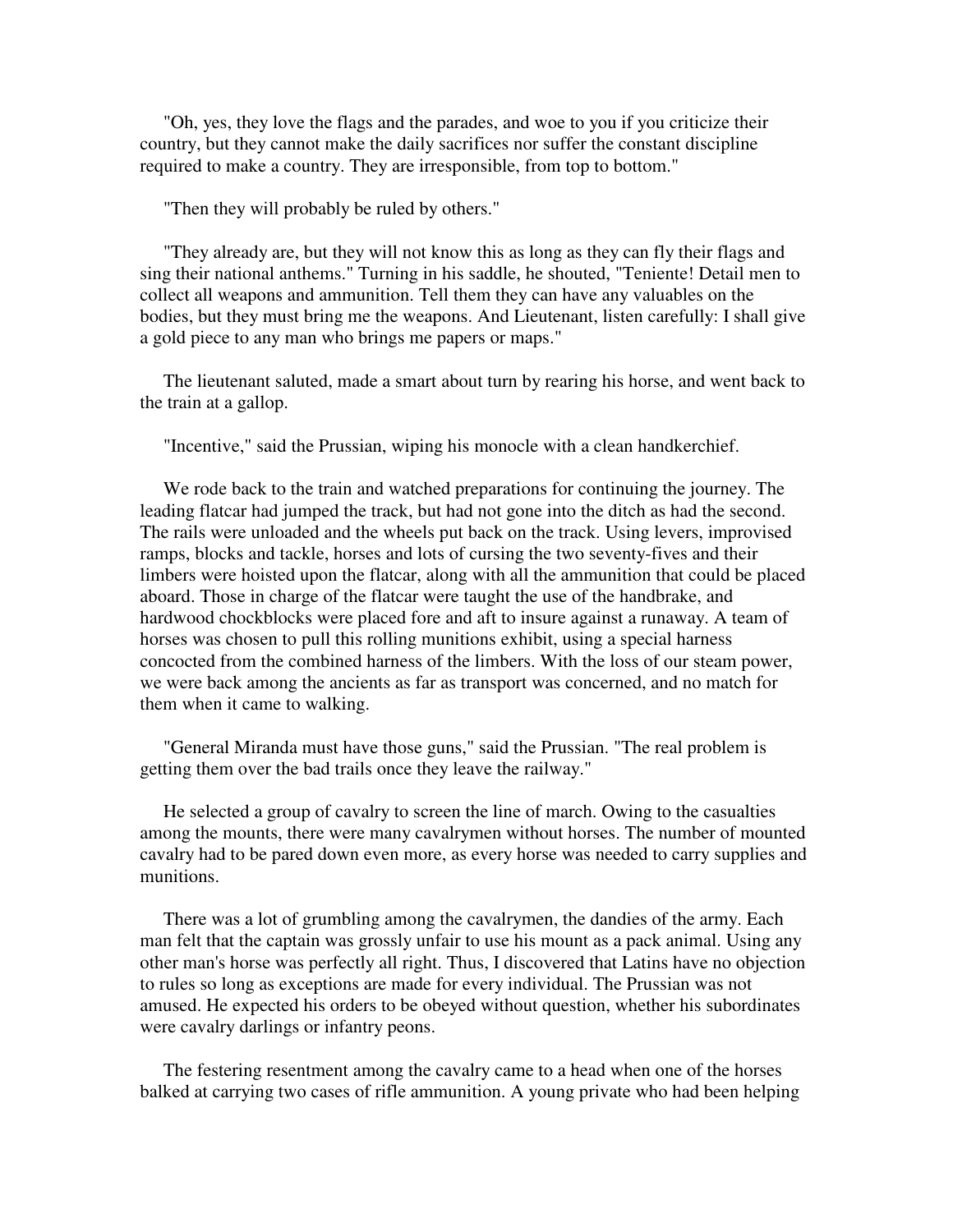with the loading had been struck in the face with a cavalryman's riding crop. The indignant *cuirassier* accused the boy of hurting his animal. A crowd of loafers gathered, eager to fan the flames of rancor.

 I saw the young soldier's face was bleeding. He was kneeling, quivering with pain from the blow, the blood oozing through his fingers where he held his cheek.

 "Dog of a soldier," spat the cavalryman. "I'll teach you to mistreat my horse." He was playing to the audience.

 I noticed how much importance these people vested in their concept of 'dignity,' but I suspected that the cavalry were really upset over the prospect of a tiring walk which would reveal them as pampered weaklings before the lowly infantrymen. The intricacies of Latin machismo were part of a new world for me.

 "What is going on here?" bellowed the Prussian. "These pack animals must be loaded immediately. Private, why have you not loaded this horse?"

 The boy soldier stood up, trying to control his sobbing. I recognized him as the one who had helped me with the machine-gun. "The gentleman will not permit it, Sir." His effort at military protocol was very touching.

 "You have no right to use my horse in this fashion," said the cavalryman, striking a melodramatic pose to reclaim the center of the stage.

"Ach so," said the Prussian. "Would you rather carry these boxes yourself?"

 The cavalryman drew his saber, only to find himself staring into the muzzle of the Prussian's Mauser pistol. The shot was no surprise, but it seemed to have that effect upon the cavalryman. His mouth gaped, and his eyes rolled upwards, as if to examine the place where his forehead had been. Overbalanced by his heavy breastplate, he toppled backwards and slid head-first down the trampled grass of the embankment, sinking into the stagnant pool of water in the ditch until only his expensive riding boots showed.

 "Finish the loading, Private," said the Prussian. "General Miranda needs your ammunition. The rest of you have work to do as well. Go now, or I'll have you flogged." He cast a steely eye in their direction and assisted the slowest gawkers with the toe of his boot. The taste of his riding crop was not to their liking, either, and they scattered. He had no time for play-acting.

 I accompanied him to see how the wounded were being looked after. They were only our wounded, of course. The enemy were left to die on the field where they had fallen. Flies buzzed in swarms, and the smell of blood pervaded the air.

 The seriously wounded were made as comfortable as possible and left with a guard of walking wounded who could tend them. They were told that a train would arrive that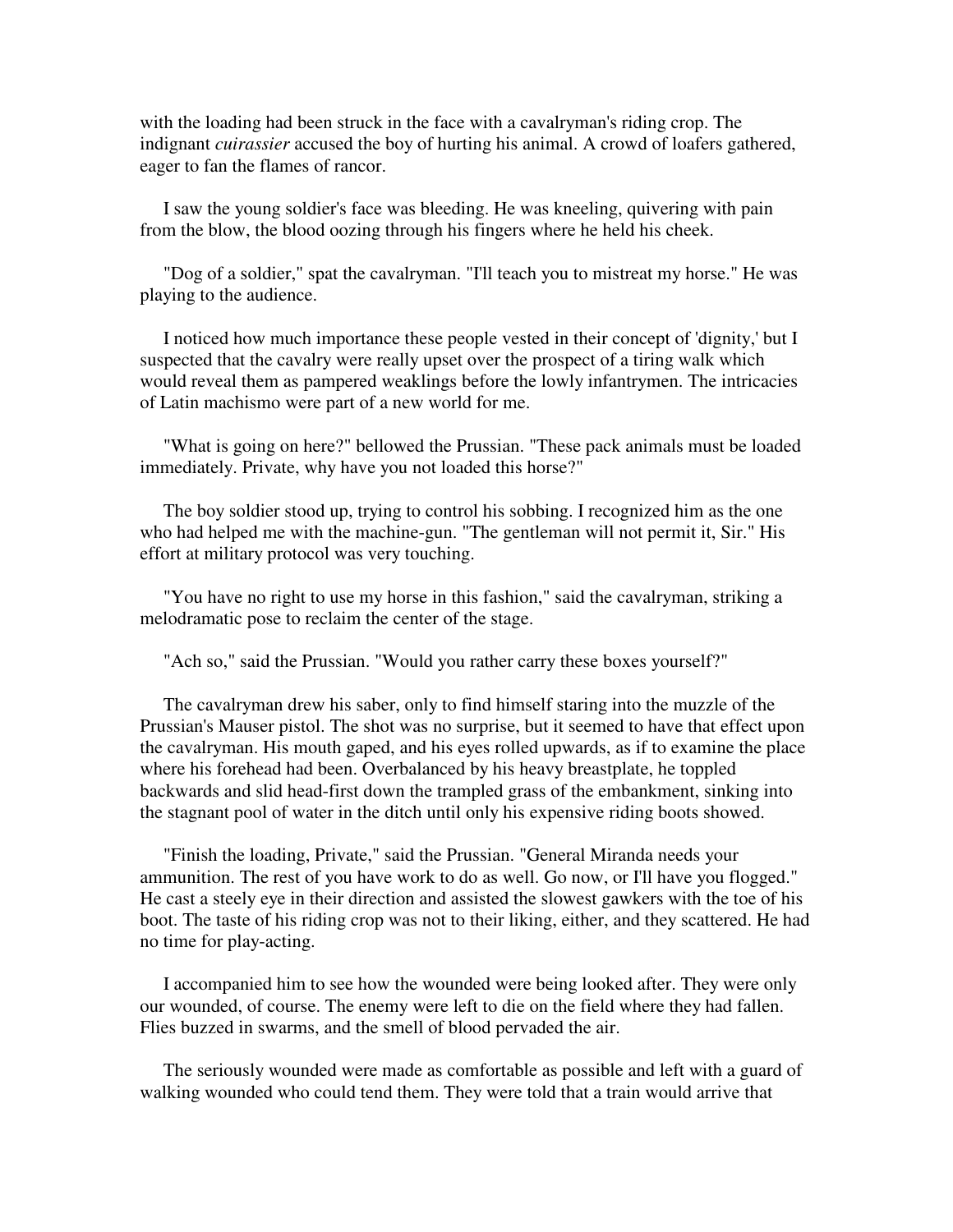evening or early next morning to take them back to the capital. For many, it was their last night.

 We stopped beside a soldier with a stomach wound. He was moaning for water. The Prussian leaned over to examine the wound and frowned. "There is nothing to be done for this one. It is already turning septic. Take his boots. They are your size."

"But ..."

 "Your shoes are ruined. Soon your feet will be sore. Then you will stop, but the column will not stop. The enemy will find you and you will die, just like any straggler in this campaign. You have already seen what happens to stragglers."

 I remembered the pitiful remains of the tortured cavalryman and began to remove the dying soldier's boots as gently as possible. When I pulled at the first boot, he seemed to snap out of his delirium. He could have been my age, though the pain of his wound made him appear much older to me as I looked into his drawn face. His fevered eyes looked into mine with stark terror. Now he realized he would die. "No!" he screamed, struggling with me to keep his boots on.

 He exhausted his last reserves of strength and lapsed into unconsciousness. As I pulled off the second boot, my hands were clammy with cold sweat and tears were streaming down my face. I said nothing as I changed out of my shoes.

 The Prussian rested his hand on my shoulder. "You are very young," he said softly. "Life is hard. If it were not, it would not go on. At least he feels no pain now. Do not concern yourself about him. Dying is quite natural and unavoidable. You saw how he received the knowledge. Just think how you will receive it. Come, you have entered the world of men. There is no turning back."

 I nodded, still unable to appreciate the cold comfort of the Prussian's words. I saw the face of the dying youth many nights thereafter.

 It came to me that life was so abundant in this tropical zone that all things which were not vigorously alive soon fell prey to other forms of life and perished. A fantastic rate of reproduction insured that what could not endure could be replaced. Like nature, my fellows were indifferent to the creation and destruction of life, and I was already becoming one of them, but I was too tired to care.

With my new boots, I made hurried preparations for the march. I found a haversack, abandoned my suitcase, and wrapped my precious notebooks in oiled cloth to keep out the impending rain. I was issued with a Mauser rifle, leather pouches of ammunition and a greatcoat which could double as a blanket. My rations consisted of chunks of thoroughly-roasted horsemeat.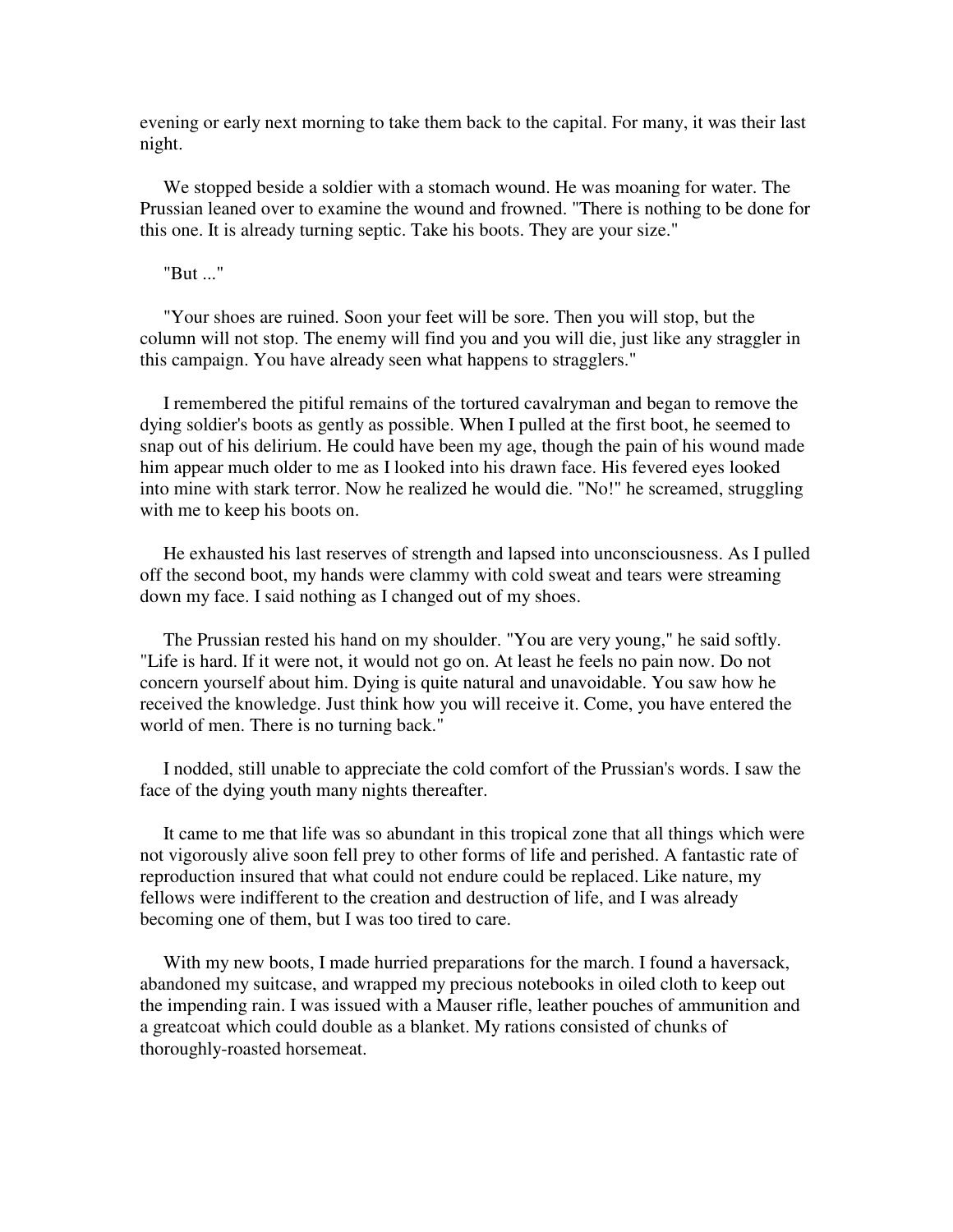I gathered four canteens, as there was much equipment to choose from, and filled them with hot water from the boiler of one of the locomotives. I saw others filling theirs from the tenders, but had no wish to contract another case of dysentery. One performance was sufficient to make me cautious about what I ate and drank. Knowing thirst would be a problem, I drank as much water as I could hold.

 As I passed the wrecked locomotive which had gone nose first into a mined culvert, I reflected that it would take days for another train to pass beyond this point. I saw the Prussian looking over the mess and shaking his head. It must have been as bad as I thought, or even worse.

 He motioned for me to join him. "A single track line in marshy country. No way to go around. The train must be rerailed, car by car and towed back to the nearest siding, then the locomotives. Ach, I'm afraid this one is unsalvageable. See, its frame is twisted. Then the culvert must be repaired. New pilings must be driven."

 "It almost sounds worse than it looks," I said, leaning against the brakewheel of the overturned flatcar. It seemed quite comfortable, standing ankle-deep in the stinking mud, using the wrecked flatcar as a backrest. I wondered if I were ever going to be my old self again. As it happened, I never had time to find out.

 The Prussian appeared satisfied with the progress of the loading, and stooped to pick up a lump of coal which had spilled from the tender of the wrecked locomotive. He examined the dark, bituminous facets as a seer might examine a crystal ball.

I broke in upon his thoughts. "This flatcar was the one you were on, wasn't it?"

 He said nothing at first, his mind far away. "Yes ... All of us managed to jump, but the machine-gun was put out of action."

"What happened to the engine crew?"

 "They jumped too, but they chose the wrong side. You will find them lying in the field." He threw the lump of coal, scattering some vultures that were quarrelling over a heap of entrails.

I winced. "No thank you. I've seen enough corpses for one day."

 "That is only one aspect of war. In fact, it is probably the least important aspect. Good military strategists can attain their ends without producing mountains of corpses."

"You sound like a humanitarian, Captain, if you'll pardon my presumption."

 "Not at all. Modern warfare is very expensive. The cost of producing one corpse in battle is astronomically higher than in ancient times, but this is to overlook the major problems of war."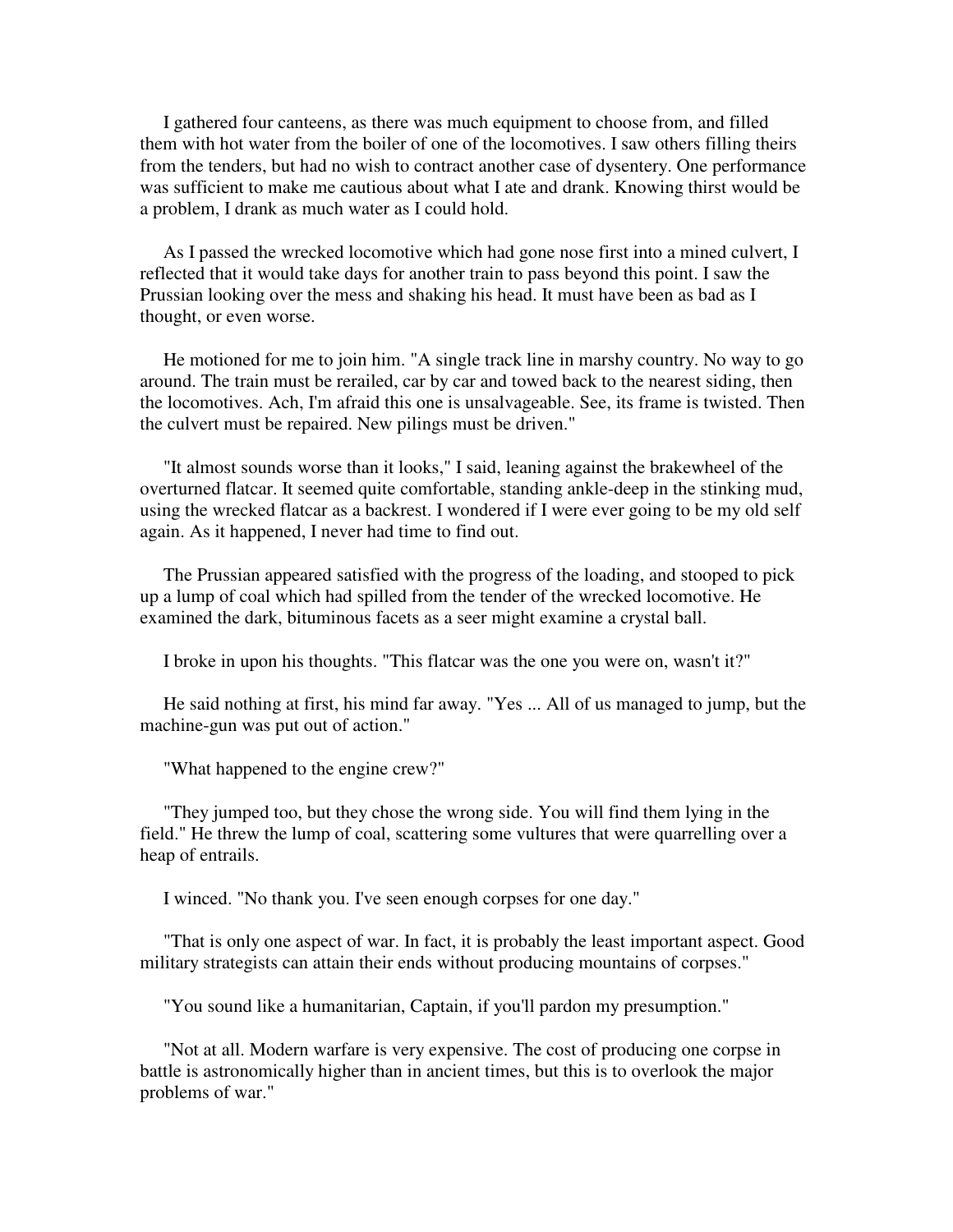"What are those?"

 "War is most complex in its economic aspects. Time, distance, supplies present problems alongside of which the problems of strategy and maneuver become insignificant. Today's contretemps remind me of the Turkish campaign in the Hejaz." He scanned the darkening horizon with his binoculars.

"How is that?" I shifted my feet in the mud.

 "An army dangling on the end of a railway is never in a comfortable position, as my colleagues of the Turkish-Fourth in Medina soon discovered."

"What did they do about it?"

 "Nothing. Medina is a holy city, and was of great political importance to the Turkish Empire, though I maintained that it was of even greater advantage, both militarily and politically, were it abandoned to the infidel British."

"How would that have been an advantage?"

 "The Turkish Army could have shortened its supply lines and remained a viable force. A holy war could have been proclaimed to drive out the infidel, in due time, of course."

"Did you mention this idea to anyone?"

 "Certainly. General von Sanders, the chief of our military mission, was convinced. He had seen the danger at the outset."

"Why wasn't anything done, then?"

"Ach, the Turks! There was no reasoning with them."

"So what finally happened?"

 "The railway was cut so often that no attack could be mounted against the British from Medina. The original spearhead, the Fourth Army, became a mere garrison whose very numbers sapped its efficiency, even in a defensive role. Starvation reduced the army to virtual prisoners in the city. They finished the rats and were eating the palm trees when the British attacked and put an end to their misery. Only a handful returned to our lines. A whole army lost without a fight, and they dearly wanted to fight, believe me."

"Aren't we in much the same predicament?"

 "By no means. The enemy is not using guerrilla tactics, as you have just had the opportunity to see. He is determined to take and hold territory. Thus we can close with him before our supplies are exhausted and defeat him decisively."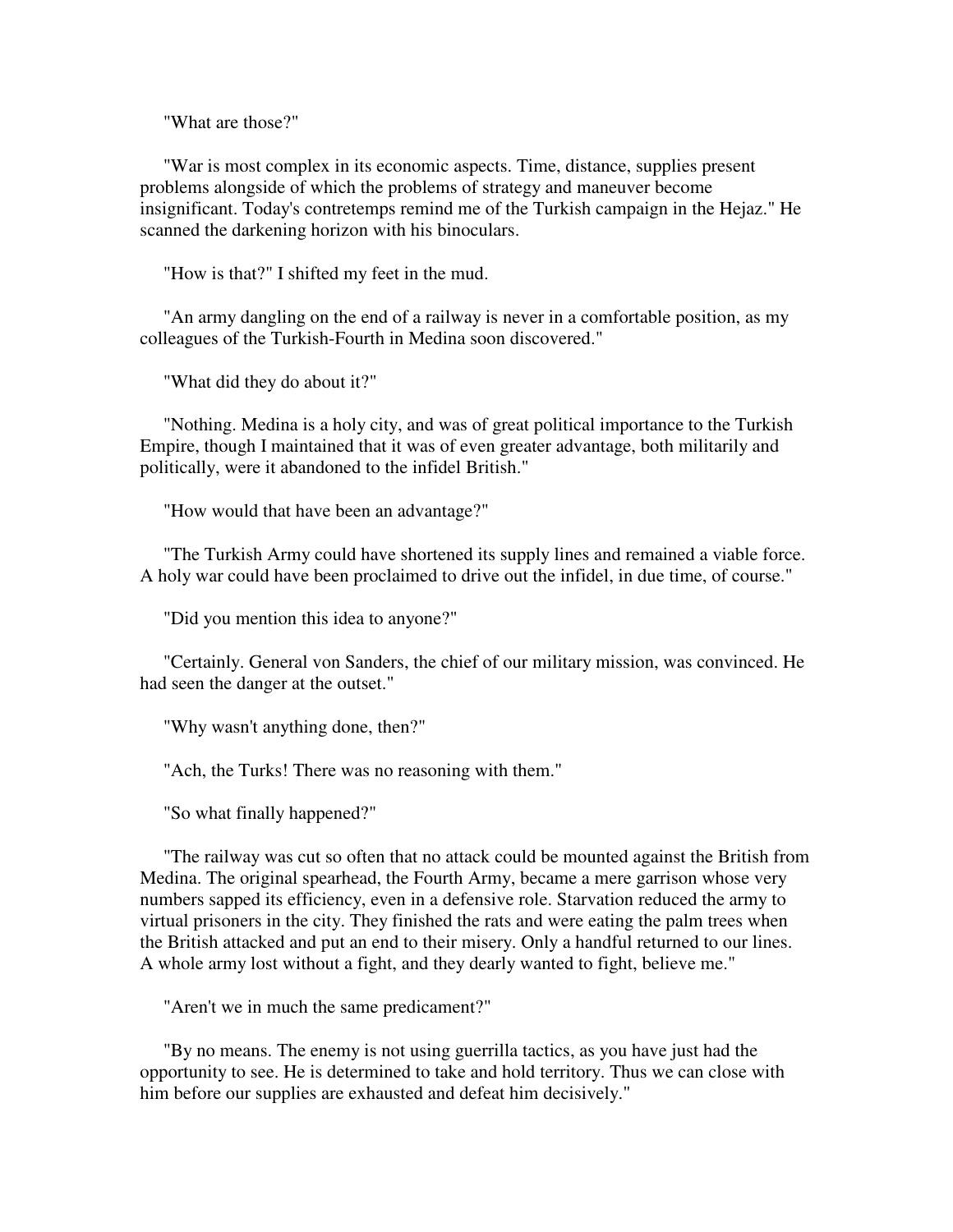"And what if he uses guerrilla tactics?"

 "As long as his guerrilla activities are not supported by a foreign power, he will get nowhere. He only becomes a nuisance in such a context as this."

"I'm not sure I understand."

 "Let us say that you wished to take over this country. Recruits, weapons, munitions, supplies and transport are not to be found on trees, you know, and without them, the 'gentlemen' in the capital will see no good reason why they should simply hand over to you, whatever your shining ideals may be."

"No, I guess not."

 "Suppose that you have managed to acquire a certain amount of the requisite items which could be used to induce the 'gentlemen' of the government to retire. You've never enough, of course. Would you use them? If so, how would you use them?"

"I might wait until I had enough."

"And in the meantime you might be betrayed by informers."

 "Well, I might use what I had in limited engagements, sniping here, blowing up things there, always hit and run."

 "And run you would, because you would be well-chased, usually by men better fed, equipped and mounted than you. Assuming you did not receive outside assistance, do you see anything but attrition in this process? If you survived indefinitely, you would only succeed in impoverishing the country."

"I could gain popular support."

 "Only if you could convince people that the government was more rapacious, corrupt and incompetent than you."

"It could go on for years."

 "Generations, provided that in your running around you did not become so isolated from the populace as to cut off your source of recruits. There would be every chance that, in your desperate attempts to survive, your means of living would gradually eclipse your original objectives and you would become just one more bandit tribe living in the backlands."

"In that case, there would be no use in carrying on the struggle."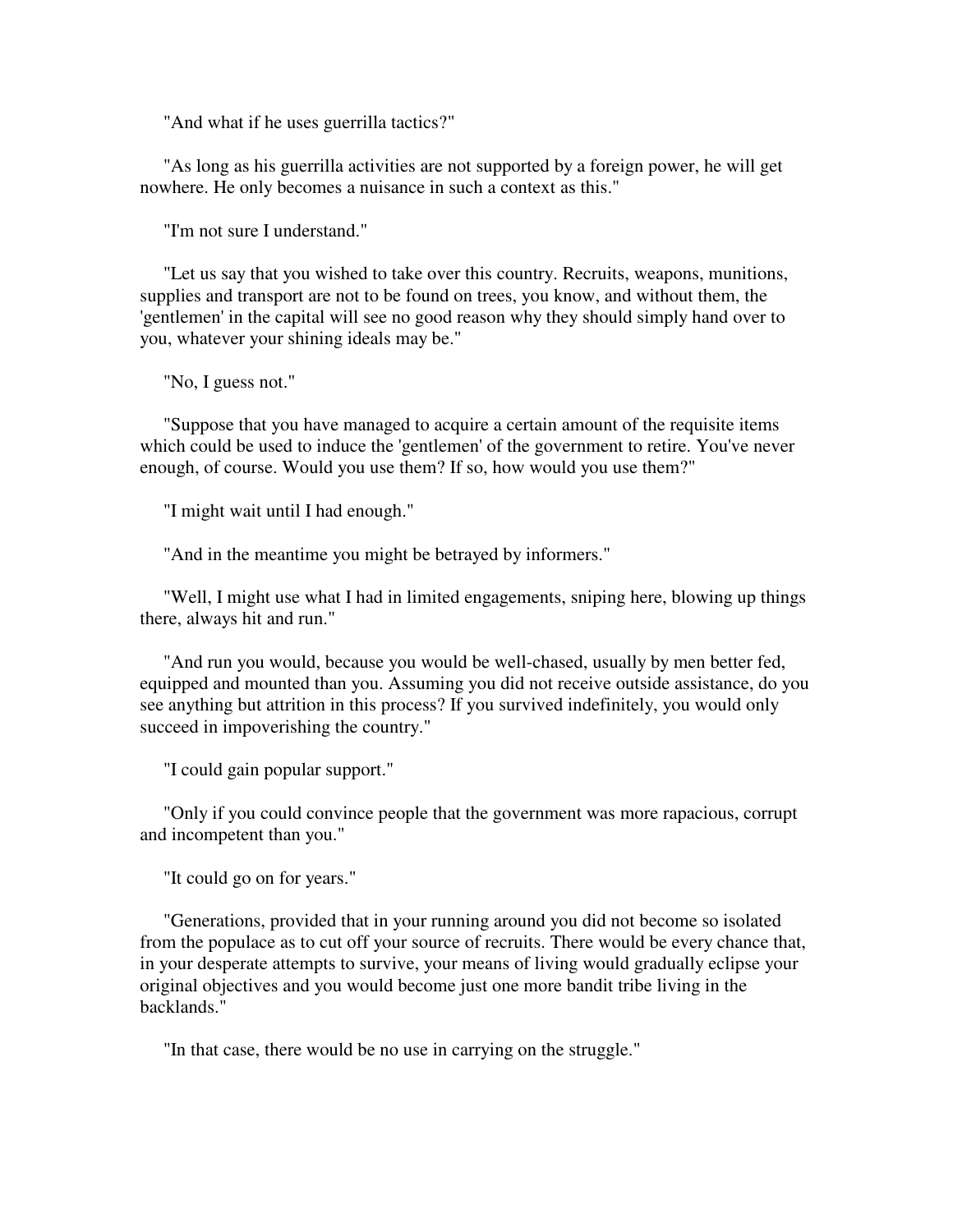"Or, you might try to concentrate your forces and mount one all-out attack on the government forces, relying on the element of surprise."

"But isn't that what the enemy has tried to do?"

 "Yes, but there is never any guarantee of success, no matter what prescription is used for wresting power away from those who wish to retain it. The enemy has tried one recipe, and as a consequence, I believe we have hurt him badly today."

 "And what about ourselves?" I looked over at the bedraggled assemblage of men and animals.

"Look around you. Do you see any of the enemy forces standing, ready to fight?"

"No."

 "Look again at our soldiers. They are tired, but they are on their feet, and they are going to fight."

 We formed up in a long, thin line upon the railroad track which provided the only firm footing for miles in the marshy pastureland of the area. Our few mounted cavalry formed a screen to the front and on either flank. To make up for the disadvantage of our disposition, the two Maxims were posted at the front and rear of the column, and packed upon the horses in such a way that they could be put into action at the first sign of trouble.

 I looked up and saw a bird of prey hanging motionless in the last blaze of sunset. The shadows lengthened on the llanos and the horizon spawned dark thunderclouds which were sweeping our way.

 The Prussian, mounted upon a fine-looking roan, raised his hand, and the bugler sounded 'forward march.' The rain began as we went up the line, leaving the vultures in command of the battlefield. My long march had begun.

 I was very proud that the Prussian had left me in charge of the rear Maxim gun, although he probably wouldn't have if there had been anyone else left with the ability to use it. His relief column had been pieced together so hurriedly that I wondered how many of the soldiers knew which end of a rifle was which.

 The rain was cool and refreshing and dripped off the brass cooling jacket of the Maxim, wetting the harness straps that held it in place. Soon the leather began to stretch.

 "We must stop for a moment, Señor. The straps will soon give way," said my assistant, the young soldier who had been slashed by the cavalryman's whip. The blood on his cheek had stopped flowing, and he seemed to have forgotten about it. Perhaps he was used to such treatment.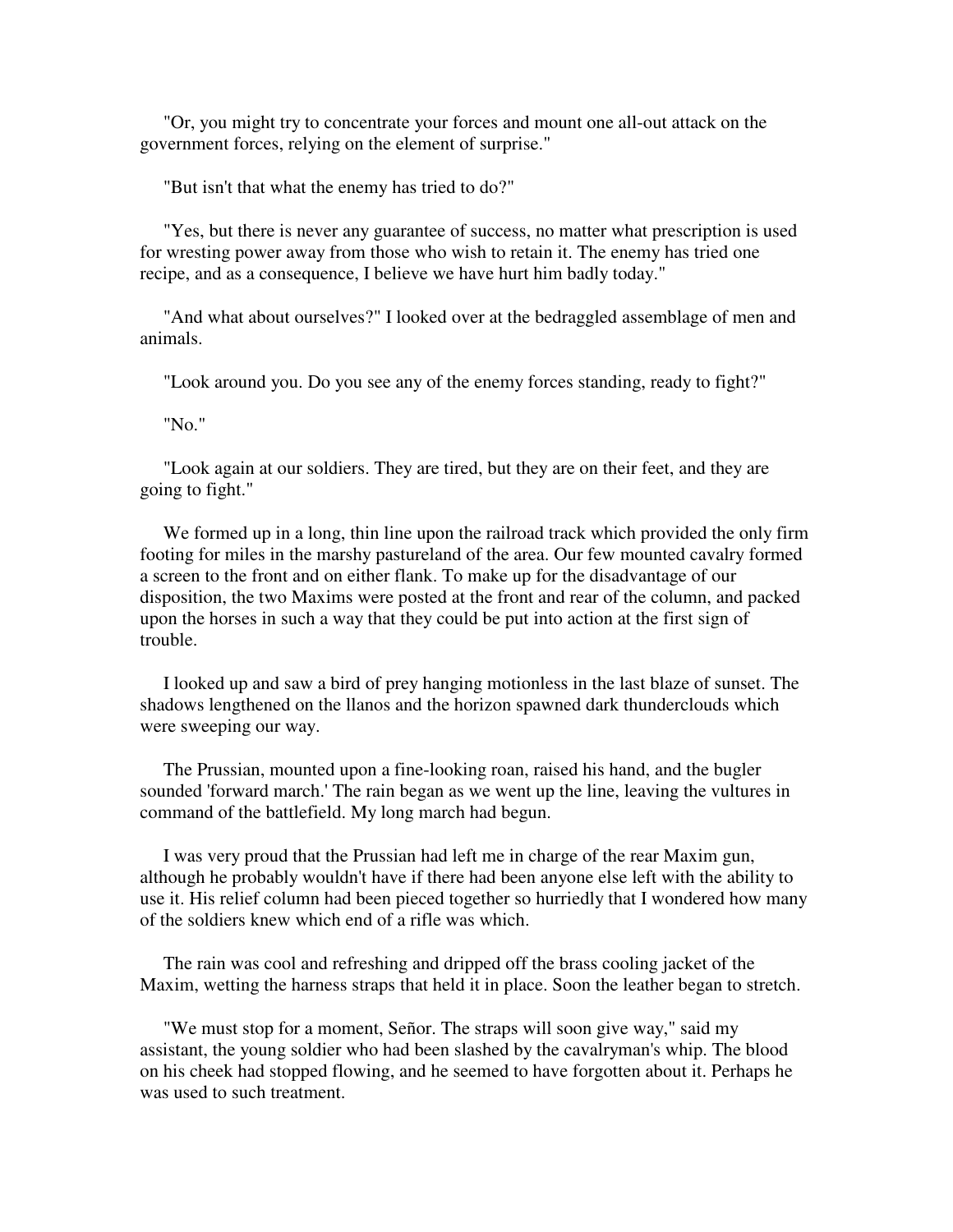I drew on the reins and stopped the pack horse, holding her steady while the boy tightened the straps.

"Please help me," he said.

 Still holding the reins, I put my shoulder under the gun and raised it so the slack could be taken out of the harness. The weight was appalling. I wondered how I had managed to drag the gun and its mount onto the railroad line that day. The boy worked rapidly, his lips pursed in concentration as he made sure the knots were tight and would not slip.

"Not too tight," I said. "We may need this in a hurry, you know."

 "Oh, yes." He smiled. With his dark eyes, smooth face and long lashes, he reminded me of a girl.

 I gave the mare a flick of the reins, and we resumed our walk through the steady drizzle.

"What's your name?" I asked.

"Juan, Señor."

"Mine's Fred."

"How is that?"

"Federico. How old are you, Juan?"

"Fifteen, Señor."

 He could have been younger, but it was nice having someone nearly my age calling me 'sir.'

"How long have you been in the army?"

"Since last month."

"Do you like it?"

"Sometimes, but I am beginning to miss my mother."

"Do you live in the capital?"

"Yes, in Barrio Plamenco."

I had heard that was one of the poorer quarters of the city.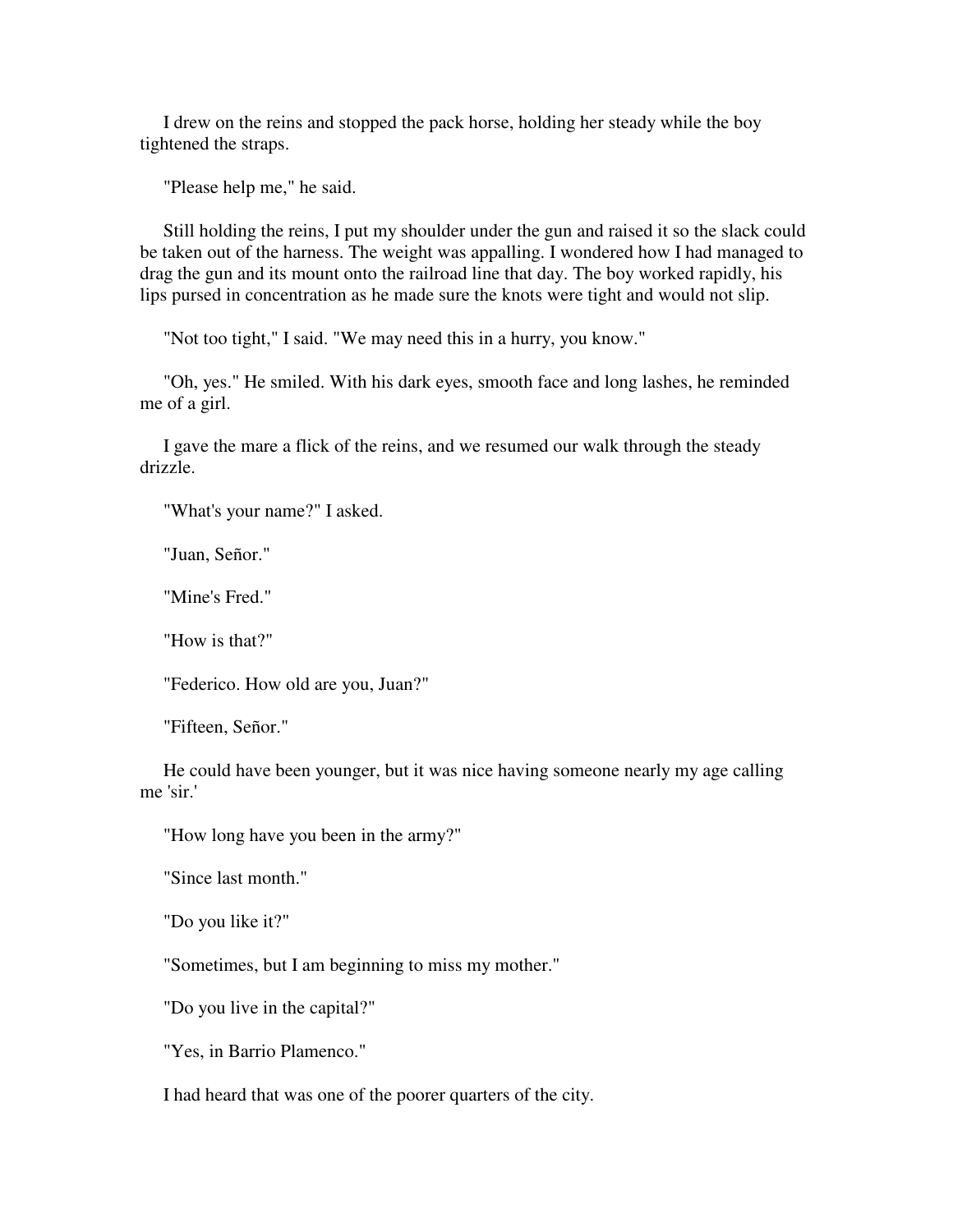"How many in your family?"

"Fifteen, perhaps."

"You're not sure?"

 "Only that there is always another. That is why I have joined the army. With my pay I can help my mother and my brothers and sisters. Is that why you joined the army?"

"No. I'm not a soldier. I'm a journalist."

 His eyes widened in appreciation. "Oh, that means you can read and write. But how is it that you know how to use this?" He pointed to the Maxim.

"My father taught me. He was an officer in the California State Militia."

"He was a general?"

 "No, a dentist." I tried to explain that duty in the militia was only part time, but I only succeeded in confusing him.

"What does your father do?" I asked, to change the subject.

"I don't know. He went away a long time ago. I hate him."

"What?"

 "I hate him for what he did to my mother. He made her very unhappy. Fortunately, I have many uncles who come to visit, and they help to take care of her."

"Oh." I gave him a dubious glance.

"Still, it must be nice to have a father. You are very lucky."

"I was, but my father died a year ago."

"No! How did that happen?"

"He caught pneumonia."

"What's that?"

 "A very bad sickness." I licked my lips and tasted the raindrops, salty with my own perspiration. Out of the corner of my eye I saw Juan shiver. "Do you feel cold?"

"A little."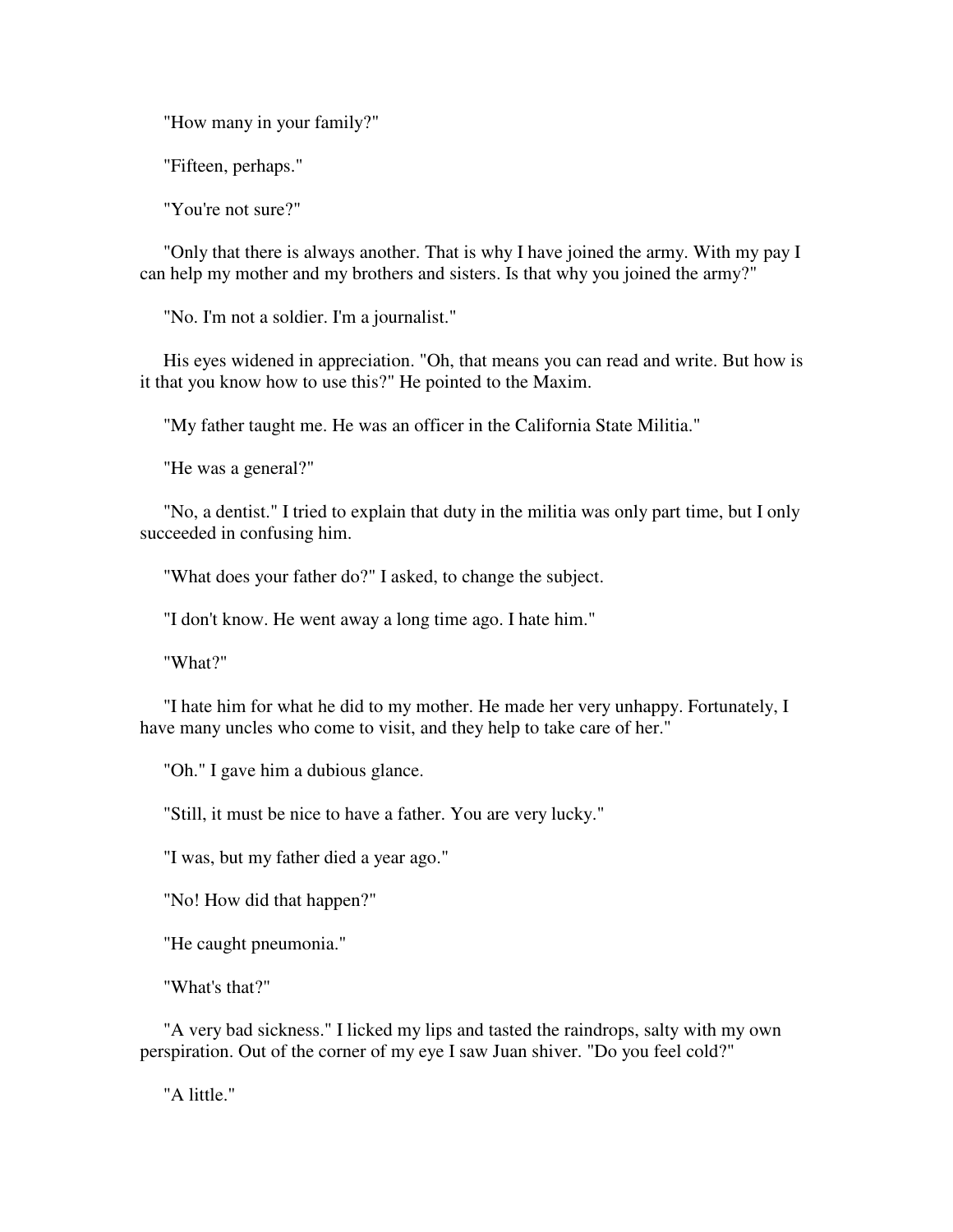I put the back of my hand on his forehead. He was feverish. "You must take my coat. This rain is very bad for you."

"No, Señor."

"Federico."

"No, Federico. You will need it yourself."

 "No, I won't. You need it now. I don't want you to catch pneumonia. It is very easy to catch, you know."

 He made no further protest as I unrolled my greatcoat, put it over his shoulders and buttoned it for him. With his equipment and cartridge pouches bulging underneath, he looked like a walking circus tent, or like someone who was sneaking a few friends into the circus without paying.

 Except for the incessant lightning, the rainswept night was pitch black. The wind blew the torrent almost horizontally, the cold drops drenching us thoroughly. Sleep was worth more to us now than gold, but the only way we could withstand the chill was to keep moving. There was no sleep for anyone that night. I plodded on, the patient horse beside me providing an illusion of warmth, even though I could not get very close because of my equipment. As I led the animal, I chewed some of my ration meat. No one felt like speaking, and if one had, his words would have been swept away in the wind-driven rain.

 I felt Juan's forehead again and was glad to see that his fever had gone. Maybe it was caused by the cut on his cheek. He smiled impishly and placed an icy hand on the back of my neck. I gave a start and began to laugh. Somehow, the night had become more bearable.

 We welcomed the sunrise. For hours I smelled the damp horses and wet uniforms ahead, but soon we were all dry. It was now the turn of the blazing sun to put us to the test. By eleven o'clock we were sweltering. Some of us began to long for the afternoon rainstorm. Soon we would be grateful for the chill of the night, forgetting our toothchattering discomfort. We were such a forgetful species, I thought, but without this amazing ability to forget, we probably wouldn't carry on.

 Suddenly, we were all down upon the steaming railroad ties. A rifle had cracked in the distance. We strained our eyes for signs of the sniper, but all we saw were the grass and scrub trees of the savanna. Cautiously, I got up and began undoing the straps which held the machine-gun mount. Juan had already unloaded a box of belted ammunition by the time we heard the order to move out. We loaded up and plodded onward, at first throwing fearful glances to the flanks and rear, but later, with the heat and exhaustion, we lost our vigilance and with heads bowed, saw only the rough-hewed ties passing slowly beneath our halting feet.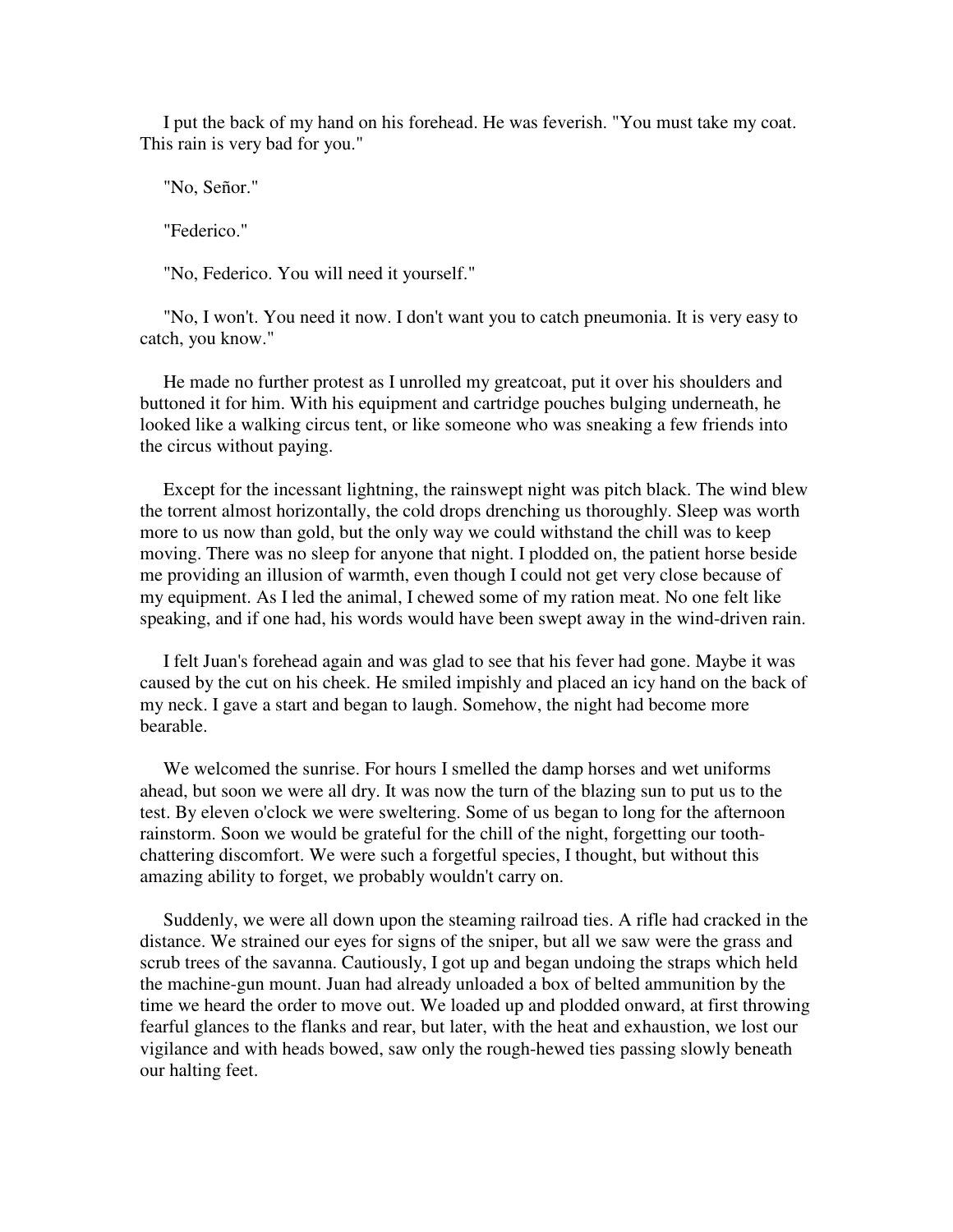Several hours had passed when we heard the invisible rifleman again. One of our men was killed. We stopped, gazed at the monotonous savanna and went on. By this time we were so tired we would have been utterly indifferent to a hail of bullets.

 That afternoon we made a halt, ate more horsemeat, and rested for an hour. There was no time to kindle fires for coffee and little dry wood to be found in any case, since this was the rainy season. Reluctantly we got up and resumed the march.

 Sweating so much, we soon began to suffer the keen thirst and exhaustion which come from loss of salt. The Prussian, seeing numbers of the men collapse or near collapse, ordered a halt by late afternoon, and we made camp for the night.

 We had fires going before the rain started, were issued rations of salt, and drank great quantities of coffee made with water drawn from pools beside the railroad embankment. Strict orders were given that the troops were to answer the calls of nature on one side of the line and draw water from the other. The soldiers did not know why they were to do this, but the Prussian gave them his usual encouragement to do so.

 The boiling of the water and the flavor of coffee disguised the taste of the algae, though it didn't remove all of the scum. I had drained my canteens during the day, and now refilled them with this coffee-flavored soup. Several times I had seen soldiers drink the water beside the embankment, and I was sorely tempted to do the same, mosquito larvae and all, but held back, knowing the soldiers were immune to most of the waterborne infections and that I was not. It was an exercise of willpower that I never regretted.

 Mercifully the rain stopped, and raised our hopes for a dry night. It was not as cold as the previous night, so sleeping on the damp ground was not so bad, even though the occasional frog might jump on one's face.

 In addition to the usual sentries, teams of men were posted with the horses to protect the precious animals from vampire bats which had decimated the cattle in the area. We were fortunate in one way, there were so many men and so few animals that Juan and I weren't called for sentry duty.

 We shared my greatcoat which was not much good as a blanket, but helped to retain some of the warmth of our huddled bodies. In a few minutes I was sound asleep, just as if I had been in the softest bed of the Hotel Internacional. No thoughts of vampires or even the occasional shots of the sniper could keep me awake that night. For all I cared, they could have been on the moon.

 Toward morning I had a nightmare about the dying soldier. Somehow I felt responsible for his death. I saw his eyes, full of pain, fear and pleading. We were struggling and I was saying over and over that I didn't mean to do it, but he didn't understand. I reached out to touch his face and woke up.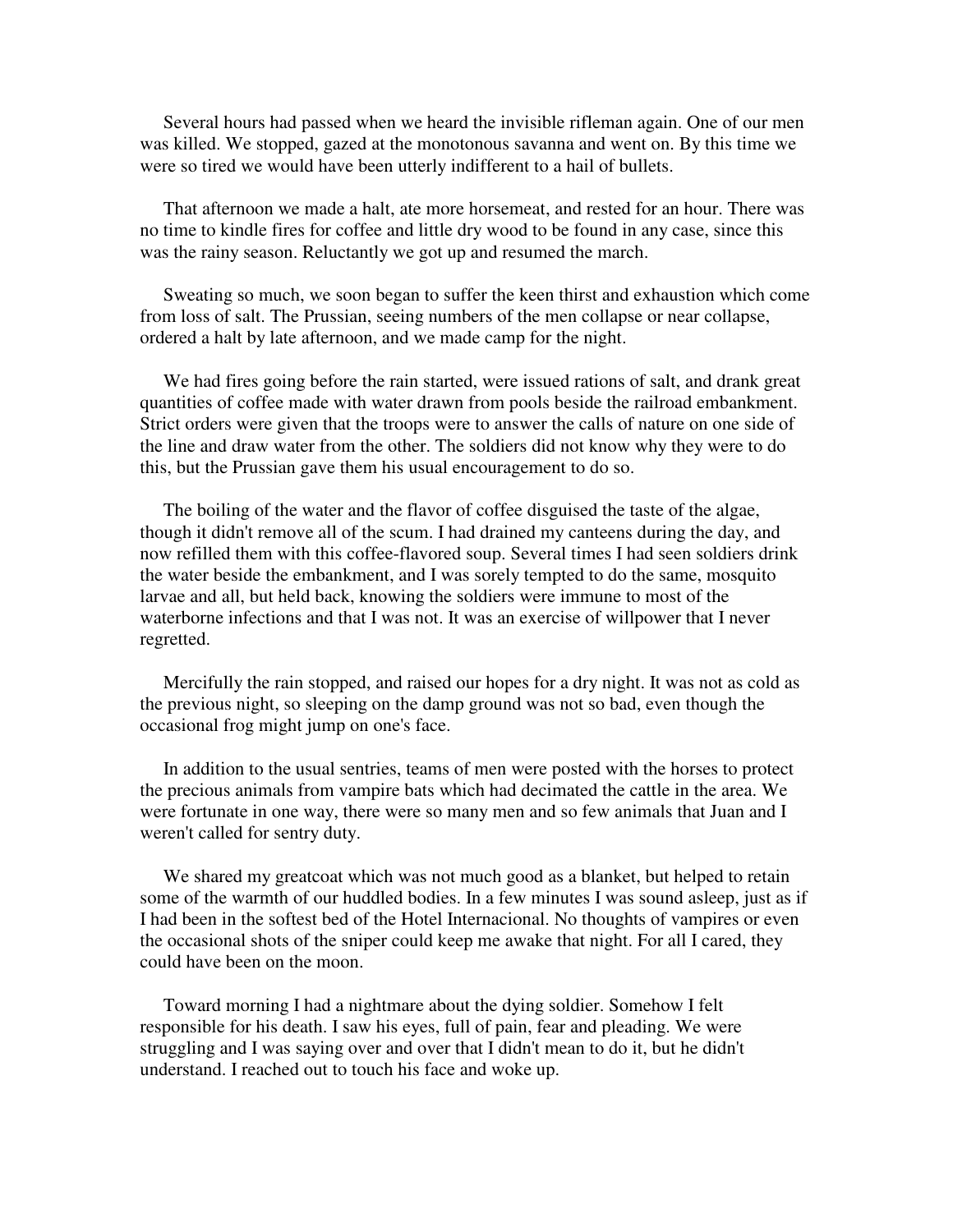"Federico, Federico! Everything is all right. You were dreaming."

"Juan," I said, or rather, sobbed.

"You are crying."

"Yes."

"Sometimes I cry at night, too," he said, wiping my tears away.

I drew him close and we fell asleep with our arms around one another.

 We broke camp at dawn and resumed the trek, feeling rested and even cheerful. Youth has such advantages.

 Four days later we left the railroad at the smoldering ruins of Las Aguas Station and entered the stands of trees and rolling country of the sierra foothills. Now the real work began, that of widening and levelling the trail for the passage of the limbers and guns. The toil of manhandling them over the streams and through the narrow canyons was shared by everyone. Ropes were attached to the gun carriages so that teams of soldiers could help the horses drag them over the many obstacles. The Frenchman called the ropes 'prolonges,' a fancy name, but they raised blisters on one's hands all the same.

 Trees were felled with axes and machetes and used as bridging material for crossing the many streams that had appeared in the area since the rains. It was no wonder that the last railroad station was called 'Las Aguas,' or 'The Waters,' although most of the freshets would dry up after the rainy season.

 I winced, seeing one of the guns slip sideways, nearly toppling into a ravine. The soil was red laterite which baked hard in the dry season and turned to slippery mud in the rain. A few inches below the surface it was brick-hard, and the covering of gruel-like mud made going very treacherous on the slopes where there was no vegetation. Men and horses frequently lost their footing.

 A load of shells dropped into a water-filled arroyo along with the unfortunate animal that bore it. The soldiers dragged the struggling horse out of the ravine and laid the exhausted animal upon the muddy bank, while others waded into the water and passed up the spilled shells.

"Its leg is broken," pronounced a corporal, after feeling the horse for signs of injury.

 A private responded by smashing the animal in the head with his ride butt. After stunning, he rammed his bayonet between the horse's eyes. The dying horse was set upon by the ravenous soldiers, hungry as pirañas. It was still twitching feebly as they skinned it and hacked off pieces of warm flesh. A soldier sank his face into the blood and noisily sucked it up. I had concluded some time ago that the horses were far more civilized than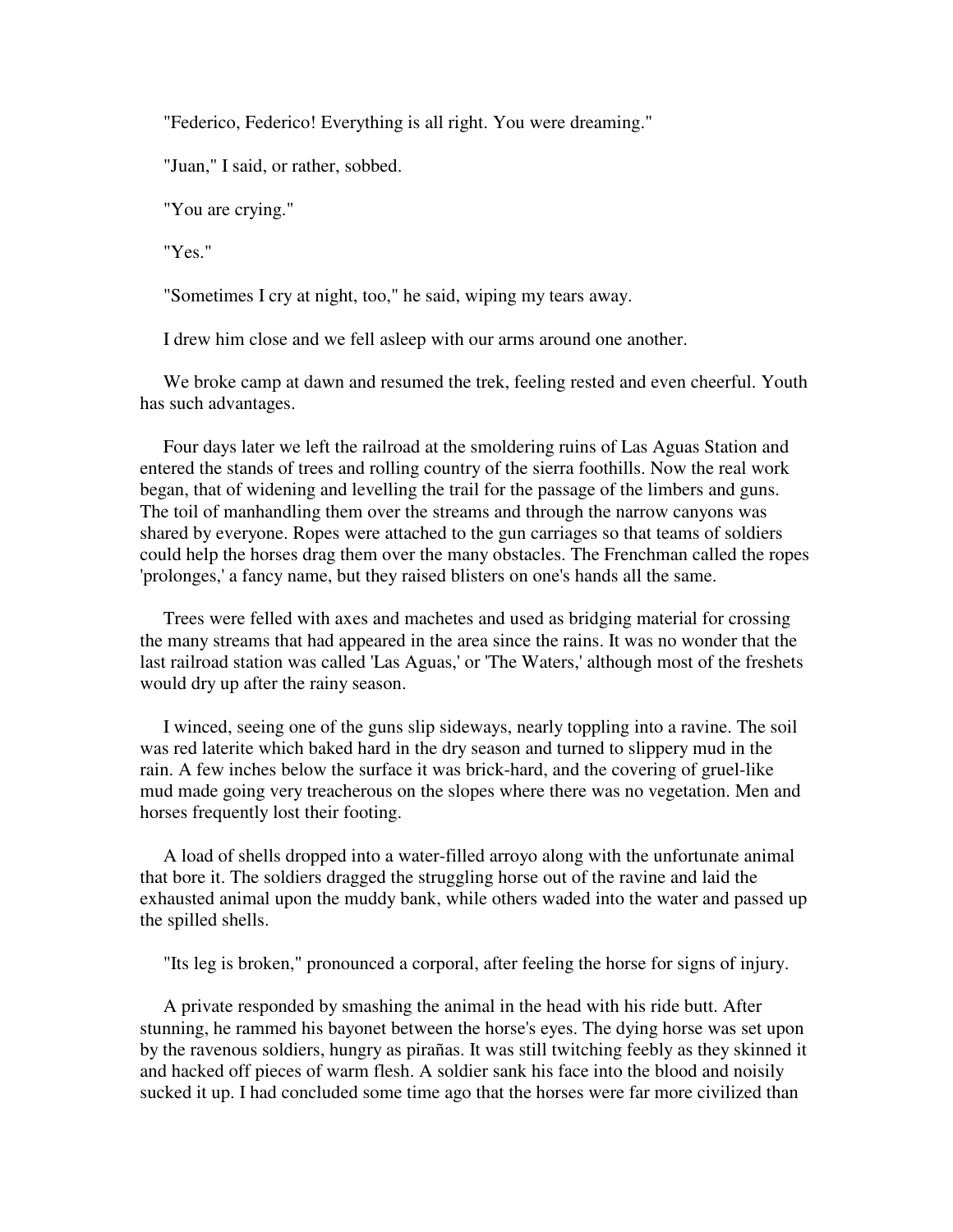we were, and was momentarily ashamed at the discovery that my mouth was watering. Maybe our ideas of civilization were more suited to grazing animals than to omnivores.

 As I stood watching this gory business, I felt a warm pressure on my foot. It was my own pack horse, placidly licking the encrusted salt off my boot. Even the animals were becoming accustomed to slaughter.

 Suddenly a bullet whined, ricocheting off the machine-gun mount strapped to the horse's side. As I hit the ground I thought I had seen the flash of something metallic in a clump of bamboo off to my right. Someone in the column let off a shot in surprise or panic, with no visible effect. I peered at the bamboo, straining to glimpse the metallic flash. It could have been my imagination, maybe a sunbeam glancing off a wet leaf. Horses' hooves clumped and slithered on the adobe mud. I turned to see a native lieutenant with a few cavalry.

"Hola, Teniente!" I called.

He rode toward me. "What is it?"

"I saw something in that stand of bamboo."

"I'll call the captain." He spurred his horse.

 The Prussian came in a few moments, accompanied by a flying squad of sharpshooters and regular infantry with light equipment. The skirmishers went out in a pincer movement as the Prussian observed the bamboo through his binoculars.

"Do you wish to see?" He offered me the field-glasses.

 "Thank you." I made a minor adjustment and focussed on the bamboo. A tattered man came running out, running toward us, soldiers at his heels. He faltered and collapsed behind a bush. The soldiers raised their bayonets and thrust downward. Soon they were with us, displaying a pair of human ears and an extra rifle.

"He was impatient," said the Prussian. "The trees made him come too close."

 "Federico!" It was Juan. He was pale, and weakly supported himself by clutching the harness straps of our pack horse. I caught him just as he began to slump to the ground. There was a large bloodstain spreading over his shirtfront and trousers. I laid him down and opened his shirt. From what I could see, with all the blood flowing, there was a jagged wound in his side. The ricochet had done it.

"We cannot save him," said the Prussian.

I shook my head in disbelief.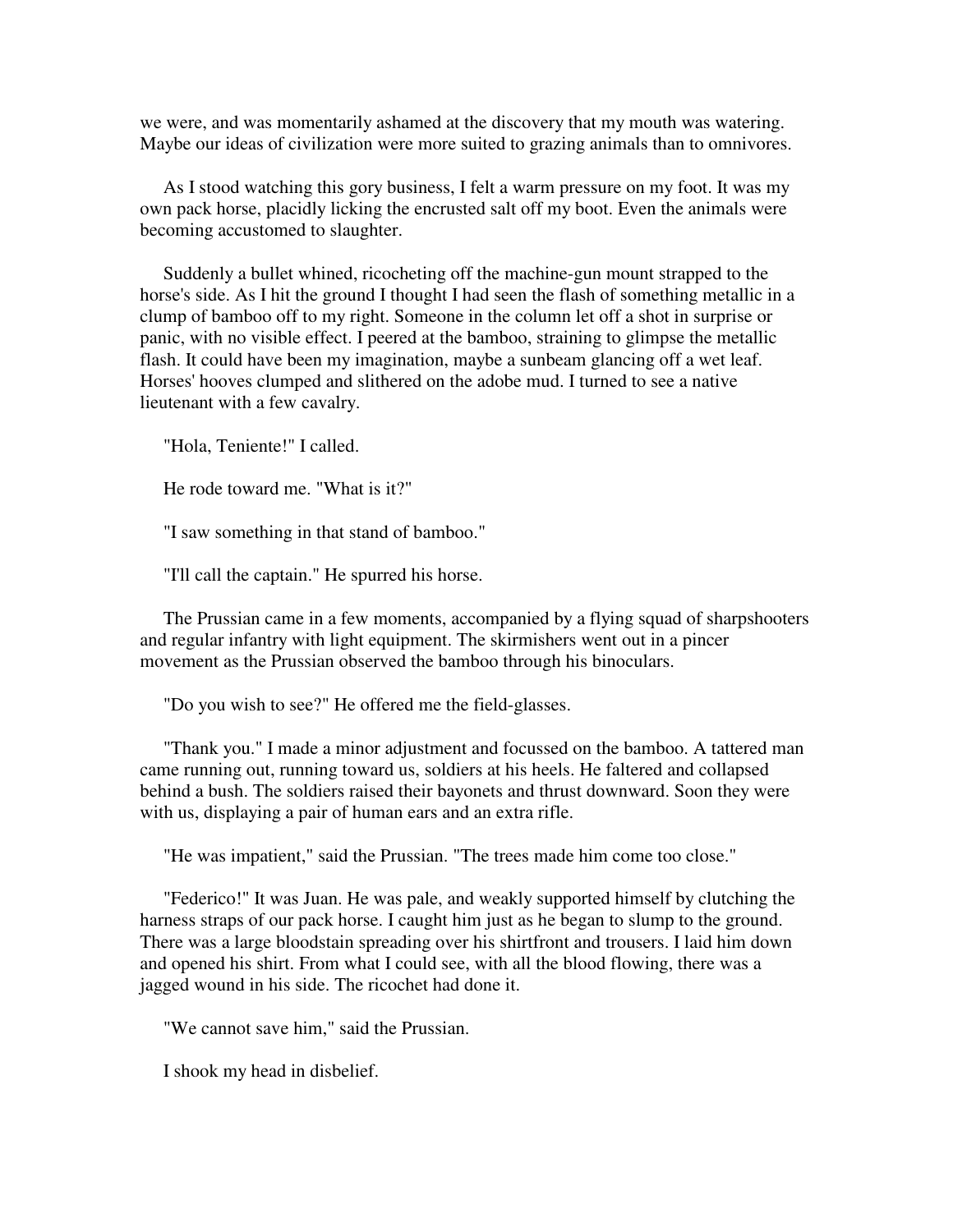"You must leave him now. The column is moving on. There may be more enemy forces in this area, and we must not straggle. Do you hear me?"

I nodded and looked down at Juan.

"Federico." He reached out to me.

"I shall carry him," I said.

"You love him, don't you?" said the Prussian.

I looked into the captain's expressionless blue eyes. "Yes!" I shouted.

 I removed Juan's equipment and lifted him in my arms. Without a word the Prussian took the reins of the pack horse and walked ahead of us.

"You will not leave me, Federico," Juan murmured.

"No." I pressed my cheek to his.

"I am cold." His voice grew fainter.

"Juan."

 He couldn't hear me. Gently I laid him on the damp ground beside a thorn bush. His eyes were closed and he had the faintest trace of a smile on his smudged face. A lock of black hair fell down over his forehead.

"You see, Juan, I haven't deserted you."

 The Prussian thrust his pistol into my hand, "Here, if you want to join your friend, use it."

 I stared at the Mauser, then turned the muzzle toward me and looked into the inscrutable blackness of the barrel.

"No," I said, returning the pistol.

"All right." He thumped me on the back. "Let's go!"

 He gave me the reins and walked beside me until we reached the rear of the column, both of us singing some German song about a hunter in a beautiful green forest. The soldiers thought we had gone mad with the heat. The next few days, I threw myself into the work, seeking the solace of exhaustion.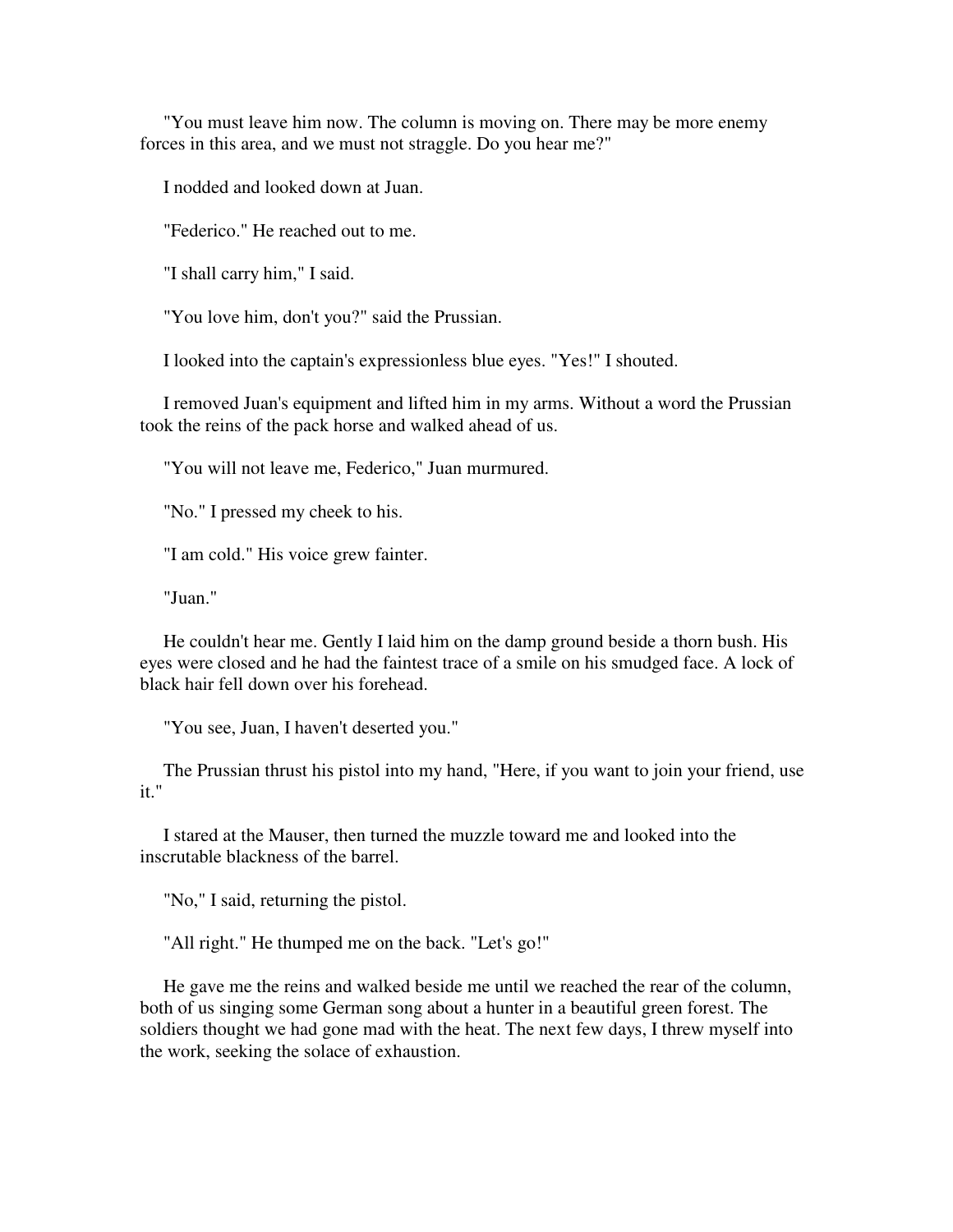As it grew dark on the ninth day, I heard or imagined I heard gunfire booming sporadically in the distance, and as we continued our advance, the sounds became unmistakable. A battle was taking place somewhere ahead of us. The column quickened its pace.

 General Miranda's headquarters was being attacked, but we had no idea of the distance we had to go. The foothills echoed the gunfire and soon it seemed to come from every direction.

 Around midnight, we found ourselves on a road of sorts. True enough, it was more like a streambed, but compared to the way we had come, it was like a royal highway. Cavalry scouts rode ahead, straining to see something in the cloudy night.

 Suddenly, I heard the crash of a ragged volley. A bugle blared off-key, and there was cheering. A rifle shot flashed in the trees and the column returned the fire, but ceased on orders of the officers. There was no more firing from the woods. The cheering grew louder as we advanced. Soon the column was surrounded by a jubilant mass of soldiers. We had broken the siege of Las Aguas. Coming to a halt, most of us collapsed beside the road and slept where we fell.

 I woke up sooner than I had intended when a horse began licking the perspiration from my face. It must have been the middle of the day. The sun was blazing down. For a moment I lay still, listening to the ring of machetes chopping firewood, the bray of mules, the jingle of harness and equipment and the desultory conversations of nearby soldiers. The aroma of coffee dispelled further thoughts of sleep, and I found a stream where I washed and put on a clean shirt. Looking in my pocket mirror, I was disappointed to see that I still didn't need a shave.

 After a cup of delicious coffee, brewed in a German gasmask tin, and a chunk of roasted horsemeat which I warmed over a fire, I gathered my notebooks and walked up the path to the hacienda where General Miranda had his headquarters. It looked very much like a castle from the foot of the hill, complete with a white tower which rose out of the central patio. Haciendas in the backlands were like sugar cubes to the swarms of bandit flies, so they were fortified out of necessity rather than romantic taste.

 I was startled by the roar of an internal combustion engine Looking around, I saw a yellow biplane soar over the palmettos on a nearby ridge. Soldiers cheered and waved their caps as the plane swooped down over the tents and earthworks, and I could see the pilot was smiling, though his features were otherwise masked by his goggles and aviator's helmet. If he hadn't looked so friendly, the twin machine-guns at his front cockpit would have given me a scare. I waved my battered Panama hat.

 He dipped his wings to salute us and rose almost vertically into the air, stalled, and dove straight down, coming out in a tight loop. Making no attempt to right his plane, he flew off over the horizon, upsidedown. I stared after him in amazement.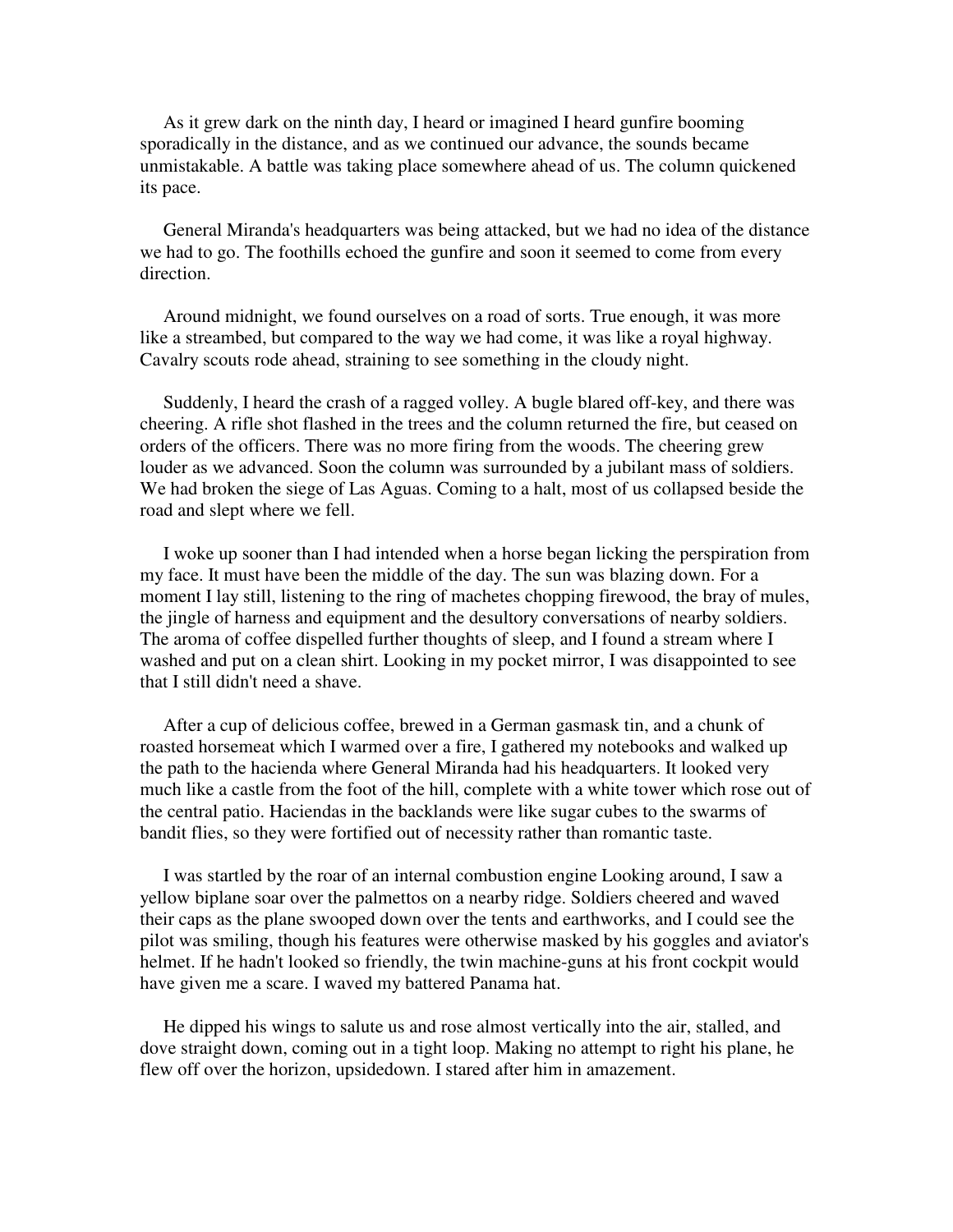The frantic yells of a dispatch rider caused me to tear my eyes from the horizon, and I jumped off the narrow path, just avoiding being trampled as the rider swept by.

 In a slightly shaken state I arrived at the main gate of the hacienda and was admitted by two sentries. Passing a machine-gun emplacement and some lounging soldiers, I entered the patio. A fountain splashed exuberantly, refreshing the horses and men who drank from its green waters. Sentries paced along the walls and women chattered as they prepared the afternoon meal. My hobnails rang upon ancient tiles which had been plundered from some Moorish palace in Spain. Crossing the patio, I came to the tower entrance which was guarded by two more sentries. They allowed me in with no questions. I followed the many telephone lines which led through a maze of crowded rooms and corridors until I found General Miranda.

 He was in a vortex of confusion, but seemed to maintain a regal calm, standing imperturbably at a large map table, flanked by staff officers who apparently held contradictory points of view. They stabbed their fingers at the man and vied for his attention, all speaking at once. Added to their babble was the frantic ringing of telephones in the next room, combined with the rapid clicking of a telegraph instrument. Messengers came and left so frequently that I began to believe there was some kind of competition going on, the rules of which I could not understand.

 On the outskirts of this confusion stood two soldiers in charge of a machine-gun which was aimed out one of the tower loopholes. Casually, they smoked their cigarettes and looked quite unconcerned. I imagined they felt superior to the staff officers who rushed about like insects trapped in a burning box.

 Gradually the room became quieter and I found a chair. Most of the staff officers had received their orders and had left on various missions. The messengers seemed sated with outgoing dispatches and the telephones calmed down. Only the telegraph key clicked on persistently. It was so quiet I could hear the rumble of artillery or thunder in the distance. Ignoring me, the general lit a cigarette and studied the map.

 Then the door burst open, and in came the big man in the bowler hat. I remembered him from the District Commander's office in the capital. He looked like a person who was always in a hurry, in whose path conspirators placed doors and other obstacles with the sole purpose of wasting his valuable time. He removed a paper from his briefcase as he strode over to the map table and handed it to the general with no introductions. The general read the paper and appended it with a long statement which he signed and returned to the man with the bowler who left as suddenly as he had come. Except for the two soldiers, General Miranda and I were alone.

 "It may interest you to know," he said in English, "that I suspect that man of being a spy. It appears that he may have an unfortunate accident very soon, but I really know nothing about this matter, you understand."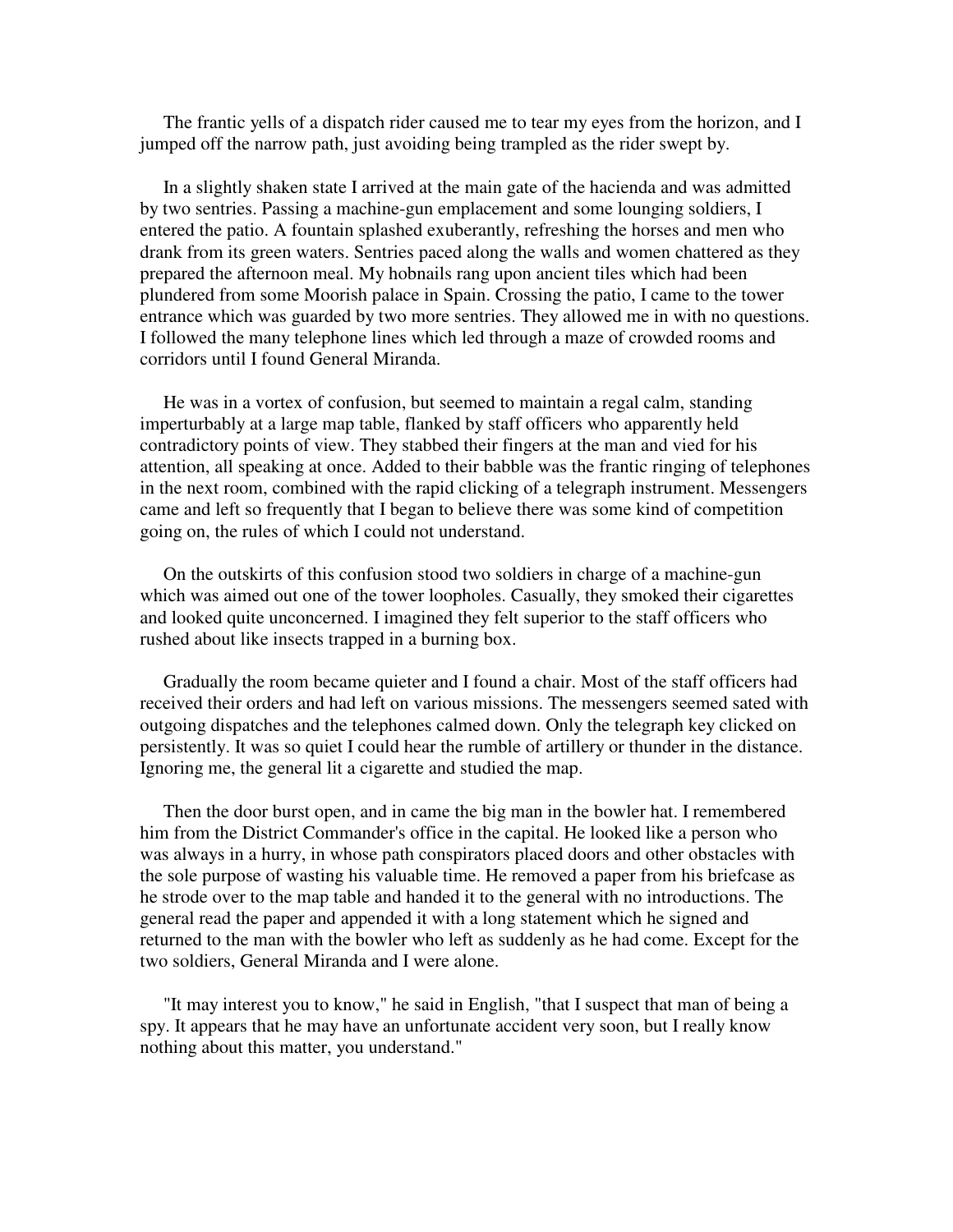The general dropped his cigarette on the floor and ground it out with the heel of his riding boot. He drew a fine gold pocket watch from his tunic and looked at the time with studied nonchalance. From the patio came the crack of a rifle which made lonely echoes among the walls of the hacienda and was soon joined by the rumble of thunder or artillery in the distance. The general looked satisfied and returned the watch to his pocket.

 I returned to my blank notebook and my bitten pencil, the sum total of my journalistic efforts. Here I was, in the brain center of the campaign, but I was helpless. The general and his staff refused point blank to make any comments about the military situation. I was mystified by the few sentences I could make out on the telegraph. The map before me had no place names, only numerical and alphabetical designations. My experience of the war so far had not provided the stuff with which to make a newspaper article, as my jaded editors would likely reject a battle story which had simply popped out of context. I relapsed into chewing my pencil.

The soldier had already said something before I realized he was speaking to me.

"Yes, what is it?" I looked up from my doodles.

 "Captain von Mannerheim's compliments, Señor. He has sent me to tell you that your horse is waiting outside."

 I rose from my feeble efforts at composition and followed him, leaving my pencil and notebooks forgotten on the chair.

-------------------------

 Thunder rolled off somewhere in the distance, and the rain splattered with less vehemence upon the shining cobbles outside the cantina. Don José lit the hurricane lanterns, the electric lights having failed in the storm. The smell of kerosene complemented the cantina's musty aroma of stale beer and mildewed wallpaper,

 "So you forgot your notebooks," said the young American. "Did you go back for them?"

 "No," I said. "I would have made a lousy journalist anyway. For example, I don't even know your name, and we've been sharing our life stories most of the afternoon."

"Charles," he said, shaking my hand.

"Fred. You intend to be here long?"

"Don't know."

"If you don't find work here, are you going back to the States?"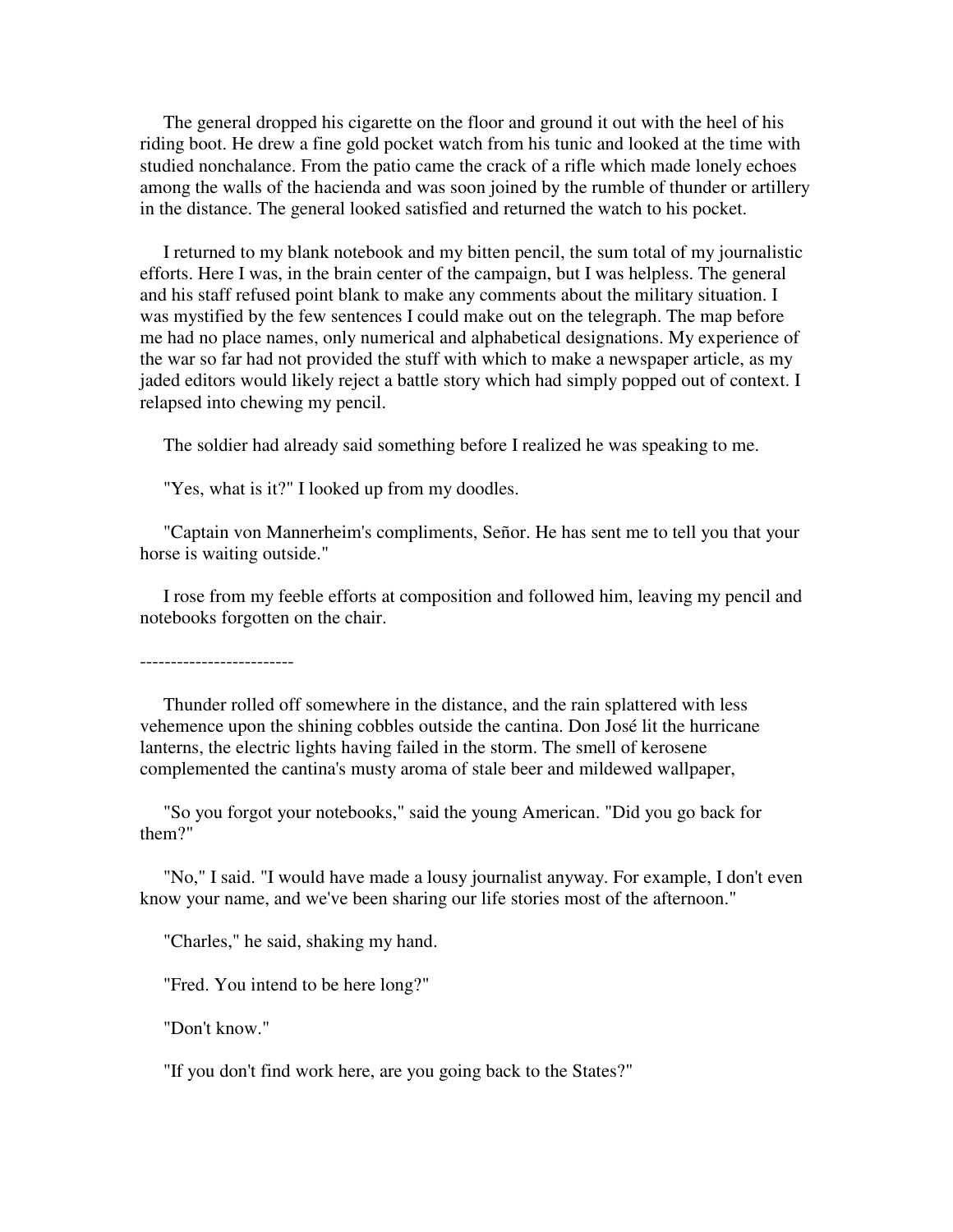He gave me a bleak look. "Go back? To what, a ruined career? A job with the C.I.A.? I'd do nearly anything not to go back."

 "Sounds as if you've had some differences of opinion with the backroom boys who run the U.S. Well, to up-date Mr. Fields, I'd say that any man accused of treason by those crooks can't be all bad."

He smiled. "So what do you do for a living?"

"As little as possible. I'm a tropical tramp."

"A what?"

"A tropical tramp. You see, first you've got to become proper tramp."

"That's easy."

"No, it isn't. You think I mean a bum or down-and-outer. Those aren't tramps."

"Okay, so you qualify as a tramp and then you hit the tropics."

"Ah, but that doesn't make you a tropical tramp."

"No?"

"No. You need more qualifications."

"Like what?"

 "Like you've got to learn the lingo they speak here, and you have to travel around these parts for a couple of years."

"So then I become a tropical tramp. Then what?"

"Then you start working to qualify for the next grade."

"The next grade?"

 "Right. If you show diligence and pass all the exams, you may qualify as a Typical Tropical Tramp."

It did me good to see him laugh.

A whistle sounded moist and clear in the evening air.

"Well, that's my boat. I'm off." I finished my beer.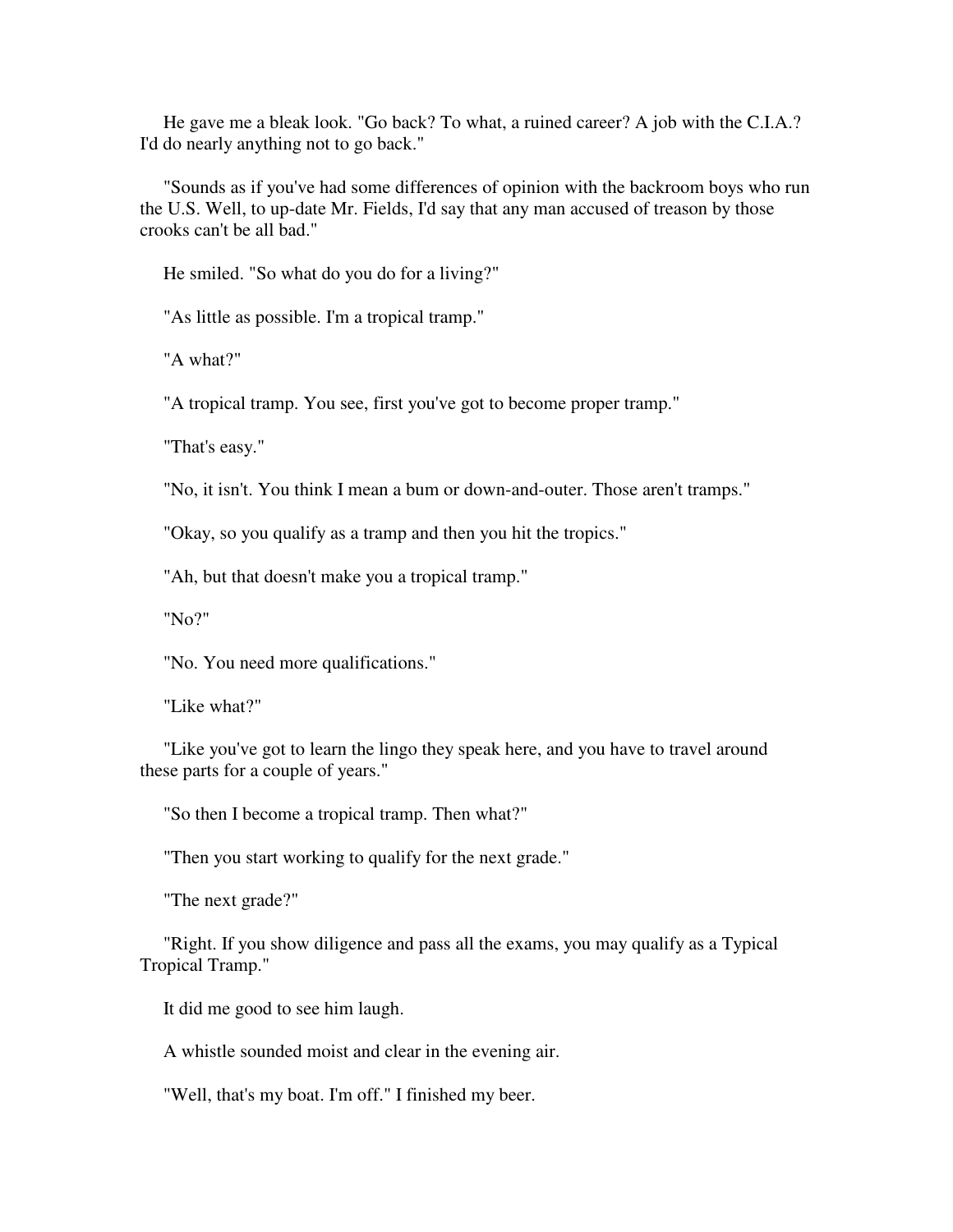"You going up or down river?" asked Charles, handing me my old suitcase.

"Down, then back to the States for a visit. I've got some business to wind up."

"I'll carry your suitcase and see you off, then, if you don't mind."

"Thanks, much obliged." I gave it back to him."

 The rain was gentle, but soaking, so I hailed a victoria which had just let off a passenger at the door of the cantina. "Al embarcadero, Señor, y rápido, por favor," I said, prodding the driver with a handful of coins.

We got in. The driver gave the two nags a flick of his coach- whip and we proceeded smartly through the gleaming cobbled streets, the rain pelting pleasantly upon the cloth top of the carriage.

"This is travelling in style," said Charles.

"And it's quiet, smokeless, and saves foreign exchange."

"If I could live at my own pace, this would be my speed."

 "Same here. Most things people do don't really justify so much hurry, anyway." I slouched comfortably in the seat.

"You know, I've got a strange feeling I've seen you someplace before."

"Me? I doubt it. You know the old Chinese saying, 'all Caucasian look alike.'"

"I'm pretty sure I have, all the same."

 "Stop here, Driver! Charles, this is where you get out." The driver pulled on the reins and brought the carriage to a halt.

"I don't understand." Charles' eyes widened.

"You want a job, don't you?"

"Yes, certainly."

 "Well, just step right out and knock on number thirty-eight over there, and if you are what you say you are, you'll be gainfully employed.

"Well, I ..."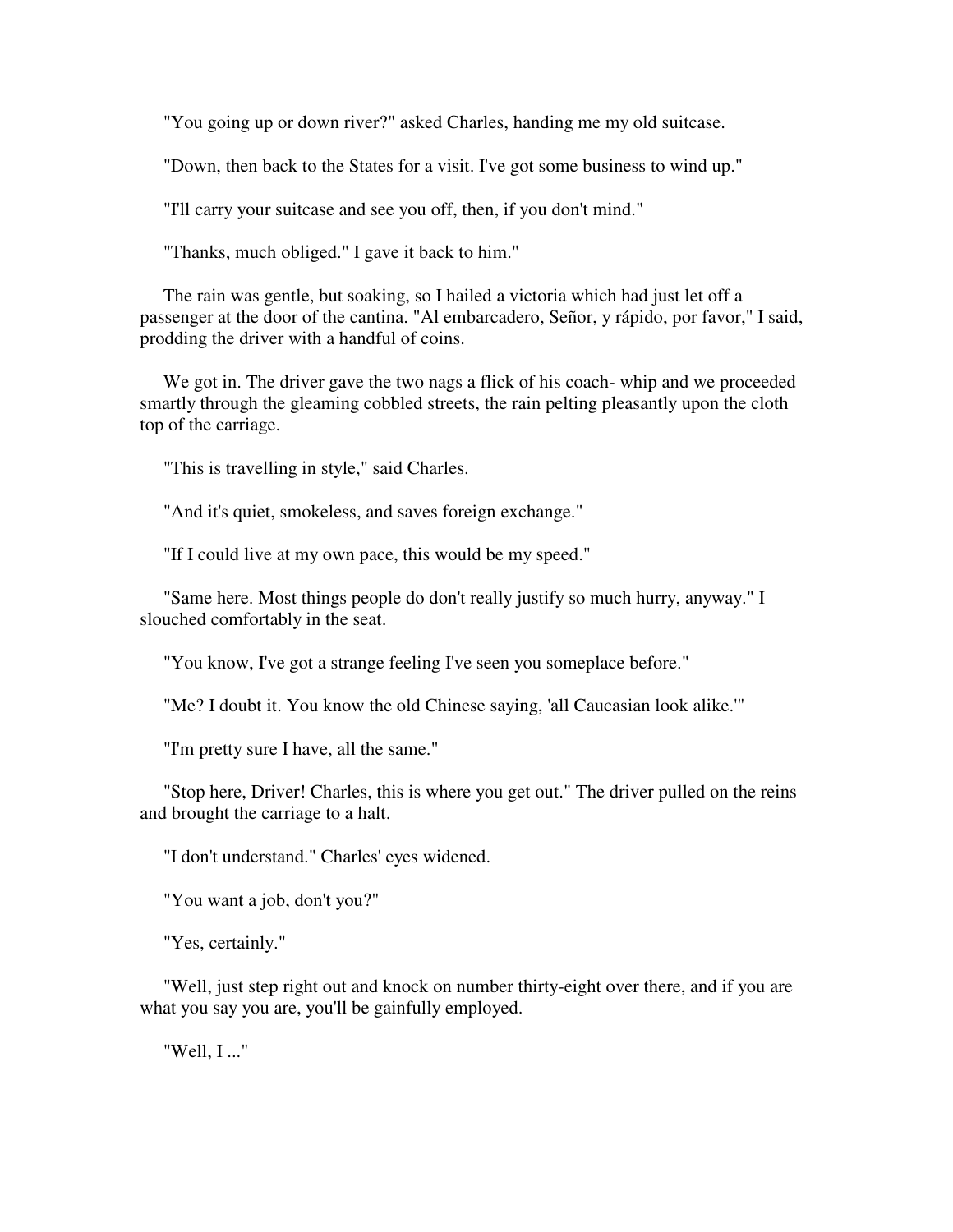"If you're trying to thank me, don't. You may be getting a lot more than you bargained for. All right, the steamer is waiting. Out you go. Déle, hombre!"

The driver whipped up the horses and we lurched away. From the rear window I watched him as we drove down the narrow street. He stood in the rain, looking bewildered at first and undecided. Then he seemed to make his mind up. I saw him turn and stride toward the black door numbered thirty-eight.

 "Arrives at quick decisions and follows them through with determination." That was Charles, all right. I had read his dossier.

## Chapter 2 **THE SAILING OF THE SANDSHARK.**

 As the train slowed to a stop at Chihuahua Station it was besieged by hordes of food and soft drink vendors. The din of hawking and haggling and the jostling as passengers crowded to the train windows had wakened Charles, but he made a presence of sleeping, slumped in the seat with his straw sombrero over his eyes. The wooden slats of the seat gouged into his back, as they had the whole trip from Topolobampo. He watched the sunbeams peeping through his sombrero and concentrated on slowing his breathing as the Mexican customs and immigration officials approached.

 "Señor." A hand tapped his arm. He straightened up and slowly raised the brim of his grimy hat, yawned, and rubbed his eyes which were ringed by layers of desert dust that had blown in through the open train windows.

"Documentos, por favor," said the official.

 "Sí, Señor." Sleepily, Charles rummaged through the pockets of his soiled shirt, discovering as if by chance his forged tourist card. Is this what you want, Señor?" He laid on a thick American accent.

 The official took the document without replying and his nose twitched with disgust as he scrutinized the issue date and the personal identification features. Charles had 'aged' the forgery by putting it inside his boot and later, adding a dash of cheap mescal to enhance the aroma. The official surveyed him with a glare of disapproval and looked as if he were going to vomit.

Charles looked back at him and yawned. "Excuse me."

Are you returning to the United States?"

"Yes."

"Then I must take your tourist card."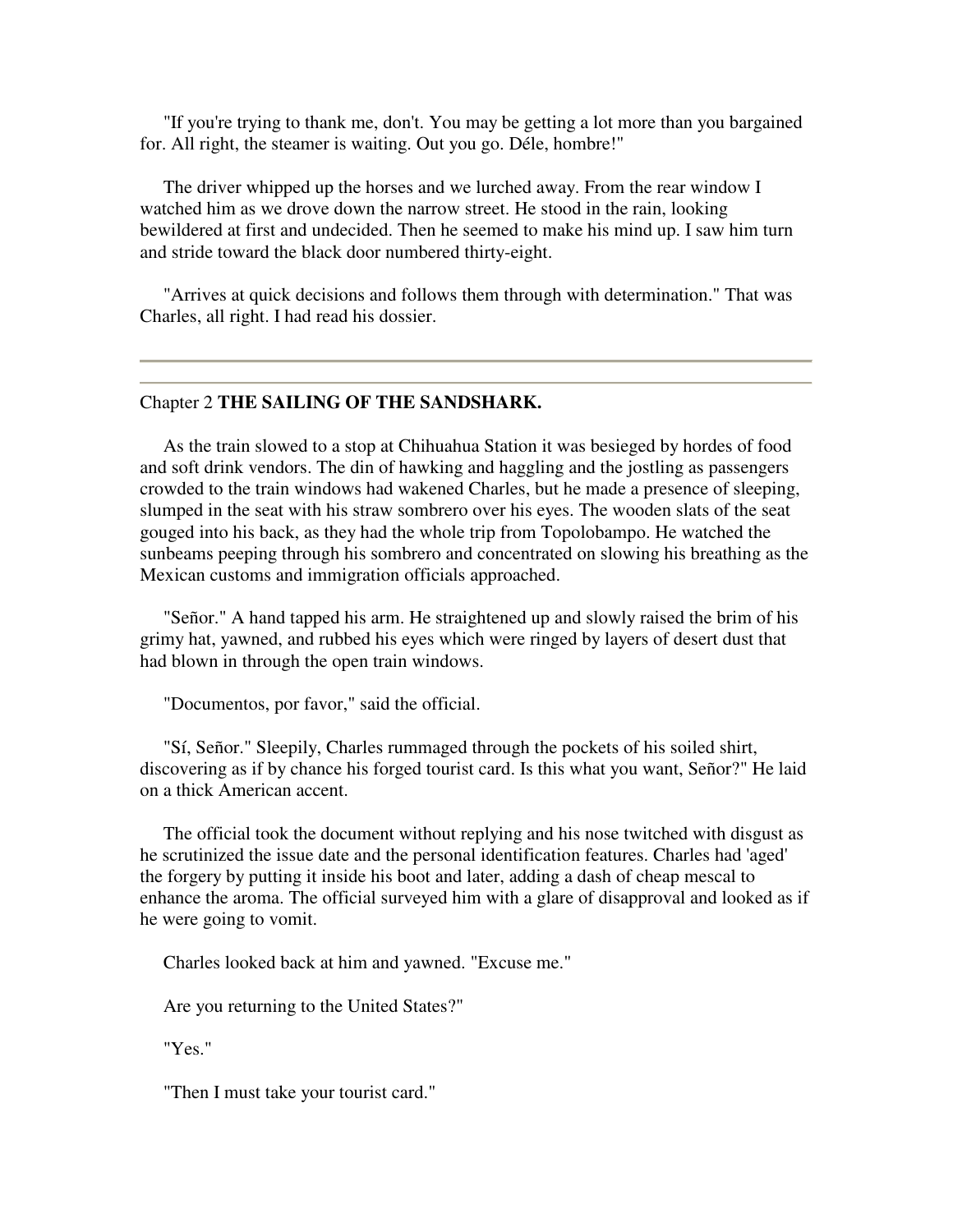"I have enjoyed my stay in Mexico, Señor."

 Yes, I'm sure you have." The official shook his head and moved down the aisle of the third class coach.

Charles turned his sigh of relief into a profound yawn and stretched to satisfaction.

"Señor, do you want tamales, enchiladas, tortillas, something to drink?"

 He saw a little Indian girl on the platform, looking up at him with expectant brown eyes. She struggled with the weight of two great baskets, one loaded with food under a once white cloth and the other clinking with soft drink bottles.

"Yes, I'm pretty hungry. Let's see what you've got."

She raised the cloth as if unveiling a sculpture.

"Hmm, I like the looks of the enchiladas. What's in them?"

"Onions, chiles and chicken, Señor."

"How much?"

 She gave him an appraising look. All blue-eyed people had lots of money. That's what her mother always told her."Two pesos each, Señor." She shuffled her bare feet among the banana peels and corn husks that littered the station platform.

He laughed. "What do you take me for, chica, a crazy gringo tourist?"

"Oh no, Señor, but these are very good enchiladas."

"Maybe, but they are very small. I'll give you fifty centavos each."

"One peso, Señor."

"Not interested."

"Okay, fifty centavos."

"You speak English very well." She giggled and looked coy.

 "Give me ten enchiladas and two bottles of orange soda." He gave her the money through the train window and received his purchase wrapped in coarse brown paper. Since he had no table, he spread the paper out upon the train seat and devoured the enchiladas picnic fashion. They were very hot.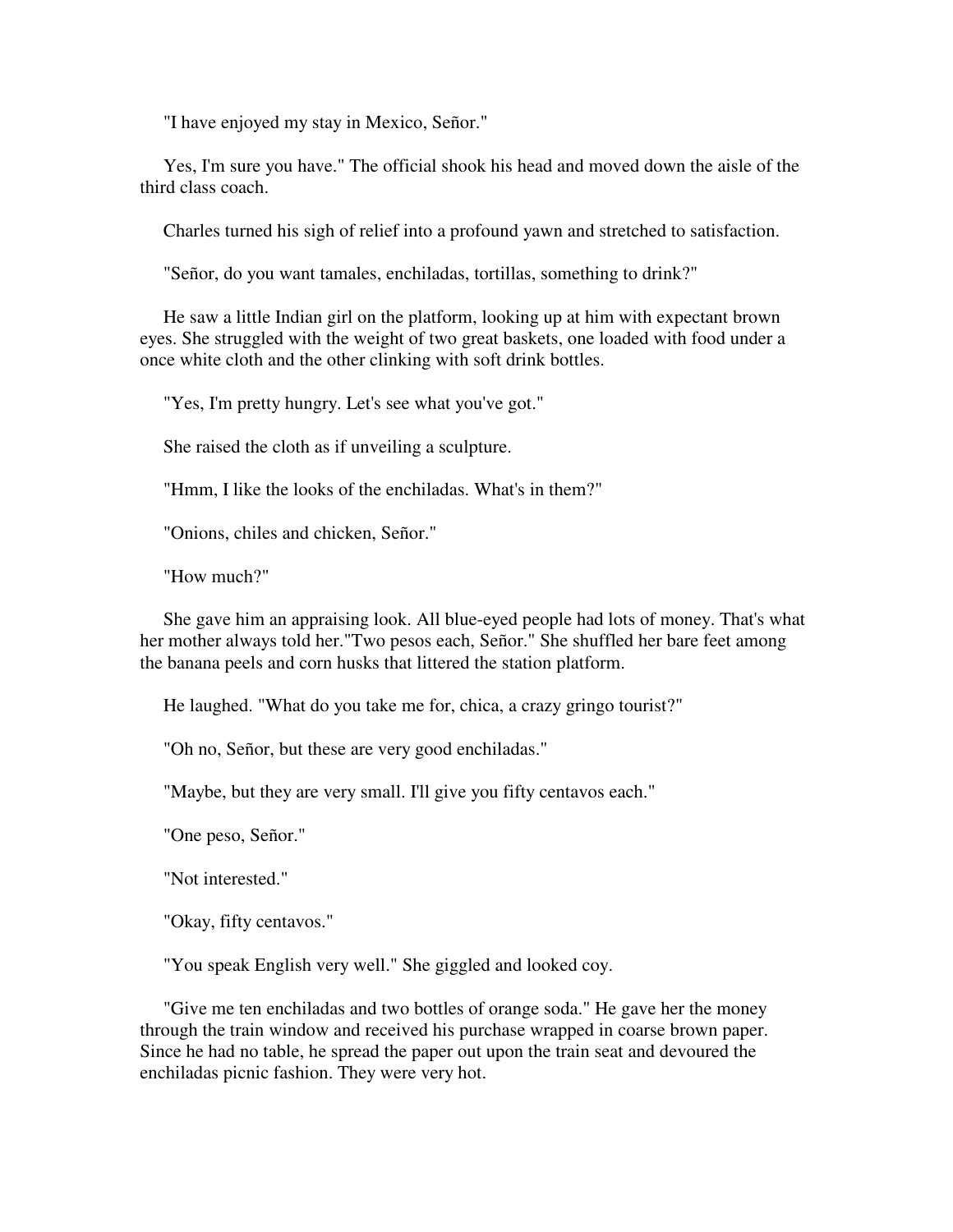The air horn of the diesel locomotive excreted its unmelodious blat just as he finished the last bottle of soda. He handed the bottles down to the little girl as the train began to pull out of the station and waved goodbye to her. "Tell your mother I couldn't find any chicken in her chicken enchiladas. It must have run away."

The little girl waved back, hiding a broad smile with her other hand.

 The train growled across the shimmering desert and arrived in Juárez late in the afternoon. After a good meal of steak, beans and cold Carta Blanca, Charles found a taxi to take him to the outskirts of the city.

"Do you know how to get to Juanita's whorehouse, Señor?"

The driver nodded enthusiastically. "Sí, Señor!"

"Okay, if you can get me there in less than half an hour I'll give you fifty pesos."

The driver opened the door. "Get in."

 They sped away from the cab stand, narrowly avoiding collision with a Pemex truck, screeched around corners, paying no attention to traffic lights or policemen, skidded over streetcar tracks and leap-frogged over the spiderweb network of dirt roads which went off in every direction from the city. On these roads one found the thieves' market, the bordellos, the rendezvous of smugglers, the sites where illicit transactions of every kind imaginable and unimaginable, occurred.

 "Juanita's is just ahead, Señor." The driver pointed with one hand and guided the lurching Chevy with the other. How he saw anything through the dusty windshield was a mystery.

 "Perfect. You've made it with time to spare. I hope you have retro-rockets on this thing." Charles held on the door-frame to keep his head from being driven through the roof as the car bounced over the rough road.

 The driver laughed and slammed on the brakes. They skidded up to the entrance of a nondescript adobe house in a choking dust cloud.

 "When you want to come back, just tell Juanita." The driver opened the door for him and accepted the extra fifty pesos with his regular fare.

 Charles waited until he had driven away, making a show of arranging his rucksack and tying his bootlaces. Hearing the bolt being drawn back on the door, he ran around the corner of the house, out of sight from the entrance, and headed off into the sagebrush.

"Nobody out here," said a woman with a piercing voice.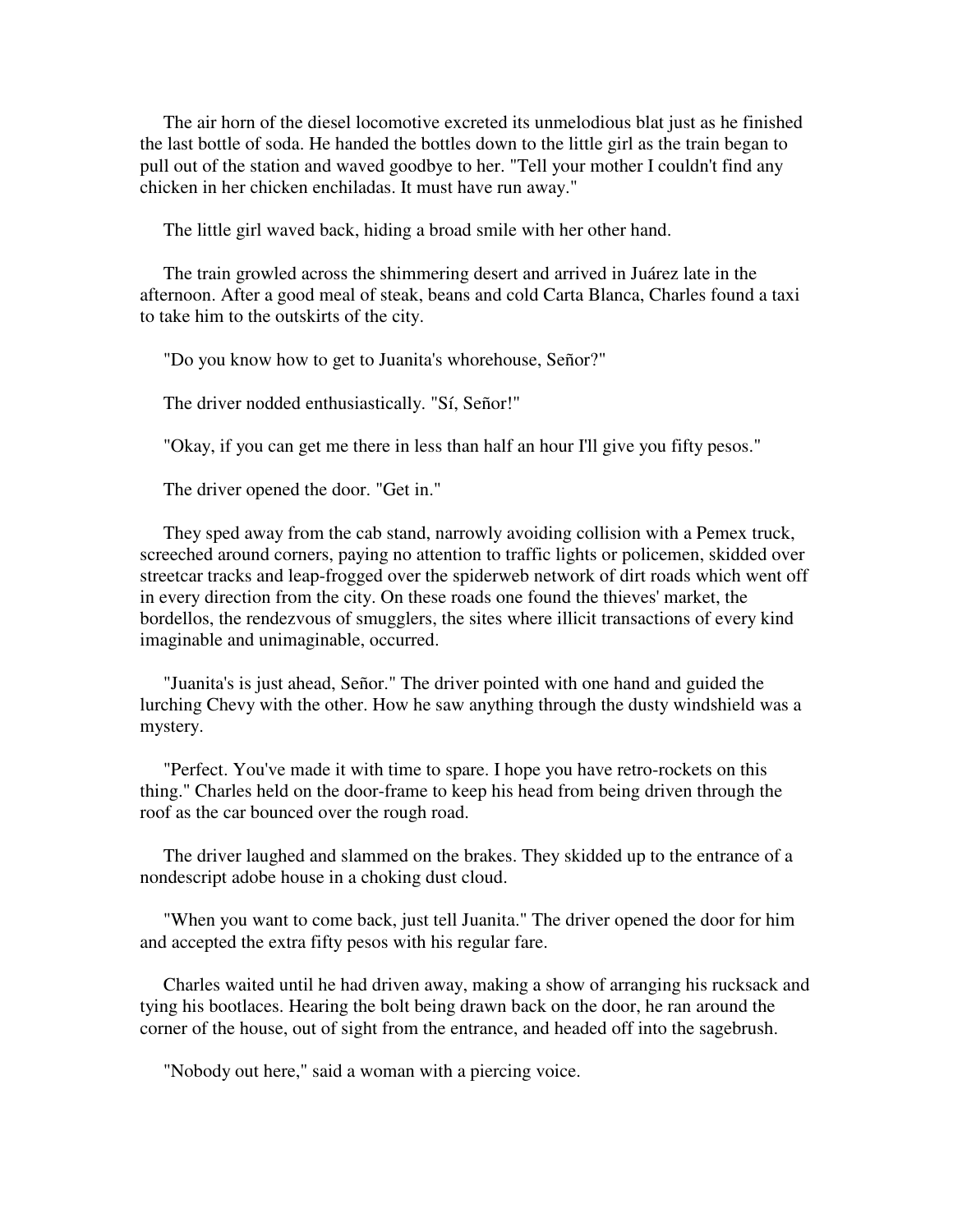Charles heard the door slam as he walked back to the road. Removing the map from his rolled-up raincoat, he took his bearing. There was nothing special about Juanita's, except that it was close to the border. He went back into the brush and followed the road until he came to the international boundary fence, taking care that no one saw him.

 The sun had begun to set, but there was ample light for him to observe the U.S. side with his binoculars for any signs of activity. He was at a point just over twenty miles out of Juárez. It was desert, with nothing but the smoke of El Paso's smelters to indicate the existence of a large city. He took a compass reading to make sure it was smoke from the smelters and not a brushfire, then arranged his pack for the hike.

 When it was dark, he left his hiding place in the brush and advanced upon the fence, making a neat hole in the wire links with his cutters. Having enlarged it sufficiently, he put his pack through and followed it, squeezing through the gap which the wire grudgingly yielded. He pulled the gap closed and repaired it with a length of baling wire from his kit.

 A startled bird flew overhead. He stopped working and listened, slowly scanning the darkened brush and cactus for the cause of the disturbance, but he saw only the full moon and heard only the gurgle of the shallow Rio Grande behind him.

 There was quicksand in the Rio Grande. That's what everyone said. He waded into the muddy water, his belongings on his head, and tried to avoid splashing so as to evade the ears of any border patrolmen in the area. Reaching the other side, he walked in the coolness of the beautiful desert night, trailing a piece of sagebrush behind him to cover his tracks in the sand. The owls, coyotes and crickets gave him musical accompaniment, and the sage and yucca perfumed the air. He felt like whistling, but decided against it. Following a dry stream-bed, he reached a culvert and crossed under a highway, then made his way into the desert, away from signs of habitation.

 At daybreak he was well across the border, but it was still unwise to travel by day, so he found cover beneath a rock out- crop. He ate some of the tortillas he had saved from his meal in Juárez and took a few sips of water from his canteen. Then he stretched out upon the cool stone slab and slept.

 Around noon he woke up, ravenously hungry. He ate a few more tortillas, but he craved meat. Shrewdly he surveyed the rocky area where he had taken refuge. He cut a stout pole of brushwood and looped some baling wire at one end of it, arranging the loop so that it could be tightened by pulling on the free end of the wire.

 In a shady crevice near his hiding place he found what he wanted, a big diamond back. He pried the angrily buzzing rattlesnake out of its den and placed the loop around it. After severing its head with his hunting knife, removing the entrails and skinning it, he built a small fire of dry sticks and roasted the clean white meat on a wooden skewer. With salt, the rattlesnake was delicious, roast chicken tasting no better. He ate his fill, leaving the remainder of the snake to dry in the blistering sun. Hearing the sound of a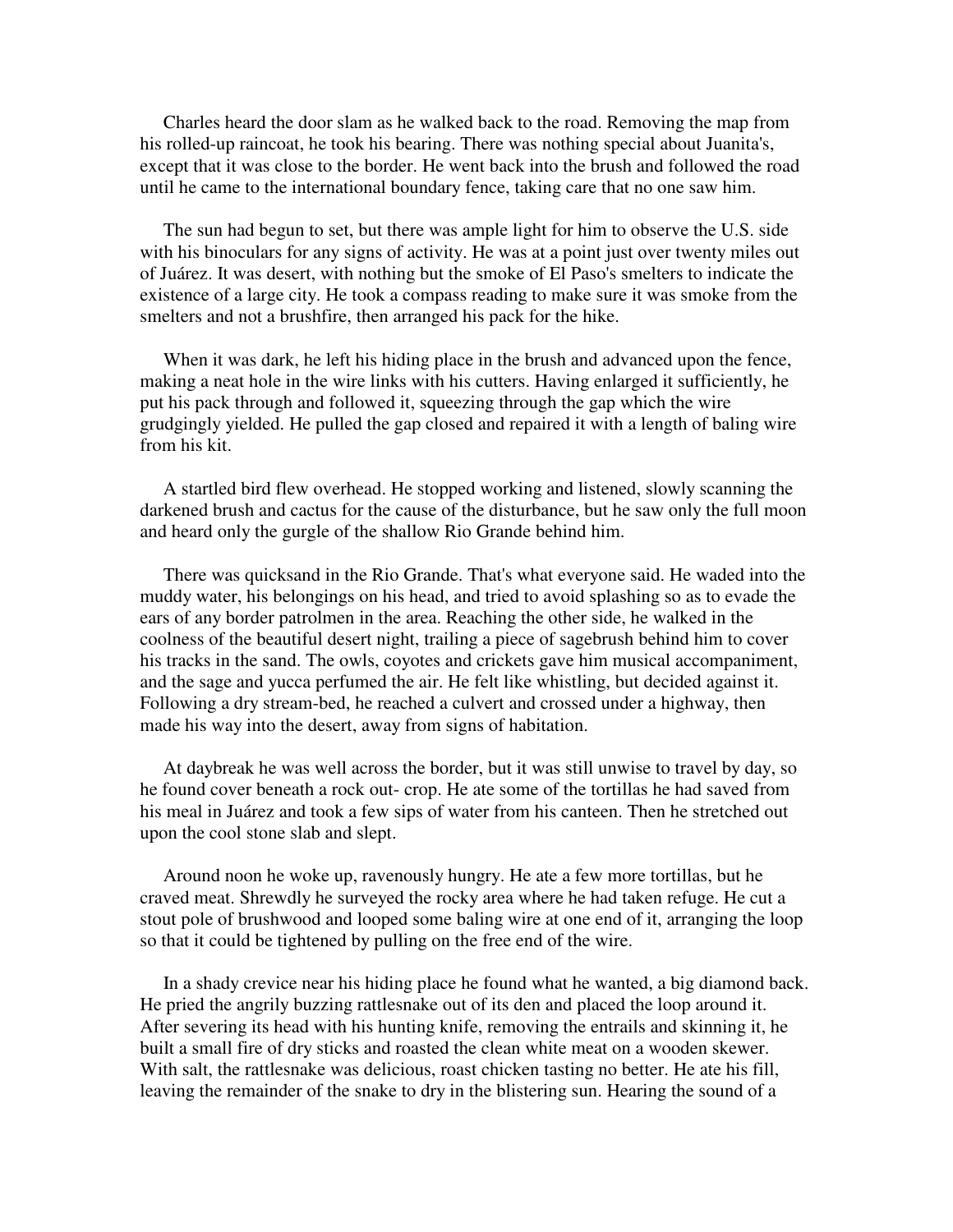spotter plane, he crawled into his cool recess in the rocks. The fire was out and there had been little smoke. He listened to the crows calling from their perches on the saguaros and fell asleep.

 That evening he heard voices. They were discussing him, or rather what to do with him before they stripped him of his valuables. "The gringo is asleep," whispered one called Juan.

"Then we must make sure he does not wake up," said Domingo.

 The rock declivity acted like an ear trumpet, and Charles heard everything. He began to snore and rolled over so that his hand now rested upon his snub-nosed Colt. His assailants were just below him, on the point of ascending the gradual incline of the rock stratum. He heard their sandals as they dislodged the screes at the base of the outcrop. They were coming up. He was about to sit up and start shooting when he heard a weird groan from one of the men. It hardly sounded human.

"Cristo y los cantos!" exclaimed one.

"Diablos!" added the other.

 In the bright moonlight they had happened upon the remains of the rattlesnake Charles had nearly finished. There was no doubt that the snake had been cooked and eaten.

"A warlock!" shouted Juan as he made his getaway.

"Saints preserve me from specters!" screamed Domingo, running after him.

 Charles laughed long and loudly. After gathering his kit together, he began the night trek toward the lights of El Paso.

 He trudged through the dilapidated entrance of the Hotel Fisher in the old part of town, his heavy boots clumping on the rickety wooden floor. The hotel was a relic of the cowboy era, boasting high ceilings covered with embossed sheet iron, all the rage in the eighteen-seventies, he thought, dropping his pack on the dusty floor.

 He caught the eye of the desk clerk. "Evening. Nice place you've got here - electric lights, wall-to-wall floors. Any vacancies?"

 "Gawd, another hippy!" exclaimed the desk clerk, who had been giving him a hard look from the time he came in the door. The wizened little man's beady eyes glared at him from beneath his green eyeshade.

 "Hippy?" Charles looked around. "No, not me. I've just been out doing some prospecting."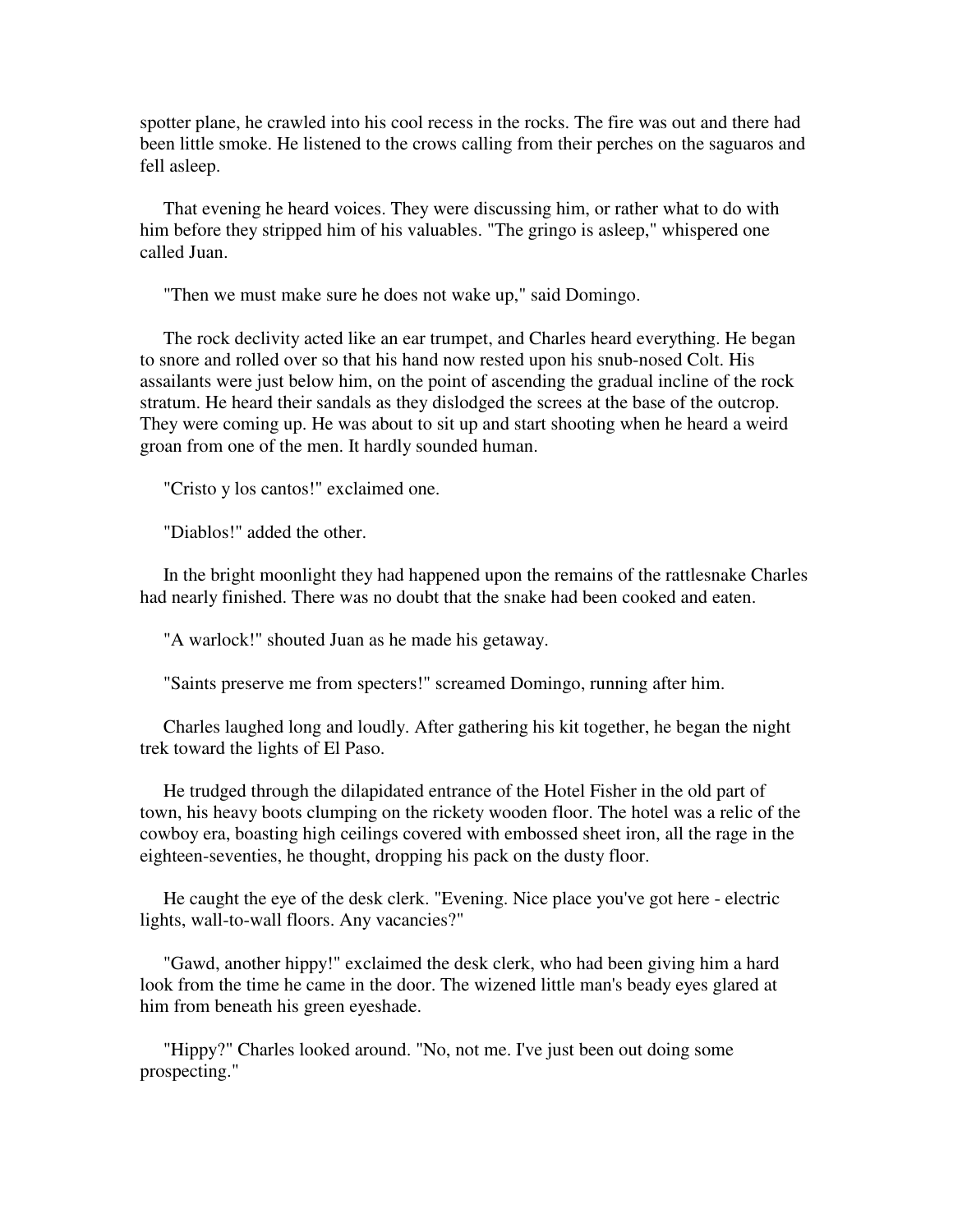"Sorry about that, I really am." But the clerk continued to survey him with suspicion. Prospectors had equally bad reputations.

"Got a room?''

 "Oh, sure. Here you are. Just sign the register." He shoved a yellowed sheet of paper across the warped planks of the counter. Charles signed it 'W. Irving,' and gave his address as the Great Northern Hotel, Bodie, California. Bodie was a ghost town, which made things even more interesting for the clerk as he studied the information.

 "Ah, do you have some identification, Mr. Irving? Police requirement, you know." He snapped his metal sleeve garters of officiously.

 "Sure." Charles took out his forged California driver's license and showed it to the clerk.

 "Sorry, but things are getting tight these days. Used to have lots of the locals, businessmen mostly, comin' in with floozies. Now that they have to give their real names, they take all their business to Juárez. It's a cryin' shame. That's why we got rooms vacant. Take your pick."

"Where can I get a bath?"

 "End of the hall. You'll find soap and towels in your room. Payment in advance." The clerk held out his hand.

 "Right." Charles counted out the money carefully to make sure he didn't encumber the hotelier with an over-payment.

 The bathtub had long since lost its enamel and needed cleaning. He found some laundry soap and filled the tub, which he cleaned as he washed his socks, shirt and underwear. After thoroughly rinsing and wringing out his clothes, he filled the tub and got in, luxuriating in the hot water. The towel was slightly shredded, but served to dry off with. Clad in his trousers and boots, he went back to his room and hung out his laundry on the cold steam radiator under the open window.

 He looked out at the bustling street below, thronging with sellers and purchasers of contraband, arms and gold, and listened to the noises of the traffic and the pigeons cooing on the ledge below the window. Before he went to bed, he cleaned his revolver and laid it on the nightstand beside him. He lay in bed for some time with the light off, watching the threadbare curtains billowing in the desert breeze, the neon lights in the street turning them into gossamers of brilliant pastel.

 He got up late the next morning, shaved and went across the street to the Chinese restaurant where he had breakfast. The egg foo yong and beer were just right, and he felt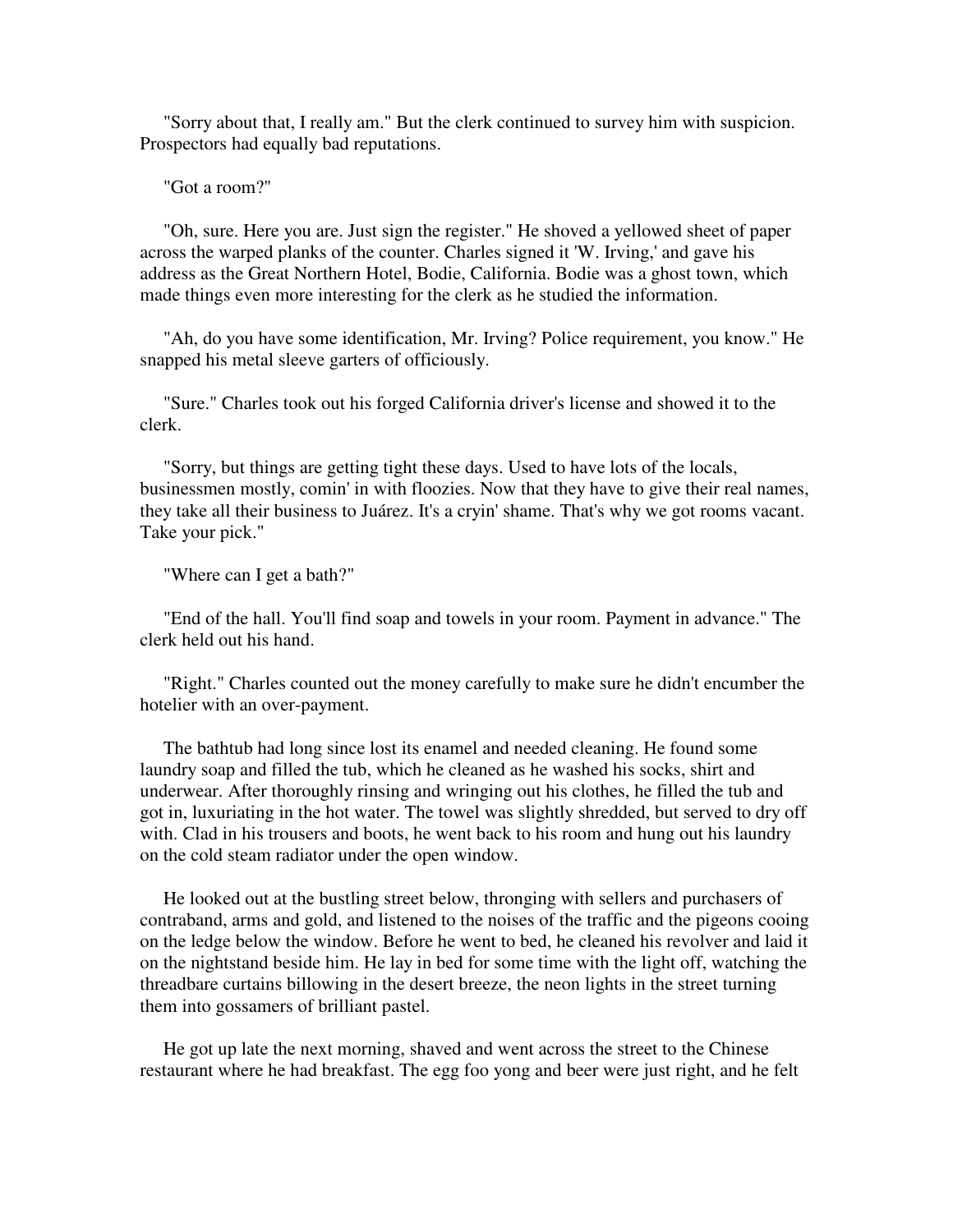completely restored. Leaving the restaurant, he went down the street to look for a suit, something more conservative than the Italian pimp outfits then in fashion.

 He came out of the shop wearing a charcoal grey, single- breasted suit, a new pair of shoes, new shirt and tie, the complete ensemble making him look like a young banker who might have owned the bank. It was certain he would not be mistaken for a seller of used cars or insurance. This was soon to be to his advantage. Outside the clothing shop he found himself in a large crowd. Both sides of the street were lined with people.

"What's up?" he asked a man who looked like a rancher.

 The man looked at him, shifted his chewing tobacco to one side of his mouth, and spat. "'Merican Legion parade today."

 He heard a blare of trumpets, and saw a local high school band come up the street, led by shapely drum majorettes. The girls were all blondes and drew whistles and obscene comments from the largely Mexican crowd. Following the band came the walking wounded of the American Legion, paunches, gray-heads and double-chins at the ready. The crowd grew hostile, and Charles made out what they had begun to chant: "Muerte a los gringos y la tierra para nosotros."

"So that's how it is." he thought. "'Death to the gringos and land for us.'"

 The hatred of the crowd was palpable. He could feel it radiating in all directions. Carefully, he began to edge toward the wall of the building.

 A homemade bomb went off, making a loud bang and raising a cloud of white smoke in the street. A policeman blew his whistle and sirens screamed. In no time the milling crowd was confined within the length of the block by an array of police cars and motorcycles. Charles cursed under his breath. He wasn't worried about bombs.

 The police lines were too close. If he ran into a shop he would be seen and pursued. He picked the whitest policeman he could find.

"Excuse me, Officer, may I get through?"

The policeman looked him over. "Well, Sir, I'll have to check your package."

 Charles undid the string and removed the cover of the box. "Just some old clothes I was taking to the Salvation Army."

"Sorry, Sir. Orders are to search everybody."

"What's going on, anyway? As you can see, I'm new in town."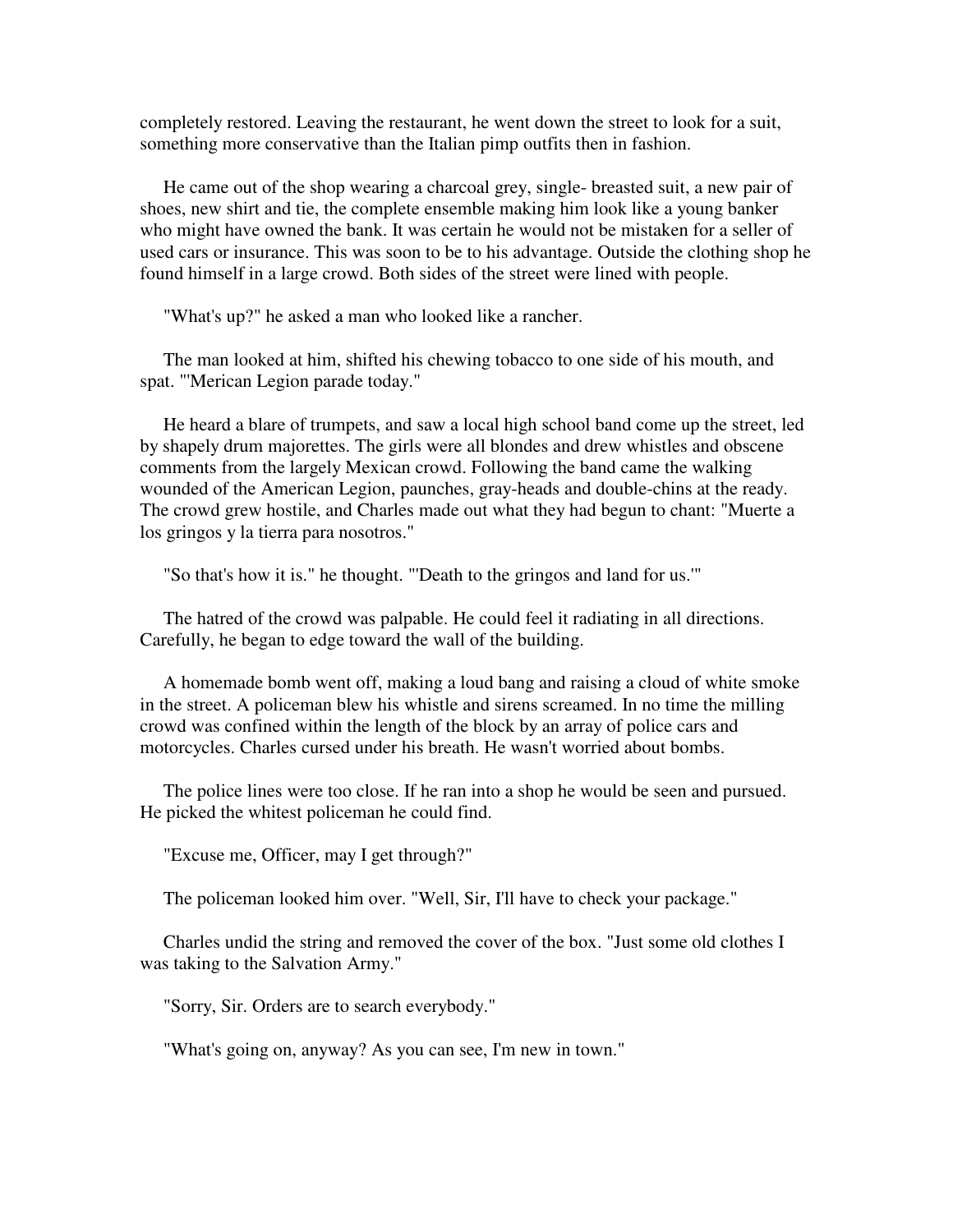"Tijerina's gang, the Brown Berets, up to their usual tricks. Okay, boys, let him through." The policeman waved him on.

 On the way back to the hotel he bought a cheap suitcase to carry his kit in. He checked out of the Fisher and walked to the bus station.

"Oakland, California," he told the ticket clerk.

"There's one leaving right now. You can make it if you hurry. Door number eight."

 "Thanks." He pushed his way through the crowd and found a queue that was disappearing through the doorway. After seeing 'Oakland' among the names over the lintel, he gave his ticket to the driver.

 "Bus eleven oh four, right over there." The driver pointed to one of the blue-and-white monsters which growled in the smoke- filled den.

 He entered the bus and wrinkled his nose at the familiar aroma of recirculated flatus which was chilled by the air conditioner to the temperature desired by the thermostat. He preferred the heat and dust of the open train windows to this, but now he was in the United States and consumption was mandatory in this consumers' paradise. The windows could not be opened in any case, other than dire emergency.

 The bus was nearly filled, but there was a vacant seat at the front, next to a middleaged man, wearing a tweedy-looking business suit.

Charles nodded to him. "This seat taken?"

 "Nope, it's all yours." The man's friendly smile was somehow reassuring, and Charles felt more at ease. He was tired of being a target for special observation and ready antagonism. Now, perhaps, he was blending into his background. He placed his suitcase in the overhead baggage rack and sat down.

"Going a long way?"

"Oakland," said Charles, adjusting his backrest, "and you?"

"Bakersfield."

 "Well, looks like we'll be seeing a good deal of each other. My name's Irving, Bill Irving," said Charles, shaking hands.

"Dave Tucker. Glad to meet you."

 The door closed, air brakes hissed, and the bus roared out of the station, leaving El Paso's skid row behind.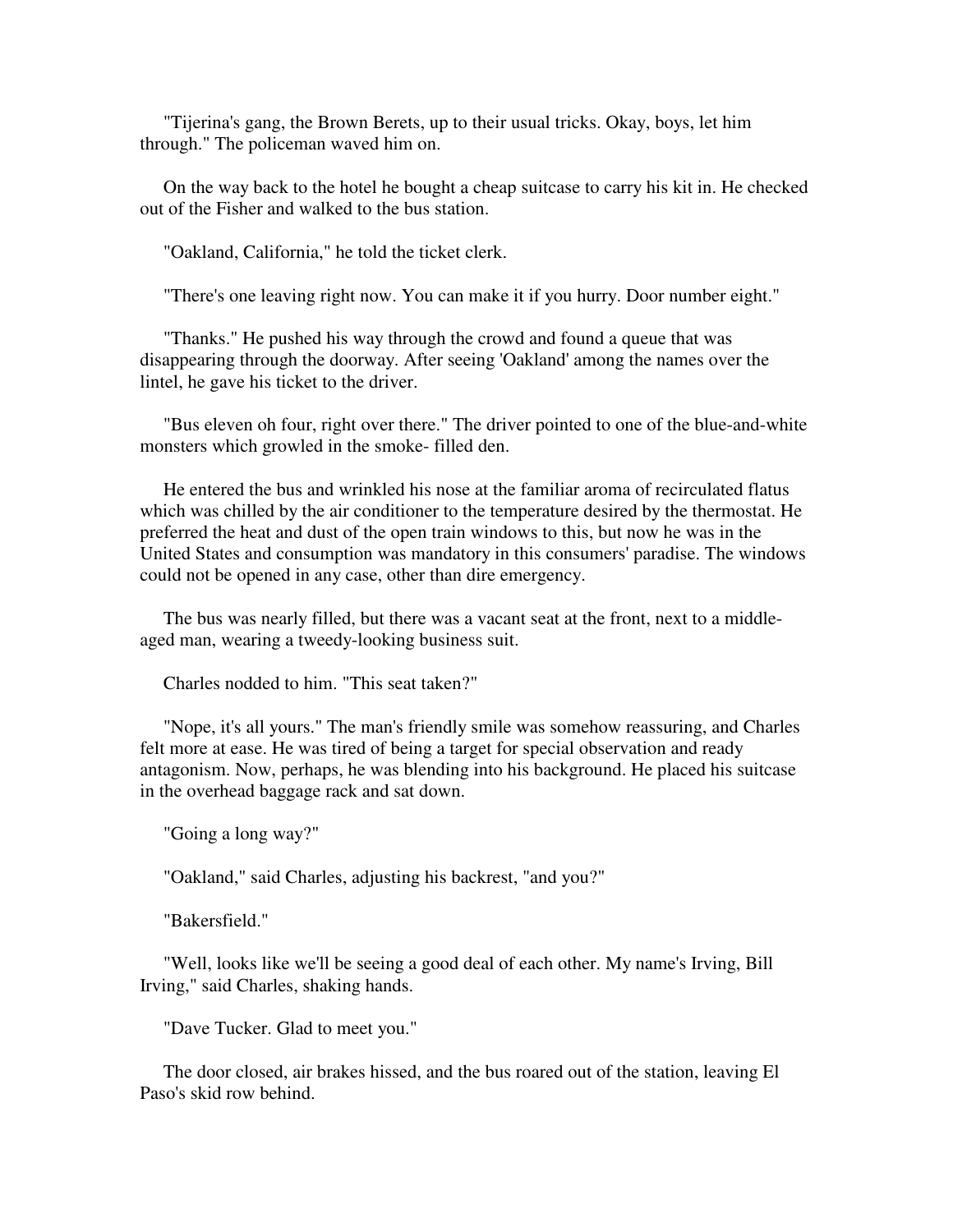"You do much travelling by bus, Bill?"

"Not if I can help it."

"No, you don't look the type."

"Oh?" Charles felt the hair begin to rise on the back of his neck.

 Tucker smiled. "I play a little detective game with myself, try to size people up, Let's see, I'd take you for a banker, young vice-president type. Am I right?"

 "Sorry, you missed, but you're right on one count. My car broke down and I'm short of cash, so I'm going on by fartmobile."

"No credit cards?"

"Don't believe in 'em."

"Cash on the barrelhead, eh?"

"Usually. What line are you in?"

 "Novelties. Got my own company." Tucker took a business card out of his breast pocket and handed it to him.

Charles studied the card. "Do you get around much on buses?"

 "No, I'm like you. I try to avoid 'em, but my wife and I planned one of those 'see America' tours, and I couldn't go, so I'm using my ticket to do some business trips on. Never again, I can tell you!"

"Do you see much of your family?"

 "No, but I got the greatest little wife and couple of kids you'd ever want to meet." He showed Charles some pictures.

"Umm, nice house."

"And it'll be all mine when it's paid for."

"When will that be?"

"Let's see ... Another fifteen years, I guess. You married, Bill?"

"No, can't afford it just now."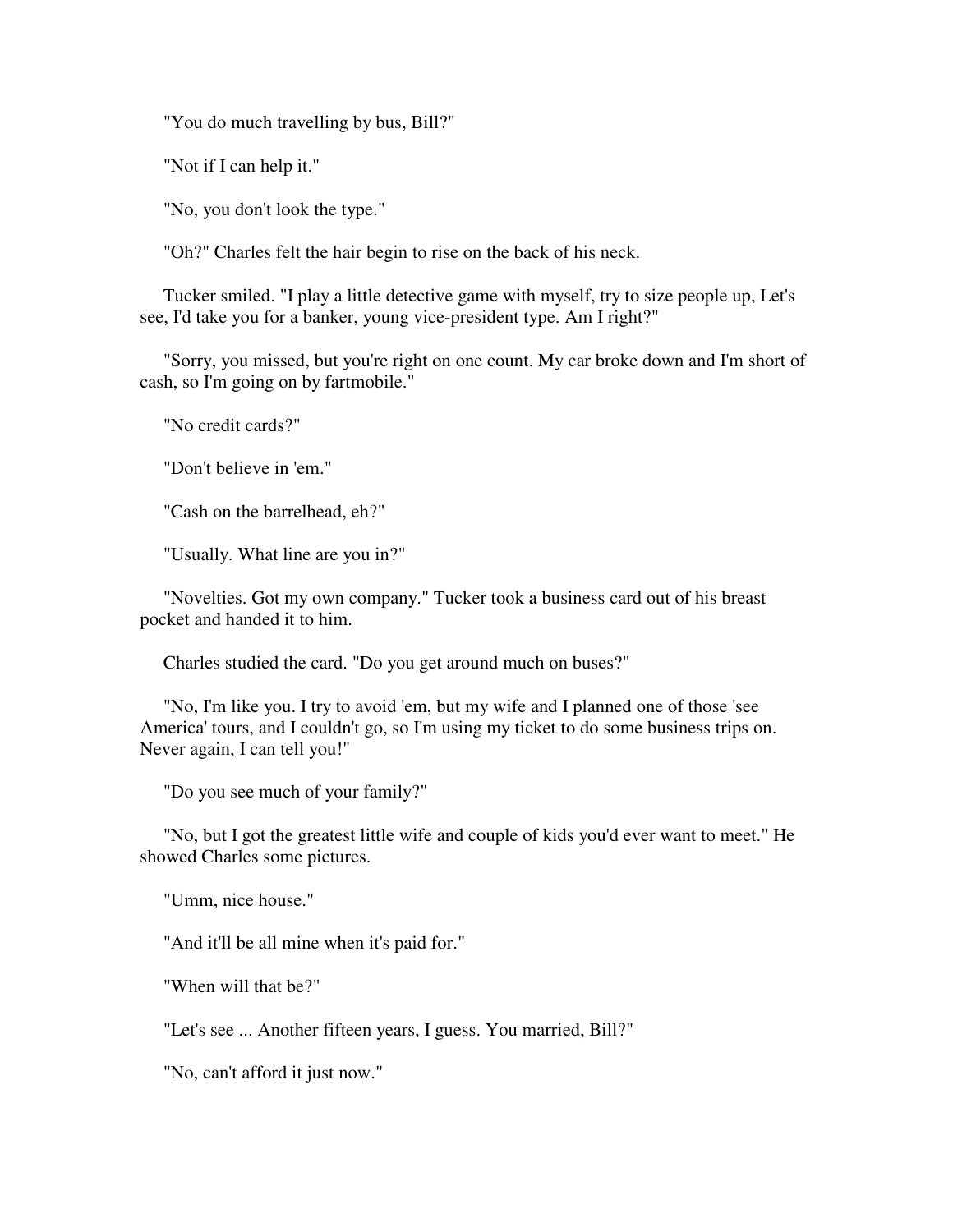"It's the greatest thing going, marriage. You really should, you know."

 "Why? So I can go into debt, wind up as a divorce statistic and raise a couple of strangers for a decadent society? You must be joking."

"Jesus, you're not a commie, are you?"

"No, just real conservative."

"What sort of work ya do, Bill?"

"I'm retired."

"No!"

"'Fraid so."

 "I think you're pulling my leg." Tucker shook his head and looked out the tinted window, watching the desert flash by.

 Suddenly, there was a muffled pop outside and the bus began to swerve from side to side, crossing the white lines. The driver was fighting the wheel, his teeth gritted with the effort of holding the huge vehicle on the road and avoiding collision with other traffic. "Blowout!" exclaimed Tucker.

 Expertly, the driver regained control of the bus and slowed down, stopping on the shoulder of the highway.

 "Sorry, folks," he said through the intercom, "we've just had some tire trouble. I'm afraid we'll be delayed for awhile until a relief bus comes along."

The passengers groaned, not realizing how lucky they were to be alive and uninjured.

"Good work," said Charles to the driver. "That was real Grand Prix stuff."

 The driver leaned back in his seat and rubbed his shoulder. "Thanks. I don't mind telling you it had me worried for a moment."

"You get many blowouts?"

 "Some. We shouldn't get any, but the company likes to retread 'em a few times too often, That's between you and me, you understand."

"The dirty crooks."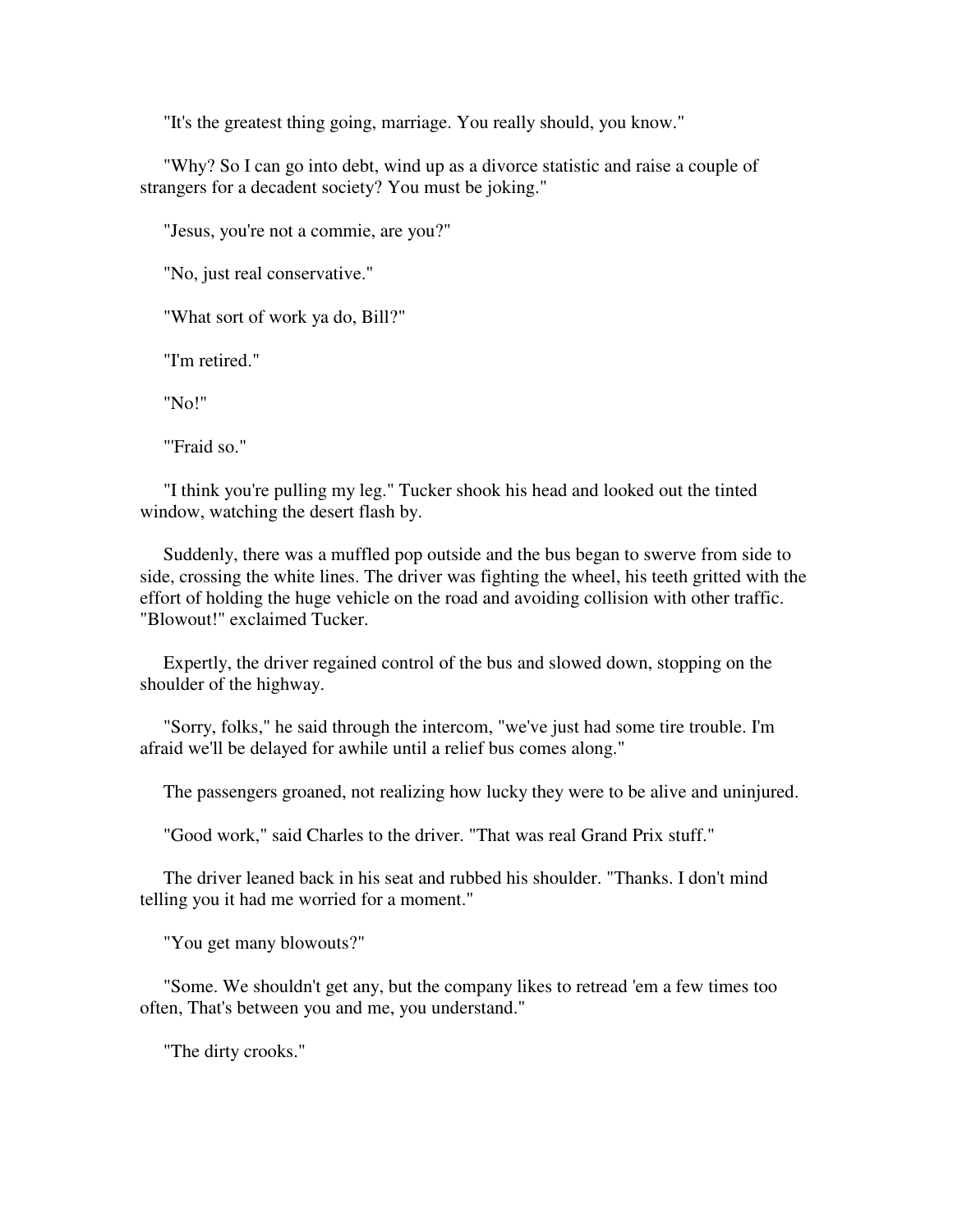"It's all right for you to say that, but I've got a wife and kids to support. If I didn't, I could write a book ... Oh no!"

"What's wrong?"

"There goes the air conditioner."

"That's all we need."

 The driver opened the door and stepped out into the furnace heat of the desert. "I'll flag somebody down and get word to the next station. Enjoy the cool air while it lasts." He pushed the door shut behind him.

"Well, I'm for a walk around," said Charles.

Tucker looked glum. "Not me. Careful you don't fry yourself out there."

 It was quite a while before the driver got someone to stop and take word to the next town. Charles hoped the financial reward promised was sufficient to insure co-operation. By this time the interior of the bus had become like a bake oven and the passengers began to file out to stand beside the road. Charles noticed a pretty young brunette who seemed extremely fatigued. She walked slowly off into the bush, her head nodding.

"Probably doesn't like the stink of that toilet on the bus," he thought.

 For some reason, six strapping negroes, with stylish Afro hairdos, got the same urge for desert exploration and followed her. Ten minutes later he heard faint screams among the cactus.

 "They're raping her!" screeched an elderly woman, who would have traded places with the girl if she had been able.

 The passengers rushed off in the direction of the screams, led by the driver. They reached the girl and found one of the Afros on top of her, very much as they had imagined.

 "Now, why don't you folks jest turn around and go back to the bus. Don't you know you is where you ain't wanted?" The black waved a forty-five caliber pistol at them in a good-natured manner, leaving no doubt in anyone's mind that he viewed the situation as quite unimportant, but would just as casually kill someone if pressed.

 The passengers looked at the driver. "Look," he stammered, "I've got a wife and kids. You don't expect me to ..." Whatever they expected, it was not the driver's affair.

"Come on," said Charles. "You heard the man. Let's go back."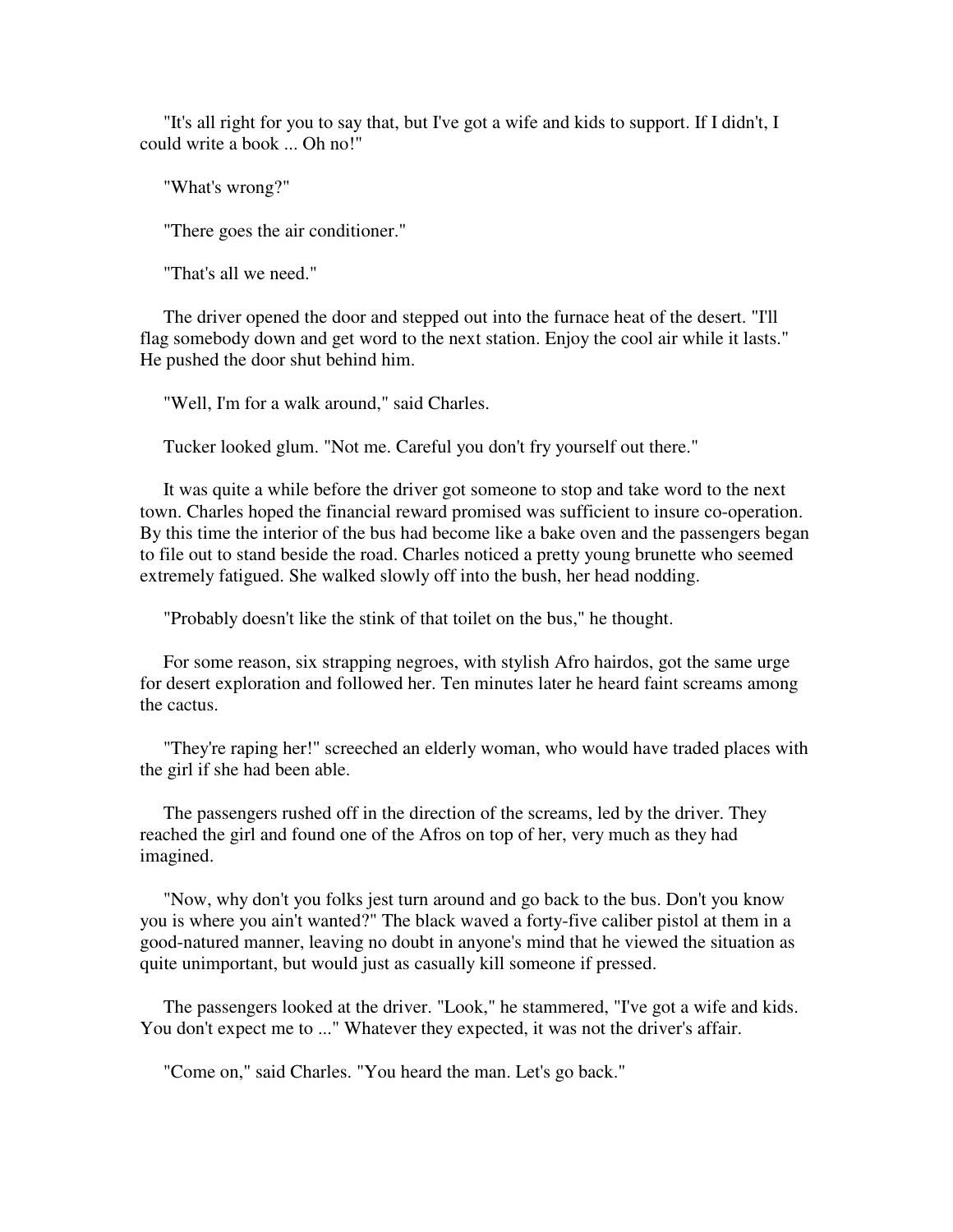"Tha's what I calls a real smart boy. Go on, you folks do like he say." The other negroes laughed.

"Well, I never ... !" exclaimed the elderly woman. "And you call yourselves men."

 "Listen lady, there's no contest. Let's go." Charles took her arm, but she shrugged him away. He grabbed her and forced her to come with him. "I don't know what your problem is, Ma'am, but you're only going to get someone killed, and I really don't fancy that."

"Yeah," said Tucker, "you don't see any James Bonds on this bus, do ya'?"

The girl moaned.

"And what if she were your daughter, or your wife?"

 "I'd hope she was on the pill," said Charles, as he led her away, accompanied by the other passengers.

 Back at the bus, the passengers spoke in low tones. Few of the men could look one another in the eye. The old woman was busy haranguing all who would listen and the bus driver was on the verge of tears.

 Charles went over to him. "Listen, I know you can't do anything about it. Don't take it so hard. You did right,"

The driver was trembling. "It's a hell of a business, and on my bus, my bus!"

 "They do seem to be taking their time. Look, you don't know anything, understand?" Charles gripped his arm and whispered into the driver's ear.

"How do you mean?"

"Just keep the passengers here 'til I come back."

 The driver swallowed and nodded that he would, and Charles strode off into the desert.

"What's up?" asked Tucker, who had watched Charles leave.

"Don't know, exactly," said the driver. "You know that fellow?"

"No, not really, but I'd say he could be poison if he took a dislike to you."

"What's his line?"

"Says he's retired, but he packs a gun."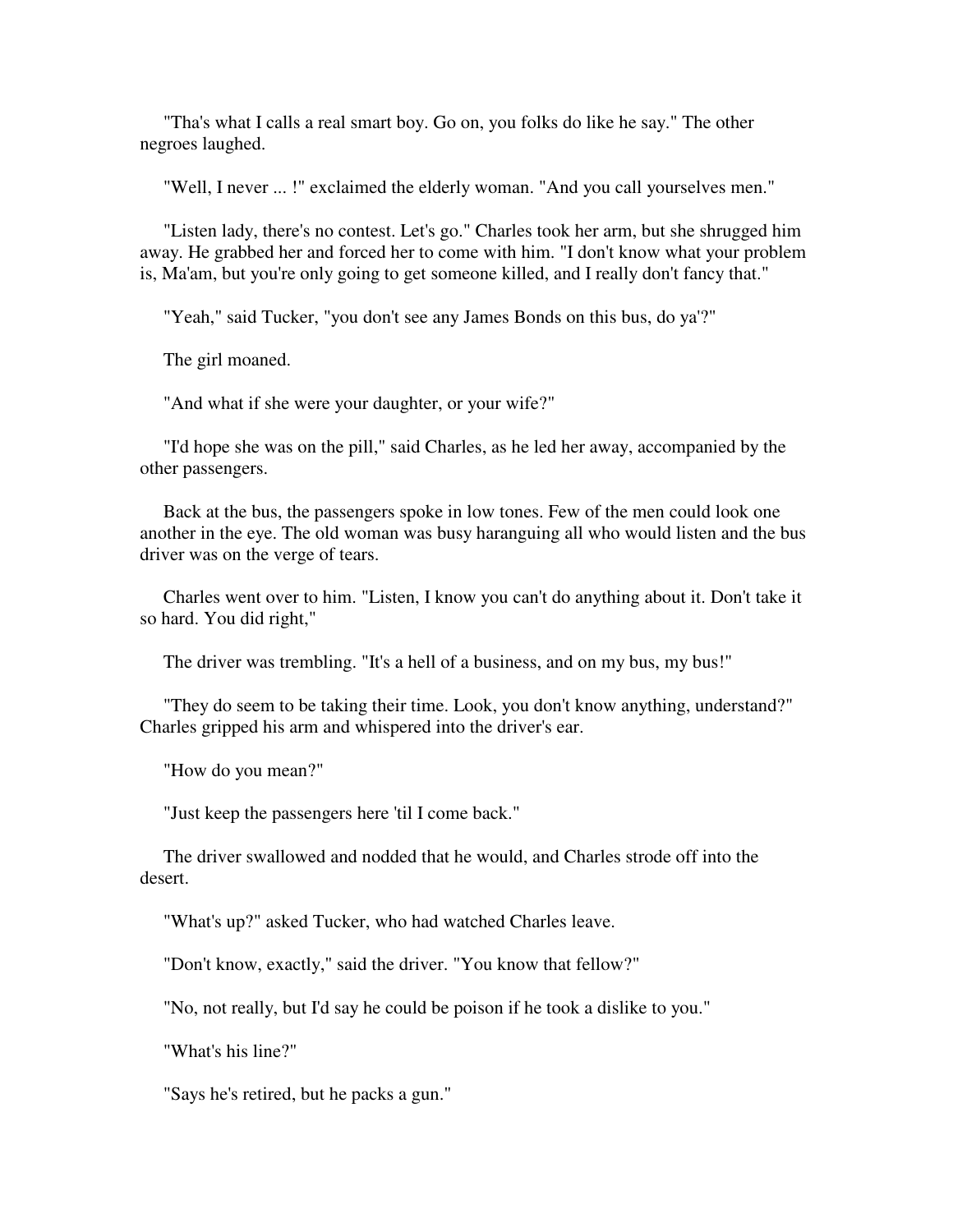"How do you know?"

 "Oh, I just know, that's all." Tucker had no wish to elaborate. "Probably one of those gangsters."

"Him? A clean-cut kid like that?"

 "Things are different these days. Got a light?" He offered the driver a cigarette and took one for himself.

 Charles circled the spot where the girl was, listening to the hoots and catcalls of the blacks. He took off his shoes and moved quietly through the sand, dropping on all fours as the voices grew louder. He saw them beyond the clump of cactus. They had their backs toward him, cheering on the one who was now raping the girl. "An arrogant bunch," he thought, as he took aim at the one holding the gun, and he was glad that he had cut x's into the soft lead noses of his .38 cartridges.

 He fired, traversing the revolver like an automatic weapon. Four of them went down before the other two even discovered the source of the gunshots. The fifth ran off, but didn't get far. He fell and impaled himself on the bayonets of a yucca. The one on top of the girl was not very agile. Unfortunately for him, the forty-five was too far away to be of any use, He crawled off as fast as his lowered trousers permitted, but Charles easily overtook him and fired the last bullet into the negro's head at close range. He was a big fellow, and his body slumped upon the sand like a wounded rhino. "Wouldn't like to tangle with him," thought Charles.

He went back to the girl. She seemed exhausted and gasped for breath between sobs.

 "Come on, pull your panties up and let's go." He didn't understand all there was to the 'permissive society,' but he felt that she had received what she had asked for. He wiped the sand off the forty-five and checked the magazine to see if it were loaded. After slipping his shoes on, he searched the bodies for additional weapons, but only discovered a few switchblade knives. He found a substantial sum of money in one of the negros' socks and put that into his pocket. One of the bodies groaned. A hard kick to the temple stopped that.

 "Well?" he said, sticking the pistol into his belt. He looked at the girl and saw that she had gone to sleep. "Of all the lazy ..." He reached over to pull her skirt down and glanced at her bare thighs, a strange place to have so many mosquito bites, he thought. But they weren't mosquito bites. As he raised her up, he saw more needle marks under her arms. Cursing, he threw the girl over his shoulder and struggled back to the bus.

"We heard shooting," said the driver."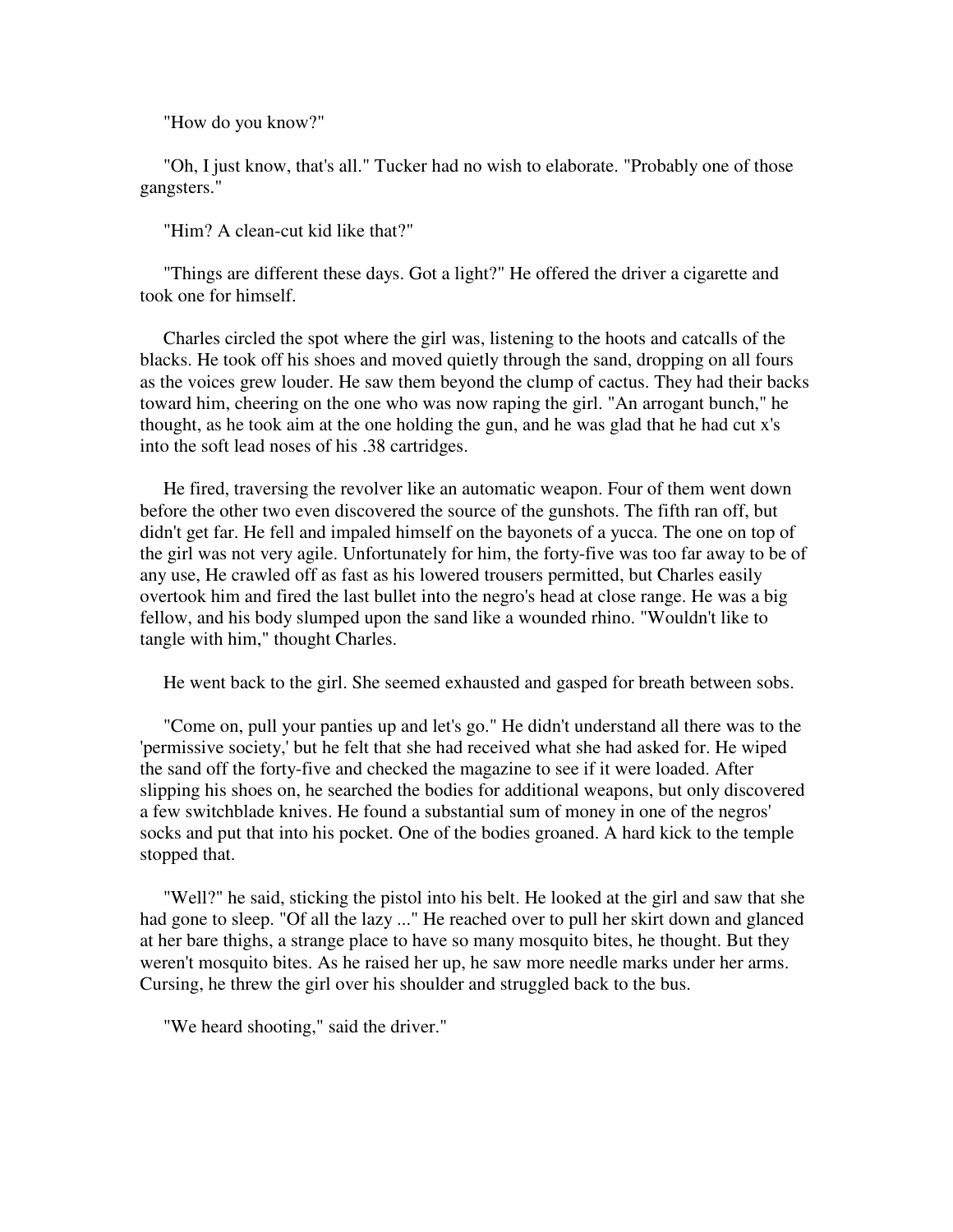"Yeah, that was me. I got the jump on the one with the gun, twisted it out of his hand, and cut loose. I don't think I hit any of 'em, but I sure scared 'em. At the rate they were going, I'd say they should touch down at Cape Canavaral sometime this evening."

 Most of the passengers laughed, relieved of the uncomfortable burden of responsibility. They made way for Charles as he carried the sleeping girl into the shade of the bus and laid her on the oil-soaked gravel.

"What's wrong with her?" squawked the old woman.

 "Well, Ma'am, aside from being kicked, raped and man-handled, I'd say she was loaded with heroin."

"No! A nice-looking girl like that."

"Young people, today!" exclaimed another passenger, just as the relief bus pulled up.

 Charles took the first driver aside. "I'd appreciate it if you wouldn't make a big thing about this."

"But I've got to make a report."

 "Look, do me a favor. Have you considered what those guys would have done if they had come back?"

"No."

"Well, at the very least they would have held everybody up and stolen the relief bus."

"Yeah, I guess so."

He passed the driver a hundred dollars. "Go on, buy the kids a present."

"Hey, thanks a lot. I sure can use it."

"It won't hurt that bunch to get a little thirsty, now, will it?"

 "No, serves 'em right." The driver chuckled as he deftly folded the sweaty notes and put them into his shirt pocket.

 Everyone who was able slaved to transfer all the baggage and cargo on to the second bus. By the time they had finished, they were soaked with perspiration and ready to drop from heat exhaustion. The temperature had reached its zenith, and all the desert creatures had long since left the hot sand for the comfort of their burrows. Stepping into the airconditioned bus was like going into an arctic gale. As the last of the passengers got on, the old woman turned to the first driver.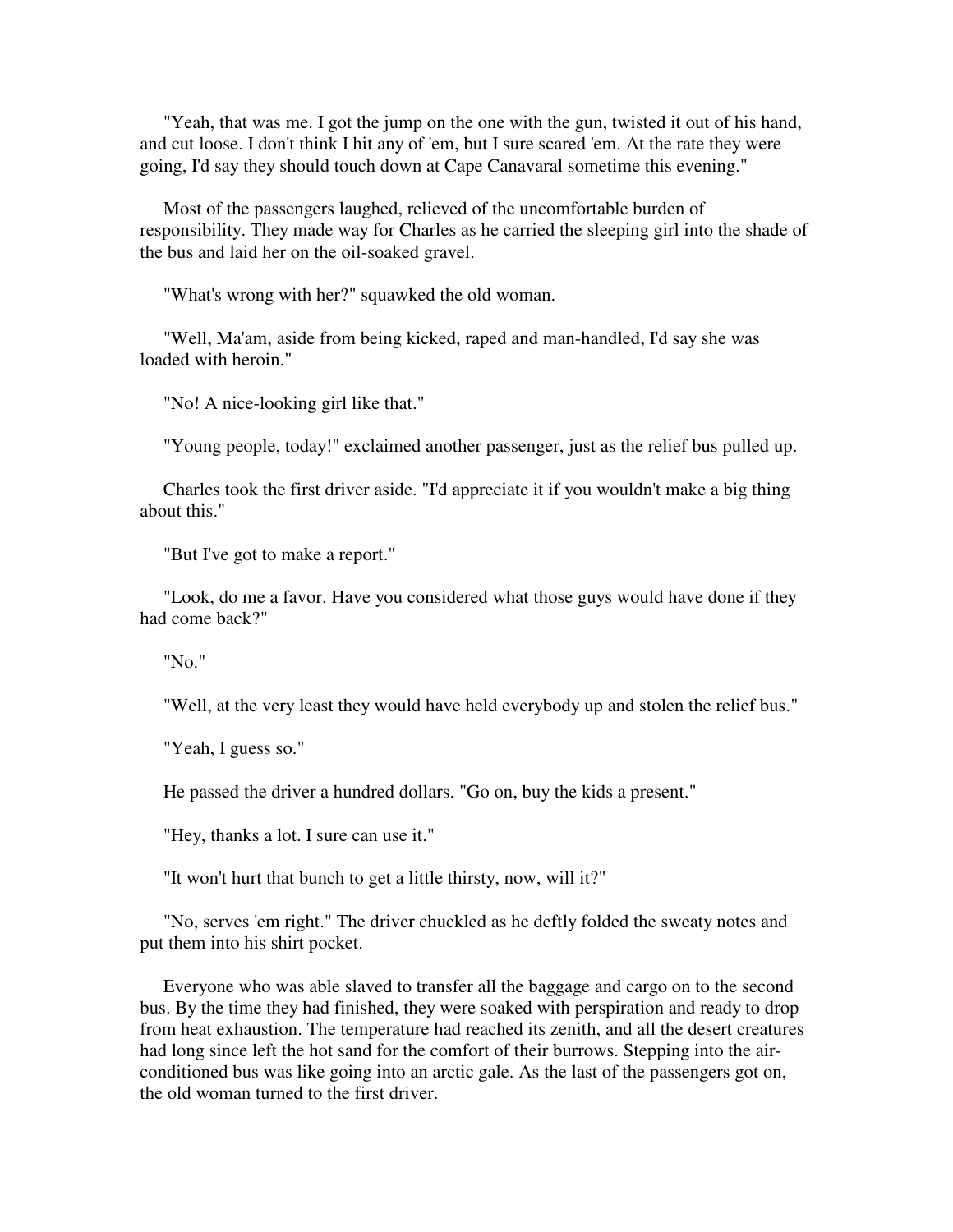"Aren't you going to call the police? I think it's just awful, having those criminals running around out there."

 The driver wiped his streaming forehead with a sodden handkerchief. "Ma'am," he said wearily, "where have you been the last decade, or so? 'Call the police,' you say. Do you think they grow on trees? The other driver says there's trouble in Las Cruces. Do you think the police have got nothing else to do but run around in the desert at this hour, chasing rowdy passengers?"

"Rowdy passengers! Well, I never ..."

 "Until that girl wakes up and lays a charge of rape, you won't even get them for disturbing the peace."

"But they threatened us with a gun!"

"Can you prove that?"

"We all saw it, didn't we?"

"Yes, but we're white and they're black. No judge or jury would think of prosecuting."

"But ..."

"Please get on the bus, Lady, we're holding up the other folks."

 The girl was dead when they arrived in Las Cruces, a sweltering town full of riot police and drab National Guard vehicles.

 "Passengers will please remain on the bus. We are leaving immediately." The driver looked nervous.

"What's up?" asked Tucker.

 "Don't know, exactly," said the driver, "but I hear somebody's taken over some ranches or farms hereabouts, and they've got artillery, or something. That's why all the soldiers have been called in. We'll be in military convoy as far as Albuquerque."

Tucker's jaw dropped in amazement. "Hell! What do you make of that?"

 Charles shook his head and said nothing. He could have told him what the latest reports said about the El Paso area. That was why the area had been chosen for infiltration. The reports were accurate, and not to be found in any newspaper. He looked out the window and watched the ambulance drive away with the body of the girl. "Well, there she goes."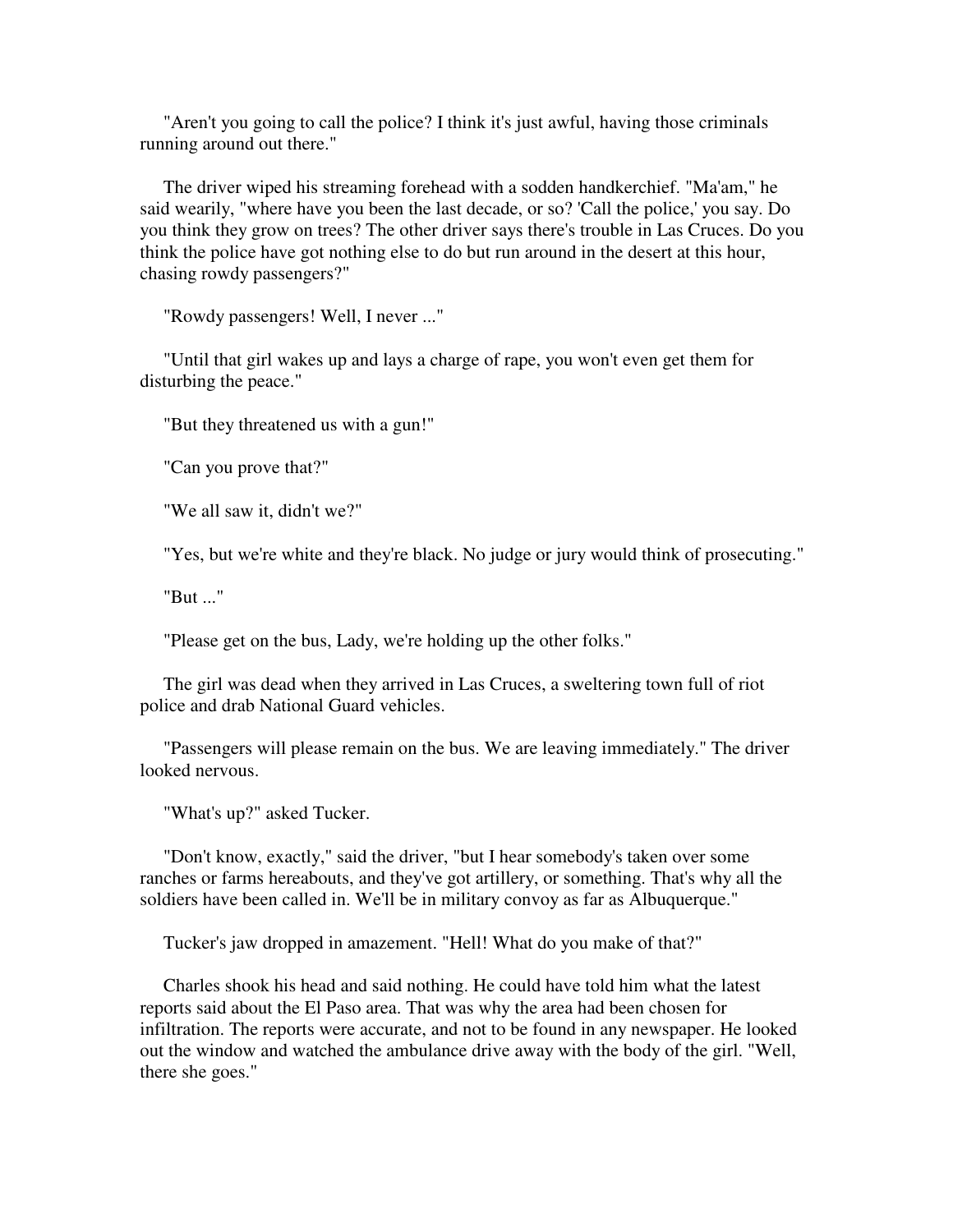Tucker craned his neck to look out. "That really was a shame. Poor kid. Those coons sure had it comin'."

"You mean, their little run in the sun?"

"I'm sure you didn't leave 'em in any condition for running." Tucker winked.

"My dear Sir, whatever do you mean?"

"Okay, I won't be pushy. I'm just proud to meet up with a real man, for a change.

"Don't mention it, please."

"The girl, what do you suppose ..."

"Umm, I'd say it was heroin."

"An overdose?"

"Probably."

"It's poison. Don't the kids know that? Just like taking poison."

 "Yeah, but that's what they heard in high school about tobacco, alcohol and marijuana. When it comes to heroin, the kids figure it s just another cry of 'wolf.' Besides, heroin's a pleasant way to die. You're so high you don't even care about it."

 They left Las Cruces in convoy with three other buses, escorted by jeeps mounting machine-guns. Soon they were growling down the four-lane highway, spewing rank exhaust fumes over the desert.

"But seriously, there must be a way of stopping this heroin epidemic," said Tucker.

 "You can't stop it. You can control it, but no one will make any money out of that. You come up against the churches and the gangsters, just like Prohibition. Bad laws make big money, you know."

"And how would you control it more effectively than it's being controlled?

"Legalize death."

"I don't get you."

 "It's very simple. Let people know that taking heroin is just like taking death on the instalment plan, then let them do it. I understand that an addict has about two years to live if he can get all the heroin ne wants. If not, that could be arranged."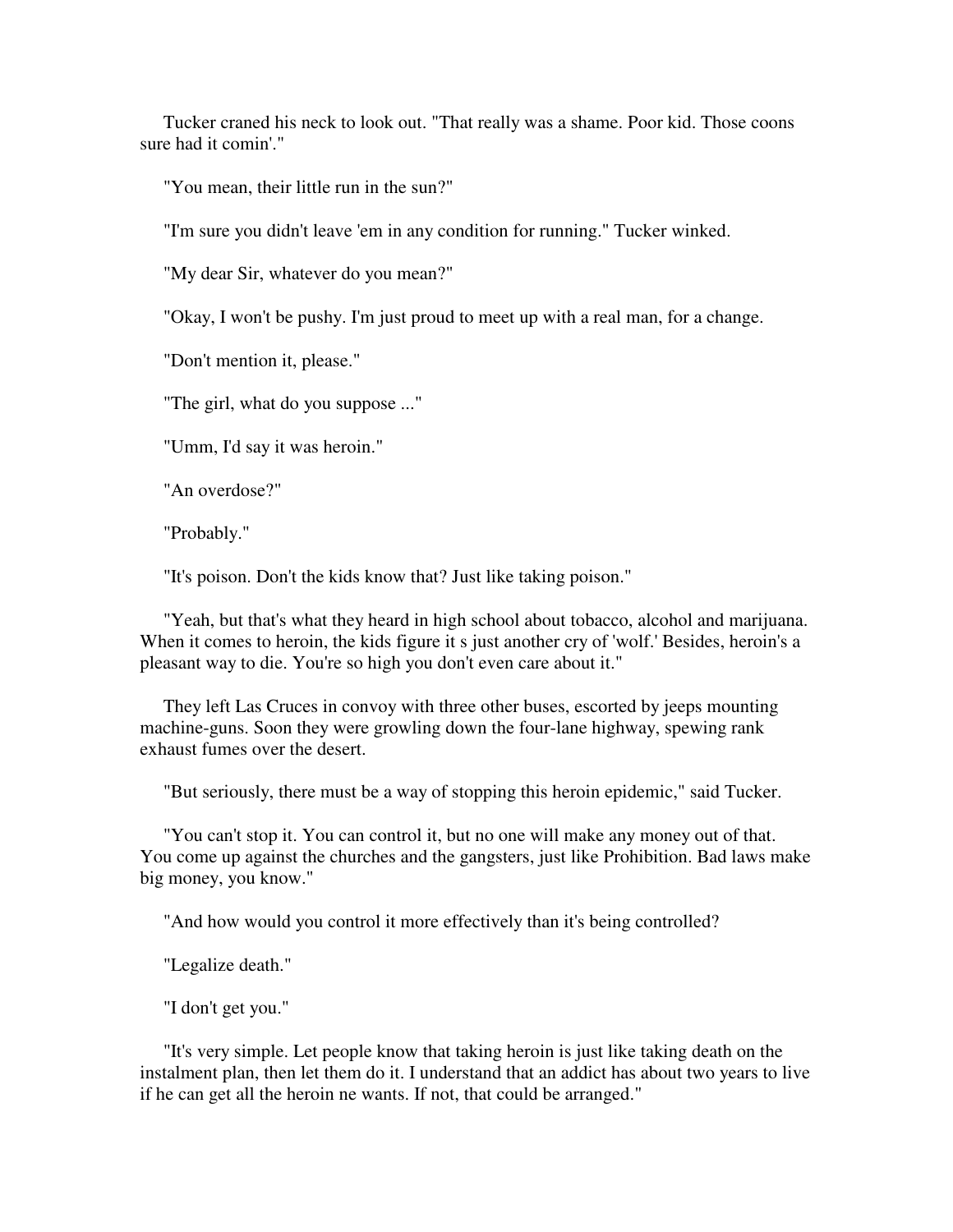"You mean, make sure the addict dies?"

"Yes."

"But that's murder!"

 "Depending on your definition of the term. I only suggest this scheme so that normal, non-gangster society can be allowed to function. Naturally, the addict population would be segregated from the non-addict. Slum areas could be reserved for them. The present shooting galleries would continue to operate, but they would be free."

"I don't see how you can use free heroin to stop heroin addiction, and murder ... !"

 "But you want to stop the spread of heroin addiction among productive members of society and take power from the gangsters who are spreading corruption."

"Yes."

"Well, then you must identify the sources of heroin addiction and eradicate them."

"Sure, that's logical, but what are they?"

"Despair and the profit motive."

 "What you advocate is that all persons who are fed up with life should be given a pleasant way out."

"Why not? What have you got against people that you should force them to live?"

"But what if someone, an addict, changes his mind and wants to rejoin society?"

 "He could be given a chance to return, cured somehow, if that's really so important to you."

"There's something monstrous in the idea. I don't quite know what it is, but ..."

"You don't think a man has the right to take his own life?"

"No, that isn't what I disagree with. It's just that you're advocating wholesale suicide."

 "Why not? Do you think that the world is any better for being crowded with unhappy people, people who can't cope with life, old people who only have the pain of arthritis to remind them that they are still alive?"

"There's a flaw in your argument, but I can't quite get at it."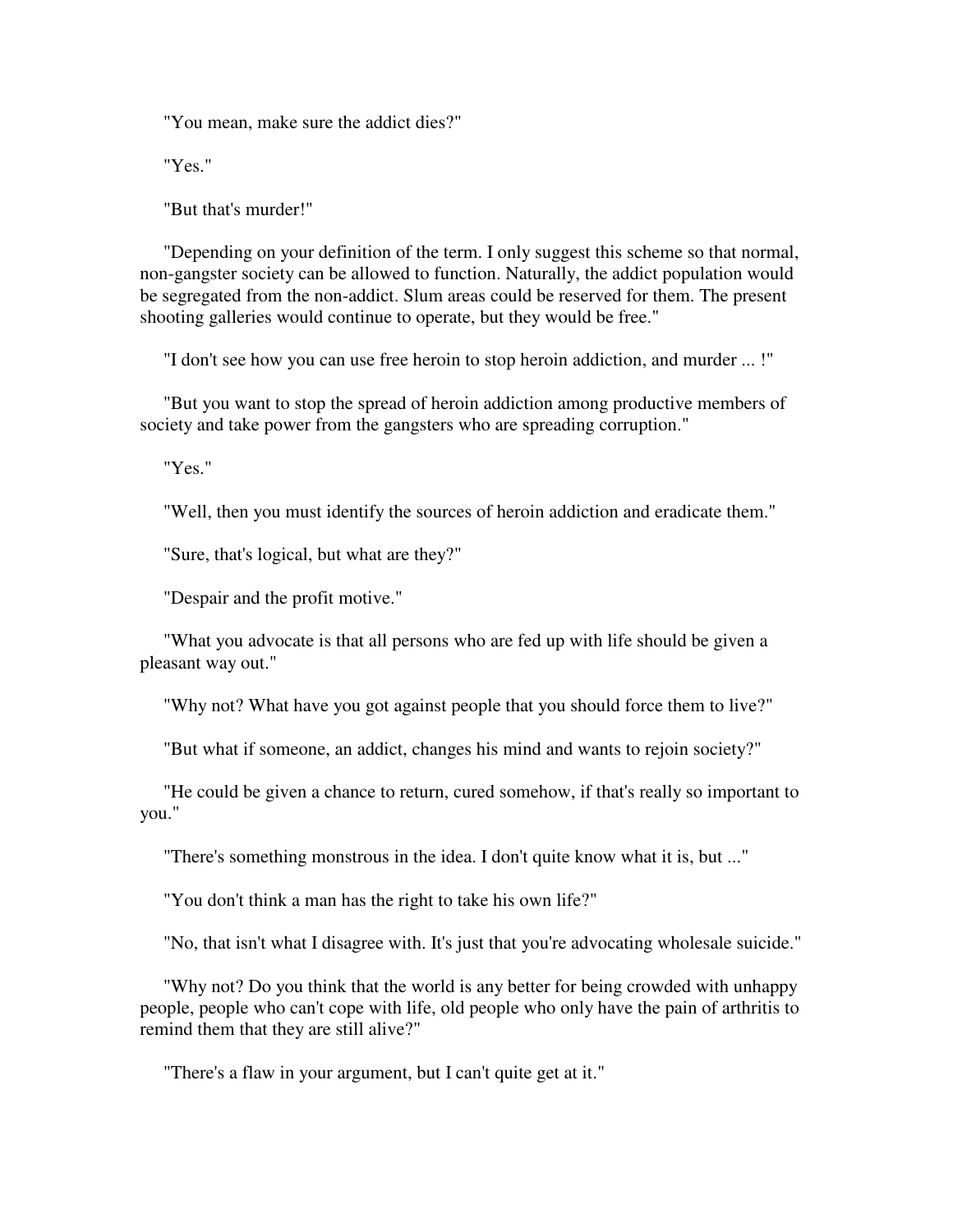"The reason you can't find the flaw, but are still not satisfied with my proposal is that you are only midway to accepting its major premise, and I think that events will draw you all the way over so that you will accept not only this idea, but others which will seem even more extreme."

"You sound like a college professor. Just what do you do for a living?"

"I told you. I'm retired."

"Okay, okay. Hey, would you look at that!"

 They drove onto an overpass, part of a massive cloverleaf complex. Nestled in one of the great loops were the smoldering ruins of a modern service station and restaurant. Military ambulances and cratered asphalt indicated that the damage was other than an ordinary insurance conflagration.

"Looks like mortar work," said Tucker.

 "Yes, the place has been under bombardment. Incidentally, have you ever seen the Pont du Gard?"

"No, what's that?"

 "A tremendous Roman bridge-aqueduct in France. These big freeway bridges remind me of it."

"Do they look the same?"

 "No. The Pont du Gard is beautiful. It's a reminder of Rome. One day those bridges will be reminders of the United States."

"You mean of the U.S. as a great country?"

"No, like decadent Rome, a country of great buildings and little men."

 Charles had dozed off, despite the spine-curving uncomfortableness of the seat, and woke up as the bus bounced over the concrete apron of the station. It was dark outside.

 "Folks, this is Albuquerque. I've got some good news and some bad news. Might as well let you know the bad news first. We can't leave Albuquerque until daylight. Army says the road's too dangerous."

 "Aw, shit!" lamented one of the passengers. The others just groaned or mumbled to themselves.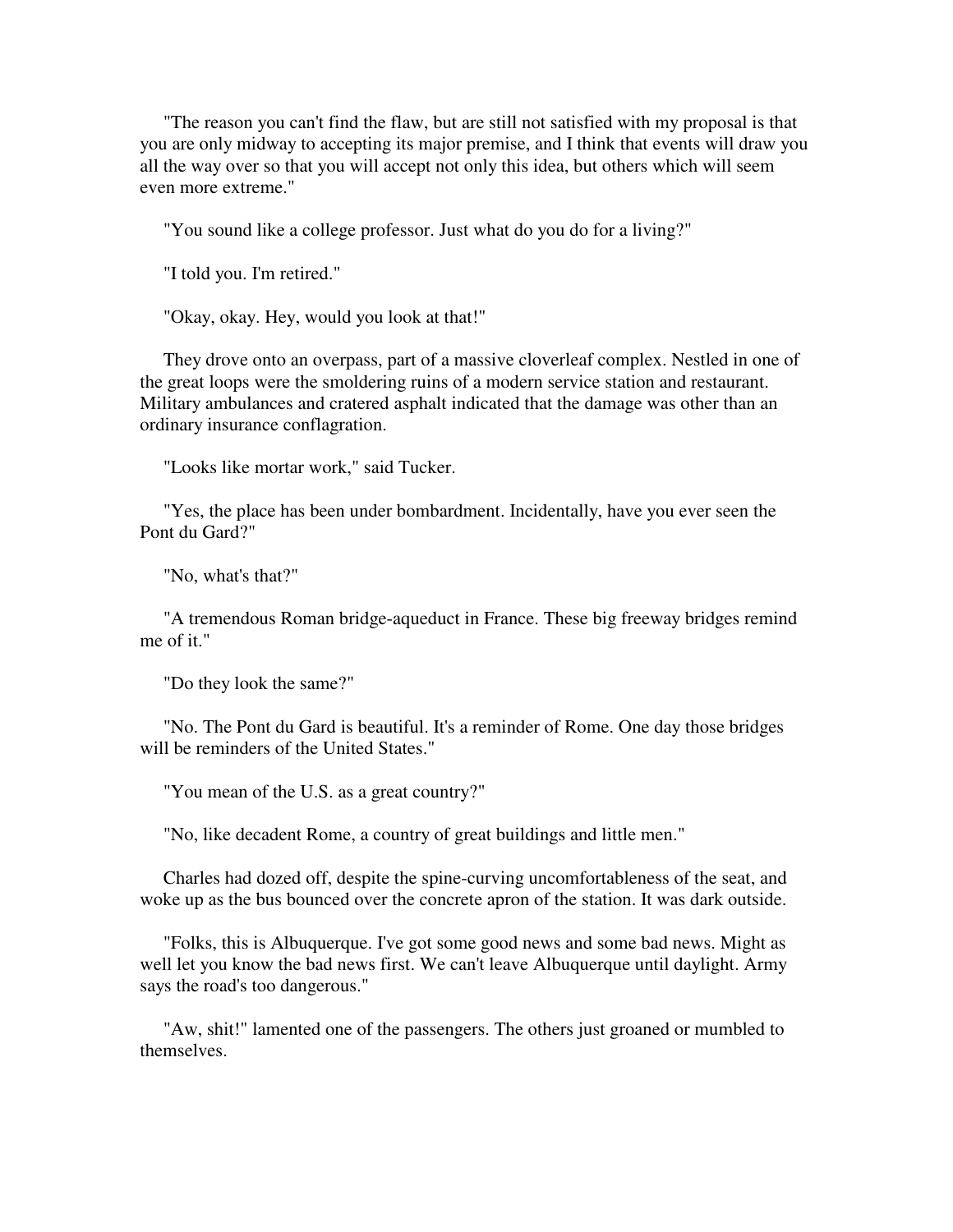"But here's the good news. The company'll pay for your overnight accommodation. Food's not included, though."

 Sleepily, they stepped down from the bus and were herded into an establishment that made the Fisher look luxurious. They soon discovered the bedbugs had hearty appetites.

 Next morning, after a greasy, over-priced breakfast, they escaped from the hotel and returned to the bus, to be greeted by the radiant company smile of a new driver.

 "Morning, folks! Good to see yuh lookin' so fresh and cheerful. Army says we're cleared through to Gallup without escort, so we'll try to make up for some lost time. Hope y'all enjoy the ride." Without bothering to mesh the gears properly, he cannoned the bus out of the station and roared down the main street out of town.

"Fresh and cheerful!" grumbled Tucker. "He must have rose-colored glasses on."

 "They look green to me," said Charles. "At least, that's how I feel." He scratched a bug bite.

 "They got you, too, the little bastards." Tucker rubbed his ears and scratched the side of his neck.

"Yeah, we need de-lousing powder. Bet the driver didn't stay in the hotel."

"Just as well. You wouldn't want him driving the bus in our condition, would you?"

They arrived in Gallup that morning.

 "Hope we won't be here too long," said Tucker. "Nothing to do in this dumpy town but watch drunken Indians in cowboy suits."

"Maybe they'd go for some of your novelties," said Charles, scratching his shoulder.

 "New, they don't look like rubber tomahawk types to me." Tucker scratched the bites on his stomach. "Damn bugs!"

 Their stop in Gallup was mercifully short, and soon they were speeding down the highway. Charles felt the bus swerve and looked out at the road ahead.

"Now what does that fool think he's up to?" exclaimed the driver.

 A station wagon with its doors open was parked diagonally in the middle of the two lanes. The driver braked suddenly and took the bus around the obstacle by going onto the shoulder of the highway.

"There's nobody inside," said Charles.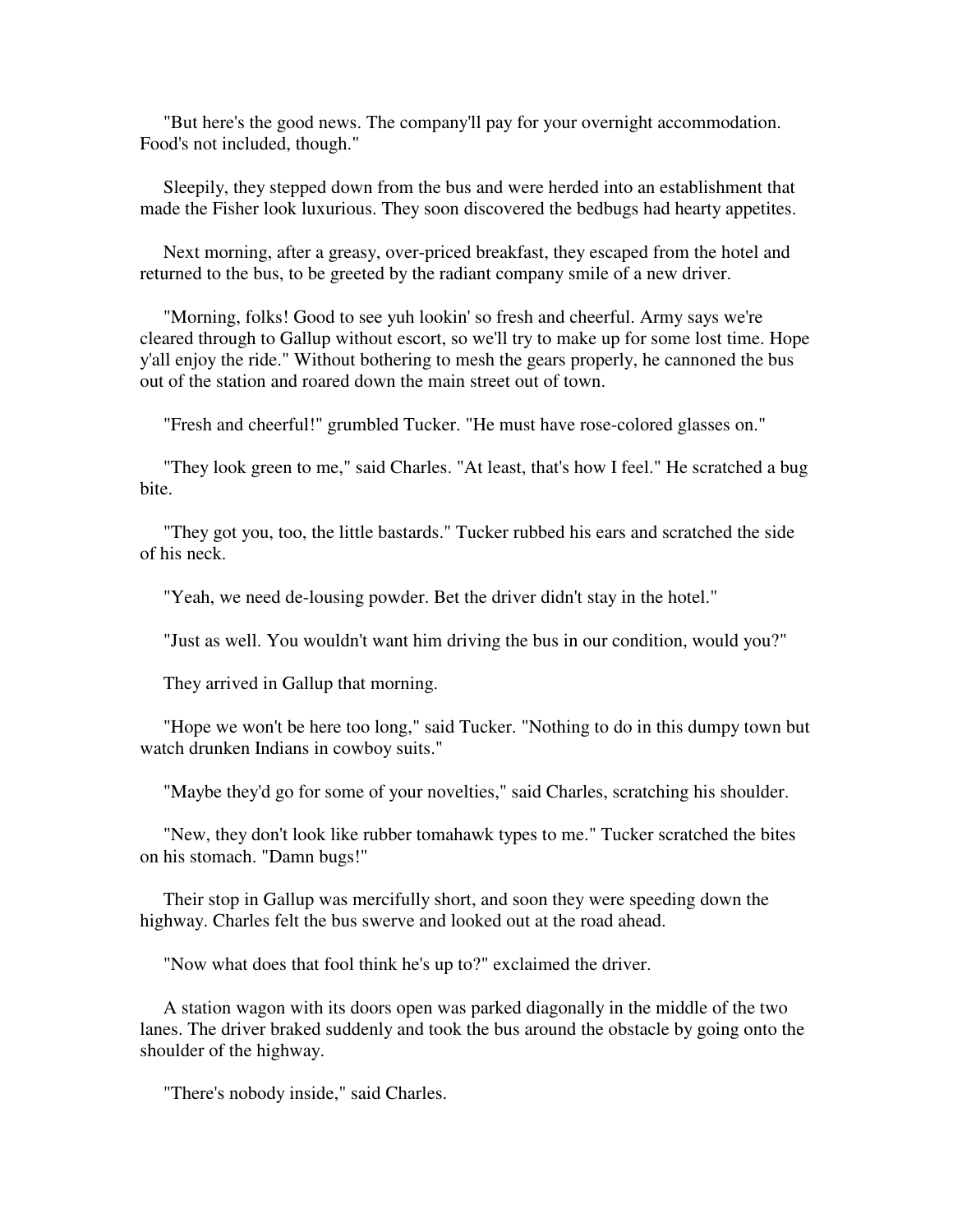"Oh, you'll probably find the Indian asleep in the brush," said the driver. That's what they do when they've had a few too many, just park on the highway."

"It seems pretty dangerous."

 "Sure, mainly for people new to the state who don't expect it. It's a lot worse at night, though. You're right on top of 'em before you know it. No lights."

"Why all the drunk drivers?"

 "They don't allow liquor to be sold on the reservation. If it weren't for selling liquor to the Indians, a two-bit town like Gallup would dry up and blow away."

 "Wouldn't it make sense to sell booze on the reservation so the Indians wouldn't have to drive so far?"

 "Not only would you have the saloon keepers on your neck, but you'd have the car dealers screaming for your scalp as well."

"I guess the car dealers and saloon keepers never drive on these dangerous roads."

 "It only happens to the other guy, right?" The driver down- shifted and tapped the brakes.

 "Hey, what did we get into, a funeral procession?" Tucker looked at the line of cars ahead.

 "Looks like there's been a train wreck over there. People are helping themselves to anything they can grab." The driver pointed beyond the roadside.

 Charles saw a cluster of automobiles, like dung beetles, parked around a smashed refrigerator car.

"Umm, grapes," said Tucker. "I could do with a box of those."

 "So could I," said the driver, "but the police wouldn't like it. Those grapes gotta be left in the ditch to rot."

 "Here they come," said Charles, seeing a pair of police cars, their red lights flashing. All along the wrecked train, people were running to their cars and driving off in every direction.

 "Look at 'em scatter!" exclaimed Tucker. "Hell, I wish I had a bunch of those grapes right now."

It was hot the following day when they pulled into the Indio bus station.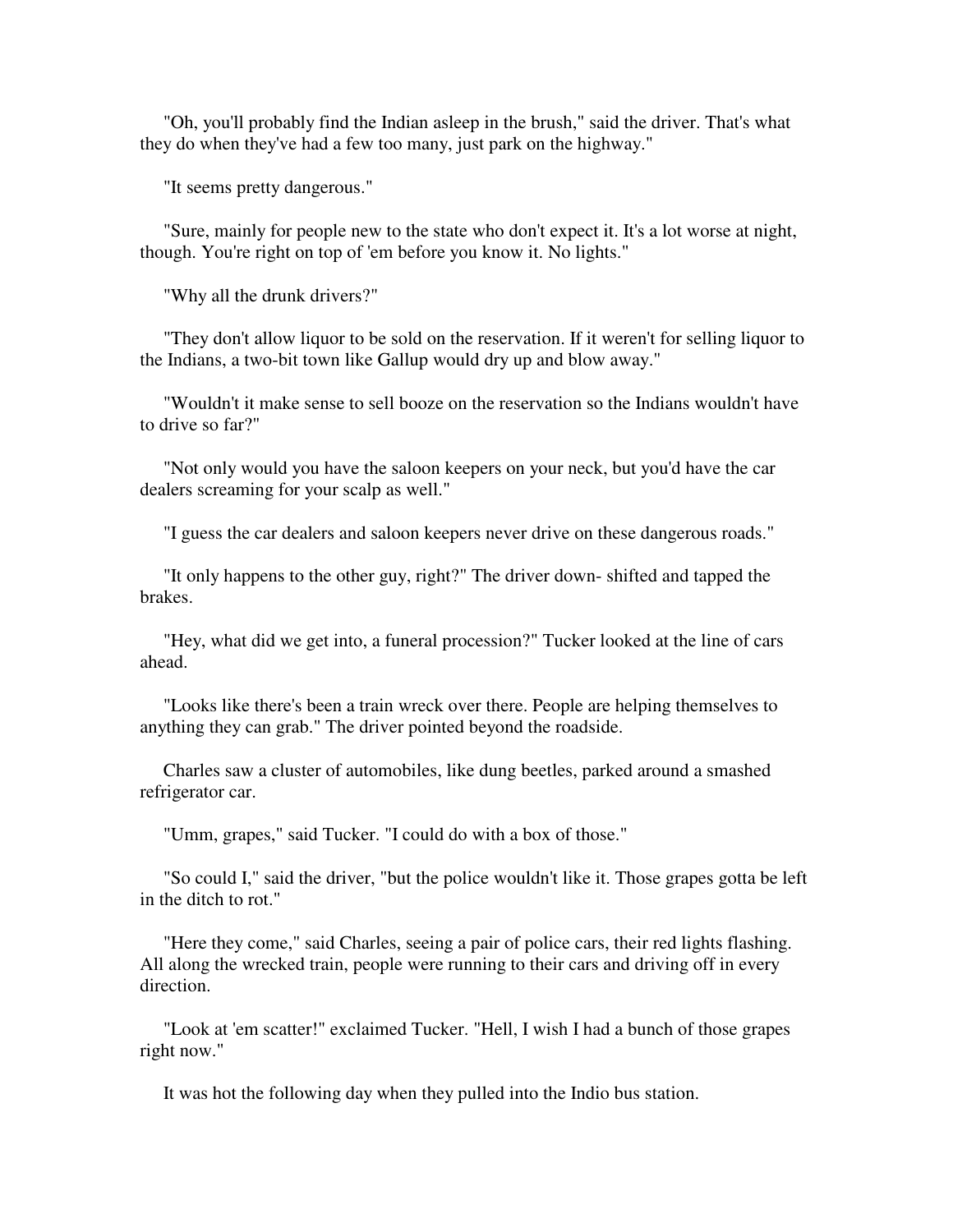"All right, folks, this is Indio. You'll have a forty-minute lunch stop here. Remember your bus number, thirty-one twenty- three." The intercom made the driver sound as if he had a bad cold.

 "Good. I could do with a stretch. Don't think I'll have any- thing to eat, though." Tucker stifled a belch. "Breakfast nearly did me in."

 They had just left the bus when swarms of little Mexican children besieged them, handing out leaflets concerning an agricultural workers' strike. A picket line of adults, overseen by a priest, barred the way to the bus station restaurant. The pickets waved placards in English and Spanish and chanted, "Viva la huelga!"

"What are they yammering?" asked Tucker.

"'Long live the strike,'" said Charles.

"I hope not. Maybe some of us would like to eat."

 "Señores said a mustachioed Mexican picketer, "you don't intend to eat in the restaurant.":

"I don't," said Tucker.

"But I do," said Charles.

 "You should not do it," recited the Mexican. "The owners have bought food harvested by Mexican bracero labor, imported scab labor whom they pay slave wages."

"I'm sorry," said Charles, "but aren't you a Mexican?"

"Me, Señor? Oh no. I am a U.S. citizen."

"So you don't want the farm owners labor any more?"

"That is right, Señor. All foreigners must be kept out. It is unfair competition."

 "I'm sorry to hear that," said Charles, "but my stomach is complaining and I don't think it will be satisfied with a strike leaflet."

"Please do not break the picket line, Señor. I have nine children to feed."

"You look as if you can barely feed yourself. Why did you have so many?"

 "Señor," he said, fingering a heavy gold crucifix, "because I am a man and a good Catholic."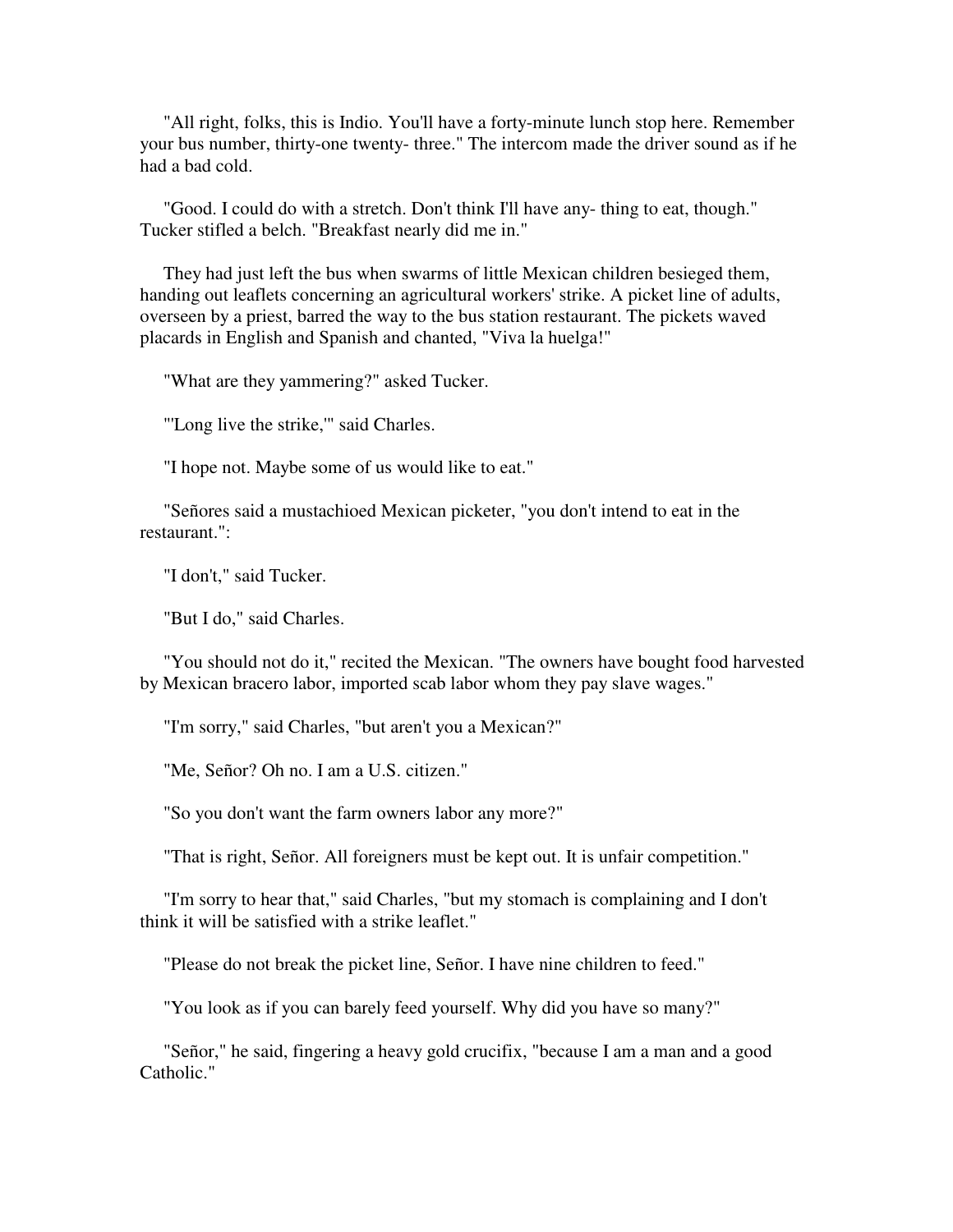"We all have our crosses to bear, amigo," said Charles, breaking a path through the picket line.

 They entered the bus station restaurant, its familiar reek of diesel fumes, old cigarette butts and disinfectant assaulting their nostrils, smells which added flavor to the otherwise insipid food substitutes on display. The tawdry rock-and-roll that blared and crackled from the inescapable loudspeakers lent a broken-down carny atmosphere. Seeing the glum, seedy-looking patrons and attendants, Charles thought that there was nothing wrong with the place a good hydrogen bomb couldn't cure.

"Think I'll have a toasted cheese and coffee," he said.

 "Nothing for me," said Tucker. "You can have one of my stomach mints afterward. I think I'll sneak a look at those girly magazines."

"Don't ruin your mind."

 Charles took a seat at the counter. Because the place was crowded, he sat next to a border patrol officer, a big man wearing a revolver, Sam Browne belt and campaign hat.

"'Scuse me, Officer," he said, "but aren't you working a little bit north of the border?"

"Got to," said the patrolman. "We're trying to catch the ones already in."

 Charles succeeded in attracting the waitress' attention and got his coffee, if that was the word for it, half a cupful of brown liquid, most of which had been slopped into the chipped saucer.

"Wetbacks?" he said, pouring the spillage into his cup.

"Yeah, and then some. Not just Mexicans, though, Asiatics."

"Bad? Hell, it's a flood."

 "Well, I'll be damned. Never heard anything about it." Charles decided whatever the brown liquid was, he didn't like it.

 "Read the papers lately?" The patrolman wasn't drinking his 'coffee' with much enthusiasm, either.

"No."

"Haven't you heard anything about the new tong wars in Frisco?"

"No," he lied, "haven't heard a thing."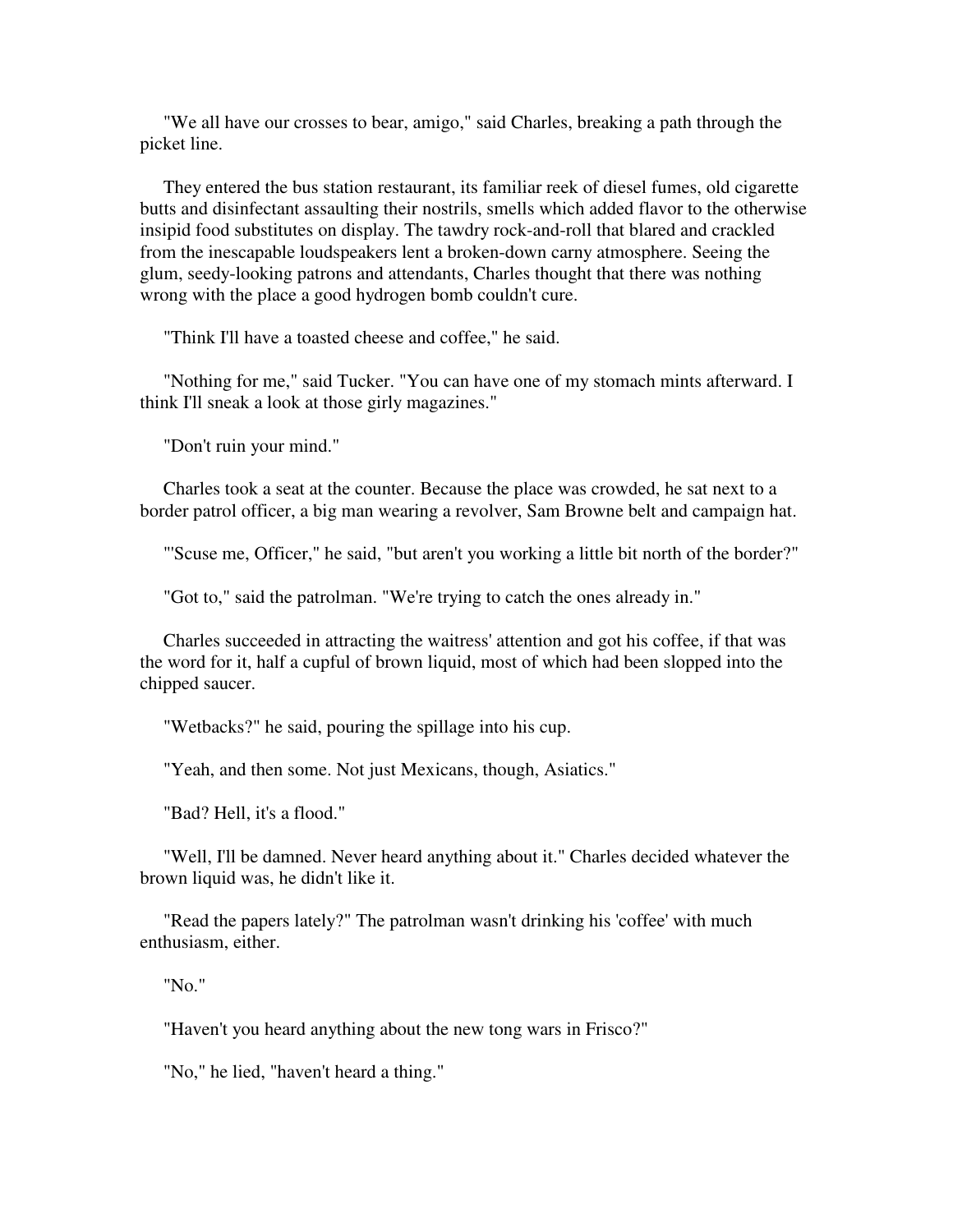"Well, they're keeping it hushed up. Don't want to scare people, but even so, something has to get out now and then."

"Guess it does." Charles sniffed his toasted cheese sandwich. It smelled of hot plastic.

 The patrolman finished his coffee with grim determination, since he'd paid for it. "Well, gotta check the next bus."

"Have fun."

"Sure try to."

 "Think I will have something after all." Tucker took the patrolman's seat. "Don't know what, though. It's almost time to leave."

"Try a date milkshake."

"How come?"

"You know, Indio, 'The Date Capital of California.'"

"Good idea."

 The waitress made him a date milkshake, using highly chlorinated water, soya bean 'ice cream' and genuine imitation essence of date extract. Tucker offered debased currency in payment for the debased milkshake, but the waitress told him to pay at the postcard counter instead. Charles wondered if the postcards tasted any better than the 'food' served in the place.

"What's that?" asked Tucker, interrupting his guzzling to look around.

 Charles wiped his chin with a paper napkin. "The Mexican kids are throwing rocks at the windows."

 As they approached the cash register, trying to stay away from the plate glass, Tucker reached into his pocket.

 "No, it's my treat," said Charles. "Just watch your head. That window may go any time."

 Tucker ducked and moved behind a revolving book stand. "Well, thanks for the milkshake, Bill. I keep forgetting that you're a rich, retired so-and-so."

"That's right." Charles peeled a twenty-dollar bill from the dead negro's bankroll.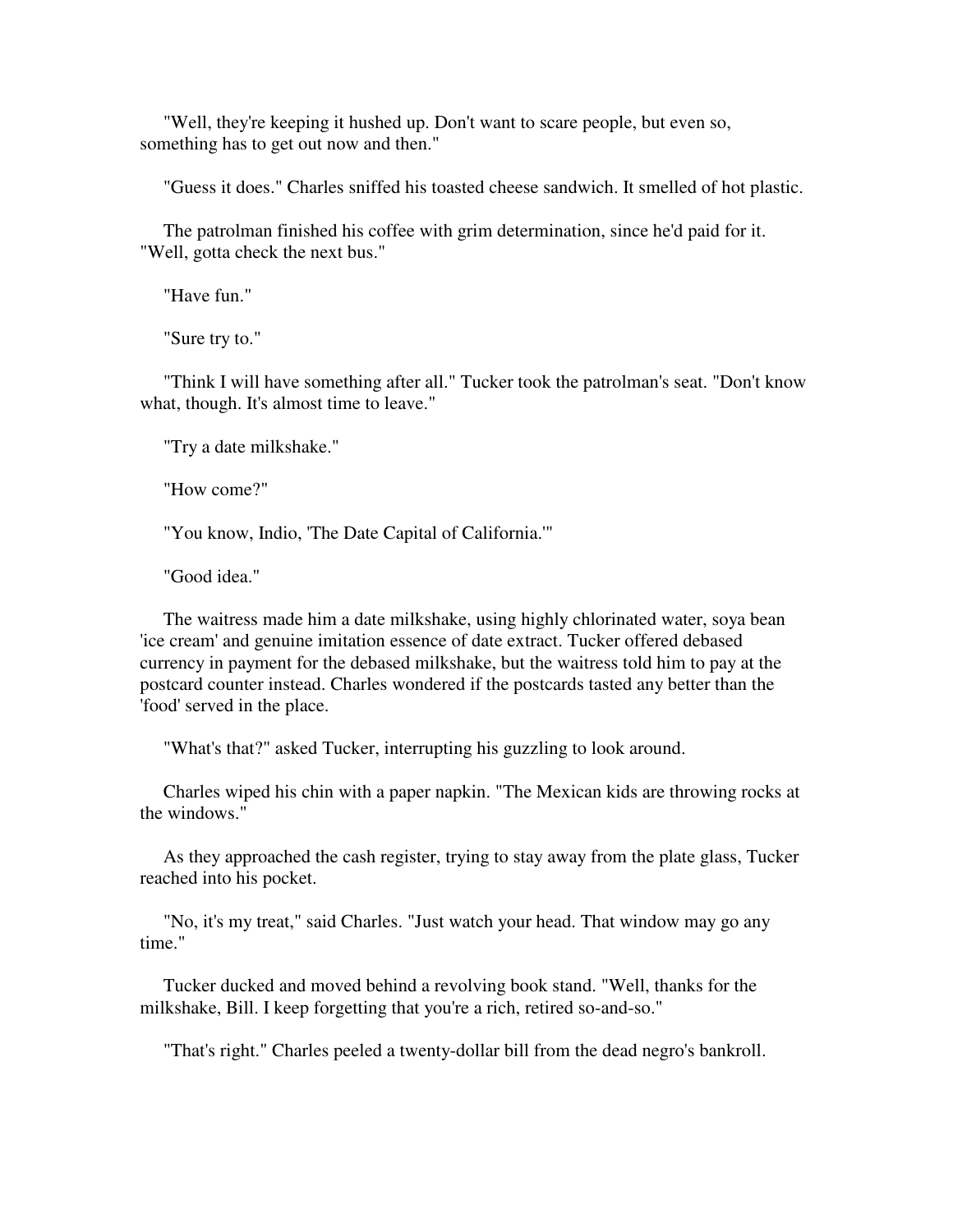They sprinted out a side door, and followed the other passengers, keeping their heads low to avoid flying rocks. Charles was nearly run into by a policeman in riot gear who puffed after a Mexican boy. Some of the pickets were using their staves against the policemen's batons.

 When everyone had boarded the bus, the driver slammed the door and hastily backed out of the terminal parking area, narrowly missing collision with an incoming bus. Sirens shrieked from every direction.

"Did you enjoy your 'milkshake'?" Charles gave Tucker a wry smile.

 "Still waiting for my stomach to deliver the verdict," said Tucker, scratching a bug bite on his arm.

"Sometimes I wonder what ever happened to real food."

"Don't know. You think they export it?"

 "Could be. Maybe the Russians are eating it. They pay in real money, gold, you know."

 "Maybe so. Gee, I can remember when I was a boy in Iowa. There was a bakery down the street from us. They made the best bread and pastries. Even made their own candy." Tucker looked wistful as he remembered.

 "You mean you could actually taste something when you bit into a chocolate eclair?" Charles was eager for reassurance.

 "Oh boy, could you! The pastry shells were delicious and buttery by themselves, and when they put in the thick, fresh cream and poured on the real chocolate that would melt when you looked at it, it didn't matter if you were king of Big Rock Candy Mountain. You just couldn't get anything better than that. Hey, you like chocolate eclairs?"

 Charles nodded. "I seem to remember eating some that were very good, but I was just a little kid, then. They don't have any flavor to speak of, these days, so I don't buy 'em. I was beginning to think my tastebuds had got disconnected, or something."

 "There's nothing wrong with you. No, the flavor just isn't there anymore. I don't get it. We pay taxes to support the price of cream and butter, flour, and all the rest 'cause there's a surplus, and all you can find in the stores are things made with chemical substitutes. I just don't get it."

 "Oh, it's easy to figure out what's going on. The farm racketeers twist the government's arm to buy the real stuff, and the chemical food crooks twist the other arm so the government will hang onto the surplus until it spoils or can be dumped secretly in the ocean. I remember the poisoned potatoes outside my town. The government took my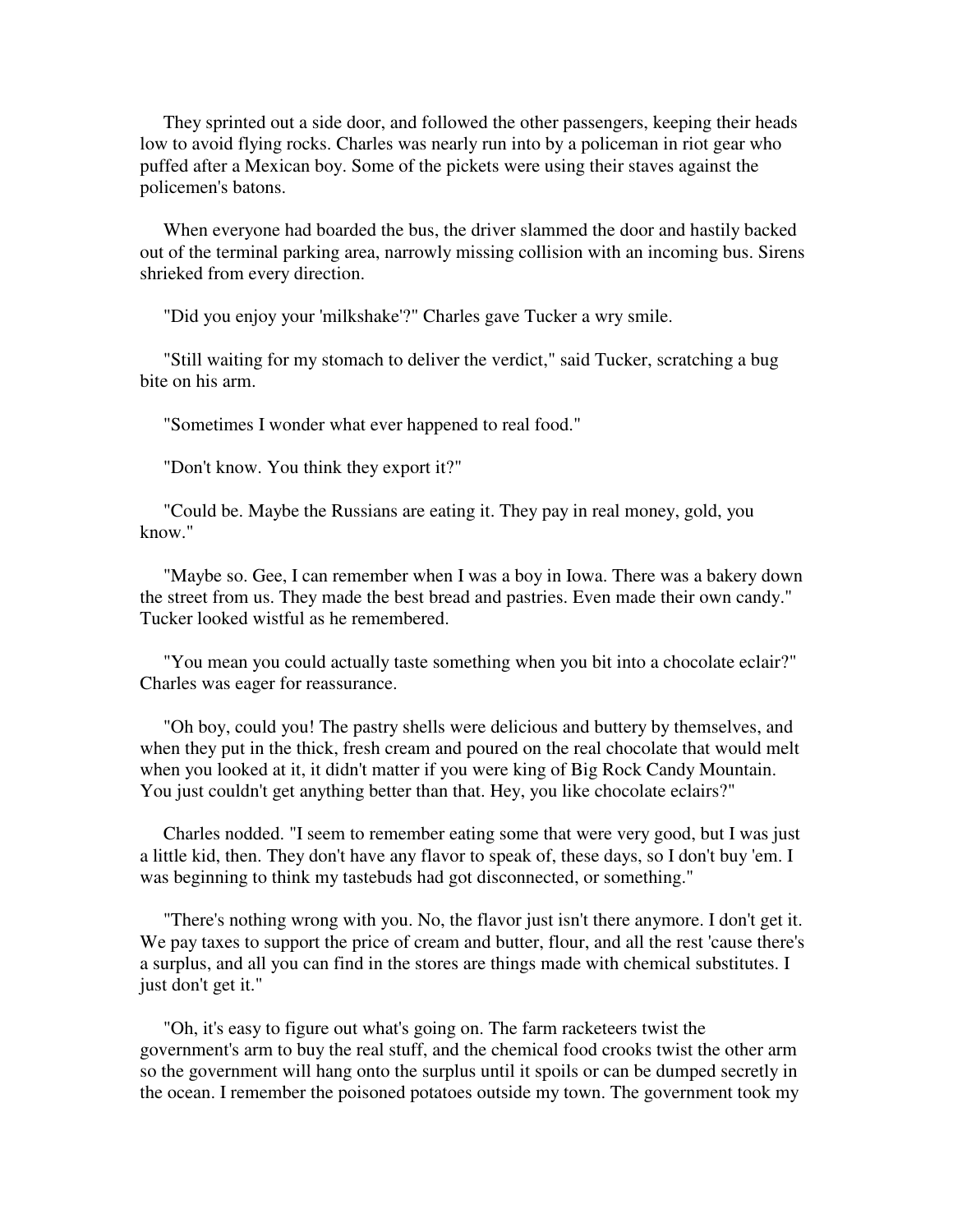parents' tax money to buy the potatoes and poison them to keep them off the market. Meanwhile, my parents were paying outrageous prices to buy worse quality potatoes than the ones being poisoned."

"It's a racket, all right. Look at that smoke. We must be coming to Los Angeles."

 "Not for awhile," said Charles. "Almost a hundred miles to go. That's L.A. smog, all right. Hope you enjoy it."

 Los Angeles was having a normal day of smog. It hit them as they got off the bus. Soon they were wheezing, coughing and wiping tears from their eyes. Tucker and Charles got back on the bus and closed the door, hoping to keep out the smog as much as possible when they left.

 Charles gazed out the tinted window, idly watching a couple of maimed youths scavenging from garbage cans which stood outside the bus station restaurant. Evidently they were poaching on the preserve of some elderly winos who appeared and protested the youths' presence. One of the young men found half a loaf of stale bread in one of the cans, and the battle was on.

 The winos were old, but they had their limbs, while both the younger men were on crutches, and one was missing an arm. The youths wielded their crutches skillfully, but they were no match for their street-wise elders, and were soon writhing on the filthy pavement after receiving vicious kicks to the groin.

 Inside the closed bus, it was like watching an old silent movie. The old men ran off with the loaf of bread, and laughing negro children ran off with the amputees' crutches. The passengers boarding the bus grimaced, and drew away from the two suffering youths, fearing to catch some contagion from the gaunt figures.

"Probably Vietnam veterans," said Charles.

 "I'm Korean War, myself," said Tucker. "Feel sorry for those kids. They're having a rough time."

"Guess you could call it that. I'm glad we're on our way."

 They left the grimy station and turned onto the usual skid row side street where bus stations are unfailingly located. Suddenly the bus came to a halt. A policeman waved them over to the center of the street and they drove along slowly. On either side of them were police cars, vans, armored vehicles and policemen armed with rifles and shotguns. Against the walls, their backs to the street, stood Negroes being searched by policemen with drawn pistols and snarling Alsatians. More blacks were being herded out of the buildings and made to stand, feet spread apart, arms extended against the sooty walls of the tenements.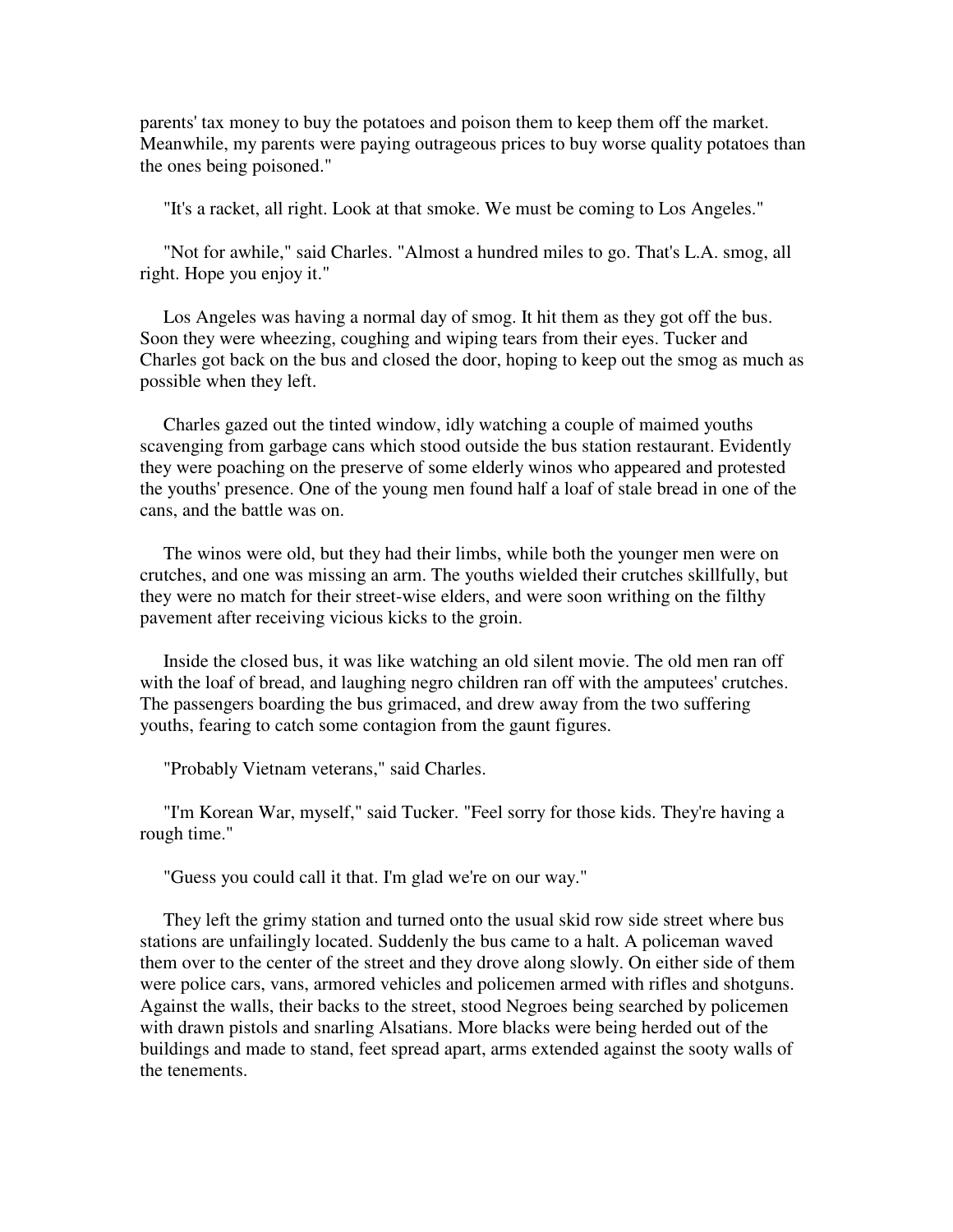"Looks like a dope raid," said Tucker.

 "Could be," said Charles. "Hope we get out of here. We're a sitting duck for a molotov cocktail."

"Well, I sure hope they find the stuff, whatever they're looking for."

 "If it's heroin, the cops are only helping the Mafia keep the prices up. The get a percentage, of course."

"The C.I.A.? But that's a government outfit."

 "Sure, but they control the major source of heroin in Southeast Asia, the Golden Triangle of Laos, and besides, they need the money."

"Bullshit! "

"It's all documented, if you care to check me out."

 Tucker shook his head. 'But why, man? A U.S. government agency selling heroin. It doesn't make sense."

 "All the sense in the world. You'd admit that the U.S. has a tremendous problem with surplus population, wouldn't you?"

"Well, yes."

"You also know that the gangsters have a lot of influence in all levels of government."

"Yes, after Old Tricky's shenanigans ..."

 "You're also aware that there's been a certain amount of limousine liberalism among the middle class over the years, a la J.F.K."

"Sure, but what ... ?"

 "Well, say you were a really big gangster, one who wanted to make a lot of money and run the country as well."

"You mean, impose a dictatorship."

"You said it, not I."

"Okay, but I still don't see ... "

"Don't you see how vital heroin is to the set up?"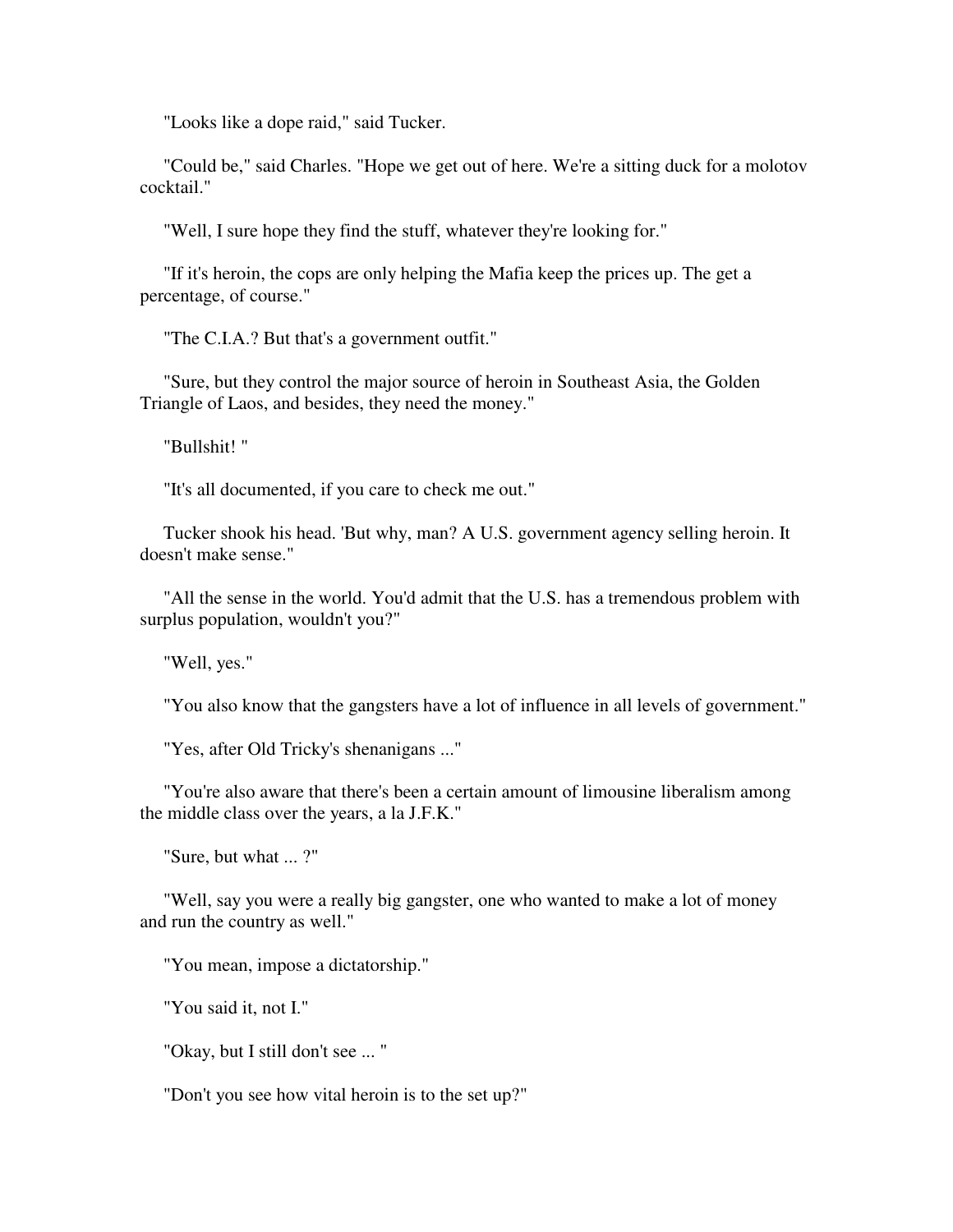"No. You've lost me."

 "Well, look at the surplus population angle. Heroin depoliticizes a person. Muggers and purse-snatchers aren't collecting for a revolution, just the next fix."

"Yeah, that's right."

 "And as muggers and purse-snatchers, the superfluous people make themselves visible, hated and feared by people who might otherwise sympathize with them."

 "I see that, all right. A lump on the head doesn't bring out any milk of human kindness, especially at election time."

 "Right. Instead of backing limousine liberal candidates, the voters want 'law and order,' even if it means tossing the Bill of Rights into the trash can, and this is just the way the big crooks can increase their power. Most people prefer order to chaos, even if it takes a dictatorship to maintain order. This is exactly what certain interests are up to, creating chaos in order to grab power as the order-restoring dictators. Heroin addiction is a vital part of this very necessary chaos."

 Tucker slumped in his seat and shook his head wearily. "I don't know any more. I thought I did, a long time ago. Things are changing too fast ... "

 Charles fell sorry for him. Tucker reminded him of his own father who had disappeared years ago in the Rub' al Khali Empty Quarter. At the same time he realized that the incomprehension of Tucker and others like him, whether willing or not, was a major factor in the present unhappy situation. He wanted to grab all the Tuckers by the collar and shake them. "Why didn't you know?" he thought. "It was your duty to find out what was going on, damn it!"

 He looked at Tucker and sighed with resignation. There was no altering the past, nor was there time for pity. He had returned to do what was required of him, without reservation.

 The bus crept along with the traffic jam on the Golden State Freeway, and Charles looked out the window, remembering his first trip to Los Angeles as a child. The Pacific Electric Railway had taken him over the same distance in twenty minutes. Looking at his watch, he discovered that they had been able to go half as far in hair an hour by 'freeway.'

"At this rate, we'll be celebrating Christmas in Bakersfield."

"Wish there was a better way of going overland," said Tucker.

 "There was, back in 1910. The old Pacific Electric, the 'big red cars' as we called them, could average seventy-five miles per hour. That's better than we're doing now."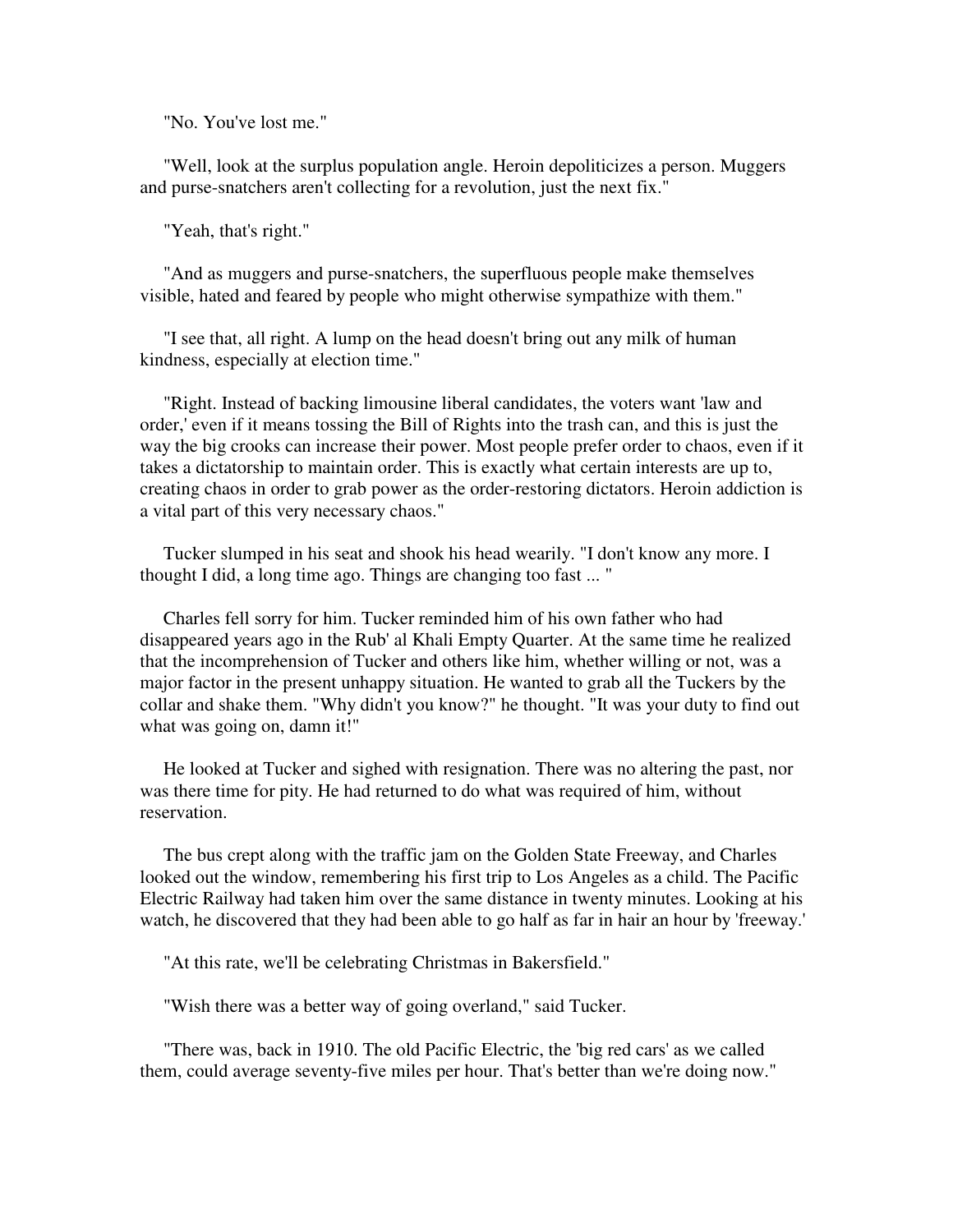"You weren't around in 1910, so how do you know?"

 "Well, my senior friend, if you'd pull your eyes away from the boob tube, you'd discover there are things called books."

"Yeah, well, you can't believe much you read in them."

"Are you a Christian?"

"Sure."

"I suppose you've seen Jesus, then."

"Well, no."

 Charles smiled. "So in many ways, Mr. Tucker, you're much more 'with it' than I am. You're a member of the 'now' generation. The only distinction is that you can remember more than the median hippy, because you've lived longer."

 "Well, I didn't go to college, if that's what you mean. I don't see that it would help much in my line of work."

 "Maybe not, but I think Santayanna was right when he said that 'those who do not study history are doomed to repeat it.'"

 "You're sure a gloomy Gus. All right, so why aren't we doing seventy-five miles per hour right now, in a big red car?"

 "Because the automobiles got in their way and reduced the speed they were allowed to travel. In 1920 the speed began to drop, until 1950, when the interurbans could only average twenty miles per hour. At that point, they ripped up most of the lines and stopped carrying passengers. Now they want to rebuild some of the system. The money the taxpayer has spent on 'studies' for the reconstruction have already cost more than the original construction costs for the entire system. It might jolt you to know that this freeway and most of the others follows the old interurban right-of-way."

 "Well, why did the idiots take up the system in the first place if they're just going to build it again?"

 "'Idiot' is a very strong word. Let's say everyone was just being human, that is myopic. Some wanted to sell cars and others wanted to buy them. Nobody thought of the consequences, and if they did, they didn't care. It only happens to the other guy, right?"

"Yeah, but now look at it. We're stuck. Haven't moved an inch the last ten minutes.

Well, it's all got to do with 'freedom.'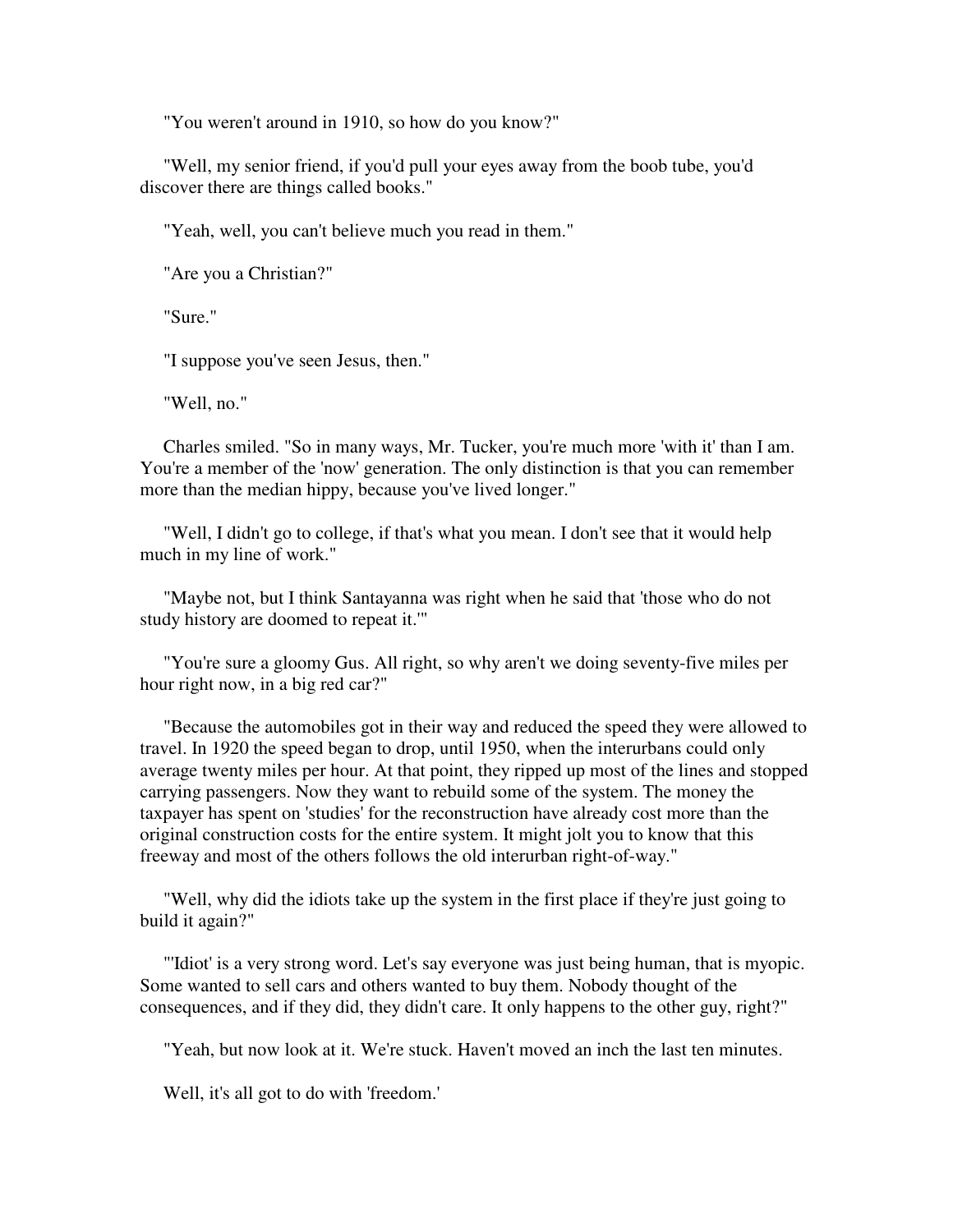How's that?"

 "Freedom disappears when it is available to everyone. The automobile, as we are now discovering, was meant for the enjoyment of the few. When it is enjoyed by everyone, it's no longer enjoyment. In fact, it's not even a way of getting from one place to another, as you can see."

"Do you think we should ban the automobile?"

 "No, not at all. All problems are self-correcting. More roads will be needed to accommodate more cars, and soon, most of the places people used to go will be covered with pavement, so there'll be no reason to go there anymore. Then they'll stay at home and the traffic problem will disappear, except for adolescent joy-riders. The pollution is already killing off motorists, so that's another plus factor."

 "Yeah, but by that time, the United States will look like a concrete jungle under a smoke cloud."

"Well, at least you'll be able to drive your car as fast as you like."

"Then there'd be no point to it."

 "No, but any other solution to the automobile problem would mean a general exercise of thoughtfulness, honesty and restraint. Are you some sort of Utopian radical?"

"Hell, no, but I ... "

 "Are you in the habit of assuming that people usually exercise thoughtfulness, honesty and restraint?"

"Well, no."

 "Under what sort of conditions would you expect this miraculous change to come about, other than in some radical Utopia?"

"Well, I see what you mean, but I'm no radical."

"Good. You were making me nervous there, for a moment.

 Now that you know that I'm not a communist and I know you're not a radical, we should be able to relax the rest of the trip."

 Tucker laughed. "I take it you grew up here, unless you have some sort of far-out interest in this smog-hole."

"Yeah. See those slum houses over there?"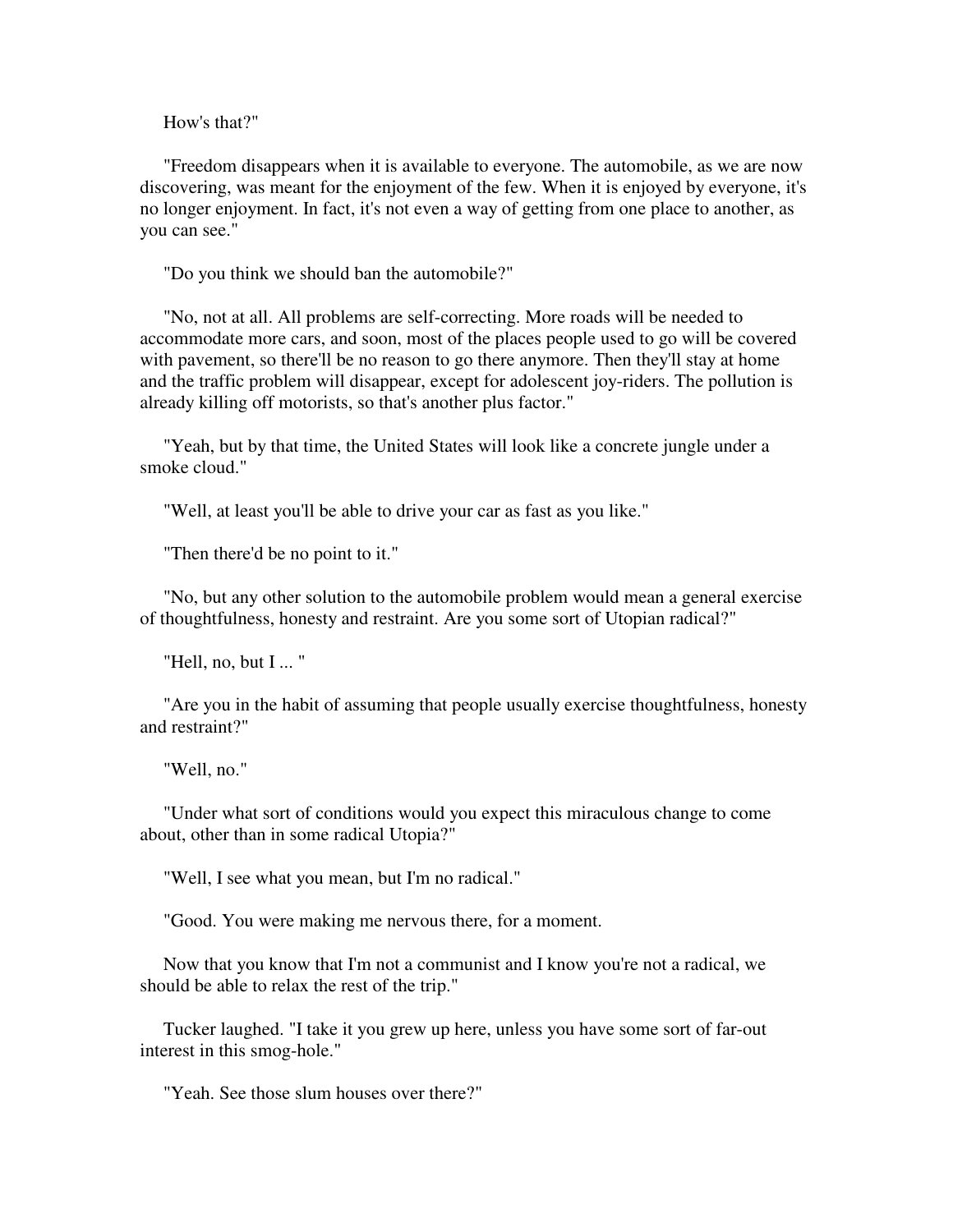"Yeah, there ought to be a law against building crap like that."

 "Well, you probably won't believe it, but all that land used to be orange groves. The air was perfumed, like something out of Arabian Nights."

"No kidding?"

The bus pulled into the San Fernando station.

"Folks," said the driver, "we'll have a fifteen minute rest stop here. Don't go too far."

"I wouldn't worry about strays," said Tucker. "Nobody in

his right mind would want to tour this dump."

They got out and strolled around the bus, coughing and sniffing from the smog.

 "It's a dump, all right," said Charles. "I remember when the pepper trees made arches over the streets and you could walk for miles in the shade."

"You must be imagining things. Pepper trees in this asphalt desert?"

"It wasn't a desert, then. The trees made it look like an enchanted garden."

 "What happened?" Tucker lit a cigarette and threw the paper match upon the littered pavement.

 "Car owners didn't like the leaves. They stuck to the cars and were hard to clean up, so they had the city rip out the pepper trees."

 "'Arabian Nights,' 'enchanted garden,' huh? It's hard to imagine this dusty dump ever fitting your description. Come on, admit it. You're gilding your childhood a little bit, aren't you?"

 "No. I've seen other places a lot prettier, but it's sad to see this place get so ugly. it took so little to keep it looking good."

 They boarded the bus and once again, Charles looked out the window at the ruined town, a clear case of morbid fascination, he thought. The once-thriving business district had become a row of run-down buildings decorated with old election posters and signs which read 'bargain sale' and 'for rent' in Spanish. The human derelicts staggering along on the sidewalks took no interest in the boarded-up shop windows, nor in the interminable line of traffic that crawled through the town.

 They drove past his high school where he saw sullen young hoodlums lounging on either side of the chain-link fence with its topping of barbed wire. Junked cars, some of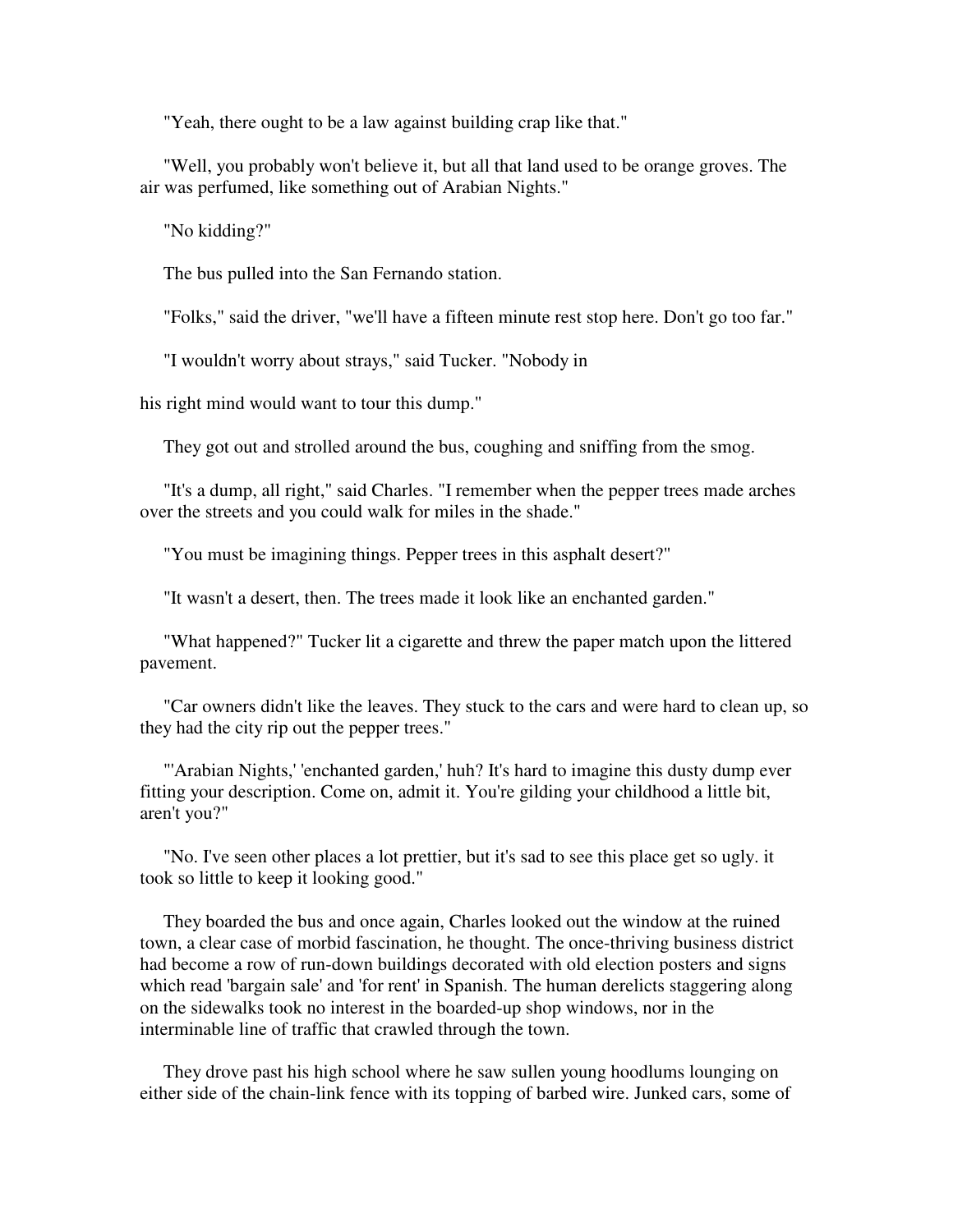them burned-out, lay abandoned along the roadside, and the bus bounced in and out of the potholes in the paving. They passed the old mission and the abandoned orange-sorting shed, its walls red with the slogans of Mexican nationalism. He was relieved when the bus turned onto the freeway and gathered speed. The thrice-daily traffic jam was breaking up.

 It was long after sunset when they stopped in Bakersfield, a town which had lost any claim to individuality in the 1952 earthquake.

 "I can't believe it," said Tucker. "Never thought I was going to make it. How about a drink to celebrate a safe arrival?"

"No thanks," said Charles. "Must pay my respects to the shrine."

"Well, I sure can use one after this trip. Last time I ever go by bus."

"Decided to stick to air travel, huh?"

"Yeah. At least I won't get into the mess. I can fly over it and pretend it isn't there."

"Good idea."

"Well, goodbye, young fellow." Tucker waved.

 "Take it easy." Charles watched him disappear into the murk of the bus station cocktail lounge and made for the sign at the top of the stairs which read 'gentlemen,' 'hombres.' The reek of disinfectant and stale cigarette smoke was very strong in the men's room, making him cough. He washed his hands and face and shaved with a rental electric razor. In lieu of a shower, he dashed some pungent shaving lotion under his arms. "Whew!" he thought. "Just like the proverbial French whore."

 He went over to the battery of urinals which stood in a great open area under the glare of bright fluorescent lights. It was like being on stage. He found himself under the scrutiny of a negro. "If he doesn't stop watching what I'm doing and attend to his business," he thought, "he'll piss on his shoes." Charles zipped up and strode out, welcoming the diesel fumes of the waiting room.

 "Passengers bound for Fresno, Oakland ..." said the saccharine voice over the public address system.

 Charles found his seat on the bus and idly studied the faces of the passengers getting on. He recognized the negro from the men's room.

"Excuse me, is this seat taken?" he asked.

"No," said Charles. "It's all yours."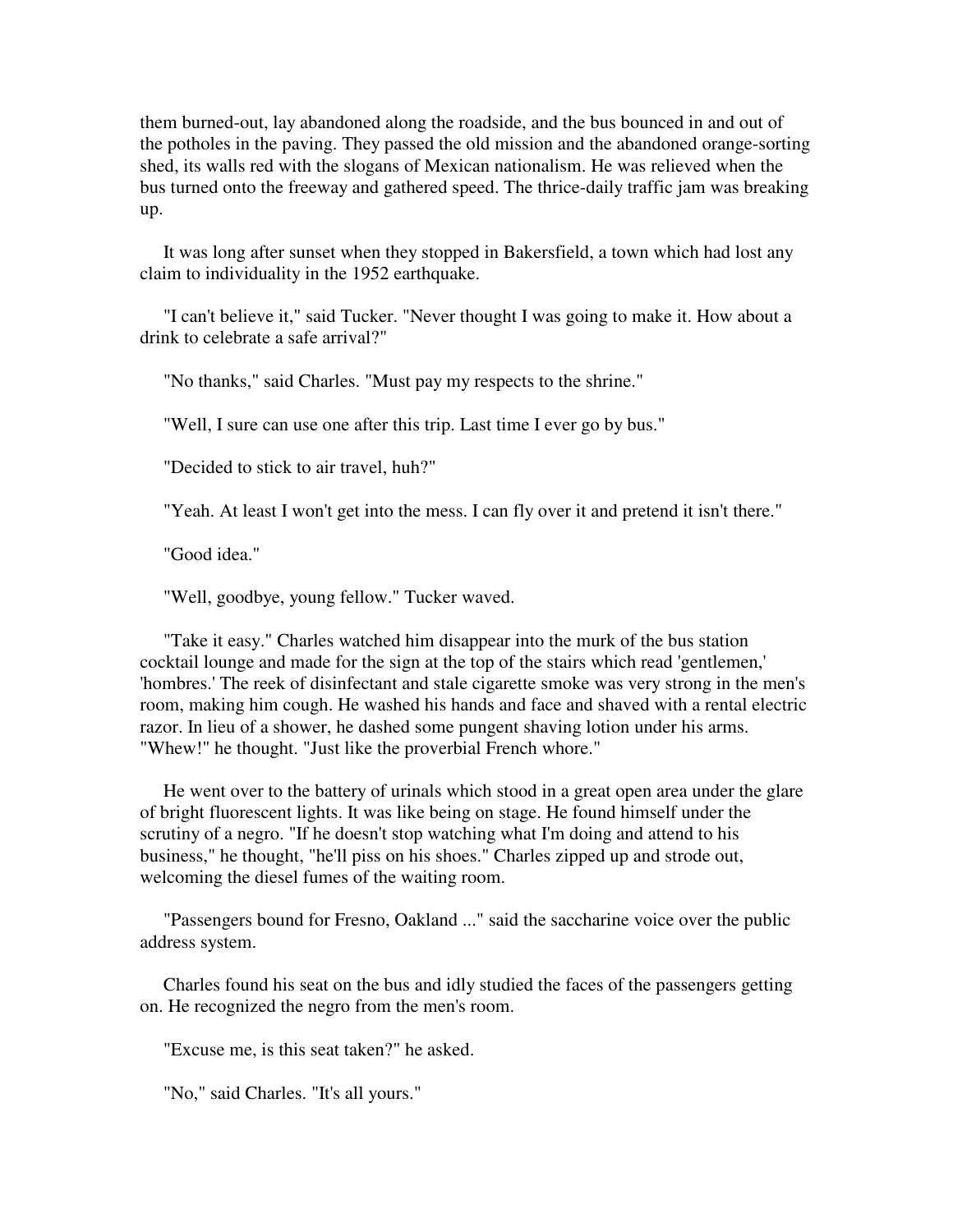"A little chilly this evening." The negro spoke with an eastern accent and was tastefully dressed in a business suit. A cravat provided a touch of comfortable elegance. Charles looked down at his own graying shirt and rumpled suit, feeling thoroughly unkempt by comparison.

 "Yes, it is chilly, but Bakersfield's a funny place," said Charles, "it can blaze and freeze in the same day."

"Is that right?" The negro stared at him. "Do you mind my asking you something?"

"No, not at all."

 The bus rocked from side to side as it came off the driveway apron and turned into the nearest traffic jam.

"You're a foreigner, aren't you?" said the negro.

"What makes you say that?" Charles gave him a quizzical look.

"Well, your diction and accent, they're so precise and so modulated ..."

"Thanks, but what if I told you I was from California?"

"I wouldn't believe you."

"You're having me on."

 "No. Oh no. Now I've caught you. You said, 'having me on' instead of 'putting me on'!"

"Oh, my gosh!" Charles shook his head. "Well, where do you think I'm from?"

"Europe. One of the Nordic countries."

"I deny it. What's more, I'll take the Fifth Amendment."

 "All right, if you want people to think you're an American that's your business, but I'd brush up on my accent and vocabulary if I were you."

"Are you a linguist, by any chance?"

 "No, but I always play a little detective game with myself when I get on a bus, and try to guess where people are from and what business they're in. The cut of your suit was one indication, definitely European style. I might even say Eastern European, if that's no offense to you. You're accent was the clincher." It was evident that he had made up his mind about Charles.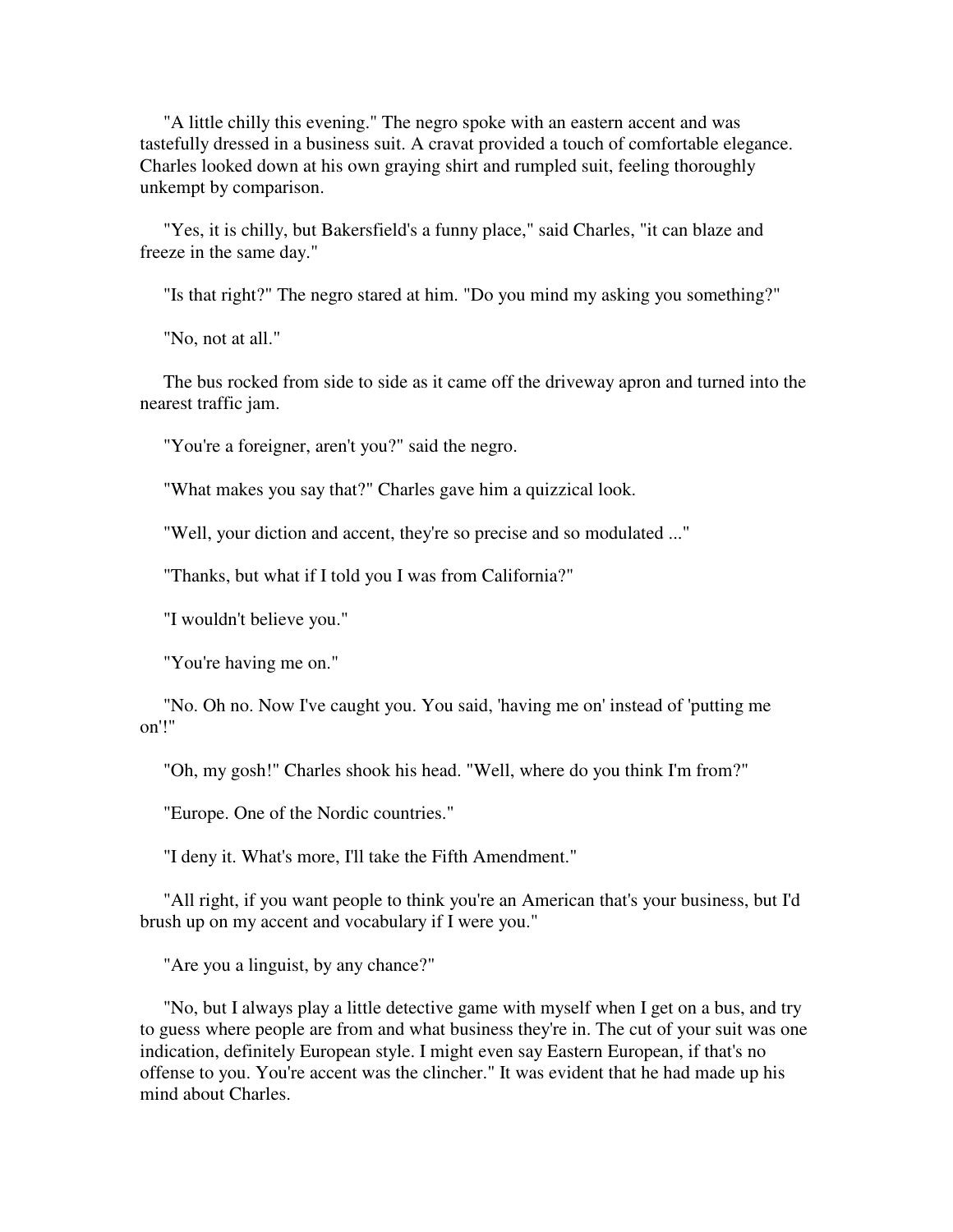"Sherlock Holmes seems to be very popular these days."

"Ah yes," said the negro, brightening. "Are you a fan of his?"

 "I certainly was. Holmes was one of my childhood heroes. I tried to read all of his adventures."

"'Quick, Watson, the game's afoot!'"

 "... The swirling fog, a Hansom cab; footsteps on the stair. 'Ah, yes, a young man of high station, a foreign prince of Bohemian ancestry ...' 'Preposterous, Holmes!' 'Elementary my dear ...'"

They laughed.

"You like music, I'll bet," said the negro.

"Mostly classical."

 "My favorite classical composer is Bach, but I also like modern jazz. I find certain similarities. Cigarette?"

"No thanks."

"Mind if I smoke?"

"No, go right ahead."

 The negro lit a cigarette of an expensive brand, using a gold butane lighter. "I'm quite a record collector," he said, exhaling the smoke with calm assurance. "My apartment is simply bulging with them. I also have a good stereo-tape collection."

"That makes you quite a patron of music."

"I do painting as well."

"Abstract?"

"Yes! How did you guess?"

"Well, I play this little detective game with myself and ..."

"Not you, too!"

"It must be catching."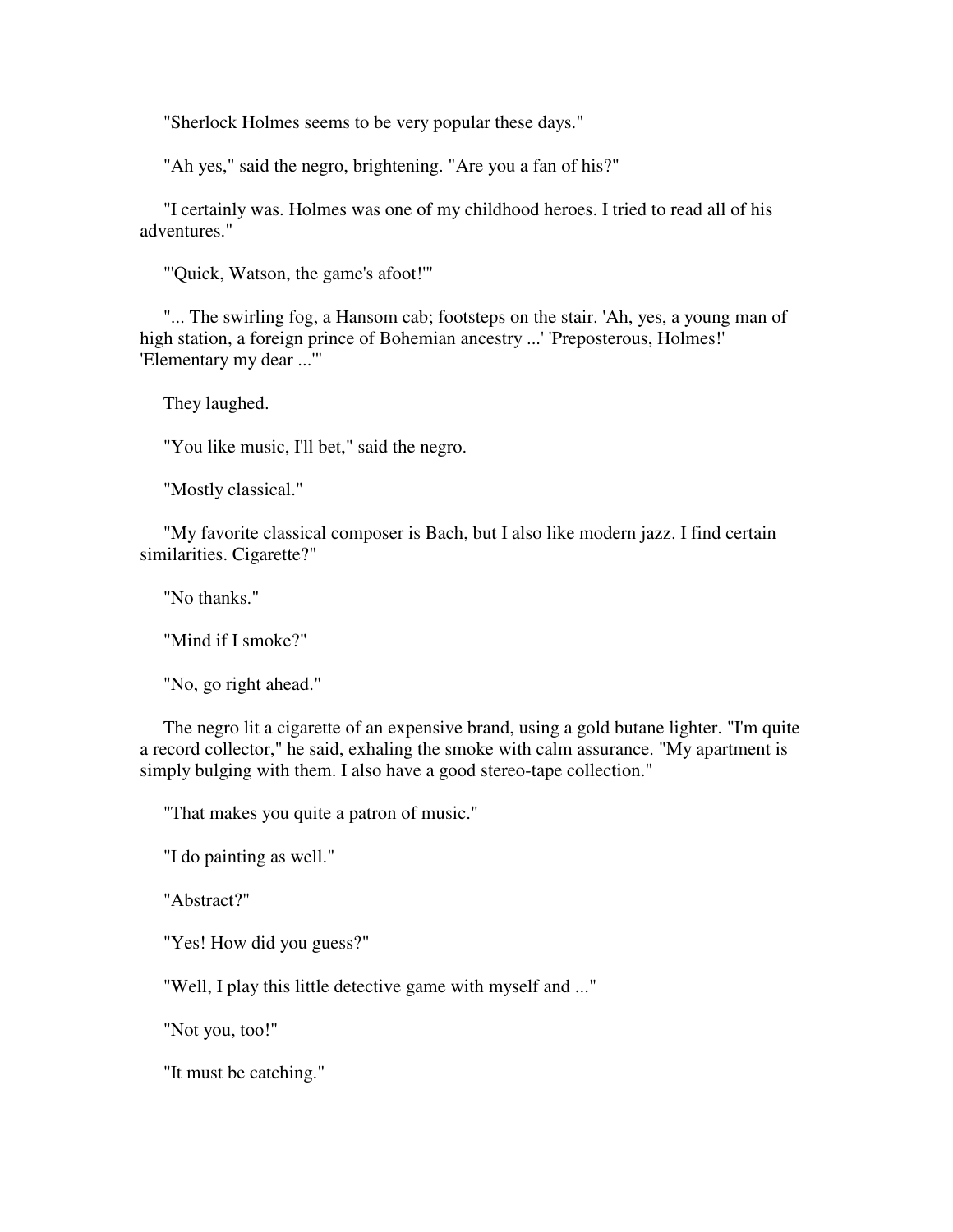"Well, I'd surmise that Beethoven is one of your favorites, or Mahler. Am I right?"

"Sorry, I prefer the modern Russians," said Charles.

"Barbaric, man, simply barbaric!"

"Yes, I enjoy their expressions of power and sensuality."

"You do?"

"I must admit to certain barbaric tendencies," Charles smiled.

"I'd have taken you for a Brubeck man, even, but Russians!"

 "Doesn't the image of Tartar cavalry sweeping across the steppes do something for you?"

"No, man," the negro suppressed a shudder. "It really turns me off."

 Charles enjoyed the conversation and hardly noticed the passage of time. It was late in the morning when the bus crawled into the outskirts of Oakland. He noticed that the smoke pall was unusually heavy over the city and was confused by the unfamiliar route they were forced to take, as most of the streets were blocked by police barricades and motorcycle patrolmen. Fire engines came down the street, and the bus pulled toward the curb and stopped.

"Just look at that!" The negro pointed to a great column of smoke.

 "There seem to be fires all around. Has there been an air raid, or something?" Charles pretended ignorance.

 "You must be a foreigner. Man, those are riots. Got to have 'em whenever it's warm enough."

"Well, I've got to see my customers here. I hope some of them are still in business."

"What sort of business are you in?" "Ladies' lingerie."

"No!"

"Yes. I've got a new line from Paris. I think it'll sell."

 "New, you don't want to go around this place just now. Come over to my apartment. We can listen to records and ..." He put his hand on Charles' knee.

"No, you've got me all wrong, man." Charles laughed.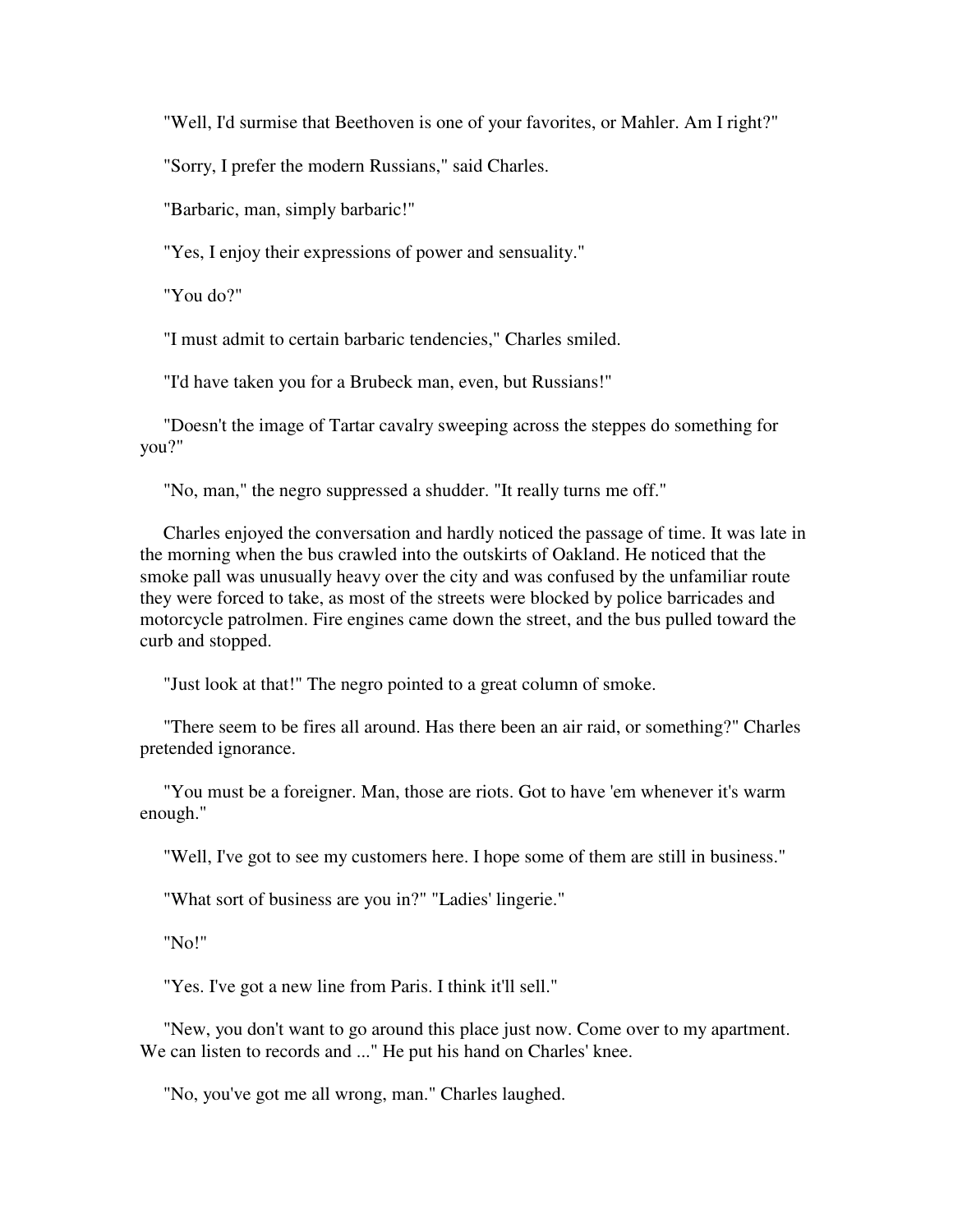"Oh, sorry." The negro took his hand away.

 The bus arrived at the terminal and hissed to a stop in the loading bay. Charles made his way across the crowded waiting room, hoping that he passed inspection from the closed-circuit television cameras that scrutinized all arriving passengers.

 He entered a coin-operated photo booth, where he unpacked his suitcase. Quickly removing his tie and coat, he changed into his drab nylon jacket and battered straw hat. After studying himself in the mirror, he took off the hat and placed it under his coat, along with the knapsack. By slinging one pack strap over his shoulder and holding the hat and coat in place with one hand, he availed himself of a choice of disguises. The hat and knapsack meant 'hippy' to the police, and the nylon jacket and slacks meant 'worker' to the hippies and radicals. He saluted himself in the mirror, thinking that his was the strangest invasion in U.S. history.

 Leaving his empty suitcase in the booth, he hurried around the queues at the ticket windows and found the street exit. Outside the bus station, he followed the discarded newspapers blowing down the boulevard and turned onto Telegraph Avenue, dodging the police cars and ambulances coming into Oakland.

 The sidewalks teemed with forlorn remnants of a crumbling empire, young war veterans minus limbs from a war no one wanted to know about. They lay in the alleys in stupors from drugs, wine or starvation. Some rummaged in garbage cans for food. Charles frowned as he walked around a cadaverous young man who had collapsed into a pool of his own excrement. Swarms of old looking youngsters besieged him for handouts, filthy, claw-like fingers protruding from the sleeves of ragged field jackets.

 Seeing his jacket and slacks, a white girl in the company of a bearded negro fixed him with a glare of pure hatred. "Go to hell you devil!" she shouted as he passed.

 A police patrol van cruised slowly along the curb, its occupants displaying grim looks behind their protruding shotgun barrels. He felt trapped in between, a target of hatred for the police and the rabble. Hostile gazes followed him down the street, and he forced himself not to break into a run.

 Approaching the university, he began to recognize some of the landmarks, or what remained of them, of the Berkeley he had known as a student. All the store fronts were boarded with plywood, most showing signs of recent fire damage. Water still trickled out of the entrances, and the sidewalks were littered with rocks, bricks and broken glass. He kicked an empty tear gas canister out of his way, and it clinked into the rubble-clogged gutter.

 Firebombs had burned out the coffee house where he had celebrated logical positivism, and made often frustrated attempts to entice some of the marriage-hungry coeds into bed, a major operation in pre-pill America. A musty smell of burned wood and damp cloth pervaded the street, deserted except for the occasional police car or National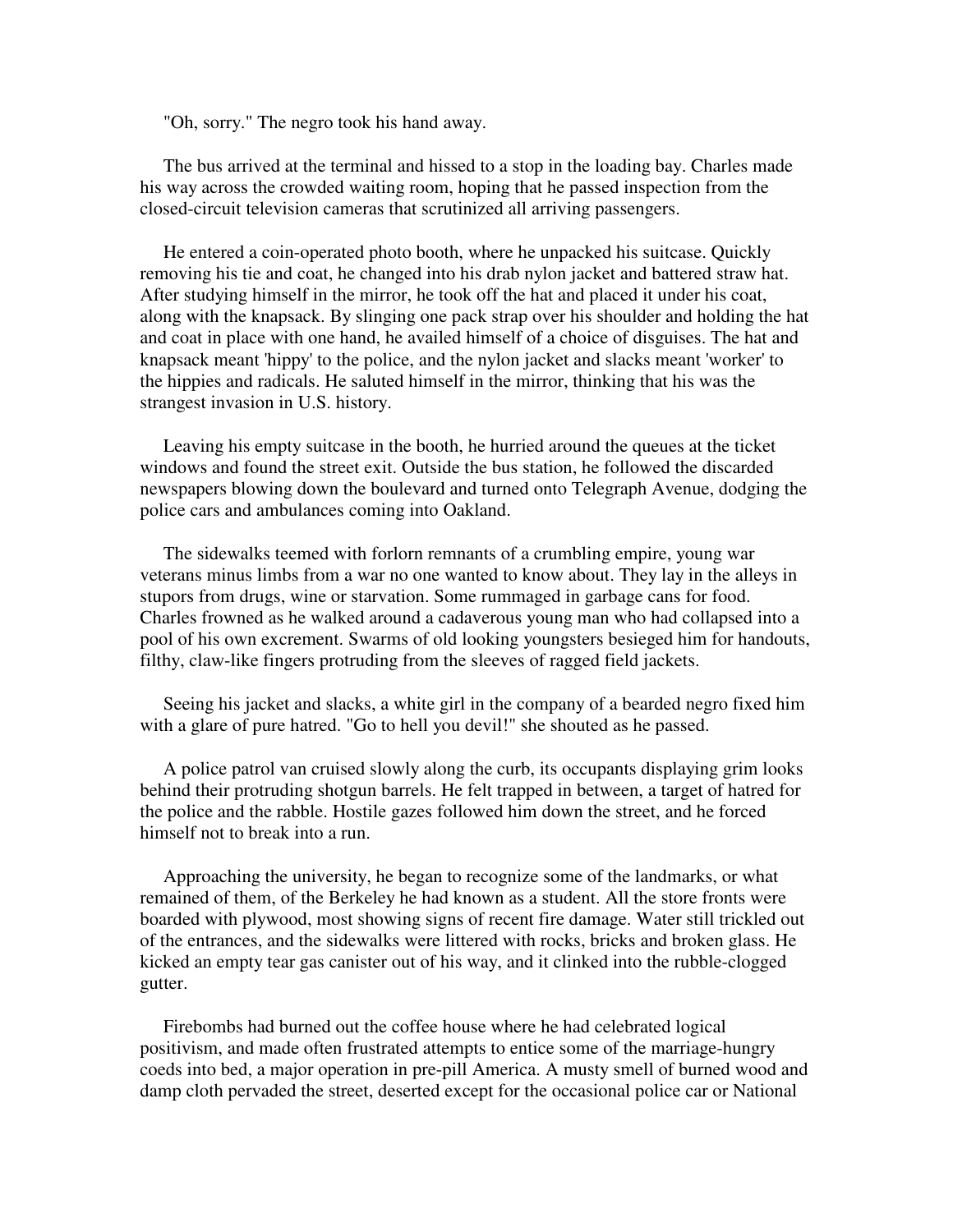Guard vehicle that passed, crunching over the broken glass with apparent impunity. The authorities hardly glanced his way. What could be looted from the shops had already gone and what was left had been burned.

 At first he thought the smoke was getting thicker, but realized the sun was beginning to set. Through the haze he could make out a glowing orb beyond the Golden Gate Bridge. The city was dying, and it looked as if the sun were dying, too. He quickened his pace, knowing there would be a curfew.

 The winding roads of the Berkeley hills took him above the squalor of the city and into stands of pines that whispered soothingly in the moist sea wind. The rustic houses of the privileged flanked him on either side of the road, and he wondered what the occupants were thinking as they looked out over the ruins.

 Soon he came to a split level house, just off the ridge road. His feet crunched on the gravel path which led up to the solid looking front door with its massive brass knocker. From the living room came the sound of a hi-fi playing classical music. He raised the heavy knocker and let it resound upon its polished metal plate. The door sprang open instantly, and he recognized the swarthy features of his colleague, Jesus.

"Hijo de puta! How happy I am to see you, Carlitos. Come

in, come in. You are early." Jesus pulled him in and took his knapsack which he put beside the umbrella stand. "I trust you had an uneventful trip."

"Fortunately." Charles smiled weakly.

"You look exhausted. Coffee?"

"Yes, thanks."

 Shutting the door, Jesus followed him into the living room redolent with oil paints from an unfinished seascape that stood on its easel in a corner by the fireplace.

"Hell, this is a fancy layout!" Charles marvelled at his feet sinking into the carpet.

"You like it, huh? With the rent I pay, it should look good."

"I see you've broken away from abstract expressionism. I like it."

"I'm not quite satisfied. I fail to capture the full effect of sunlight upon the waves."

 "Ah, but that breaker captures the full effect of the light shining through the wave. I can almost feel the spray."

"Such flattery!" Jesus looked pleased, nevertheless.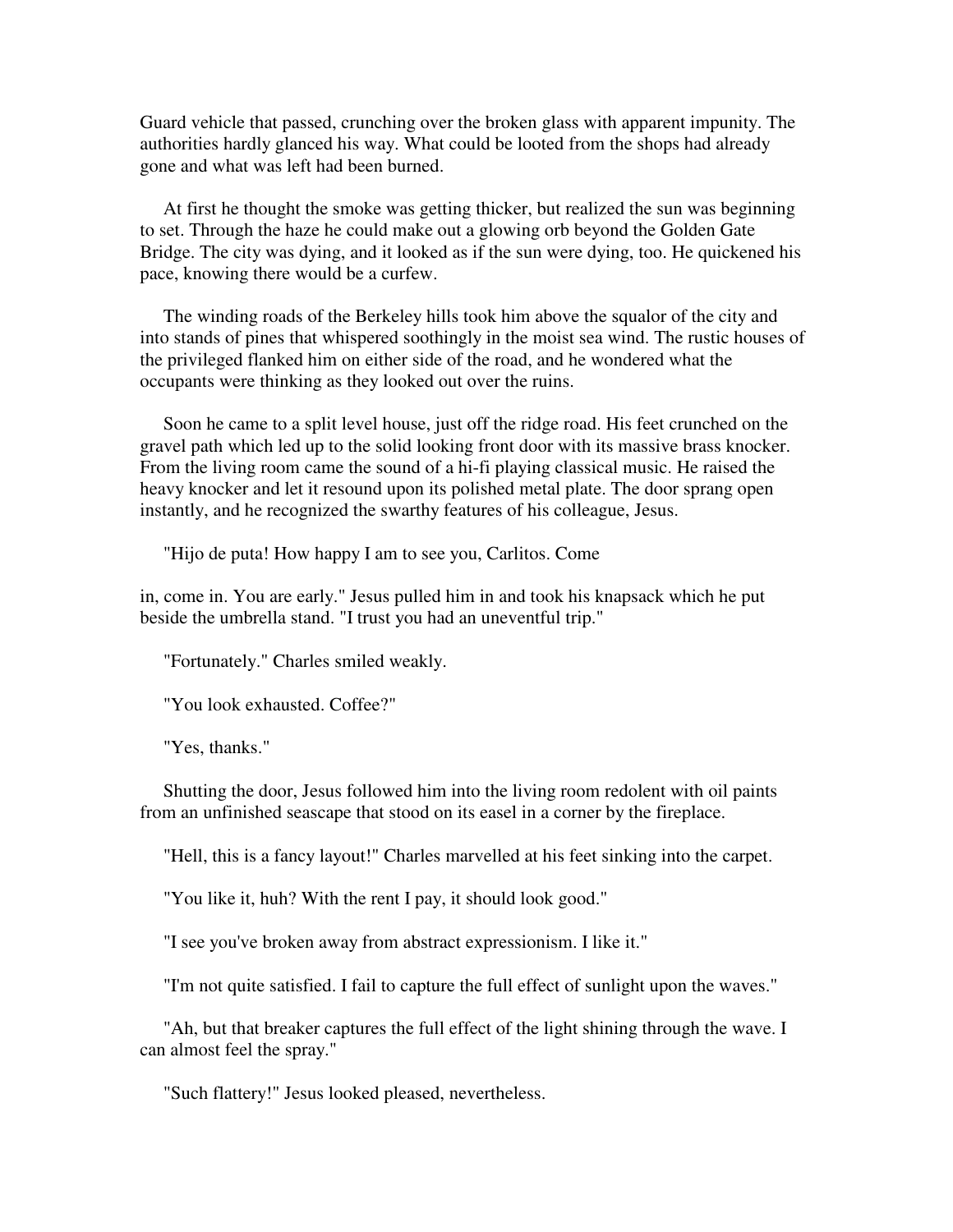Heavy footsteps came up the stairs from the basement, and Charles turned to see the stocky, perspiring form of a balding man whose face bore smudges of dirt. The man stood for a moment, looking at him, his gaze that of a bird of prey. Then he strode forward and grabbed Charles by the arm.

"Charles!" The man's grimy hand felt like a vise.

 "Hans, old man! Good to see you. Glad to see you're keeping fit as ever." Charles winced from the pressure.

 "You are early. We were expecting you next week," said Hans, brushing at the dirt smudge he'd left on Charles' sleeve.

 "All the better to be ahead of schedule. You need some help, I understand." Charles slumped gratefully upon the couch.

 "We certainly do. You are a welcome addition to our little coffee club. Well, how does it feel to be back among your fellow Americans, Charles?" Hans chuckled.

"Nervous. You two seem to be thriving, though."

 "I think we are all a little nervous, with anticipation," said Jesus. "Come along. We'll have some sandwiches and coffee on the roof."

 They relaxed on lawn chairs and sipped Jesus' excellent coffee, while looking down upon the profusion of bright pearls that were the lights of the city. Grieg's Piano Concerto in A Minor accompanied their unspoken thoughts, and Charles felt a twinge of sadness, drawn out by the music and the panorama of the city that was going through its last agonies, a city he had known, grown fond of, and now must turn away from, not wishing to see its squalid death. From their hillside vantage-point they could see the fires glowing in the distance and hear the incessant wailing of sirens.

 "So it's come to this," said Charles. "Never in my communist youth could I have imagined such a situation, here in my own country."

 "Yes, it does seem incredible," said Hans, "even to me, to see Hitler's prophecy fulfilled - the inevitable collapse of a mongrelized culture." He poured himself a sherry from the bottle on the trolley. "Now, only dictatorship can save what is left of this country, but I fear that it will be a mean little dictatorship; no ideals or grandeur at all, just a petit bourgeois effort to keep the masses at each other's throats and off the backs of the rich gangsters. It is the Götterdämmerung, the death of the gods the Americans worshiped. The United States will be dangerous for many years, but its time of greatness has passed. Sherry, everyone?"

 "Finish it up, muchachos. It will only go to waste, otherwise." Jesus held out his glass so Hans could fill it.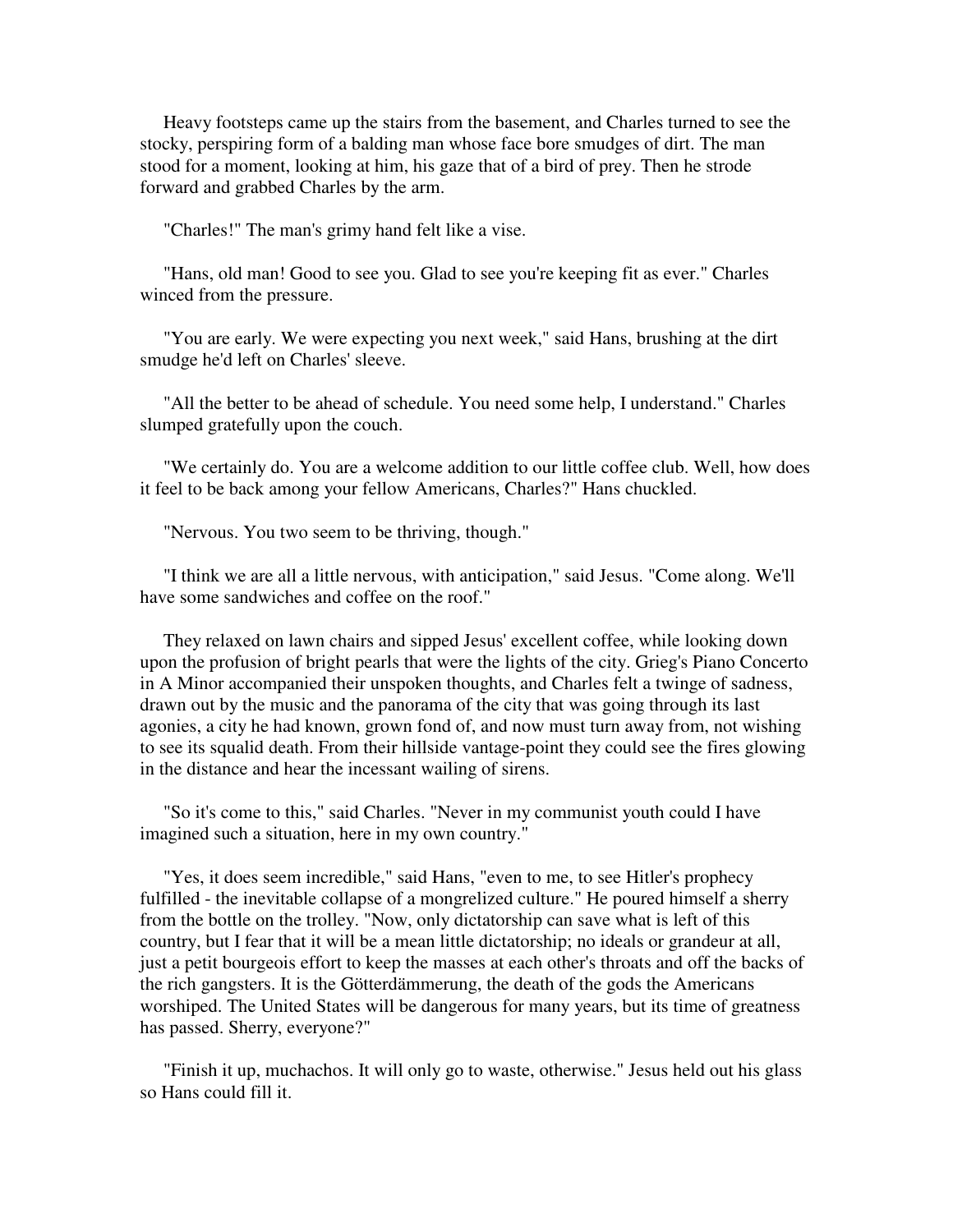"'Jerez.' From Spain, isn't it?" asked Charles.

"Yes, the best."

 Charles looked at the ruby liquid in his glass and held it up so that it glowed with the light from the street lamps and conflagrations in the city below.

 "We'd better move fast," said Jesus. "My contacts at the university have informed me something very big is brewing."

 "You mean more bombing and disorders sponsored by the government?" Charles raised his eyebrows.

 "Yes, and then some." Jesus took a sip of sherry and rolled it over his tongue. "But the bombings of the government have been purposely amateurish and not aimed at valuable property or the means of production. The intention is merely to spread the fear of terrorism of the left."

"And the bombings of the left?"

 "More enterprising, but sporadic and equally amateurish. They still think the workers are on their side, whether the workers know it or not, so they only bomb 'symbolic targets,' nothing that would bring the economy to a halt."

 "Ah, yes," said Hans, rubbing his calloused hands together, "but there is another variable which makes haste imperative."

"And that is?" said Charles.

 "The sheer volume of it. Everyone is joining in. Hired provocateurs, romantics, dissident groups, foreign agents are hurling bombs like confetti. Over four thousand bombings have been reported this year, some of which did lots of damage. It is becoming the new national sport. If we don't act quickly, we may be lost in the shuffle."

 "Well, here's to the bombing of the middle, then. May it be more profitable." Charles raised his glass and drained the last of the sherry.

 "And to an early night's sleep, courtesy of the National Guard's curfew," said Hans, rising from his chair.

"A warm welcome to your old country, Carlitos."

"Not too warm, I hope."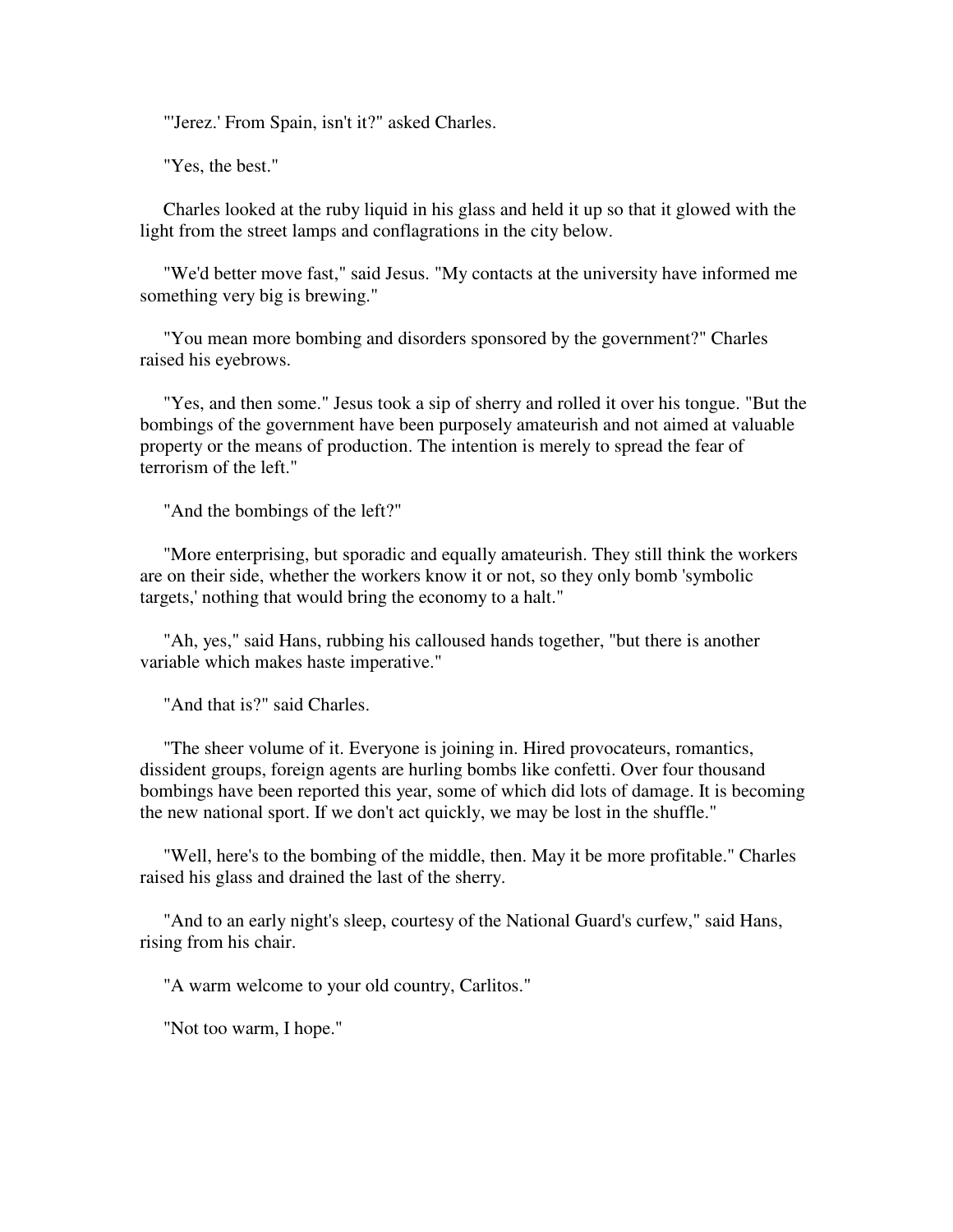Morning came with the chirping of sparrows and the pungency of the smog which was already rising to the foothills. Charles and Hans followed Jesus down the spiral stairway which led to the basement.

 "As you see, it is not a real basement, since it is carved into the hillside and gives a perfect view of the slope." Jesus pointed to a loophole in the basement wall overlooking the bay.

 "We have already begun the tunnel," said Hans, directing his flashlight beam into a horizontal cavity in the hillside. "By our calculations we should be running into the drainage tunnel in a week or so, maybe less, since you are with us and we have Jesus' cafe con leche to fortify us."

"You flatter my poor efforts. Observe between the two trees."

Charles peered through the loophole. "Yes, I see it."

 "There is only one other outlet for that drainage tunnel, as we have determined, and that empties down the opposite slope. They are to place the boxes just inside the entrance, which you can see is only a short distance below the roadway, so they are likely to think the pickup will be made from a car, however, we will be entirely underground during that part of the operation. The other outlet will serve as our exit. It drains into a pretty little canyon, with a well-shaded dirt road."

 "Sounds like a vacationer's paradise. You ought to go into the tourist business, Jesus." Charles scanned the slope. "This house has the only view of the tunnel entrance. You realize ..."

"Of course. We've prepared a warm welcome for them." Jesus smiled.

"Good. Very good." Charles nodded appreciatively.

"But you have not seen everything." Hans led them back upstairs.

 Outside the house they slipped and scrambled up a talus slope, clinging to clumps of sagebrush to steady themselves. At last they came upon a rock-strewn section of abandoned road.

 Jesus kept lookout while Hans moved a piece of sagebrush, uncovering a rusty manhole cover. Taking a socket wrench from his coat pocket, he unbolted the cover and lifted it so that Charles could look in. The morning sun illuminated everything in the little room below. He saw tools, bombs, submachine guns, rocket launchers, and in the center of the display, a large steel tube that yawned up at them.

"What's that?"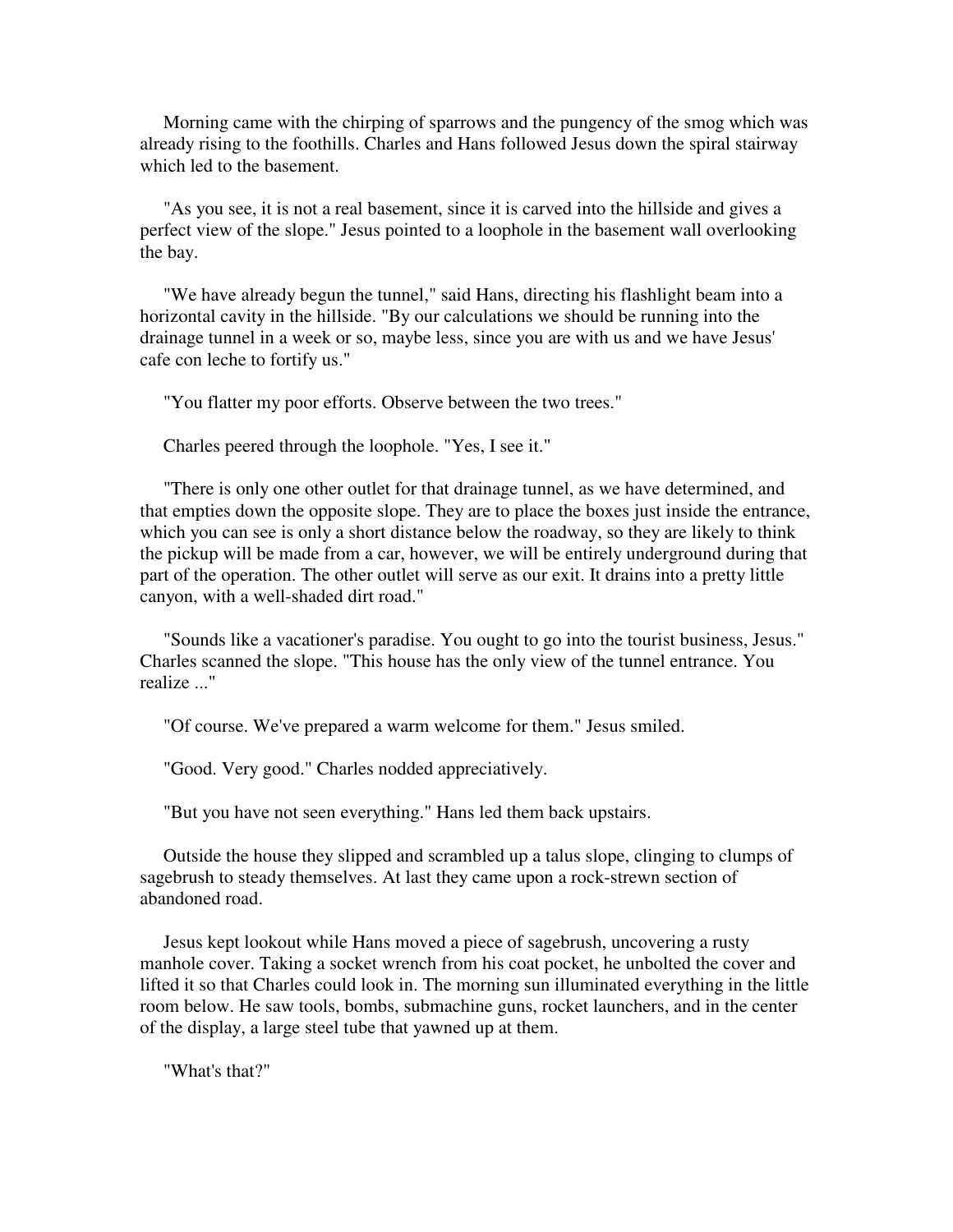"Kleine Bertha," said Hans, "a 120 millimeter mortar."

"Compliments of the Minutemen?"

"Yes, and not the only bon voyage present they so kindly gave us, as you shall see."

"Hurry up, you two," said Jesus. "It is past our breakfast time."

-------------------------

 Charles discovered breakfast at Jesus' was a round-the-clock affair, the only stopping point in a brisk schedule of digging, shoring, dirt-hauling and brief catnaps. It was an active week.

 "Breakfast time," said Hans. "You go up and get started. I want to check the shoring at the end of the tunnel."

 "Don't be too long, or I'll have everything eaten." Charles kicked off his boots at the foot of the stairs, hung his miner's hardhat on a peg, stripped off his overalls and tucked his T-shirt into his bluejeans. Jesus was a stickler for formality.

 "'You load sixteen tons ...'" he hummed as he padded up the steps in his socks. The smell of bacon gave him a jolt of energy which propelled him up the last steps and into the kitchen. He swooped down upon the heaping plate of bacon, eggs and pancakes, devouring them with only slight pauses for breaths of air and gulps of coffee.

 "... The rioters have begun to move into the suburbs of Boston. State police report incidents of sniping on principal freeways. The Governor of Massachusetts has declared a state of emergency.

And now for the latest sports summary ..."

"Flush that shithead and pass me some more scrambled eggs."

 Jesus switched off the radio and returned from the stove with another frying pan of bacon and eggs. Seeing Charles stoking up with food, he smiled. "Now you know how we have developed such hearty appetites, Carlitos. Where is Hans? His fuel bunkers must be very low."

 Hans burst into the kitchen, wringing wet with perspiration and covered with dirt. "We have broken through. Give me coffee and lots of sugar."

 "Congratulations!" Jesus handed him a cup of coffee and a broom. "You can celebrate by sweeping up the dirt you've tracked into the kitchen and by vacuuming the living room rug."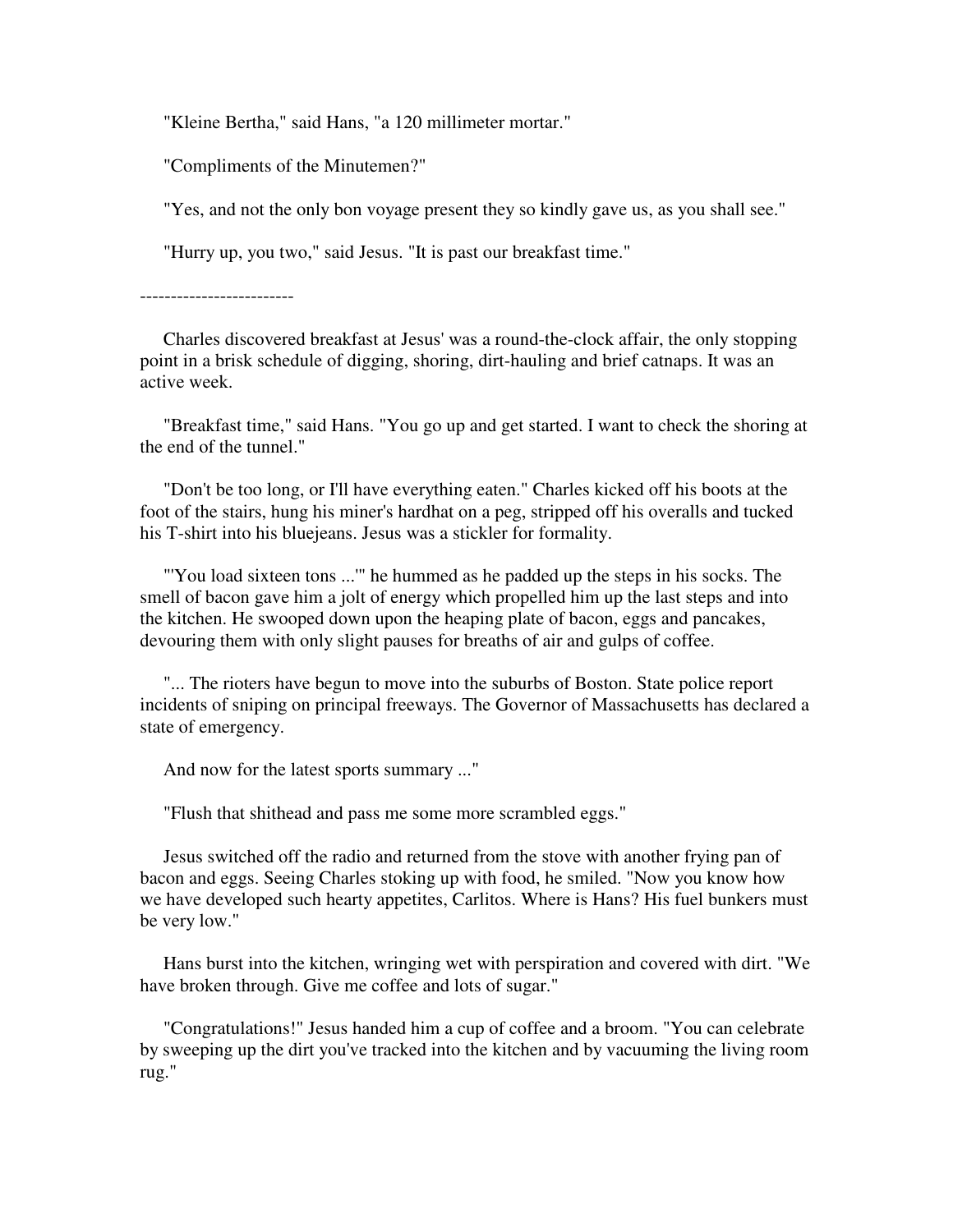Hans looked down at his feet in embarrassment, and they began to laugh. Jesus took the broom away and motioned him to sit down.

 "Does our letter to the Governor meet with your approval?" asked Jesus, setting a platter of food before the grimy Hans.

 Charles paused with his fork in mid-air and swallowed. "Yes but I would have preferred that it were signed 'Francis Drake' instead of 'Internal Revenue Association.' We are holding the state for ransom after all."

 "I sympathize, but the initials were too good to pass up. We'll have the F.B.I. chasing Irish-Americans, while the C.I.A. scratch their heads wondering if some of their pendejos haven't got out of hand."

"To the jolly roger!" Hans raised his cup.

-------------------------

 The sun would soon be up, thought Jesus, as he sniffed the morning air which carried a mixed aroma of sea, sage and crude oil from the refinery. He fingered the safety catch of the Sterling while squinting into the rolling mist which obscured the dirt road and blanketed the hills with a damp silence. Somewhere, he heard the occasional clink of tools, and knew that Charles and Hans were busy.

 "I've never seen any like these," said Charles, as he lowered the nose of the rocket upon its simple launching trough.

 "Homemade," grunted Hans, screwing in the detonator. "I thought we might use them up, as they may not be reliable. The principle is quite simple, you see: Black powder propellant, impact detonator, shaped plastique bursting charge. The 'guidance system' is not overly accurate at long range. A child's toy, really."

"Yes, buy a set now, and be the first child on your block to rule the world."

"And you would probably deserve it, too."

"The last one. You can cut the fuse short."

"I won't cut it too short, though. We need fifteen minutes."

 "How did the truck carry all this?" Charles wiped the perspiration off his forehead with a sleeve of his coveralls.

"I made a few modifications."

"Oh?"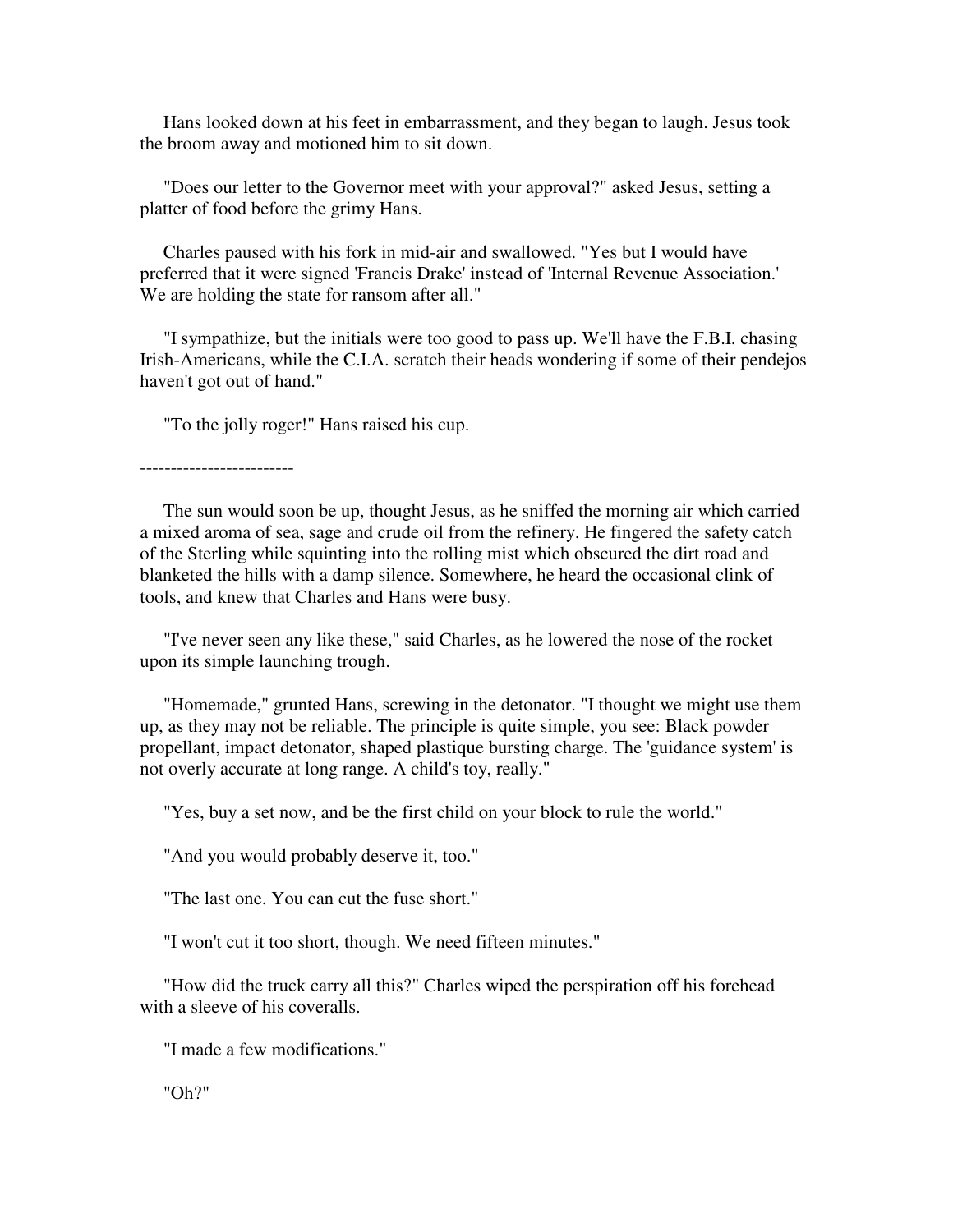"Heavy-duty shock absorbers, overload springs, special axles, extra-strong tires and rims." Hans lit the last fuse.

"In other words, you manufactured your own truck."

 "I have discovered that people who buy pickup trucks really believe they can carry things in them. Ha, ha! Little do they know."

"Jesus must be freezing."

"He's not the only one. Coffee is in the truck. Let's go."

 They made their way down through the damp sagebrush and onto the road, where they found Jesus with the truck.

 "What took you so long? I've been standing here freezing, trying to see through this damned mist so long I'm beginning to see things that aren't there."

"See, Hans. What did I tell you?"

 "I apologize for the fact that some of the detonator threads were rusty and delayed us, but the waiting is over. Get in. Did you leave the I.R.A. leaflets?"

"All along the road."

 Hans let off the brake and they began to coast down the road which skirted the refinery.

 "It's a city, not a refinery, and not a worker in sight." Jesus looked out over the well-lit panorama below them.

 Charles surveyed the metropolis of boilers, separators, cracking towers and cooling columns as he wiped his greasy hands on his overalls. "What you see there produces nearly fifty per cent of the refined petroleum on the west coast. I should say, produced nearly fifty per cent after this morning's work."

 "The Governor is not going to like it. He will have much explaining to do, and the oil companies will be very angry with him." Jesus smiled.

"Just his fault for being a skeptic and a verdammter tightwad," said Hans.

"Poor Governor." Jesus assumed an expression worthy of a hired mourner.

 "Yes, poor Governor. How about some more coffee?" Charles passed him the steaming thermos flask.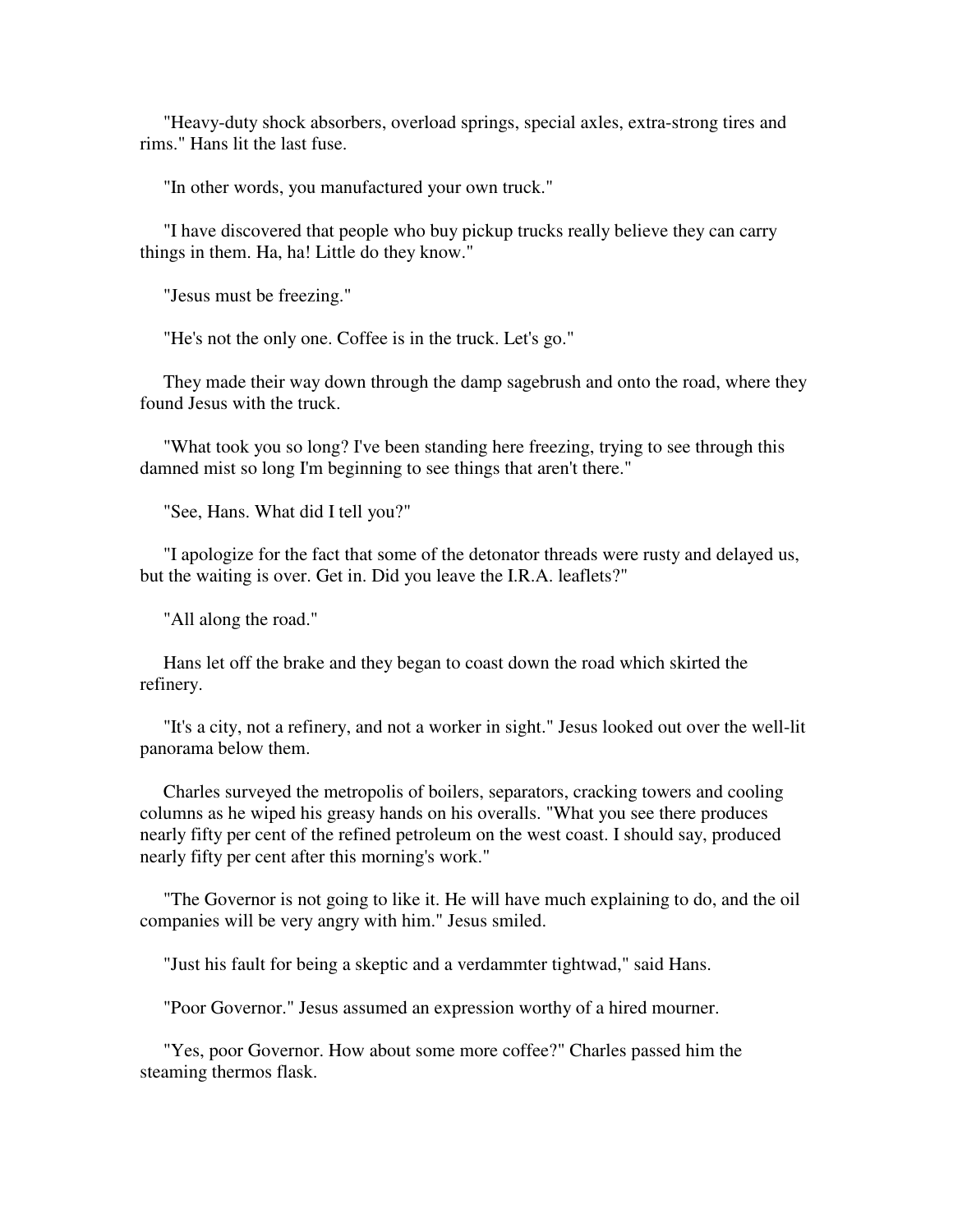"Might as well drive with lights, otherwise we'll never see our way through this mist." Hans shifted into second gear and engaged the clutch. As the engine roared into life he switched on the lights and clicked the dimmer switch to low beam.

Charles glanced behind them. "How long before ..."

 "We have seven minutes." Hans looked at the racing second hand of his watch. "Six and one half. No one can interfere with the process now, not even if he knew exactly what was about to happen."

 They were nearing the road which led to the freeway, when Jesus hit Charles on the arm. "Look, lights on the ridge!"

"There they go! Perfect timing, Hans."

"Ach, I didn't think ..."

"Look at that!"

"Hijole!"

 Hans stopped the truck and they looked back in fascination as a catalytic cracking tower received a direct hit and burst into a gigantic pillar of flame. A huge tank of gasoline opened like the petals of an infernal blossom and hurled forth a demonic ball of fire. The tank farm floated and danced in a lake of fire, the air shuddering with the reverberation of explosions. The waning night became day as the refinery became a sea of flame, and the waxing day became night as dense black smoke poured up from the inferno in stygian clouds, blotting out the sunrise. Streams of burning petroleum were lapping over the retaining walls and pouring through breaches made by the rocket barrage.

 "Scheisse! This place will be cordoned off in no time." Hans trod upon the accelerator and raced over the last quarter mile to the freeway.

Charles pointed. "Look, it's crossing the freeway."

 The gasoline and fuel oil had rushed down the slope and on to the roadway, and cars in the constant stream of traffic were catching fire. Their fuel tanks exploded, adding to the inferno. Frenzied drivers accelerated, only to crash into others who had not seen the need for hurry. On the other side of the river of fire, more collisions occurred as impatient commuters crashed into their panic-stricken fellows who had braked to avoid the fire storm ahead.

 One driver left the road and drove madly along the shoulder, but the flames had already reached his car, which soon lurched to a halt, enveloped in burning gasoline from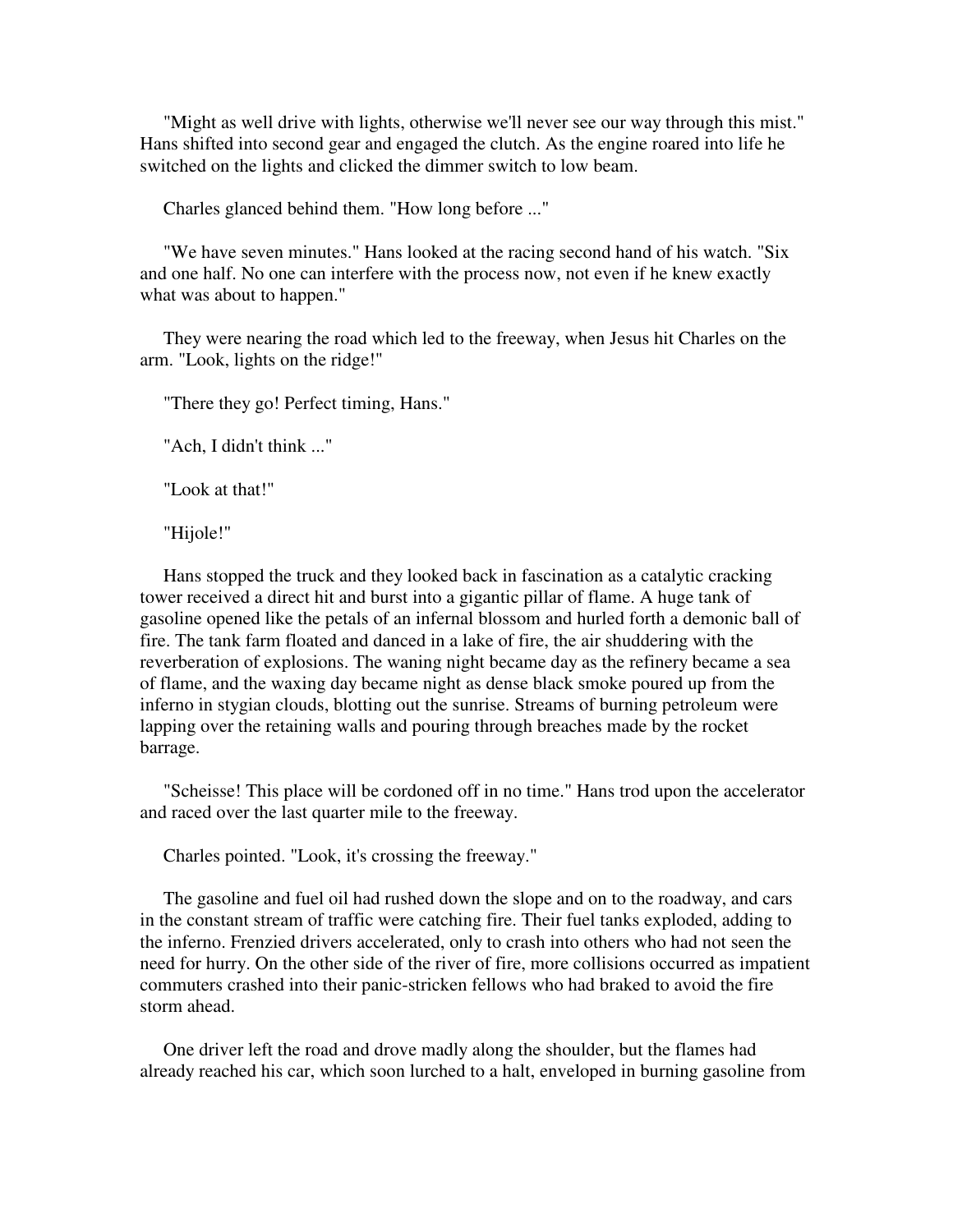its exploded fuel tank. A flaming figure ran from the car, waving its arms about until it was overcome. It sprawled, still burning, upon the pavement.

 Hundreds of figures were propelled from their cars by the intense heat. They too were aflame, and they leaped and pirouetted in a fiery ballet until they were engulfed by the flood of burning oil that spread over the freeway.

 Hans stamped on the brake peddle. "We must go north, but how are we to cross the freeway? The southbound lanes are already blocked."

 Cars choked the three lanes they had to cross. In the northbound lanes there was not a car to be seen.

Hans rolled down the window. "Emergency crew, please give way!"

 Several drivers complied. Now they were one lane away from their objective. One car stood between them and escape. White teeth gleamed in its driver's baboon-like countenance. "Go to hell, you muthas! White devils suck!"

"Jesus, the Sterlings. Hans, crash the fence when we get the car out of the way."

"Jawohl!"

 Charles and Jesus jumped out onto the pavement, firing bursts which shattered the windows of the car. Jesus covered while Charles opened the door. Out sprawled the blood-spattered body of a Black Panther, his pistol clattering on the asphalt. Charles pulled the driver's body out of the car and swung into the gory seat. He had no trouble starting the engine which was still warm. Engaging the clutch, he rammed the car in front, reversed and rammed the car behind, making enough space to maneuver. The stunned occupants of the cars looked at him, mouths agape. He revved the motor and crashed through the divider fence, bending the frail steel posts like spaghetti. Then he parked the car out of the way, wondering how the owner would claim on his insurance, and signaled Jesus to jump into the truck. As Hans drove by, Charles leaped into the rear. He looked back as the refinery rocked with more explosions and slipped a fresh magazine into his Sterling, reflecting that Black Panthers were exempt from taking out insurance.

 They left the truck in its hiding place and returned to the house in Jesus' Volkswagen camper. It was noon when they turned into the driveway and backed into the vinecovered carport.

 Jesus shook his head, seeing the two inert forms in the back of the camper. "Hey, you two, we're home!"

"Go to hell." Charles spoke in his sleep.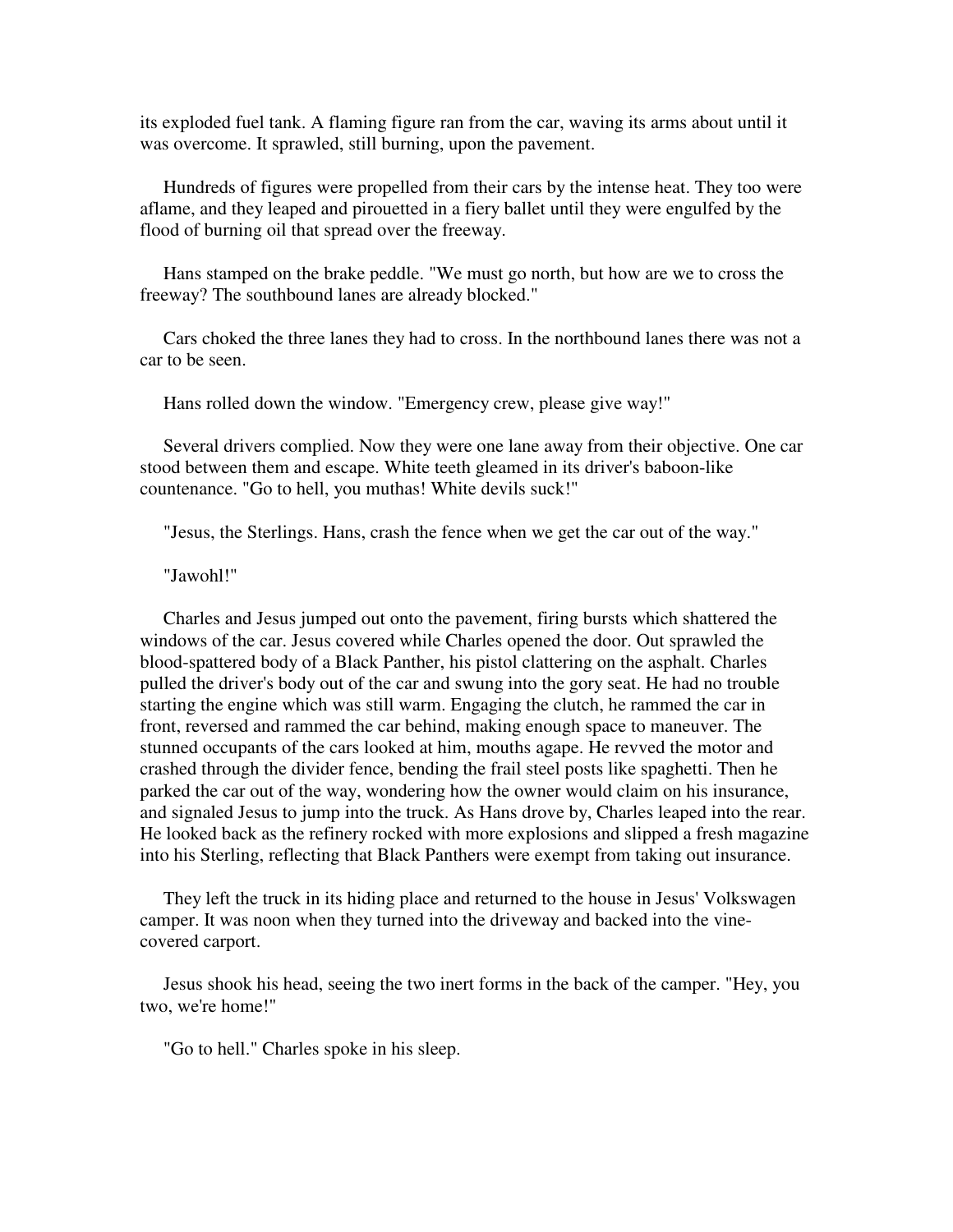"Well, it's okay by me if you want to sleep in the car. It's just that there's cold beer on the roof."

Hans stirred and rubbed his eyes. "Beer, did someone say beer?"

"That's what I said."

 "Donnerwetter! Now that's what I call a dilemma. Ach, the beer wins. But then I sleep all day. No interruptions."

 Charles groaned. "That means I have to get out so you can get out. Never trust Hans when there's beer around. Hmm, it does sound good, though."

 Laughing, Jesus pulled open the double doors of the camper. The two tumbled out and staggered bleary-eyed into the kitchen.

"I told you that you shouldn't sleep during the day. It puts you out of sorts."

"Listen to our Spanish professor. Now he wants to abolish the siesta!"

 "A crypto-calvinist," said Charles, splashing water on his face from the kitchen tap. As he dried himself on the dish towel, he happened to glance out the window. "What time is it?"

Jesus looked at his watch. "Just after twelve."

"Would you look at that!"

"Yes, I saw it as I drove from the place where we left the truck. It is an early dusk."

 "That sets the smog program back ten years, I'd say. Look over there. It looks like India ink pouring into the sky."

 "It reminds me of Ploesti, after the Allies paid their visit. I tell you we shot down hundreds of the bastards, but, as you say, 'India ink in the sky.' Such a beautiful refinery. I think it will burn for days." Hans nodded in confirmation.

"What about the beer, Jesus? I thought you said on the roof."

"It will be if you bring it up with you."

"Very funny."

"Well, how do you expect me to carry the beer and the lobster mayonnaise?"

"The what?" Charles opened the refrigerator. "Hans, look at this."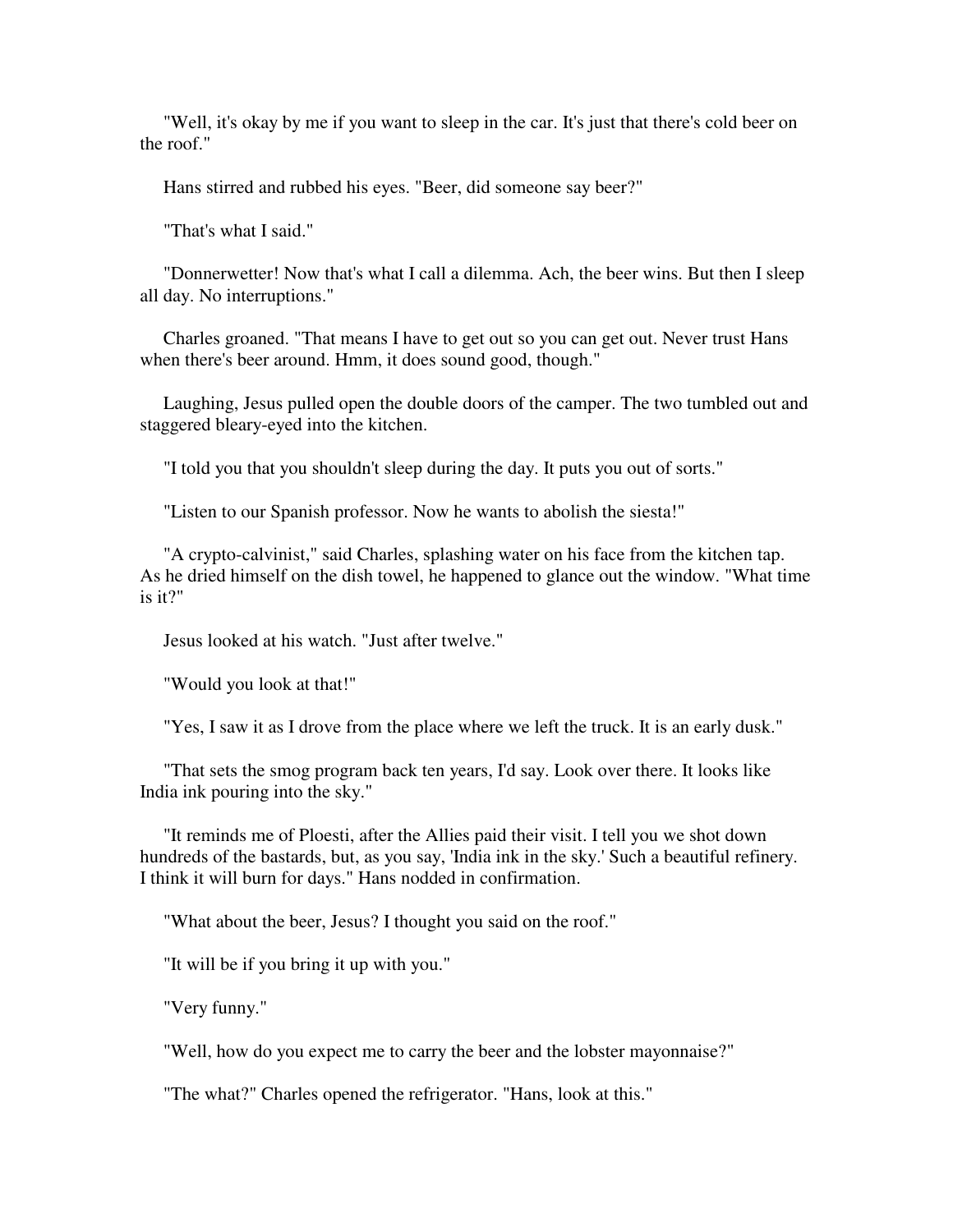"A verdammtes feast!"

 "I apologize, Jesus. If you'd like us to carry the beer, the lobster and yourself up to the roof, just say so."

"No, just bring the radio."

 "... The toll of deaths has still to be concluded following the refinery holocaust which blocked the coast highway for five hours this morning. Fire department officials are still uncertain as to the cause of this disaster. At this moment, firemen are battling the flames raging through tinder-dry brush toward luxurious canyon residential areas. Traffic has been slowed in the Bay Area due to the smoky pall, and driving with headlights is requested.

 Earlier today, three Black Panthers were killed and one seriously injured when two unidentified caucasians shot them in a gun battle which flared about five miles from the scene of today's refinery disaster. The two men ran amok with others when the refinery exploded. There was no apparent motive for the killings as police have yet determined. The search for these men is being continued.

 National Guard units have isolated southwestern sections of Oakland after an outbreak of arson and looting last night which burned down most of the businesses in that area. Negro leaders are calling for black youths to obey the Governor's curfew order. Sniper fire has been reported, however, and persons are advised to remain clear of these areas until order has been restored.

 Snipers today halted noon rush-hour traffic on the Nimitz Freeway. No fatalities were reported, but traffic is snarled and motorists are requested to use alternate routes.

And now, a word from our sponsor ..."

 Jesus leaned forward and switched off the radio. "Nothing at all. Maybe the Governor thinks the refinery was some kind of prank, or a coincidence."

 "You left the leaflets," said Charles, "so he should have enough to go on, and when the wreckage cools off, they'll be able to find the rocket fragments and deduce that the I.R.A. isn't just a one-shot outfit."

"You think they are already working on it?"

 "You can bet your life they are. They've already sifted through their government provocateur organizations, like the Black Panthers, checked out the dossiers on the others, made discreet enquiries about foreign agencies, and now they're probably filtering questions up through the C.I.A. echelons to find out if those boys are working a caper. Then, of course, there are the D.I.A., the N.S.A., the F.B.I. and who knows what else."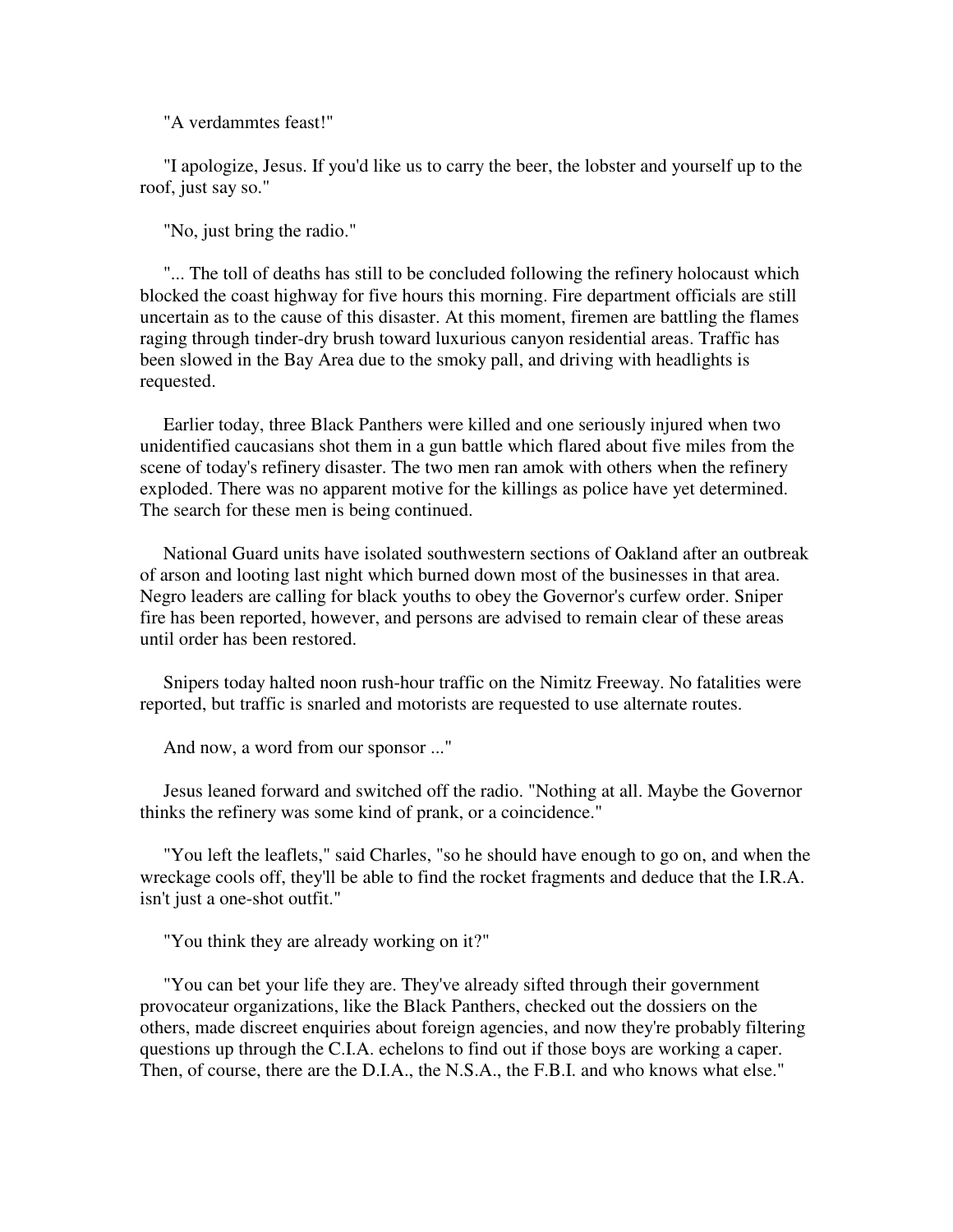"Diablos!"

"You shouldn't smoke so much," Charles admonished.

"One of the few vices permitted a priest."

 "Yes, but now that you're not a priest, I suggest a few other vices may be in order so you can keep your health. Moderation in all things."

"Ach, what time is it?" Hans sat up in his chair and stretched.

"Nearly three o'clock," said Charles.

"But it's almost dark."

"Thanks to us."

"Did the Governor say anything on the radio?" "For a politician, he's been very quiet."

"He has ignored our request, then."

"That's what it looks like."

"So, we must continue with our bill of entertainment."

"Right." Charles finished his beer and stood up. "Well, I'm off to Los Angeles."

"See you tomorrow, Carlitos. Don't forget the keys to the Volkswagen."

 Charles parked the camper on a side street near the International Airport, and quickly got out to strip the masking tape off the door panels. The name concealed by the tape was the same as the one on his white overalls, that of the airport's sanitary firm.

 He drove into the immense parking lot, skirting the mass of cars simmering in the heat of a smoggy afternoon, bypassing the fantastic array of airlines, each competing, each losing money, each subsidized heavily by the taxpayer, each pumping tons of pollution into the atmosphere. In the center of this gigantic con game he saw the airport restaurant, a phoney space age artifact which could only have been stolen from an early Flash Gordon production, a glaring tribute to fashion rather than function. Still, he thought, it was fitting. The food they served was also fake.

 The guard waved him through the gate and he drove in, backed up to the control tower building's service entrance and began to unload the shiny new waste receptacles, just like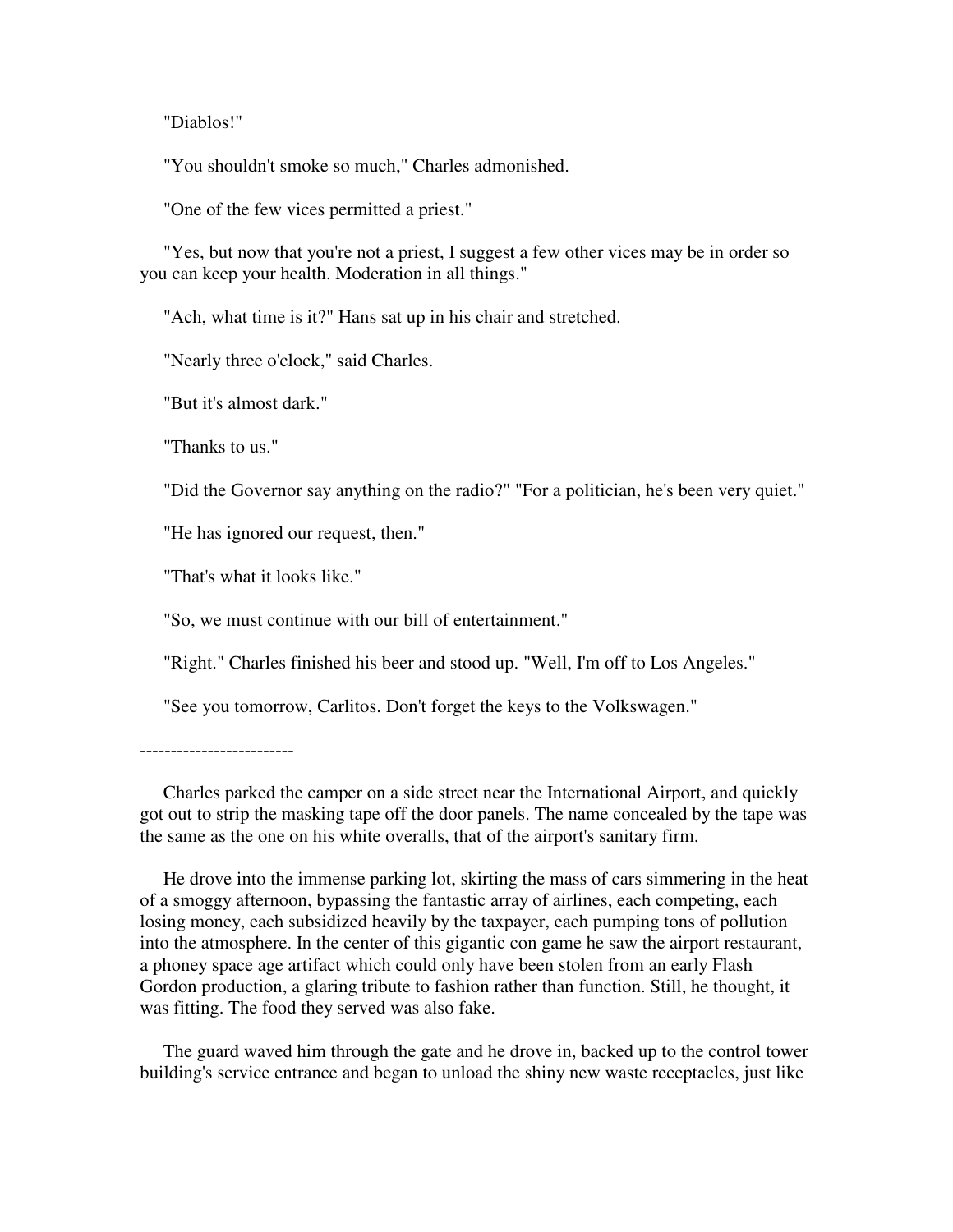the ones in all the air terminal buildings. The guard, a negro, seemed to have time on his hands. He sauntered over to Charles who was busy setting the time fuses.

"Hi ya." He chewed his gum noisily.

"Hi. Pretty warm, huh?" Charles pushed the swinging cover, arming the last charge.

"Sure is. You new on the job, ain't cha?"

 "Yeah. I'm really not supposed to be out here. Union rules ya know, but somebody's got to deliver these or the night crew'll blow their stacks."

"More trash cans, huh?"

 A jet roared overhead, drowning out any conversation. Charles had the six trash receptacles lined up in a neat row, like soldiers ready for inspection. He hoped they were going to pass inspection, for at least two hours. He tilted one and rolled his warehouse man's dolly under it, trying not to show how heavy it was.

 "Yeah, night shift say they have to sweep up. Papers on the floor, you know. They say the other ones are getting filled up too fast. Need some more. Would you mind holding the door?"

 "New, come right ahead." Good naturedly, the guard opened the double doors and put down the stops.

A horn sounded at the gate.

"Jest shut 'em when you leave," said the guard, going back to his post.

"Thanks."

 Working rapidly, he deployed the trash cans into their designated positions, checked them against the diagram which Hans had given him, and looked at his watch. He had twenty minutes to catch his plane.

 He dashed out of the building, kicked up the door stops at the entrance, slammed the doors on the camper and started the engine. "Take it easy, man." He waved to the guard at the gate.

 "Yeah, take care. Like don't drink the water and don't breathe the air." The guard waved back at him.

 Charles laughed, wondering where the guard had heard that. He parked the Volkswagen in a loading zone, peeled off the coveralls, shook the wrinkles out of his suit, and grabbed his empty briefcase off the seat. After making a final check that there was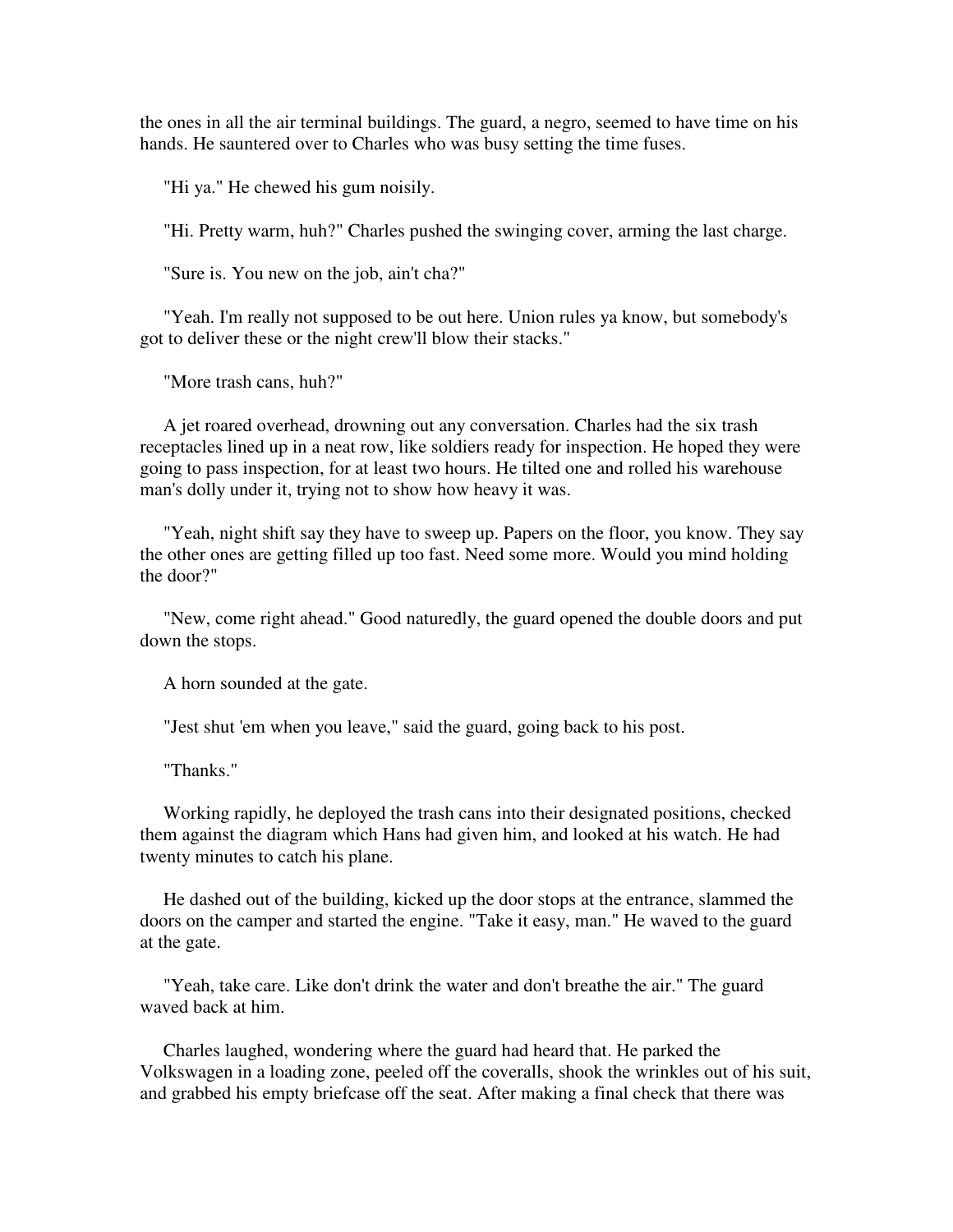nothing left behind to indicate the course of the next few hours, he sprinted off to the air terminal, a businessman in a hurry.

 He confirmed his reservation for Oakland and submitted to the scrutiny of a metal detector before boarding the plane. In case of capture, his only friend was a cyanide capsule.

The 'fasten seat belt - no smoking' sign lit up and he relaxed.

 The Volkswagen was a masterpiece, he thought; fake license plates, parts scavenged from wrecking yards. Hans did good work, all right. An hour to go.

 "Like a sweet, Sir?" The stewardess smiled, offering him a tray of cellophane-wrapped hard candies.

"Yes, thanks. What flavor do you recommend?"

-------------------------

 Hans parked the pickup truck in the vast parking lot, just in sight of the control tower. He looked at his watch and was satisfied. A car drove up beside him, Jesus in his old Ford. He double-parked, leaving his engine running, got out and came over to Hans.

 "No sign of Charles?" Jesus' eyes were watering from the smog. "I hope he has not had any difficulties."

 "Nor do I. He is essential. We have over half an hour. Cigarette?" Hans shook two from his pack.

"Thanks."

A big jet broke the sound barrier above them.

 Hans lit Jesus' cigarette. "The bastards are guarding the planes, but they forgot about the airports."

"I hope we used enough explosive."

 "All we had, but it should be enough to knock out the control towers in San Francisco and Los Angeles. Too bad we didn't have more."

"But shouldn't two towers be enough?"

 "No. I have calculated that we must knock out at least three to make sure the system breaks down. You see, each airport has a 'stack' of planes circling overhead, sometimes more than twenty at once."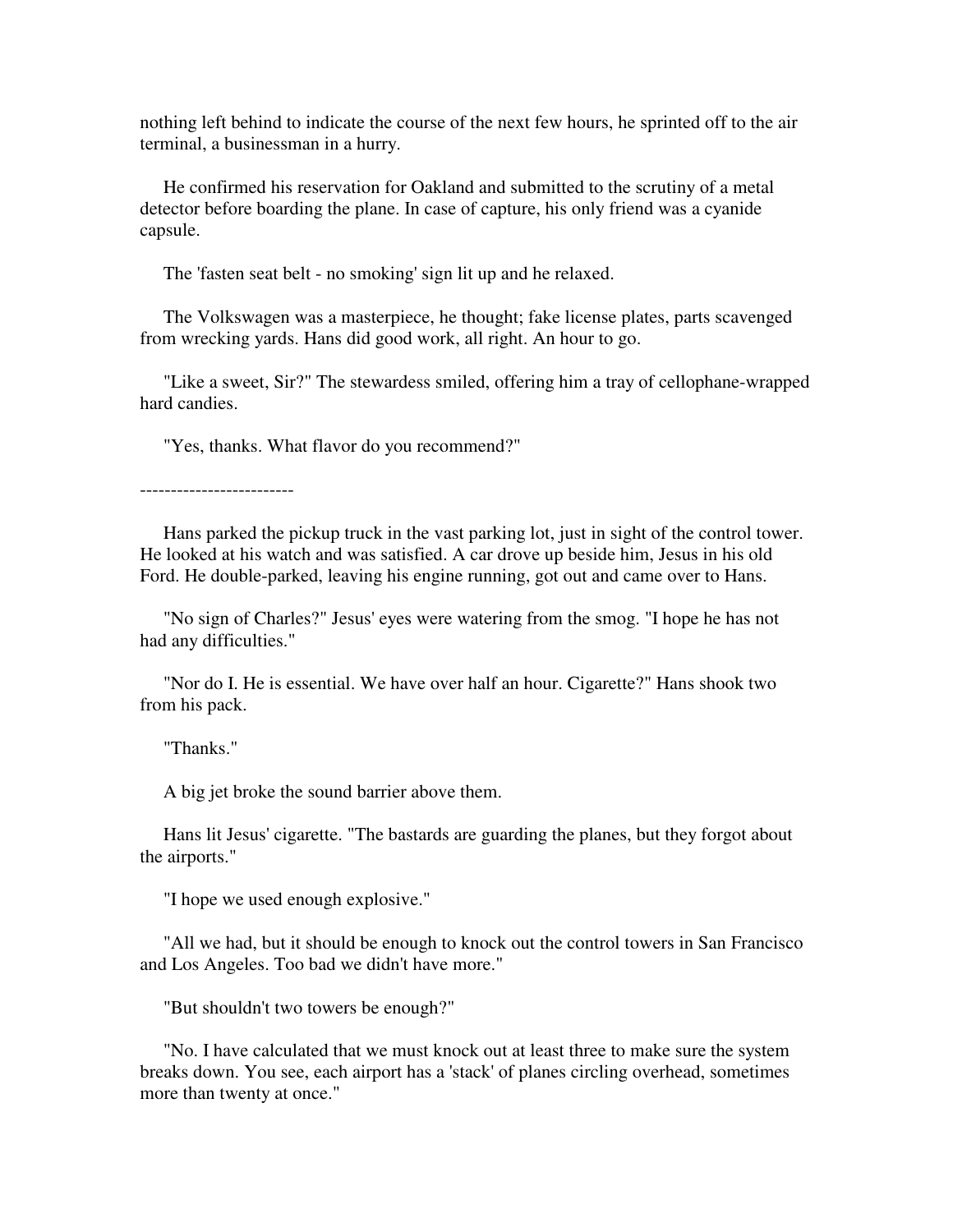"Like vultures circling over a dying animal." Jesus chuckled.

 "Very poetic, but listen, when the tower goes, the planes will not be able to land, especially at this time of year, when there is ground fog. In another hour it will be dark. With luck, the mist should thicken."

 Jesus surveyed the sea of cars in the parking lot. "I hope I don't forget how to get out of here."

"You won't. Besides, you don't have Kleine Bertha in your car."

"Someone is coming."

"It's Charles. Perfect timing!"

 He came running up to them, the very picture of the harried young executive. "Sorry I took so long."

 "Not at all. You are just in time for the party." Hans started the truck, set the hand brake and left the engine idling.

 Jesus kept watch while they pulled back a tarpaulin covering what looked like a section of gas main.

"No, move the baseplate a little more. So, ganz gut."

"A beautiful sunset," said Charles. "Mine should have gone off by now."

"Then we can begin as soon as we have set up."

 They raised the heavy tube into place and locked it into the swivel on the baseplate. Charles watched the tube move slightly as Hans turned the traversing screw.

"That should be on target."

"If you say so."

 "Well, a little more deflection, then. Those parking area lights and the mist are not ideal for range-finding."

Charles cradled a round for firing.

"Observer!" shouted Hans, as he sighted across the muzzle.

"Sí Señor. I am observing."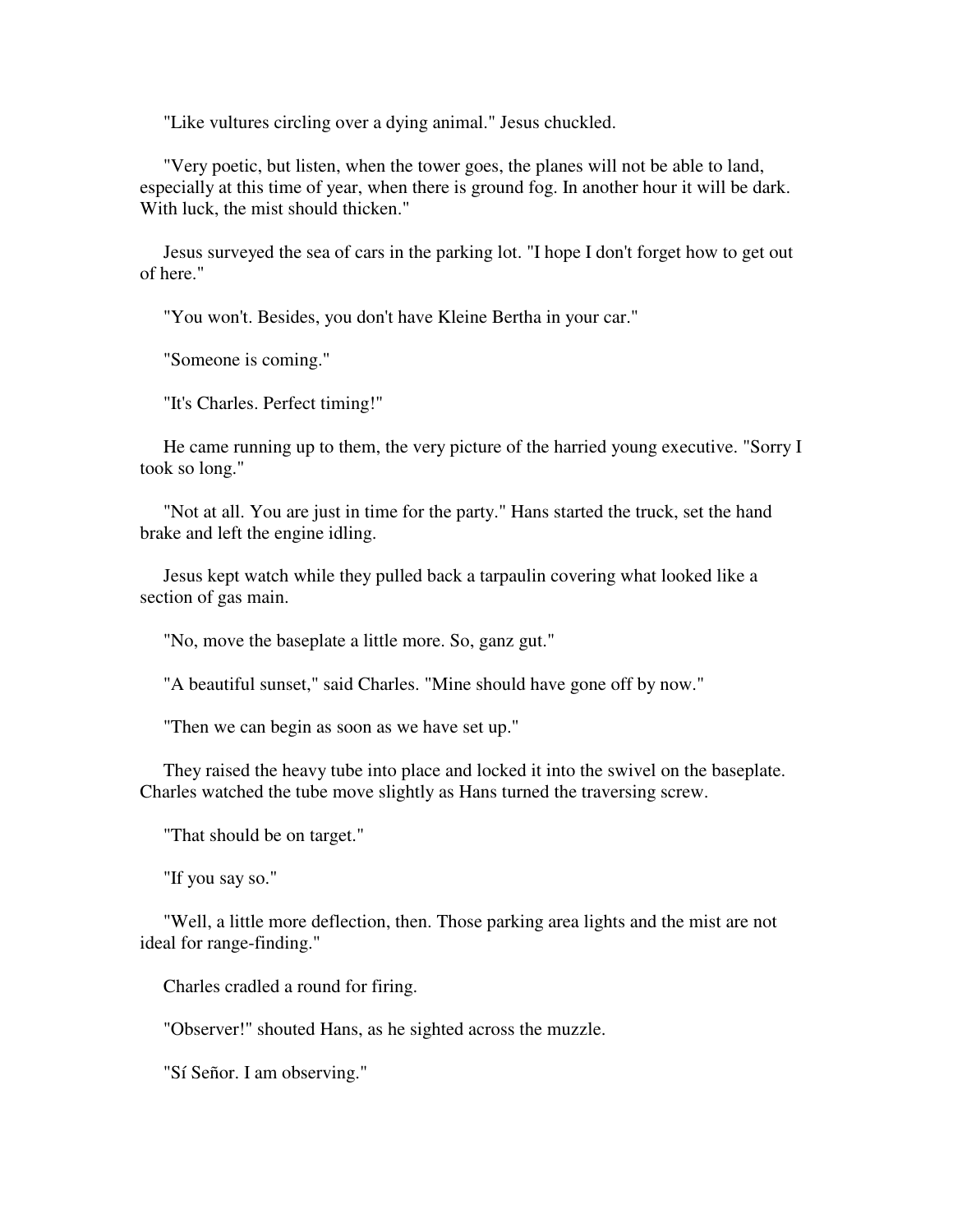"Tell me where it goes. Charles, are the bombs ready?"

"Fuses all set. Ready whenever you say."

"Fire!"

 The tube belched yellow flame and there was a tearing sound in the air. Charles and Hans peered in the direction of the control tower. Suddenly there was a great flash and a puff of smoke. The explosion resounded in the blowing mist.

 Jesus came running from his observation post atop a nearby car. "Short! One mil depression." He ran back to the car.

Hans turned the elevation screw. "One mil depression. Fire!"

 The tower was burning. Large chunks of material fell from the structure. The second shell caused the great radar mast to lean over and the third caused it to topple. High voltage electrical apparatus exploded with blue and green flashes and showers of yellow sparks, turning the misty evening into a weird technicolor day. The air smelled of cordite and hot oil from the mortar.

 Quickly, Charles and Hans lowered the tube onto the truck bed, jumped out and assisted Jesus in tying down the tarp.

"Let Hans lead the way, Jesus. I'll go in your car."

 Slowly, with lights on low beam, they drove out of the parking lot, the air shrill with sirens. When they had gained the freeway, they came abreast and held a steady speed so that they occupied two of the four northbound lanes.

"Ouch! These tetrahedrons are sharp." Charles sucked his bleeding finger.

"I'm glad you have made sure," said Jesus, his eyes on the road ahead.

 "These are vicious. No matter how they land, there's one hollow spike standing up. Okay, let Hans know we're ready."

 As soon as there was a clear space in front of them, Jesus waved to Hans who sped on ahead. "I'm ready to begin the run."

"Okay, now!"

 Jesus turned diagonally, crossing all four lanes while Charles scattered the tetrahedrons from the window, taking care that they fell clear of the car. They returned to the first lane and made the run again.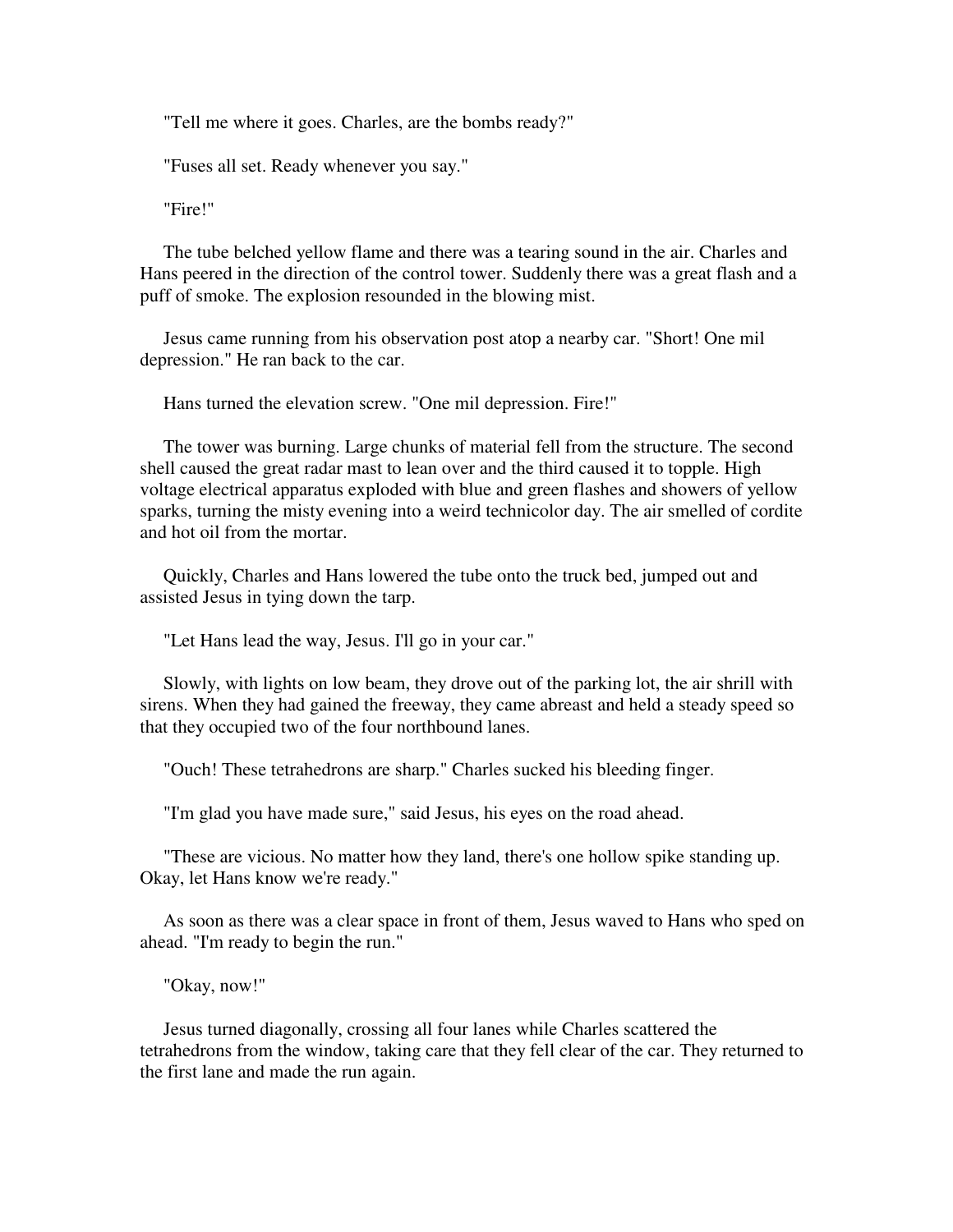"That's it. All gone. Don't look, but a semi-trailer rig has just hit one. Oh, oh. There he goes. He's turned over."

 Jesus glanced in the rear view mirror. "Yes, a big one. Nothing behind us now. Just a lot of headlights taking off in all directions. I don't think anyone will be following us, but I'll take the usual evasive action."

 Charles stuck his head out the window and looked for signs of traffic control aircraft. "Nothing." He checked the magazine of his Sterling.

After many twists and turns, they came to a hitchhiker beside the road, and stopped.

"We're not allowed to take riders. This is a company car," said Jesus.

"Good evening, Hans. Shall we park here?"

"Yes, quickly. Both of you into the truck. We are late."

 Hans wasted no time in rounding the curves of the narrow, winding road, turning off at the preselected site and stopping abruptly. "I don't think the truck will be seen from the road."

 Charles looked out at the darkened shrubbery, listening to the crickets. "I hope the local teenagers don't decide to have their evening orgy down here."

"They shouldn't. It's a week night," said Jesus.

"You learn American customs very quickly."

"Jesus, help me with the tools. Charles, bring the frog. Orgies must wait."

"On my honor, I've never tried it in a car."

"Amazing! You must be the most unusual American in the country."

 "Why do you think campers have become so popular? Oops!" Charles lost his footing, grabbed for a nearby eucalyptus branch, missed, and slid down the dusty incline in a seated position, holding the cast steel frog in his lap. He came to rest on the sandy bottom of the arroyo.

"You okay?" asked Jesus.

"Yes, damn it! There goes another expensive suit. Ouch!"

"What's the matter?"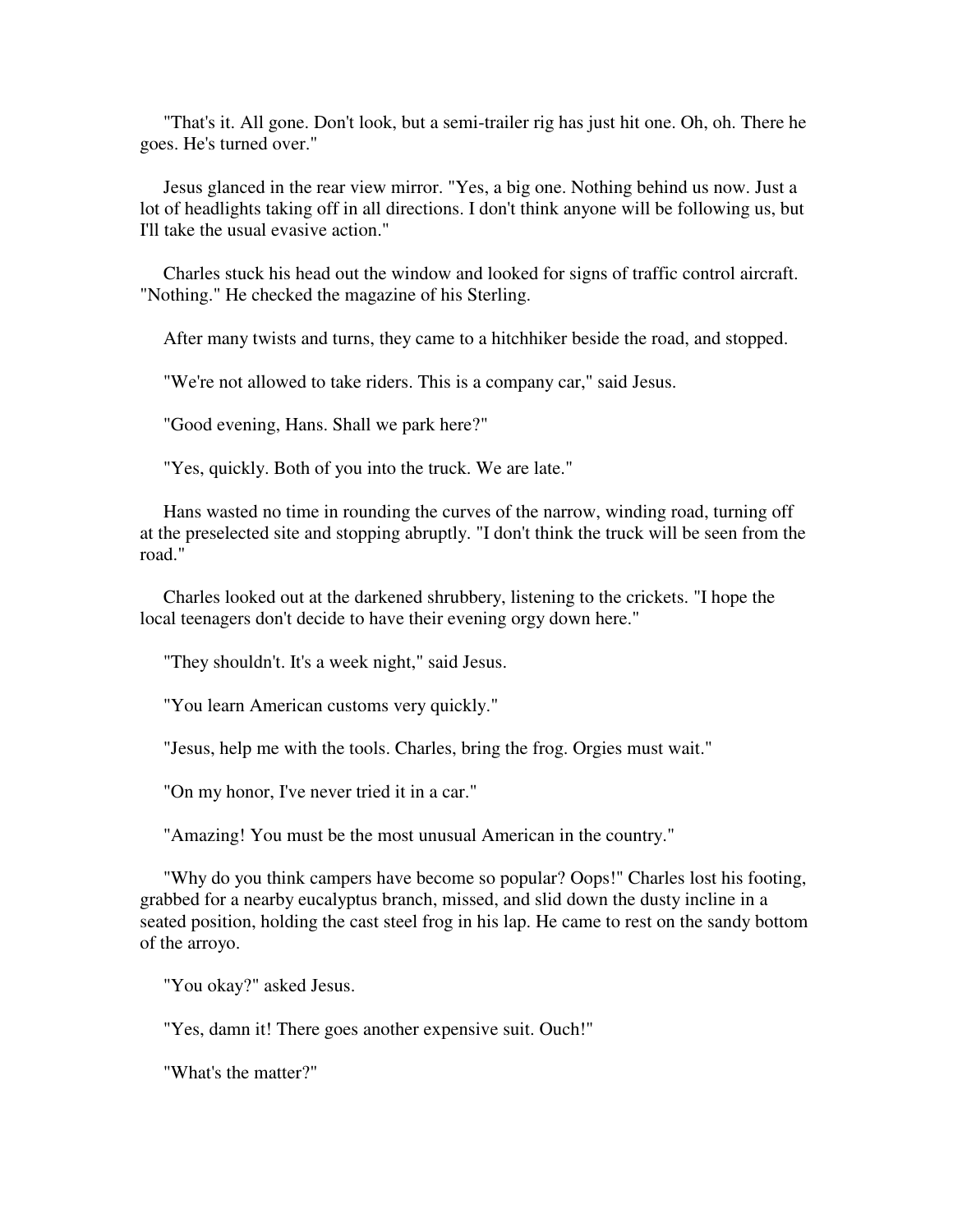"Rocks in my shoes." Charles dusted himself off.

"Why didn't you drop the frog? Did you think it would break?"

"I didn't want it to get dirty."

"Shut up, you two."

 Over the crickets in the brush they heard the klaxon of a diesel locomotive, followed by the growl of the engines. A few minutes more, and the growl became a whine as the traction motors began to brake.

 "He's over the hump and starting the downgrade." Charles checked to see that his Sterling was in working order. "That should be the first one. They've taken to sending a short train of empties ahead of the big ones because of all the rail defects and sabotage."

 Hans looked up at the track. "We're fortunate there is a new moon tonight. As it is, we will be in full view from the road. We must work quickly."

 "We'll have to work quickly if we're going to catch the big one." Charles kicked the frog. "It sure weighs enough."

 Jesus looked at his watch and yawned. "Sangre de Cristo. Look at the time! If we were paid up members of the Terrorists' Union we wouldn't have to put in such long hours."

 Charles laughed. "It has been a busy week, all right. After tonight, the Governor will be yelling for the Marines."

"Why do that, when all he has to do is pay us? Is he such a fathead?"

"It looks like it, along with the small group of crooks who put him in office."

 Above them, on the other side of the arroyo, the rail joints popped and the ties began to creak. The rumble of the wheels grew louder, and suddenly the locomotive rounded the curve, its cyclopean headlight sweeping the track and verges of the right-of-way. The pilot train sped around the curve, lunged across the trestle over the dry canyon and was quickly lost to view.

Hans slapped Charles on the back. "Let's go!"

 Panting and stumbling, they scrambled up the embankment, the smell of fuel oil and creosote strong as they knelt upon the line. Working quickly, they placed the frog on the outside rail of the curve and firmly bolted the clamps.

 Jesus tapped the frog with his wrench. "I thought it was a piece of modern sculpture when I first saw it. What does it do, exactly, aside from derailing the train?"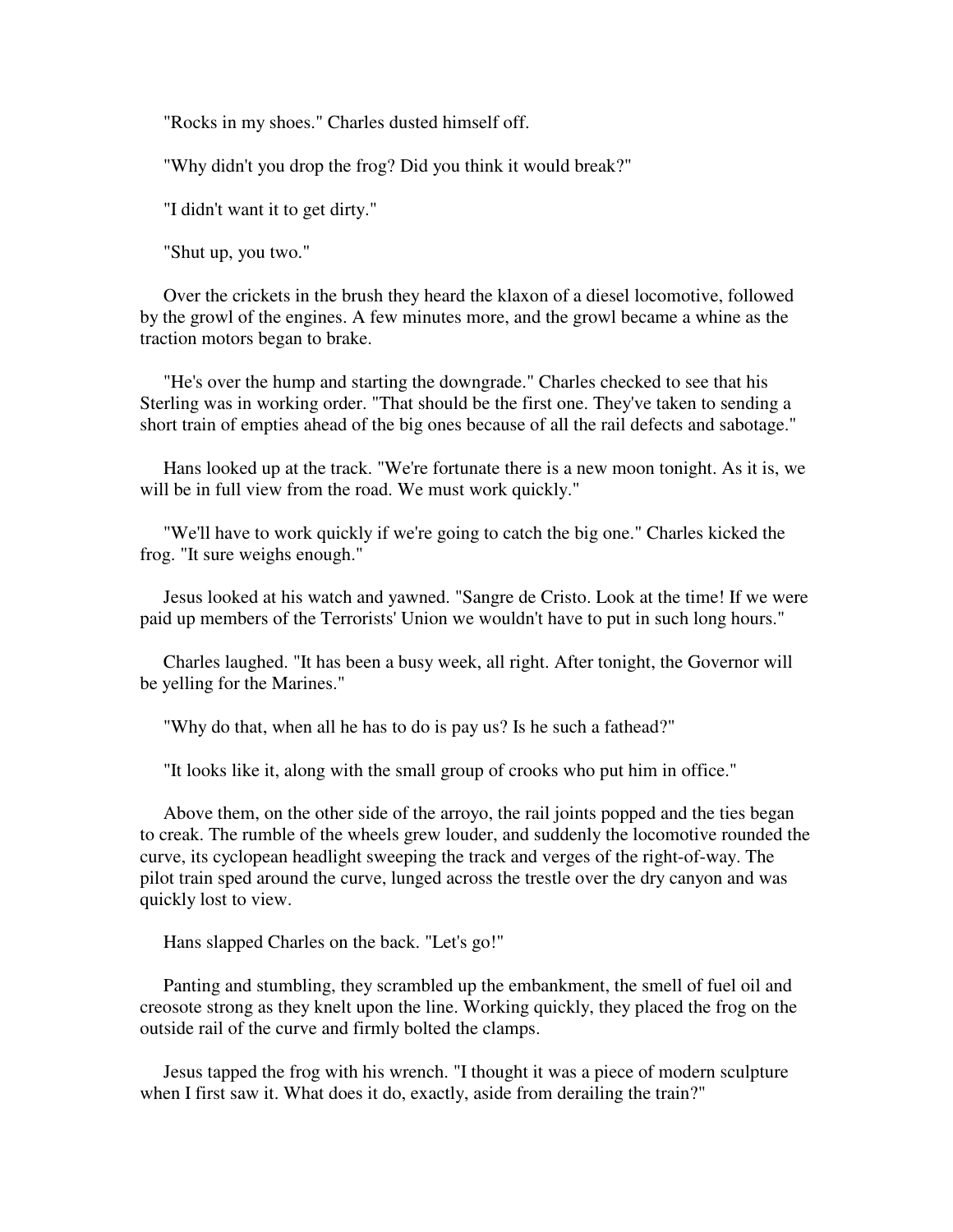Charles smiled. "Well, it serves as an art object and a conversation piece, but when it's used like this, it deftly raises the flange of the leading wheel, pulling it and the one opposite off the rails and onto the ties."

"And if the train is going fast?"

"That's when the railroad goes into competition with the airlines."

 Hans rejoined them. "I've thrown the leaflets into the sagebrush above the line." He laid his hand on the rail which was still warm from the passage of the locomotive and its string of empties. A klaxon sounded. "The fast freight. Back to the truck! We'll see the show from the road."

 They had just reached the truck when the sweeping headlamp of the train came into view.

Hans started the truck. "The time, please."

"Nine twenty-five," said Charles. "It must be the fast freight. Over a mile long."

"What?"

"I said, it could be over a mile long."

 "And going eighty miles an hour? This will be spectacular." Hans backed the truck onto the road.

 "It isn't very economic, really, but it saves paying so much bribe money to the unions, and it's just right for our purposes."

 The shining rails flashed in the beam of the headlight, and the train on the other side of the arroyo seemed much too close.

"Hans, you'd better get started."

 The train rushed by in the opposite direction. Its locomotive comprised of eight diesel units, rounded the curve approaching the trestle and soared into thin air. For a moment, the train appeared to be flying, but illusion suddenly gave way to gravity as it plunged into the canyon. Tortured metal screeched as car after car followed the locomotive, wheels masses of sparks from the brake shoes. The ground shook and thunder rolled up from the canyon. Then the night vanished, dispelled by the garish names of burning gasoline from ruptured tank cars. Surrounding the yellow glare was a creeping green haze which curled up toward them, lifted by the air rising from the inferno.

 The smell of bleach entered the cab of the truck as Hans accelerated. "Chlorine gas, my friends. It is time we left."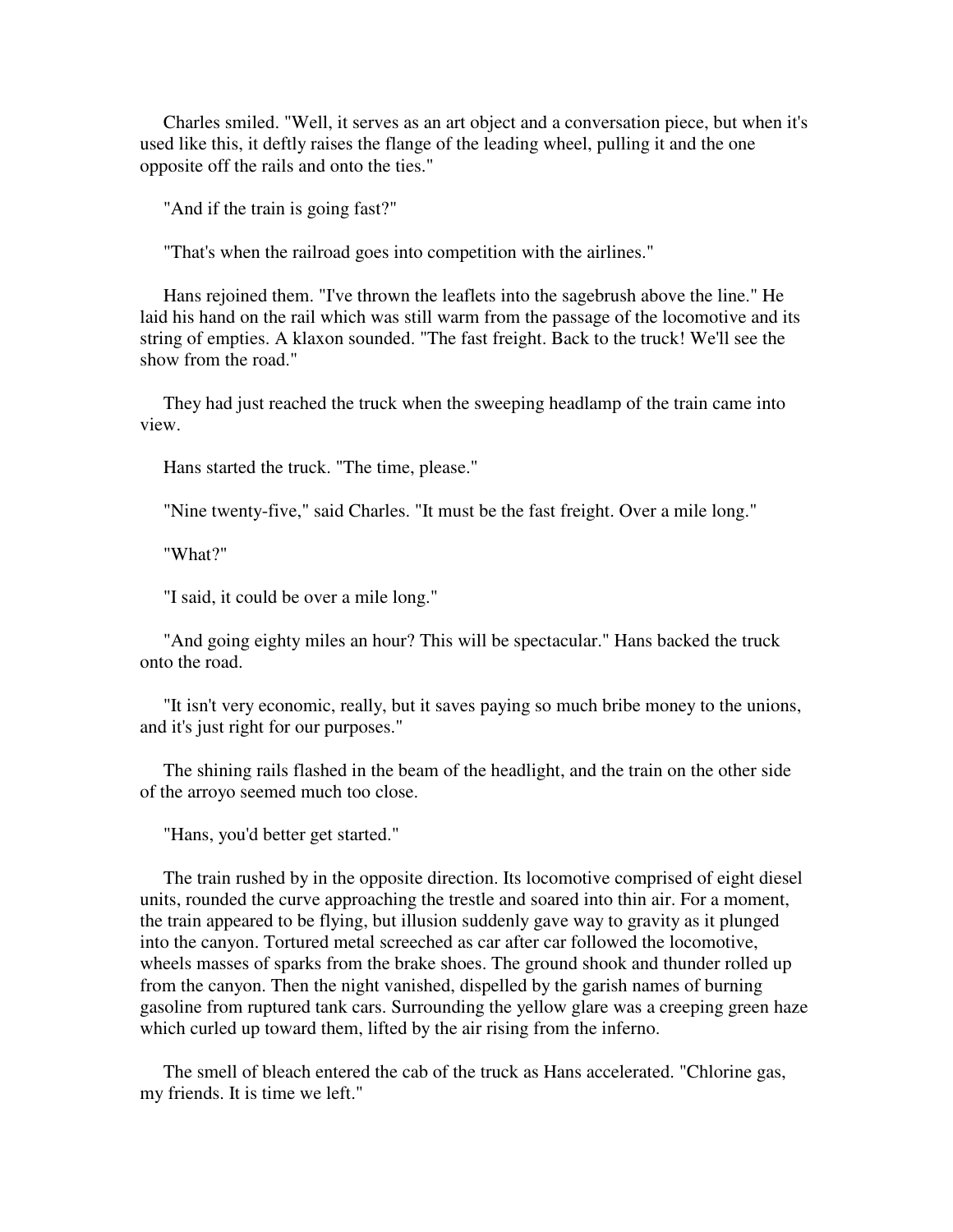-------------------------

 "... Making a total of fifty-one planes whose passengers and crew members have been rescued by the over-worked air-sea rescue teams.

 And now, a special message to the people of the state: Ladies and gentlemen, the Governor of California.

 'I ... I wish to extend my thanks to the citizens who have done so much to support the forces of law and order in these trying days.'

 Thank you Governor. The weather report follows this important message from our sponsor ..."

 "Hans, Jesus, wake up! The message!" Charles shook them from their slumbers beside the television set.

 "Ja? The message, you say. Ach, I'd looked forward to wrecking the power station and those pipelines, not to mention the aluminum foundry."

"Easy, tiger. Now all we have to do is send the Governor our final instructions."

 Alone in the house, Jesus watched the drainage tunnel outlet from the kitchen window. He could also see plumes of smoke rising from riot-stricken quarters of the city. Then he saw the delivery van.

 It stopped over the culvert. Six men got out and looked down at the tunnel entrance. Apparently satisfied, they opened the back of the van and carefully removed some small but heavy-looking boxes. These they moved with great effort down the slope, placing them just inside the tunnel. When they had finished, they looked around in bewilderment, as if expecting to see the collector of the ransom nearby, pen poised to sign a receipt. They were obviously government employees. One of them looked up at the house, but did not see Jesus who observed them through a hole in the curtain. Having had a good look at nothing in particular, they got into the van and drove away.

 Jesus reached beneath the sinkboard and pressed a doorbell button twice to begin the pick up. He raised his head, startled by a helicopter that swooped low over the house. "The damned fool will take the roof off," he thought.

 The helicopter circled like a great dragonfly, apparently attracted by something in the area.

 "Ah, so that's it. Now it begins." He turned on the television and adjusted the vertical hold knob at the back so that the picture jumped.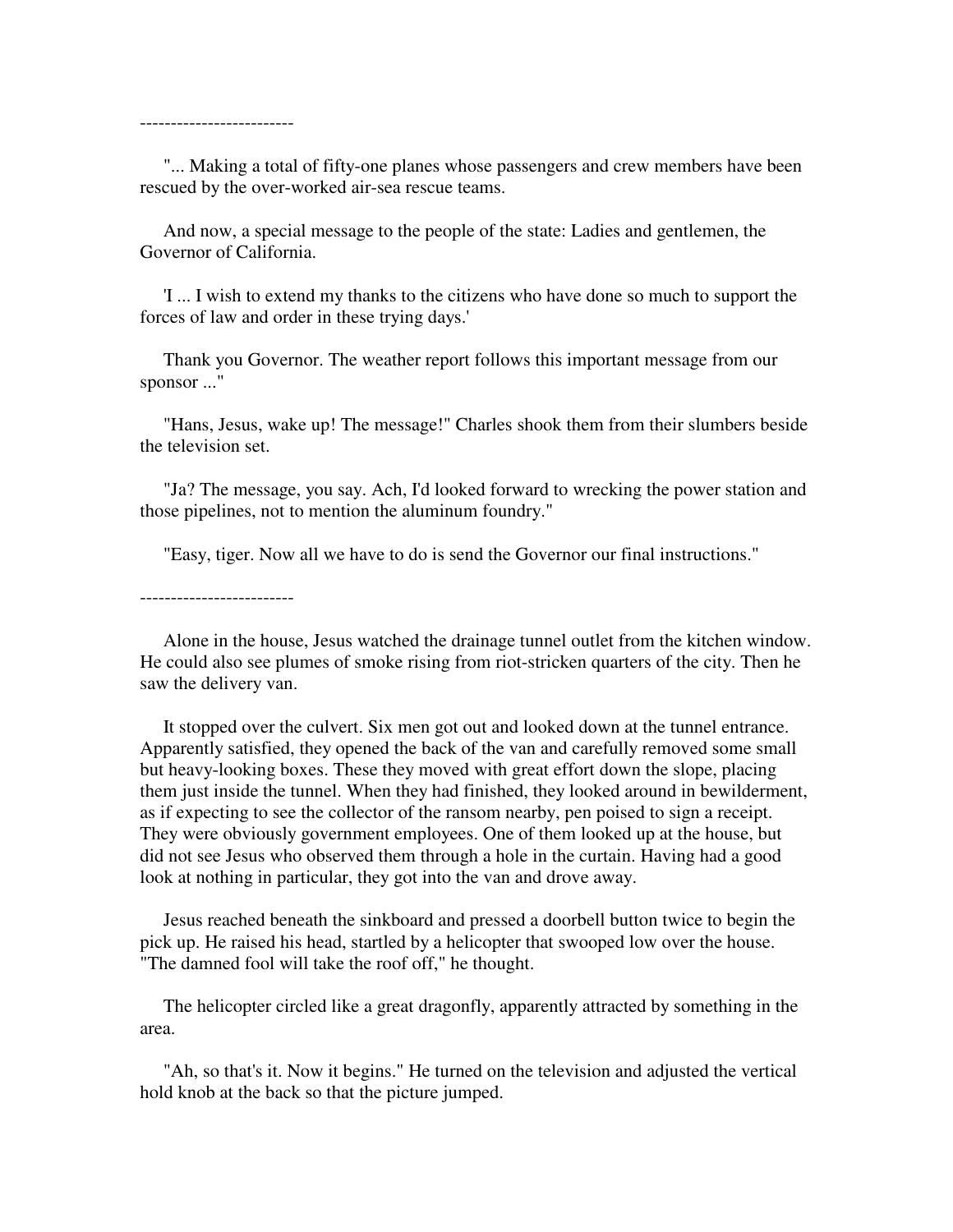"... The chlorine gas remains in pockets and continues to hamper emergency crews in their task of clearing the wreckage. As you see in these films taken at the scene, wrecking crews must wear gas masks at all times. Here, they are removing portions of the trestle which was demolished when the train, acting like a huge battering ram, smashed into the supporting girders. Spokesmen for the railroad say the main line will be reopened to traffic in five days, at the earliest.

 The toll of deaths from gas poisoning in the adjacent housing tract could now be well over two hundred. Hospitals are still unable to give conclusive figures on ..."

He heard the door knocker bang.

 As usual, there were two of them. They looked so unstylishly clean-cut that they were impossible not to recognize.

 "Good afternoon, Mr. Rios. We're Agents Morneau and Hayden of the F.B.I." They showed him their badges and paused to let their announcement sink in.

Jesus managed to look surprised. "Is there anything I can do for you?"

"I wonder if we might step inside," said Morneau, the senior of the two.

 "Oh, yes. Please come in. Pardon me, but I must be forgetting my Latin hospitality." He showed them into the living room.

Morneau nodded to Hayden, reminding him of a duty he had to perform.

"May I have a look around the house, Mr. Rios?" asked Hayden.

"Certainly, but please let me know what I can do in the way of assistance."

 "Now, Mr. Rios," said Morneau, "we don't want to trouble you, but unfortunately, we can't discuss our business just yet. I'd like to ask your co-operation in confirming a few details we've gathered."

"Of course. Please sit down."

 Morneau settled comfortably on the couch and Jesus sat upon his artist's stool, facing him.

"First of all, you're an instructor at the university."

"Yes, I'm a part-time Spanish instructor, but I'm on vacation just now."

 "Yes, that's right." Morneau thumbed through a notebook. "Do you own this house, Mr. Rios?"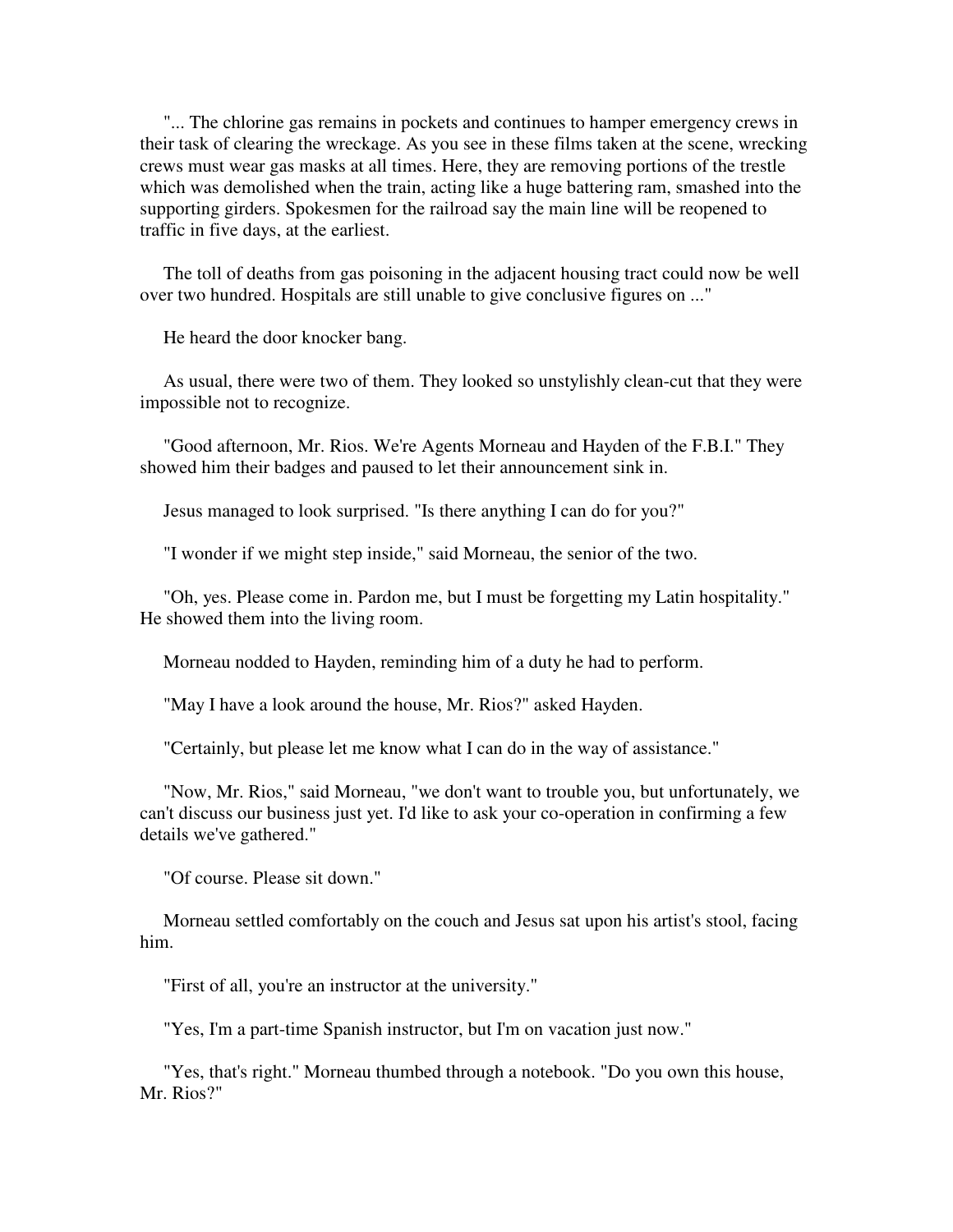"Well, I'm considering that. Right now I just rent it, but if there's an opening as a permanent faculty member, I'll certainly buy it."

Their conversation was interrupted by the helicopter swooping over the house.

 "Excuse, me, Mr. Rios," said Hayden, returning from the upstairs bedrooms, "where does that stairway go?"

 "Down to the laundry room. I'm afraid the light doesn't work. Would you like a flashlight?"

"Yes, I'd appreciate it."

"There's one in the kitchen. I'll show you where it is."

They went into the kitchen where the television was still on.

 "... National Guard units have cordoned off the university campus after today's disturbances led by students in sympathy with ghetto revolutionaries. The Chancellor says little damage was done and that normal classes would resume tomorrow. The campus situation, he says ..."

"Caramba, that picture is lousy!"

"It keeps jumping," said Hayden, "so it's probably your vertical hold."

"Or possibly outside interference," said Morneau, "maybe an airplane."

 "Gentlemen, you'll find the flashlight in that drawer. Would one of you be so kind as to tell me when the picture stops moving?" Jesus went behind the television set. "There, is that better?"

 "No, it's not any different." said Morneau as Hayden rummaged through the contents of the drawer, looking in vain for a flashlight.

 "Must be interference," said Jesus, who was not even attempting to correct the distortion.

 The helicopter drowned out their conversation. It was so loud that Jesus hardly heard the two bursts he fired from his Sterling which had been resting behind the television stand.

 Both F.B.I. men were thrown back against the sink, then toppled forward and crumpled into heaps on the kitchen floor. Behind them, the white cupboard doors were spattered with red polka-dots which started to run down in streaks like peppermint candy. Water sprayed up to the ceiling from a cracked faucet, and the tiles above the sink had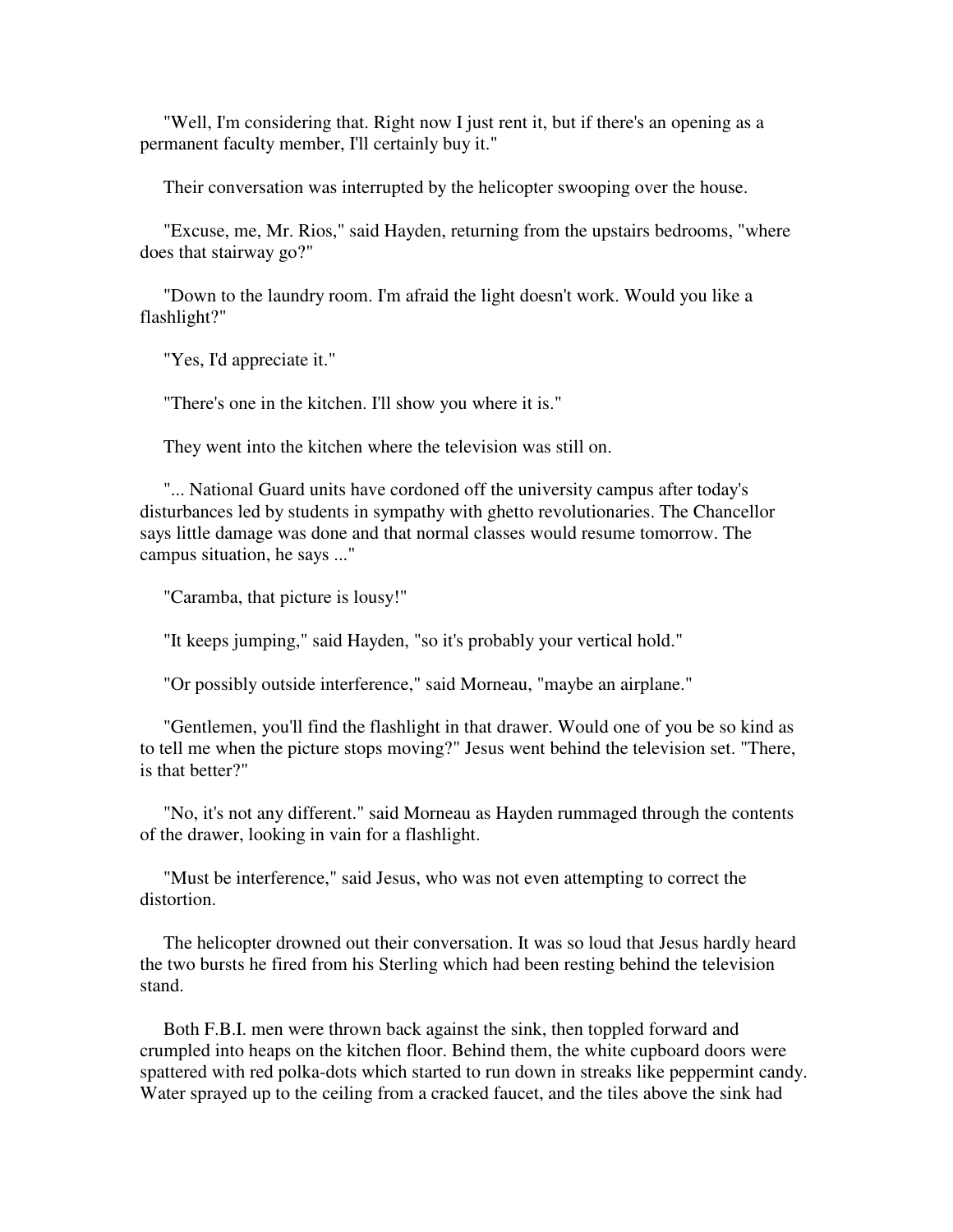been smashed by stray rounds. Empty cartridges rolled off the kitchen table, still smoking as they clinked upon the floor. One of the agents had caught his hand on the drying rack, bringing down a deluge of plastic dishes. With all the dishes, cups and saucers scattered about, they looked like two mental defectives who had quarrelled violently while playing house.

 Jesus switched off the television. "Yes, Mr. Hayden, it was the vertical hold." He lit a cigarette and savored the tobacco smoke, noticing in his eagerness that his hands were trembling slightly. It had been as easy as fool's mate, he thought.

 Skirting the blood spreading over the linoleum, he pressed the doorbell button to signal Charles and Hans in the tunnel that visitors had arrived and had been properly welcomed. Then he looked at his watch. His one-man rear guard action would have to last almost an hour, long enough for Charles and Hans to remove the gold.

 After slinging his Sterling so that it hung behind his back, he went down to the basement to fetch his hunting rifle. The light on the stairway was in working order if one thought to screw in the bulb a bit more. Returning to the living room, he found the telephone ringing.

"Hello?"

"Agent Rossi speaking. May I speak to Agent Morneau?"

"He's just gone down to the basement. Shall I have him come up?"

"Yes, right away. Are you Hayden?"

"Yes, anything I can do for you?"

 "Listen, this is urgent. Rios, or whoever he is, may be one of the men we're looking for. Immigration has no record of anyone of his description. The Chilean Consul denies ever having issued a passport to him. Don't let him out of your sight, and get Morneau on the phone right away."

"Will do." Jesus smiled.

 Instead of going in search of Agent Morneau, he ran upstairs and onto the roof, crouching under an awning lashed to the side of the chimney. The helicopter was an easy target, but the tail rotor presented difficulties. At last he had the drive shaft lined up in his telescopic sight and slowly squeezed the trigger. The rifle recoiled with a vicious crack as the powerful Magnum sought its target. No effect. The men in the helicopter seemed concerned about something, but were not deviating from their circular course over the tunnel area.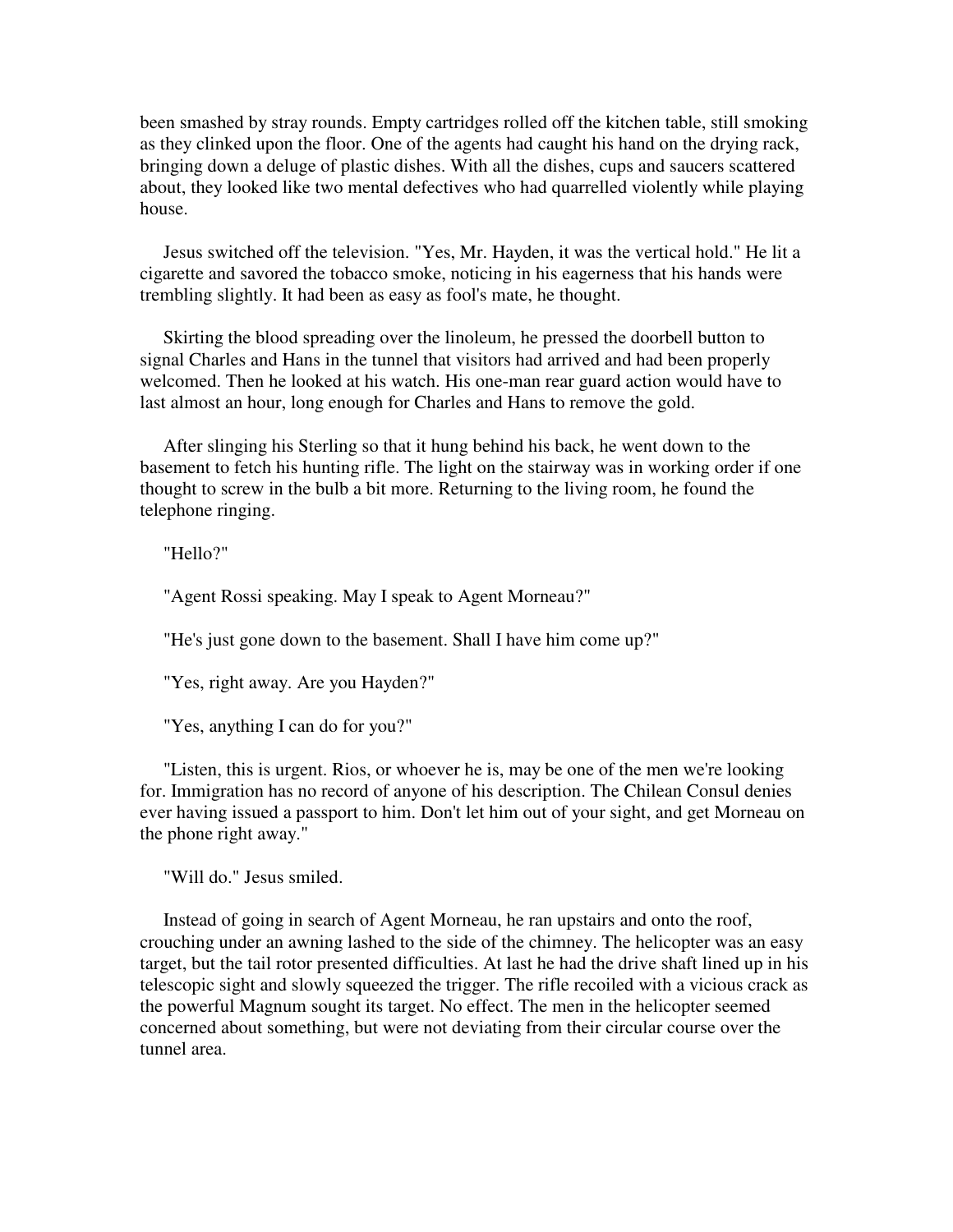Jesus slammed the bolt home and took aim at the drive shaft once more. "Perhaps I must hit a universal joint," he thought. Steadying his aim by propping the rifle on the refreshment trolley, he was just squeezing the trigger when the shaft parted and the tail rotor stopped. Instead of firing, he ejected the cartridge and stood up for a better look. "Why waste a bullet on two dead men?"

 He stooped, retrieved the gleaming cartridge, and strolled over to the balustrade, watching as the two men strove frantically to work the controls, but the aircraft did not respond. It began to corkscrew violently, then plummeted to earth, raising a geyser of smoke and dust on the hillside below. Soon it burst into flame setting a stand of firs alight.

 Jesus ran down to the telephone. The line was disconnected and the dial-tone was buzzing. He replaced the receiver, looked at his watch, and raced across the room to the front door where he closed a simple knife switch, then carefully picked his way over the carnage in the kitchen and closed the switch beside the kitchen door. He slipped in some blood, caught himself on the table and escaped to the living room, pausing to wipe his shoes on the thick carpet.

 Bringing his Sterling and hunting rifle with him, he hurried down the spiral stairway and reached the basement, stopping at the foot of the stairs. After taking five deep breaths, he felt calmer and was able to concentrate on his final task, the closing of the last switch. He forced himself not to think of the racing second hand as he coolly took all the extra ammunition from the gun cabinet and made a final check that everything was in order. Then he entered the dimly-lit tunnel which smelled fragrantly of fresh earth and newly-sawn timbers. Coming to the intersection with the drainage tunnel, he found Hans wearing his miner's helmet and lamp.

"How is everything down here, Hans?"

 "Very good. Fortunately, we took the precaution of providing our own boxes. We discovered a few radio direction transmitters and a listening device built into their boxes, not the sort of 'extras' we require."

"No, it's not nice to be greedy. What about the gold?"

 "I weighed the coins as I put them into our boxes. They come out just right. Here you are. You can help me carry the last box to the truck. My back has had enough."

Charles ran up to them, gasping for breath. "Booby trap is set in the tunnel."

 "They've been on the phone. They know something funny is going on here. No time to lose." Jesus looked back the way he had come.

"Did you set the farewell salutes?" asked Hans.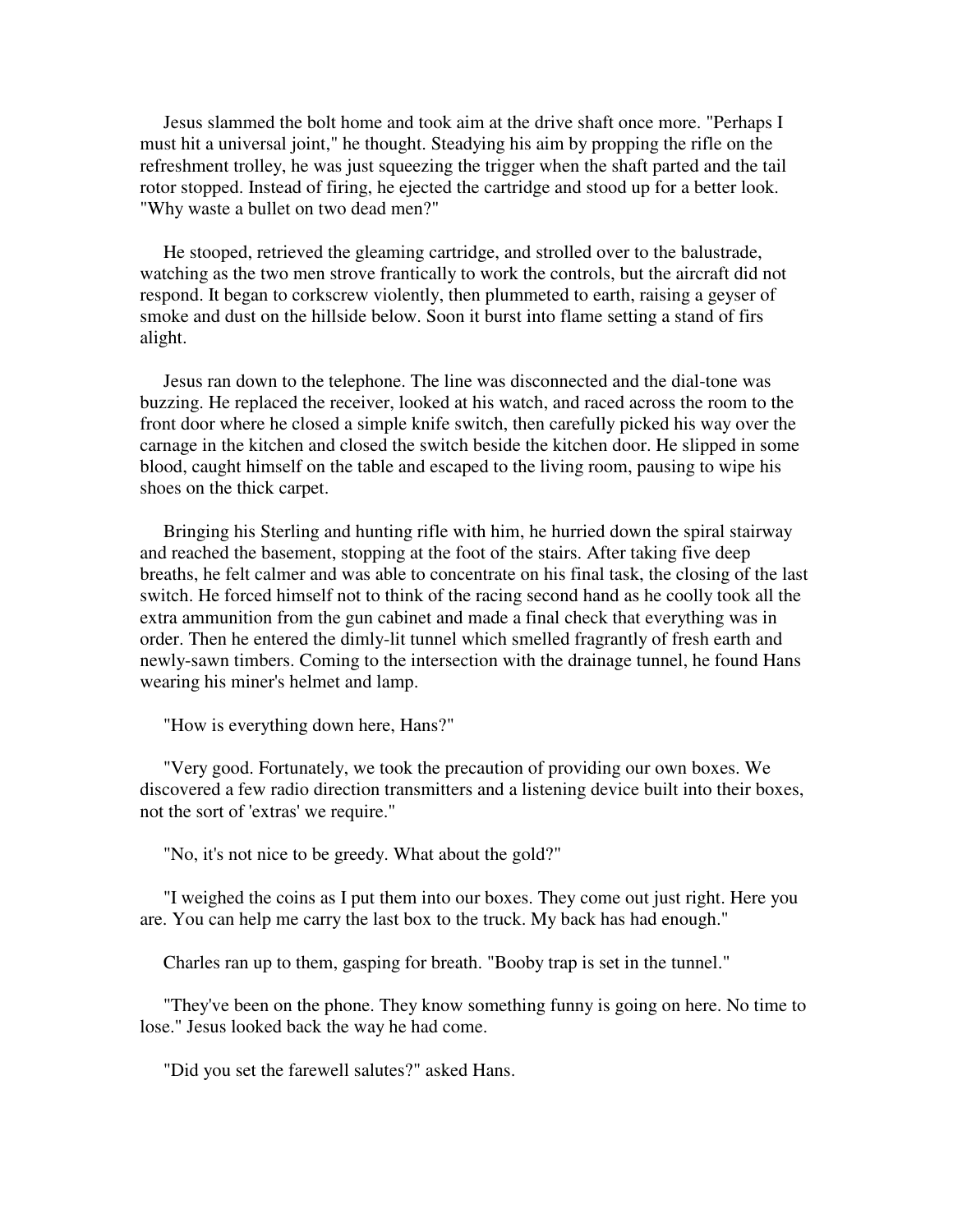"Yes. Mine will go off in about four hours." Charles checked his watch.

 "And mine will go as soon as they arrive, which may be any minute," said Jesus anxiously.

"Good men," said Hans. "Now we get the hell out of here!"

 They hurried down a sloping passage and came out into the shady canyon where an army weapons carrier stood. After loading on the last box, they hastily donned U.S. Army fatigues with National Guard insignia. Charles and Jesus jumped into the back and Hans jammed the truck into gear. Armed conspicuously with M-1 rifles, the two 'National Guardsmen' slouched against the wooden stake sides of the careening truck, their feet resting on ammunition boxes filled with gold eagles. The sunlight shining through the branches made leafy patterns of light and shade upon the green boxes as they raced down the canyon. Soon, Hans slowed down and turned into the paved road which ran through Tilden Park.

 Charles heard another helicopter approaching and he looked up at the clouds. "Beautiful day, if you don't mind the smog."

 "It's not the smog I'm worried about." Jesus looked back toward the house on the hillside where the helicopter was circling.

 District Agent Rossi was beside himself. "Goddammit! Move those hoses." He beat the steering wheel of his car in frustration as a few firemen complied. There weren't many firemen available as it was, and most of them were exhausted from days of thankless battle in the ghettoes where conflagrations, crumbling masonry and sniper bullets had become a daily routine.

 Rossi's junior, Fitzgerald, had never heard him use profanity before, and he was shocked. Fortunately, there were no members of the public around to hear, unless the three carloads of Treasury agents behind them could be classed as public.

 There were groans and screams from the crowd which had gathered near the fire as the timber props gave way from beneath a modernistic bungalow. Majestically, it toppled into the furiously burning woods with a shuddering crash, accompanied by a cacophony of breaking glass. The flames leaped higher as they fed on this additional morsel.

"The only f---ing road in the area, and it has to be blocked by a goddamn fire!"

 "Well, Sir, it was one of our helicopters that did it." Fitzgerald had a genius for saying the wrong thing at precisely the right time. The other agents in the car sucked in their breaths. But Fitzgerald was saved by the timely arrival of the Fire Chief, who poked his besooted head into the car.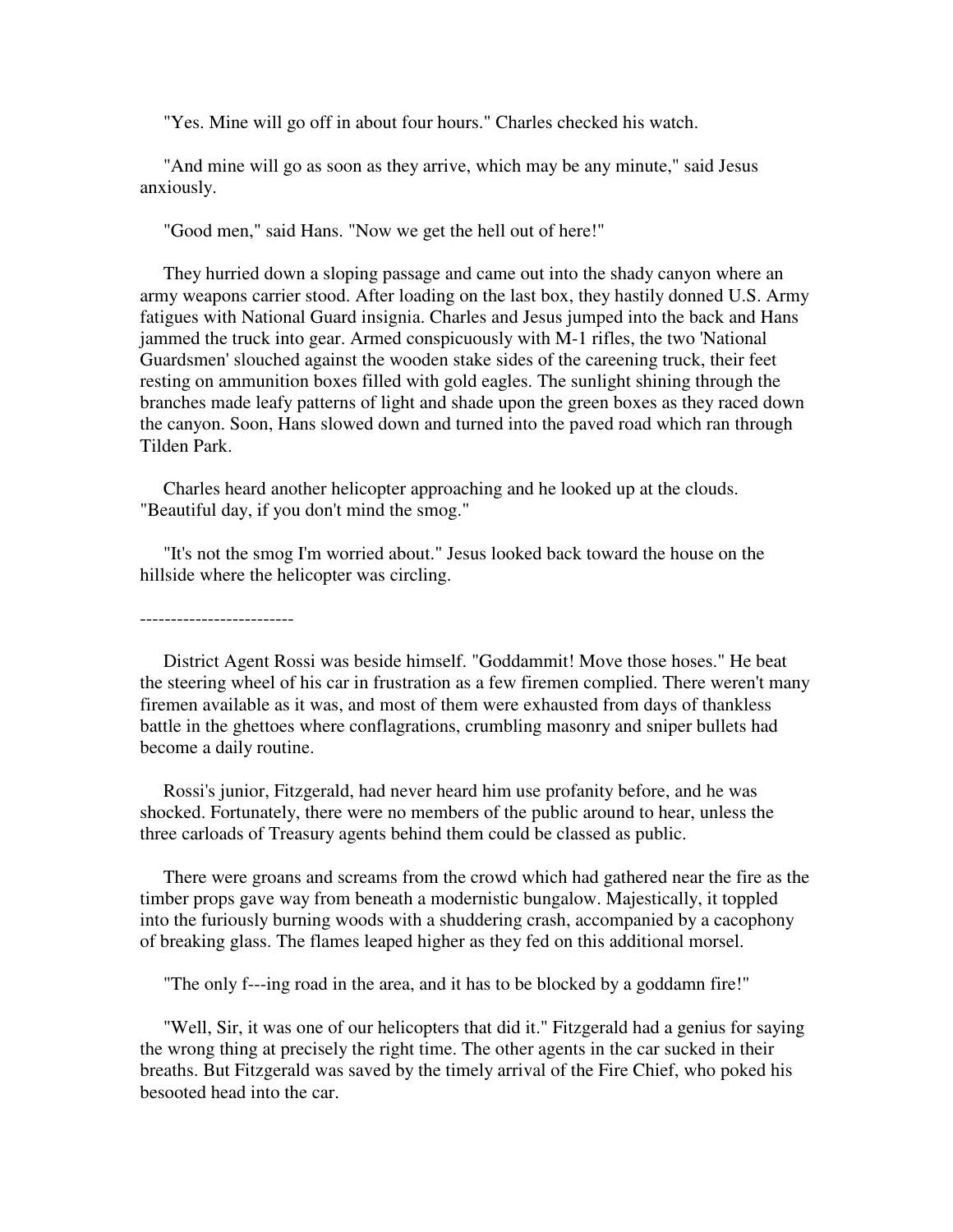"What the hell do you think this is, a pleasure drive? Can't you see there s a fire?" He was a desperate-looking creature, eyes ringed with fatigue, nearly mad from exhaustion and smoke inhalation.

 "Federal agents," shouted Rossi. "Move your damn toys out our way, and be quick about it!"

 "Toys! Listen, you meat head, this is a fire, and I'm in charge. We're moving no equipment until the area is secure. Can't you see the whole ridge is about to go up?"

 "Let it go up! I'm the representative of the Federal Government in this area, and I can guarantee reimbursement for any losses incurred." Rossi's face was red, and the throbbing vein on his temple looked as if it were going to burst at any moment.

"And I'm King Kong. Why don't you f--- off!"

 Rossi gave a shrill growl, like that of a puma ready to spring, and drew his service revolver. There was nothing anyone could do. The Fire Chief was a huge man, but the Magnums somersaulted him halfway across the road as they smashed into his body.

 "Now, move those trucks!" Rossi waved the smoking weapon about, leaving no doubt of the fate in store for back-talkers.

"Yes, Sir, where can we park them, Sir?" asked the intrepid Fitzgerald.

"Drive them over the cliff, but off the road, immediately!"

 The crowd grew ugly when they saw the first fire engine roll over into the flames, and other agents had to draw their weapons to allow the convoy to pass through. It was all a matter of priorities.

 At last, they drew up in front of the house on the hillside. Agent Rossi led a group to the front door while others took up positions on both sides. Additional agents were working their way up the hillside in order to take the house from all directions. Rossi approached the door with drawn gun and kicked it open.

-------------------------

 Agents Reilly and Funguido approached the tunnel swiftly but cautiously, the one covering the other as each made his dash up the brushy slope. Guns drawn, they rushed into the tunnel to find what they expected: Nothing.

 Wordlessly, Funguido motioned Reilly to take cover against the opposite wall. They stood for a moment, listening to the trickle of water and the muted engine of the helicopter as it passed overhead. When their eyes had grown accustomed to the darkness, they began to pick their way quietly over the rocks and broken glass littering the sides of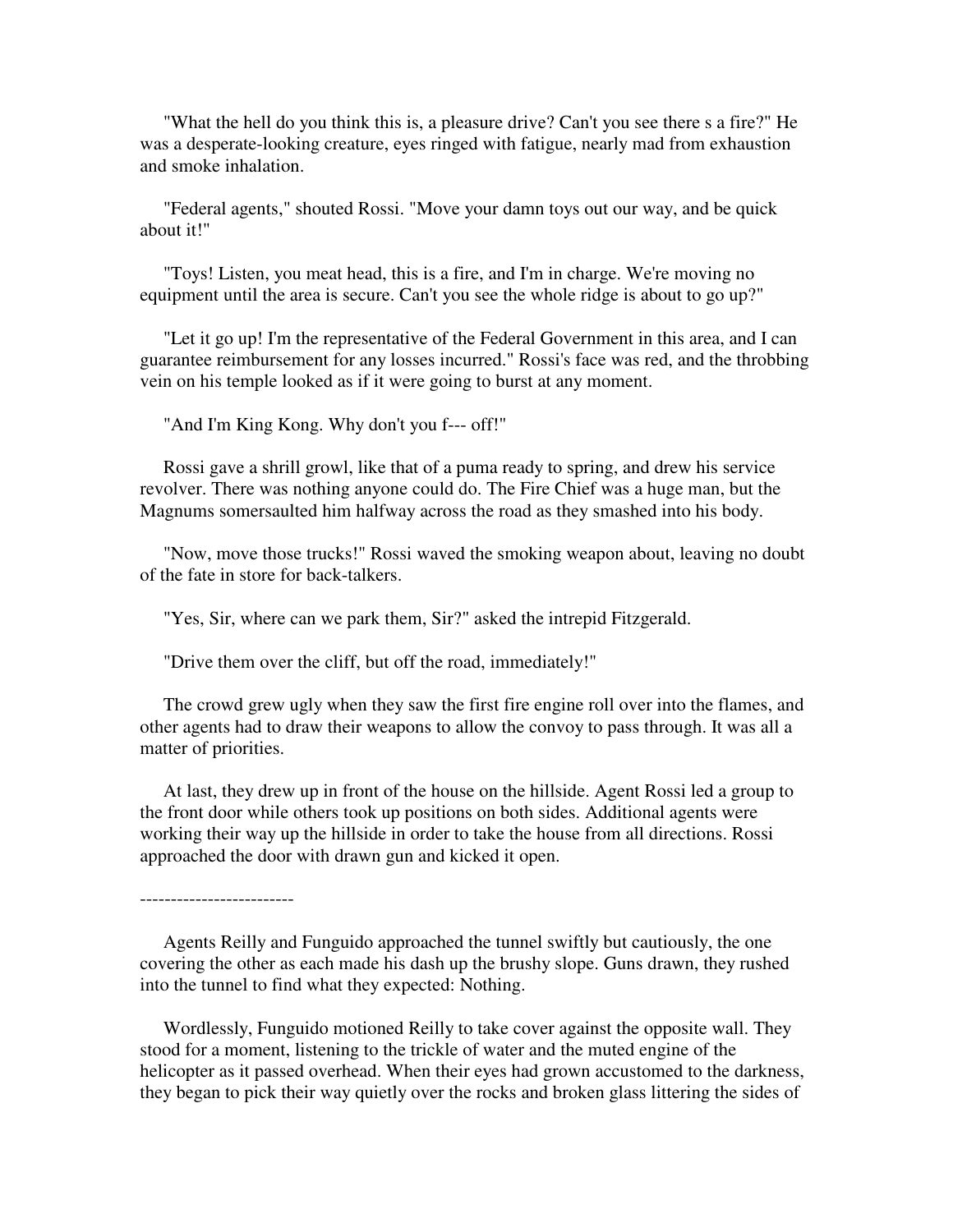the tunnel floor. They noticed the center of the floor had been swept clear of stones and other obstacles, and they could make out the tracks of a boy's wagon in the sandy spots.

 Suddenly, the tunnel seemed to leap into the air. Both men were thrown down and stunned by the shock of an explosion. Regaining their senses, they looked around. The tunnel appeared intact. Nothing had collapsed. The water still splattered and trickled from above and the warm air still came in from the entrance below.

 They resumed their careful tread along the sides of the tunnel until they found their way blocked by the rusted remains of a bicycle which leaned against some ruined lawn chairs, their canvas hanging tattered and mildewed.

 Noiselessly, they put the bicycle out of the way, not noticing that it was bound to a piece of fine piano wire which ran back toward the tunnel entrance. As the wire went taut, some pellets dropped into a tray of acid concealed beneath a pile of rubble. They hadn't gone much further when Agent Funguido barked his shins on a boy's wagon directly in their path.

"Damn it! What is this, a kid's toy dump?"

 Reilly was about to warn his partner to be silent, but his inhaled breath caused him to choke instead. Both men were dead by the time they slumped to the floor. When they were discovered a few days later, they had begun to mildew.

-------------------------

 Hans drove exceptionally well. They sped around the tree-lined curves of the park road and came to the first intersection at the base of the foothills, stopping for a red light.

 Jesus was about to say something when his breath was nearly taken away by the shock wave of the explosion. A great pillar of dirt and smoke rose from the hillside behind them.

Charles smiled. "That's one way to avoid paying the rent."

 "Let them dig for evidence in that!" Hans laughed and put the truck into gear, driving across the intersection toward the campus.

 Jesus beat his hands on the canvas top of the cab. "Hans, don't go near the University!"

 Hans stopped. "Which way should I go, then?" He pointed to the columns of smoke rising to the north and south of them.

"Mierda! More riots. But there will be trouble at the University."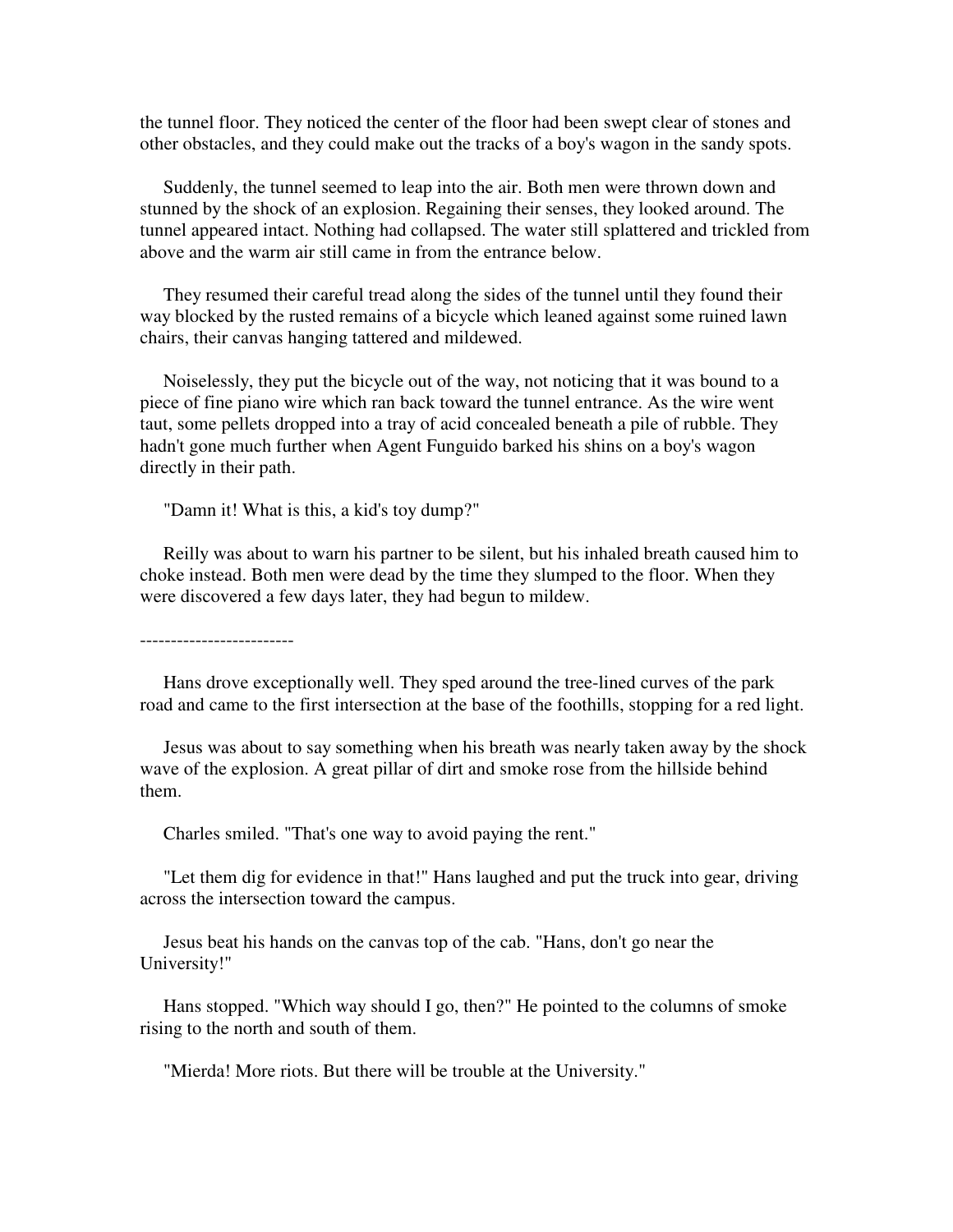"It's the only way we can go, so we must take the risk. Charles, get into the cab with me in case I am wounded." Hans laughed as they drove on.

"What is it?" asked Charles.

"This reminds me of another trip I made, years ago, when you were only a child."

"During the war?"

 "Yes. The roads were muddy. The mud nearly finished us. And then there was the silence."

"In wartime?"

 "Yes, that is what made it so frightening. It was suffocating. The park forest reminded me of it."

"Where were you at the time?"

"Traveling west with the eastern front."

"You seem to be well-practiced at making getaways."

 "Let us hope practice makes perfect." Hans mused grimly over the steering wheel. "It comes to the same thing if we are captured now, as it did then. 'Vitamin C' tablets." He chuckled.

"Let's hope we won't need them."

 "No, my young friend, especially in your case. I have had some twenty good years after my last escape. I can only wish you the same after this one." He turned onto the tree-lined road marked 'University Drive.'

 "No one around. That's ominous." Charles arranged the grenades and extra magazines for his Sterling so they would be in easy reach. He looked out the rear opening in the canvas. "How are you for ammunition, Jesus?"

 "Five extra Sterling magazines, two full clips of M-1 and a box and a half of Magnums."

"Well, don't feel left out." He passed him six high-explosive assault grenades.

"Gee, thanks."

 "Just to keep you from getting bored back there. And keep the Sterling out of sight. It's not G.I. You want us to look like urban guerrillas or something?"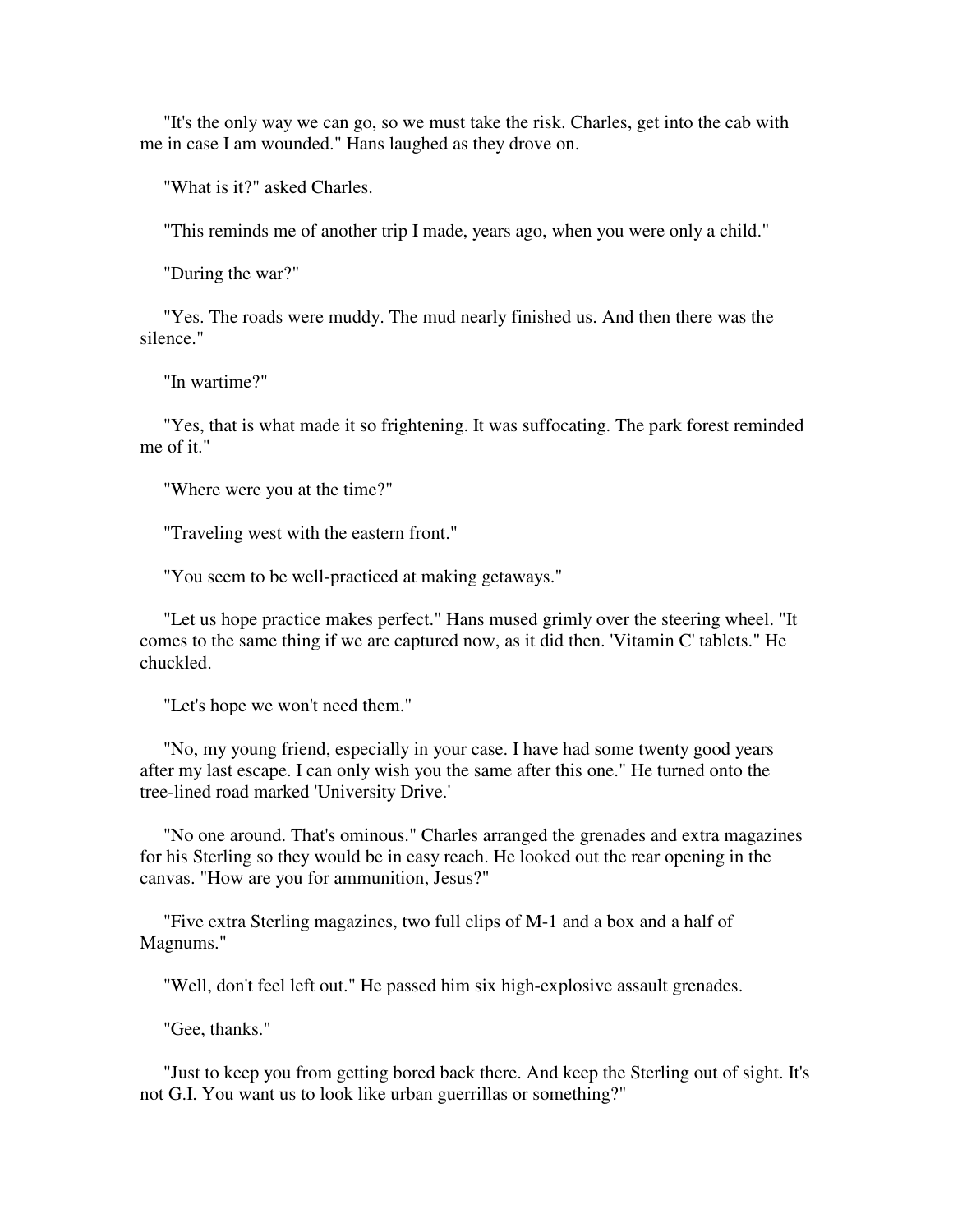Jesus laughed and laid the Sterling on the floor of the truck beside the ammunition boxes.

Charles tapped Hans on the shoulder. "Stop here."

"What the hell for?"

"We need those trash cans."

"I have no objection to looting whatever we can take with us, but this is ridiculous!"

 Hans put on the brakes, and Charles leaped out. He came back with two large trash cans after he had emptied them by the roadside.

"That's right, Jesus, stand them up in the back."

"Charles, you are mad," said Hans.

 "Not at all. Who's going to pick a fight with a garbage detail? Besides, the National Guard won't enlist us in any action if we keep the guns out of sight."

"Good thinking, Herr Oberst. It might even work."

"Jesus, give me your M-1. Hans, get out for a moment."

 Charles waited until Hans was clear, then fired carefully aimed shots at the truck. Holes appeared in the door panels, the hood, and the windshield on the passenger's side. He stepped back to survey his work while Hans and Jesus stood by in consternation.

"Mad, Jesus. He's utterly mad."

 "Do you suppose it was the late nights, or the lobster mayonnaise? I thought the lobster was fresh." Jesus shrugged.

 "No, not the lobster mayonnaise. Such vandalism. Ach, my beautiful weapons carrier!"

 Charles stood for a moment, debating whether another bullet hole would get any raves from the critics, then decided against it. "I like it the way it is. Let's get out of here."

"He seems to be regaining his senses," said Hans.

 "Great art is always ahead of its time, but you'll both see very soon that I've made us an alibi." Charles returned the M-1 to Jesus.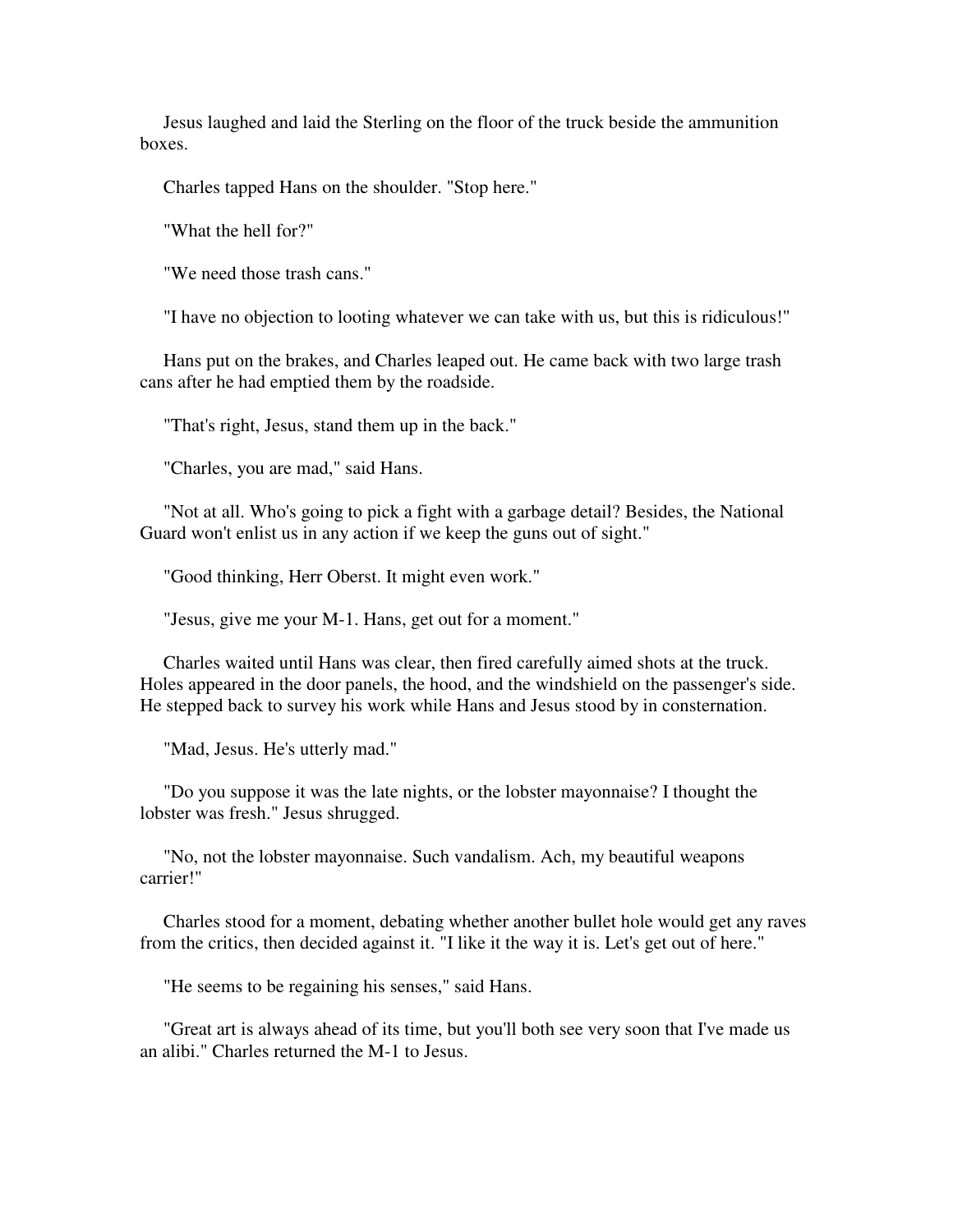"Or a conversation piece." Jesus swung into the back of the truck, and studied the road behind for signs of pursuit.

"Just humor me, okay?" Charles slammed the perforated door.

 Hans drove carefully, but the sharp bend in the narrow drive obscured the armored personnel carrier until they were almost upon it. He hit the brakes hard, and the weapons carrier spun about, nearly hitting the a.p.c. broadside. The engine stalled, and the soldier manning the fifty caliber machine gun atop the a.p.c. looked over at them.

Charles cave him a cheerful wave. "Hi! What's cookin'?"

 The machine gunner said nothing, returning his gaze to the large wooden house which he was covering with his weapon. Some troops were approaching the structure cautiously, in a classical enveloping maneuver, moving from cover to cover in short rushes.

A rifle muzzle poked from one of the boarded up windows of the house.

"Out!" Hans gave Charles a shove and threw his door open.

 They jumped out of the truck as the machine gun began to fire, spraying the front of the house in a long burst. There was silence for a moment and Charles peered around the side of the a.p.c. where they had taken refuge. Looking up, he saw a tremendous gush of smoke from the chimney. Simultaneously, there boiled out of the house a great number of blacks, some leaping from windows others from fire escapes, all screaming and cursing at the top of their lungs.

"Down!" Charles pulled Hans with him as he hit the pavement.

 The house swelled up, sprang into the air, and burst into a vicious cloud of flying splinters, glass and brick. The ground heaved, and a great, hot fist drove them hard against the pavement, leaving them stunned and breathless. When they looked up, the house was gone and so were the blacks and the soldiers. The machine gunner's arm dangled from the top of the a.p.c. for a moment before it plopped into the street beside them.

"Himmel! Was passiert mit ... What was that?"

Jesus wiped blood from a cut on his forehead. "A bomb factory. I warned you ..."

 They sprawled on the pavement again as another explosion shook the area. Where the house had been, there was now a crater, belching flame and brightly-colored smoke as mysterious objects exploded with great whooshes.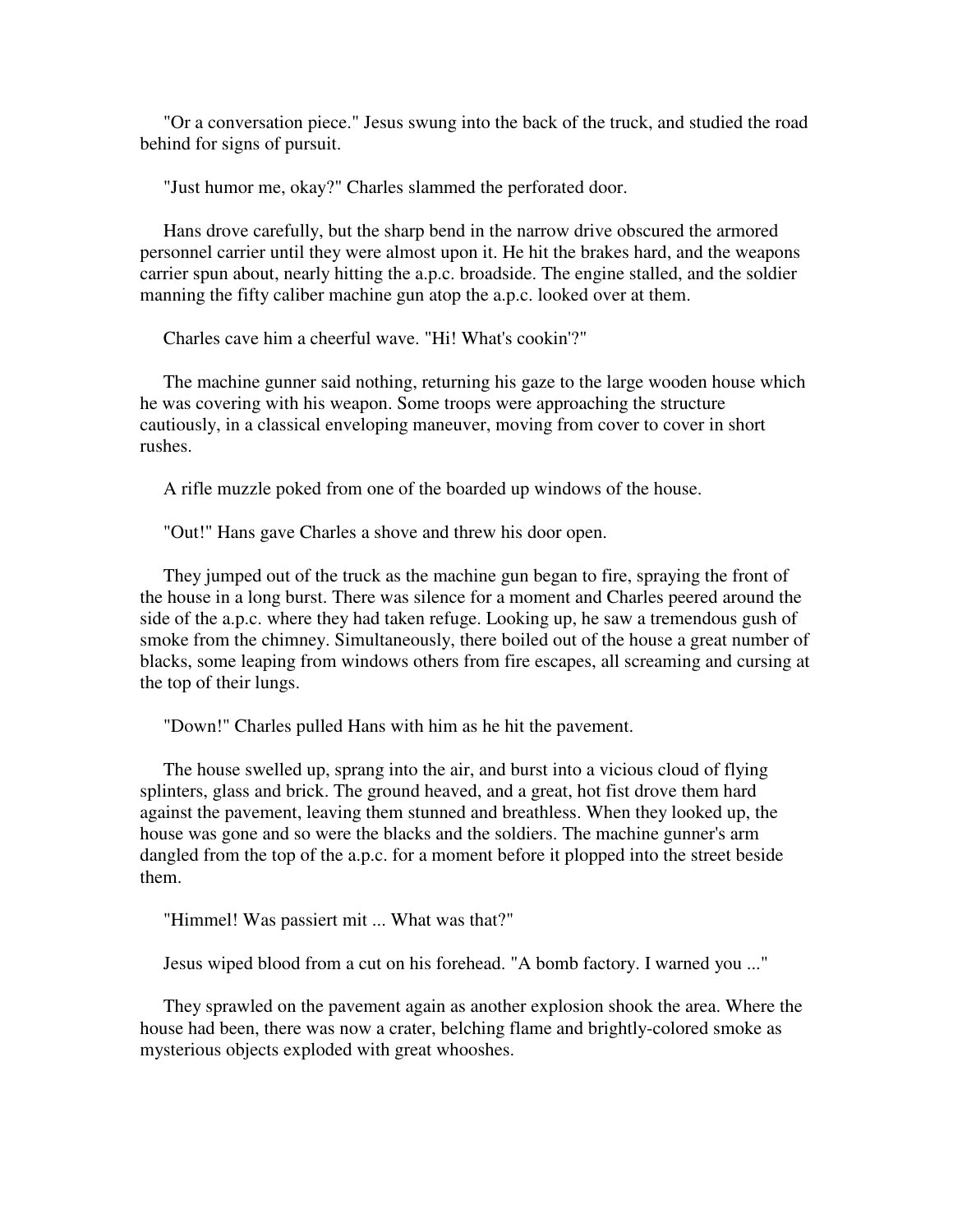In the background they heard the rattle of small arms fire and the squeak of tank treads. A broken power line flashed, writhing and cracking on a rubble-strewn lawn. Here and there, cars burned, filling the air with the stench of plastic and rubber. A pall of smoke rose from burning buildings.

 Numbly, they got into the truck and drove on slowly, skirting the fallen electric poles and other debris that threatened to block the street. Somehow, Hans found a path through the chaos, while Charles and Jesus scanned the damaged houses for snipers. To avoid the litter in the streets, they drove over lawns and sidewalks, incidentally ruining the back fence and garden of the university's president who cowered somewhere in the recesses of his palatial house. There was no bravery among the corrupt.

Charles looked up as a searing roar split the sky above them. "Fighter bomber!"

 The sunlight glinted on its fuselage as it streaked over the university library, which erupted in a black cloud of flaming napalm.

 Jesus put his head through the rear window. "My students. They invited me to come with them, as if they were going on a picnic. The books were all right against bullets and bomb fragments, but ..."

 Charles watched the column of smoke rise from the library. "I was a student here, myself."

"No, Carlitos! In this university?"

"Yes, but it was a little different, then."

They laughed.

Hans stopped. "Up ahead. What is that?"

Charles peered through the drifting smoke. "It could be smoke, but then ..."

"It must be gas."

"Oh, hell!"

"What kind do the Americans use?"

"At this stage, anything, but we'll have to take a chance that it's just C.S. gas. Jesus!"

"Yes?"

 "Now, listen. You've never been through gas before, but there's nothing to worry about. Your face and hands will sting like hell, but whatever you do, keep your mask on.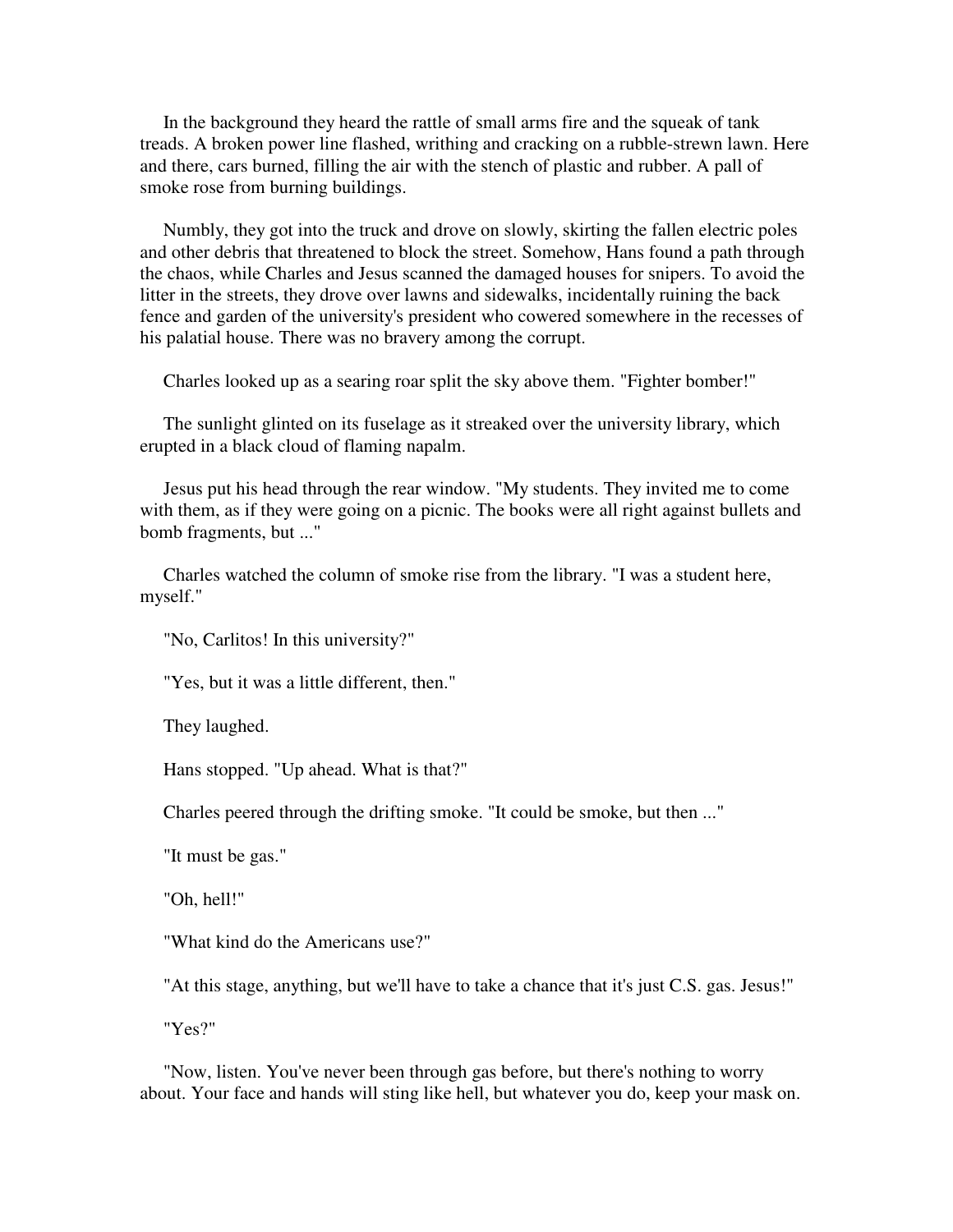Roll down your sleeves and button your collar. That will help some. I think it's concentrated in that pocket up ahead."

"You mean we must go into that?"

 "I'm afraid so, but Hans won't take too long to get through it. Just sit tight and hold on."

 "Caramba!" Jesus put on his mask and Charles tested the straps to make sure they were taut.

Charles adjusted his own mask as Hans put on his.

 "Now, get ready for a special treat." Charles' voice was muffled even as he shouted. "Let's go!"

 They drove into the sinister cloud that billowed and eddied around them. The area was saturated with gas. No shots came from the houses which were just visible in the haze, but a man staggered toward them, vomited, and blindly reeled down the street until he doubled up again to retch. This time he collapsed, adding his to the growing number of bodies that littered the streets and lawns of the suburb, sprawled in grotesque postures that reflected their agonized deaths. The truck lurched and bumped over the corpses, which provided the smoothest roadway amid the rubble of street-fighting.

 As the gas thinned out, sniper bullets began to whistle around them. They were bypassing a lawn strewn with the mutilated remains of policemen when a molotov cocktail sailed into their path and burst, the sudden inferno blocking the street. Hans reversed the truck and backed away from the flames.

 "Watch out!" yelled Charles, as a swarm of youths appeared from a side street, wearing gas masks and brandishing firebombs.

 Jesus fired a burst which cut down the first group and whirled around to machine-gun another group coming at them from the other side. The youths fell, and some of the firebombs burst among the would-be throwers who vanished as suddenly as they had appeared, in pools of flame.

 Skillfully, Hans took them away from the fires and into an area which had seen heavy fighting between National Guard units and well-armed rioters. They passed a line of a.p.c.'s which had taken direct hits from anti-tank rockets and were blazing furiously, their ammunition still exploding like fireworks on the Fourth of July, in sharp accompaniment to the crump of bombs in the distance. Charles was glad that his mask prevented him from smelling the roasted flesh as they drove over the charred bodies of the ambushed troops.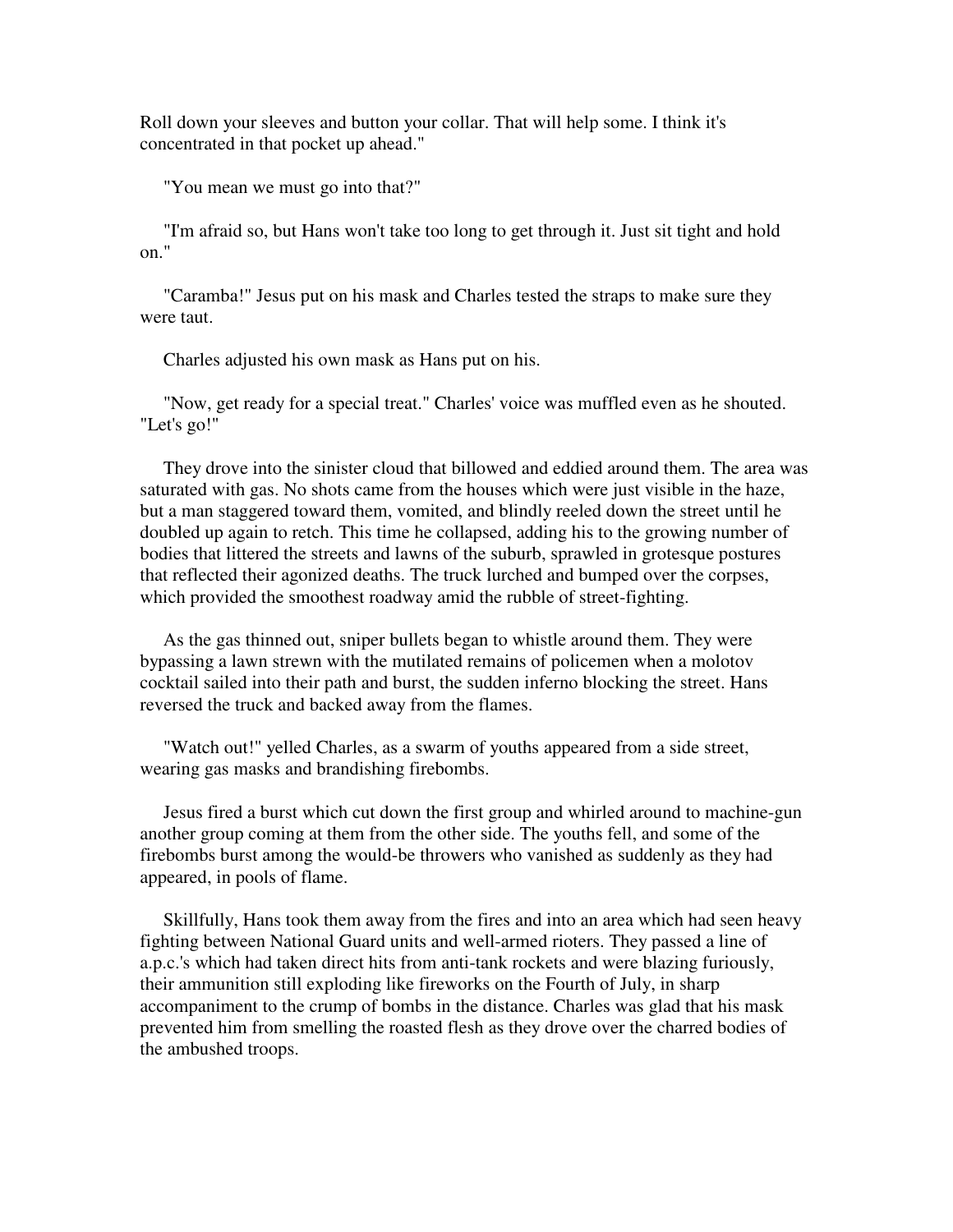They detoured around an overturned school bus and found themselves confronted by a heavily-manned roadblock whose machine guns were all aimed at them.

 Seeing that none of the soldiers wore masks, they removed theirs, grateful for the coolness of the smoke-laden air.

"Smile," said Charles. "This is it."

 Hans managed a toothy grin and waved at the grim-faced National Guardsmen ahead. "You've got your Sterling out of sight?"

"Yes, but I'm pulling the pin on this grenade."

"Don't drop it in here."

"I'll try not to."

 A dishevelled-looking lieutenant signaled them to halt, and they stopped at the barricade. "Now, what the hell do you guys think you're doin'?"

 "Jeez, Lootenant," moaned Charles, "Ah think we got lost." He laid on a thick hillbilly accent.

 "That ain't all," said Jesus. "You gotta do somethin' 'bout them snipers or you gonna be minus one mess detail."

 "You guys just gotta be kidding!" The lieutenant looked at them and saw that they were not kidding. "Well, I'll be damned. We lost a tank column in there an hour ago, and you clowns gripe over a few snipers. What you don't have for brains, you sure as hell make up for in luck."

 "Wal, now, what'd Ah tell yew?" Charles nudged Hans. "Ah thought that theah neighbahood was a maht unfriendly."

"Unfriendly?" Hans muttered. "Donnerwetter!"

 "Okay, you guys, let 'em through." The lieutenant signaled for the troops to move the barricade, a county road department contraption militarized by the addition of strands of barbed wire. He waved them to come on. "Hey, let's speed it up now, or your cook is gonna serve late dinner, and I'm so hungry I could eat a nigger fried, roasted or on the half-shell."

They laughed appropriately.

 Hans revved the engine and proceeded past the barricade, Charles with a silly grin, holding the grenade on the seat beside him. He saw the barricade close behind them. Now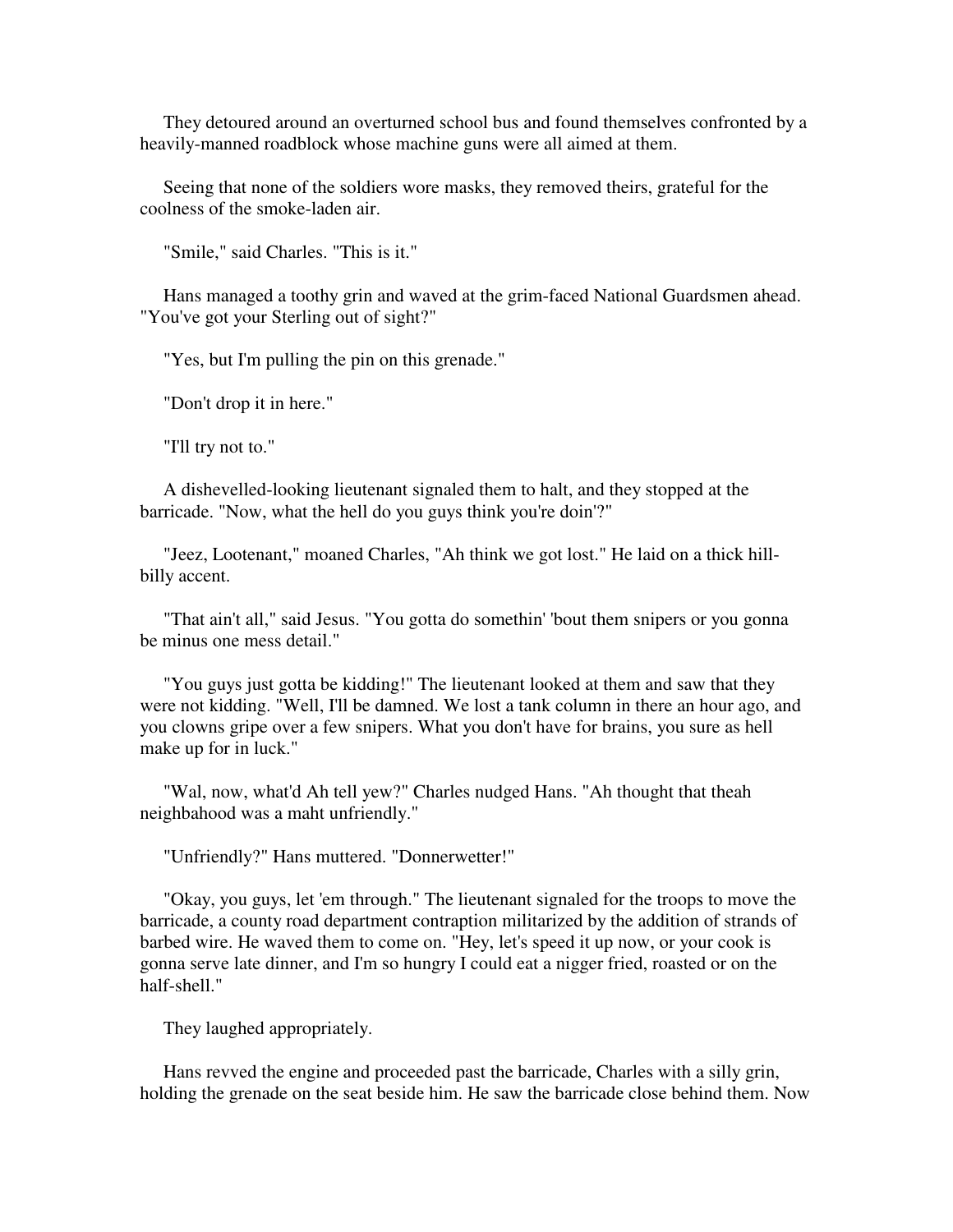they were boxed in between two barricades. "I don't like this," he thought, and he felt his hand grow moist upon the casing of the grenade.

 The lieutenant motioned them to halt. "Okay, just step out for a second. Orders are to search every vehicle leaving this area."

"Sure," said Charles, smiling at him and giving Hans a punch on the shoulder. "Go!"

 Hans stamped on the accelerator. The weapons carrier leaped forward and crashed through the second barricade, scattering the soldiers who quickly knelt beside the road and aimed their weapons. Jesus shot the trooper who had swung one of the machine guns around, and Charles hurled the grenade at a group of soldiers who sprawled flat, just as they were about to fire a deadly volley. Hans accelerated, trailing some of the barbed wire and broken palings from the shattered barricade. Bullets flew in every direction as exploding grenades and bursts from the Sterlings spoiled the aim of the soldiers behind them. Ahead lay the open highway, not a car or truck in front of them.

"They're after us!" shouted Jesus.

 Two jeeps mounting fifty-caliber machine-guns raced in pursuit, gunners firing bursts from their swaying platforms.

 Hans put the accelerator peddle on the floor. "I don't think we can out-distance them. Keep your head down."

 Jesus, lying on top of the gold boxes, fired both M-1's until the clips were expended. His rapid fire made the jeeps weave from side to side as the drivers swerved to avoid the bullets that ricocheted off the pavement in front of them. The distance was still too great for him to use the Sterling, so he took up his hunting rifle and began to fire slowly and deliberately, trying to hit someone or something vital on the jeeps. Accurate aim from the careening truck was almost impossible, just as it seemed to be from the bouncing jeeps whose bullets bit large chunks from the pavement or screamed overhead. No damage was done, despite all the shooting, but the jeeps were gaining on them.

 Charles dropped a grenade which exploded only after the jeeps had sped past. Jesus rolled both trash cans over the tailgate, like depth charges. At that speed, they seemed to turn to rubber, bouncing up in the air and performing wondrous gyrations before they fell to the ground and rolled erratically across the pavement.

 The driver of the nearest jeep zigged when he should have zagged, and was forced to turn violently to avoid collision with one of the trash cans. His jeep went into a spin, smashed into a concrete bridge abutment and burst into flames.

 Bullets tore holes in the pavement around them as the gunner of the remaining jeep found the range. Hans swerved from side to side, throwing his aim off, but losing speed. Suddenly the windshield exploded, showering their lowered heads with shards of glass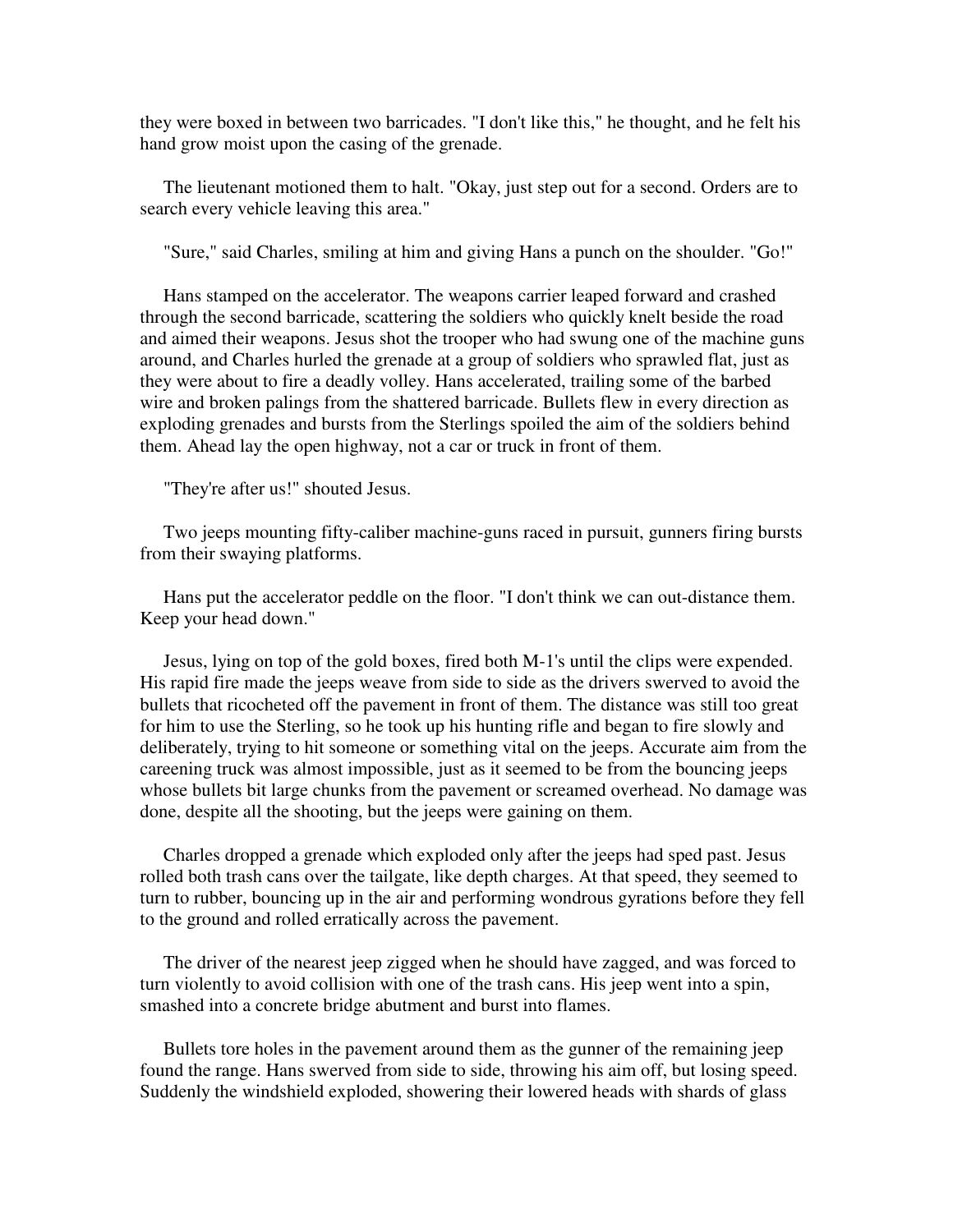and angry splinters from the wooden stake sides. Charles saw blood on Hans' cheek and neck and was about to grab the wheel, but Hans pushed his arm away.

"I'm all right," he grunted, his eyes fixed eagerly on the road ahead.

 Charles turned to look out the back window, hearing Jesus give a Latin version of a rebel yell. He saw the pursuing jeep go off the road and climb an embankment. It stalled for a moment, then rolled over and over and crashed back onto the roadway upside down.

"Snipers!" exulted Jesus. "Bless their dirty little hearts!"

Charles grinned. "I could hang a medal on every one of the bastards!"

 "And I shall never complain about hard luck, my friends, not after today." Hans brushed some pieces of glass off the back of his neck.

 It was nearly dusk when they pulled into the driveway of a suburban house not far from the burned-out refinery.

Hans knocked on the door. "Come on, Captain Barman, open up!"

 The door opened as much as the security chain would allow, and out poked a doublebarrelled shotgun.

"Who are you?" asked a woman with a frightened voice.

 "Mrs. Barman," said Hans cordially, "it's Harry Holbrook remember? I chartered the Sandshark. Is the captain in?"

 The woman peered out at them and sighed with relief at the sight of their uniforms. "Oh, Mr. Holbrook, please come in."

 They entered a dimly-lit hallway and came into the living room where they found the captain and his two children watching television.

 "Dear, Mr. Holbrook is here. I'm sorry, I don't know your friend's names. So you've all been called up." She said it as if they had been chosen to wash dishes after a church social.

"It's our duty, Ma'am," said Charles, modestly.

 "What brings you out here?" asked the captain, not looking away from the riot scenes on television.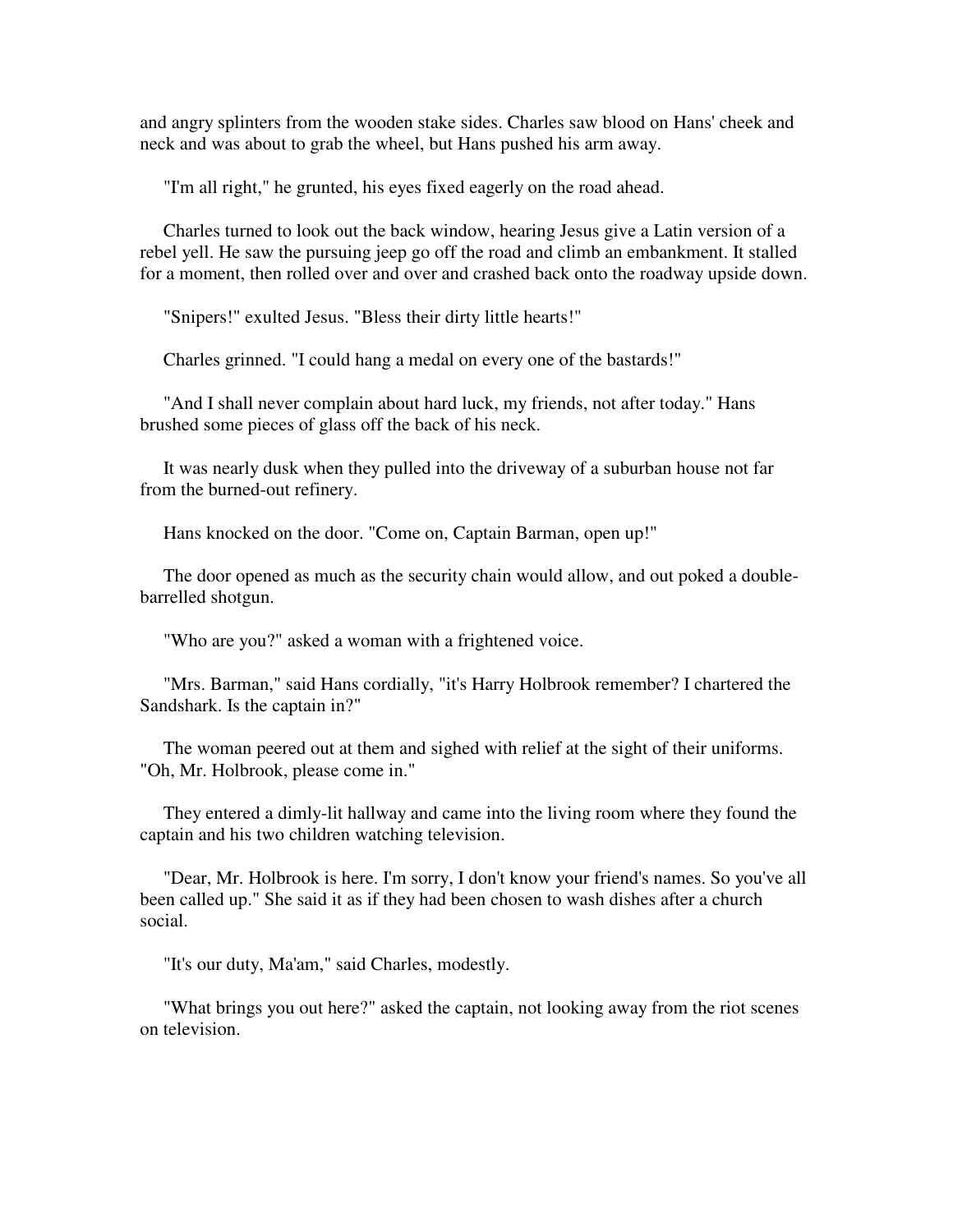"... And the President has declared the State of California a disaster area. National Guard units are to be federalized and reinforced by regular army units due to the present state of emergency.

Here is a special bulletin ..."

"We wish to sail the Sandshark this evening as agreed," said Hans.

 "Out of the question." The captain left his easy chair to turn up the volume, resuming his seat with a hiss of plastic cushions

 "... Earlier today, three men made their getaway from F.B.I. and National Guard authorities with over a million dollars in gold coins stolen from the Federal Reserve Bank of San Francisco. They are believed to be wearing National Guard uniforms and are using a military vehicle. A reward is offered for information leading to their capture. Federal authorities have mounted an all-out effort to apprehend these men, who are armed and dangerous. They were last seen ..."

"Allow me," purred Jesus as he took the shotgun from Mrs. Barman.

 "Nobody move!" Hans covered the captain with his Sterling. "Now listen, and listen well, because I am only going to make this offer once: Come with us, Captain, you and your family. We have arms, money. There is a country in Latin America ..."

 "Yes, I know what you've loaded on my ship. I opened one of the cases this afternoon. You don't use machine-guns for oceanography. You're crazy, all of you, and I won't have any part of this business. You can't use my ship for gun-running and God knows what else. I won't sail 'er out of berth for a bunch of cut-throat renegades."

 "Captain, you don't understand. I offer you a good life, a place to see your children grow to become men and women. True, you will have to fight there as you will here, but there, the rewards are great, and here will be only dismal survival."

 "Now I recognize that accent, Holbrook, or whoever you are. You're a Kraut, a dirty Nazi!"

 "Look, Captain," said Charles, "I speak as an American. This country's finished. Can't you see what's happening?"

"... And the news has been brought to you by the makers of ..."

 They saw a negro plunge a knife into the announcer's back. The television camera swung wildly, showing scenes of desperate struggle in the studio.

 "Now listen here, all you soul brothers and muthas! This here's the Black Liberation Front, and we jest now got a piece of our rightful turf from these white devils."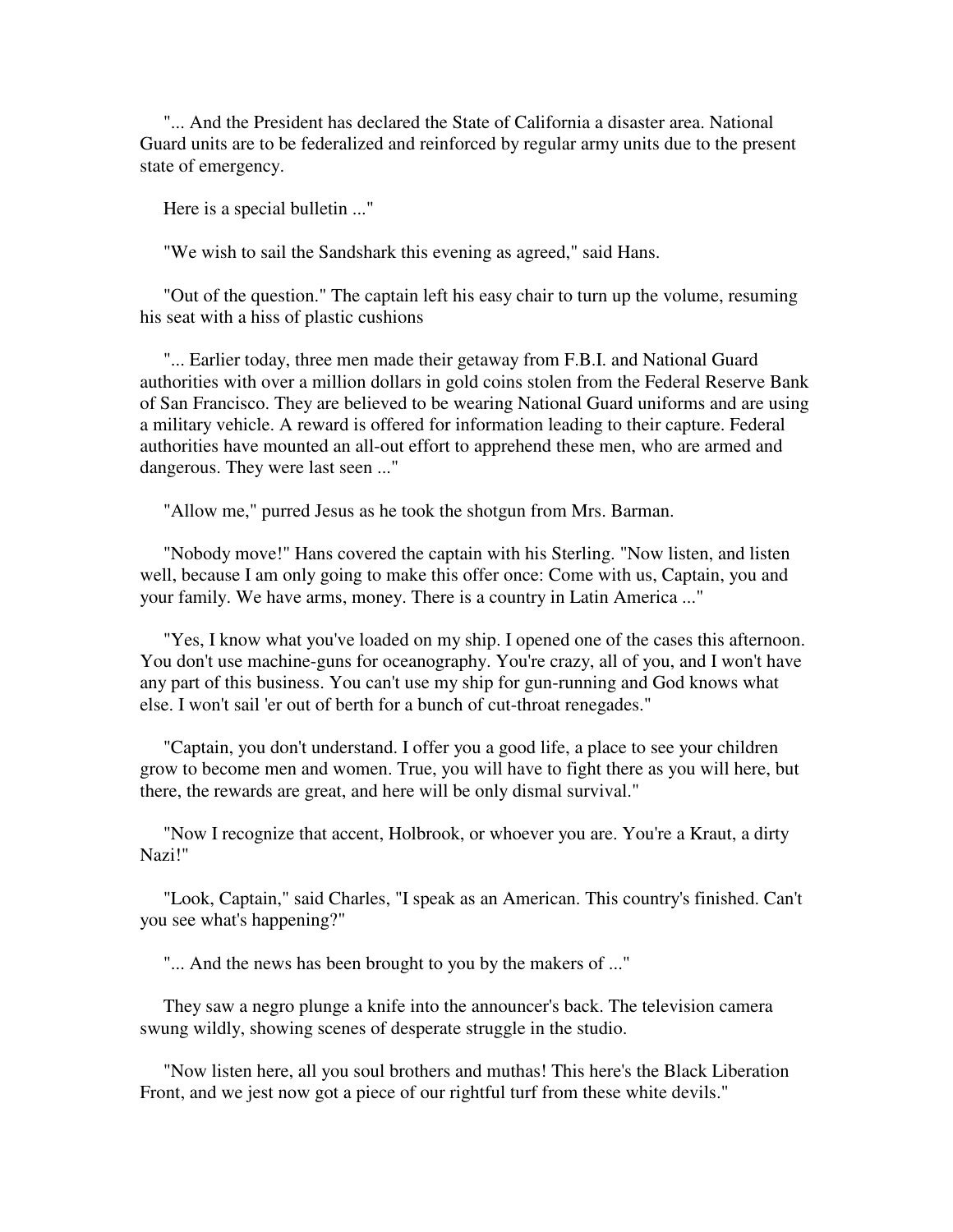The camera was brought to bear on the slightly out-of-focus face of a bearded negro who began reading from a prepared speech. "Fust of all, I say, power to the people!" He raised a clenched fist. Then his voice was drowned out by shouting and gunshots in the studio. The screen went blank, and there was no sound except for the hum of the transmitter.

"You are the one who is mad, Captain, if you choose to stay here."

"I'm not going anywhere."

"As you wish." Hans pulled the trigger.

 The captain was thrown back in his easy chair, twitched, then lay still, his blood flowing down the sides of the chair to drip upon the carpet. The wife's screams were silenced by the shotgun blast which tore her in half.

"The children," said Jesus. "It's no good leaving orphans with unhappy memories."

 Charles drew his pistol. "Easy kids, there's nothing to be afraid of." He knelt beside the whimpering children and shot each of them through the head, sending them sprawling across the living room floor. They lay peacefully, as if asleep.

 "Too bad," said Hans. "The captain had a motorboat in his garage. There must be gasoline."

 They found a large drum of it in the carport, just beside the garage. Jesus took two jerry cans into the house and splashed gasoline over the bodies and around the living room, pouring the remainder down the basement stairs, while Charles made molotov cocktails, using empty bottles and old rags from the trash bin. Hans was keeping lookout beside the truck when he saw Jesus come running from the house, just as flames gushed from the open windows on the ground floor.

 He started the weapons carrier, waited for Charles and Jesus to climb into the back, then released the brakes, allowing them to coast down the driveway. The fire had reached the basement of the house and cans of paint and cleaning solvents began to explode, spouting vari-colored flames from the cellar windows. It was a warm evening, and the crickets were harmonizing pleasantly, lending an air of unreality to the burning house.

 Charles and Jesus steadied themselves as Hans stopped abruptly in front of the next house on the street.

"I'll try for the picture window," said Charles, calling his throw.

 After Jesus lit the rag for him, he gauged the distance with a practiced eye and hurled the bottle. It sailed off, trailed by the flaming rag tied to its neck, and crashed through the window, filling the darkened room with flame.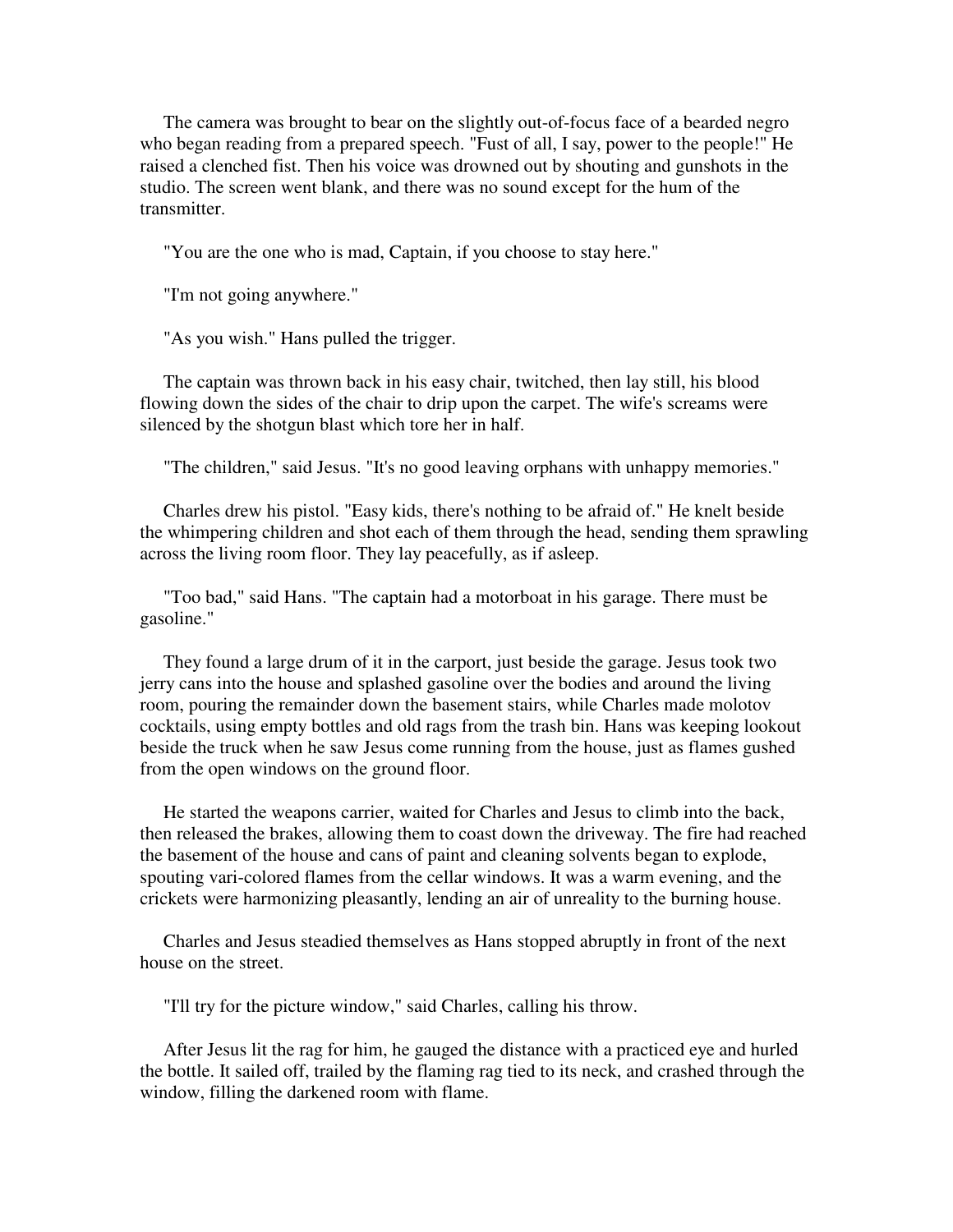"Very good!" exclaimed Jesus. "Let me try the next one."

"Be my guest." Charles took Jesus' cigarette lighter.

"Do you suppose we are disturbing the next door neighbors with all this noise?"

 "I don't think so. These houses are pretty far apart from each other. That's one of the advantages of living in an exclusive neighborhood, Jesus. You're never disturbed by your neighbors milk deliveries. Here you are, try that one on the other side of the street while I get this one."

 When they had driven further, they looked back and saw the many fires twinkling like stars in the distance.

 Charles sniffed the gasoline on his hands. "That'll throw them off the trail for awhile. We'll need all the time we can get to make some distance between us and this madhouse."

 "Good idea, Carlitos, to burn the whole neighborhood, otherwise some bright one could have made a quick connection between the death of Captain Barman and the disappearance of the Sandshark."

 "Barman was a fool." Charles spat over the side of the truck, trying to rid himself of the taste of gasoline.

 "Hans was right. He should have come with us. The captain did not strike me as a stupid man, though he certainly behaved like one."

"System rejection," said Charles.

"What?"

 "Oh, it's just some political science jargon. It means that a system, in this case, a human brain, rejects facts and concepts which threaten it. Barman wasn't stupid, he was merely a fool who refused to see what was right in front of him."

 They drove onto the deserted wharf. Beside them, the black hull rocked gently, lapped by the outgoing tide. White letters streaked with rust from the anchor read 'Sandshark' in matter-of-fact script. The ship was old fashion-looking, with a rakish funnel and clipper bow. Only the harpoon gun on the fo'c'sle indicated her speed and purpose, that of a whaling killer ship.

 "He may have told the police about the guns." Jesus scanned the decks of the darkened ship for signs of life, his Sterling muzzle following his gaze.

 Charles looked around the wharf. "Not likely. We got here pretty quickly. What's more, the police have their hands full."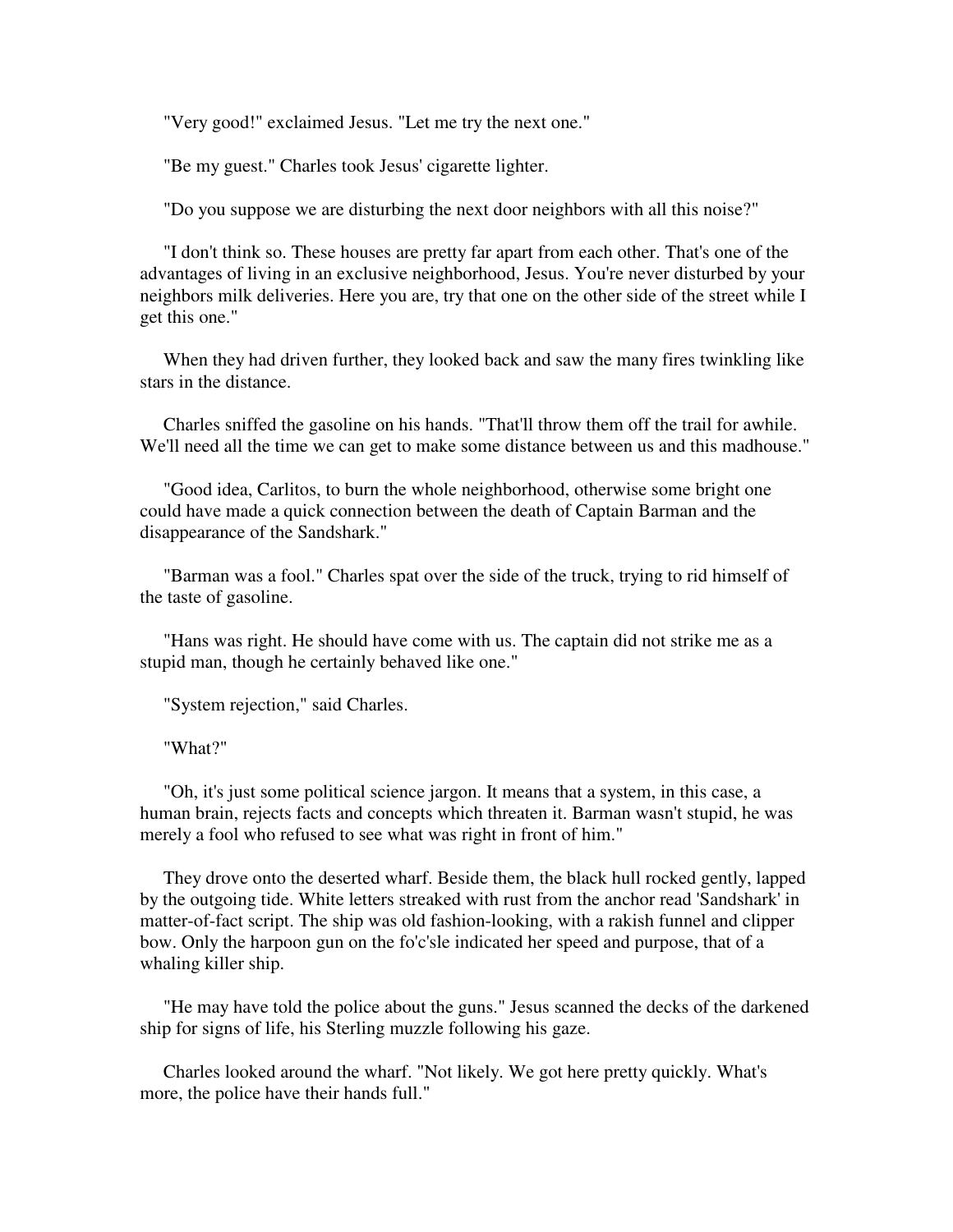"You're probably right. The authorities have enough to do coping with guns already out of boxes. They can't really concern themselves with ones lying quietly in their crates."

"How long to raise steam, Hans?"

 "One, maybe two hours. I first must raise steam in the auxiliary boiler to heat the bunker oil."

 "Good. Better see to that right away. Jesus and I will load the gold and see to things topside."

"Jawohl, Herr Kapitän." Hans saluted. "You are now in charge."

 They watched Hans mount the gangplank and waited for him to signal 'o.k.' before taking the gold off the truck. Working quickly, they took the boxes on board, leaving them on the gangway beside the door to the cargo hold.

 Charles opened the door before switching on his flashlight. They entered and drew the door closed. When he switched on the light, they saw that they were standing at the top of a steel landing, looking down at an array of neatly-stacked boxes and crates. The hold was pervaded by a clean smell of fresh grease and light oil which rose above the pine scent of the crates and pallets.

 "'Oceanographic equipment.'" Charles chuckled. "It looks securely stowed. I'd hate to have this load of hardware shifting around."

 "Hans supervised the loading. It was all he could do to keep the thieving longshoremen from smashing the boxes in order to pilfer the contents, even after bribing them not to. Bastards!"

 Charles shined his light on an open box, the nails gleaming from its wooden lid. A crowbar lay beside it. "That must have been the one that got Barman into trouble."

 "Just what I was looking for, a machine-gun. May I borrow your flashlight to find some ammunition for it?"

"Sure."

 Charles walked down the gangplank and onto the wharf, listening to the clang of a harbor buoy and the slap of the waves. Pigeons cooed under the eaves of the warehouse. He looked up and saw clouds slowly moving across the face of the moon. It was so peaceful here, he thought. It was like finding a spring of clear water in the desert, and he drank in the atmosphere while he could. The oases of peace were fast drying up.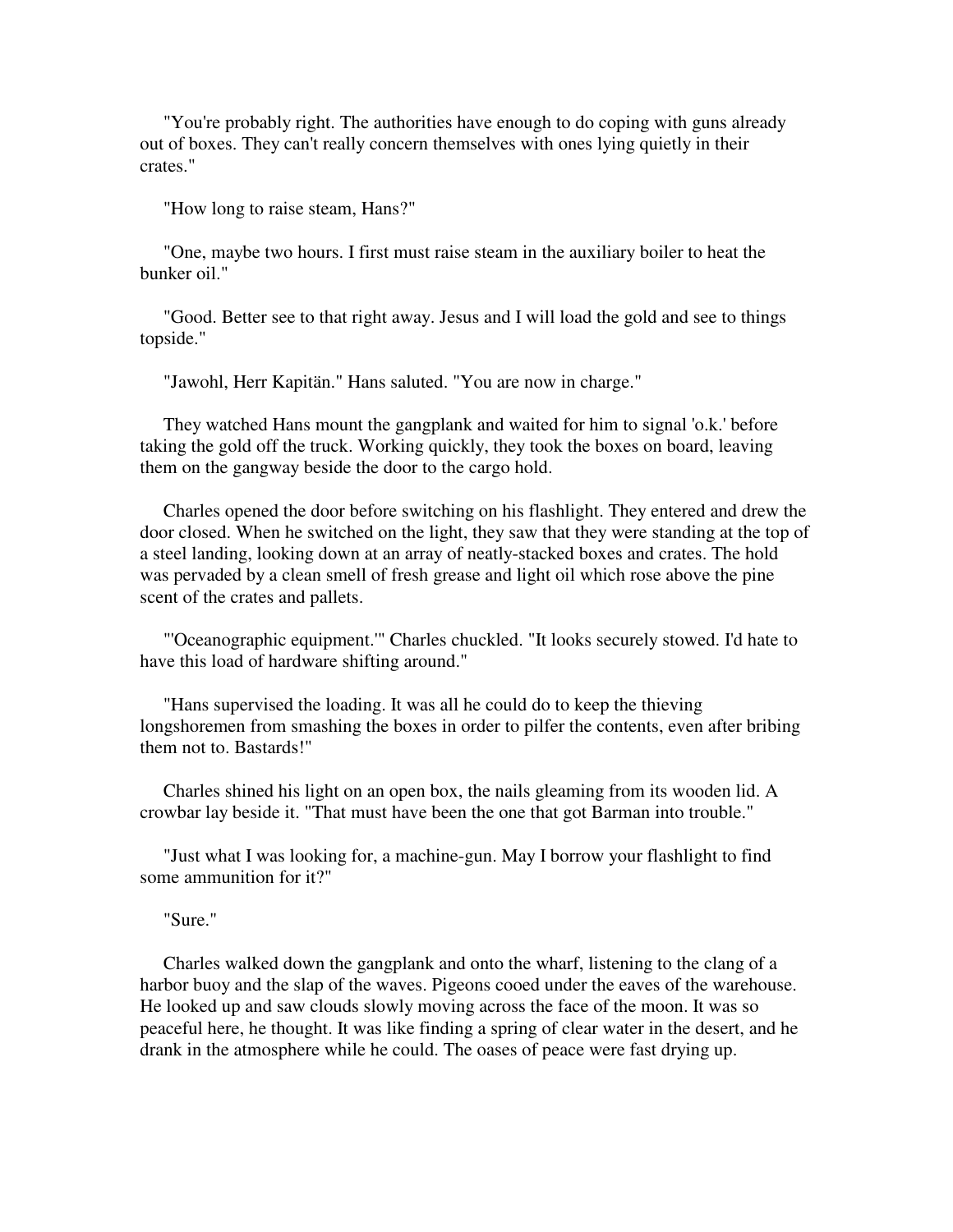He started the weapons carrier and drove toward the end of the wharf, jumping out when the truck's course was no longer in doubt. It bumped over the timber curbing and splashed into the murky water, throwing a deluge of stinking harbor slime onto the dock. A look over the edge satisfied him that the vehicle was sunk sufficiently to be out of sight, and he returned to help Jesus stow the gold with the rest of the cargo. A few lusty heaves at the blocks, and the gangplank slid back upon the wharf. One by one, Charles thought, the ties were being severed. Now only the mooring lines remained.

A seagull flew down and perched upon the railing. It too, seemed anxious to be away.

 Black smoke poured from the Sandshark's funnel, and the whine of the blowers announced that the ship was coming to life. Jesus kept watch on deck while Charles studied the charts and navigation instruments. From the dimly-lit wheelhouse he could see the glow of large fires in the riot areas, casting fitful light on the oily ripples of the harbor. Sirens wailed and small arms popped like strings of firecrackers.

Charles blew into the engine room speaking tube.

"Ja?"

"How is everything down there?"

 "Wunderbar! Plenty of bunker oil, steam-pressure rising, good condenser vacuum, injector pumps working fine. Both boilers will be up to working pressure in a few more minutes. Shall I run the main dynamo?"

"Go ahead, but don't show any lights."

"When does your farewell diversion take place?"

"Any time, now. Can we get underway?"

"Moment mal ... Yes! We have full pressure."

"Incidentally, which way does the propeller turn?"

"Clockwise ahead."

 "Thanks." Charles replaced the plug and stepped out onto the bridge. "Hola, Jesus!" he shouted.

"Sí, mi Capítan!"

"Cast off the stern moorings!"

"La puta madre! You mean we are leaving?"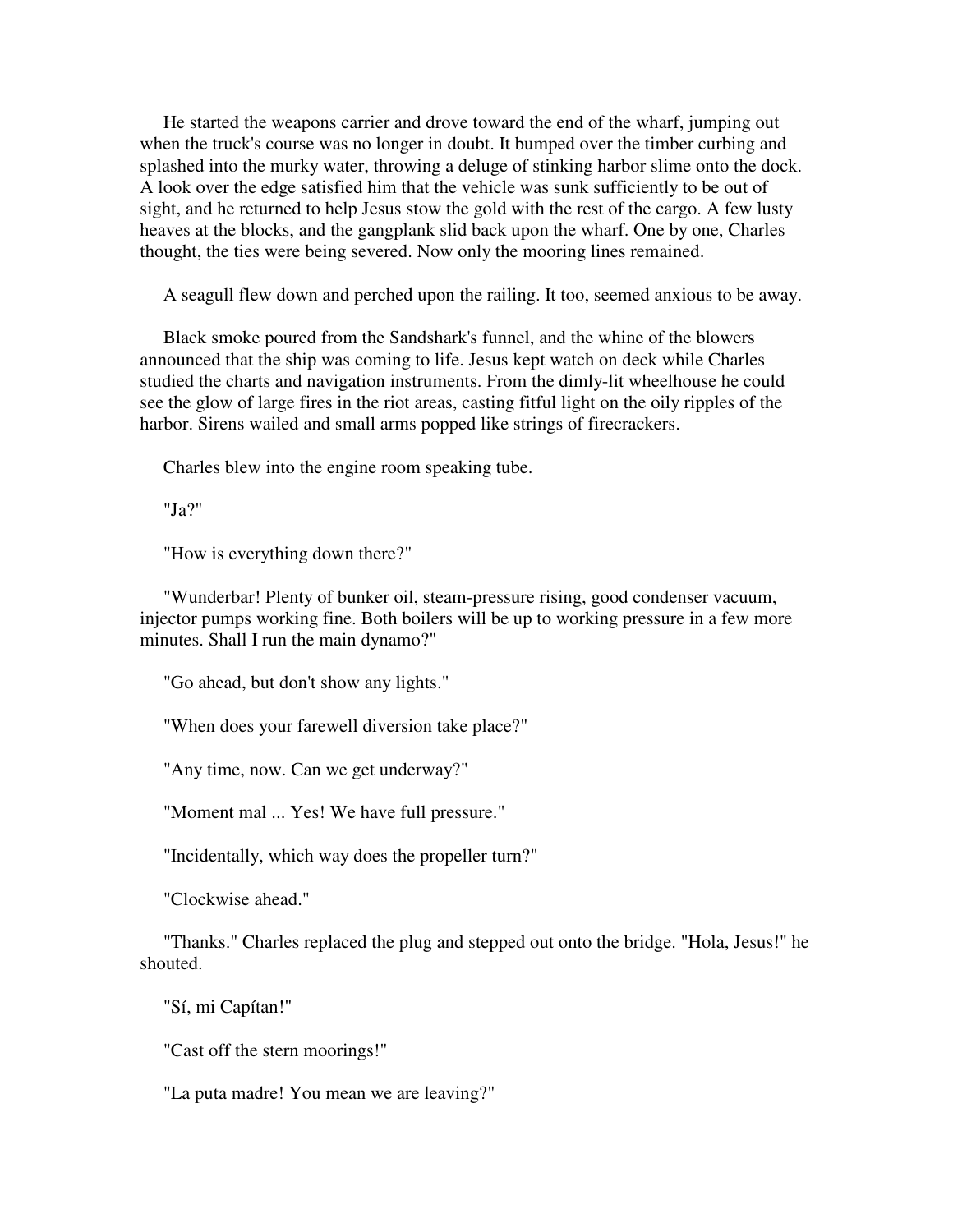"That's right."

 "You better get us out of this parking place pretty damn quick. I see headlights coming this way."

"Will do. Just hop to it!"

 Charles waited until Jesus signaled that the stern lines were cast off, then rang 'slow astern' on the telegraph. The engine room indicator answered, and the engine began its unhurried panting, pulling the stern away from the dock and out into the channel. There were cars approaching the wharf, fast.

 Charles shouted from the wheelhouse door. "Cast off the bow lines! Get the machine gun ready. It looks like a send off party."

 Jesus threw the bowlines into the water before they went taut, and Charles rang 'full ahead.' The water boiled around them. The ship quickly lost its backward momentum and began to move forward, the pilings of the wharf looming rapidly. It was a near miss, and Charles sighed with relief as the bow turned away from the wharf and pointed into the channel. The ship was gaining speed, and he brought the wheel around just in time to keep them from running onto the mud flats exposed by the lowering tide. His full concentration was devoted to steering, so he could only guess the meaning of the gunshots on the dock. When they were well away from the trouble, he rang down to quarter speed and kept to mid-channel. The bow wave diminished and the ship rolled gracefully in the harbor swells.

 Jesus entered the wheelhouse, his face damp with perspiration. "That was some fine hotrodding, Carlitos."

"Thanks. I hope I never have to do that again."

"Why not?"

 "Well, we almost rammed the pier, sank a small boat, and ran aground on the mud. Other than that, we did okay."

"You mean that is not the proper way to leave berth?"

 "No. It breaks the rules of seamanship, and when you break those rules, you run into danger."

"Not like the laws on land. You must break them in order to survive."

"Yes, but the laws of the sea are different. You can't bribe Neptune."

"Well, how are things, otherwise?"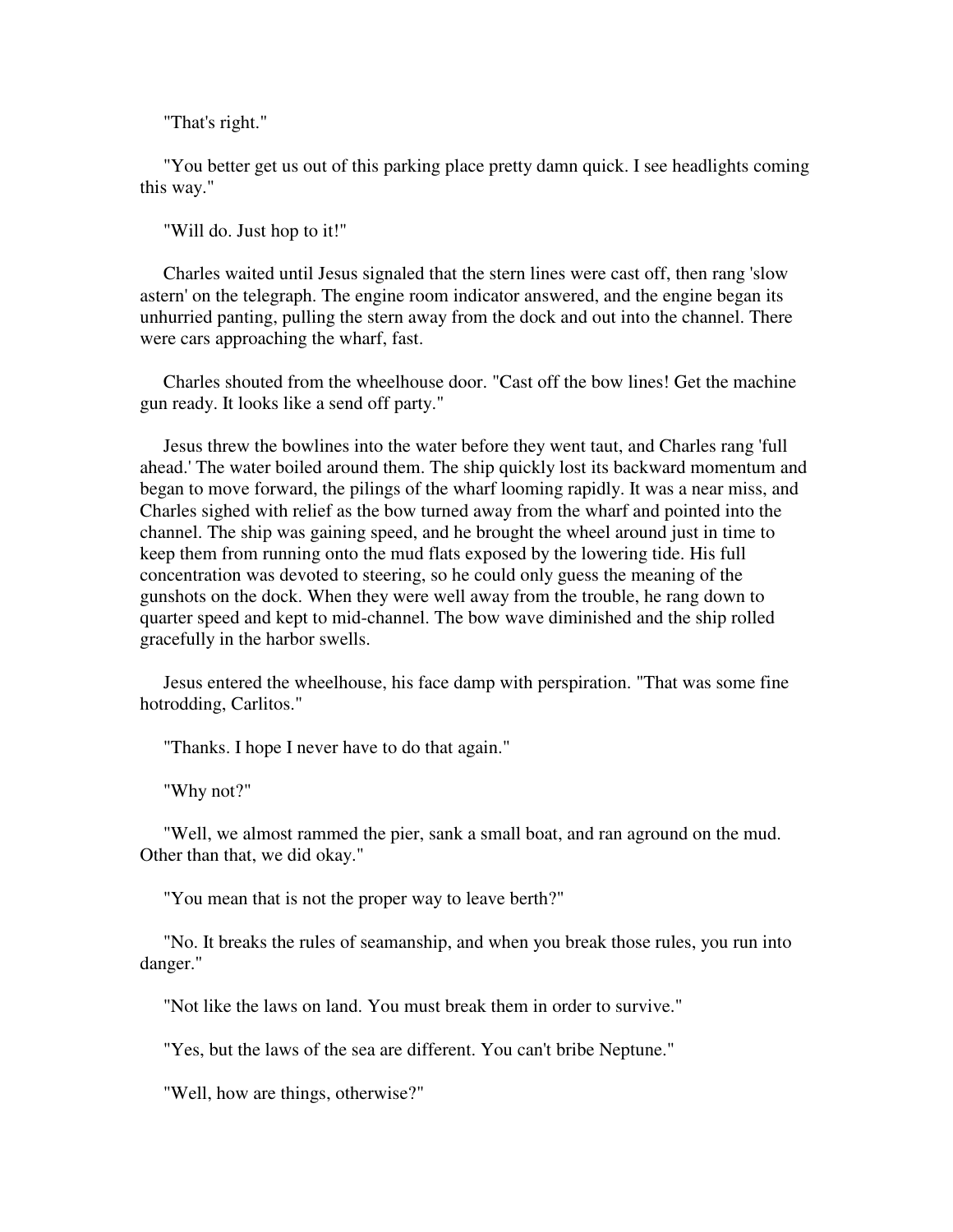"I was about to ask you the same thing. Who were those characters on the wharf?"

 "Rioters, I think. They took a few shots at us, but they seemed more interested in breaking into the warehouse."

 "Good. I was afraid they were police. We need at least two hours to get clear of this place, and if the tide turns, we'll need closer to five."

"They might try to stop us at the Golden Gate."

 "If the word is out, they'll try to stop us a lot sooner. How are we fixed for anti-aircraft weapons?"

 "I've got the machine-gun set up and some small heat-seeking rockets. Not much good against jets, I don't think."

 "They'll have to do. Oh well, we'd look pretty conspicuous in a battleship, anyway, so it looks as if the old Sandshark is our best bet."

"Isn't that the gasworks over there?"

"That's it, all right."

 Suddenly, the ship was caught in the glare of a searchlight. "Ahoy, there, Sandshark!" crackled a voice from a loudhailer. "U.S. Coast Guard. Stop your engines and prepare to be boarded."

 "Jesus, get to the machine-gun and open fire as soon as you can make out the target. Try to keep out of sight!"

 "Sí, Señor!" He ran out of the wheelhouse, crouching low, and shielding his eyes from the brilliant light.

 Charles rang 'stop engines' and blew into the speaking tube "Hans, raise as much steam as you can and stand by!"

"Wird gemacht, Herr Kapitän!"

They would have made a hell of a U-boat crew, thought Charles.

 On a brush-covered hill overlooking the harbor was a disused manhole from which protruded a large tube. A projectile was poised, ready to plummet down the mouth of the tube, but was prevented from doing so by a piece of heavy twine across which burned a length of fuse. The fuse had nearly burned through, when the twine snapped and the projectile dropped. The tube coughed bright flame and there was a tearing sound in the air. Heavily armed F.B.I. agents sprinted toward the concealed position, confident that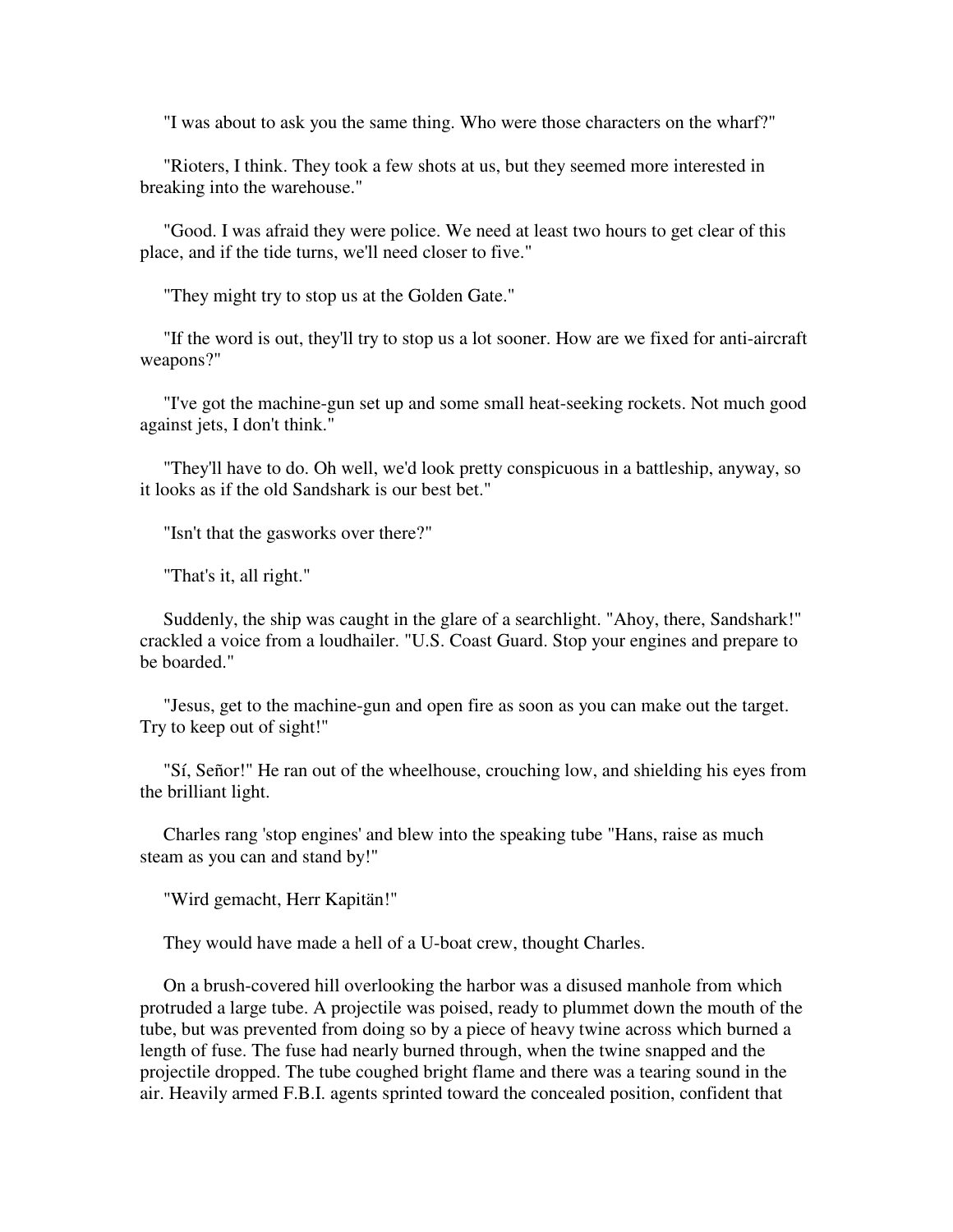they would receive the credit for capturing the elusive band of urban guerrillas which had inflicted such severe losses on them that day.

 Jesus heard the tearing sound as it came nearer, and shut his eyes at the sudden radiance as the gas works exploded, illuminating the harbor and the Coast Guard cutter in a flare of brilliant yellow. He felt the blast of heat from the burning storage tanks and the breeze changing as the fire drew in the air.

 By reflex he jammed the stock of the MG-42 hard into his shoulder and held it down with his left hand. He saw the splashes in the water near the cutter and felt the gun leaping against him. Hot cartridges glanced off the mooring cleat beside him, and he was vaguely aware that they burned his cheek.

 He fired a burst at the gun crew who were trying to bring their Oerlikon to bear, scattering them over the deck. The red tracers pointed to the radio mast which wilted onto the roof of the wheelhouse, then walked over to the searchlight whose beam went from white to yellow to darkness. As he fed in a new belt of ammunition he heard the clang of the engine telegraph and felt the Sandshark surge forward, her bow rising in eagerness as it bore down upon the cutter. He saw men leaping into the icy, polluted water of the bay, frantically trying to swim away from the remorseless black hull and the voracious propeller.

 Jesus clung to the gun and the mooring cleat with all his strength, but even so, the collision nearly made him lose his grip. The Sandshark bucked and rolled, leaving the Coast Guard cutter sinking in its wake, a few heads bobbing in the water nearby. He leaped up and threw some grenades into the water. If there were any survivors, he thought, it would not be his fault. Once again the harbor was in darkness, save for the fires which threw a greenish-glow over the bay cities.

 Charles saw Alcatraz Island ahead, now used as a temporary detention center for rioters. A volley of shots echoed across the water, a pause, then another volley.

 "Bodies floating in the water! Sharks are going for them." Jesus entered the wheelhouse with his thermos jug.

"To port or starboard?"

 "Well, off to the right. The sharks are heading toward that island, where the shots are coming from."

"Alcatraz. They're shooting the prisoners."

"Coffee?" Jesus poured a cupful.

"Thanks. How'd you know I like milk and sugar?"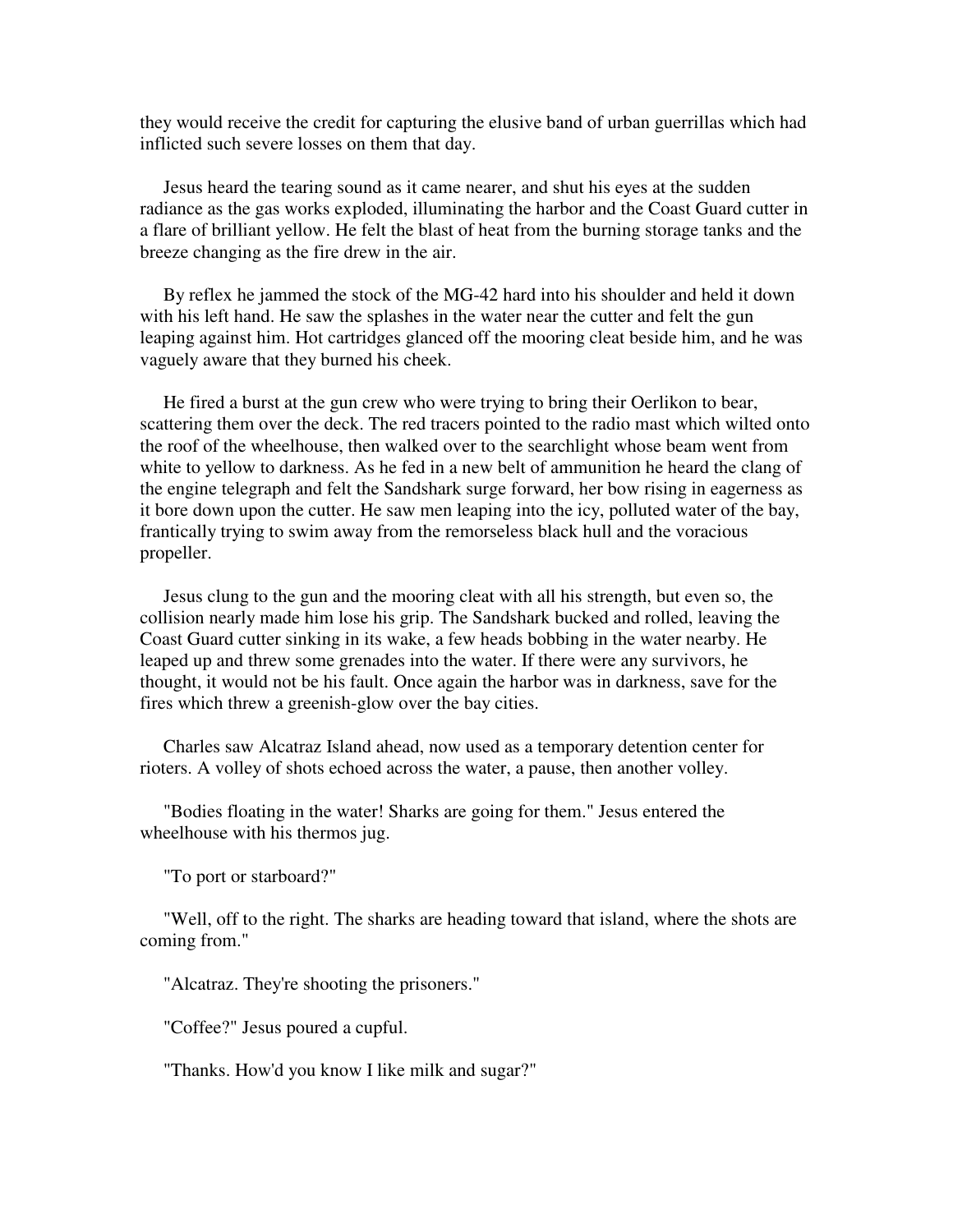"You're just lucky. I made the whole batch with milk and sugar. That reminds me, I wonder if we went away and left the stove on."

They laughed.

"What's that beeping noise, Carlitos?"

 "The echo-sounder. It tells you if you're running out of channel. You see the buoys over there, on the right?"

"I thought they were oil drums."

 "They're a lot bigger than that. Those tell us we're in the channel. If they were on our left, you might hear this little box get real nervous, and it wouldn't be playing a bossa nova."

"If you know we're in the channel, why use it?"

 "Just testing, besides, we've got company." Charles pointed to a huge dark shape ahead.

"Diablos! What's that?"

 "At first, I thought it was part of San Francisco gone adrift, but it's an aircraft carrier. That's why I'm giving him most of the channel, but even so, it looks like a tight squeeze." Charles sounded the whistle.

"They may not know we're here."

"Isn't it better if they don't?"

"I don't know. Ever tried sharing a telephone booth with an elephant?"

The carrier's siren boomed out across the water.

 "Well, that's what I call a friendly greeting. Hey, they're signaling ... 'Where-are-yougoing?' Take the Morse lamp, Jesus. Tell 'em we're going fishing."

"Sí, Señor." Jesus flashed the word, 'fishing,' and received a reply.

 "Caramba, those are wordy bastards! They say, 'we-have-become-fishers-of-men.' Now, what the hell do they mean by that? Carlitos, look!"

 The carrier blazed with light, and over the water, from its shipboard address system came the sound of a hymn. They saw the gray hull decorated with the slogans, 'peace,' 'one way,' and 'Jesus saves,' surrounded by flower motifs in luminous paint.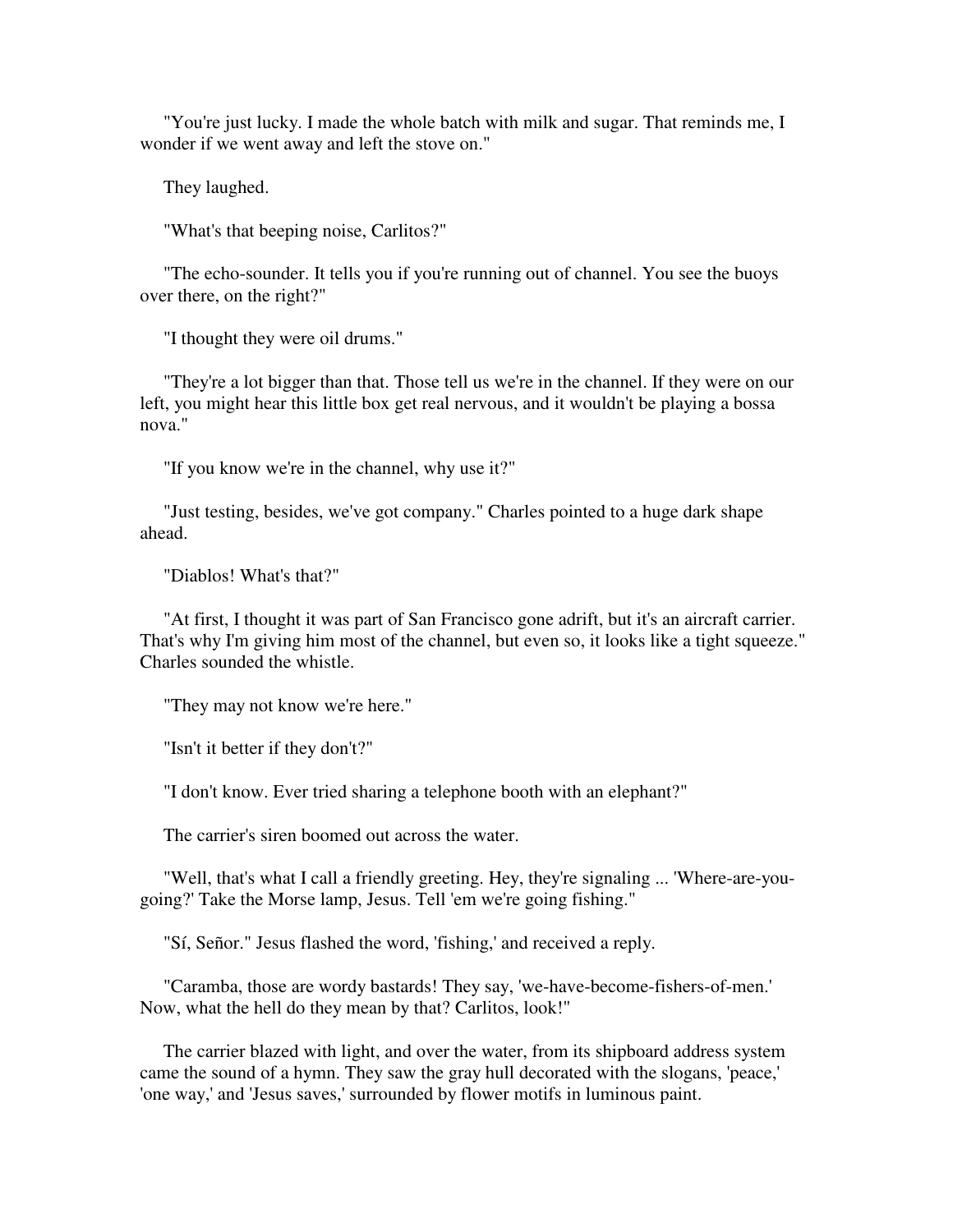"What's going on, Carlitos?"

"You missed the fall of the Roman Empire, right?"

"Yes."

 "Well, take another look. We're getting a slightly modernized rerun. They've mutinied. The Jesus-freaks have taken over the ship."

"Amazing! The United States is really finished, then."

 "Nearer collapse than I thought. Well, the seeds of destruction were there all along. A powerful combination, a slave religion and blind greed. All that was needed was the final working out of the process."

"It must be the end of an era." Jesus shook his head.

"I prefer to see it as a continuum, one in which we have an important part."

"Yes, but you can't divide continuums into college courses."

"So much the worse for college courses." Charles laughed.

 The carrier sailed past them and Jesus breathed a sigh of relief. "For a moment, I thought they would try to stop us and use their guns to convert us, in the true Christian tradition. We priests have always relied on brutality to mold others into the faith, especially the children. Nothing like the cat-of-nine to instill the seven deadly sins."

"They're only beginners. What can you expect?"

 They steamed back into mid-channel and ran with the tide which took them through the Golden Gate at great speed. Jesus looked up and saw the tall bridge fly over them. Soon, the lights and conflagrations of San Francisco Bay were only flickers in the distance. They followed the scudding clouds into the open sea, covered by the protective cloak of a gathering storm.

 Charles rubbed his eyes and looked at his watch. "Take over, Jesus. I'm beat, but tonight I feel very happy. We've come a long way."

"I've always wanted to steer a ship."

 "Hope you like it. You'll get lots of practice on this trip. Just keep us on this heading and watch out for other ships." Charles blew into the speaking tube.

"Ja?"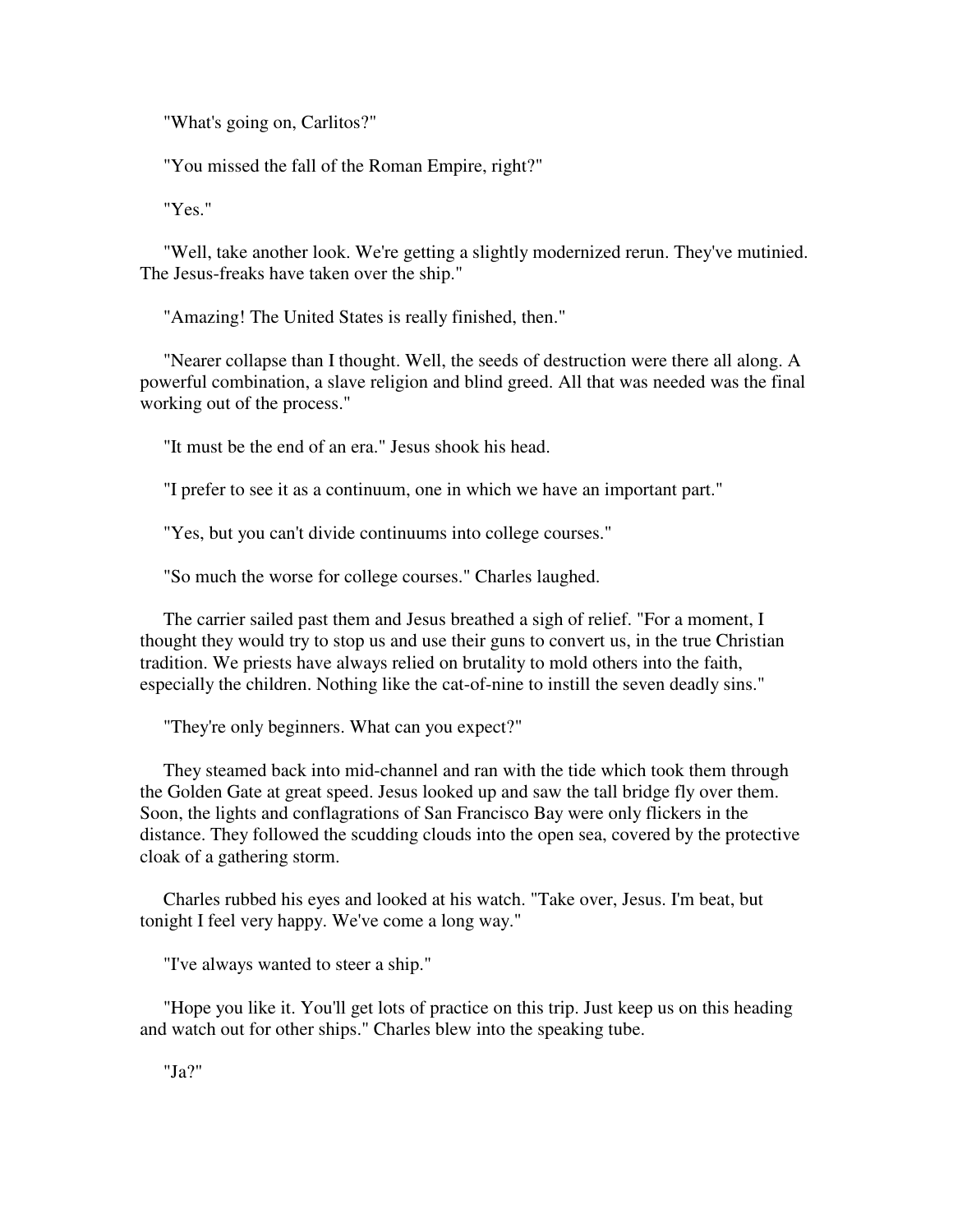"Good work, Hans. I'm off for my four hours' sleep."

"Sleep well, Herr Kapitän, and congratulations!"

-------------------------

 Charles stood on the fo'c'sle, filling his lungs with delicious sea air in order to wake up. It was nearly time to go on watch. The first days had been ones of unmitigated fatigue, but now they were becoming accustomed to four hours of sleep every eight hours, day or night. He marveled that he had not grown tired of the sea, their constant companion these days. Maybe he should have been a sailor, he thought, looking at the watery horizon.

 The sea was choppy, but free of swells, and a steady wind whistled in the rigging. They were well away from land, and the seagulls no longer cried in their wake. The sky was almost cloudless, but the barometer showed rough weather to be imminent. The weather was the least of Charles' worries at the moment, and he anxiously surveyed the pale blueness above the green horizon, but the sky was undisturbed either by sight or sound of aircraft. Reassured, he smiled in appreciation as a school of flying fish spattered against a wave. Dolphins were following off the starboard bow, adding their lusty splashes to the scudding whitecaps.

 He watched the wind whip the smoke away from the funnel and saw the black bow knife steadily through the white-flecked sea, the foaming curl of the bow wave hissing past them as it fled the turbulent wake of the propeller. He strolled aft to the open door of the stokehold and felt the air rushing down to the furnaces below. It was time to go on watch.

 He sped down the gleaming ladders to find Hans tending the engine with a cloth and oil can. Hans believed that machinery knew when it was loved, and responded accordingly. A strange belief, thought Charles, but why did otherwise good mechanics get into so much difficulty? There seemed to be something in it.

 "Wie geht es, Dir, mein Liebling?" Hans gave one of the great piston rods a caress with his oily rag. He always addressed engines in the familiar.

Charles tapped him on the shoulder. "Everything okay?"

 Hans leaned closer to speak into his ear. "Excellent. The engine daybook shows a very thorough and recent servicing. I insisted upon it, and after much bribery and cajoling, succeeded in having the work done. The workers grumbled, even so, because the ship would otherwise have been laid up at the end of whaling season, and they could have taken early vacation."

"Men who hate their jobs are never to be trusted. Any bearing trouble?"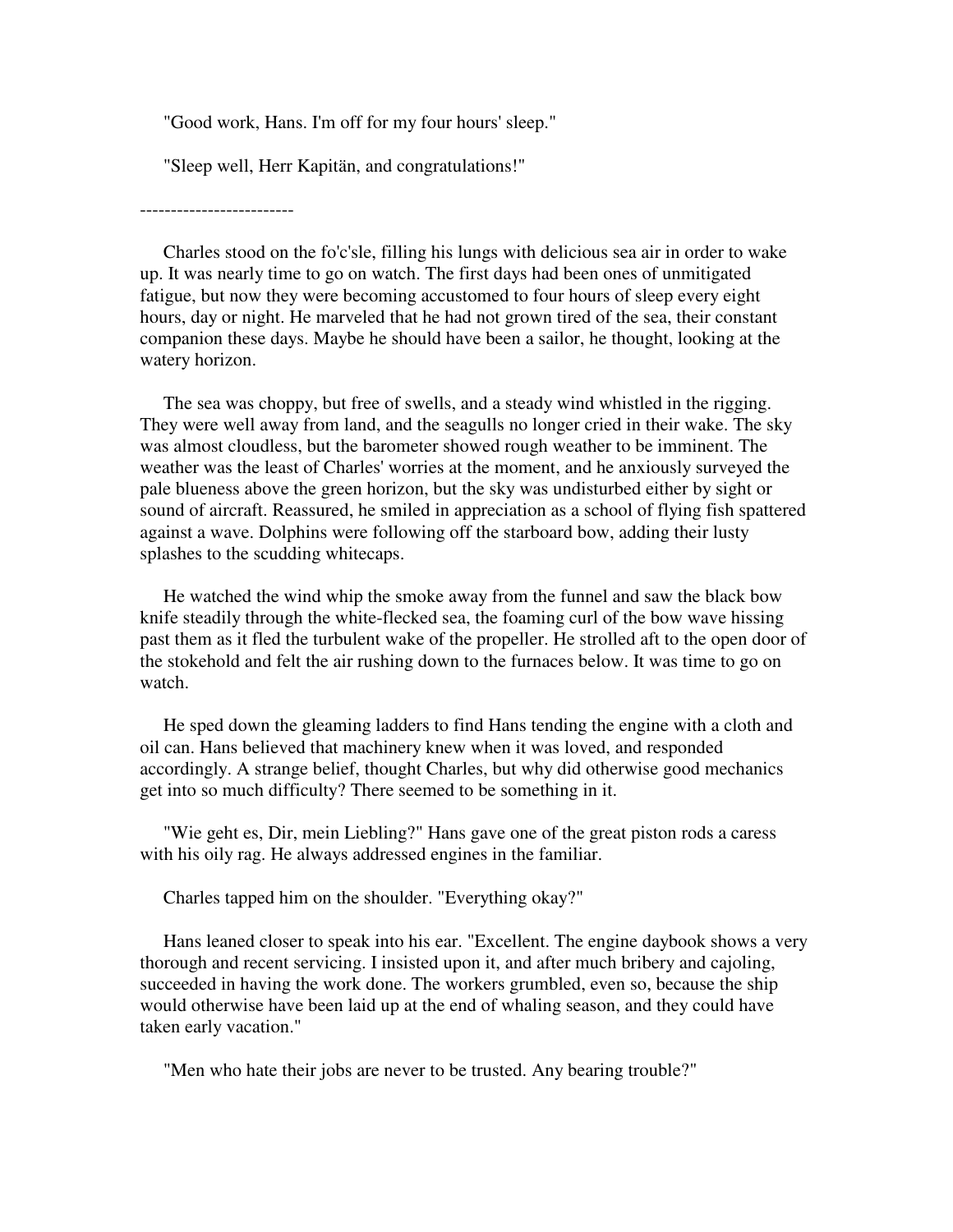"None. Bearing temperatures normal. Follow me."

 Hans led him down through the intricate labyrinth of ladders and catwalks, guiding him through the pulsing jungle of steel and brass that took shape in the yellow glare of the lamps. The hissing roar of furiously burning oil, the keening of the dynamo, the click of the injector pumps were mere counterpoint to the all-pervading rhythm of the main engine whose steady metallic breathing was slight indication of the tremendous power needed to turn the huge crankshaft.

 Charles looked up, feeling a blast of cool air from an open skylight that seemed far above them. He remembered his childish impression of his first visit to an engine room: He stood in the den of a huge animal whose hot, oily breath shook the world.

 "She's a beauty, isn't she?" said Hans, catching his look of admiration. "You see the size of the drive shaft?"

Charles nodded, looking at the spinning pillar of steel.

 "This beauty could twist that in two, like saltwater taffy. Amazing what a little boiling water can do." Hans pointed to the tachometer. "We're keeping a steady 360 R.P.M."

"What's the maximum?"

"Just over four hundred, but I wouldn't risk that for long."

 "We're holding a speed of twenty knots. I calculate that we should rendezvous at Rio Sucio on the twelfth, as planned, but we're in for some stormy weather."

"That shouldn't slow us too much. I shall simply burn more oil."

 They entered the tunnel where the great propeller shaft rumbled over the oily bilges, and Hans laid his hand on each of the huge bearings as a doctor would when examining a patient.

"Okay?" Charles steadied himself against the tunnel bulkhead.

 "Perfect, but at this speed, we must check them every quarter hour, at least." He turned a valve to allow more oil on number three bearing.

"We mustn't have a bearing failure, you know."

"I know."

 "We may be able to reduce speed. My plot shows us off the coast of Chile. We've made a good deal of time, so that will give us three or four days' leeway on our schedule."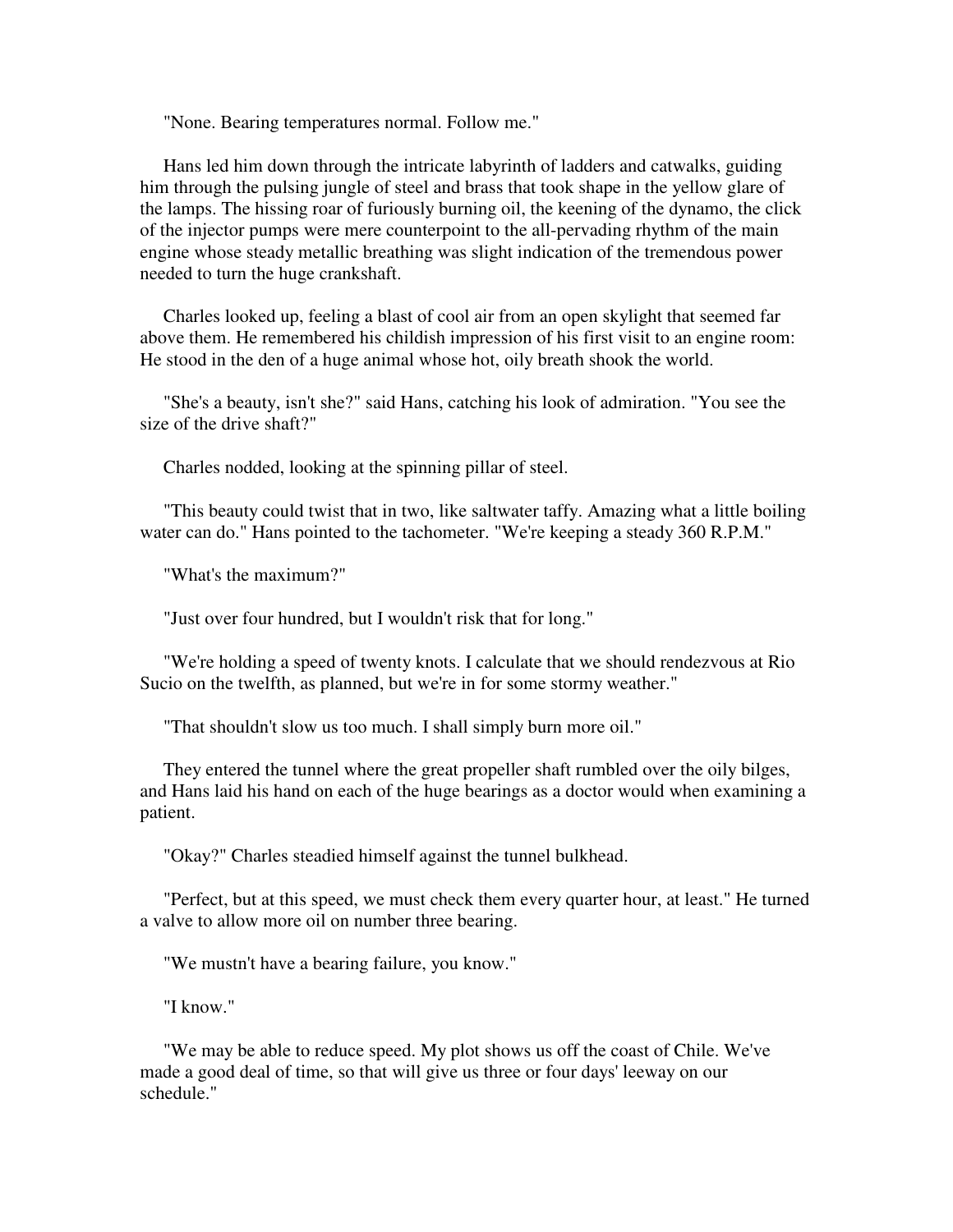"Of course, and if we go down to twelve or fifteen knots, we will have fuel to spare."

"Depending on the weather."

"Yes, always the weather ..."

"How are the bilge readings?"

"Normal."

"Even after ramming the Coast Guard cutter?"

"Naturally. The bow is reinforced against ice floes. The bilges are virtually dry."

"How's the feed water?"

"My last check showed that the evaporator is doing its job. No precipitate."

"Congratulations on your choice of transport, Hans."

 "No need to. You remember my father was from Hamburg and he taught me about ships. I used to sail with him."

"Why didn't you become a sailor?"

"Too ambitious, I guess. I saw opportunity for more advancement in the S.S."

 "It looks as if you're a sailor, anyway. Have a sandwich." Charles drew a waxed paper packet from his dirty field jacket.

 "Thank you." Hans unwrapped the sandwiches, crumpled the waxed paper with his greasy hand, and thrust the refuse into his pocket. He didn't mind grease on his food, but there would be no litter in his engine room. He devoured the sandwiches. "Umm, cheese and tomato."

"Sorry the tomatoes were a little green."

"No matter. It just reminds me ..."

"Reminds you of what?"

"Oh, of strolling through a tomato garden with an old friend." -------------------------

 "So, you have found me out." Hoess knelt down and fondled tomato which was beginning to ripen in the summer sun.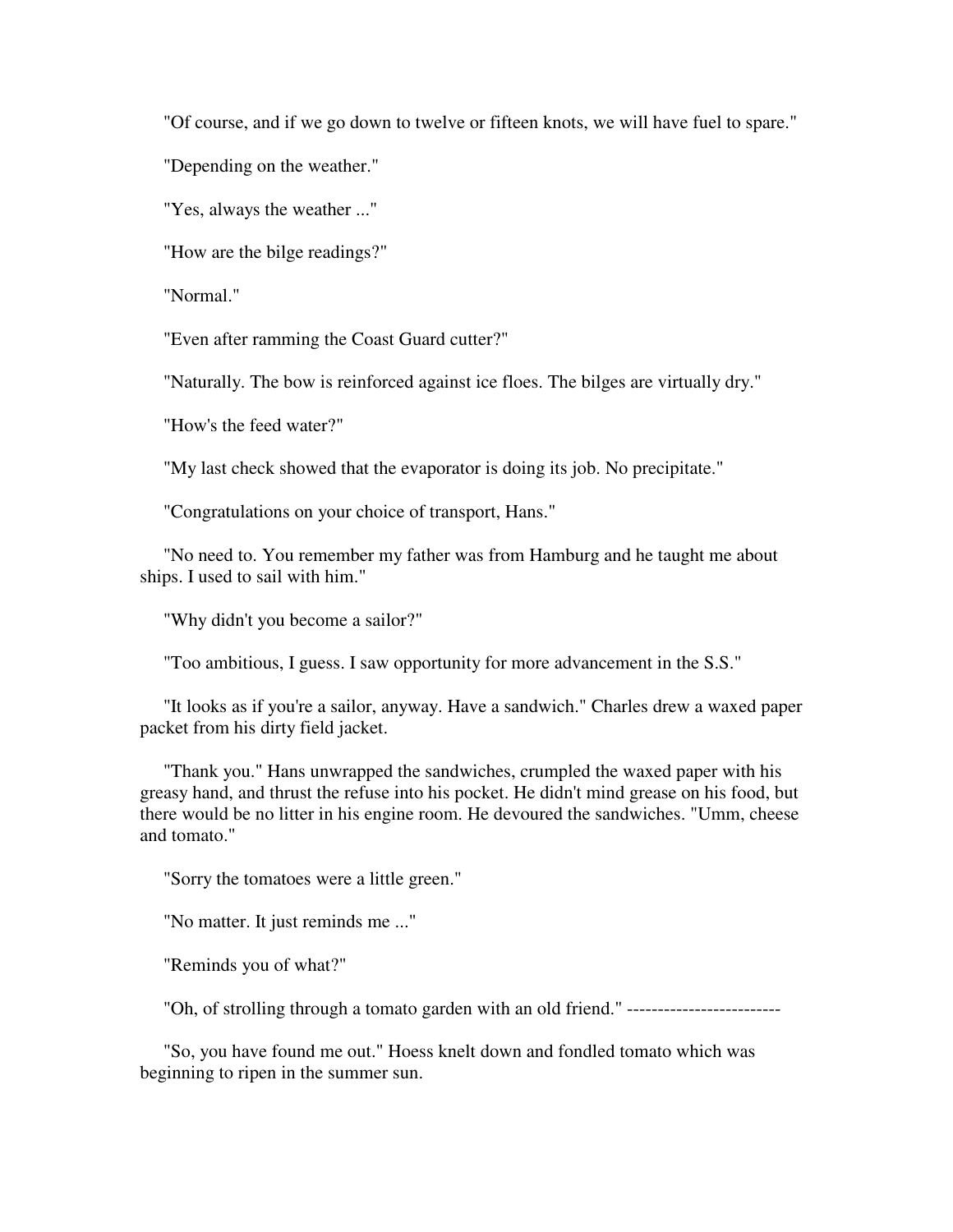Hans looked down at him, his boots planted between the rows "Yes, I have eliminated all other suspects. No one can be stealing the gold but you.

 "You know, my friend, I used to bring my girlfriend out when the tomatoes began to ripen ... The summer nights were warm."

"I imagine they still are."

"So you will arrest me, or shoot me, here in front of these Jews."

 "You surprise me, Hoess. Such melodrama!" Hans raised the visor of his cap with his swagger stick.

 It was hot in the sun. A prisoner had crept close to them pretending to weed the plot with his hoe. He was listening.

 "Get away, stinking Jew!" Hans gave him a cut across the back with his stick. The little man's threadbare jacket was no protection from the blow and he made off, yelping apologies.

 Hoess motioned Hans to have a closer look at his prize tomatoes. The two S.S. officers sat on their haunches, apparently discussing the merits of a scrawny plant. "Well?" Hoess looked expectant. His shrewd face showed he knew something was up.

 "You misunderstand me, my friend. I only want you to know our situation ..." Hans drew meaningless hieroglyphics in the sand with his stick. The war is going badly."

"Finish the preamble and tell me what's on your mind."

"The V-weapons will come too late to save the Reich. We have lost."

 "Ha! Even you, a loyal, incorruptible member of The Party have read the writing on the wall. Now I am beginning to understand/"

"Yes, you can help me. I am willing to help you, as you have seen."

"Quickly! The Hauptscharführer is coming."

"I must escape from here and you can help me."

"You have heard the guns, too."

"Of course. Even the prisoners are talking about them."

"They are getting louder."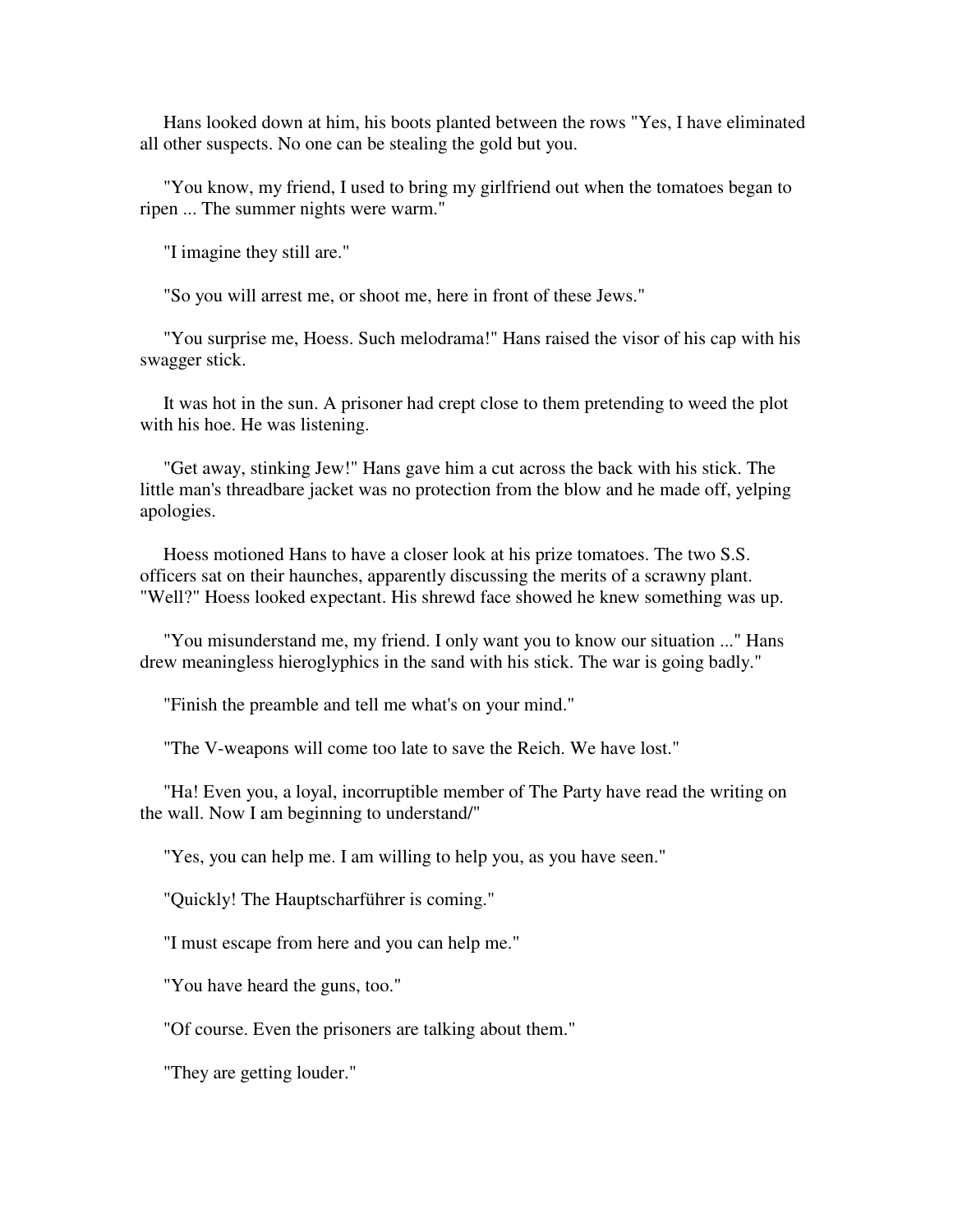"I know you have a plan." Hans drew closer.

"What? A prison officer planning to escape?" Hoess smiled.

"We will live to see stranger things if you help me."

 "All right. You're included. On a certain day you will receive a suitcase. Guard it with your life. If you are discovered with it now, you are lost, and if you are discovered without it when the time comes, you are also lost. The guns will tell us when we must leave. I suggest you show some enthusiasm at the progress of my little plantation, Herr Hauptsturmführer."

 "Heil Hitler, Herr Hauptsturmführer." The Hauptscharführer came to attention and saluted smartly.

"Heil Hitler." Hans returned the salute.

"I have to report, Sir, that the Herr Doktor requires you in the reception area."

A locomotive whistled as it shunted a long string of cattle cars onto the camp siding.

Hans straightened his cap. "I must go. There is never a let up."

 "At least the breeze is blowing the smoke away." Hoess waved his riding crop toward the great crematorium chimneys. "I am thoroughly put off by burning bacon, these days."

"Pity," said Hans. "I don't think your tomatoes will ripen before the frost."

 He didn't see Hoess again for several weeks. One day he discovered a mysterious suitcase in his room, a cheap wartime thing made of ersatz leather. It was fairly heavy, but he wasn't so curious as to force the catches and see what was inside. He hid it away in his locker, under an old overcoat. The camp was so busy he forgot about it.

 Hans slept badly. The fever he'd contracted in North Africa had recurred. He lay in his bunk, sweating and shivering, listening to the rain beating on the window and to the incessant rumble of the guns. The lights went out and the air raid siren began to wail. Outside he heard the bark of a watchdog and the squelch of booted feet in the mud.

With trembling fingers he lit a cigarette and took a deep puff. He was thankful there was still real tobacco to smoke. No one on the camp staff was denied any luxury, not even the Jews of the Sonderkommando who ran the gas chambers and the crematoria. As for the inmates, well, the living-dead were beyond the need for luxuries. For them the gas chambers were the only appropriate relief from their condition. He had watched them on their last journey and saw that many understood and were even grateful. He fell asleep and dreamed of North Africa.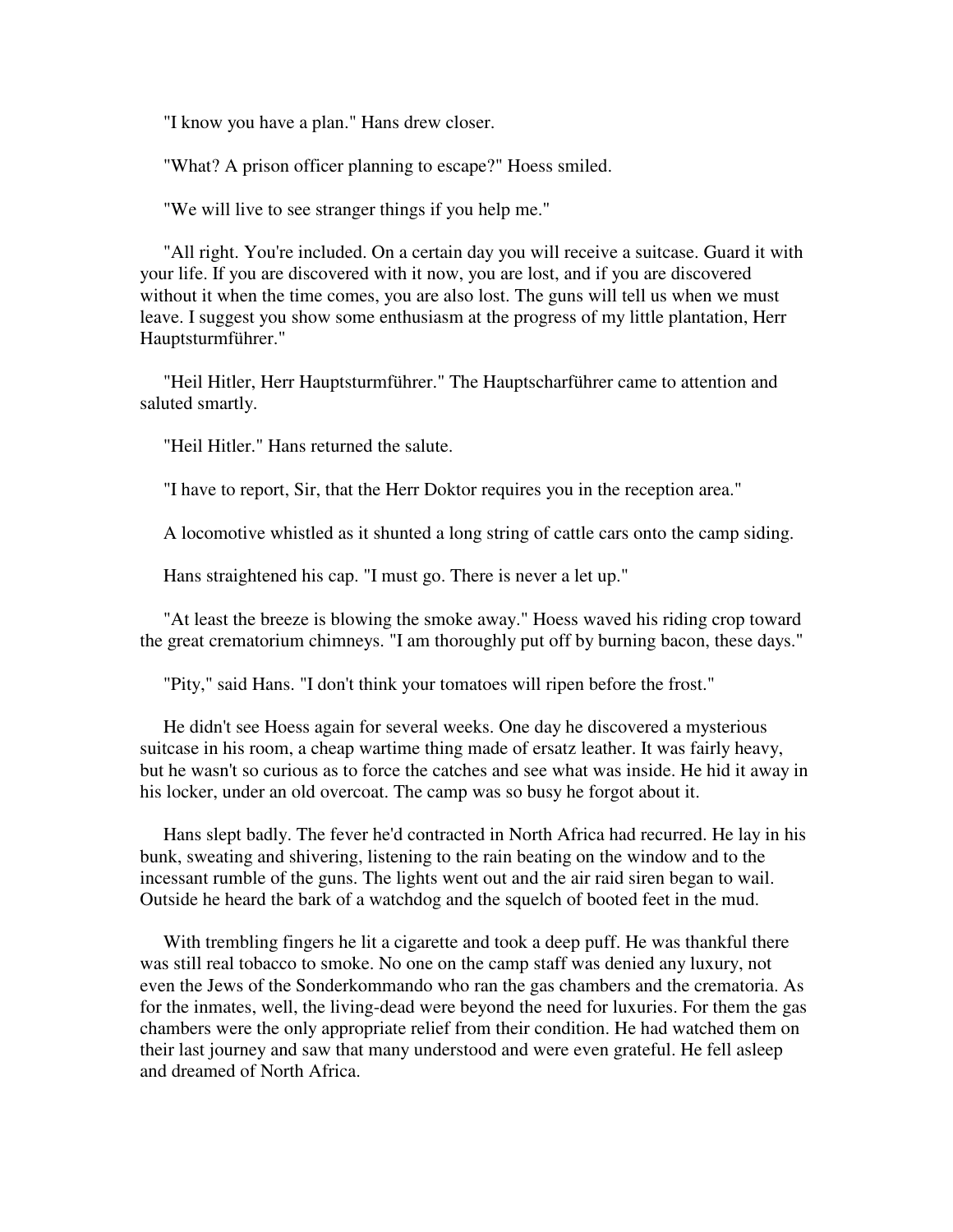The heat was blistering. He didn't know where to turn his gaze. In every direction it was like looking into the heart of a blast furnace. The white sand threw the white hot glare of the sun into his eyes, even though he wore the darkest goggles available in the Waffen S.S. stores.

 He was alone after a night of hard fighting. His tank had run over a mine and blown up, but he'd been thrown clear. While he was unconscious the battle had ebbed and flowed. It was daylight by the time he'd recovered his senses, and all was quiet, save for a rumble of guns, or was it surf? in the distance. He set out to rejoin his unit, but the criescrossed pattern of tank tracks led him nowhere in particular. The merciless sun drove away all thoughts of duty and forced him to look for shade.

 He quickened his pace at the sight of an overturned halfback. Beside it he found relief from the glare, but not from the furnace heat. He tried to sleep, but the heat and flies were stifling, so he covered his head and huddled miserably in the small patch of shade until sunset. Resuming his trek, he found a wrecked vehicle with radiator intact. He opened the drain cock and drank most of the brackish water, letting the remainder trickle into his canteen. An hour later, he was violently ill. Waves of nausea washed over him. Exhausted, he fell beside an oil drum and slept. The night was cold and he was forced to dig himself into the still warm sand.

 Hans awoke to the all-clear siren and the lights came on again. He knew he'd been asleep because his dream was fresh in his mind. He'd almost expected to find sand and not blankets over his feet. Someone had covered him as he slept, tossing with fever. He smiled, feeling a strong affection for his unknown comrade. His fever was gone and he fell into a delicious sleep as soon as he'd switched off the light. In his exhaustion he was unaware that the guns had fallen silent.

 "Hans! Hans!" A voice called to him. Of course he was dreaming again. He made no attempt to answer. Suddenly, he was being rudely shaken and slapped across the face. It was no dream.

 "Hans, wake up! Do you want to die?" Hoess stood over him, a Schmeisser machinepistol slung from his shoulder. It had been fired recently. "I have been looking for you everywhere. The others have gone. Get dressed, immediately!"

 He understood the last words. Certainly he could get dressed. Automatically he pulled on his trousers, boots, blouse, tunic and pistol belt.

"Hurry! Do you want the Russians to catch us?"

The Russians. He shook his head. Now he was beginning to wake up.

"Idiot! Where have you left the suitcase?"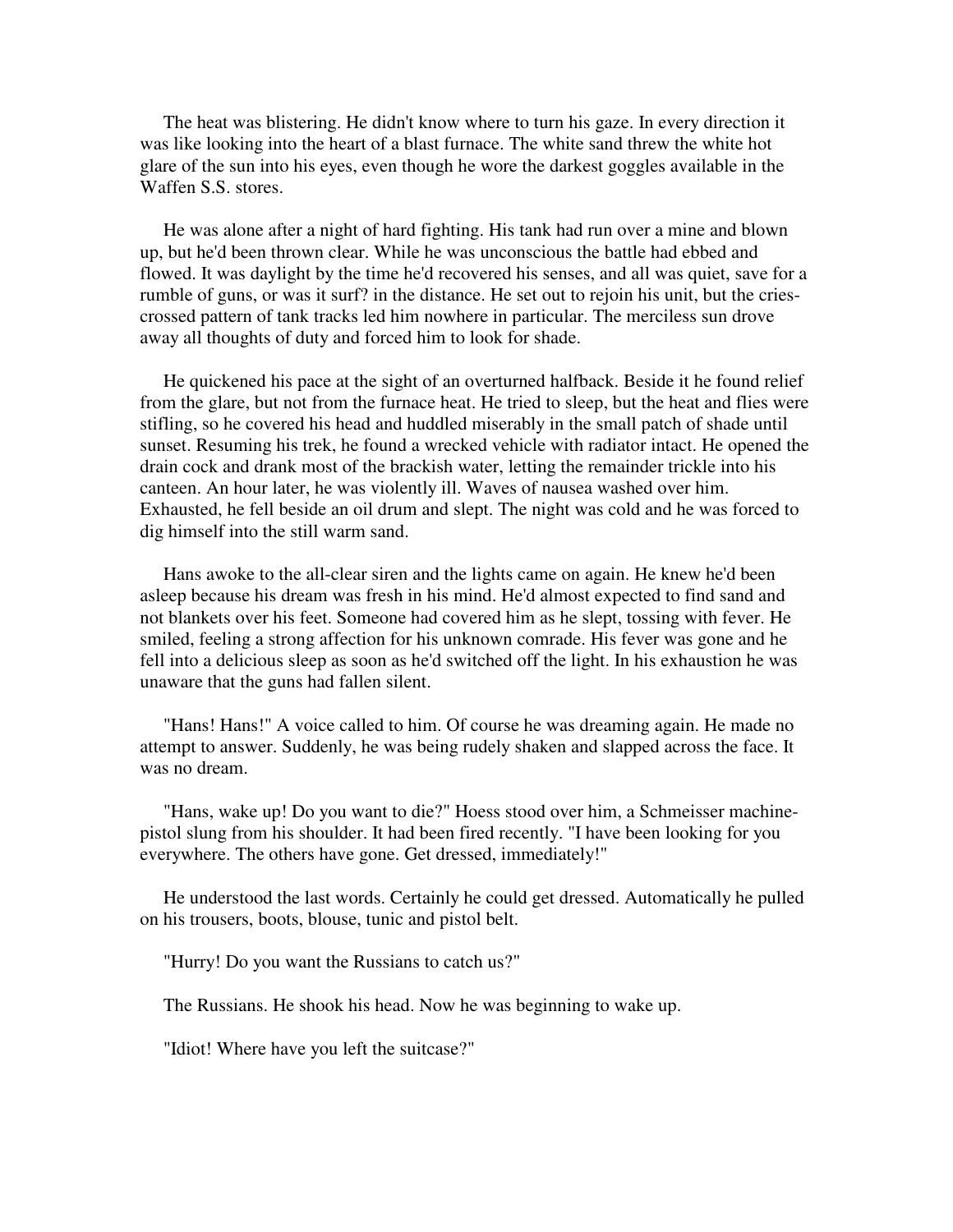He pointed to his locker while he pulled on his greatcoat. Hoess ransacked the locker and threw the suitcase on the floor.

"Carry that, and come' with me. Quickly, quickly!"

 He stumbled after Hoess. The S.S. barracks were brightly lit but deserted. Outside he found the bodies of four prisoners, sprawled next to two stout wooden boxes which were beginning to sink into the softening earth. A steady drizzle diluted the spreading bloodstains from the corpses.

 Hoess lifted an end of one of the boxes. "Take the other end! Help me. No, no! Put the suitcase into the car. That is more important."

 With some difficulty they placed the two boxes into the waiting Volkswagen scout car.

 Hoess drove like a fiend. They sped out of the camp, through the great gate with its inspirational slogan and past the empty rows of cattle cars which stood on the railway siding. The prisoners had begun to wander about, and Hoess bore down on the horn. Zombie-like, they would half turn and dazedly stumble out of the way, standing to gaze emptily as the car rushed by. Soon they found themselves caught up in the westward flow of the retreating army.

 The silence made the whole scene seem unreal, ghostly. The treads of tracked vehicles rolled silently through the deepening mud, the snarl of engines muffled by the rain. Exhausted men slogged onward without a word, like phantoms. The trees on either side of the road were spattered with mud thrown up by the frenzied passing of motorized columns. Slower horse-drawn transport plodded on either side of them, men assisting the horses in pulling the wagons, many of which were loaded with wounded.

"These are dead men," said Hoess. "The Russians will get them."

"And what about us?" asked Hans.

"We will die, too, if the mud stops us."

"It is getting deeper."

"Yes. We can hope the rain lets up for a moment."

 They drove around a tank which had run out of fuel. The Volkswagen's wheels spun. They lost their headway and became stuck.

"Soldiers! Come over here, quickly," shouted Hoess.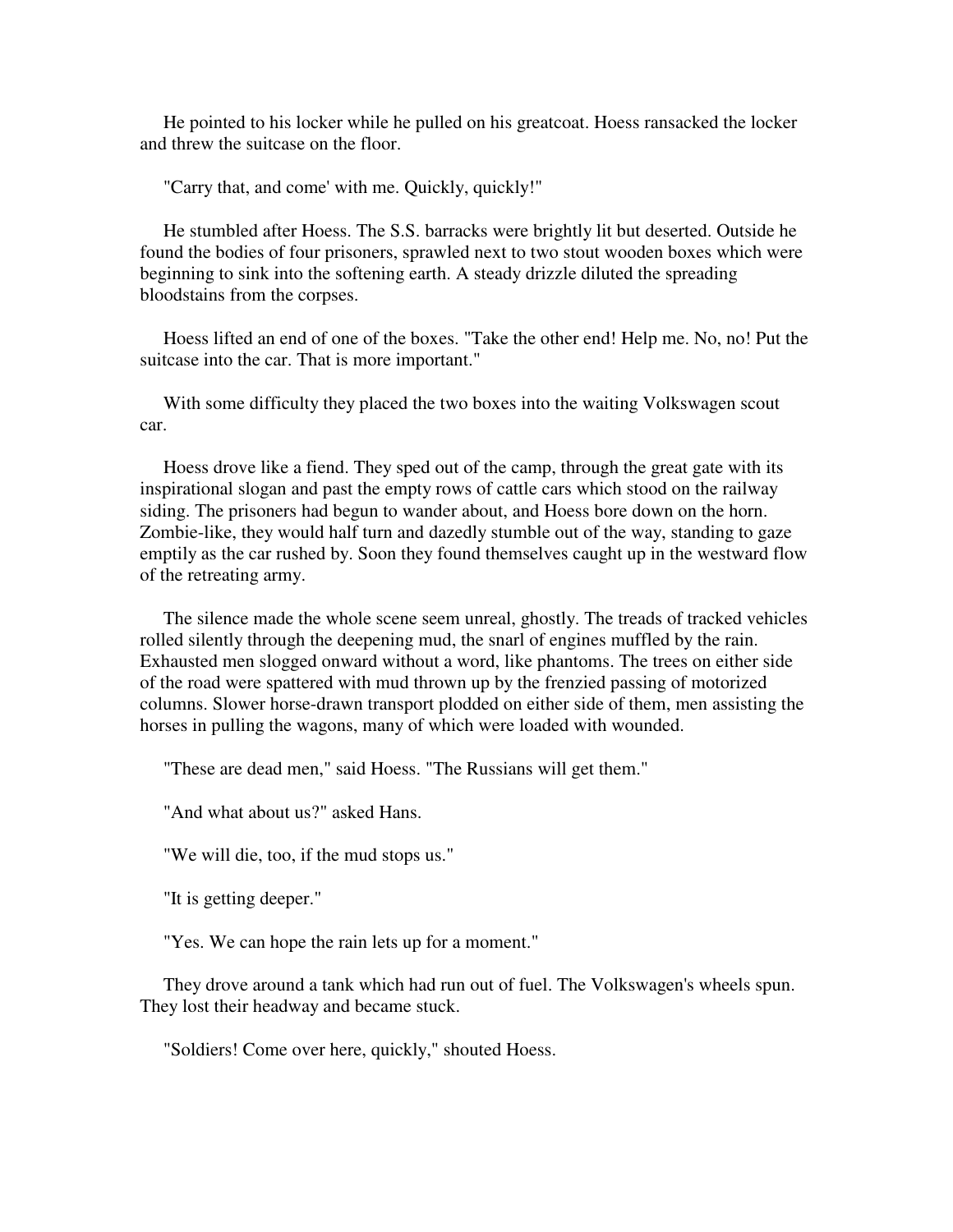He drove onto a firmer portion of road, assisted by the soldiers who forgot their exhaustion at the sight of the death's heads and lightning bolt insignia of the two officers.

 It was lack of sleep that Hans remembered most. He vaguely recalled diving out of the car when an enemy fighter plane came down the road, machine-gunning the snarled transport column. Somehow, Hoess found his way around the burning vehicles and continued the endless journey.

 They stopped in a forest, the boom of guns announcing that the American lines were not far off. Hoess careened off the road and into a clearing. They dug feverishly and covered the two boxes, taking care to pack the earth and recover the spot with alien fir needles. Then they opened the mysterious suitcase.

 Inside were the boots, trousers and tunics of two Wehrmacht sergeants, in suitable disrepair. They changed out of their S.S. uniforms and buried them, along with the ashes of their identity papers.

 Hoess drove the scout car up to a fresh bomb crater on the main road. They pushed the vehicle into the crater and staggered on a short distance, exhausted.

"... Kilometer fifty," muttered Hoess, barely audible.

"I said, the boxes are fifty paces due west of the kilometer fifty post."

Hans' mind reeled. "Must try to remember."

They dropped into a ditch beside the road and slept like corpses.

 Hans awoke, feeling stiff and damp from the mist which filled thee forest and dripped off the fir branches above them. It seemed very quiet. Even the birds were still. He wondered what had wakened him. Idly, he looked around, glancing at the pair of boots beside his head. With a start, he realized that neither he nor Hoess had removed their boots. He looked up into the muzzle of a Luger pistol, held by a very young Wehrmacht officer.

"Deserters. I shall shoot you on the spot. Wake up your friend and stand over there."

 Hans nudged Hoess who was feigning sleep and they both stood up, blinking their eyes. The mist was beginning to thin out and a bird was chirping on a nearby branch. Warplanes droned overhead, the crump of bombs mingling with the shudder of distant artillery fire. Otherwise, the sector was quiet.

 They saw themselves surrounded by a squad of child-soldiers who were dwarfed by the clumsy helmets and weapons which they wore, weapons now aimed at them.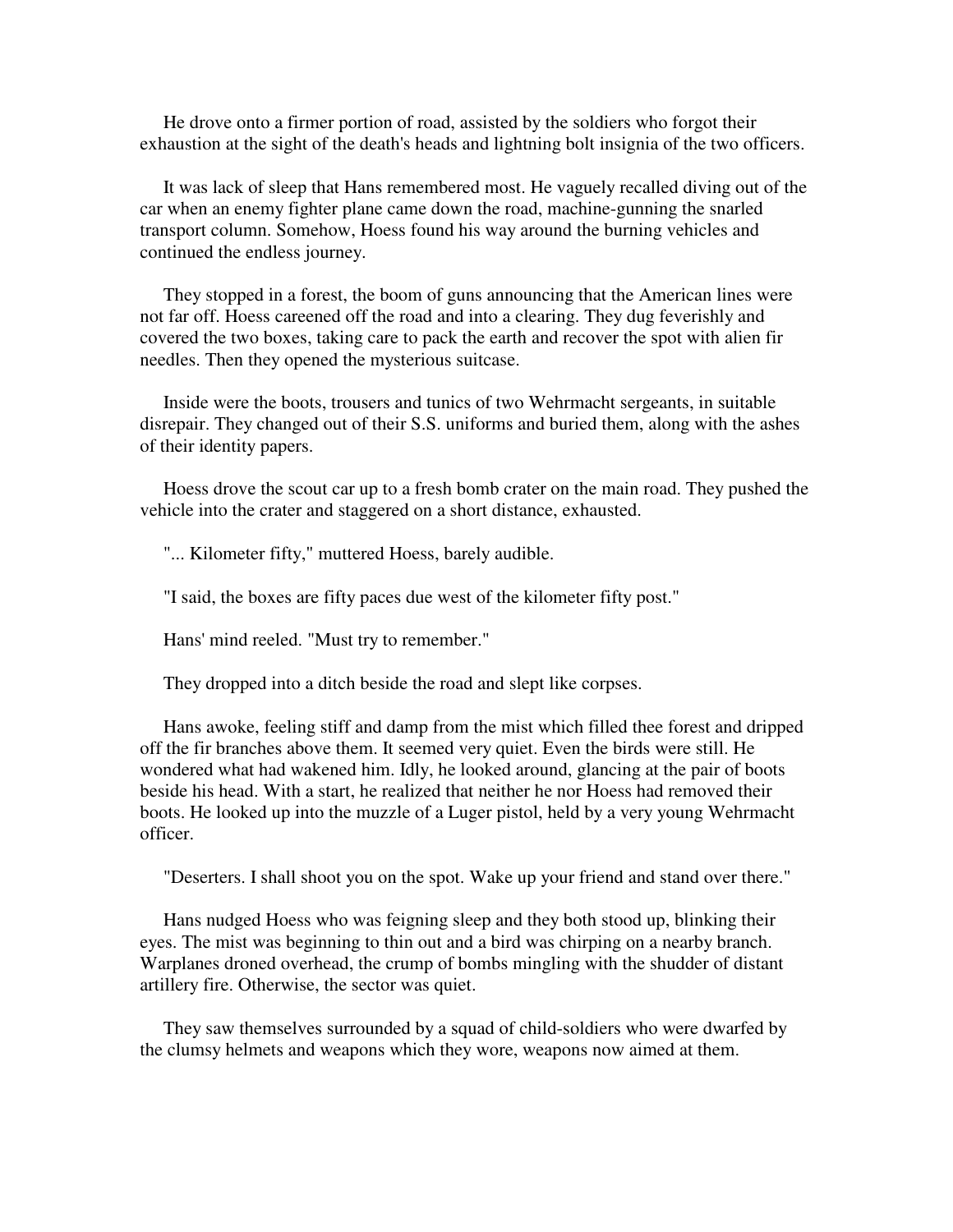The boy officer stood back. "Do you have anything to say before I carry out the sentence?"

"Are you crazy?" asked Hoess. "Why do you say we are deserters?"

"Because you are separated from your unit. The orders are clear."

 "Yes, I know all about the orders. We are from a field communications unit. The two of us had to abandon our lorry to the Americans and carry on on foot. We were trying to rejoin the main body, until we found our way blocked by the Americans."

 "I can assure you we had no intention of deserting," said Hans, pointing to the ditch. "Do deserters carry weapons?"

 "Weapons are easily discarded," said the officer. "I know nothing about an American advance. In any case, we are ordered to 'defend every inch of the Fatherland,' even though we die."

"Ach, mein Liebling, do you have a radio?"

 Some of the boys giggled at Hoess' term of endearment. To them, the sixteen-year-old officer looked so old that they could not even conceive of his being spoken to as a sweet child. The officer frowned at them and they wiped off their smirks.

"We have no radio." The officer regained his composure.

 "There is a scout car only a short distance up the road." Hoess pointed. "It has a radio. Try all channels. It sounds like American Broadcasting Corporation. You have been overrun, outflanked, surrounded."

"But we must fight on as our Führer has said."

 "Suicidal nonsense! The Führer never intended that you should throw your lives away. Would you commit suicide in an American prison camp?"

"Of course not."

 "Well, you are in one right now. The Americans are aware of your presence, but such an insignificant band of schoolboys is not even interesting to them. Face it: We are nicely in the bag, and the drawstring has been pulled tight. We are prisoners of war right now, and the enemy needn't bother feeding us."

Hans saw the pistol waver. The thought of food was potent.

"Perhaps ... Perhaps you are right."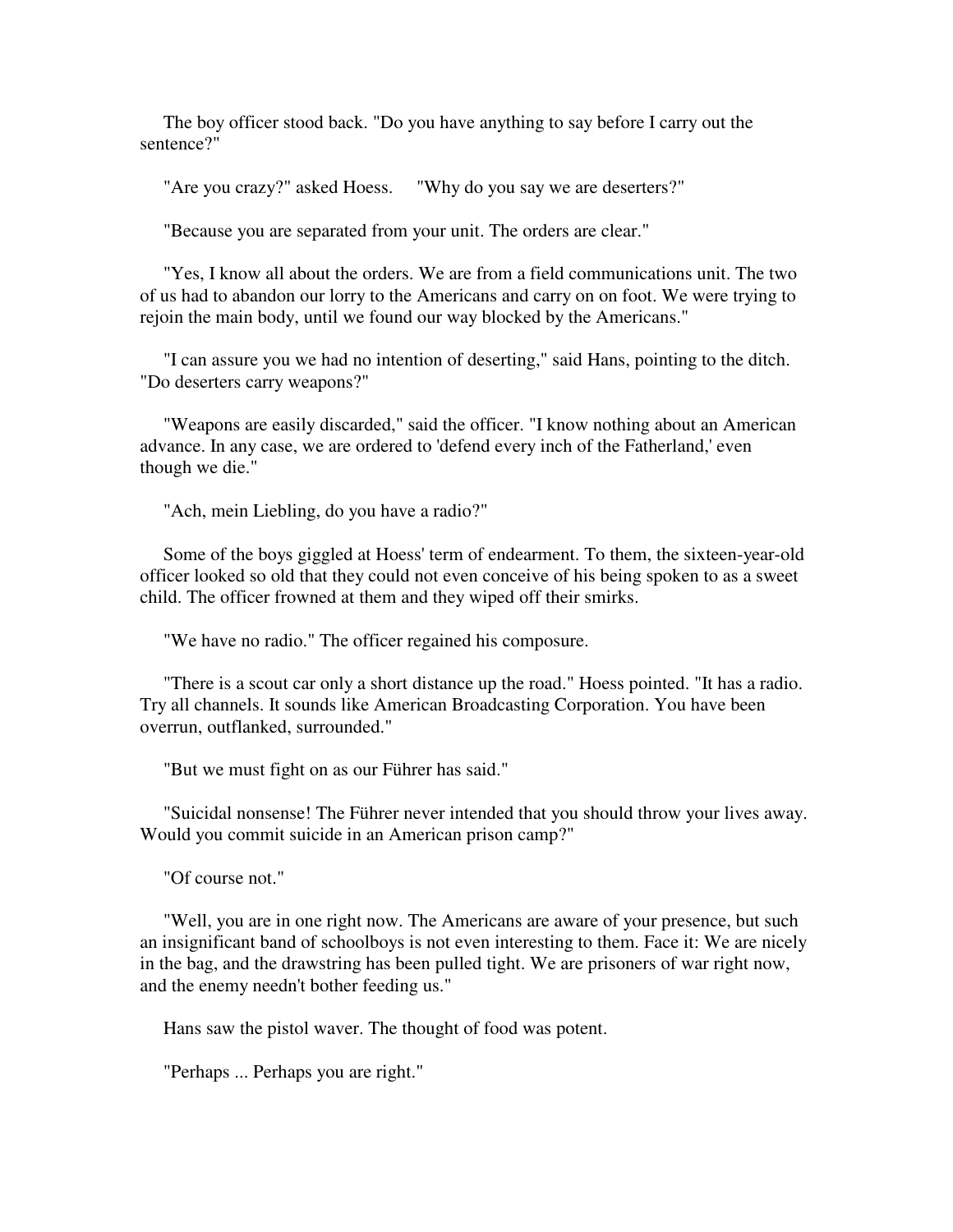"Well, I have nothing more to say." Hoess shrugged. "If you must shoot someone, you may as well shoot two tired-out German sergeants who are beyond caring, anyway. Then when the Americans swoop down upon you, you will discover that we were right, and you will carry the guilt with you the rest of your lives."

 "Before you shoot us," said Hans, "consider your duty as an officer. An officer must always consider the welfare of his men."

 He saw several of the younger boys brighten. So now they were men. He continued, seeking to wear them down, if not convince them. "No doubt you have fought well, and bravely. You are prepared to make the final sacrifice, but as soldiers you know that such a sacrifice is useless. The Fatherland expects you to survive, to carry on the race. That is your first duty. Now throw down those guns and come with us. The Americans will shoot us all if we wait until dark. If we surrender now, we will be in time for dinner!"

 The pistol was still leveled at them, but at last it was lowered and thrown upon the damp fir needles of the forest, followed by the weapons of the child recruits. Hoess lifted the smallest on his shoulders and they all marched toward the American lines, hands raised, singing merrily.

-------------------------

 Hans finished the last sandwich and looked at his watch. "Now for my four hours' sleep." He steadied himself against the catwalk railing. "The sea is rising, Charles."

 "Yes, it could be a rough one." Charles blew into the speaking tube. "How is it, Jesus?"

 "Lots of whitecaps and lightning on the horizon. The raindrops sound like bullets when they hit the wheelhouse."

 "Okay, coming right up." Charles took a glass phial from his pocket and shook out some yellow tablets. "Sorry, Hans, no sleep for us if it's as bad as I think it is up there."

 Charles checked the cargo hold, seeing that everything was still secured, and made an inspection tour of the ship, grabbing at railings and bulkheads for support. He was soaked in no time by icy raindrops, driven so fast by the howling gale that they stung his face. Waves broke over the bow and washed down the gangways, nearly bowling him over. He checked that the lifeboats and rafts were still intact, though he doubted they would be of any use if they had to abandon ship in such a sea. Like a deep sea diver, he struggled to the bridge with leaden steps, fighting the wind, and the violent tossing of the ship.

 Inside the wheelhouse, it was a different world. He stripped off his sodden clothing and dropped it on the deck. His worst suspicions were confirmed by the anemometer and barometer readings.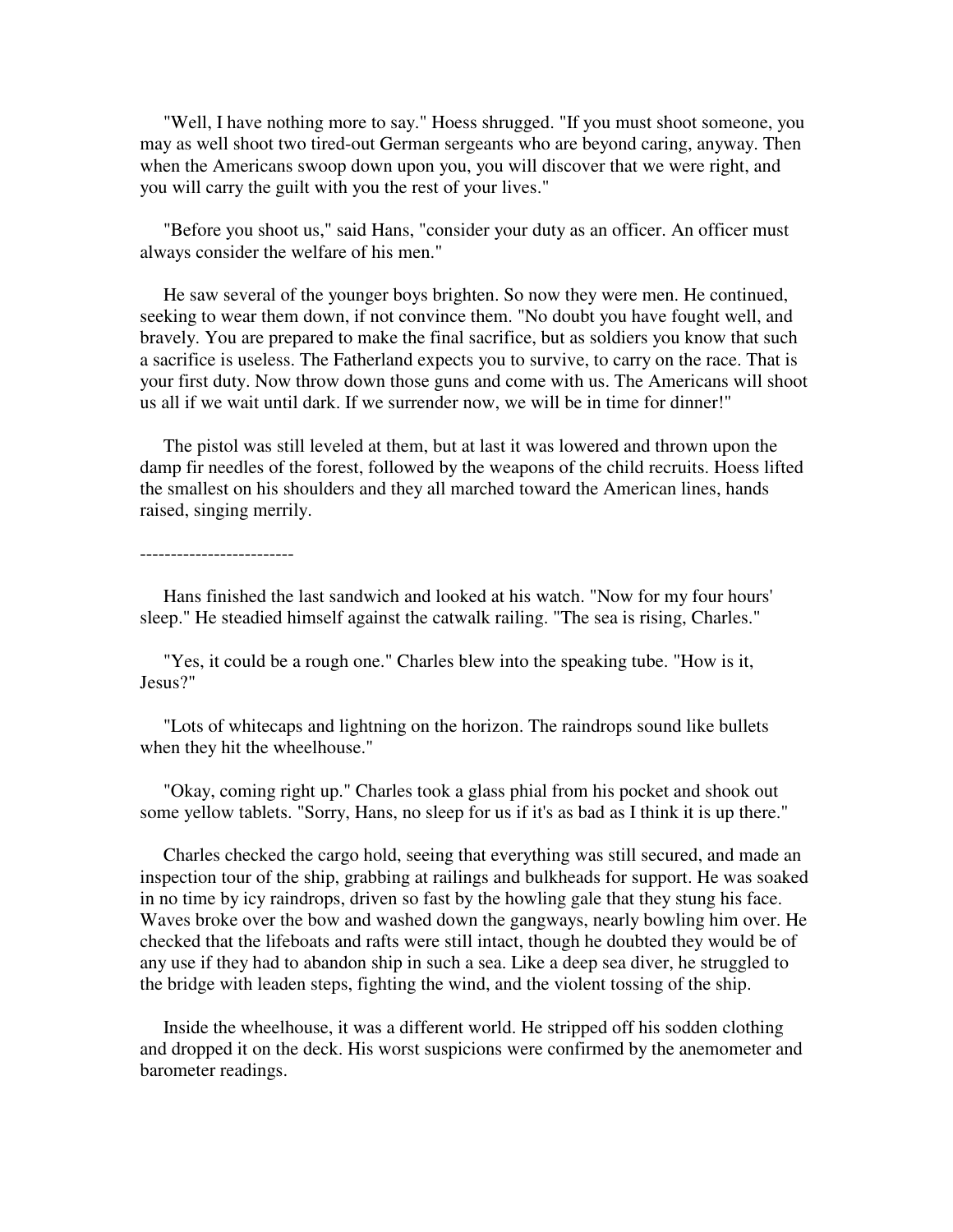"Damn it! Just what we need on this trip." He noticed Jesus looked a little green. "Seasick?"

"A little," Jesus swallowed, trying to stem his rising gorge.

 "I'll take the wheel. Put on that raincoat and go out on the bridge. Take deep breaths and look at the horizon. You'll get over it."

"Thank you, Doctor." He managed to grin, despite his misery.

"And hang on, or you'll blow away!"

Jesus was gone for sometime, but suddenly blew back in with the gale, looking better.

 "I'm all right now. I made a check of the hatch covers and ventilators. Everything seems to be tied down and buttoned up."

 "Good man! Well, as the old saying goes, 'we've done what we can and will suffer what we must.'"

 The wheelhouse was illuminated by constant flashes of lightning, but they could see nothing beyond the curtain of green water which deluged the thick glass of the portholes. The swells threatened to smash down upon the Sandshark, but the ship always rose in time, taking the lessened force of the breakers on her fo'c'sle.

"Hans, give us maximum revs. We're taking too much water on the bow."

"Ja wohl, Herr Kapitän. You now have the maximum."

The ship shuddered and the engine raced madly.

"What was that, Hans?"

 "Propeller out of the water. Please steer into the wet parts, if you don't mind, or have you decided on flying?"

 "Sorry, most of the water is no longer under us, it's coming down on top of us. You should see it."

"No thank you, Charles. I prefer being warm and dry."

 The rain lifted, but the wind intensified. The Sandshark plunged into the troughs like a crash-diving submarine. Each plunge seemed like the last to Jesus who imagined the waves closing over them like the jaws of a monstrous boa constrictor. But each time the Sandshark would shake herself and bound up to meet the crest of the next wave.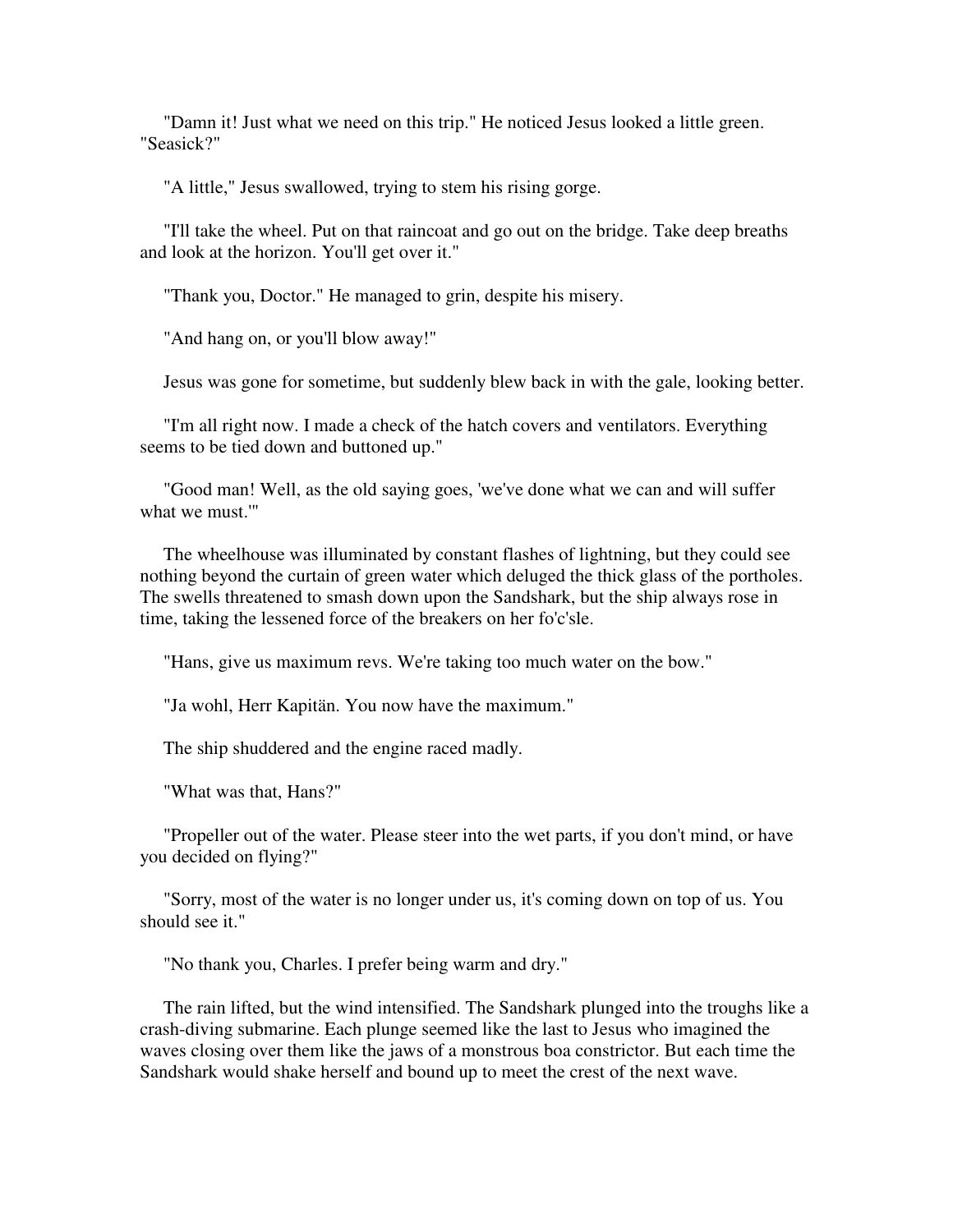"Don't look so sour, Jesus. The sea's playing with us."

"You talk as if the sea were a person."

"She is, don't you think'?"

"A very dangerous and unpleasant female, then."

"Well, she didn't ask us to ride on her back, so we have to take our chances."

"I'm not so keen on taking such chances as you and Hans seem to be."

"You're a paragon of caution." Charles laughed.

"Do you think I'll get any pension benefits from the University?"

The money won't be worth the paper it's printed on."

"Terrible, and there I was saving for my old age."

 They both laughed. The idea of Jesus scrounging for a pedagogue's pittance was hilarious. They braced themselves as the ship rolled into another swell.

 Charles looked out at the bounding sea. "Our storm is nature. That's where our strength and inspiration come from Don't you feel it, Jesus, a surge of power moving through you, quickening your pulse?"

 "I'm more scared than thrilled. Still, the sea does have a sort of beauty, even as it tries to hurl us to the bottom. That's why man has invented religions, to insulate him from the beauty and terror of nature."

 "You're on to it, there. Religion is for the weak and the lazy, a shelter from reality and a patent-medicine recipe for meaning. To live, a man has to face reality and find his own meaning. It's no good looking through the old glasses. The vision has changed and a new prescription is appropriate."

 "In theology, you could be accused of being a personalist. That is the most complimentary of all the uncomplimentary labels I can think of."

 "Well, until I tune in on a collective consciousness, I'm stuck with living as an individual. But that's the trouble with theology, isn't it? It always assumes that man should be angelic or have a different set of wave lengths, just like the Marxist theologians of politics."

"You mean that man should not try to improve?"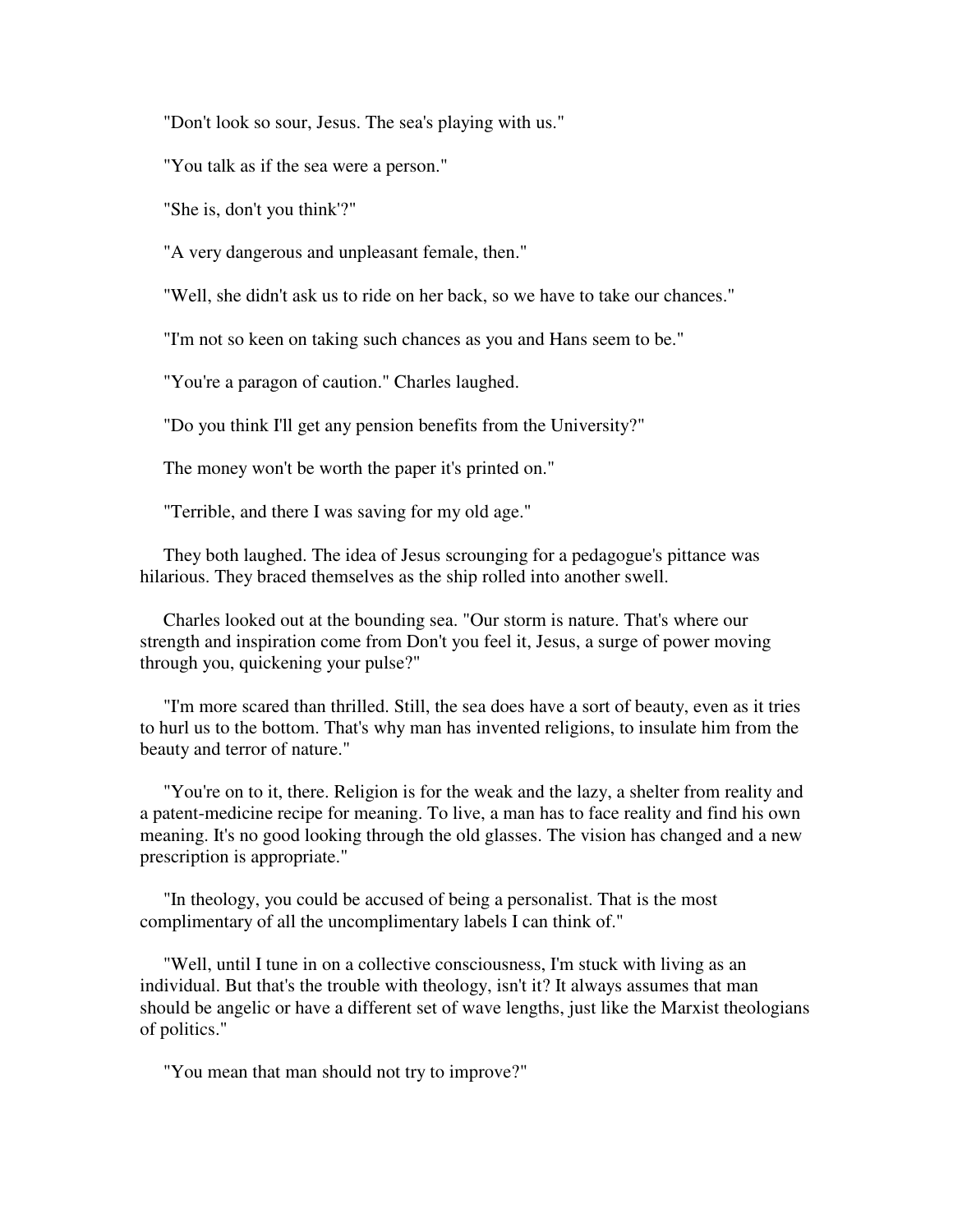"Yes, but as man and not as an angel." Charles fought to bring the wheel over so the bow faced directly into the waves next onslaught.

"Doesn't drowning worry you, Carlitos?"

"I'd find it quite acceptable. I'd drown, knowing that I had nothing better to do."

"A strange thing for a young man to say."

 "Not when you know at last that you're on the right track that you've found your real work. The satisfaction you get from that is a reward even dying can't spoil."

"But wouldn't you be disappointed if ..."

 The ship plunged down, only to meet an uprushing swell and shuddered from keel to crow's nest.

"We won't have any rivets left if this keeps up. You were saying?"

"Wouldn't you be disappointed if you drowned now, denied a feeling of completion?"

"Drowning would be completion enough for anyone, I'd think."

 "No, I mean, if you were denied the experience of doing what we hope to do when we arrive."

 "There'd always be some experience to miss out on. Sure, I'd be disappointed, but look at it this way: If the risk of drowning is part of the price one pays for worthwhile experience, then it's a bargain. Would you trade places with anyone right now, if you could?"

"No."

"I didn't think so."

The storm lasted two more days.

 Charles stood on the bridge watching the dolphins at play. The wind was down and both sea and sky had resumed their usual places, basking innocently in the warm sun. He raised the sextant to his eye and took a reading, then entered the wheelhouse and marked their position on the chart.

 "That's it." He laid the pencil on the table. "Now to set the gyro-compass for automatic steering."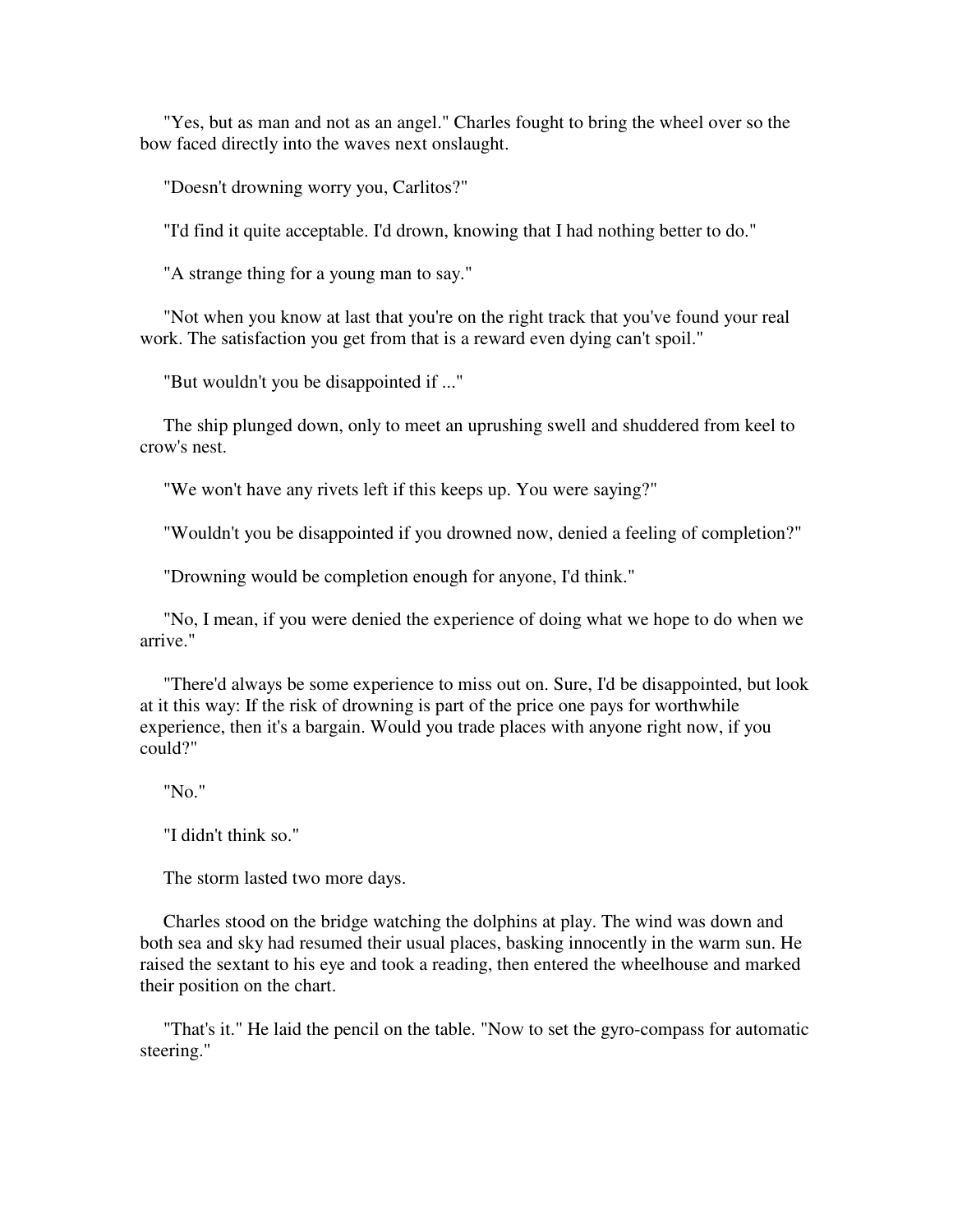"Wonderful." Jesus was using the wheel as much to hold himself up as to steer the ship.

 "We're almost asleep on our feet." Charles blew into the speaking tube. It was some time before Hans answered. "Ja?"

"Engage the steering engine."

"Okay to shut down number two boiler? Quarter speed doesn't require both."

"Yes. It's time we all shut down for a day or two."

 "Wake me up when we hit the Cape of Good Hope." Jesus sat upon the deck of the wheelhouse, stretched out and went to sleep.

-------------------------

 They had made excellent time, despite the storm, and were nearing their destination on the tenth, two days ahead of the deadline. With engine slowed the Sandshark passed up the river, threading its way among the paddle wheelers, ocean steamers, canoes and flotsam that made up the bulk of the traffic. Hordes of starveling river people gazed at them impassively from their stilted huts of palm thatch.

 Jesus watched the verdant riverbanks, his Sterling slung from his shoulder. "Would you believe there were fewer than ten huts along this part of the river twenty years ago? Now there must be hundreds."

 Charles looked at the huts briefly before returning his concentration to the river ahead. "Amazing, all right. What do those people live on?"

 "They live off the river, mainly from what they steal from ships passing at night. The rest of their time they spend breeding."

 "They look like a real scurvy bunch of cutthroats, hollow-cheeked dark circles under the eyes, unshaven, very much like us."

 Jesus laughed. "Yes, and their looks aren't misleading. Years ago some gringo company thought of shipping bananas by barge. The tug with its string of barges was found grounded on a mud bank, the crew murdered. Not a banana was to be found. Two months later, people were falling into the river and drowning, drunk on banana beer. The pirañas grew quite fat."

 Charles blew the whistle to warn off a motor launch which was moving erratically, the sound startling a flock of hiss birds which glided from their treetops, expressing their usual ill-temper.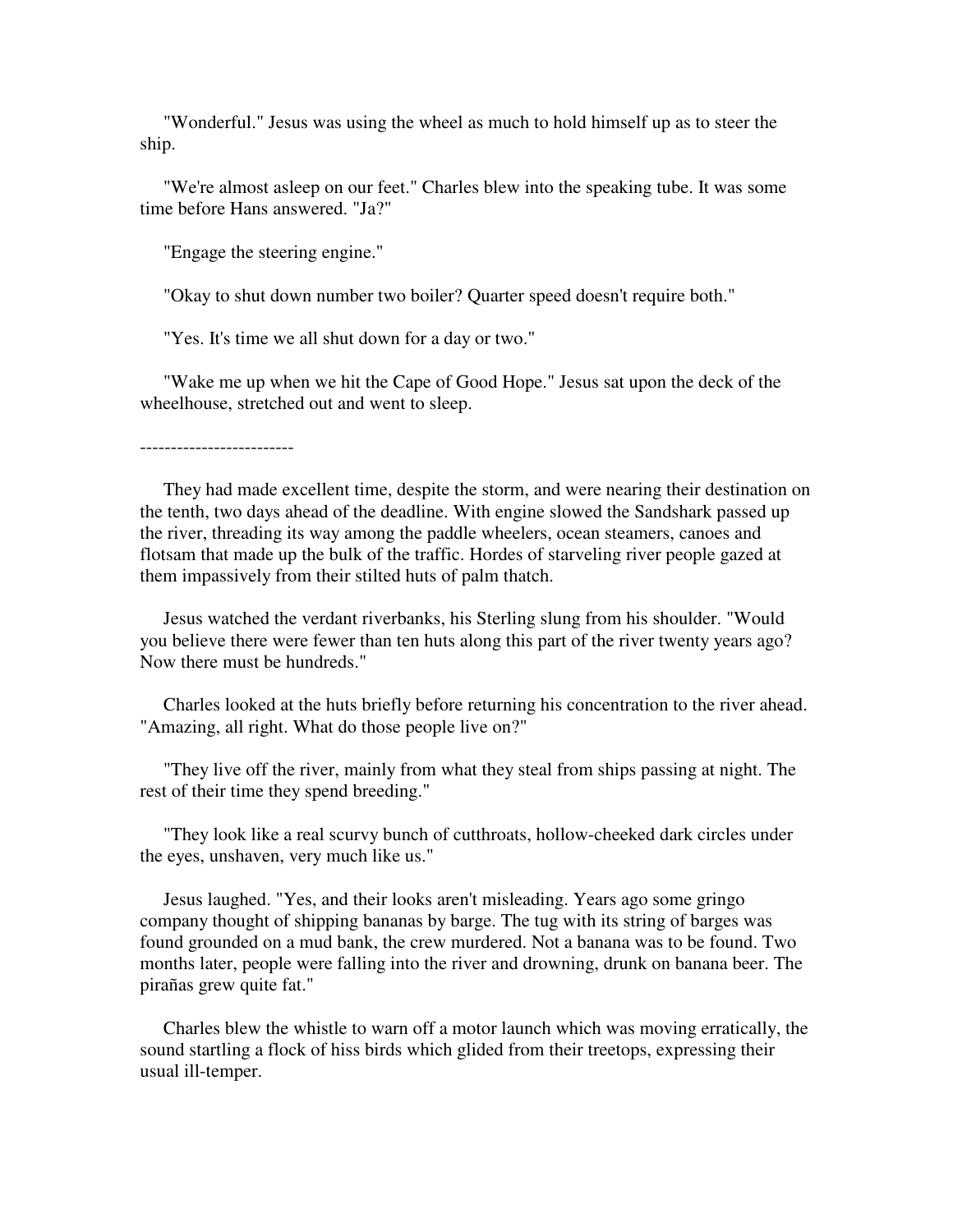"It's beautiful, Jesus."

"What is?"

 "All of it: the dirty green river, those pestilent shacks, the jungle, the birds, the blue sky, that dead tapir floating over there."

 "Of course, from a safe distance and with a poet's eye, even squalor becomes romantic. You will find the inhabitants who are trapped here quite unreceptive to your romantic view. For them, a crowded subway or a freeway traffic jam in a smoke-filled city would hold a thousand delights. Very few are poets, as you have probably learned. The very things which wrack a poet's spirit are sheer ambrosia to the masses. It amazes me, really, how a poetic sort like yourself could ever have been a communist."

 Charles gazed into the distance. He steered the ship competently, but his thoughts were thousands of miles and many years away. "Well, I see the contradiction very clearly from your viewpoint. The political poet who becomes a communist believes naively that the injustice and squalor, the suffering, are all borne by people like himself, people with his own sensitivities, abilities and objectives. This is a very naive belief, much like believing children to be miniature adults. If the poet pursues his study beyond this first stage of naivete, he arrives at a more subtle stage in which he believes man may be changed, so that every man will become a poet in the poet's image. In these two stages, then, he passes from loving the masses as he thinks they are to loving them for what he thinks they will become, with his help, of course."

"He never doubts that man can be fundamentally changed?"

 "Not when he has the communist mythology to fall back on." Charles laughed. "As I remember from my school reading, Wells and Conrad were having an argument. Conrad summed it up by saying, 'The trouble with you, Wells, is that you dislike mankind but believe it can be changed. I like mankind and know that it can't be.'"

"That sounds pretty cynical, to me."

 "Call it what you like. I still prefer Conrad's side of the issue." Charles looked at his watch. "Oh, oh. You'd better catch up on your four hours' sleep. We'll need sharp eyes tonight."

-------------------------

 It was black outside. Navigation was only possible with the ship's searchlight which revealed the riverbanks and turned the eyes of the crocodiles into glowing rubies. In the darkened wheelhouse, Charles listened to the ping of the echo-sounder and the steady panting of the engine. A large fish leaped out of the water and the splash made a cluster of pearls in the glare of the light. Bats, giant moths and myriads of other night creatures swarmed in and out of the beam.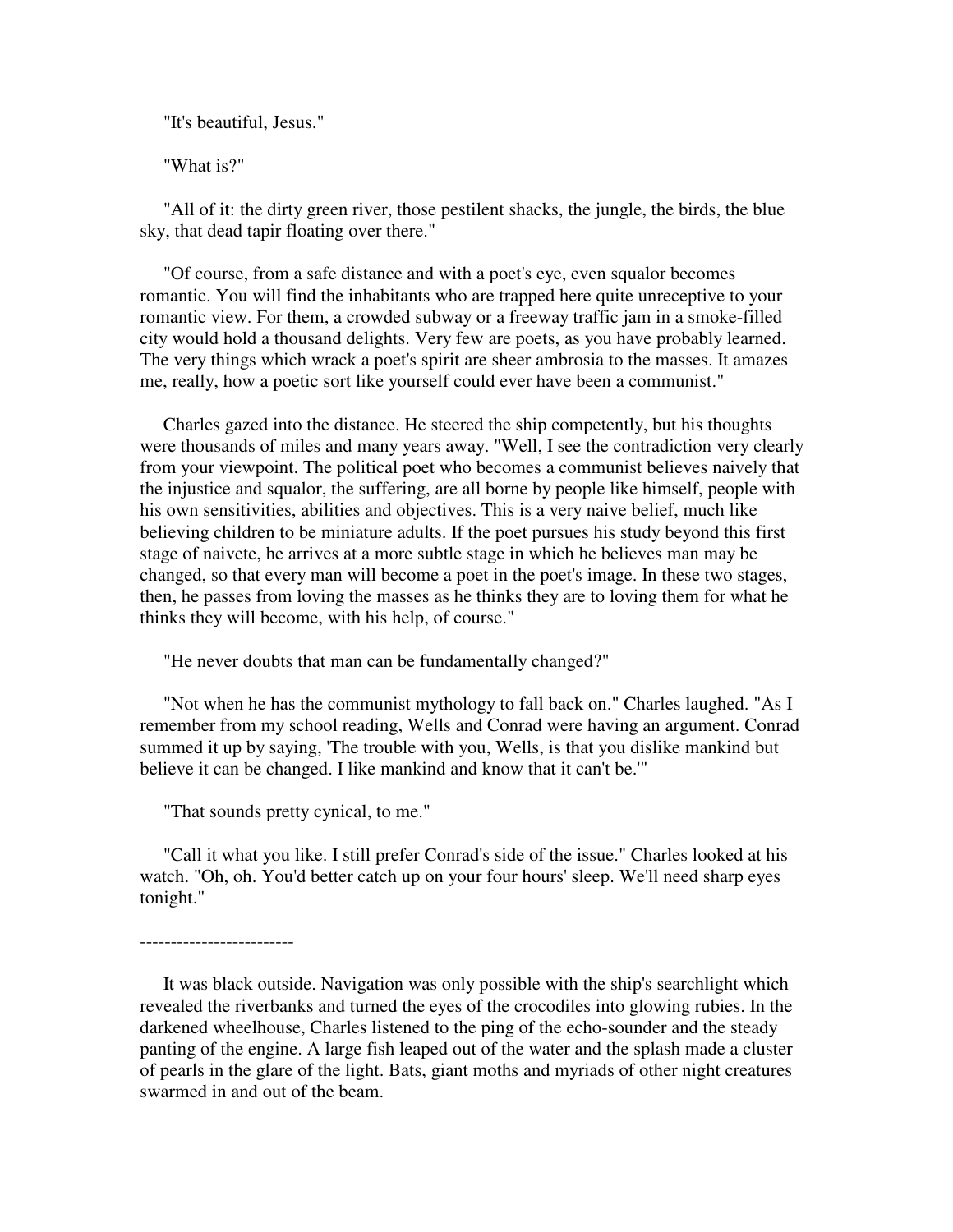Jesus came into the wheelhouse from the bridge, trying to fend off a cloud of mosquitoes with one hand while he gestured with the other. "Stop the engine. Switch off the light. I think I've seen it."

 The clang of the engine telegraph completed the stillness of the tropical night and extinguishing the searchlight made its blackness total.

"Where did you see it, Jesus?"

"Out to the left. Look!"

A green light flashed the Morse letter 'V.'

"That's it, all right. Give the recognition signal."

 The engine room speaking tube whistled and Charles removed the plug. "That's right, Hans, we're home! Looks like we'll sleep tonight."

"Wunderbar! I hope I haven't forgotten how."

## Chapter 3 **THE LLANOS.**

 It was around noon, though of which day they could not be sure. The three of them sat on ammunition boxes amid swarms of great dragonflies, shaded by the tall trees of the rain forest, telling the story of the voyage to incredulous men in gray-green uniforms.

 "No!" Hoess, commander of the column, shook his head in disbelief. "Three men on the whole ship! How did you do it'?"

 "Oh, with a good manning table, lots of luck and a judicious use of amphetamine tablets." Hans stifled a yawn.

 Hoess wiped perspiration off his grinning face. "Just like our last motoring 'holiday' in Germany, eh Hans'?" "Yes, without the mud." Jesus rubbed his eyes. "What day is it?"

 "Thursday. You've slept for two days, and it looked as if you all needed it." Hoess crushed a scorpion with the toe of his riding boot.

 They watched a man wearing white overalls signal the winch operator. A warning whistle blew and a heavily-laden cargo net rose out of the Sandshark's forward hold, ropes creaking with strain. Other men, their uniforms dark with sweat, streamed up and down the gangplanks like carpenter ants, carrying small cases which they stacked carefully on the sandbar.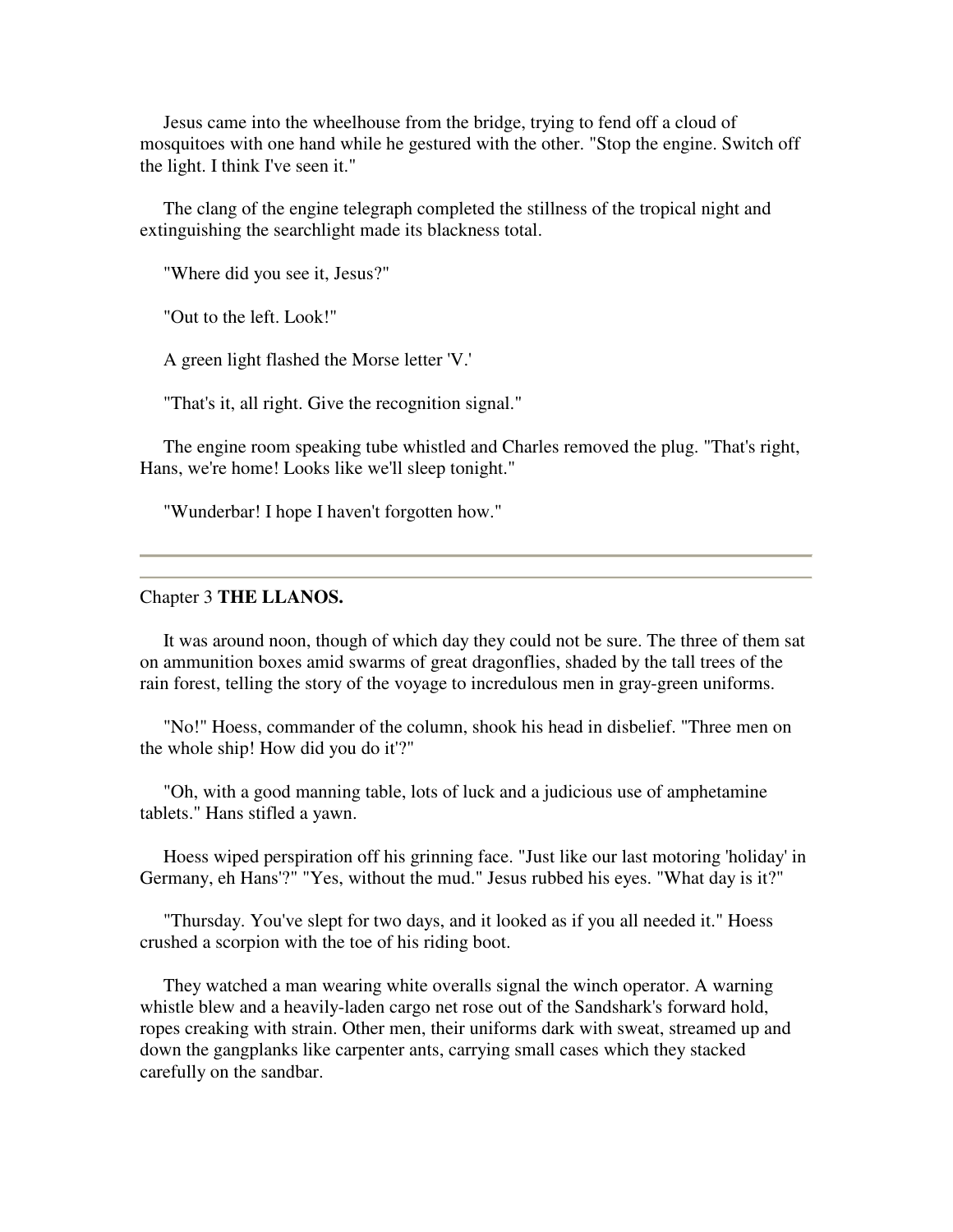Charles pointed to the activity. "Are you nearly finished, Commander?"

 "We'll be finished by this evening, and tomorrow we will uncrate everything for loading onto the pack animals. You brought us a lot of 'merchandise,' you know. It's really staggering." "Thank Hans for that."

 "Ach, the quantity was no problem." Hans smoothed the thinning hair back on his forehead with dirty fingers. "There are enough arms and munitions in the hands of private armies in the United States to wage one or two major wars. This shipment was nothing, really."

 "In any case, it's more than sufficient. I've issued each man with a rifle and submachine-gun as well as plenty of ammunition. Grenades will be distributed as soon as we open the boxes." Hoess nodded to a soldier who placed three bundles on the sand before them, saluted casually, and walked away. "Ah yes, your uniforms. Now you can change out of those stinking rags."

"First, a bath!" said Charles.

"There you are." Hoess pointed to the river. "Your tub has been filled already."

"But won't the crocs and pirañas object?"

"Not at all. They will enjoy your company."

"That's what I'm afraid of."

 They stripped off what remained of their National Guard uniforms and plunged into the clear green water, eyeing the basking crocodiles with a certain amount of suspicion at first, but soon they discovered the grinning reptiles were only interested in soaking up the hot sun on the riverbank. They splashed one another with the warm water and cavorted like otters.

 Charles pointed to some minnows. "How do you know if those little fish are pirañas, Jesus?"

"When your voice goes up several octaves."

"Ho, ho, funny man!"

"Race you to the opposite bank!" shouted Hans, taking a head start.

"You're on!"

 They swam madly out into the slowly-moving tributary, Charles beginning to overtake Hans, but stopping suddenly in midstream and treading water.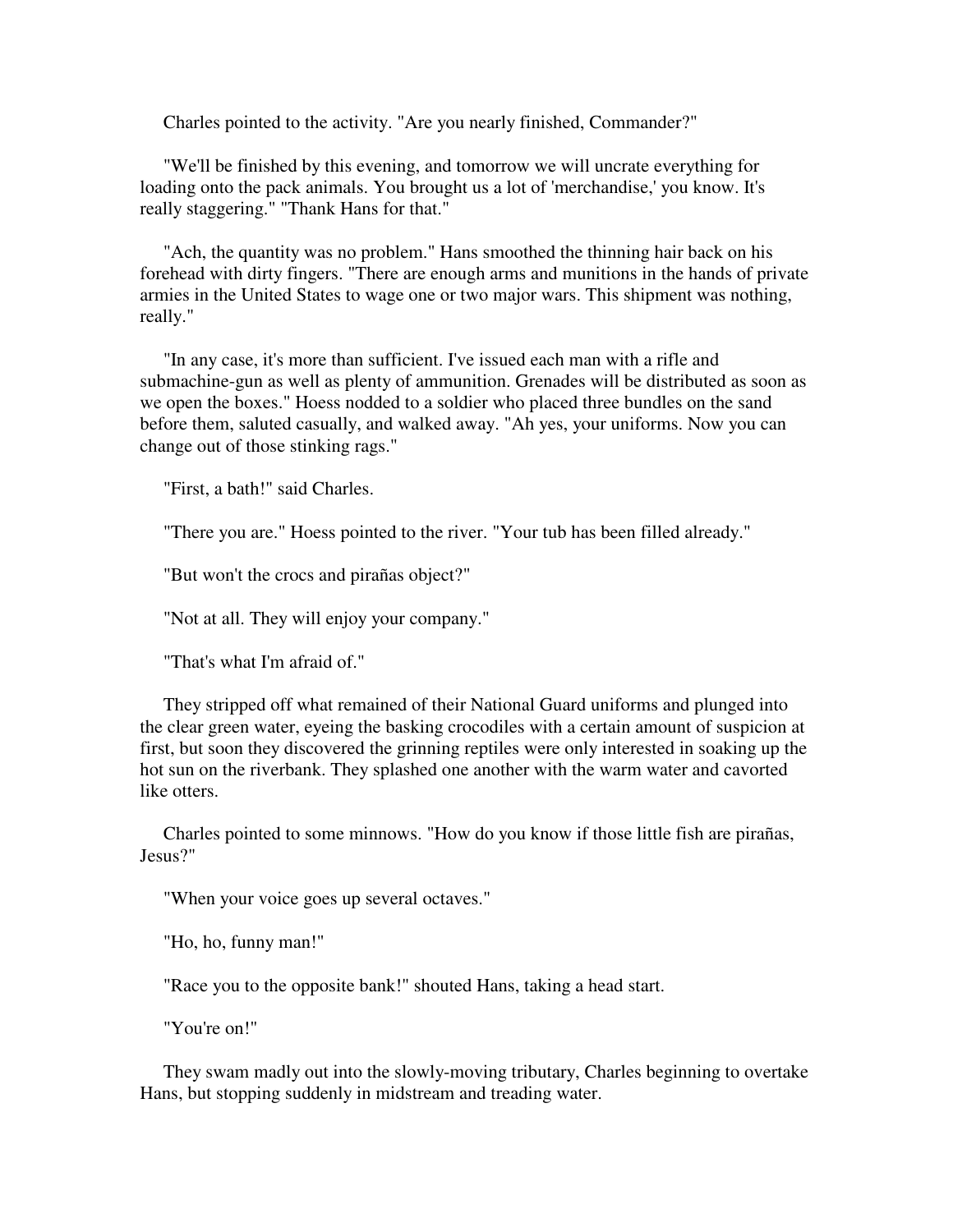Hans looked back. "What, the younger generation has chosen early retirement?"

Charles pointed to something in the water. "Look, there, in that shady spot!"

Jesus swam over to him. "What is it?"

"It's a submarine!"

"Oh," said Hans, "so you have seen her."

 The shadows and shimmering green of the water almost obscured the stark outlines of the U-boat resting on the river bottom near the Sandshark's mooring.

 Hans joined them. "Yes, an interesting story. Remind me to tell you about it sometime."

Charles looked at him eagerly. "Why not now?"

"Because it's rather sad, and I don't wish to be sad right now."

 A soldier waved to them and shouted from the fantail of the Sandshark. "Hey, loafing plutocrats, it's lunchtime!"

 They swam back to the sandbar and put on their new uniforms, tall boots for riding or walking, baggy cotton trousers and tunics of gray-green, and distinctive but functional Afrika Korps caps. Now they were indistinguishable from their fellows, except for their rank and sidearms.

 They joined the company who had stopped working and were now lying or sitting on the sand, chatting in small groups before the meal was ready. Those not off duty were the sentries who paced the bridge of the Sandshark or stood in the shade of the foliage at the edge of the jungle. Their ready weapons were the only sign that this was not some kind of club outing and picnic.

 From the Sandshark's galley came cauldrons of savory stew. From the late Captain Barman's refrigeration locker came beer and ice cream which vanished instantly down parched throats. On the sandbar, well away from the stocks of ammunition, monkey meat was roasting over pits of charcoal, along with fresh fish from the bountiful river.

 "Nobody should complain about not getting enough to eat," Charles raised a dumpling on his fork, "but this flour has a peculiar flavor."

 Hoess looked up from his mess tin. "Manioc, ground cassava roots. Deadly poisonous."

Charles looked mystified. "But ... "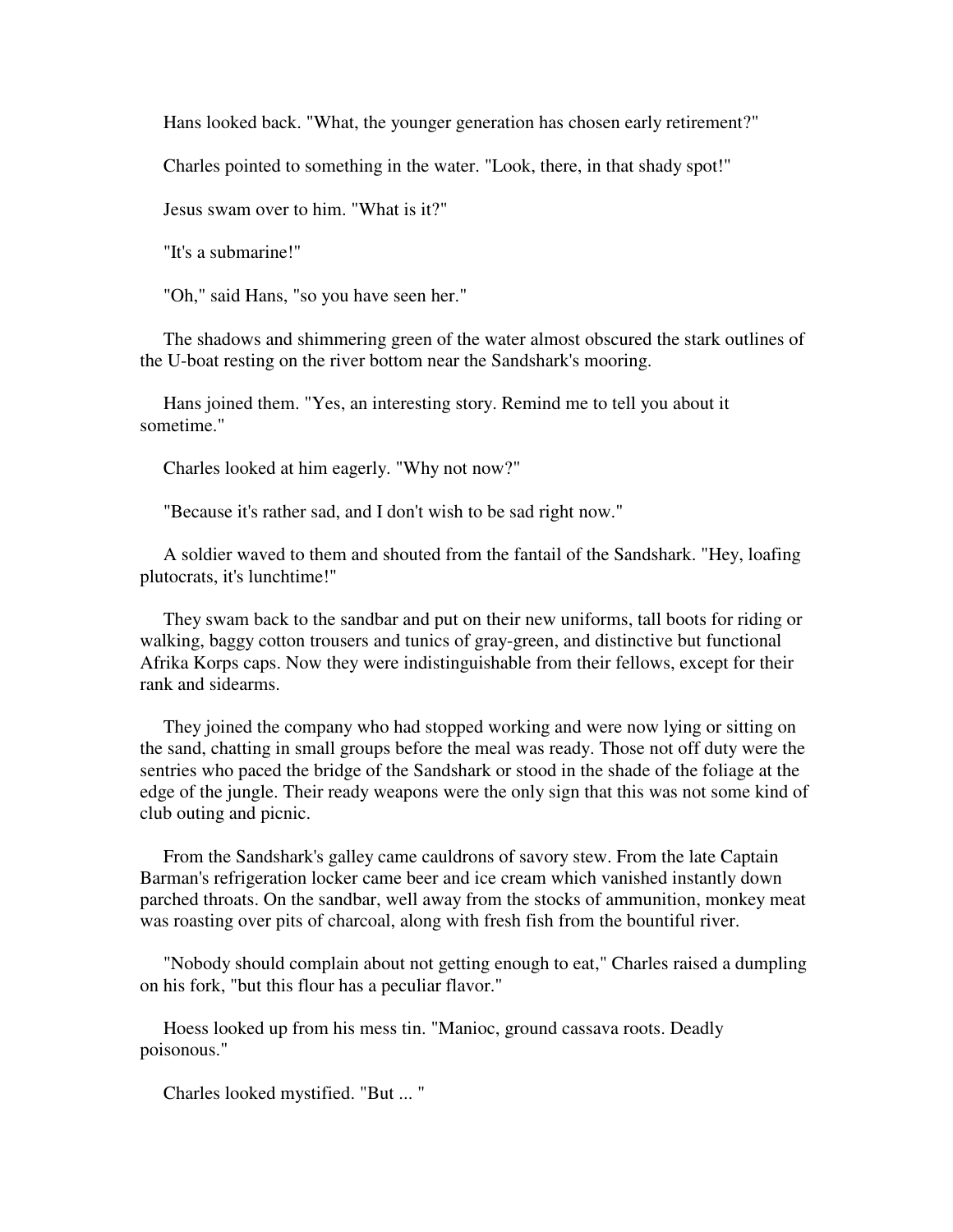"Oh, it's been suitably prepared."

"Hmm, I see. At least, I think I see."

"You will soon discover that our men are adept at living off the land."

 "They seem to know what they're doing, all right." Charles drank the remainder of the stew from his mess tin, and wiped his mouth with the back of his hand.

 "These are elite troops, like the Waffen S.S." Hoess nodded in Hans' direction. "They are not required to salute. Officers and men share the same rations and the same work. You will find a good deal of joking and comradeship in this group, but you will also see excellent discipline and teamwork."

 Hoess looked at his watch. "Now for an hour's siesta. Find some shade and snooze. The off-loading resumes at fourteen hundred hours. Schlafen Sie gut!"

 Charles sprawled under an awning of jungle creepers which camouflaged a stack of boxes containing mortar shells. Through the vines he could see the contrails of a jet, crawling across the sky, far above the hot jungle and the concealed anchorage.

 "They couldn't see us, even if they tried," he thought. "By nightfall, our fires will be out. They can use their infrared cameras all they like."

 It seemed no time at all before he was being shaken by a sadistically-smiling sergeant who invited him to join the 'fun' of piling ammunition on the sandbar. Off-loading proceeded briskly, as if the men had just wakened from a full night's rest.

 Charles flopped beside Jesus during a break. "Hell, they're fit!" He wiped the perspiration off his forehead with his sleeve.

 Hoess passed out salt tablets. "Take three of these, both of you. Without salt, you'll drop if you keep on working in this heat."

 Charles downed the tablets with water from his canteen. "Incidentally, I see you've left the, uh ..."

 "Don't worry, my friend." Hoess smiled. "I have experience in such matters. The gold will be left on board, under a suitable guard who will steam up to the capital once it has been secured."

Charles looked dubious.

 "Oh, I know what you're thinking ... All right, then, where would you take the gold, once you'd stolen it?"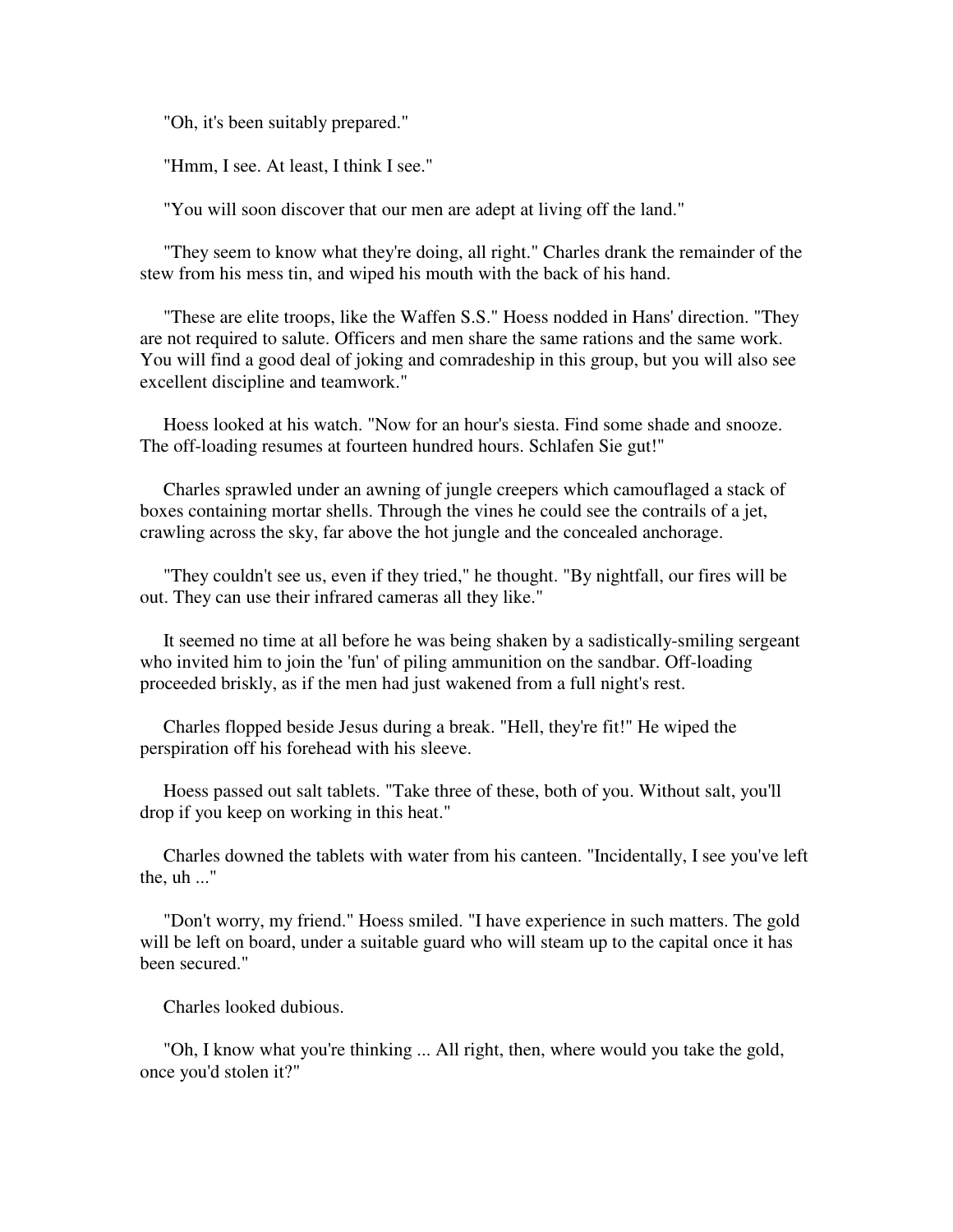"Well, I ..."

 "Switzerland is out. The Swiss would hand it and you back to the U.S., once they'd determined its origin. Other European countries? We'd get you, then. Asia, Africa, Latin America, the Middle East'? All too rapacious. They'd see you parted company with it right away. Back to the U.S.? As an American, you know that possession and dealing in gold is illegal, even if it's not stolen from the Federal Reserve. And what about your pursuers? Who would protect you from them? No, you may set your mind at rest. Our little treasure will be quite safe."

 Charles smiled. "Good. I see you've figured all the angles. As you say, you have experience in these matters."

 Hoess, his vulpine features set in a quizzical expression, eyed Charles for a moment, perceiving the meaning in Charles' air of studied innocence.

 Hoess laughed. "You are devilishly tactful, my young Captain Hendricks, but your brawn is required right now, more than your brain. Back to work. Remember, 'Arbeit macht frei.'"

 "Und Kraft durch Freude, Commander." Charles winked at him and rejoined the work detail.

 He managed to set down the box of detonators without jarring them, despite his fatigue. A hand fell upon his shoulder. It was the sergeant who had wakened him from his siesta.

"Come with me, Captain Hendricks. Now we must water the animals."

"But what about the off-loading?" Charles looked back at the ship.

"It is finished. Follow me."

 He stumbled after the sergeant, his heavy boots sinking into the loose sand which bore the imprint of hundreds of feet, human and animal. He saw the sergeant disappear into a seemingly impenetrable thicket on the border of the sandbar and found himself on a path which had been hacked through the undergrowth. Soon, he entered the immense cathedral of the rain forest. Here, walking was much easier, since few bushes and creepers could survive the lack of light. As he became accustomed to the perpetual twilight, he saw hundreds of horses and mules tethered to picket lines strung between the trees. Guards were already loosing their halters and leading them off to the river. Charles soon discovered he was leading a handsome chestnut stallion.

The sergeant led a mule up to him. "Take good care of them, Sir. They're both yours."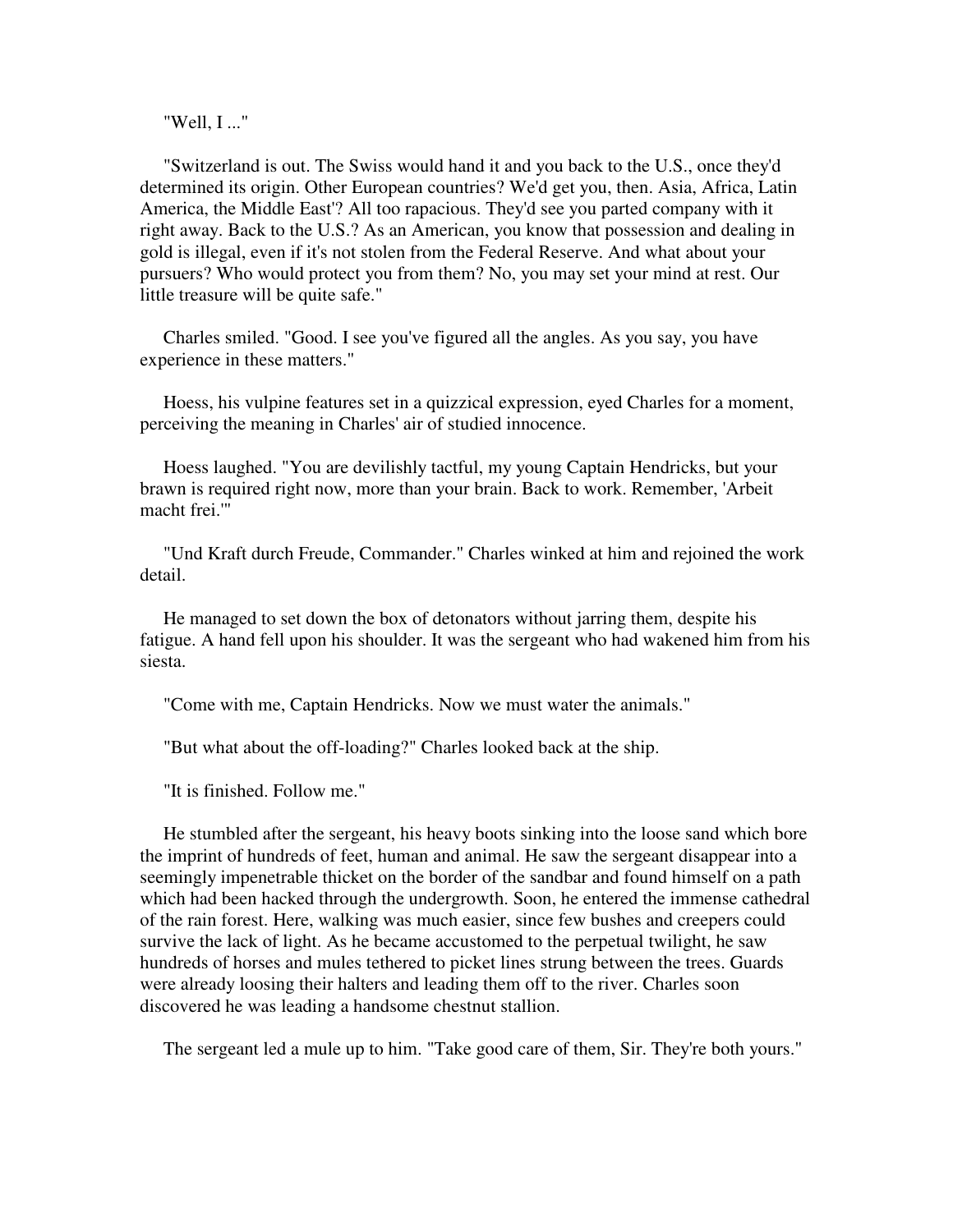He took the rope halter from the sergeant and examined the mule. It was a finelooking animal, young, strong and healthy, with a gleam of mischief in its eyes. Charles drew upon the halter. The rope went taut, but the mule refused to budge, even when Charles tugged with all his strength.

"The water's this way, idiot. Come on, don't be mule-headed."

Some soldiers were laughing. The mule had a reputation.

Charles was not amused. "Sergeant, give me that length of rope."

 "Here you are, Captain." The sergeant passed him a lariat and stood by, a broad smile on his stubbled face.

 "Thank you, Sergeant. You can go on about your business and let me get on with mine." Charles cinched the stout rope around the mule's fetlocks, tying all four of its legs together.

 "If it's all the same to you, Sir, I'd like to lend a hand. That one's got no culture. He kicks, bites and goes on strike if you give him any chance at all." He drew back from the mule's teeth. It appeared that the mule was beginning to resent his immobilized state.

 "No culture, eh ? Well, I'll give him a real lesson in etiquette." Charles removed his pistol belt.

The sergeant offered him a cutting from a vine. "Care to use this switch, Sir?"

 "No, thanks. I don't want to cut him, just warm his rump a bit. Besides, this belt will make a louder noise."

 Holding the wide leather belt by its buckle, Charles laid on a lusty whack, one after another, with suitable pauses for effect. The mule snorted, humped his back and strained at the hobbles, to no effect. His efforts were rewarded by more well-aimed blows on the behind.

 "Play bastardo with me, eh? I'll tan your stubborn hide." Charles warmed to his work, stopping only after reaching the point of exhaustion. He stood perspiring and panting in the still, warm air of the jungle, the pistol belt gleaming with the mule's sweat.

 The mule had long since forgotten his rage and was now quivering in expectation of the next stinging blow. When the blow failed to come, he craned his neck around to see what had become of his two-legged tormentor.

"You have him worried, Sir," said the sergeant, calming the nervous stallion.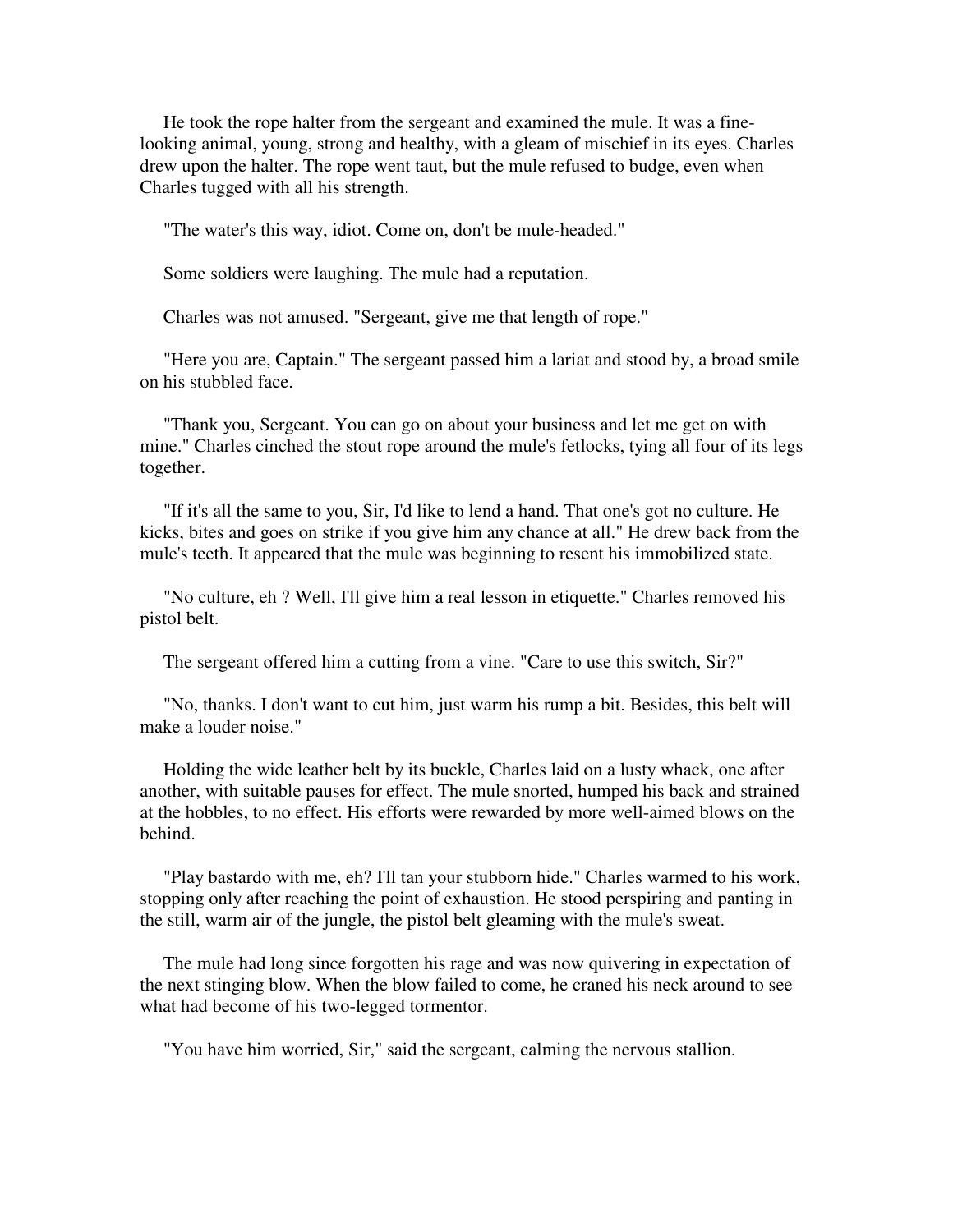"With good reason. His lesson isn't over." Charles buckled on his pistol belt and stood before the mule. "Go on, take a good look. I don't want you to forget me."

 He took one stride forward, locked the mule's head in his arms and sank his teeth into its ear. The mule, braying more from fright than pain, struggled, then was still. Charles released him, stepped back, and spat blood upon the ground. He unhobbled the mule and led him toward the river. This time there was no balking.

 The sergeant handed him the stallion's halter. "Bravo. You should have no more trouble with that one."

 "We've reached an understanding." Charles smiled, giving the mule a slap on his streaming withers.

 The sandbar was the scene of spirited frolic, men and animals splashing into the water, horses and mules guzzling, men shouting encouragement, everyone thoroughly soaked in the humid hour of the last light. The rain forest resounded to the whinnies of excited horses and the bray of pack mules, chorused by the whoops and screeches of jungle creatures. Clouds of parakeets took to the air and the setting sun turned the men and beasts into fiery demons locked in the weird permutations of a bacchanalian revel. Charles caressed the stallion as it drank from the foaming river, and watched the great lily pads as they undulated gracefully upon the turbulent water.

 He saw the members of the column arrayed before him, and was thrilled. It was a privilege to be among such men, he thought. They were going to fight somewhere on the llanos. Maybe they would be defeated, perhaps killed. No matter. He would rather die with this column than live under any other circumstances. If they were defeated and lived, there would be no place left on earth for them. They would be disowned by the power that sent them and shown no mercy by those they came to oppose. He thought of this as he led the animals back to the jungle.

 Returning to the sandbar where most of the soldiers were bedding down, he unrolled his mosquito net and crawled into the lee of some ammunition boxes. He squirmed his way into the warm sand, making a contoured mattress for himself, and lay still, looking up at the incredible display of stars in the clear jungle night. A pack mule hee-hawed amid the singing of the insects and the green water slapped against the black hull of the Sandshark. On the far side, a crocodile splashed into the river. A faint breeze wafted the scent of wild vanilla over him.

 It was still dark when Charles felt himself being shaken by the sergeant who had imposed a respectful tyranny over him.

"Your turn to watch the animals, Captain."

 The word 'captain' woke him up. Suddenly, he remembered where he was. "What time is it, Sergeant?"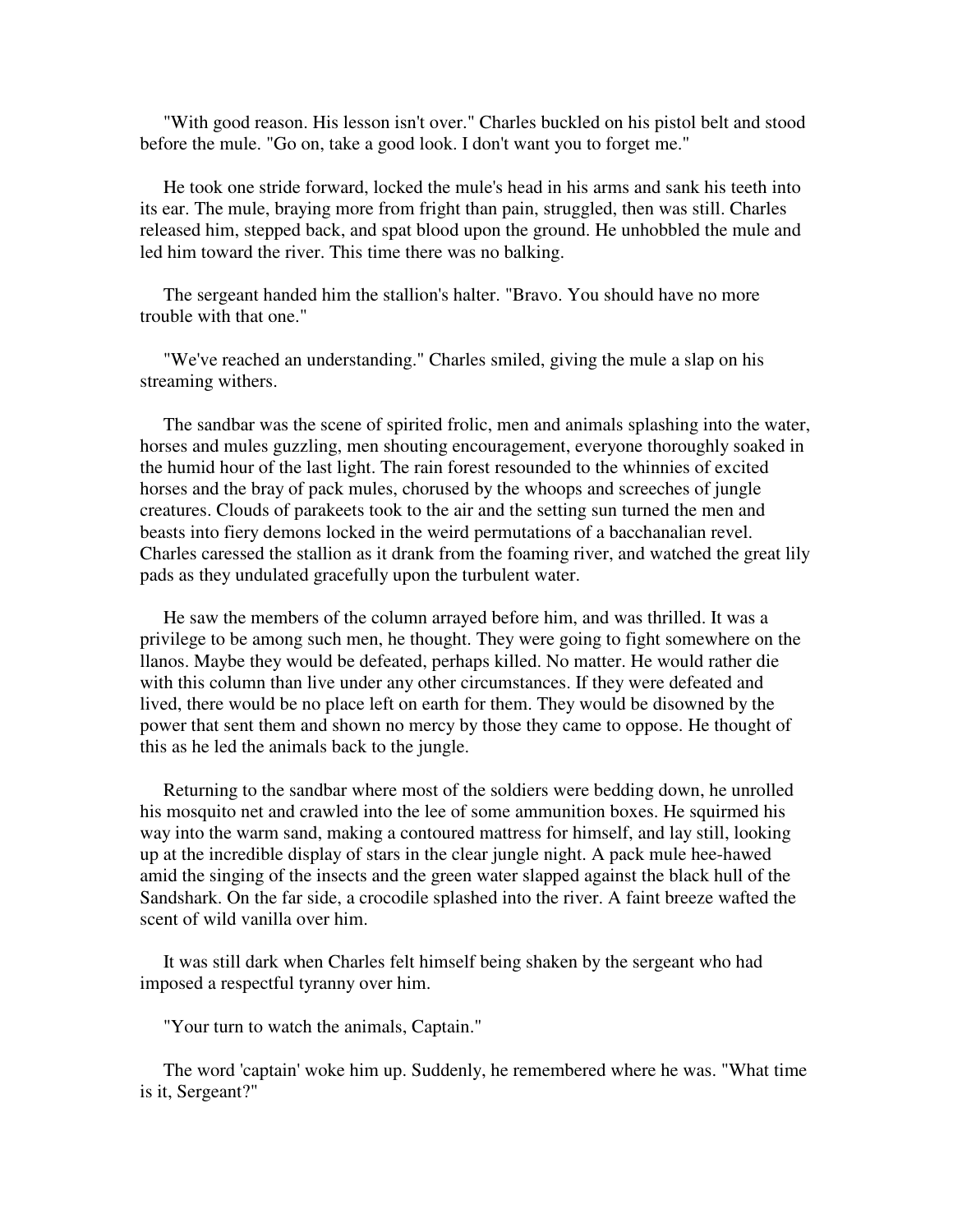"Oh four hundred hours, Sir."

 He took the lamp from the sergeant, slung on his rifle and picked his way among the dark forms of men and equipment that were strewn upon the sand like a depiction of the aftermath of Waterloo. Coming to the path through the thicket, he switched on the lamp. As he entered the jungle he cast its beam upon the rows of horses and mules, looking for any signs of mischief. He continued his surveillance around the remuda's perimeter, followed by other beams of light, other eyes scanning the sleeping rows for the small, dark forms of blood-lapping vampires and sucking leeches.

 He stopped and unslung his rifle, hearing the whistle of a jaguar. A horse whinnied and stamped, frightened by the smell of the cat. He turned the lamp into the jungle, following the beam with his rifle. The eyes of a tapir caught the glare for a moment, then its rump as it scuttled off among the trees. A small jungle cat bounded away from the light, not the sort he was worried about. He saw a furry tarantula the size of a puppy scurrying up one of the thick vines, probably on the hunt for young birds. A giant moth brushed his cheek and fluttered about the light, displaying its beautiful patterns. So lavish was nature that she provided rainbow colors and intricate designs for these insects that lived in darkness.

 The beam caught the dark stream of blood coursing down a horse's leg. On the ground, crouching beside the small pool that had formed, was the offending bat. Charles raised the lamp so the vampire would not be distracted and bounded to the side of the bleeding animal. Shining the light on the ground, he located the bat and raised his boot over it. There was a faint squeak, then the snap of tiny bones as he crushed the life out of the creature.

 He saw to the horse's wound, a neat incision into a vein. As he worked to staunch the flow with pitch, the horse woke up and stirred, startled by the smell of its own blood.

Charles stroked the animal's neck. "Easy, boy."

 The horse calmed down and let him finish the job as if it understood that Charles was there to help.

 He'd not even made a complete circuit of the remuda by the time his relief arrived. Returning to the sandbar, he saw the sun beginning to appear, tingeing the wispy clouds with coral. Someone blew a whistle and the beach came to life, men rising, standing stretching, yawning, rubbing eyes caked with sleep. Nails screeched in protest as crates were ripped apart for firewood and cooking fires.

 Charles drew a tin of bully beef from the food line and contemplated it without enthusiasm.

 Hans slapped him on the back, full of glee. "Better enjoy it! We have a thousand cases, and it's all we have, except for this." He handed Charles a brown tin.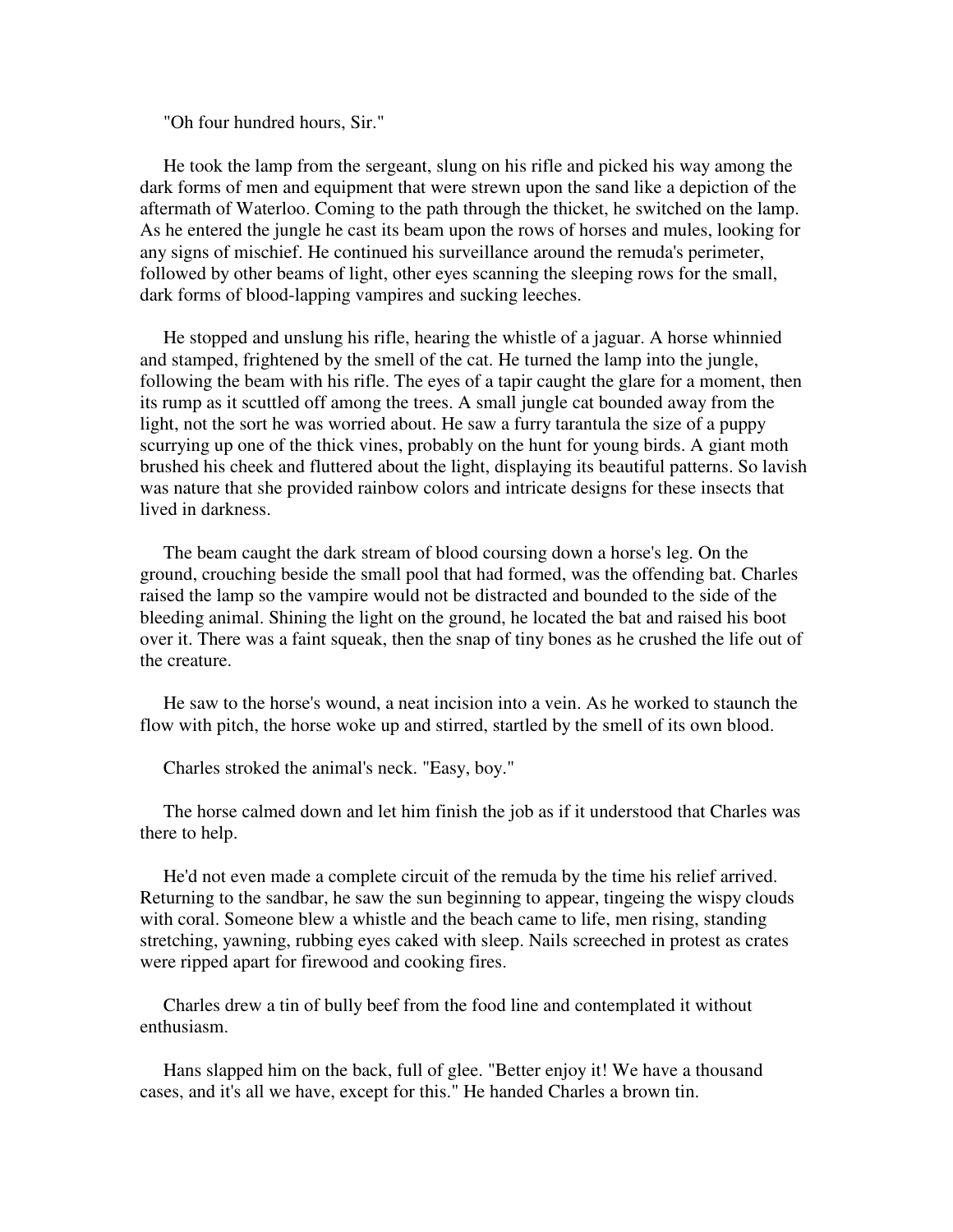Charles looked horrified. "C-ration biscuits! You're a fiend, a raving sadist!"

"At least they will encourage us to wage a short campaign."

 Charles gritted his teeth. "You know how we can make the enemy surrender, immediately?"

"How?"

"Just say we'll feed him this stuff if he dares to put up a fight"

Jesus joined them by the fire. "It isn't lobster mayonnaise."

 "Don't look so glum." Hans grinned. "Whoever heard of Boy Scouts eating lobster mayonnaise?"

Charles speared a tin with his bayonet. "I'm sorry I heard that."

 The horses and mules were watered and given their rations of salt and maize while the crates were unpacked and the contents divided into heaps which would make up the load for each animal. Hoess supervised, walking up and down among the piles of supplies and weaponry, slapping the top of his boot with his riding crop.

 Charles approached him. "You don't seem too pleased about something, Commander. May I share some of your burdensome thoughts?"

 "Oh, good morning, Captain." Hoess shook his head. "In the whole of my military experience, I have never been confronted by an oversupply of anything. So this is how the Americans wage war!"

"Not enough transport?"

 "I don't think so. There is so much to carry. Fortunately, we put caches of food and water for the animals along the route we are to follow, but even so, many will not be able to ride until we reach the escarpment. Perhaps we should leave some of this behind."

"You mean we can take it all with us?"

"Yes, but most of us must go dismounted if we do."

"We'll have to go on foot through the jungle, won't we?"

"Yes, that's so, at least most of the way.'

 "Well, I advise you to take everything, even if you double the men's rations. When you need supplies, you need them very badly. They won't do us any good here. Besides,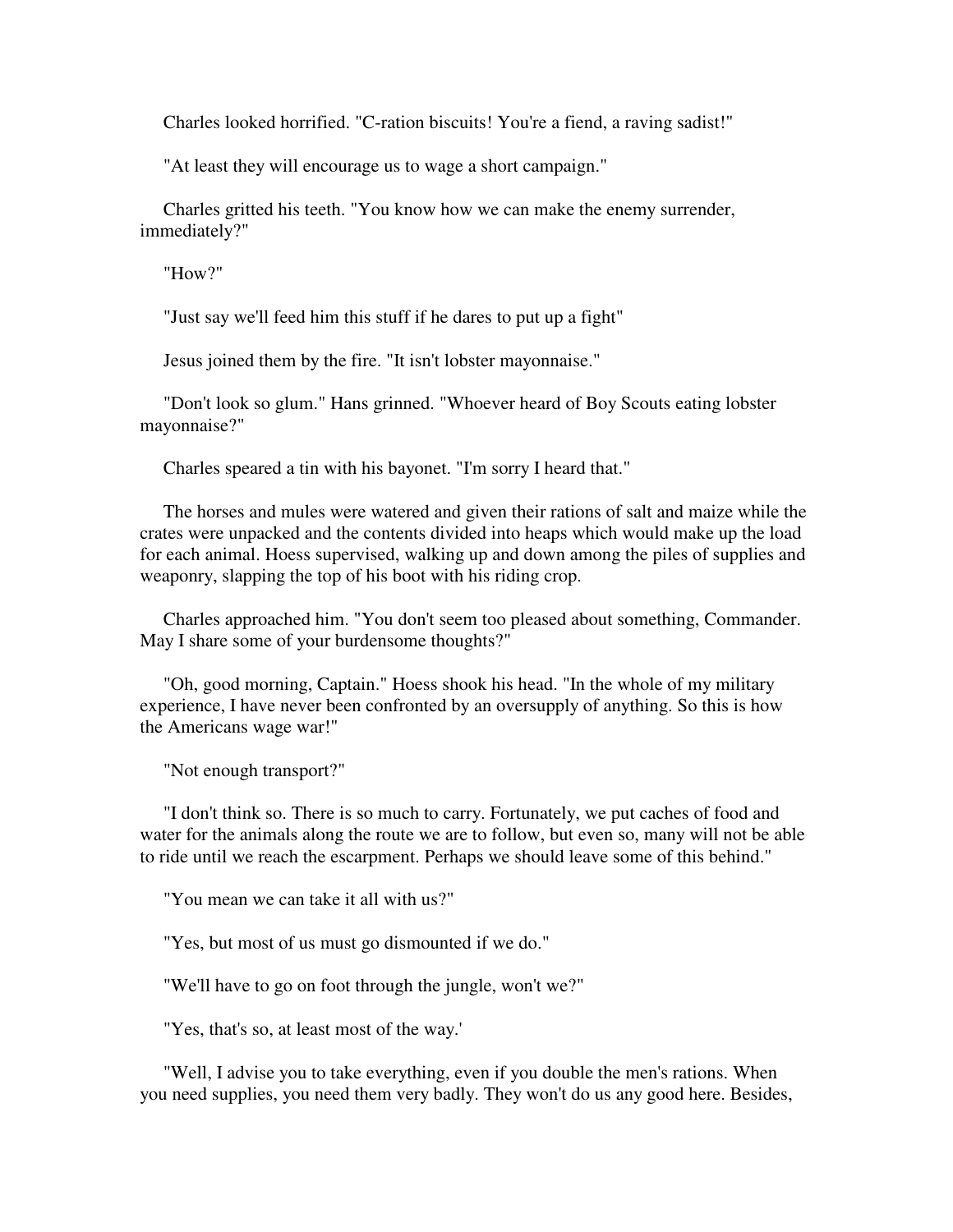we can't move fast until we leave the jungle, and by that time, we'll have consumed a lot of the rations. If we're still too heavy, we can dump things then."

 "True. All right, we load the whole lot, and you, my friend, can join the infantry. I shall ride whenever the opportunity presents itself." Hoess saluted with his riding crop.

"Your prerogative, Commander." Charles returned the salute smartly.

 The animals were loaded quickly but systematically, the items to be used first being packed last, the pack ropes arranged meticulously to secure the loads and to distribute their weight evenly and comfortably upon the animals. Every trick in the mule-skinner's handbook would be needed for the hard going ahead, thought Charles, watching two of the packers check the diamond hitch on his mule. They nodded their approval and he led his animals into position in the column.

 Hoess blew three sharp blasts on his whistle, answered by the croaks and cackles of toucans which festooned the camouflage netting on the Sandshark. The column wheeled into line and entered the shallows so that the animals could have a last drink from the river. Their morning salt had made them thirsty.

 Hoess, among the few riders, raised his hand. The column reformed and slowly moved out over the sandbar, entering the thicket where it was swallowed up by the shadow of the rain forest. Charles looked back at the Sandshark which had now become part of the jungle itself.

 It seemed to him that the jungle alone was real, the Sandshark, the burning cities of San Francisco Bay, the hatred, futility, choking smog, only figments of his fevered imagination. The jungle, with its soothing yet vibrant emanations, had driven the fever from his head, along with the mad visions of his last days in California. The rain forest was all.

 Somewhere in the green vastness he heard the rending crash of a giant tree falling upon the teeming humus, its clinging network of vines unable to sustain it. At once it would be set upon by the agents of decay and would soon feed other giants. The jungle smelled of this process, the unending cycle of blossoming and decay, and Charles, having experienced it, hoped it would go on forever, changing yet unchanging.

 The drowsy hum of the insects and the peaceful shade imposed a hush over the horses and men working their way among the vine-clad pillars of the green canopy. The cackle of hornbills and squawking of parrots seemed out of place.

 Groups of Indians appeared along the line of march, their short, well-muscled bodies decorated with brilliant feathers and hideous tribal scars. Some of the soldiers gave them trinkets, nails salvaged from broken crates. The Indians waved and acted friendly, understanding that it would do them no good to behave otherwise.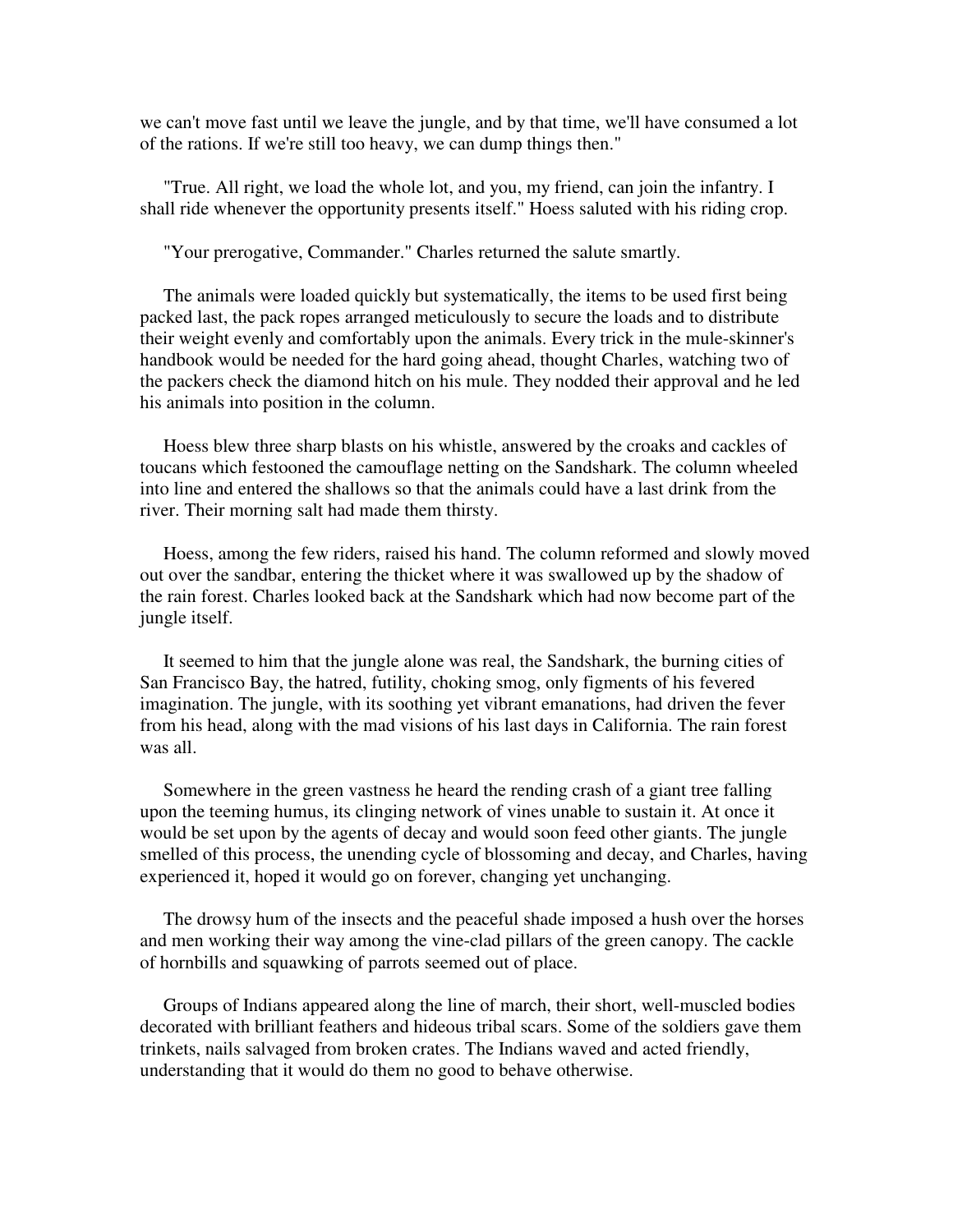A troop of monkeys made strong objection to the column's trespass into their neighborhood. From their vantage points in the branches above, they emptied their bladders and threw fruit and seed pods upon the men and animals of the column, shrieking and chattering simian invective. There was much cursing or laughing among the soldiers, depending on who was sprinkled or pelted.

 Leading his animals, Charles observed the things of beauty and fascination which the jungle displayed. One day, when this business was over, he wanted to return and give these creatures of the jungle the attention they deserved. But he had a strong feeling that such a day would never come, so he tried to capture all that he saw in his memory. His eyes could not take in enough of it, the profusion of orchids, the intricate pattern of vines and branches revealed by vagrant rays of sunlight. He saw nests of giant wasps and hoped their occupants were not disturbed by the column's passage. Not once did he see a snake, however hard he looked. The jungle was not all delight, despite its beauties. There was the heat, the ticks, and leeches and occasional swarms of plum flies to detract from his enjoyment.

 Days and nights passed in timeless succession. Charles felt suspended in a green universe. The only way he knew how many days he had spent in the jungle was by counting his diminishing stock of ration tins. A few more days, he calculated, and he would be able to ride.

 They had begun to climb. A few tins of bully beef later, the air grew cooler. Gradually, the foliage was changing. He saw wild coffee trees beside the trail. The trail got steeper and switchbacks more frequent. One day he saw outcrops of naked rock, not covered with the usual cloak of moss. Springs of clear water gushed from some of these, and the men filled their canteens and water casks. Charles had never tasted anything so delicious as the water of the escarpment.

 As they went on, he noticed that he and the animals were breathing more heavily. One night, he had to unpack a blanket, and the next day he saw the sun rise over the Llanos Orientales.

 He and Hoess stood upon a lava rise on the edge of the escarpment overlooking the llanos. Charles, scanning the horizon through his binoculars, saw some shapes darting hither and thither over the dry grass. He pointed them out to Hoess, who raised his binoculars for a moment and had a look.

 "Reas." Hoess took a deep breath of the wind from the llanos. Standing arms akimbo, chin held high, his cap at a jaunty angle, he looked every inch an S.S. officer. "The dry season is nearly over. You can smell rain on the wind."

 Charles sniffed the air. "Your nose is much better than mine, Commander. I'm afraid I only smell thorn trees and grass."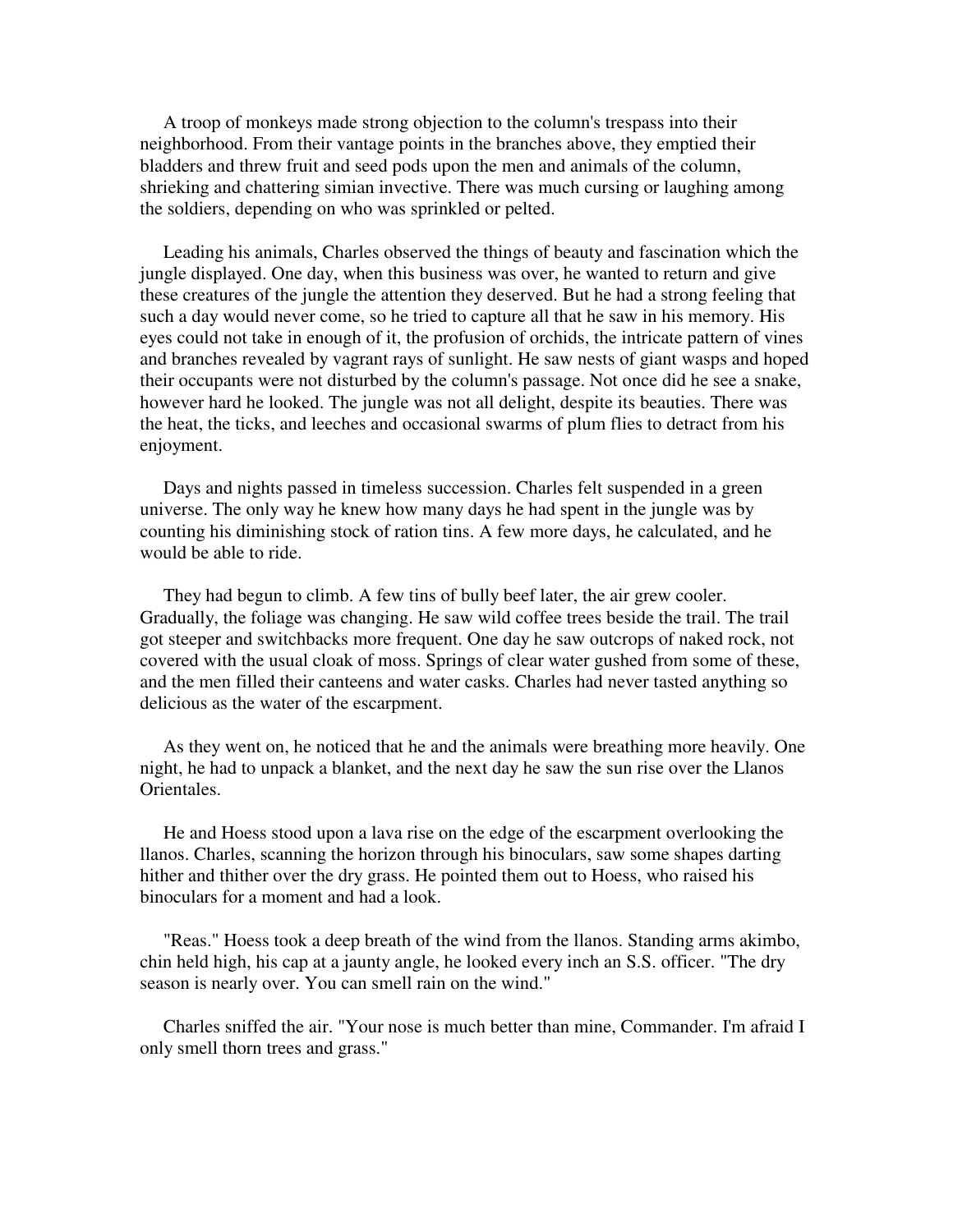"There's a subtle change, but you can smell it. Wait until you've been out here for a few more years." Hoess slapped him on the shoulder. "Horseman's country, my friend. That's what you see. Wild horses, wild cattle, wild people. Plenty of grass, water in the rivers, a clear sky and open land as far as you can see, indeed, farther. On the llanos a man can stand as tall as he wishes without bumping his head on any ceilings. Here you are your own boss. You know what the llaneros say?"

"No, aside from a few swearwords." Charles cased his binoculars.

 "They say, 'Over the earth, my horse, over my horse, me; and over me ...'" Hoess laughed.

"Yes?"

 "'... Over me - my hat!' Pride and self-sufficiency go together. In the llaneros you will find both, as well as ignorance, superstition, brutality, selfishness, disease, and so on, but their first two qualities make them stand out from other louts, so I have a certain liking for them." He tried to scratch his back. "Ach, I can't reach it. Captain, please do me the favor."

"Certainly." Charles dug his fingernails into the commander's back.

 "No, higher. There! Ah, that's heavenly." He shrugged his shoulders, like a bird ruffling its feathers while enjoying a bath. "Thank you. Your services are most satisfactory. I shall note that in my report, 'Captain Hendricks is recommended for the Order of the Back-Scratcher in bronze with five claws.'"

"All in the line of duty, Commander."

"Hmm, I see Hans waving to us. Better go back to the men."

 Charles stood for a moment, feeling the contrast between the thrilling sweep of the llanos and the subduing mantle of the jungle. Hoess was right. The llanos gave him a feeling of boundless opportunity, limitless possibilities. Clambering down the lava slope, he imagined he could smell the first rain on the wind, and down among the men and horses, he could see the same exhilaration taking hold.

 Hoess stood upon a water cask and addressed the members of the column. "We conceal ourselves and move only at night. You may expect contact with the enemy at any time, so keep your weapons ready and stay alert, especially for aircraft. The men of the anti-aircraft section will have their chance to show us what they can do. Now, I suggest you make yourselves comfortable and sleep. We move at dusk."

 The moon and stars turned the llanos to silver, the column winding among the thorn bushes and clumps of pampas grass like pale ghosts, no sound coming from the horses' hooves now wrapped in tent cloth and burlap. Charles heard the cry of a coyote or wild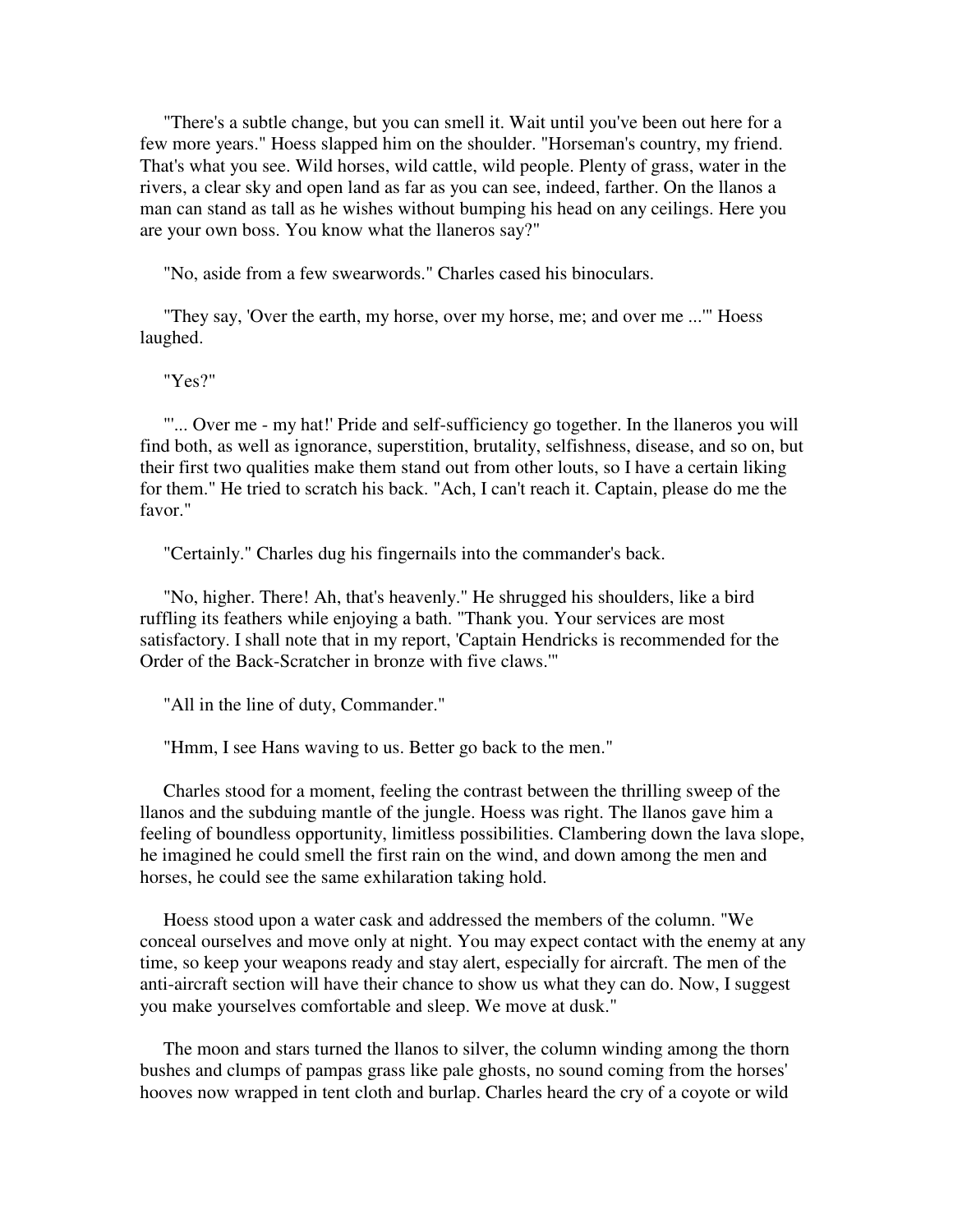dog and saw the dark shape of an owl as it soared and pounced upon some creature in the grass.

 Splashes ahead told him they were fording a stream. Their crossing was on a gradual incline which had been worn by the passage of animals over many years. At first, Charles thought such a stream could have posed them only a small obstacle. Then he changed his mind, seeing the steepness of the banks and the water-swept wrack clinging to projecting roots at the arroyo's edges, well above his head. From these flood signs, he judged that the water would normally flow deeper and swifter than a horse and rider could negotiate by wading without some kind of assistance. Hours, even days, could be lost getting the column across such a stream once the rains began. Now he realized why there had been such insistence on the Sandshark's reaching the column at Rio Sucio before the end of the month.

 The stallion snorted and blew, having inhaled some mosquitoes. They were a minor annoyance during the dry season. After the rains, there would be clouds of them sufficient to clog the horses' nostrils and drive the animals mad.

 The night went quickly for Charles, and he was surprised when the first sunrays appeared on the horizon. Like the other night creatures, the column dispersed, sheltering under the scattered thorn trees. The cool morning air would soon yield to the dust devils and shimmering heat of midday.

 After seeing his animals provisioned and secured with others under the leafy umbrella of a large thorn tree, Charles joined Hans, Jesus and the sergeant under a bush. They wolfed down their breakfast of bully beef and biscuits. Using his haversack as a pillow, Charles lay down and looked up at the clear sky through the screen of thorny branches overhead.

 "I can see you, but you can't see me," he thought, hoping it were true, because the sound of an aircraft was now unmistakable.

 "lt sounds like a single piston engine to me." Hans assembled his rocket launcher. "Probably an observation plane."

 They rushed out into the clearing, carrying rockets and two of the launchers. Jesus loaded them and Hans and the sergeant sighted in the plane's direction.

 Charles raised his binoculars. "That's what it is all right, a light observation plane with army insignia, rockets under the wings.

 Hans followed the plane with the barrel of his launcher. "Probably looking for bandits."

"Or us." Charles focussed on the cockpit, trying to discern the pilot or any passengers.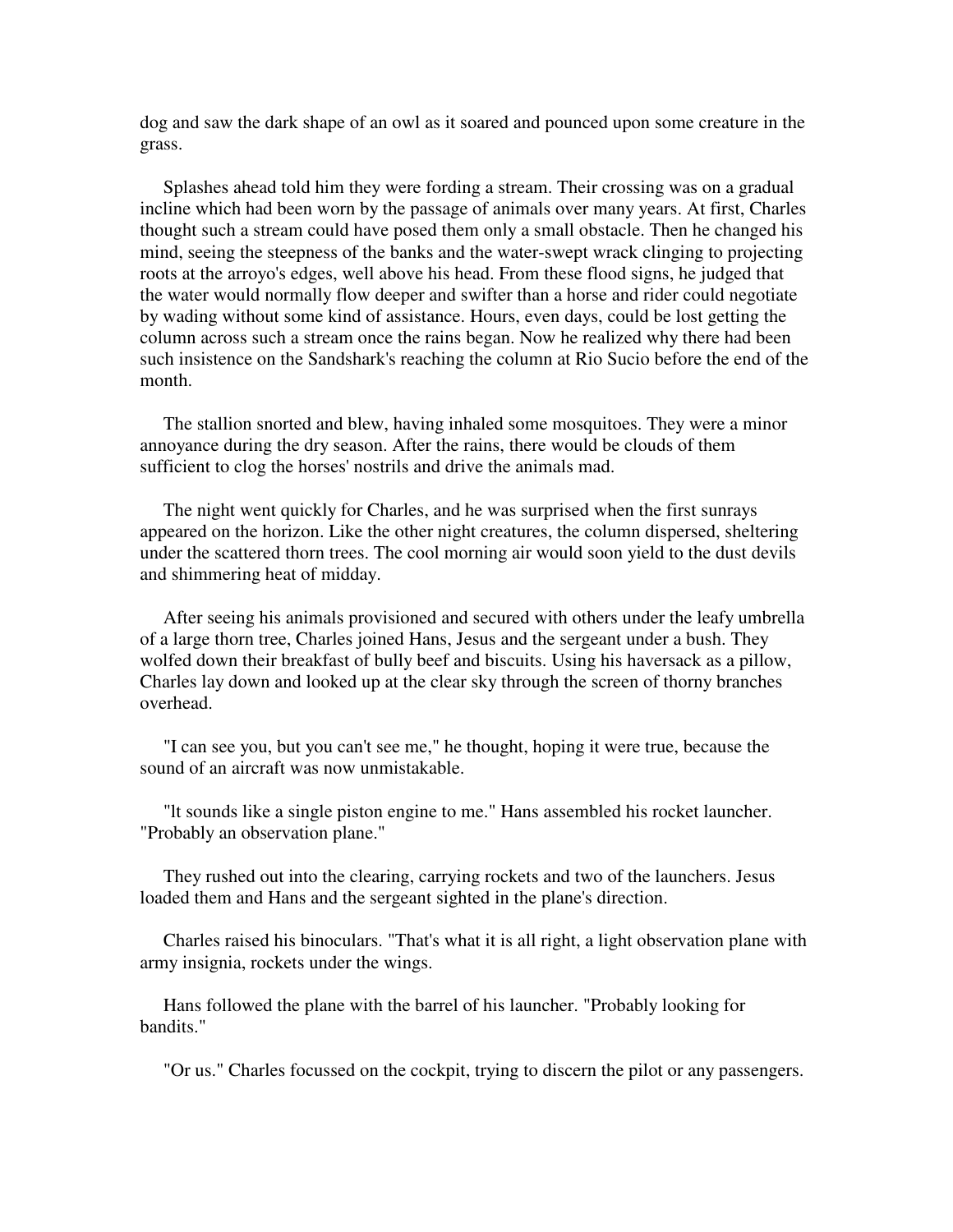"Not so soon, I hope. Damn, he's turning away!"

Hoess joined them. "I want him brought down. Do the best you can."

Charles drew out his compass. "Then I have your permission to signal him."

"Yes. Excellent!"

He caught the sun with his compass mirror and flashed a beam at the plane's cockpit.

 Hoess slammed his fist into the palm of his hand. "I think he's seen it. Yes, he's circling back!"

 Jesus tapped him on the arm. "You'd better stand clear of the launchers. They can be very hot."

 Charles showed Hoess to a safe distance. "Infra red-seeking missiles, Commander. They're beauties!"

"If I like them, I'll buy them, as you Americans say."

 They turned around, hearing a muffled whoosh behind them. Charles could see nothing in the sky but the plane, its rockets and even more lethal radio antenna. Then the plane's engine vanished in a bright flash and a puff of black smoke. The aircraft hesitated pausing for a moment as if suspended by wires, then rolled over leaving a twisted ribbon of smoke, obscene in the clear sky. The plane disintegrated, burning pieces of wing and fuselage scattering and spinning to the dry grass below. Charles thought he saw the body of the pilot plummeting to earth, still strapped in his seat.

Hoess gripped his arm. "Very good, I do like them!"

Charles laughed. "They're yours. Your children will love playing with them."

 "My grandchildren perhaps. I think my own sons have outgrown rocketry. Maybe you have a chemistry set or some model trains in your interesting collection."

"Ask Hans. Any moment I expect to see him bring out a kitchen sink."

"Ah, my wife would like one of those."

 There was the dull boom of an explosion and Jesus came running. "The plane's gasoline tank has exploded! The grass is burning and the wind is driving the flames this way."

 "Drei Teufels Namen!" Hoess looked anxious. "The grass is like tinder. Get out the spades, entrenching tools. I want every man ... Towards us, you say?"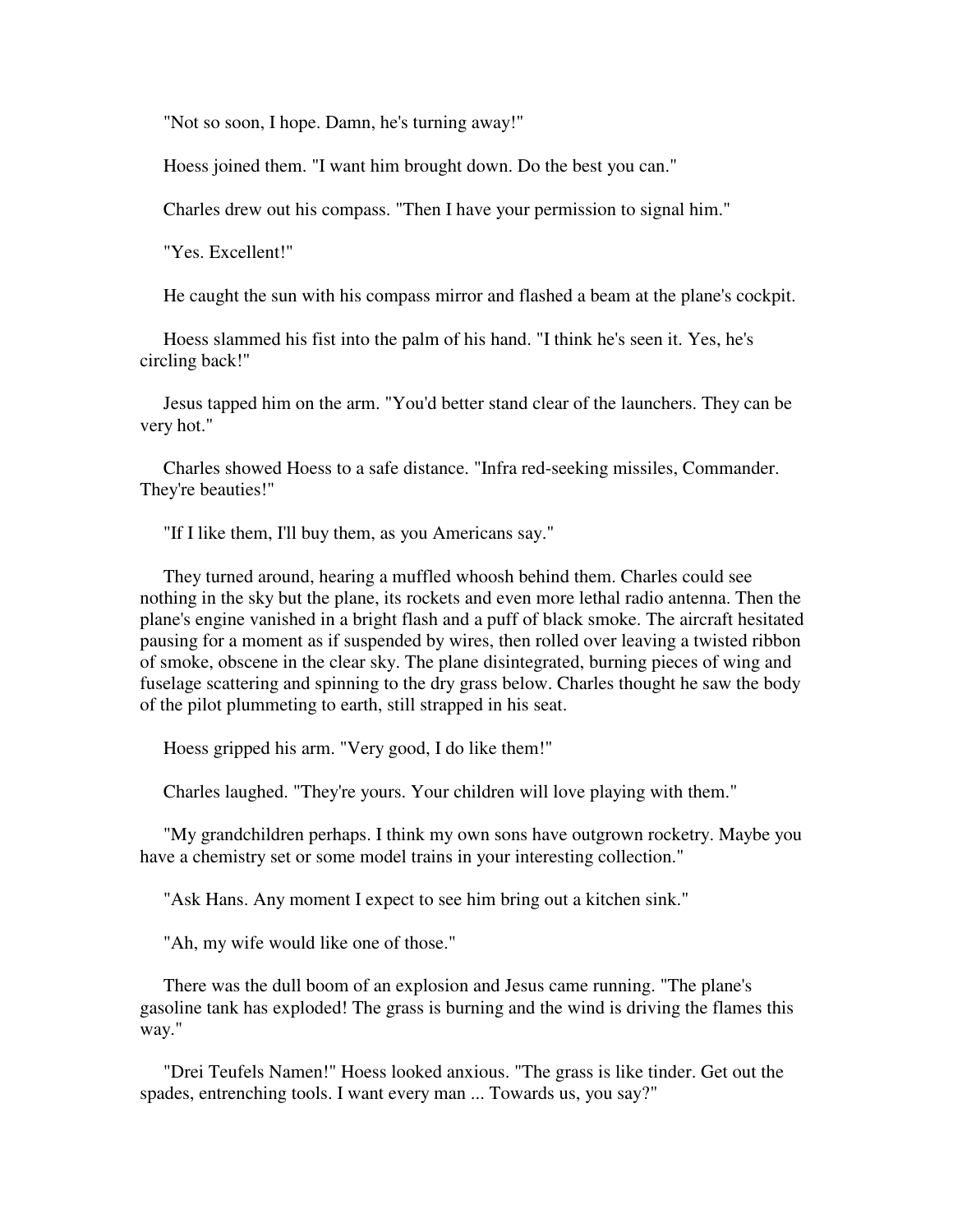"Yes, Sir. The ammunition ..."

 "Good! Excellent! Yes, the smoke comes this way. The smoke!" Hoess blew his whistle. "Load up! Move out! We ride with the smoke!"

Charles ran after him. "Won't the fire draw suspicion?"

"Always fires, this time of year. Get your horse!"

 They rode with the smoke, a line of flames leaping at the rear of the column, swarms of hot cinders, like wasps, stinging men and beasts. Acrid smoke swirled and billowed around them choking, blinding. Charles guided the stallion, at times barely able to see the horse in front. He splashed water from his canteen on the handkerchief he wore over his nose and mouth, and turned to see a clump of pampas grass blaze up against the smoky background. The fire was gaining on them. The mule seemed to know this, and kept trying to come abreast, needing no coaxing to hurry. The problem was to keep the animals from stampeding and losing their way in the smoke. A line of thorn trees roared into flame not far behind them and the stallion quickened his pace. Charles hoped the horse wouldn't stumble and thought of the trouble they would have with the animals should they be overtaken by the fire and be forced to turn back into the burned area. Once they had done that, the flames would no longer threaten them, but they would be seen from the air.

 The wind was changing. He felt a cool breath on his face. It must be afternoon, he thought. There was an explosion - had the fire reached some of the ammunition? He squinted, trying to pierce the clouds of smoke, and felt a drop of cold water on his cheek. A large drop spattered upon the horse's neck, just as a sharp crack of thunder resounded overhead. The wind was rising, blowing the smoke back toward the fire, bringing with it the sweet smell of the first rain.

 The column halted, dispersed under the thorn trees and watched the rain, a hesitant sprinkle at first, become a monsoon, sheets of icy water accompanied by violent gusts of wind and searing bayonets of lightning that stabbed much too close for Charles' liking. After one drenching, thundering hour, the clouds moved on, leaving ashy rivulets of water coursing among the scorched thorn bushes and indestructible quebracho trees of the blackened area.

 The men of the column ate their rations as much to rid their mouths of the smoke as to satisfy their hunger. At nightfall they moved on, stopping to feed and water the horses at the first stream they encountered. The rain made the night air cool, even chilly, to the sodden members of the column. Charles shivered as he rode and longed for a dry, uninterrupted day's sleep. He wondered if he had caught malaria.

-------------------------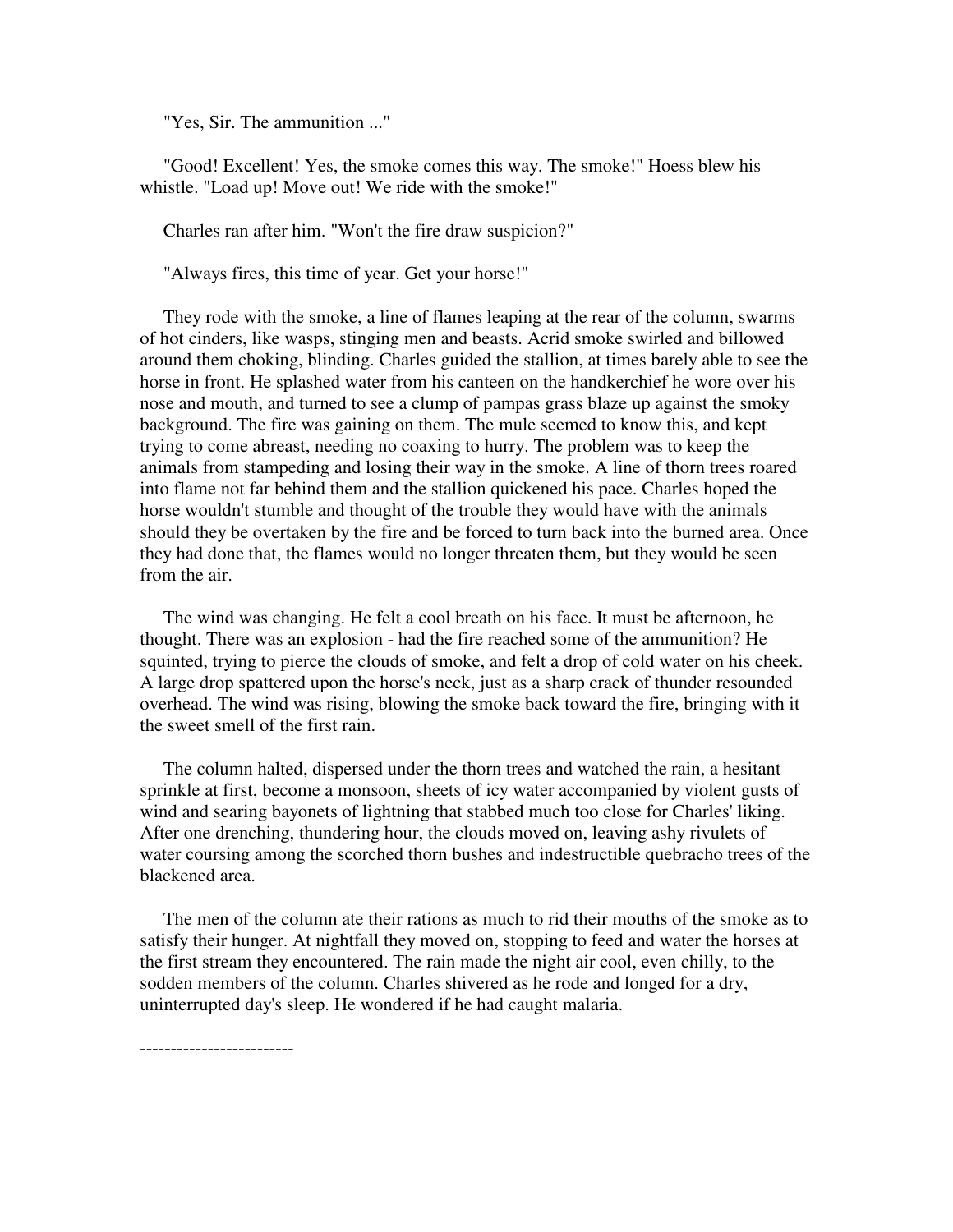In his stupor, he thought he heard someone calling to him. He tried to remember bedding down the animals, but all he could recall was how good it had been to fall upon the dry space he'd cleared beneath the thorn tree. Forcing his eyes open, he looked up at the parakeets chattering overhead. It was still daylight. Maybe he'd imagined a voice.

 He looked around to see if he were alone, then groaned. "Oh no, not you again, Sergeant!"

"Sorry, Sir, but the scouts report firing ahead. The commander says mount up."

 "Shooting at this hour? It's uncivilized." Charles drew on his haversack and crawled from his bed under the tree.

 He joined the small group sent out to reconnoiter, leaving the rest of the column concealed, but ready to advance. They were trotting up a grassy slope, nearing the sound of the shooting, when one of the scouts signaled them to dismount. Approaching the top of the slope, they dropped on all fours. Charles grinned at Hoess crawling along beside him. A snake rustled in the grass as it slithered away from them. Reaching the top, they parted the blades of grass and peered out over the rolling countryside. On the reverse slope were some army vehicles, two trucks and an armored scoutcar which sheltered some government soldiers from gunfire that came from a rocky knoll beyond. Dead horses lay at the base of the knoll.

"Bandits, most probably," whispered Hoess.

 Charles nodded in agreement. "Look, that blond-haired fellow by the scoutcar, he's using the radio."

"Probably calling for an air strike."

Charles fingered the safety catch on his rifle. "Shall I shoot him?"

"No. It's too late. Let them come."

 Hoess whispered to the soldier beside him. The soldier, crouching as he ran, rejoined the group attending the horses below.

 Charles heard the heavy breathing of horses and the creak of leather harness as more of the party joined them. Well-practiced hands soon had a small mortar and shells unloaded, ready for firing

"Feed the belt." Jesus snuggled beside him with the machine-gun.

 The horses were taken away and tethered beneath the thorn trees, while the men on the slope camouflaged one another with stalks of grass. They waited. Charles watched a tiny spider lower itself on a web from a grass stem. A line of busy leaf-cutter ants passed a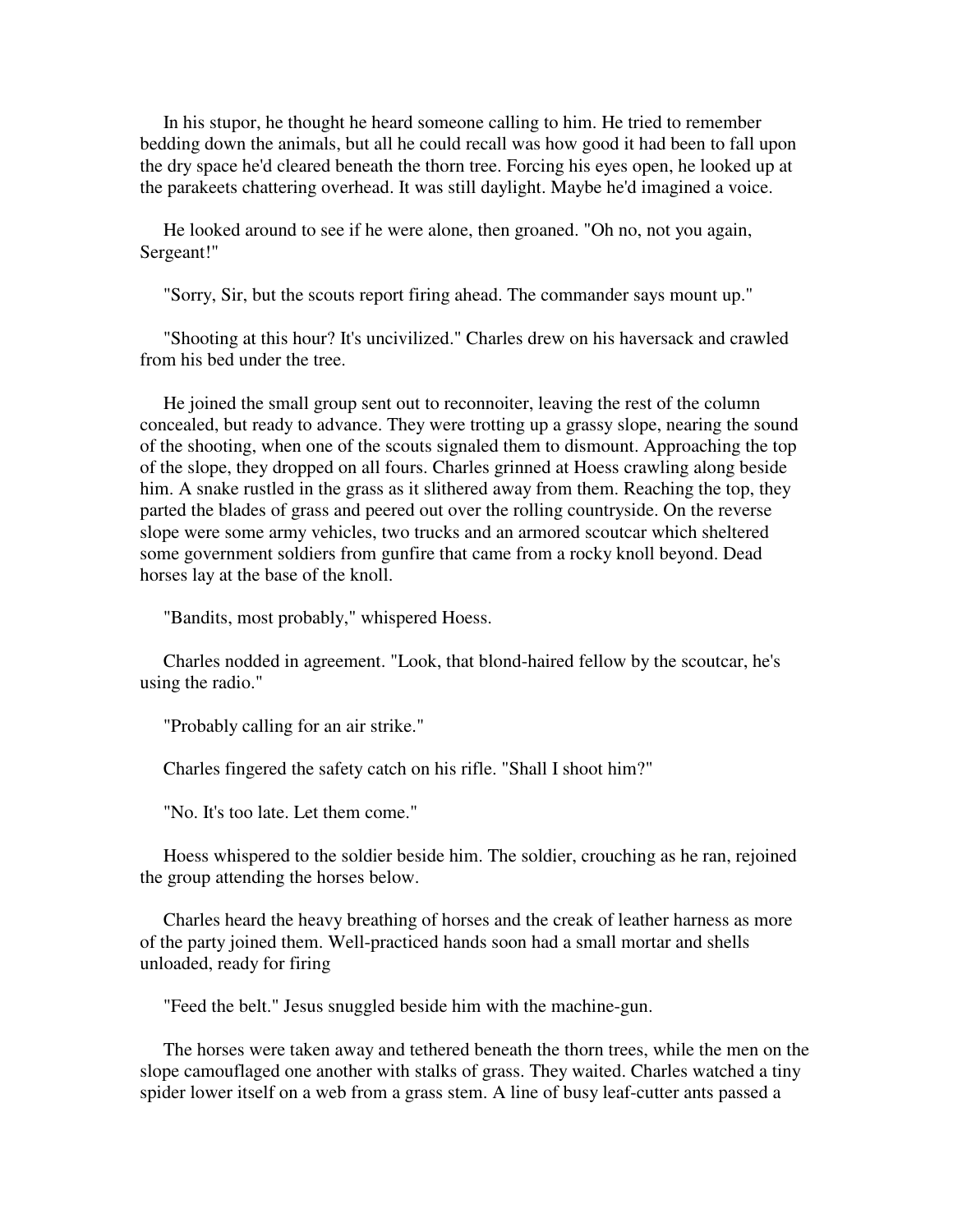few inches under his nose. The machine-gun smelled of fresh oil, its ugly perforated cooling jacket and conical flash-hider clashing with the graceful lines of nature.

 Charles took out his binoculars and gazed at the knoll. He glimpsed a straw hat for an instant. One of the soldiers behind the trucks had seen it, too, and let off a shot. Someone replied from the knoll, and a bullet came whistling overhead.

 An aircraft droned, coming closer. It was an old Corsair, just right for the job. Napalm canisters glittered beneath the wings.

Hoess raised his arm. "Ready!"

 Jesus jammed the stock into his shoulder, feeling the cool, polished wood against his cheek.

 Charles returned his binoculars to their case and picked up the belt of gleaming cartridges, his hands damp with perspiration.

 Hoess studied the enemy through his binoculars. "Not the blond one. He must be captured, alive."

 The Corsair's pilot made a perfect dive-bombing run, directly over the knoll, its engine screaming.

"Poor devils," thought Charles. "Nothing for them to do."

 A silver glint in the air announced the dropping of the napalm. Hoess dropped his arm, and the world seemed to explode, the plane, the knoll, the armored car, but the only sound Charles could hear was the deafening staccato of the machine-gun as the belt jumped through his hands. Smelling the hot oil and burned cordite of the gun, he looked up and saw the soldiers sprawling, flung about, geysers of blood spouting from their bodies. Hoess waved his hand and the firing stopped, leaving silence, save for the crackle of flames and indignant outcries of startled birds.

 He stood up, cupped his hands around his mouth, and bellowed in Spanish, "You, there! American! Come out from under that truck. Come out, Kowalski, it's too hot to play games."

 The blond-headed man peered out from between the tires of the truck he was hiding under, saw Hoess looking imperiously down upon him, and shook his head in disbelief. He crawled out from under and brushed himself off.

"Well, don't be shy. Come up here!"

 Exploding ammunition from the burning scoutcar hastened the American's limping steps.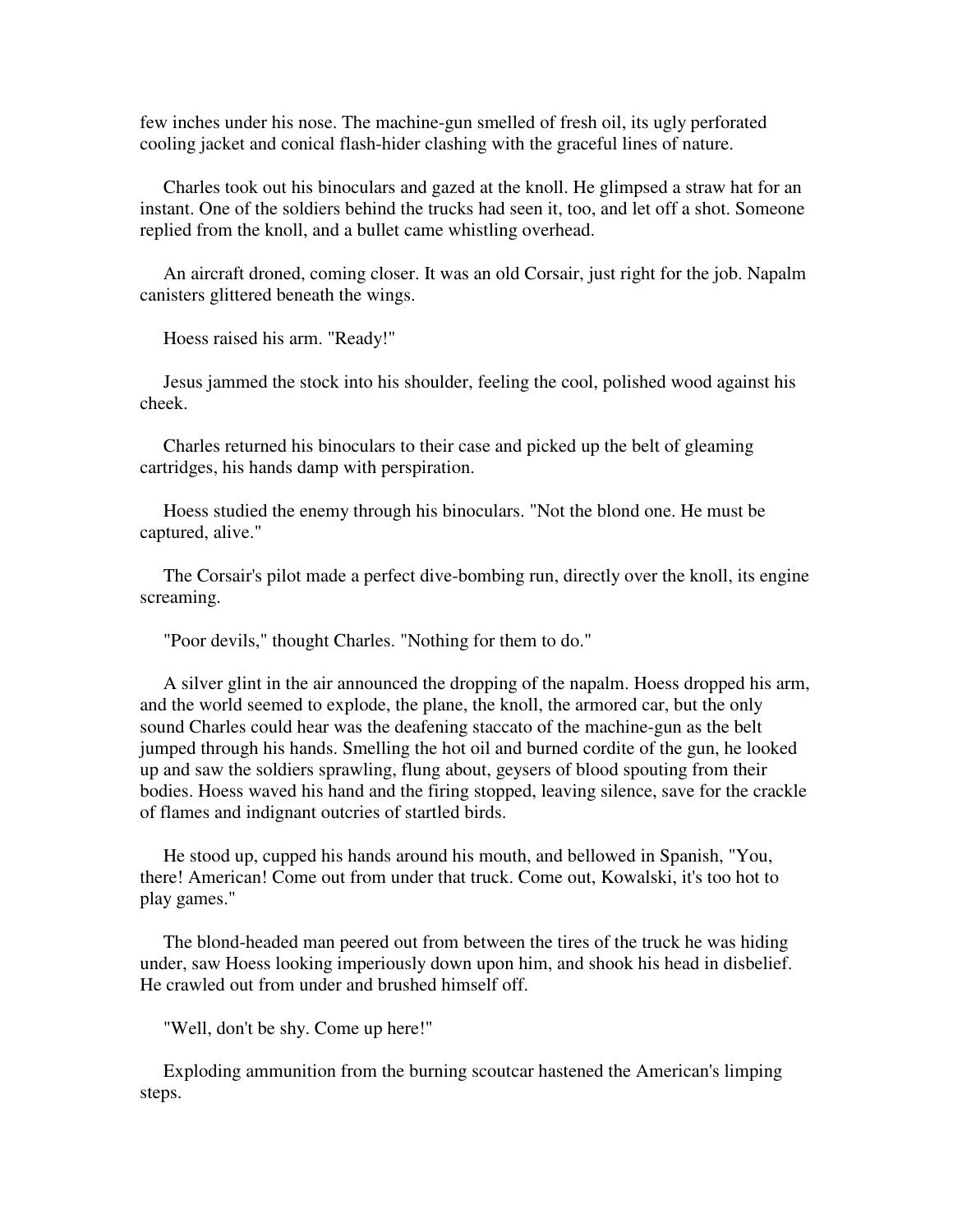"What's wrong with you?" asked Hoess.

 "I hurt my knee when my car blew up. Jesus, who are you guys?" He raised his arms as they searched him for weapons.

"We are here to see you safely on your way home, Sergeant Kowalski."

"Hey, how do you know my name, anyway?"

"It's written above your pocket, Dummkopf!"

"Oh, yeah."

A scout came forward. "No one escaped, Herr Kommandant."

 "Good. Bring up the rest of the column. We have just acquired two trucks. Load on the extra ammunition. Hans and Charles can drive."

"Uh, Commander ..."

"Shut up, Prisoner Kowalski. Behave yourself and you will survive this little episode."

 A smoke cloud erupted on the site of the plane crash and the explosion echoed among the low hills.

 Hoess shook his head. "A pity, wasting all these aircraft. If only the fools would stop sending them over us!"

 The column moved out, trotting on either side of the two trucks, leaving the blackened knoll and burning scoutcar far behind. Carrion crows and toucans, driven away by the skirmish, returned to their perches in the neighboring thorn trees. Vultures would join them shortly.

 Soon after dark they saw a campfire. Scouts rode off to investigate and returned. They reported that the fire was burning in front of a llanero's hut. The hut was deserted, and food scattered around the fire indicated that the inhabitants had fled in great haste. No one could be found.

 A few hours later, they arrived at another hut, abandoned like the first. Some of the men helped themselves to beans which had been left stewing in an iron pot hanging over the fire.

 With the look of a connoisseur, Jesus chewed some of the beans. "They could do with a little more cooking."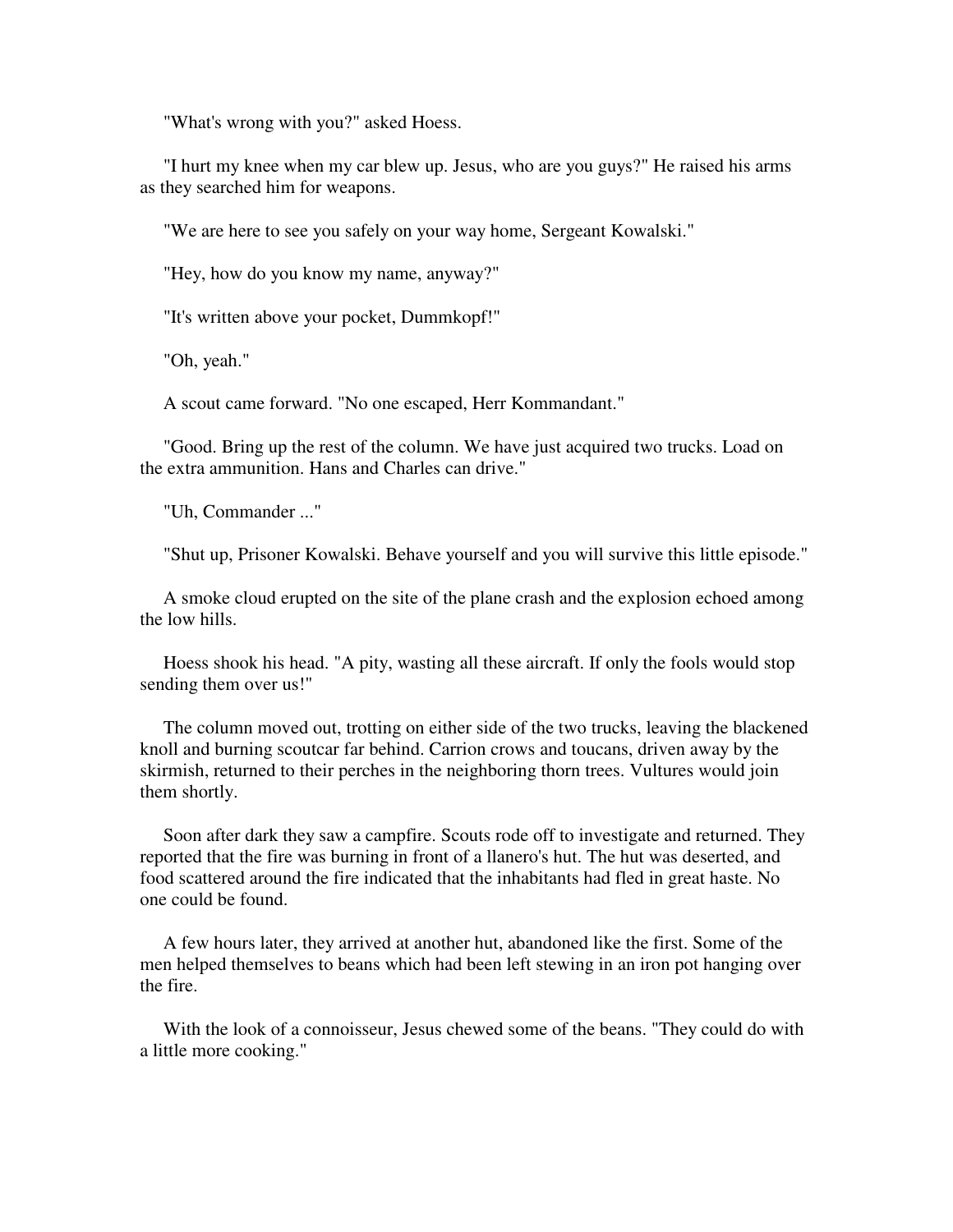Hoess blew on a spoonful until it was cooled. "Um, yes, but they are not bad. Strange, running off and leaving food."

"Maybe they think we're bandits." Charles checked his submachine-gun.

 Hoess smacked his lips and drew another spoonful of beans. "Unlikely. These llaneros are all bandits, at least when there are strangers to rob. You see, they are all related by marriage and godfatherhood."

 A scout saluted, offering Hoess a broken catapult. "Sorry, Commander, we made a thorough search and found no other weapons. We found these, however." He showed them a gold crucifix and an expensive-looking watch.

 Hoess threw the catapult into the fire and examined the valuables with an appraising eye. He gave them back to the scout. "Keep them, Corporal, in payment for your trouble."

 Jesus looked into the hut's interior where a kerosene lantern burned, and perceived all the signs of recent occupation. He came back to the fire. "Well, they sure cleared out in a hurry, bandits or not."

 They rode on for some way and came to a dirt track which led through a citrus grove. The column stopped and the men dismounted. The animals were watered from the irrigation stand pipes then unloaded and bedded down for the night. Having left a suitable guard, the men formed up along the dirt track, weapons ready.

"Move over!" Hoess got into the cab of Charles' truck. "We are going to a party."

Kowalski looked dubious. "Am I invited, too?"

"Of course."

 Charles drove slowly up the track, followed by Hans' truck and the silently marching infantry. The road took them up a hill, and turned so sharply that they nearly collided with the dark shapes of buildings which loomed out of the night. Charles saw that they had entered a large courtyard, or a small village square.

"Stop!" said Hoess. "Sound the horn."

 Charles pressed the horn button and blinked his eyes as the square was illuminated by powerful spot lights. Iron doors and shutters clanged open, showing the well-lit interiors crowded with friendly-looking people, most of them women and children, who ran out to greet the soldiers. Ardent hugs and kisses revealed more than casual relationships.

 As he got out of the truck, Hoess was besieged by a little boy and girl who threw their arms around him, their grasp not much higher than his boot tops.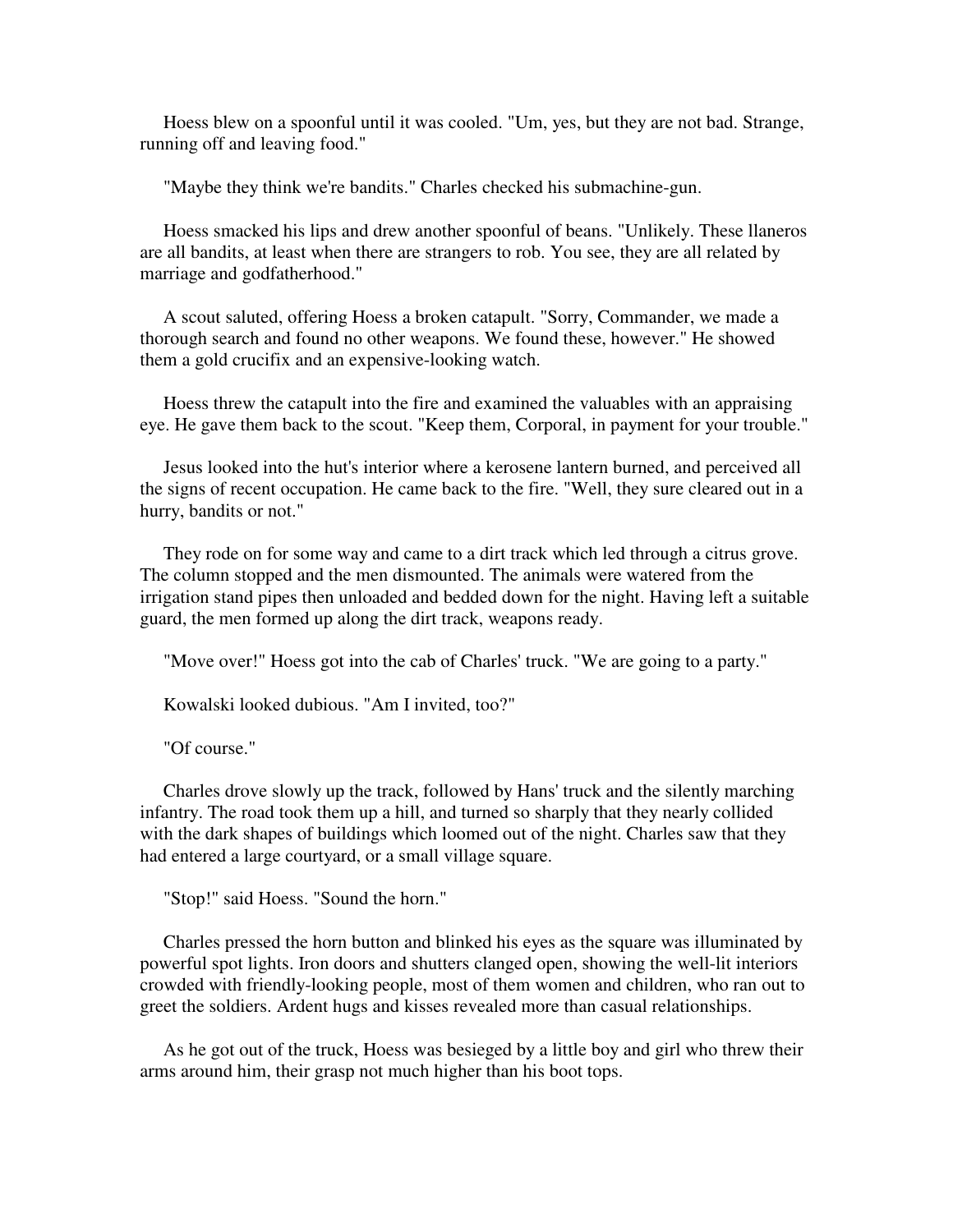"Grandpa, we've caught you!"

"It looks that way, doesn't it?" Hoess knelt and hugged the children.

"Ooh, you smell like a horse," they giggled.

"You say such nice things, but tell me, where is Grandmother?"

"We'll take you to her!"

 Clinging to his trousers, they led him over to a tall, white haired woman whose weathered features radiated that Nordic serenity born of intelligence. A life wellexamined, thought Charles. She said nothing, but reached out and took Hoess by the hand reading all he had to say in his tired face.

"Well, I'll be damned!" exclaimed Kowalski.

Hans nudged him in the ribs. "Let's eat."

 On one side of the square they discovered four large oxen roasting over pits of brightly-glowing coals. Fragrant pots of beans and strong black coffee hung from iron stanchions over the fire pits. On tables they found fresh black bread and a variety of fruit to accompany the meal. Nearby bubbled a fountain of the clearest water flowing from a windmill pump in the square.

 Hoess came up to them brandishing a hero sandwich he had assembled. "Are you gentlemen all right?"

"I've died and gone to heaven," said Jesus.

 The others' mouths were too full for speaking. Sated, they lay upon the grass or flagstones and slept beside their weapons. The prisoner, Kowalski, was secured in a private room and placed under guard.

 A warm breeze turned the windmill in the now darkened square, and the footsteps of sentries joined the steady beat of the pump. An owl hooted in a stand of trees and a dog barked as a squad of soldiers tramped off to relieve the men guarding the horses. They took hot food for them from the banquet.

 When Charles woke up, it was mid-morning. He looked around for the sergeant, his unwelcome alarm clock, got up stretched, decided he'd had enough sleep and walked over to the watering trough at the base of the windmill tower, picking his way carefully among the gray-green forms scattered over the square. As he splashed cold water on his face, he heard a voice calling him.

"Captain Hendricks!"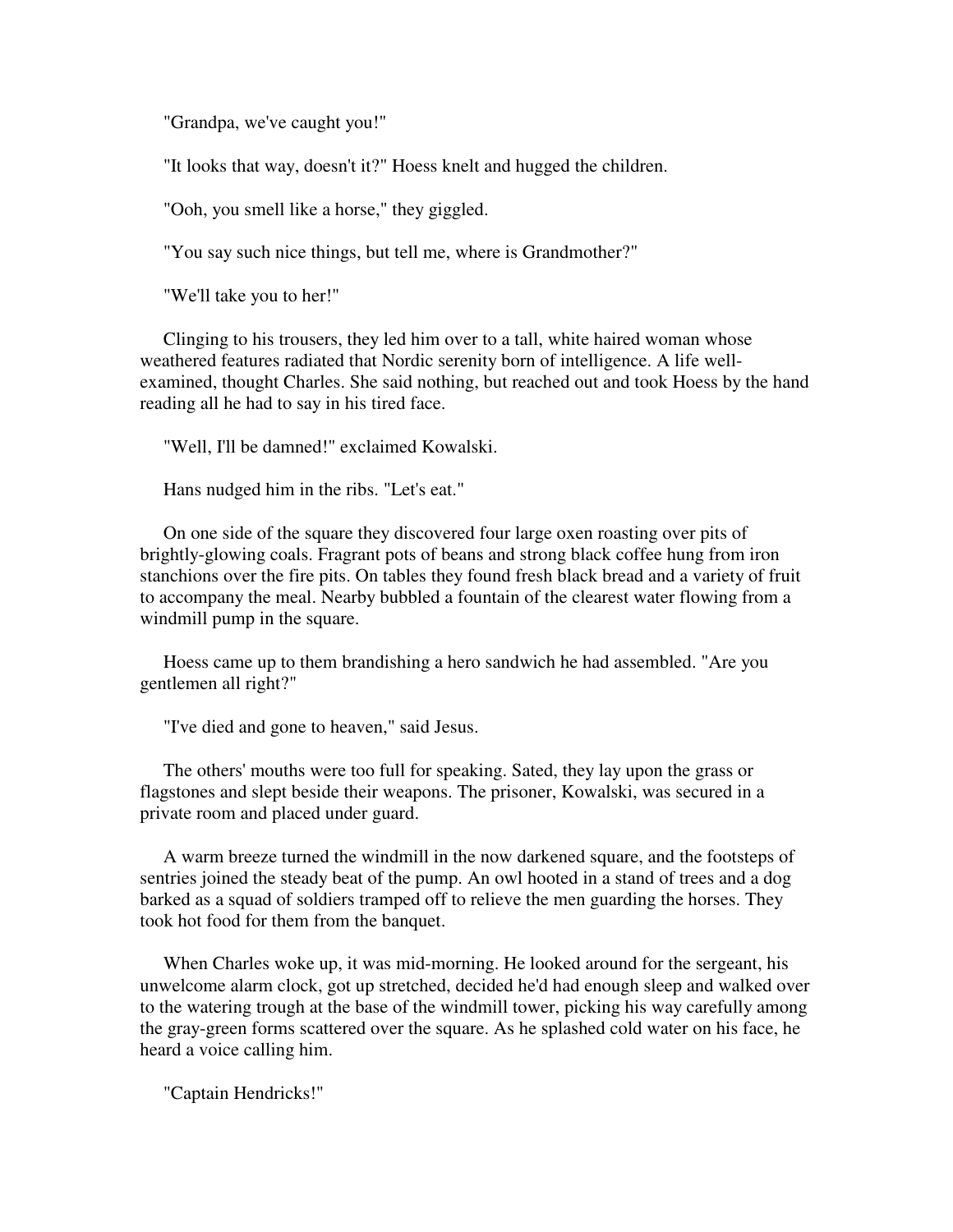He looked around the square, scanning the doorways of the silent, whitewashed buildings. The only others awake were two old men playing draughts under a tree.

"Good morning!"

 He looked up. On the topmost platform of the windmill tower stood the sergeant, smiling down at him.

 "Don't you ever sleep, Sergeant?" Charles felt the water running down his neck as he looked up.

 Hoess came out of one of the buildings, looked at the sun, then at his watch. He had bathed and put on a clean uniform.

"Nothing yet?" he shouted to the sergeant.

"No, Sir!"

 Hoess looked immaculate. He looked at Charles, who felt like a little boy caught making mud pies in his best suit. "The water running down my neck must be causing soil erosion," thought Charles. "I'll be growing potatoes in no time, if we get some rain."

 "Would you care for some breakfast, Captain?" Hoess gestured to a table on the veranda.

 "Well, Sir, I certainly would, but I'm in pretty foul condition just now. It might spoil your appetite."

 "Not at all. My wife and I are old soldiers. Nothing spoils our appetite. You'll have plenty of time for a shower and change."

 They went up the stone steps, and Charles joined Hoess and his wife at breakfast. As the coffee, orange juice, bread, jam, eggs and homemade sausages made a rapid disappearance, Charles broke the silence, asking about the two old men playing checkers. Hoess' wife looked surprised.

 Hoess finished sipping his coffee. "One, the oldest, the one with the stoop, is a retired officer of the French artillery."

"The other has a crippled hand."

 "You are observant, Captain. Such a trait is essential in a good officer. I know you are discreet, as well." Hoess gave an assuring nod to his wife.

"It doesn't matter, now," said Charles.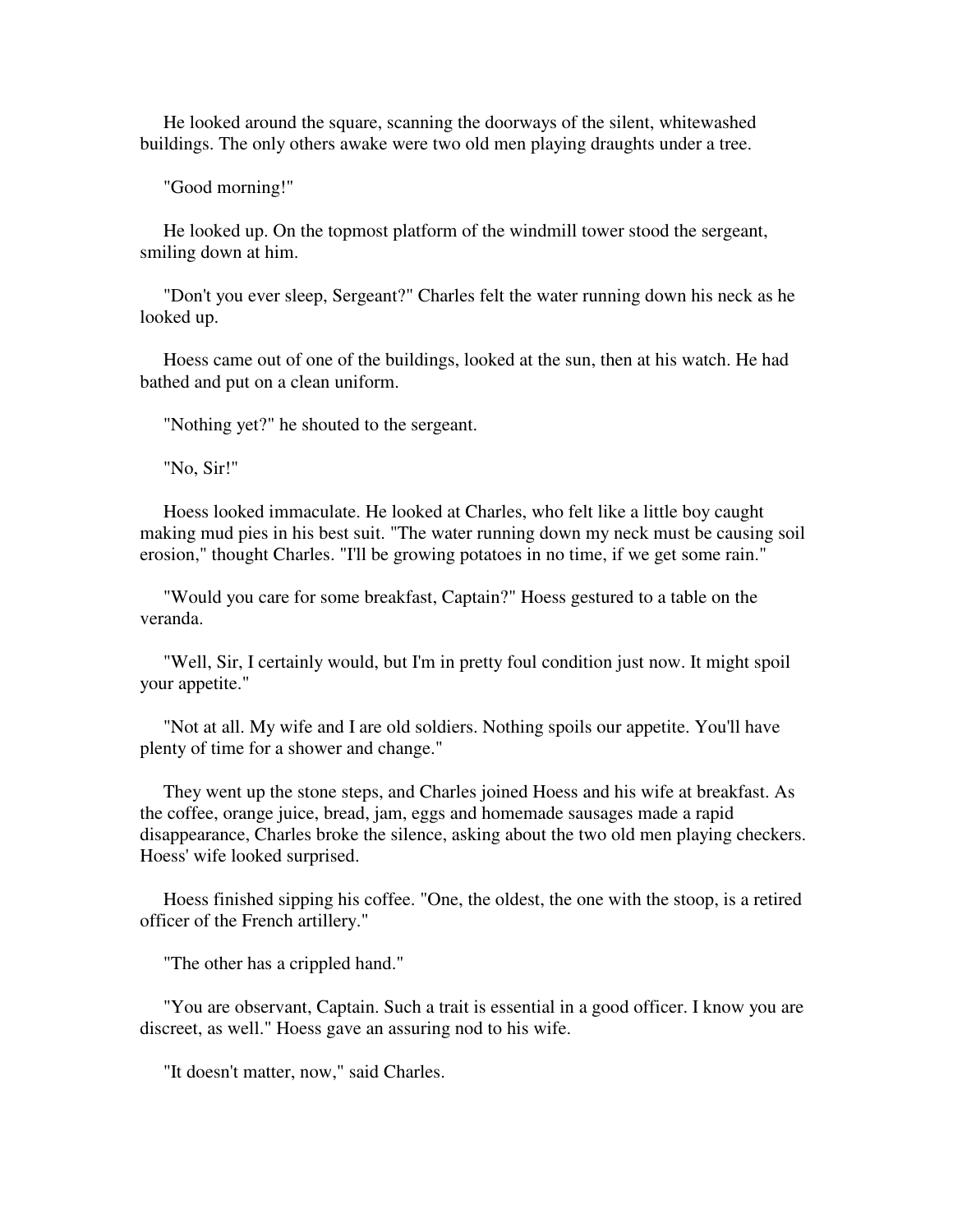"No, I suppose it doesn't, really."

"Kommandant!" The sergeant waved from the tower.

"Yes! "

"I hear it."

 "We must be off, Captain. Please excuse us, my dear." Hoess rose from the table and kissed his wife on the cheek.

 As they went down the steps of the vine-draped veranda, Charles noticed a large golden spider sunning itself in the middle of a perfect orb web.

"Die Spinne." Hoess chuckled.

 Charles watched the two old men get up from their game, the younger helping the older.

"Ach, he is finished."

"How's that?"

 "The Frenchman has become senile. He only experiences clarity in the mornings, and his time span is rapidly diminishing. When he is not sleeping, he just stares into space and drools. He can't feed or dress himself, but the other looks after him."

"Sad." Charles' boots crunched over gravel on the flagstones.

"Yes. To die head first is to be avoided at all costs."

"But isn't it unavoidable?"

 "I don't think so, not if one determines to stay active. To allow the death of the mind is a willful act done by those lacking the courage for suicide." Hoess waved good morning to the soldiers who were rising from the square and arranging their equipment.

Charles heard an approaching plane. "Oh, oh!"

"Relax, it's ours."

 Even so, he could not avoid ducking his head as the little Fiesler Storch flew low over the square. Some of the soldiers waved at the plane.

"Shower time." Hoess pointed to a queue of soldiers in one corner of the square.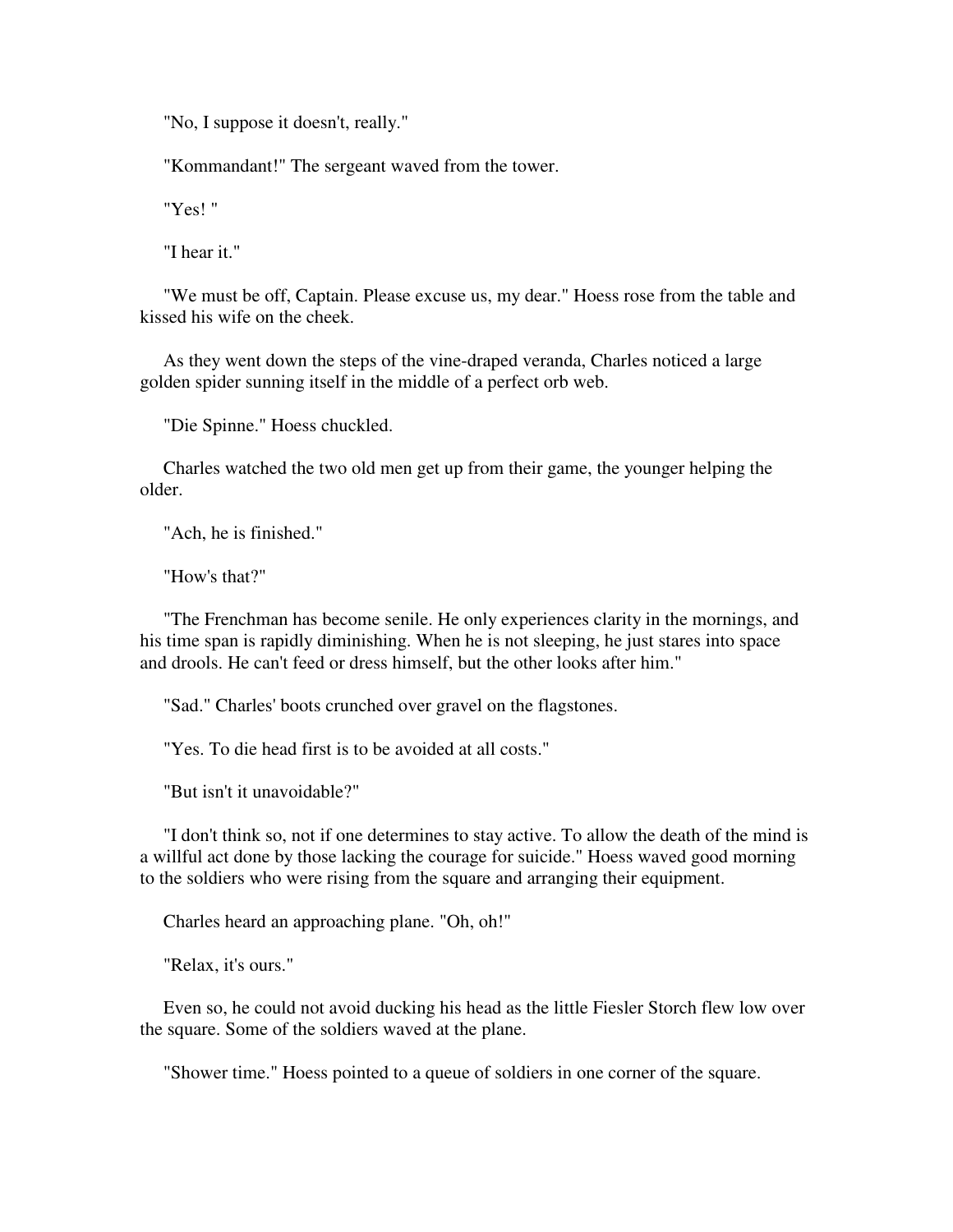"Something I need very badly." Charles remembered his last bar of soap with nostalgia.

 "Yes, today everyone can clean up and have a change of uniform. To say we smell like horses is something of a compliment."

 They passed some soldiers having a spirited archery contest in a corner of the square. One of the men had just scored a bull's eye, almost dead center, displacing his opponent's arrow.

"Good shooting, Schneider!" exclaimed Hoess.

"Thank you, Commander. I hope we do as well tomorrow.

 "You will, don't worry. Another good meal and some rest will steady you considerably."

 Charles heard the plane land. Its engine grew louder as it taxied toward the hacienda. Rounding a corner, he saw the plane parked on the edge of the nearby pasture. Its propeller stopped turning and the field was peaceful once more except for the cawing of crows. The pilot, a fair youth clad in a black leather flying suit, carrying an attache case, alighted from the plane and strode toward them. Not until the aviator helmet came off did Charles see that the pilot was an attractive young woman.

 Hoess saluted her. "Marlene von Mannerheim, I wish you to meet our Captain Hendricks."

 "Ah, Captain Hendricks, what good things I have heard about you." She removed her glove and extended her hand.

 "Very pleased to make your acquaintance." Charles took her hand. "I hope you'll pardon my disreputable appearance and stay upwind from the aroma."

"Oh, I have nothing against horses. I enjoy riding as well."

"I see you have a considerable number of talents."

 "She is also an excellent aerial photographer and photo interpreter." It seemed Hoess was anxious to get down to business.

 Marlene removed two large black and white prints from her briefcase. "This, I took yesterday. This one, two days ago."

Hoess passed him the most recent picture. "What do you make of it, Captain?"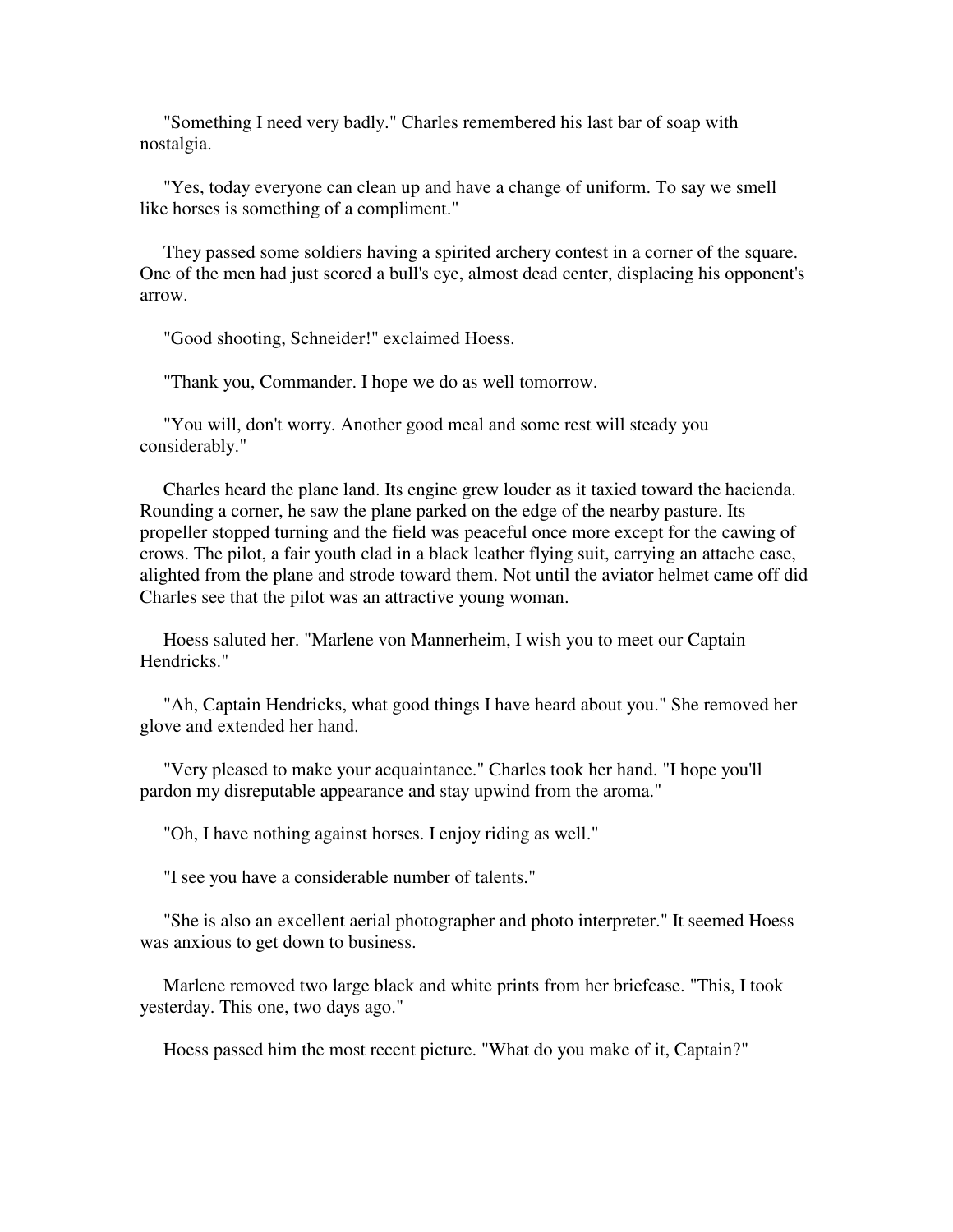"Well, it's obviously a military installation of some kind. It looks like a fort. That's an airstrip running outside the enclosure, and that large building is a hangar."

 "All correct, so far. If you were planning to capture this fort with a force such as ours, what would you look for?"

"The best avenue of approach."

"Yes?"

 "Well, you see, as something of an amateur in military tactics, my scheme would involve quick penetration of the fort itself, rather than encirclement. The builders of the fort have already done that for us, encircling themselves with these high walls."

Hoess looked interested. "Please continue."

"This cleared strip, running around the entire position, how wide is it?"

"Ten meters."

"Fifteen," said Marlene.

"Excuse me." Hoess touched the side of his cap with his riding crop.

 "Is this strip mined?" Charles held the picture so they could all see. He could smell Marlene's perfume and see the fine blond hair on the nape of her neck.

"Yes," said Hoess.

"And this?"

Concertina wire, booby-trapped."

"What's on the outside of the wire?"

 "Maize, nearly one and a half meters high. The watch towers command an excellent view of the surrounding countryside and of the only access roads. These cross the mined strip like causeways, and are in full view of the towers for at least five hundred meters. At night the strip is illuminated by searchlights."

"These pits just inside the strip?"

"Bunkers, machine-gun nests."

"What about coming from behind and hitting the rear gate?"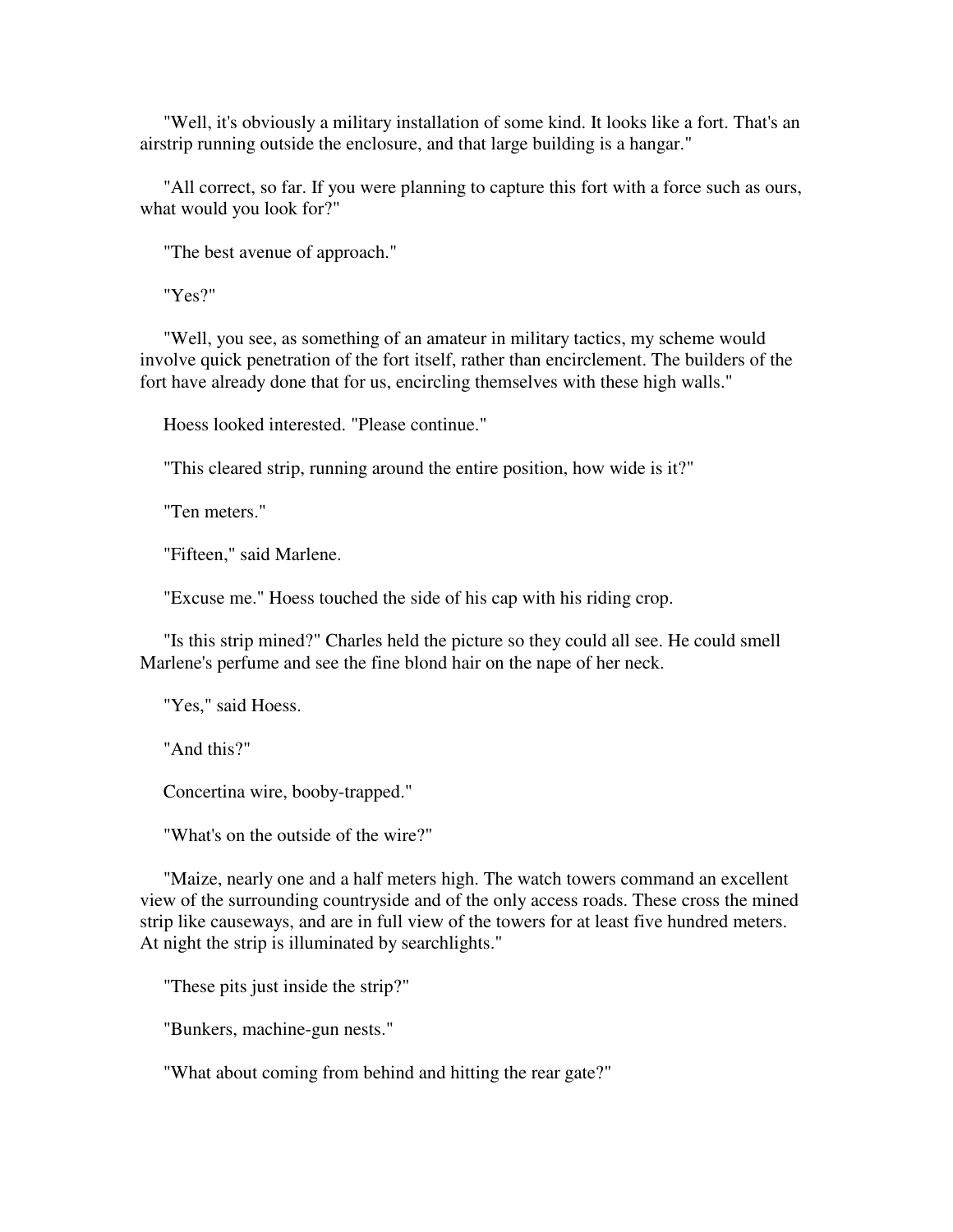"And cross an airfield as well as a mined area?"

 "Just a thought. Not such a good one, I guess." He saw Marlene smile. "What about driving some livestock through the mine-field here, followed by an infantry assault?"

"Good idea, but very noisy," said Hoess.

 "Livestock would be conspicuous," said Marlene, in her low, well-modulated voice. "There are none in the area."

"Show him the earlier picture, Marlene."

She gave Charles the other print, the same except for some minor details.

 Charles pointed to the runway. "Two planes instead of one. And ... Yes!" He compared the two pictures. "Three vehicles are missing from the motor pool."

 "Exactly!" Hoess flexed the riding crop in his hands, his eyes betraying eagerness. "What can you tell us, Marlene?"

 "General Toral and his Americans from the Military Assistance Advisory Group do not believe the peasants' talk of the ghost army."

"Ghost army?" said Charles.

 "Yes, they say the ghost army of General Miranda is sweeping silently over the plains, chasing the damned souls of the llaneros and that anyone who looks upon them will be taken to hell or will go mad. It is a curse which will not be lifted until the rains set in."

 Charles shook his head in amazement. "I've never heard so much nonsense since I stopped reading American news magazines."

 "That would account for the abandoned huts we encountered." Hoess chuckled. "I wonder what sort of ghosts eat a llanero's beans?"

 "Our radio monitor reports an observation plane missing. A day later, a motor convoy was sent out toward the area in which radio contact with the plane was broken. Another aircraft would have gone out instead, but flying weather was bad. Yesterday, the convoy reported an action with bandits. A call was made for air support and a plane dispatched. After that, no further transmissions were received, despite efforts to contact the missing units by radio. Can you account for this, Commander?"

"Yes. We are the culprits."

"Did you see the fort today?" asked Charles.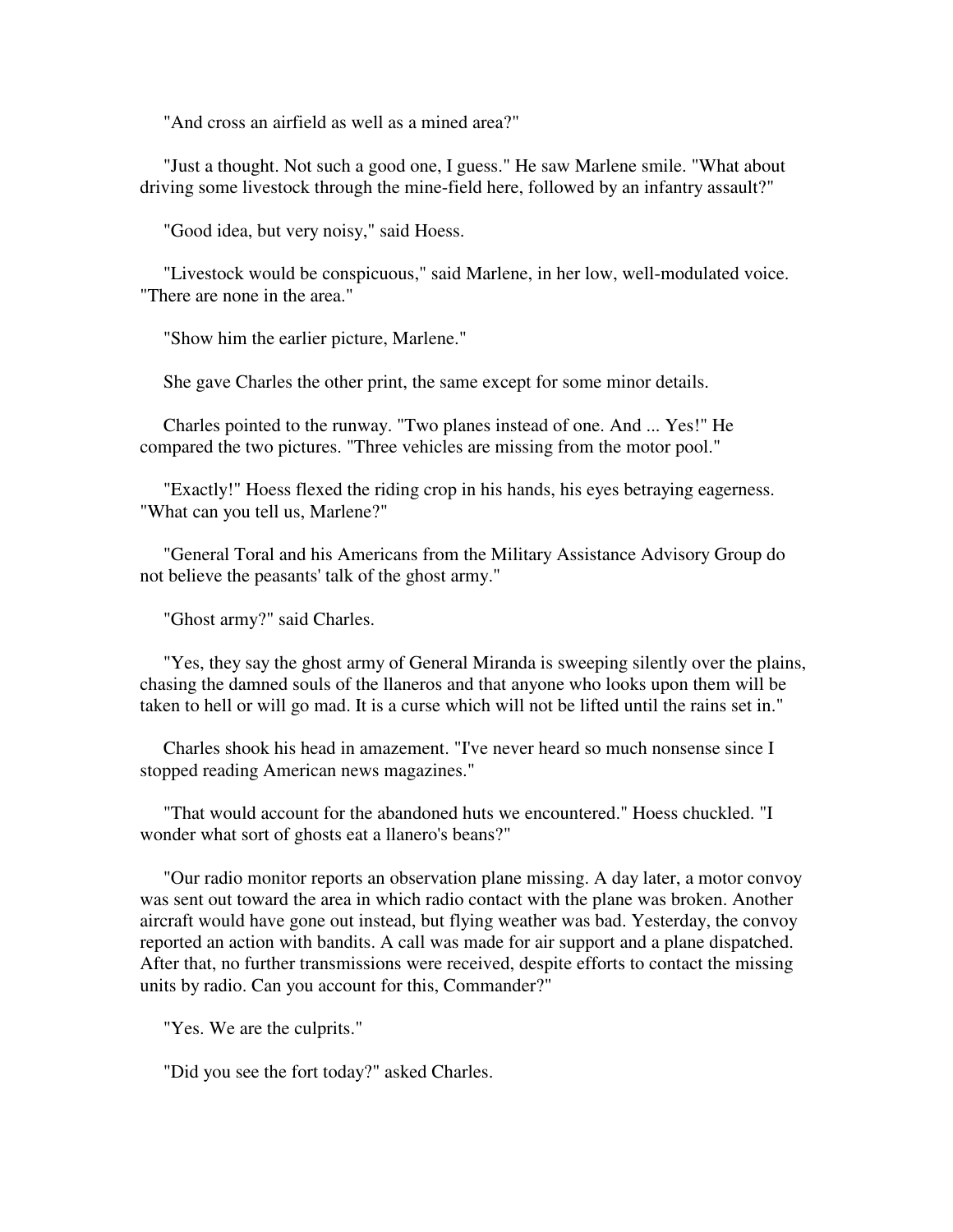"Yes, and I saw no unusual movement. They are planning a massive search for the missing units in the next few days, however. The capital has told them to wait for the return of the motor convoy but General Toral is impatient and sounds anxious over the radio. He wants more planes, but the capital asks what he is doing with the ones they've sent him."

"Things are tough all over."

 Hoess snapped his fingers. "Not so, my dear Captain! We may not even have to blast down the gates. I think they will open them for us."

 "Gentlemen, I must go back." Marlene closed her briefcase. "Well, Captain, I hope to see you again, soon."

Charles took her hand and saw the trace of a smile in her pale blue eyes.

 "Here, Schützen, come help with this plane!" Hoess waved some soldiers over from cleaning their weapons.

 Charles and the soldiers lifted the tail section and turned the plane into the wind. Marlene climbed into the cockpit. The engine was still warm and started with the first spin of the propeller. They dug their heels into the stubble of the pasture and held the rear stabilizer while Marlene revved the engine, blowing dust and stinging pieces of straw into their faces. When they let go, the plane seemed to leap into the air. Soon Marlene was circling above them, dipping her wings in leave-taking.

 Hoess nudged Charles in the ribs. "An intelligent girl, Captain, single only because she is headstrong and difficult to please."

 "The 'Ice Princess.' That's what old Fred calls her." There was a note of admiration in Charles' voice.

"That kind of ice can burn, my friend."

 "Then I hope to go down in flames. Well, if you don't have any more entertainment, I'm off for a shower." Charles saluted and strode back in the direction of the windmill.

 He spent the remainder of the afternoon with Hans, making sure the two captured trucks were roadworthy. The forty soldiers in their complement practiced quick exits from the trucks in-full kit. They were becoming adept at leaping from the backs of the trucks, landing silently and swiftly employing weapons at the ready.

 "Just like peas flying out of a pod." Hans wiped his grease smudged face with his sleeve.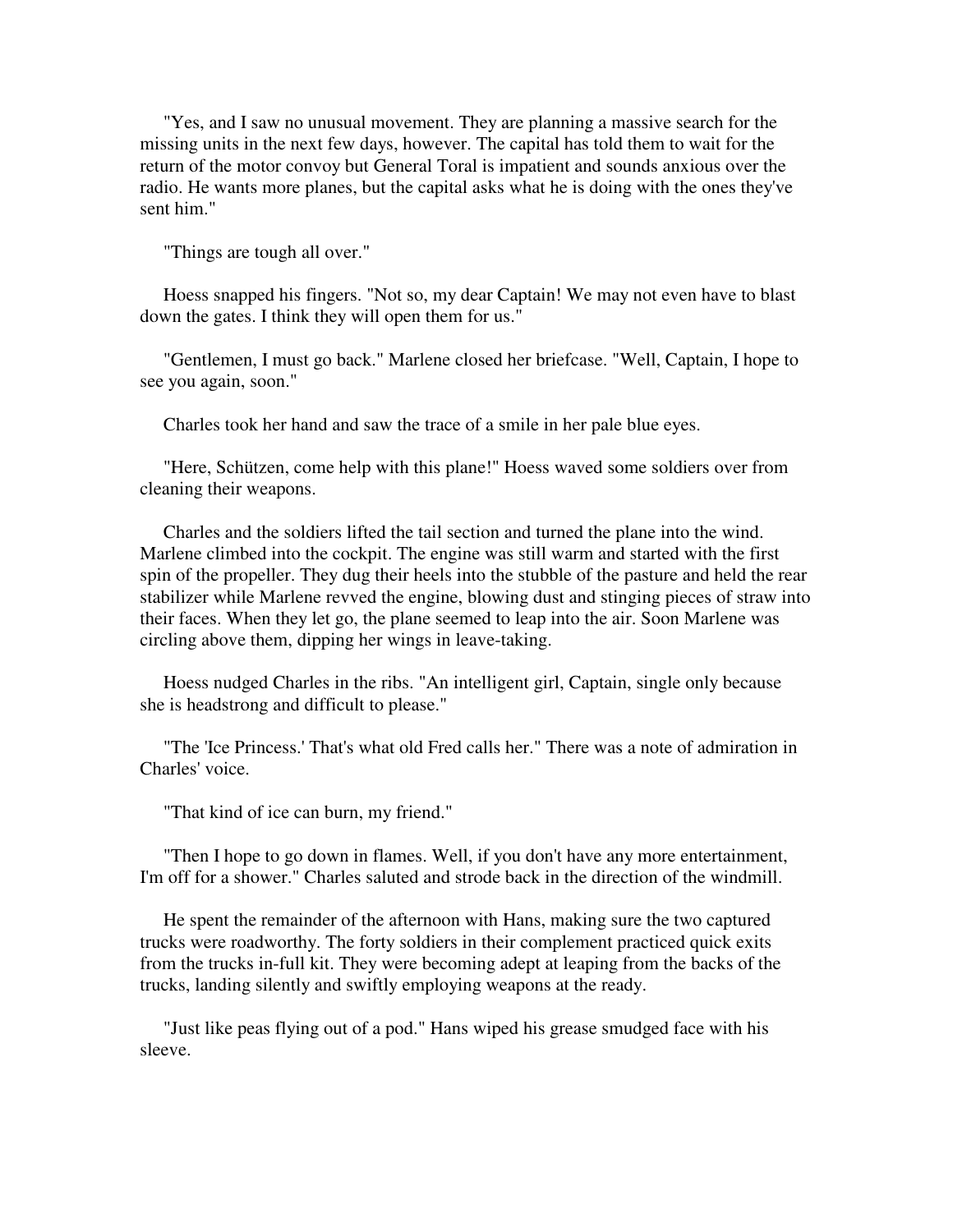The sergeant came over to them. "Captain, the men say it's much easier with the tailgates down, otherwise they get tangled up with the benches."

 "Good, we'll drop them before we get to the fort." Charles looked pleased. "No need to tell them every second counts."

"How do we look?" Jesus presented Kowalski and himself for inspection.

 "Ghastly!" Charles grinned. "You look as if you've been trampled by a herd of horses."

"We look like real emergency cases, then."

"Yes, maybe even too far gone for treatment."

 Jesus laughed. "Well, those bandits ambushed us, you know, and we barely got out alive."

"It sure looks that way."

"What about Hans' disguise?"

 "Just smear a little more grease over his face until you're satisfied and give him a khaki shirt. He'll be driving the second truck, anyway. It's you two who have to make the right impression. You know what you're supposed to do, Kowalski. Think you can handle it?"

"Bastards!" Kowalski spat the words out bitterly.

 "He means 'yes.'" Jesus smiled, his Sterling muzzle jabbing Kowalski in the back. "My, this ox blood does draw flies."

 "That's what I like to see, Kowalski, co-operation, teamwork, the things that made America great!" Charles felt exuberant and slightly mischievous after his wash.

 "Even in Spanish, I can tell you're a dirty Kraut, Capítan." Kowalski laid heavy, sarcastic emphasis on his rank.

 Charles smiled and arranged the blood-soaked sling on the American's shoulder. "Shut up! You're not essential to this exercise. For two centavos I'd see you lying in the dust, and you wouldn't be covered in ox blood." He felt the man shiver beneath the gory bandages.

 "There." Charles stood back, satisfied with his adjustment of the sling. "As far as you're concerned, you died on the trail, back there with your men and the scoutcar. If any of us live through this bit, we can consider ourselves damned lucky."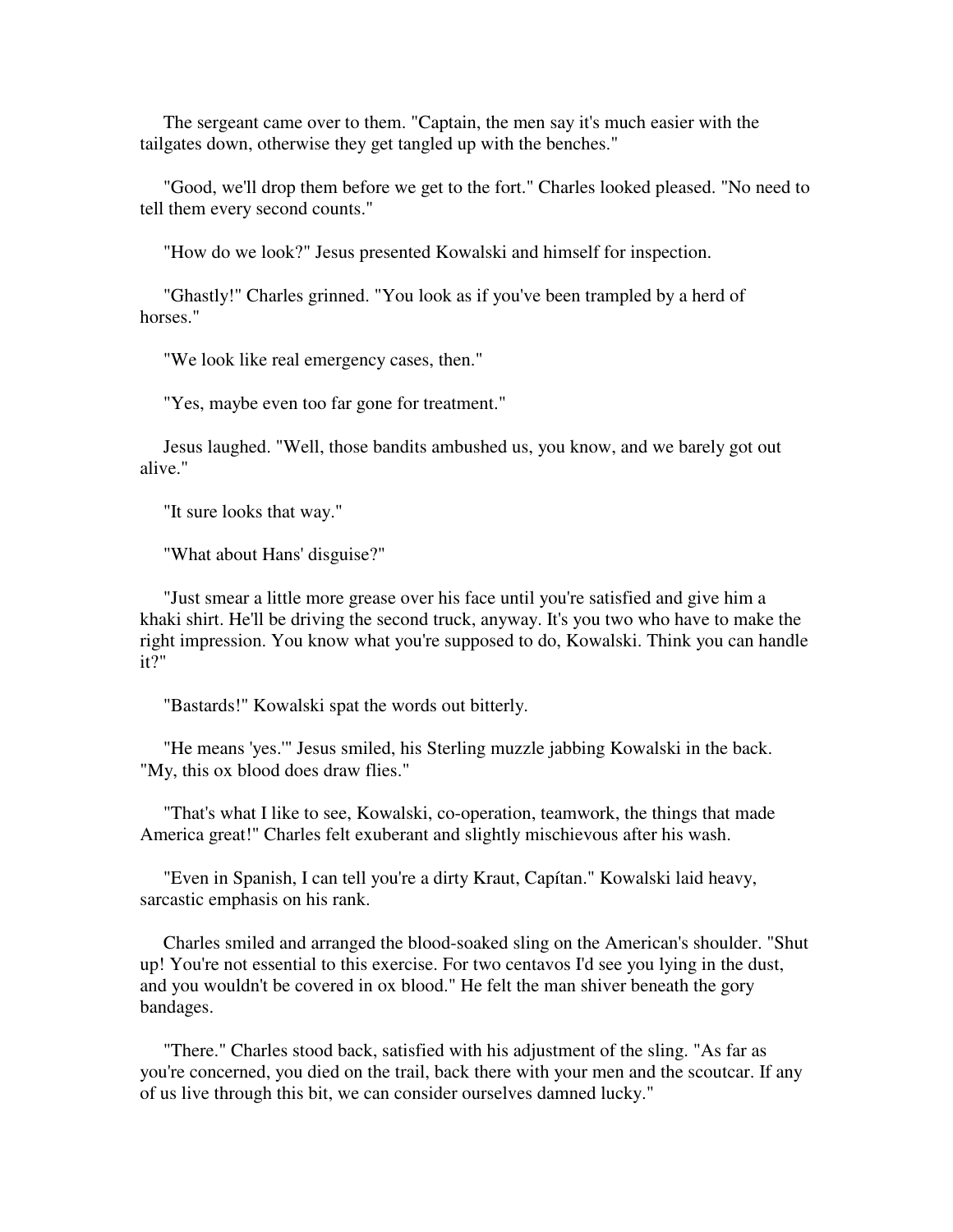"You could be driving into a trap, Captain." This time there was no sarcasm in Kowalski's voice.

"Maybe. All we want is to get that gate open. Trap or not, we'll succeed in that."

 "Well, gentlemen, it's nearly dusk." Hoess came over to take his leave. "We should be off if we are to arrive before daybreak. Good luck."

 Charles brought his heels together and saluted. "Gute Reise Herr Kommandant. See you tomorrow, at siesta time."

 They watched him mount his horse, now curried and brimming with energy, and gallop across the square to join the column in the orange grove.

 Charles blew his whistle, and activity ceased. "Attention! We leave at dawn. The men who are not guarding the prisoner are free to visit their families. Any questions? If not, I'll see you all out here at oh-four-thirty hours. Dismissed!"

-------------------------

 The air of the llanos brought some of its night-time dampness to them as the sun rose. Charles let in the clutch and drove off slowly, followed by Hans and the sergeant in the second truck. They returned the waves of some women and children standing m the square and passed an open doorway which framed the two old men in a brightly-lit room, the younger feeding the other maize porridge with a large spoon, overseen by a young woman who stood shaking her head. The smell of coffee made it all seem very homelike to Charles as they left the square and turned onto the bumpy dirt track.

 Kowalski dozed in the front seat beside him, while Jesus, Sterling at the ready, sniffed the morning air. The ox blood had dried and the unconcern with which the two 'injured' men bore their apparently serious wounds made them seem more like refugees from a ketchup factory.

 They drove at a businesslike pace, stopping once to allow the men to relieve themselves. It was late that morning when they left the barely-visible trail and turned onto a smoother, dustier road. Now they drove faster, leaving clouds of reddish dust hanging in the hot, still air.

 Charles was down-shifting to take a steep length of road when he saw a soldier from the column waving them to halt. He drew up in front of the soldier and stopped, the truck engine idling.

"Good morning, Private." Charles leaned out the window.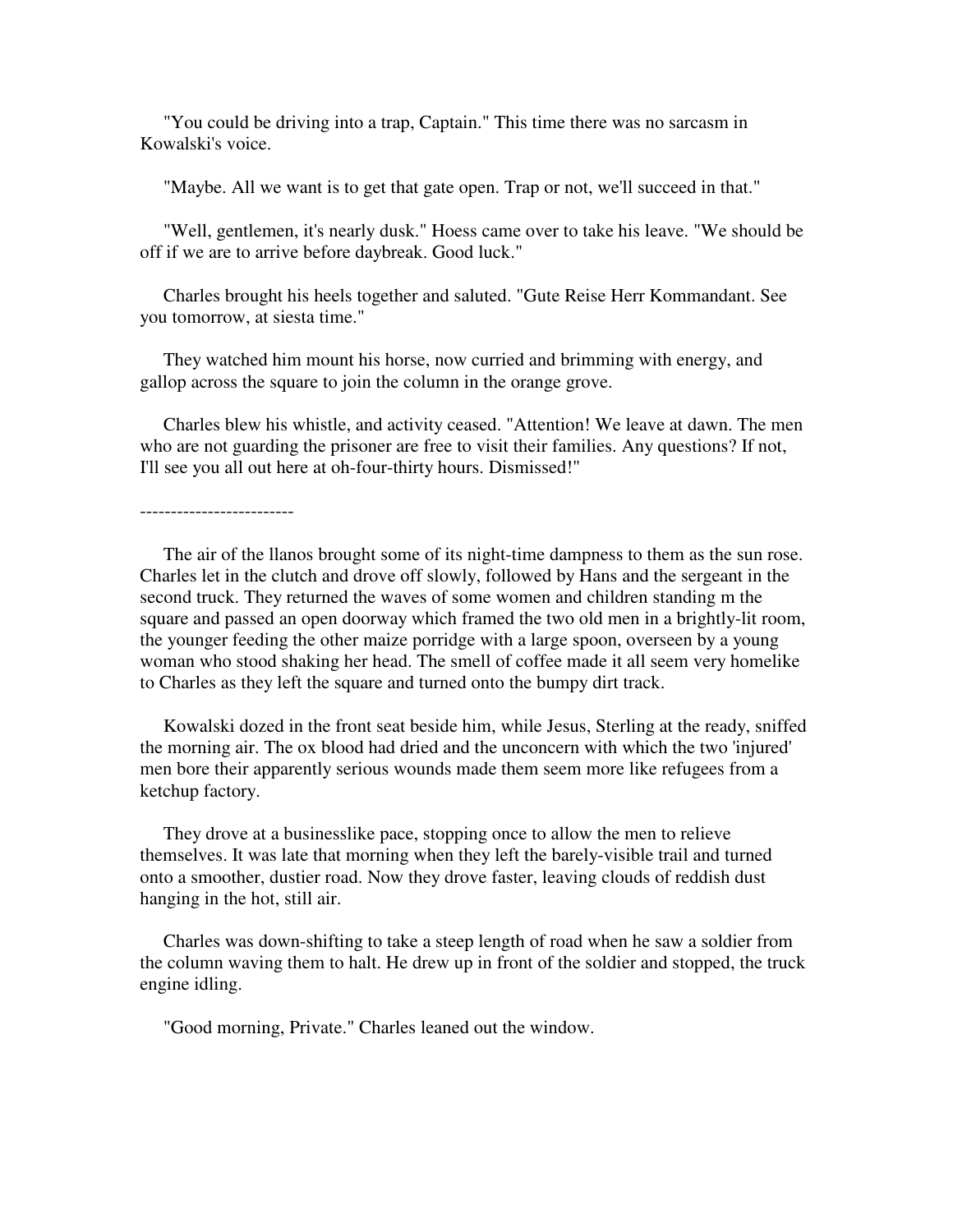"Good morning, Sir. Welcome to the rear of the staging area. We heard you coming when you were some distance away, and the commander sent me to stop you. The fort is only a few kilometers ahead, so you are to wait here."

 They drove the trucks off the road and had no sooner finished camouflaging them than it was time to go.

 Charles got down from the cab of the truck and held the door open. "Okay, Jesus, the driving's all yours. Don't get any funny ideas Kowalski. I'll be right behind you."

 Charles put his submachine-gun on 'safety' and climbed into the rear of the truck with the men. He sat on the knees of one of the soldiers, while clinging to the framework of the truck with his left hand and aiming his Sterling at the back of Kowalski's head with his right. As the truck lurched out from under the trees, he saw rays of sunlight coming through the bullet holes in the dusty canvas top and smelled the gun oil, leather and perspiration of the twenty soldiers who sat on the low benches running the length of the truck's cargo section. They looked alert, but rode relaxed, swaying as the truck jolted over rough parts of the road. He wondered how many times they'd done this kind of operation, and where: Africa, most likely. Some of the men spoke Spanish with French accents.

 Charles looked back at the second truck and saw Hans and the sergeant smiling grimly through the dust that rose from their passage. The sun blazed down, making the covered vehicles as hot as ovens. There was no breeze at all. A perfect time of day for a siesta in some cool, high-ceilinged barracks, he thought.

 He looked at the road beyond Kowalski's head. They were approaching a sentry post on the outer edge of the cornfield. Two khaki-clad soldiers waved them on. The uniforms were in a bad state, but their previous occupants had probably fared worse. Sooner than he'd expected, they passed through the cornfield, crossed the mined strip and drew up to the gate. Just like that, thought Charles. It was so easy to get into the thick of things.

 He motioned for the men to duck their heads and drew back to avoid being seen from the gateway. The soldiers bent over, their heads nearly touching in the confines of the truck. The two at the tailgate made ready with their bayonets. He heard exclamations of surprise and horror from the sentries.

"Quick, let us in!" shouted Kowalski, in a hoarse voice. "We have wounded."

"Very good," thought Charles. "I'll recommend him for an Oscar."

"Open!" cried one of the sentries.

 Charles heard bolts drawn back and the squeak of hinges. He saw the gate begin to open and heard a sentry's rifle clatter on the pavement. The archers in the cornfield were doing their work. As they drove into the compound, he caught sight of black arrow shafts protruding from khaki shirts.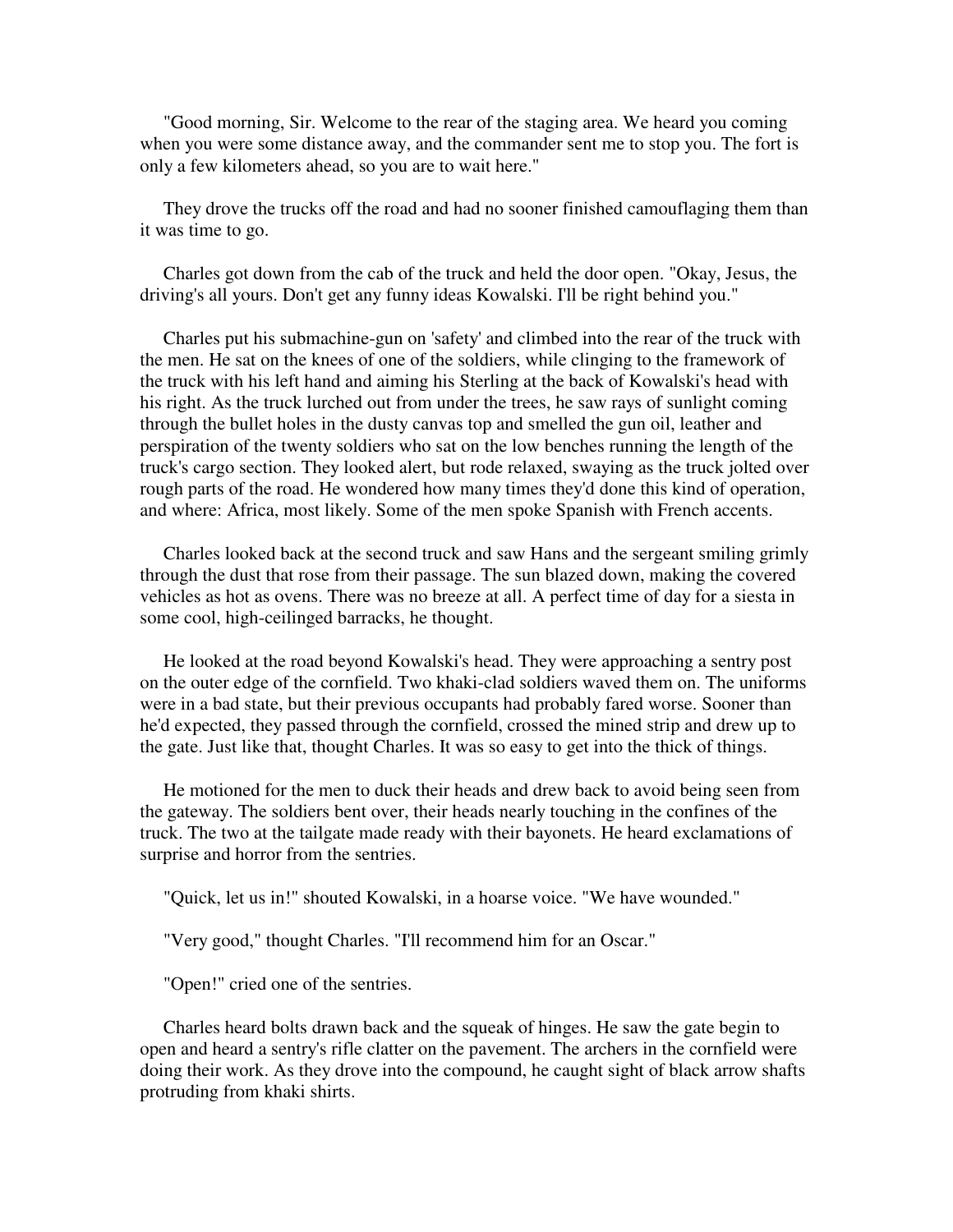Jesus accelerated, leaving Hans' group to deal with the gatekeepers. Charles saw lines of parked vehicles, tanks and field pieces sweep by as they sped to the second gate. The truck had barely stopped when the troops spewed out upon the pavement and rushed the guards, one of whom was able to fire a shot before he was overwhelmed. Most of the men sprinted off to the barracks, leaving the remainder to open the gate.

 Charles saw Hans' truck speeding up to them. Behind came the men of the column, charging through the open entrance of the fort. As the rear gate opened, he heard the engine of a plane revving for take off. Bursts of machine-gun fire and grenade explosions came from the barracks as they drove out and stopped upon the runway.

 Charles leaped out of the truck and sprawled onto the runway asphalt as the plane's machine-guns opened fire. He realized the bullets were passing overhead and ran, crouching low, to the ditch beside the runway where Jesus and Kowalski had taken cover. Hans leaped in with them, quite out of breath.

 "Sergeant, come here!" Charles tried to shout over the crash of grenades and the angry drone of the aircraft engine. "What's he trying to do?"

"He wants to hit the plane with the bazooka," gasped Hans.

 Rockets whooshed from the plane, one making a direct hit on Hans' truck. Charles saw the sergeant drop the bazooka and fall, just as the truck burst into flame.

"No!" cried Hans, but Charles had already sprung from the ditch and onto the runway.

 Hans and Jesus emptied their Sterlings at the plane, trying to distract the pilot, as Charles dashed to rescue the fallen sergeant. He reached him before the gasoline tank of the burning truck exploded, and dragged him away. The plane seemed to be coming closer as Charles worked his way across the runway, dragging the unconscious sergeant in a slow-motion nightmare. He could see the pilot's face by the time he reached the ditch.

 "Kowalski, take his legs! Easy, now." Charles darted a glance at the plane. "What's that idiot up to?"

"He's taxiing toward the trucks." Hans slipped another magazine into his Sterling.

 The pilot accelerated, set the brakes and jettisoned his napalm canisters which skittered down the runway.

 "Quick, out of the ditch!" The rest of Charles' words were drowned by the detonations as the canisters reached the trucks and covered the center of the runway with liquid fire. Frantically, they carried the wounded man, cursing and stumbling over the recently plowed furrows that skirted the mined strip. Exhausted, they laid the sergeant down and collapsed upon the soft earth.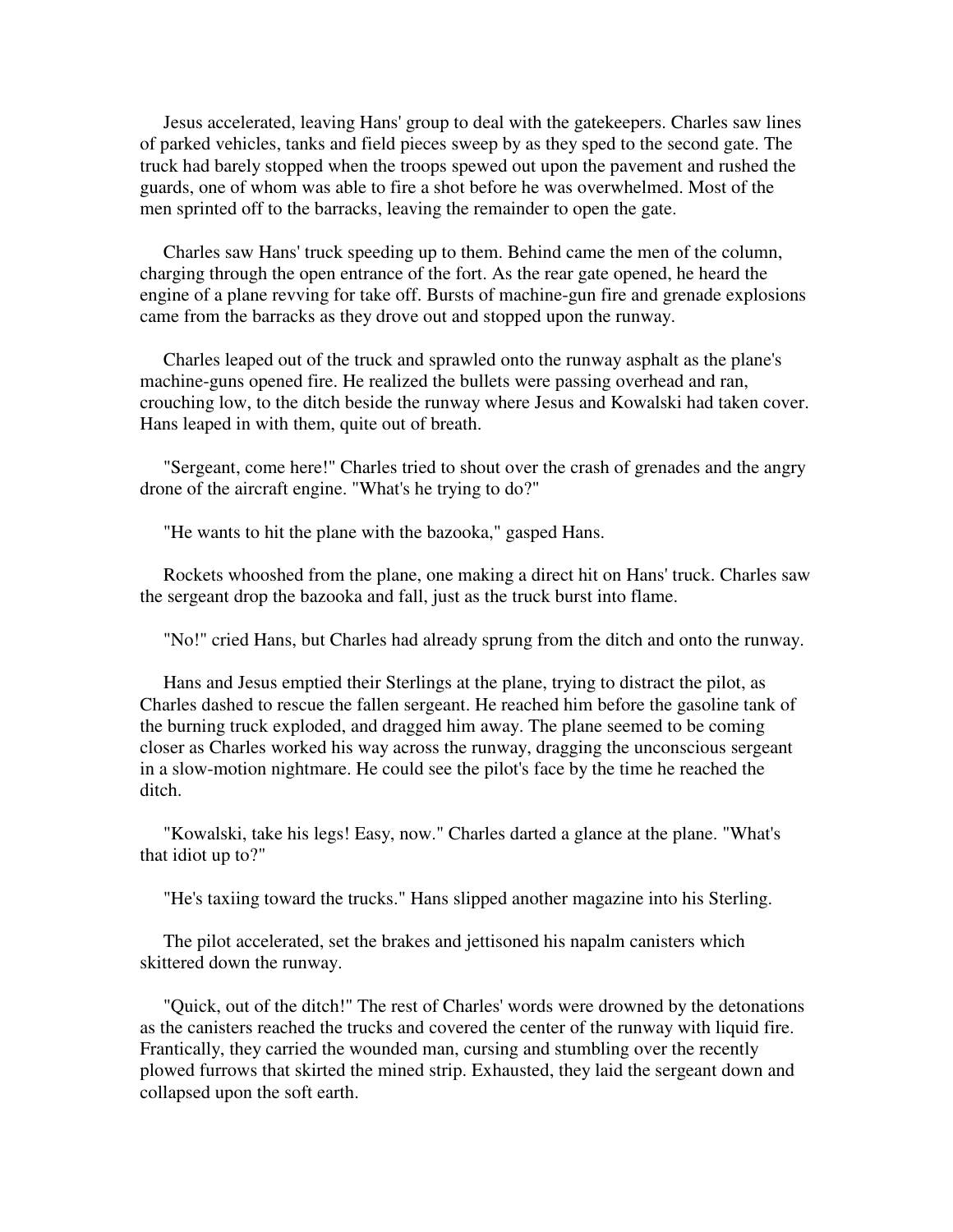"He's made a perfect ground loop," said Hans. "Look, he's going in the opposite direction."

"Is he going to take off?" asked Jesus.

"With the wind and on half a runway? He's a fool!" Hans shook his head.

 The pilot revved the engine to maximum, released the brakes and accelerated. His wheels lifted off the ground, but not enough to miss the concertina wire at the end of the runway. The plane nosed over, crashed into the minefield and exploded, raising a great plume of smoke and dust.

"How is he?" Jesus watched Charles loosen the sergeant's tunic.

 "He's breathing all right. There's a bad-looking gash on his shoulder and a hell of a lump starting up on his head, but he doesn't seem to be losing much blood." Charles tore open a sterile bandage packet from his first aid kit. "Give me some more sulfa powder. Good. Kowalski, raise his feet a little higher."

Hans looked up. "Here comes a jeep. It's Hoess!"'

 Charles saw the sergeant's eyelids move. "Wake up, there, Sergeant! Can't have you sleeping all day."

The sergeant tried to sit up, but Charles made him lie quietly.

"Sorry, Sir. Must have dozed off... Wait a minute, how did I get here?"

The jeep halted beside them.

"I'll tell you later," said Charles. "You missed out on some real fancy flying."

 A trooper on horseback galloped up to the jeep and saluted. "Most of the sentries have been rounded up, Commander. They fled into the bush when they heard the firing. Not a single bunker was defended."

 "Very good, Corporal. See that they are brought into the compound for processing." Hoess returned the salute and the soldier galloped away.

 A breeze was starting up, idly stirring the flag which hung dispiritedly from the staff of the fort's headquarters. The prisoners assembled in the barracks compound looked equally listless and dejected as they faced the machine-guns of the column. Smoke from grenades tainted the shimmering air with the reek of explosive.

 General Toral stood beside Commander Hoess. It looked as if the garrison were on review, except for the fact that General Toral was in his dressing gown.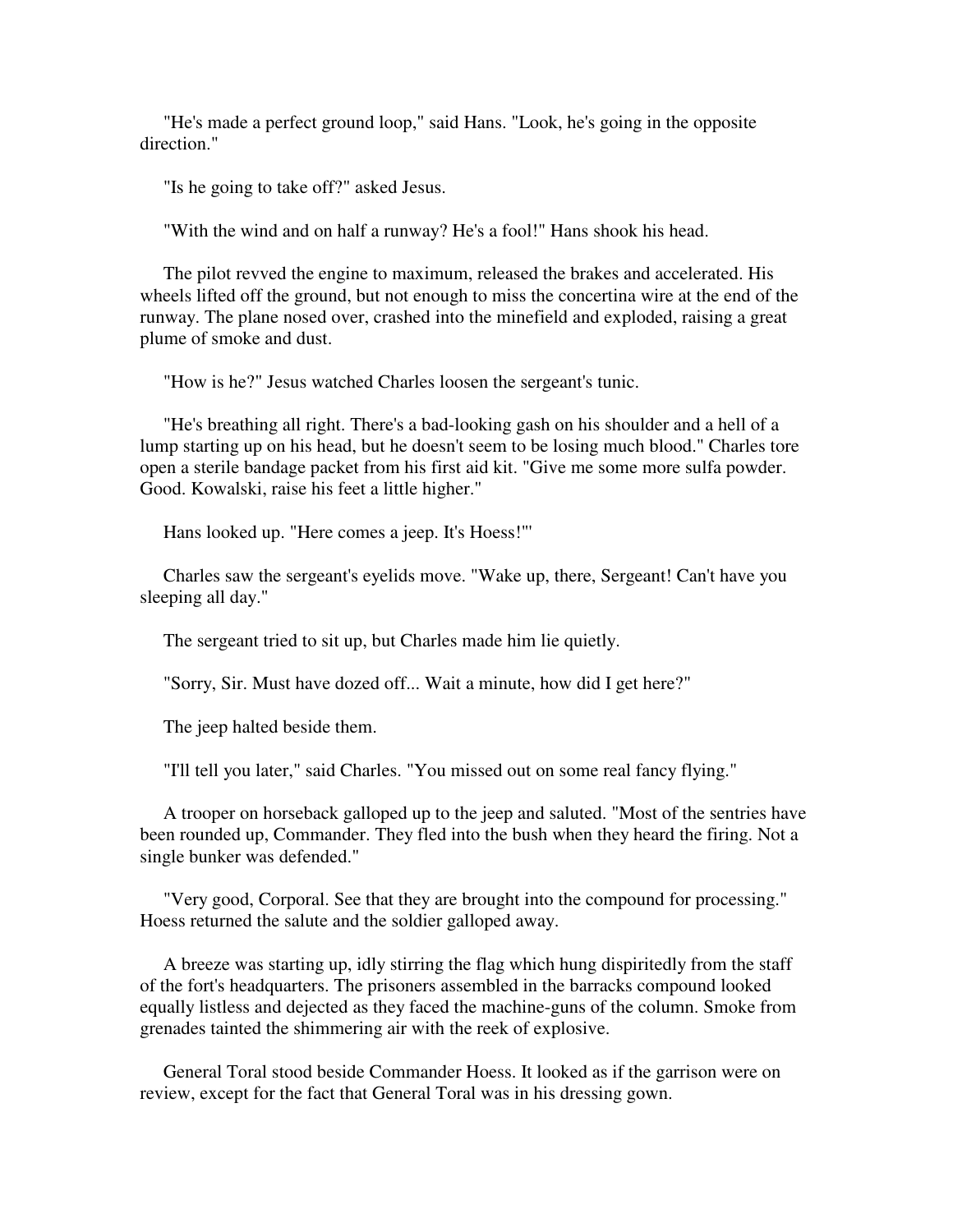"You are not lying to me, General." Hoess slapped his boot top impatiently with the riding crop.

 "It would not enter my mind, Señor Commandante. As I told you, there were only two American advisors. One, you have captured. The other was in the plane which crashed on take-off."

"All right, I believe you."

 "Now that we have settled the question of the missing American, please tell me what you intend doing with my men? lt is very hot out here and many have been wounded." The General shifted his bare feet uncomfortably upon the rough stones of the compound.

 "Why, General, it must be obvious to you that we are too few to take this number of prisoners." Hoess waved his riding crop with casual indifference. "Open fire!"

 Charles felt the second belt of ammunition go still in his hands. Jesus had stopped firing and looked over the smoking barrel of the machine-gun for any stirring among the wind rows of khaki. A flock of vultures circled overhead, squawking at the disturbance. One by one they settled on their customary perches atop the barracks roof and beheld the feast in store for them.

 General Toral gaped in disbelief. His face was ashen. "But you let them surrender, Commandante. You asked them ..."

 "You are mistaken, General. I merely allowed them to exercise their wishful thinking." Hoess calmly straightened his gloves.

 The general strode over to the outstretched bodies and turned around, facing Hoess. "You are the Devil himself. Go on, damn it! Shoot me! I shall die with my men."

 Hoess walked up to him and took his arm. "Come now, you are much too grown up for these histrionics."

 "I don't understand." The general was completely flustered, denied his supreme moment.

 "You forget the service you have to perform for your country. There are certain numbered bank accounts, some safety deposit boxes which you alone can provide. The return of stolen property is not only heroic, but good for your Catholic soul."

Toral's voice had become a croak. "You do me no favors."

"On the contrary, General. On the contrary." Hoess smiled.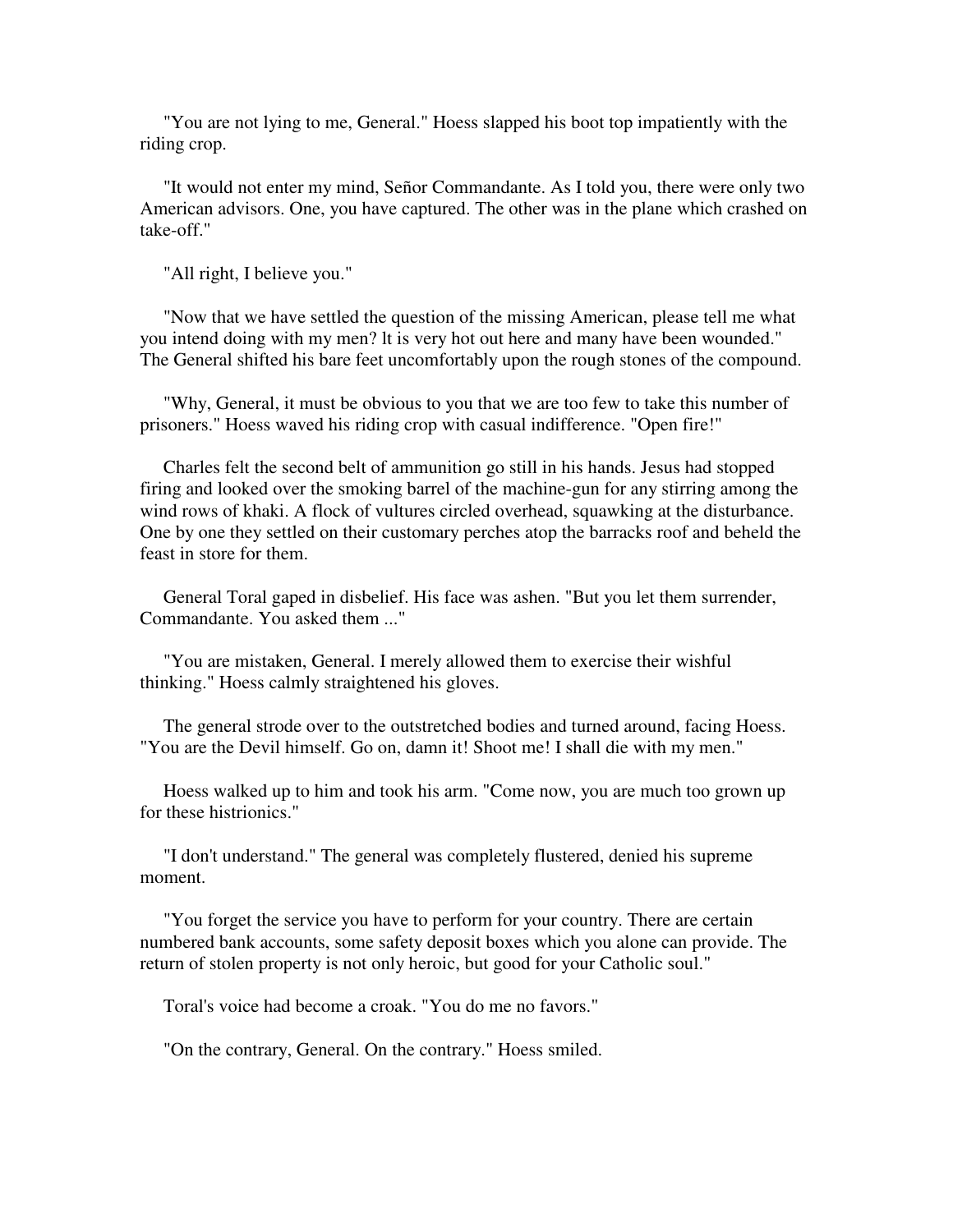"Kommandant! The message has been transmitted. Control acknowledges. The capital expresses puzzlement that we should report difficulties with our transmitter." The radio operator waited expectantly.

 "Thank you, that is all. We move into the capital as soon as the men have had something to eat. Come along, General. Some coffee will improve your disposition."

 Thunder clouds loomed on the horizon at dusk, bringing the smell of distant rain and a cool breeze. Engines roared in the darkened compound. Men ran purposefully among the vehicles. Orders were shouted and doors slammed. The column got underway.

 "Just like the old days in North Africa." Hans threw the truck into gear and took up his position in the convoy.

"I could do with a bath," said Charles.

"That's right, just like North Africa!"

## Chapter 4 **THE NIGHT OF THE LONG KNIVES.**

 The bald American in the next seat began to wake up as our plane circled over the Buena Vista airport.

"What time ya got?" he asked, yawning like a hippo.

 "Morning. Don't know what a.m., though. We've crossed some time zones," I said, looking down on the jungle as the airliner dipped its wing. I always like a window seat, myself.

 "Hmm, looks like a lotta salad down there." The American leaned his gleaming bald head in front of me and partially blocked my view. The magnificent jungle below was not of interest to him, fortunately, so he sat back and got his head out of my way. For a moment I saw the great river, winding down below like a huge anaconda.

"When we get in?" He belched and pummelled his solar plexus with a pudgy fist.

"Pretty soon."

 I saw the white buildings of the capital and tried to distinguish the Presidential Palace through the gaps in the luxuriant cloud formations. It was the kind of view I imagined the Greek gods enjoying from their Olympian heights.

"Gum?" He thrust a cellophane packet in my face.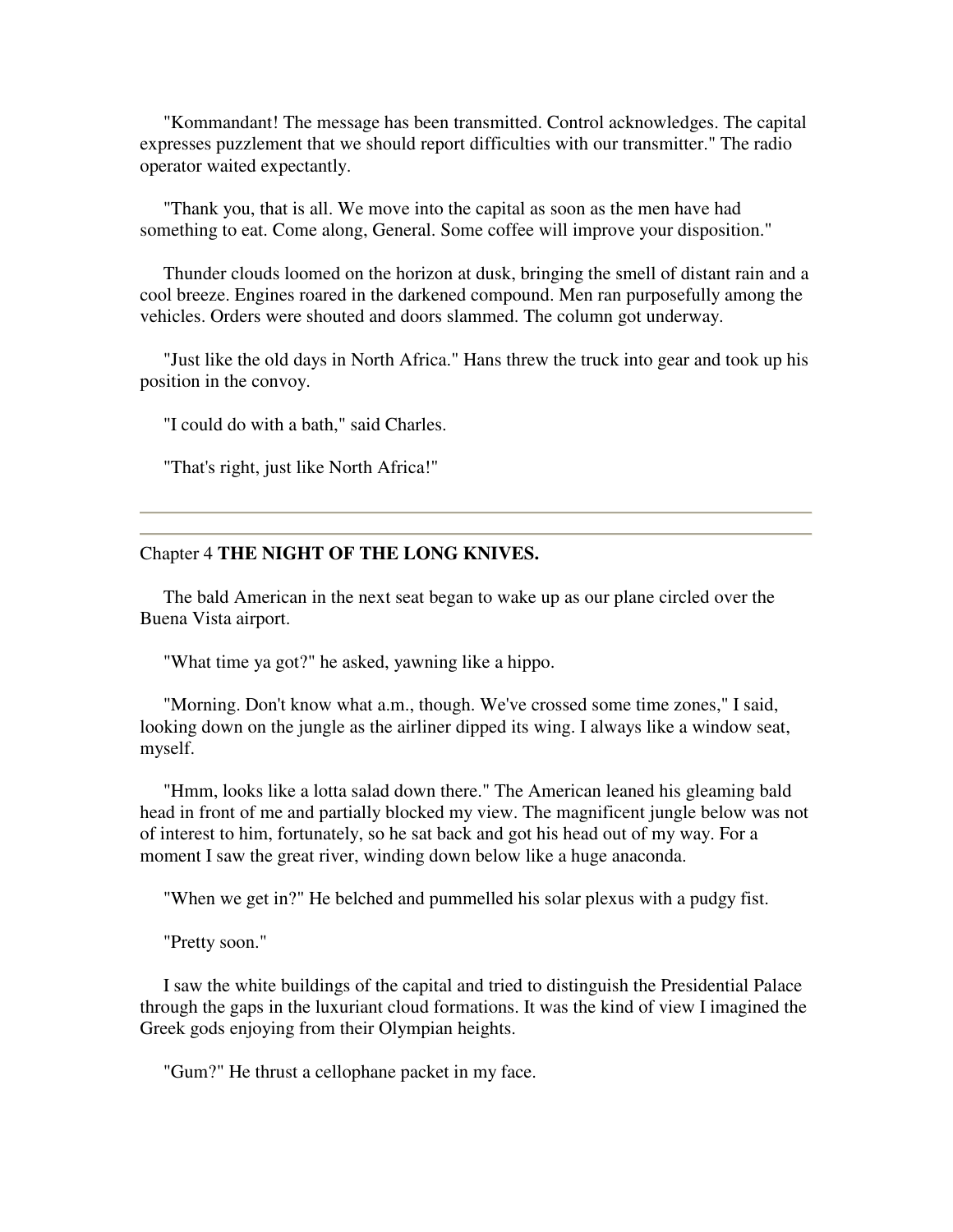"No, thanks."

 Magical moments are spoiled by clods like these, I thought, sitting back in my seat as we began the approach to the runway. The perspective was gone in any case.

"You on vacation?" He snapped his gum in a way I've never been able to imitate.

"Yeah, a rest tour."

"Looks like you need it."

"Thanks. I always enjoy a compliment so early in the morning."

"What sort of work ya do?"

"Retired."

 "Lucky so-and-so. I gotta work for my living." He chewed noisily, without closing his lips.

"No kidding." I feigned an interest in the airline's travel brochure, but to no avail.

"I'm a visiting lecturer."

"Oh."

"Bet you can't guess my field."

"Nuclear physics."

"Naw, you're way off. I give lectures on Ulysses."

"... S. Grant?"

"No, Ulysses, by James Joyce." He looked annoyed.

"Haven't read it."

"You should. There's everything you need to know about life in there."

"No wonder I'm so ignorant." I wiped his saliva from my stubbled cheek.

 The 'fasten seat belt' sign came up, and soon we were down among the palms. A runway appeared beneath us. There was the familiar bump and screech of tires, and we were in. The plane shuddered as the jets thrust in reverse. Slowly, we taxied toward the control tower and the waiting customs officials.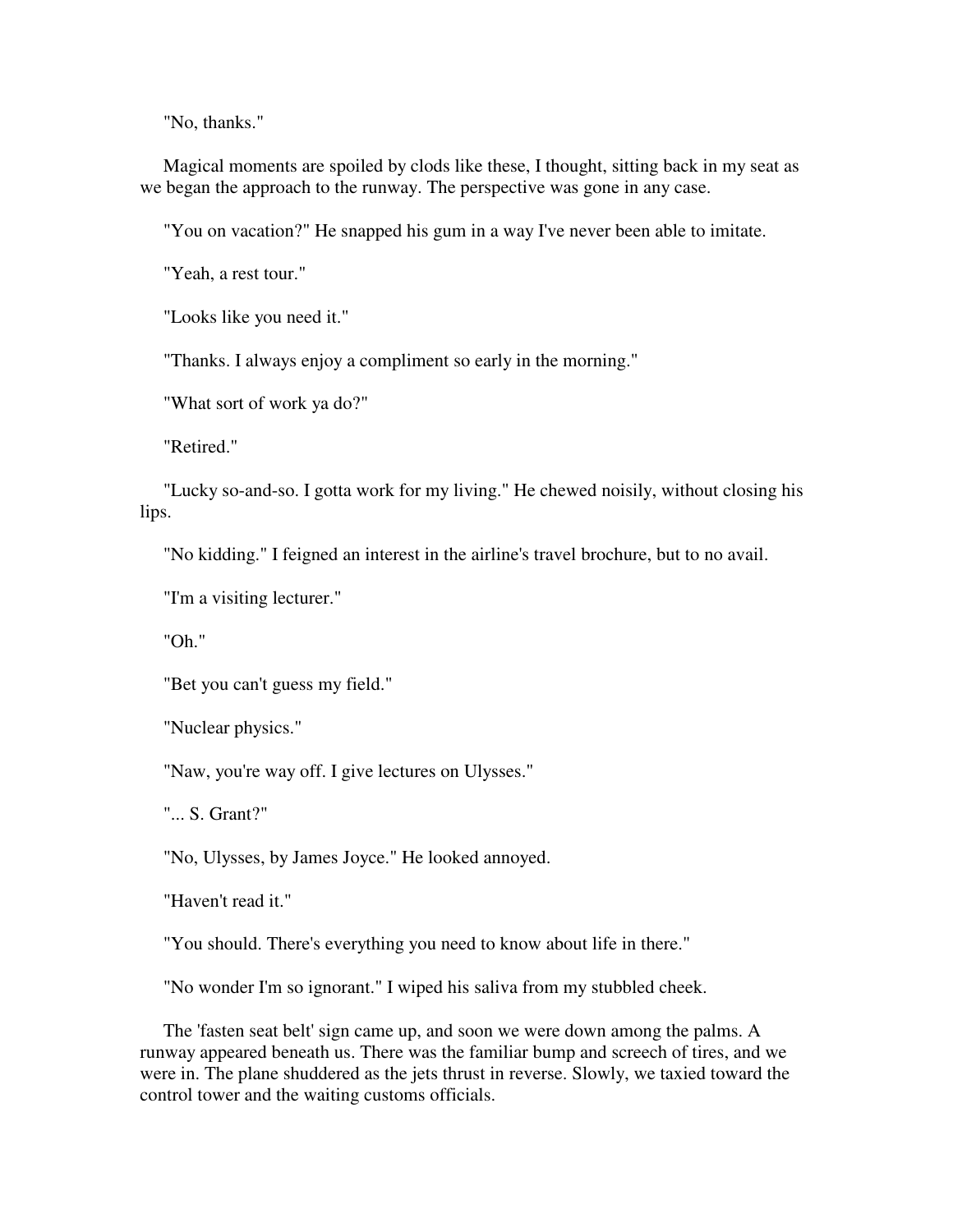"You seen the papers?" He popped in another stick of gum as he spoke.

"Try not to." I leaned away from the mint-flavored spray that accompanied his words.

"Awful, just awful. They're still lookin' for those three guys."

"What three guys?"

 "The three who swiped the million dollars in Frisco. They say the coins were in mint condition, real collectors' items, so the haul could come to another ten million on top of the face value."

"You sound like a coin collector, yourself."

"I'd sure like to be. But those guys, wow! They got the collector bug in a big way."

"They haven't caught 'em yet?"

"New, think they skipped the country."

"Smart move." I nodded appreciatively.

"Aw, it won't do 'em any good. They'll catch 'em."

"I wouldn't be too sure, not these days."

"Yeah, I know, but three guys, not a chance."

"You think there were only three?"

 "Oh, maybe a few more, but three was all it took to do the job. They sure blew hell out of California. Lucky there weren't four of 'em."

"You mean, like the Four Horsemen of the Apocalypse?"

"Those guys were amateurs compared to these three."

"But they always slip up in the end, don't they?"

"Yeah, like in the movies."

 The stewardess I'd been eyeing most of the flight looked even more attractive when she showed her nervousness at the microphone.

 "Señoras y señores favor de ..." Then she shifted into pleasantly-accented English, repeating our landing instructions.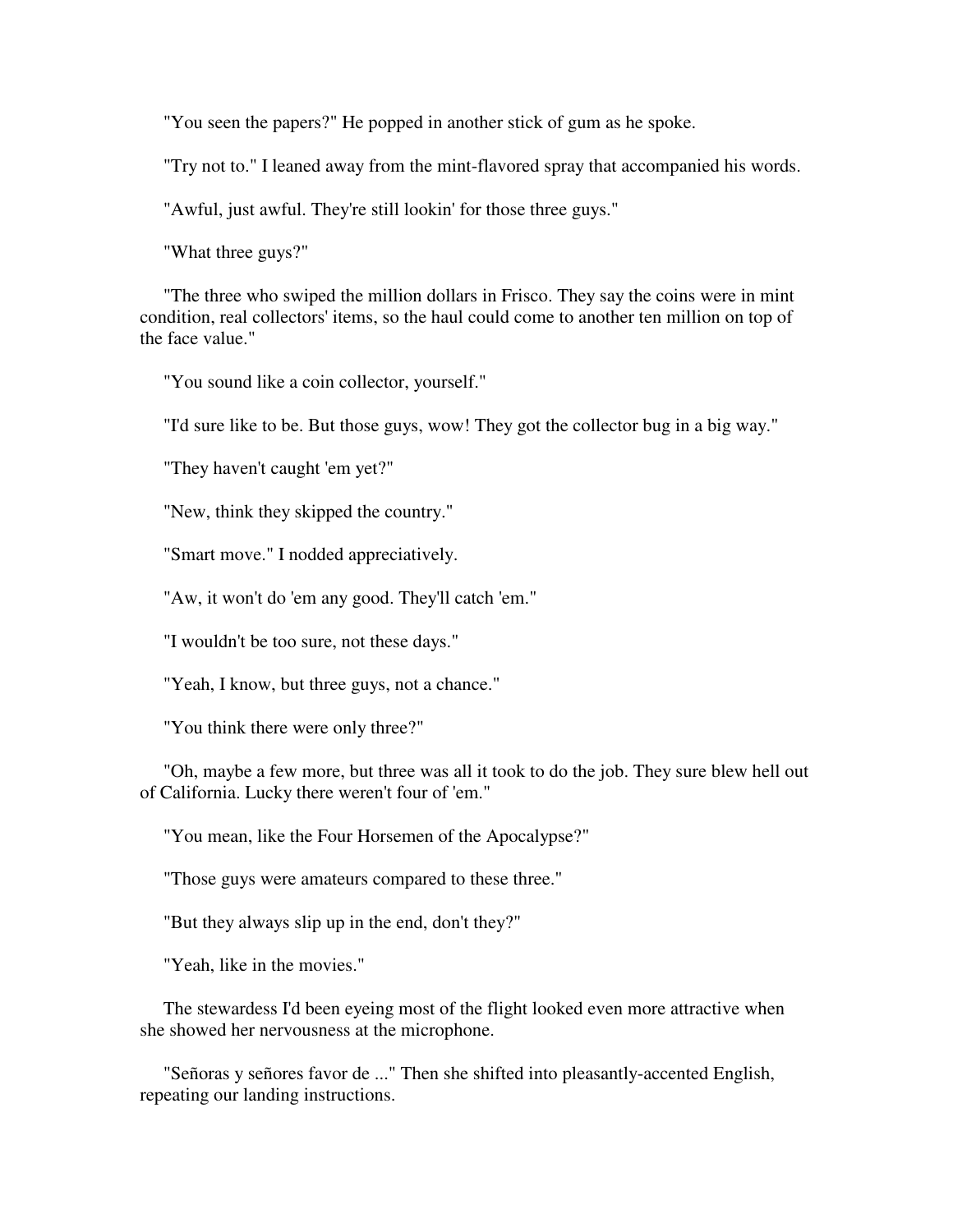I'd remember her pretty face as I always did. Over the years I'd stored a good many pretty faces in my head, each one as clear and striking as on first sight. Sometimes I leafed through my mental album, looking at them and remembering the time and place in which I saw them. Not bad for an old man, I guess. Those faces would lead me back through the maze of years, and I would remember how I felt at the time, as a younger man. The human mind is like a time machine. It just takes practice.

"Daniels." The bald American wanted to shake hands.

 "Sorry, guess I was dozing. Fred's the name." I shook hands with him, noticing that his palm was sweaty.

 The other passengers were standing up and stiffly moving toward the exits, reminding me of invalids who were trying out their artificial legs. We were midway between the fore and aft exits, so we sat smiling inanely at one another until I pretended to take an interest in the tedious customs formalities just visible from my window.

 As the last of the passengers seeped past us, I took my valise from under the seat and got my raincoat down from the rack. Meanwhile, Daniels was festooning himself with cameras and all sorts of little leather cases which dangled from a network of straps, adding another foot or so to his girth.

 The stewardess offered us sweets on a tray as we left the plane, but I declined, telling her in Spanish that her sweet smile was enough for me. I hand out flattery shamelessly in Spanish, but I'd feel a perfect dolt even approaching such floridness in English or German. I left the American at customs, trying to convince certain officials that he wasn't an illegal importer of camera equipment.

 "Taxi, Señor?" The driver looked more like a locomotive fireman who'd survived a train wreck, but I allowed him to take my valise.

 "Al Hotel Internacional, por favor." I got into the decrepit old car and slammed the door. Looking back, I saw the American hurrying toward me, laden with his horrendous amount of gear. He waved to attract my attention, but I pretended myopia. As we drove off, I saw him hailing another cab, looking a little frantic about it.

 Daniels was a real character. There hadn't been any write-ups about the gold robbery in any of the papers. I'd read them all. There was only one brief announcement on television, and after that, silence. I didn't like the way he played the game. He was too erratic. I've always preferred a certain consistency ...

 The taxi ceased its bone-jarring progress over the streetcar tracks and uneven cobbles of the Avenida, and drew up to the crumbling façade of the Hotel Internacional. I got out, paid the driver, and rubbed my back to make sure my spine was still in place. Looking up at the rusted iron balconies and sagging shutters I tried to visualize the hotel in its days of grandeur.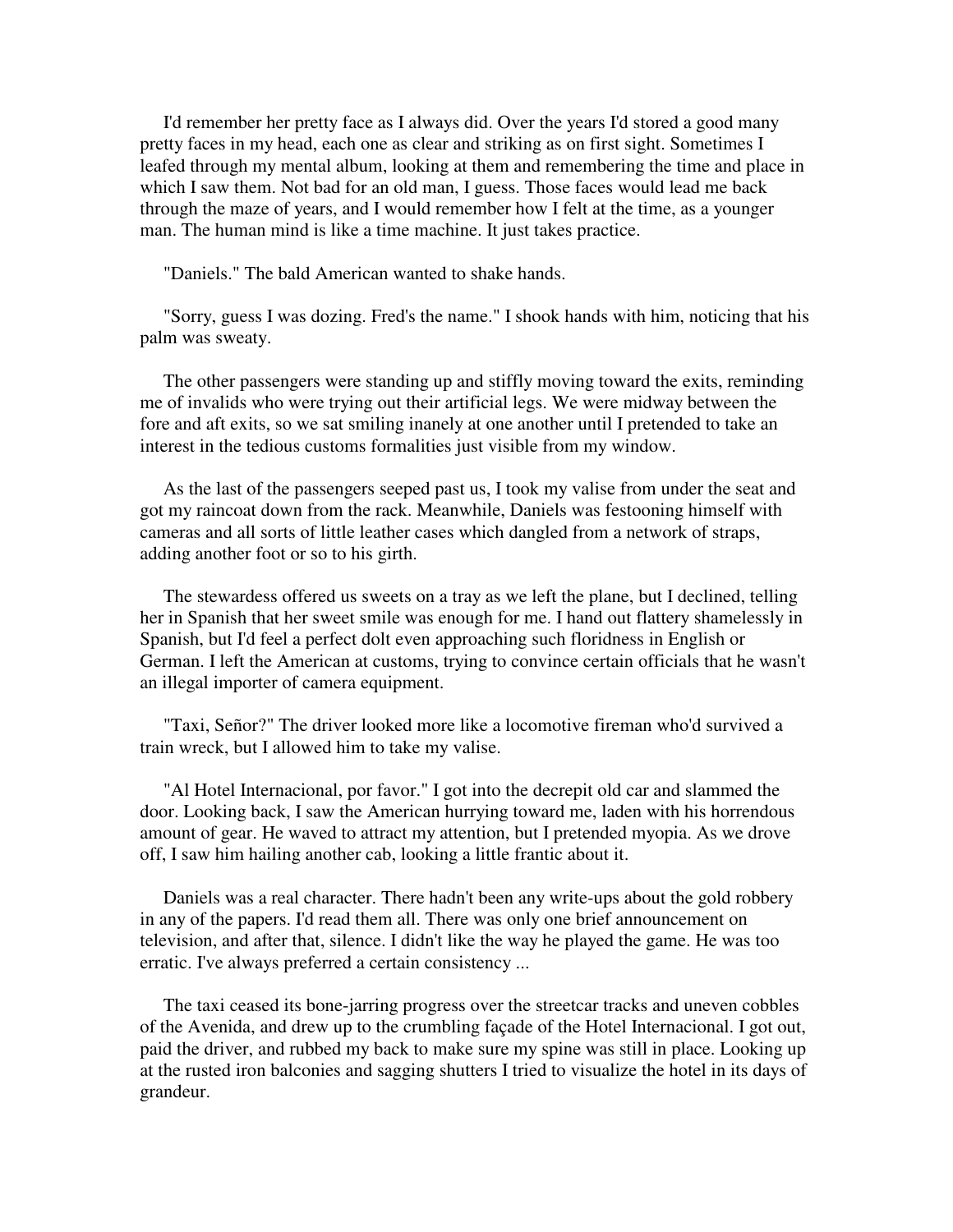The Hotel lnternacional had done great business before the advent of the airplane, since it was equidistant from the railroad station and the steamer landing, but now it was wholly dependent on the overflow of guests from its more fashionable successors. The only clue to its past reputation could be gleaned by standing in one of the massive porticoes and looking down the broad, palm lined Avenida which ended at the gates of the Presidential Palace. The original intention was that the Ministry of War would face the palace at the opposite end of the Avenida, but there were rumors of certain sums of money being received by the incumbent president in exchange for giving the hotel such a prestigious location. Some said that the wife of the hotel's owner had been the president's mistress, while others maintained that the president had no wish to face the cannons which adorned the entrance to the War Ministry. At any rate, the Ministry came to occupy a ramshackle building on a nondescript sidestreet and the hotel became a place where coups were planned, rather than executed.

 The hotel achieved the height of its glamorous reputation in the days of the rubber boom. Army officers and politicians left off intriguing in order to sample the most fashionable ladies of the evening who came to grace the capital and incidentally to earn fortunes for their services. Famous opera stars and entertainers of every description came up the river to stay at the hotel which was conveniently located near the lavishly constructed Opera House. A newly-installed streetcar system was a source of pride in the capital and also, furnished the hotel with electric illumination for late-night festivities.

 It was said that La Belle Otero had bathed in champagne in the hotel's fountain, and there would be no point in denying such a story, because it would have shrunk to insignificance beside the many extravaganzas witnessed in the lofty foyers. There was the time, for instance, when Don Alfredo Perez, one of the rubber barons, brought in five richly-caparisoned Indian elephants to complement a daughter's wedding reception.

 Orchestras came from the concert halls of Europe to play in the ballroom, and great chefs favored the establishment with excellent cuisine. The dining room, a vast expanse of arches, potted palms and electric fans, was presided over by the best waiters in three continents. Gypsy violinists strolled among the tables while the diners enjoyed the choicest lobster and wines to be found on the planet. It was even said that red caviar, reserved for the Shah of Persia alone, had found its way to the hotel's tables, but this was the Hotel Internacional and anything could be believed, no matter how amazing or scandalous.

 An old man favors the familiar over the fashionable, so I returned to the place, even though I'd come by plane. As I strode through the great arcade I remembered other days in the hotel, days when my pace had been quicker and my hopes incredibly high. That for me was youth, living in constant expectation of what might happen. Age was simply having lived to see what, out of all the possibilities, had actually happened. On the balance I lost those optimistic expectations, but I also lost the terrible anxieties of Youth: Would I fail? Would I marry the right girl? Would I catch some disease or be crippled so that I would live in misery? Would I make enough money to retire on? Would I find the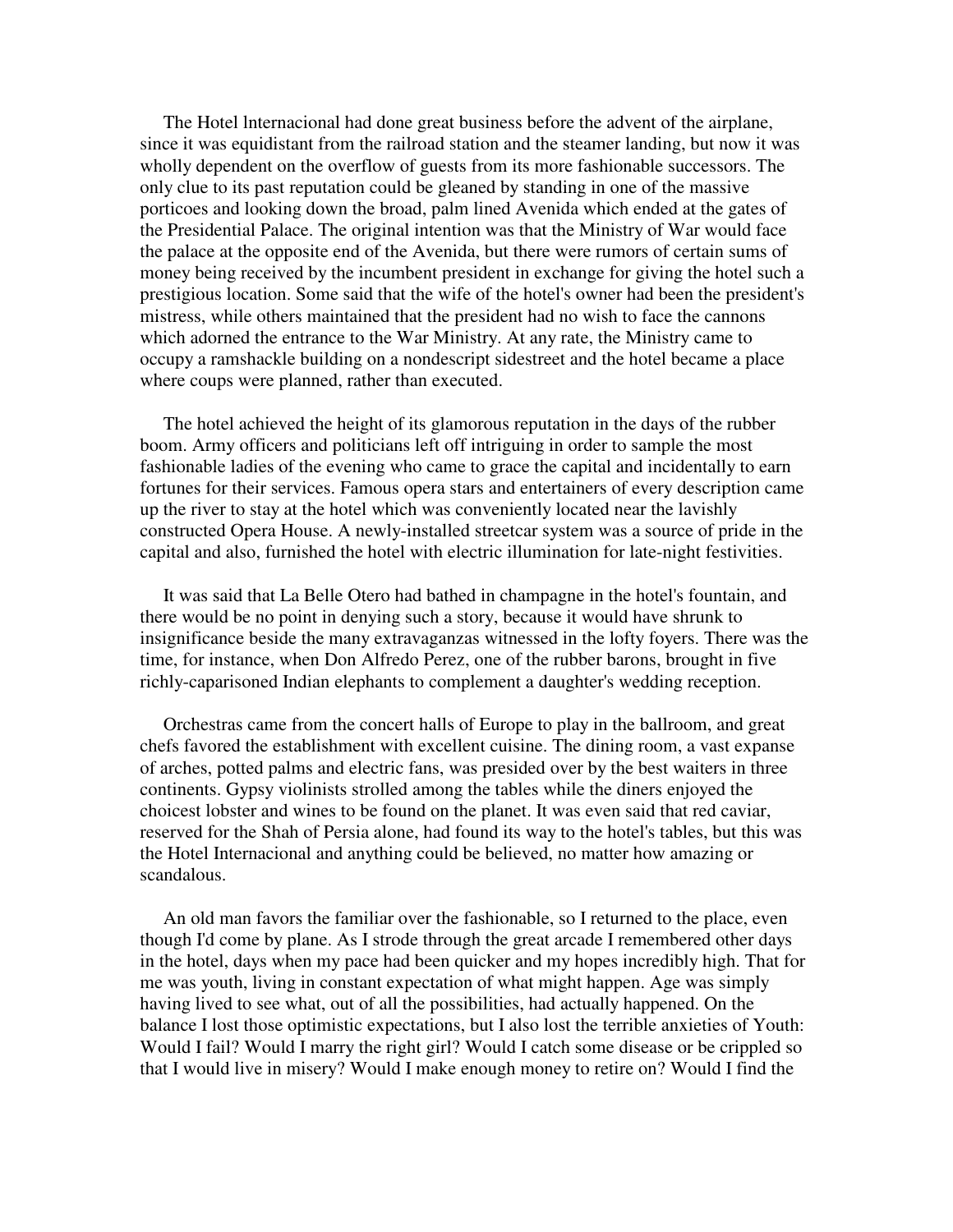right job? Would I find comradeship and recognition? On the whole, I was glad those trying days were over.

 I entered the decaying lobby. Seeing no one at the desk, I banged on the elaboratelydecorated, but rusty call bell, raising echoes among the shadowy arches and corridors. When no one appeared I put down my suitcase and strolled over to a dust-covered music box.

 It had a little orchestra of toy musicians who played for a group of toy couples on a miniature ballroom floor. Everywhere the little scene showed the pitiless work of time. The musicians' painted features were scarred or obliterated, their instruments damaged or missing. The little conductor had lost an arm, and the dancers looked a tattered bunch, indeed. The dance floor was covered with dust and strewn with dead flies and cockroaches.

 Idly, I dropped the required coin in the slot and turned the hand crank to wind up the mechanism. The music box came to life grudgingly, with much whirring and clicking of cogwheels and escapements. The dancers began to twirl and the orchestra went into spasmodic motion. Above the noise of the weary mechanism I heard the first notes of a charming little tune.

"Señor, do you wish a room? Ah, welcome, Don Federico!"

 I turned around to see the desk clerk, manager, bellboy, head porter and doorman standing behind me. His moustache was going a little gray. "Good morning, Armando. Yes, the usual room thirteen next to the boiler."

"Don Federico always wants hot water."

 "You know me. I can do without a roof over my head if I can just start the day with a hot bath."

 We turned toward the music box, startled by a loud crack from the mechanism. The lively, yet plaintive tune which I had been trying to follow became a jumble of discordant notes interspersed by loud whirrings and clashings of cogwheels.

"I think the governor has failed. Can't we switch it off, Armando?"

 "No, Señor. It must run down of its own accord. I think the machine is destroying itself. See, it bleeds."

 Cogwheels were falling upon the tiles of the lobby where they bounced and spun like dervishes. A cloud of dust arose, obscuring the frenzied motions of the dancers and orchestra. A final crack and the whole works came to a stop. The devastation was complete.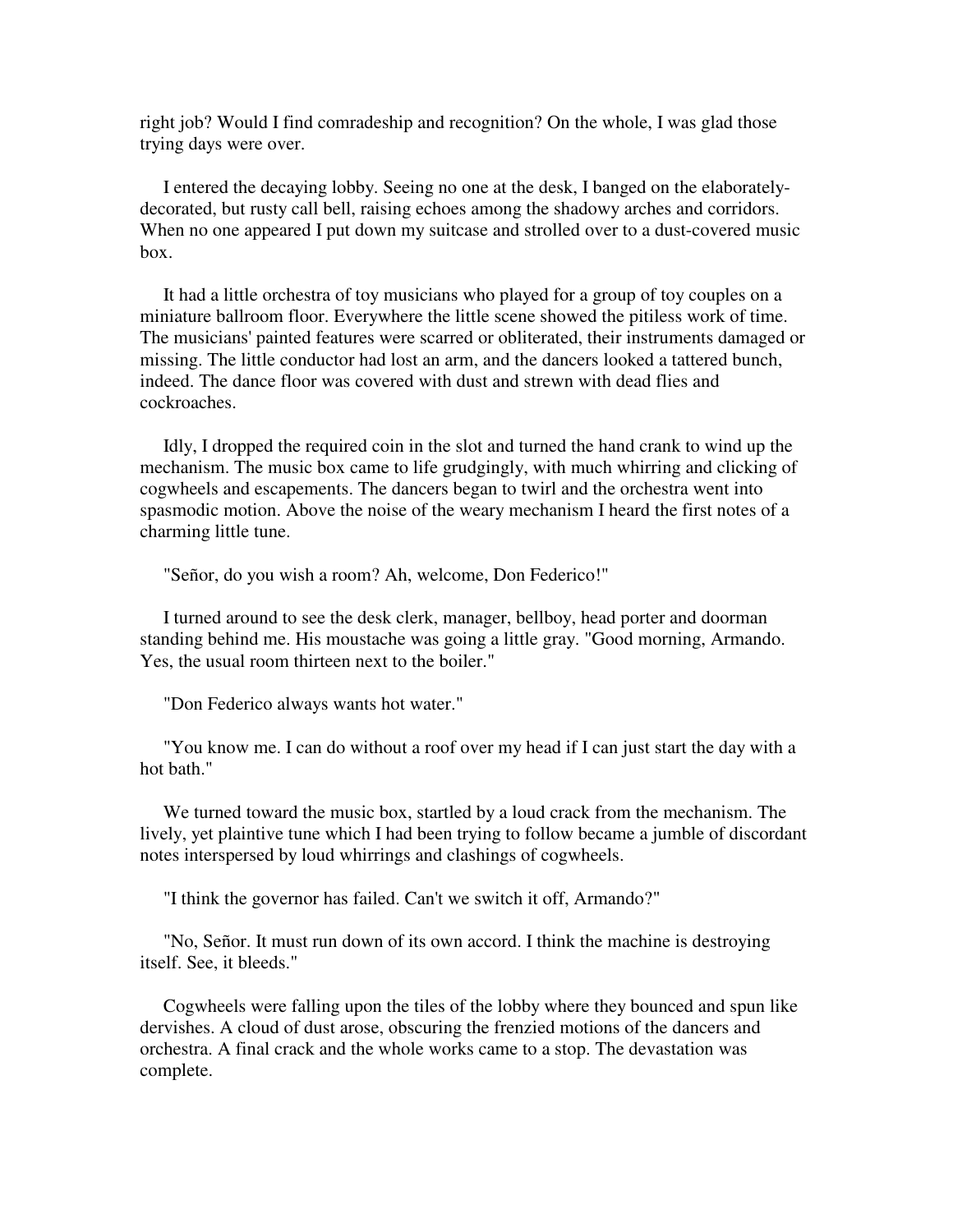"What was that tune, Armando?"

 "I do not know, Señor. I don't believe the machine has been played since the good times."

"What a shame. Do you mind if I take a small souvenir?"

"Of course not. We will give the debris away as trinkets for the begging urchins."

 I reached through the broken glass cover and retrieved the remaining arm of the little conductor. I felt a strange affection for him having seen that he carried out his duty to the last.

"About my room ..." I put the arm in my coat pocket.

 "Unfortunately, Señor, it is already occupied by a foreign gentleman, like yourself, who has this exotic craving for hot water."

"And room eleven?"

"The same. Our only vacant rooms are on the top floor."

"Amazing. You mean the place is nearly booked up?"

"Sí, Señor. It is like the good times, but the elevator was working then."

"Mostly foreigners, you say."

 "Yes, and they keep to themselves, too. No banquets, no girls. Maybe they are all queer."

 "An unlikely coincidence, I should think, an army of homosexual tightwads descending on Buena Vista. Well, if my room's on the top floor, we'd better get going. I want my bath before nightfall."

 A buxom but very homely chambermaid came toward us, her sandals slapping on the tiles.

 "Maria! Tell Diego to get the boiler steaming. This gentleman must be boiled before evening."

Maria nodded, crossed herself and went off muttering about evil vapors.

 We arrived, somewhat out of breath, at my room. Armando threw open the door with as much ceremony as possible, allowing for the rusted hinges which protested like a pig being slaughtered. I wrinkled my nose at the musty air of the room.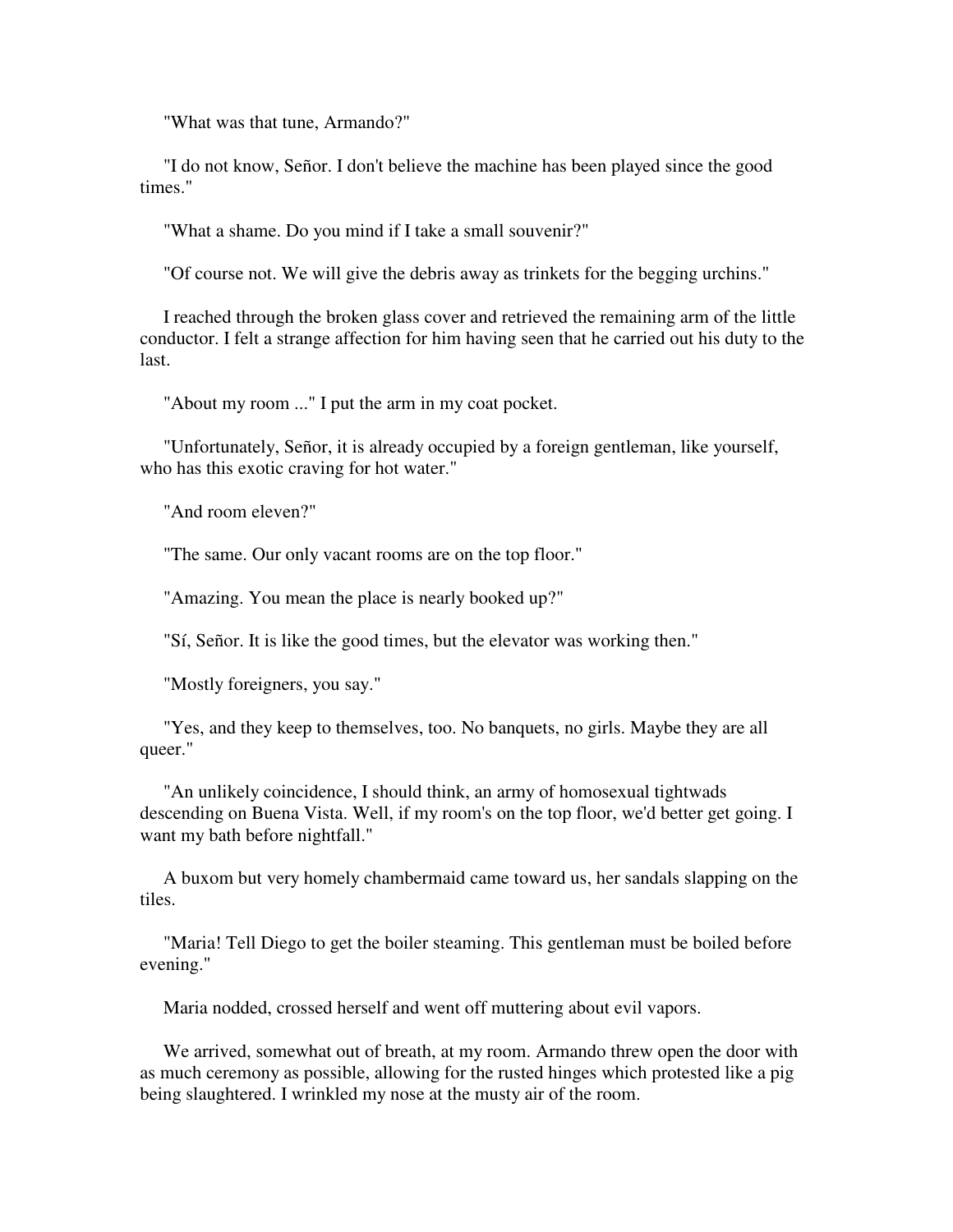"Maria will dust the room and bring bedding. Do you wish it fumigated?"

"No, I'll see to that."

 Armando opened the warped shutters with my help and the darkened room suddenly became cheerful in the bright noon sun. I stood on the balcony and looked down the Avenida to the sentries lounging at the gates of the Presidential Palace. Twin streaks of rust and sagging wires marked the abandoned streetcar line. There was no sign of life on the Avenida and no shade either, at this hour. A knife-sharpener's pan pipes called in the distance.

 Armando indicated the room telephone, saying it had not been working since the 'good times,' but that I could order anything I wanted by shouting down the stairwell. The raucous shouting of the chambermaid showed the system to be effective.

 "Diablos, another guest! What is going on today?" Armando vanished into the darkened corridor.

 Soon, Maria appeared with bedding and a dustmop. She was well-practiced. ln no time she had the dust off the floor and into the air, where it circulated freely, lending a subtle grayness to my white linen suit. Coughing, I retreated to the dining room for an early lunch.

 The stucco was coming off the arches in large chunks, the paint having been the first to go. That was not to say that certain additions had not been made to the dining room decor. Splotches of mildew were spreading around the bases of the pillars. Eventually there would be moss, then frogs would come to chase the cockroaches. The jungle was reasserting itself. I imagined Armando serving lunch in a vine-draped clearing on the ballroom floor. Gazing up past the blades of the electric fans which had stopped turning long ago, beyond the recollection of the hotel's present occupants, I thought I saw small, dark shapes clinging from the vaulted ceiling, but the sunlight never penetrated into those recesses. The room was so dimly-lit that I barely recognized Daniels, let alone the species of bat sharing our quarters.

"Dr. Daniels, I presume?" I managed a grim smile.

"Hey! Pull up a chair and sit down, man. What are you doin' in this dump?"

"I could ask the same of you."

"Well, you know ... These fellowship grants aren't what they used to be."

 "Neither is this place." I was growing accustomed to the darkness, and saw that most of the dining room was being used as some sort of warehouse.

"Every hotel is packed, even this Dracula dormitory."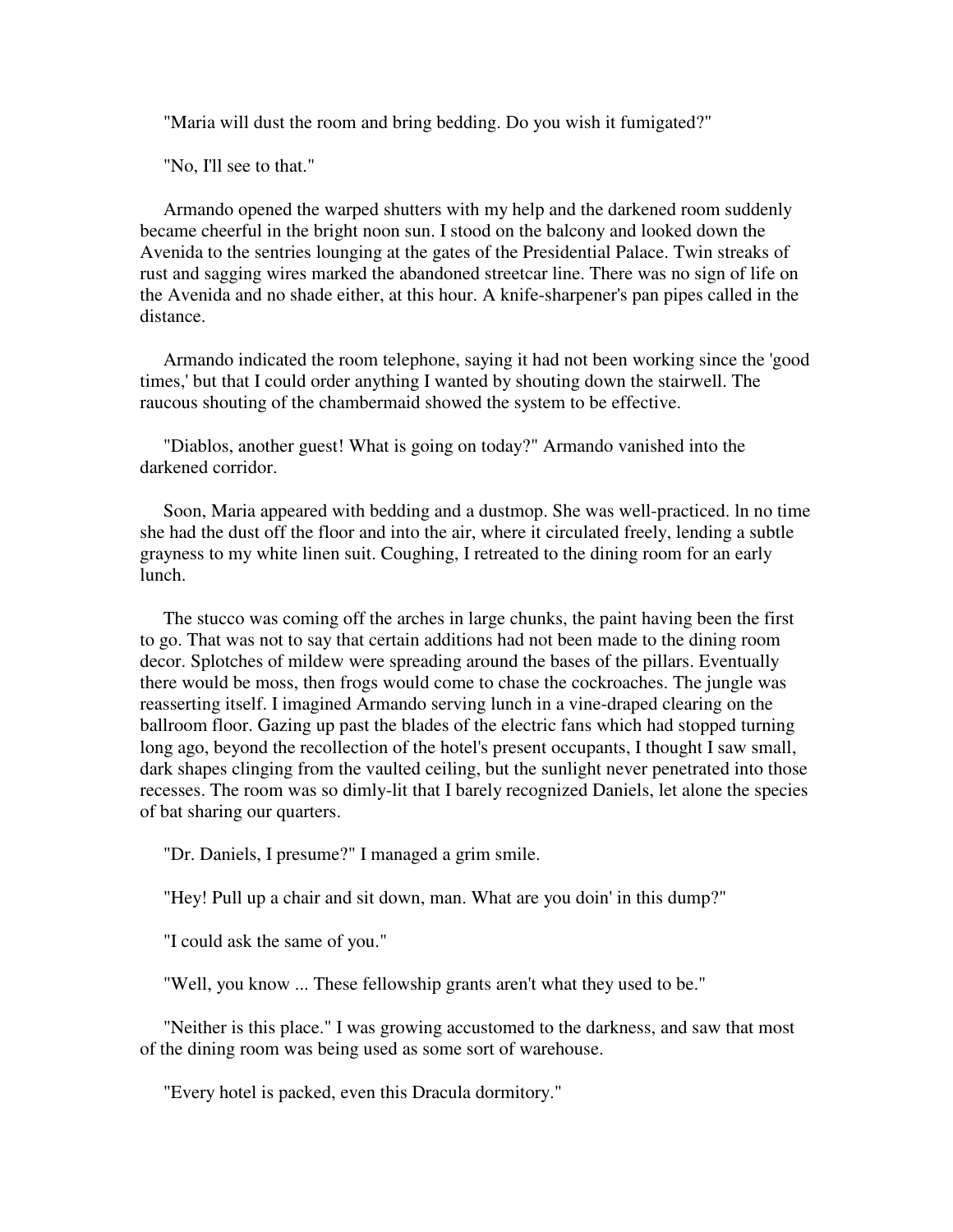"Yes, I imagine the place has hot and cold running bats."

Bats are warm-blooded, aren't they?"

 "Not dead ones." I kicked one across the floor. The dead bat came to rest beside a pair of human legs protruding from under a shroud like tablecloth.

"Who's under the table over there?" I asked.

 "One of Armando's cousins. Armando says he works nights." He looked at the dead bat lying on the dusty tiles. "Hell, that was a bat! Jesus, I hate those muthas, can't stand 'em."

 "Better get used to them. They won't go away. Besides, they don't eat much." I could see that Daniels was not cheered by this information.

 The figure under the table began to snore, just as slippered footsteps padded toward us. Into the circle of kerosene light stepped Armando.

"Have the señores decided what they will have to eat?"

 "Yeah, I'll take whatever you've got as long as it's an inch-thick, rare T-bone," said Daniels.

"The señor is surely joking." Armando looked at me for an explanation.

"Like hell, I'm joking!" Daniels bleated.

 I intervened, taking a fatherly tone. "Daniels, if you'll simmer down, I can explain the problem."

"Yeah?"

"Yeah. There isn't a T-bone steak in the whole country. They don't make 'em."

"Well, give me something like it, and make it thick and rare."

"I wouldn't advise that, either. There's no refrigeration to speak of."

"So?"

"So the meat you get has to be slaughtered the same day it's eaten."

"Gamey, huh?"

"And tough. Also, they have lots of tapeworm and beef trichinosis out here."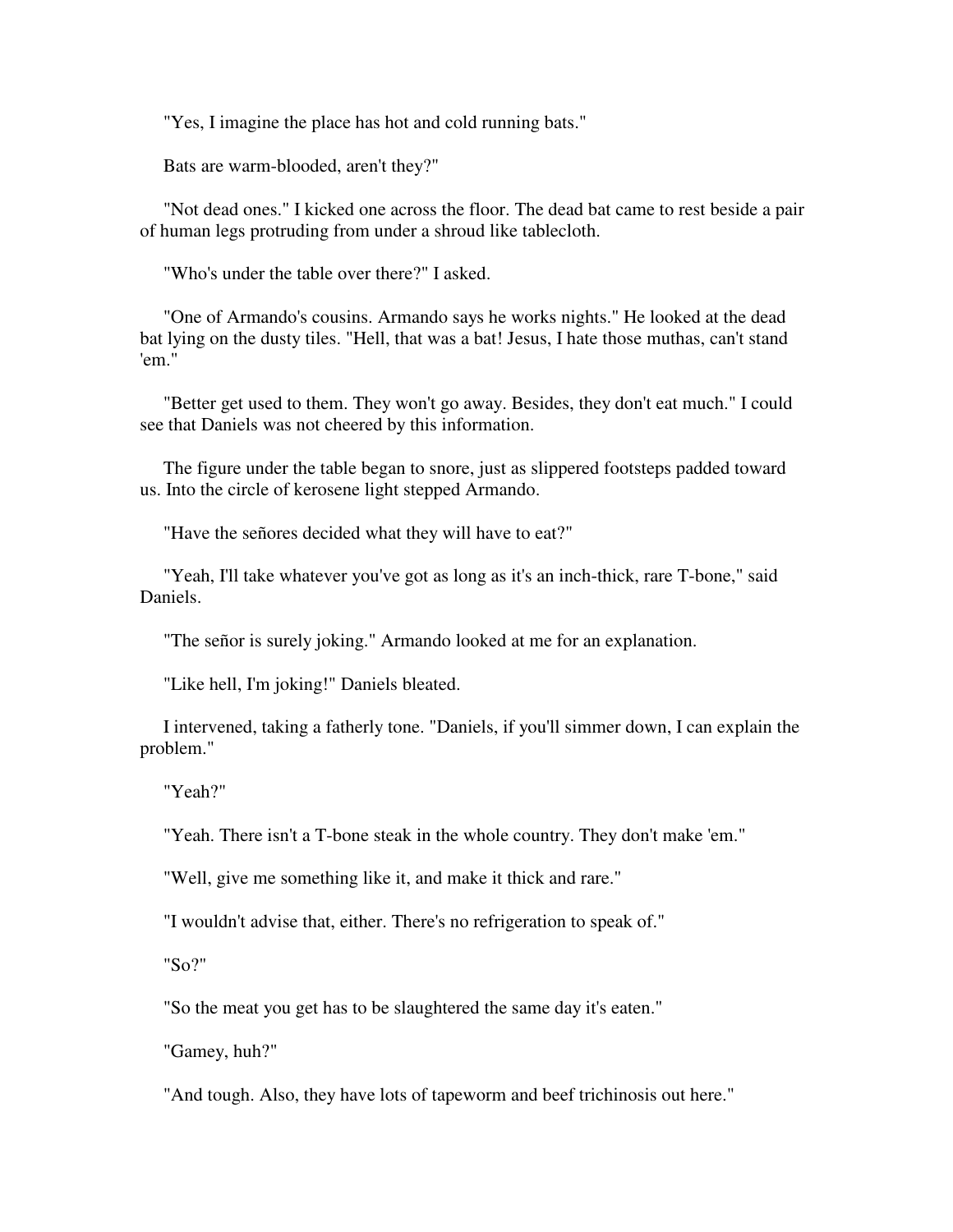"Well, what am I supposed to do, go on a meatless diet?"

 "No. Just have what I'm ordering. Armando, two of your Creole Beefsteaks, please, very well-done, and four Pacificos."

 "Sí, Señor, as always, I have already begun the preparation." He turned toward the kitchen.

"Hey, Armando, before you disappear, you can switch on the lights?"

 "The lights, Señor Daniels?" He was perplexed all over again. "How can one foreigner, sitting at a table, cause so much trouble?"

 "Yeah, dum-dum, the electric lights. This kerosene stinks. Besides, I like to see what I'm eating."

"But, Señor, there is no electricity."

"When did the power go off?"

"Oh, I think when my grandfather ran the hotel."

"He means, around the nineteen-twenties," I said, blandly.

"Jeezus Christ!" Daniels looked as if we were playing a joke on him.

 Armando padded off to the kitchen, leaving Daniels staring out into murky space, shaking his head in utter disbelief.

 "Don't feel so bad." I tried to cheer him up. "After all, we put a rocket on the moon, didn't we?"

 "Yeah, and left the rest of the world a thousand years behind. Hey, where is everybody, all the other clowns who'er usin' up the hot water?"

"Maybe they're eating out, or maybe they're crash-dieting."

"Smells fishy to me."

"l hope not. It's supposed to be beefsteak, you know."

"No, I mean ..."

"I know what you meant, but here comes Armando."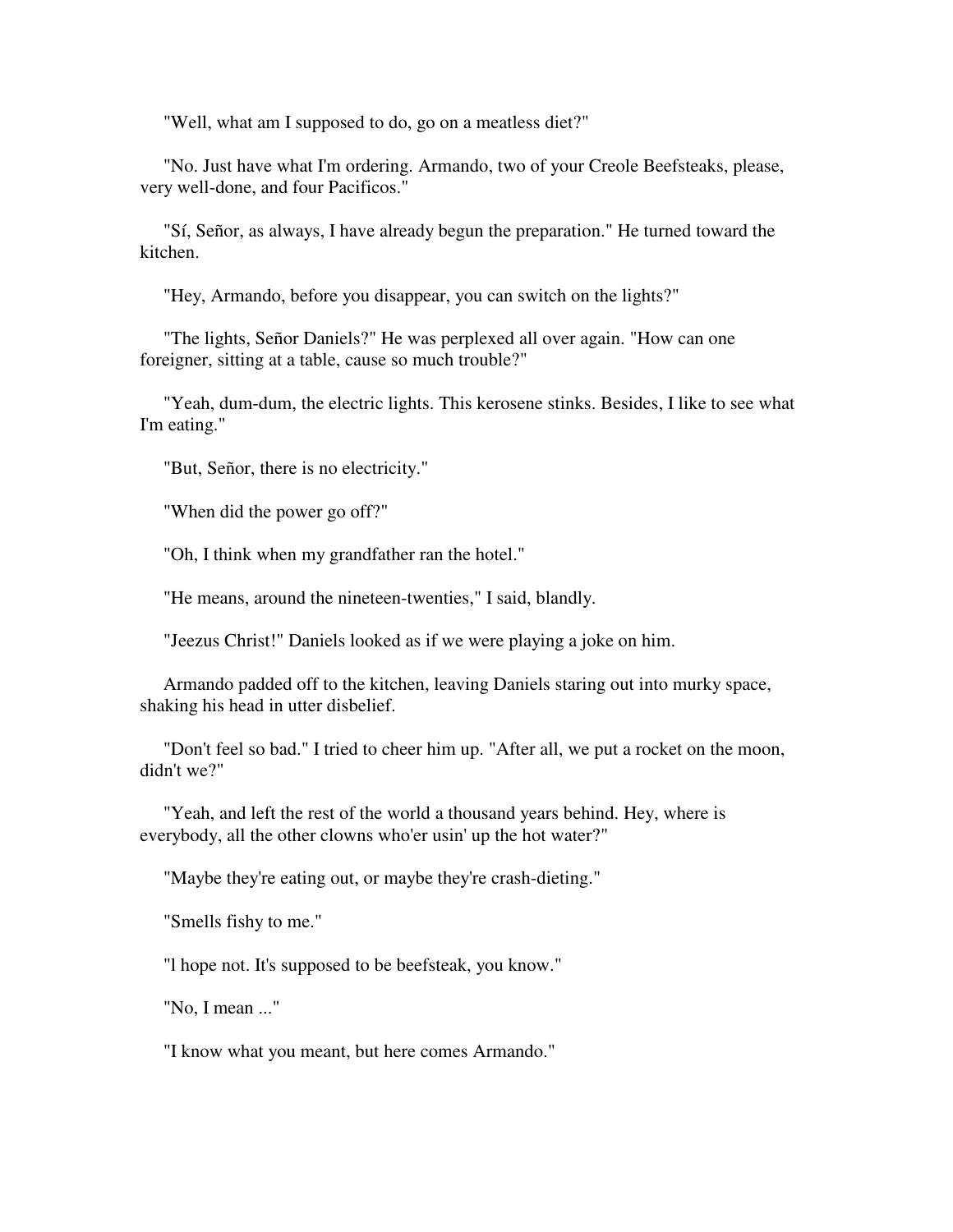He set two steaming plates before us, deploying the bottles of beer like sentries alongside.

"Don't stand on ceremony," I said. "Dig in."

 "What is it?" Daniels prodded his steak gingerly, as if it might leap up and wrest his fork away at any moment.

 "Bistec criollo, Creole Beefsteak. It's just fresh, lean, thinly-sliced steak, well-grilled and fried with lots of chopped tomatoes and onions. Oh yes, a little chili pepper for flavor."

"Looks like a dog's breakfast."

"You're supposed to eat it, not look at it. Well, how is it?"

"Um, not bad. Just tough."

"That's par for the course."

"What's the idea of all the tomatoes and onions?"

 "It's all very scientific." I paused to swallow a chunk which had so far resisted the most determined chewing, and would probably endure its immersion in stomach acid. "The cooking kills the bugs in the beef and the bugs on the tomatoes and onions. The chili pepper kills the taste of the bugs and the beef, and the onions and tomatoes kill the taste of the chili peppers. Theoretically, the whole mess should go prompt critical and vaporize the kitchen, but all the ingredients just neutralize one another."

Daniels began to choke on a mouthful, and I thumped him on the back.

"It's not so bad," he said, tears in his eyes.

"Shut up and drink your beer."

 Daniels insisted on accompanying me for an afternoon stroll around town. He was sticking to me like a limpet, so I made the best of things. As it was, I thought I could do my business effectively, even with his prying into it. We stepped out into the blazing sun, blinking at the drastic change from the cavern-like dining room.

"Don't think it'll rain before evening." I looked at the clouds.

"Where are we going?"

"Let's see where those streetcar tracks go."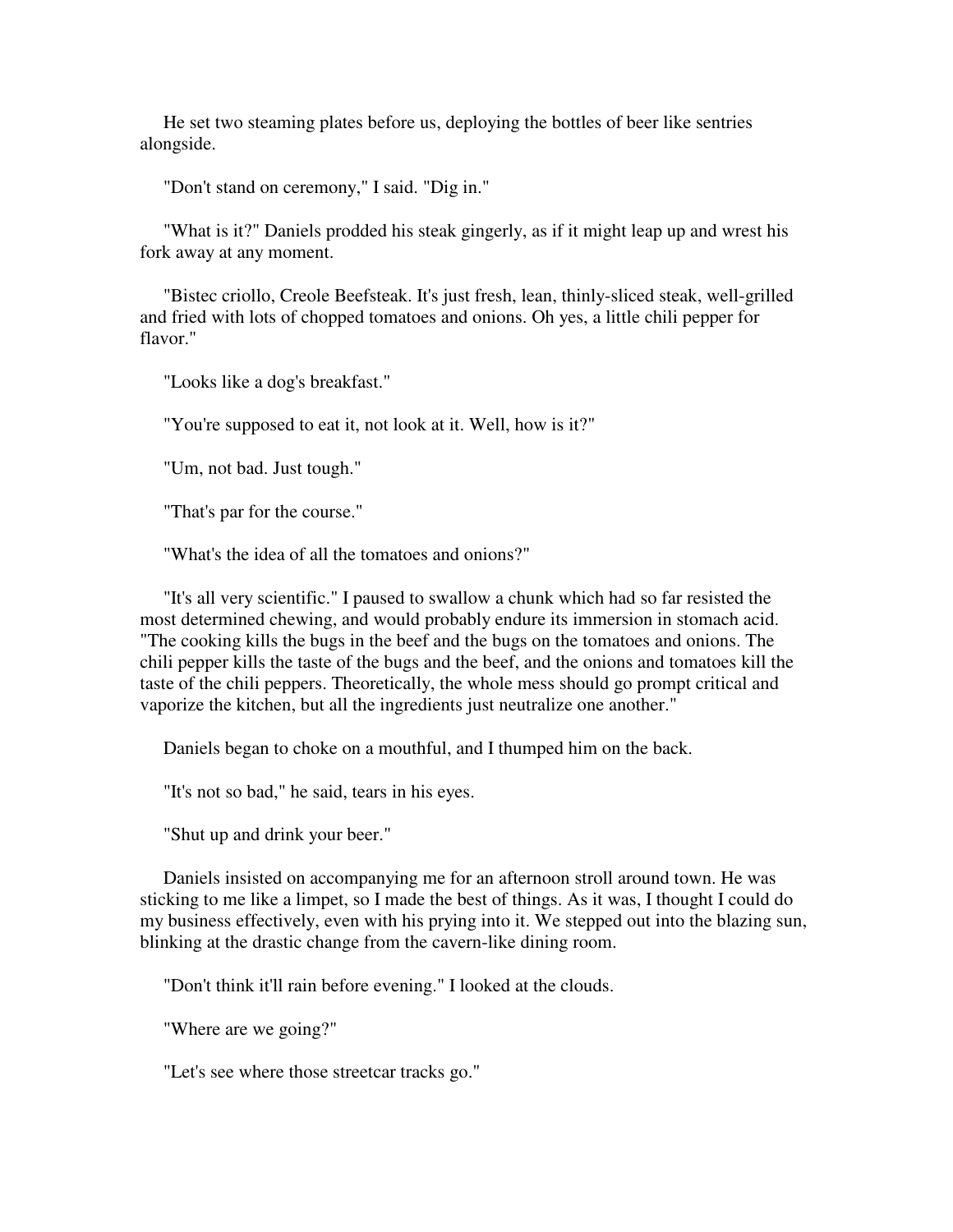"Do we have to?"

"If you're coming on Fred's Guided Tour, you do."

"Hell, it's hot." Daniels mopped his brow with a dirty handkerchief.

 "Yeah." I shooed off a swarm of beggars, and we began to walk over the uneven pavement that bordered the Paseo de las Victorias, or Victory Promenade, as the narrow, dusty street was called. I wore a disreputable-looking Panama hat with a wide, battered brim, and Daniels courted heatstroke in one of those absurd New York efforts which looked like a damaged fez to which a tiny snap-brim had been added. I marveled at the fashion designer who was able to get away with it, getting people to pay money to be uncomfortable and at the same time look ridiculous. The perspiration was running down Daniels' face as we crossed over to the shady side of the street.

 The rusty tracks led us past the National University, a dilapidated structure that served as an ornate perch for vultures which croaked and flapped their wings as they watched us from above. Weathered planks over doors and windows showed streaks of rust from the spikes which held them in place, driven carelessly into the fluted stone pilasters.

 I pointed to the crumbling, pock-marked façade where the name 'Universidad Nacional' was barely visible. "l don't think you'll be lecturing in there. The place was closed during the student riots a few years ago, and nobody's in any hurry to reopen it."

 Daniels gave a worried chuckle. "Oh, yeah I knew about that. Actually, I'm giving my lectures at the Faculty of Medicine, in case you'd like to come."

 "Thanks for the invitation. I'll make a point of it. It's never too late to learn something, you know."

 The way Daniels bit his lip, I knew he'd have to make a few hasty arrangements. His cover was getting so thin it was becoming transparent. It was obvious that he'd been sent down to keep tabs on me, but his unsatisfactory preparation indicated a certain desperation or befuddlement on the part of his employers. I wondered why he'd been sent on such short notice.

 We came to the abandoned streetcar terminal which teemed with wretched families who had come away from the boredom of country life to breed in the pestilence of the city. They crowded the disused streetcars which they shared with the rats that flourished on their filth. The only sound one could hear above the squawking of vultures and carrion crows was the constant screaming of babies.

 Bypassing this infernal place, we turned a corner and arrived at the high iron fence surrounding the Botanical Garden. After paying the guard a nominal fee, we entered a different world. Here was peace, fragrance, beauty, and the tranquility of water dripping from the leaves of giant ferns, each drop catching the sun with dazzling brilliance.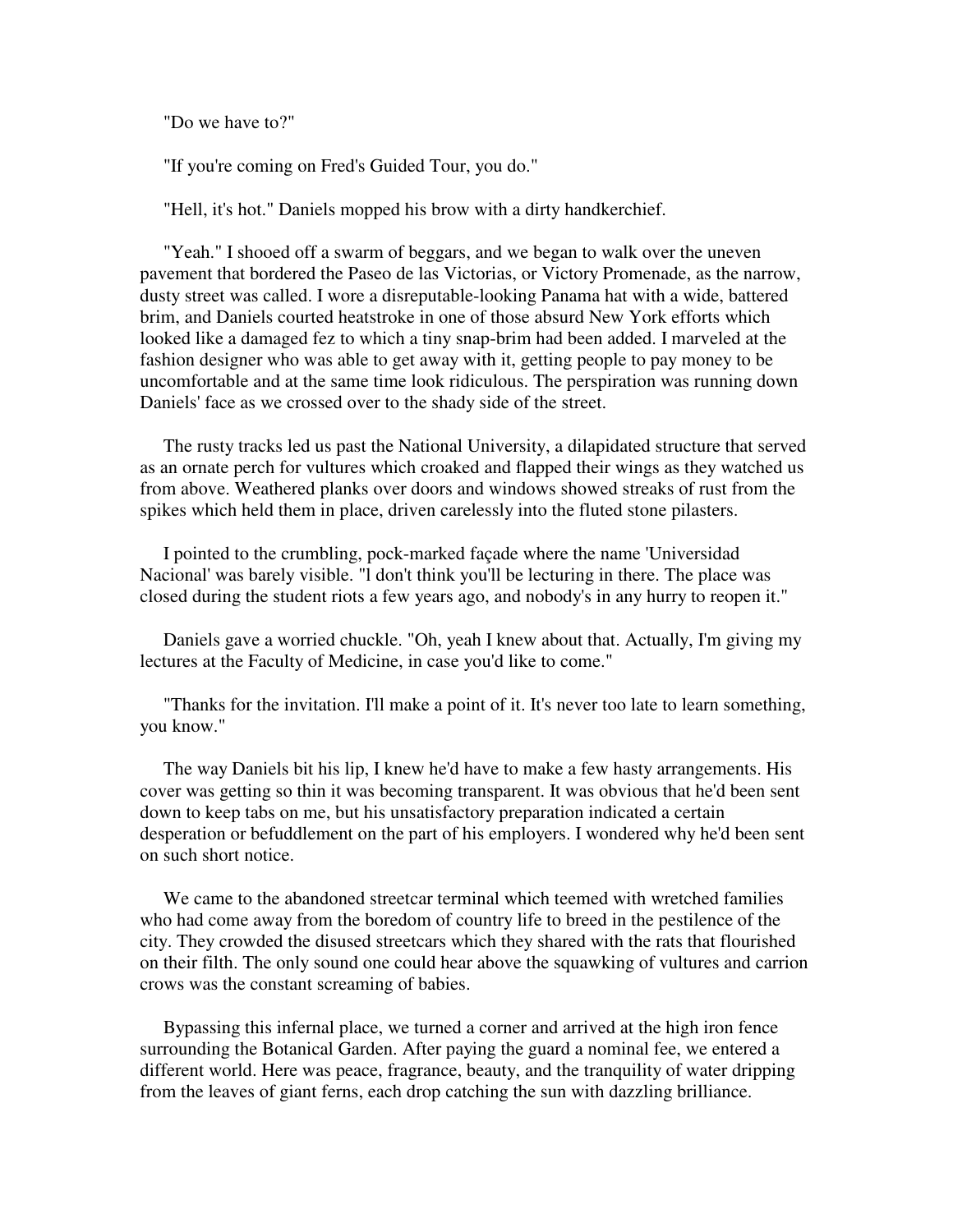Parakeets darted overhead, protected in this verdant sanctuary from the hordes of street urchins and their catapults.

 Daniels wished that he were someplace else. He wrinkled his nose. "You really are a swinger. Is this what you do for kicks?"

 I paid no attention, savoring the clean-smelling air of the garden. From the angle of the sun I guessed that it was nearly four o'clock. We had come in plenty of time.

 Then I saw her standing between two royal palms that flanked the path ahead of us. She was more grown up now, her honey-colored hair no longer in pigtails, but drawn back into a bun of pure gold. Her skin was almost as white as the blouse she wore, in contrast to the black riding boots and breeches which revealed her lithe figure. She took a step toward me, about to say something, the innocent smile of recent childhood lighting her face. Seeing Daniels, she tossed her head back and surveyed him with a glare of pure ice that accentuated her fine profile. The ice thawed as her blue eyes met mine, and I saw the sparkle of mischief in them before she turned and vanished into a thicket of rhododendrons which encroached upon the path.

 Daniels was rooted to the spot, oblivious that he was standing in a mud puddle. "Wow! Now there's a piece of stuff I'd like to get into. You know her, Pop?"

 "Von Mannerheim's granddaughter," I thought. "What did she want to tell me? Damn this leering goon!"

"No, never saw her before," I said. "She was nice, wasn't she?"

 I half expected him to drop down on all fours and sniff the bushes where she'd been, yelping and whining appropriately. Marlene had gone, and that was that. Then I realized what she wanted to tell me, thanks to Daniels.

I tapped him on the arm. "Let's get back to the hotel. I just remembered something."

 "Hell, just when things were getting interesting." He nodded his head uneasily. "Okay, I know, 'Fred's Guided Tour.'"

We left the garden and turned down the street

Daniels took my arm and stopped. "Hey, the hotel's back that way!"

"I thought we might make a circle. Besides, the way we came was dangerous."

"Look, Pop, I'm beat. You trying to scare me, or are you getting paranoid?"

 "Okay, we'll go back the way we came, just to show you I'm neither a sadist nor a psycho."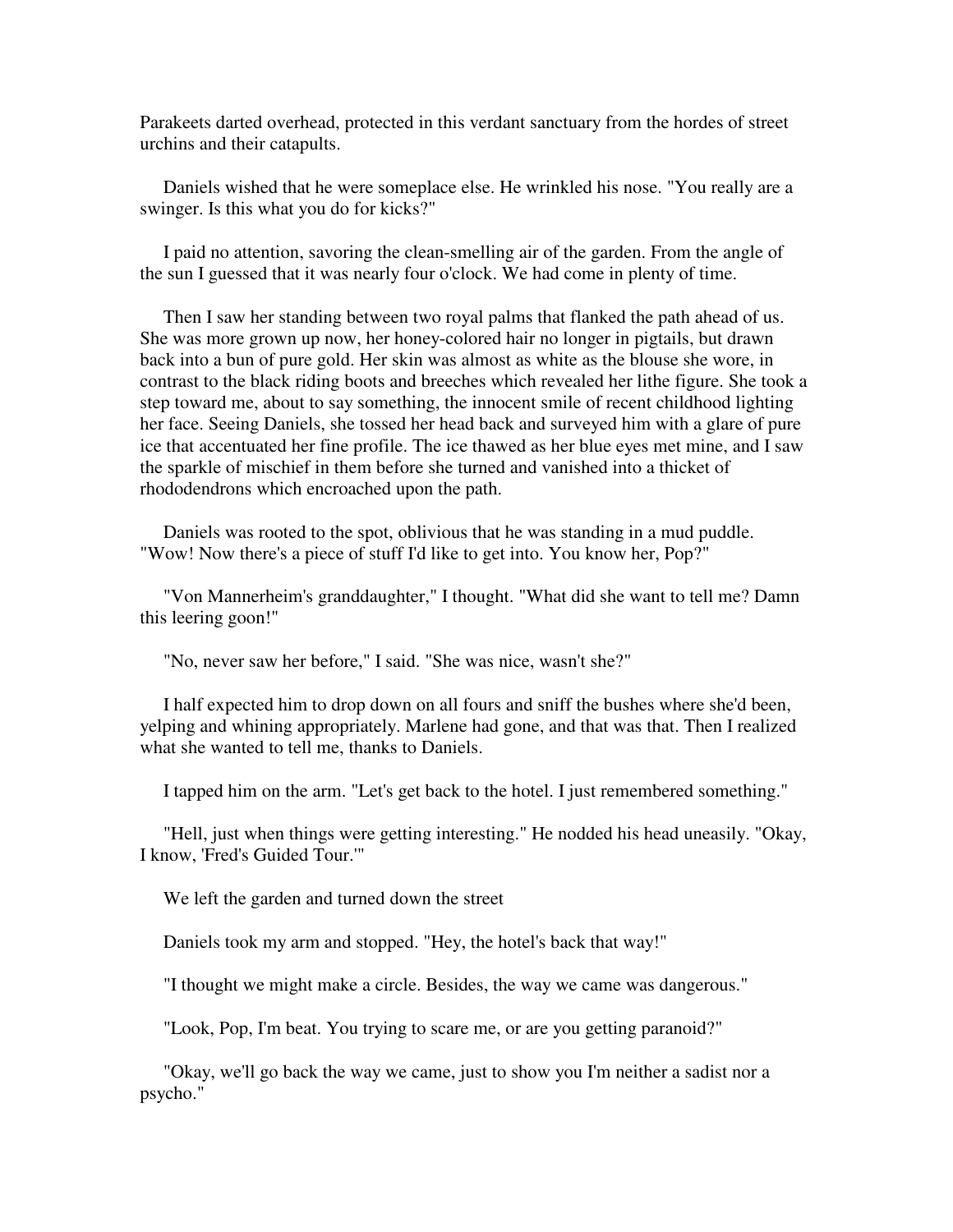The sun was low in the sky as we passed the streetcar terminal. Two of them were waiting in the shadows, and jumped us as we walked by. The first thing I knew was that two hands tried to thrust their way into my front trouser pockets, then withdrew. Daniels yelled, and I spun around to see our assailants as they stepped back for room to draw their switchblades. Like a dancer in a budget production of Billy the Kid's Ballet. I stepped back, regained my balance, and drew the .38 Colt I had stuck in my trouser belt at the small of my back. Taking dead aim at the nearest, I told them to be off. They stood for a moment, gripped by fear and surprise, but turned in time to save themselves, and sprinted down the squalid Paseo.

"Did they get anything off you?" asked Daniels, breathlessly.

"No. Let's get out of here, fast." I began to run.

 The puffing Daniels was so near collapse after two blocks that we had to stop. We strolled, that is, he staggered and I strolled another two blocks before he recovered his breath.

"What, he panted, "was that all about?"

 "Amateurs, but they'll know better next time. Then they'll cut our throats first, and go through our pockets later."

"But, you pointed a gun at 'em. You gotta expect hostility if you carry guns around."

 "You mean, they wouldn't have pulled those knives if I'd been unarmed? LSD and lollipops! I'd hate to have you as witness on my behalf."

"You wouldn't have shot 'em, would you?"

 "Look, I don't pull guns on people unless I intend to shoot 'em, and then I may give 'em two seconds to give me one good reason why they shouldn't stop one. That's what they had, two seconds, and they took advantage of it."

"Don't you have any feeling for human life?"

"In quality, not quantity."

"You're a savage!"

 "And that's why we're both alive to argue about it. You're a regular bleeding heart this evening, Daniels. Coming down with dysentery, or something?"

"Aw, lay off!"

That was better. I much preferred Daniels the slob to Daniels the humanitarian.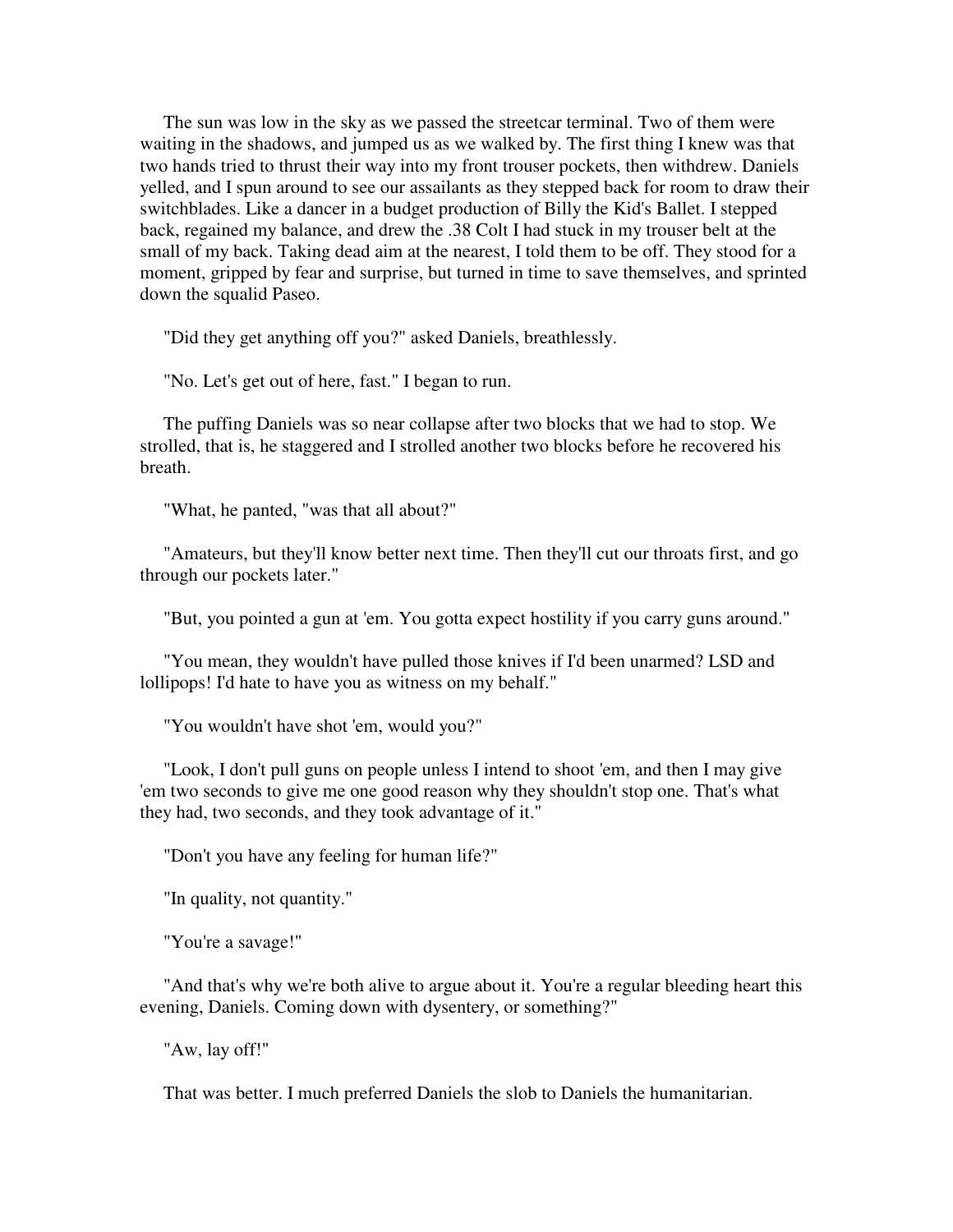As we entered the deserted and dimly-lit lobby of the hotel, I heard boisterous singing coming from the dining room, of all places. Since it was almost dinnertime, I decided to see what was going on, followed closely by a very disconcerted Daniels. We went in, to find the immense room in brilliant transformation. Dozens of kerosene lamps bathed the scene in a warm, yellow glow, revealing two hundred men, all about the same age, dressed in short-sleeved shirts and denim trousers. They sat at two long trestle tables in a room now bare of the mysterious crates and boxes I'd seen that afternoon.

 The men were being served by Maria and Diego, their numerous children, Armando, and a fellow I imagined was Armando's cousin, the one who worked nights. They rushed back and forth from table to kitchen, eyes rolling with desperation, as they carried large loaves of bread and steaming plates of very enticing stew. The hotel staff were so busy that they didn't know we'd come in.

 Now and then, some of the men would leave off their animated conversations and sing, joined by others. They made periodic journeys to a row of large tubs of ice from which protruded the necks of many bottles of beer, and made other journeys out into the patio where the once-dry fountain served as a pissoir.

 It wasn't long before we were noticed. A hard-looking man older than the others, rose from the head of the nearest table and raised his hand for silence.

 "Welcome, gentlemen," he said, with a strong German accent. "Your places have been reserved. Please join us."

 Sure enough, there were two empty chairs at his end of the table. All eyes were turned toward us, and the whole group waited expectantly.

"Jeez!" Daniels looked worried.

 I pulled him along with me. "Come on, we mustn't miss a free meal. It looks good, too."

Before we sat down, our host introduced himself.

 "I am a director of the Vienna Men's Choir. We have come to sing at the Opera House.''

 "We'll enjoy hearing your performance." I managed to stifle a burst of laughter. This fellow was worse than Daniels. The Opera House roof had collapsed years ago.

 "Uh, I've gotta go," said Daniels, half getting up from his chair. "A date with a señorita, you know."

 The 'choir director' placed a heavy hand on his arm, drawing him back into his chair. "No, please, not until you've had your dinner and some beer. I must insist."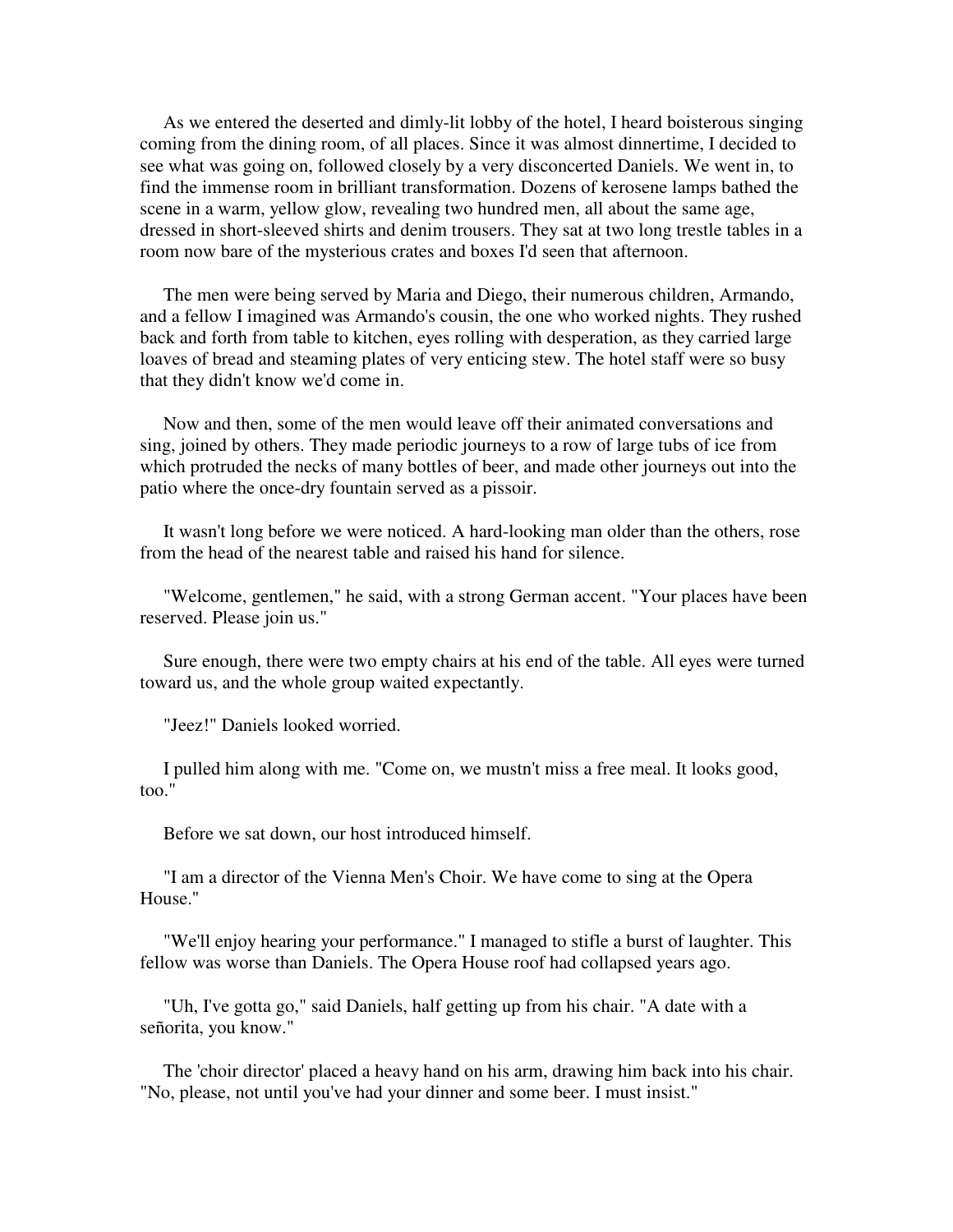Seeing that the others were watching him, Daniels reluctantly agreed. Plates of stew appeared, and one of our table mates was kind enough to bring us beer. The conversations resumed, interrupted by outbursts of singing, and we were made to feel like part of the group, although Daniels seemed dubious about something as he picked at his stew. I found it excellent. Amazing what could be done with the local beef if you cooked it long enough. The cold Pacifico was delicious.

 I soon finished my beer, and the director told a fellow named Horst to get me another. I noticed Daniels hadn't touched his, which was unusual, as he enjoyed beer, especially cold beer, and this was chilled to perfection. Seeing that I was on my second beer, and nearly finished with my first helping of stew, he sipped his beer tentatively, and made a more determined effort on his stew. Finding that everything tasted all right, he soon had it put away and received his second helping.

 The director was in a jovial mood. "As our honored guests this evening, you have only to tell us what you want. We shall do the rest to the best of our ability."

 I recognized the music of a song, but couldn't make out the i words. Then it came to me, 'Zwölfland, Zwölfland über Alles ..."

"Oh, no," I thought, "does Daniels ...?"

But Daniels' head had found a mushy landing in his stew, and he was fast asleep.

 "He won't like that," I thought. "Stew stains all over his Mandarin Orange van Heusen shirt and purple, hand-painted tie, not to mention the damage done to his Nieman Marcus clover-green slacks."

 The director stood up, and the room was hushed. "Gentlemen," he said in German, "we finish this last beer of the evening as a toast: Tomorrow's success. Prosit!"

"Prosit!" thundered the group, and we drained our glasses.

 The director gave me a pat on the back. "Now we must go, my friend, but you and your companion are welcome to stay and finish the beer. There are probably another hundred bottles in the tubs."

"Thank you, but I may not finish all hundred tonight."

"Possibly not, but your friend can help you when he wakes up.

"With a friend like that, I don't need any enemies."

"He will sleep quite well, but he will have a bad headache in the morning."

"Yes, I gathered that."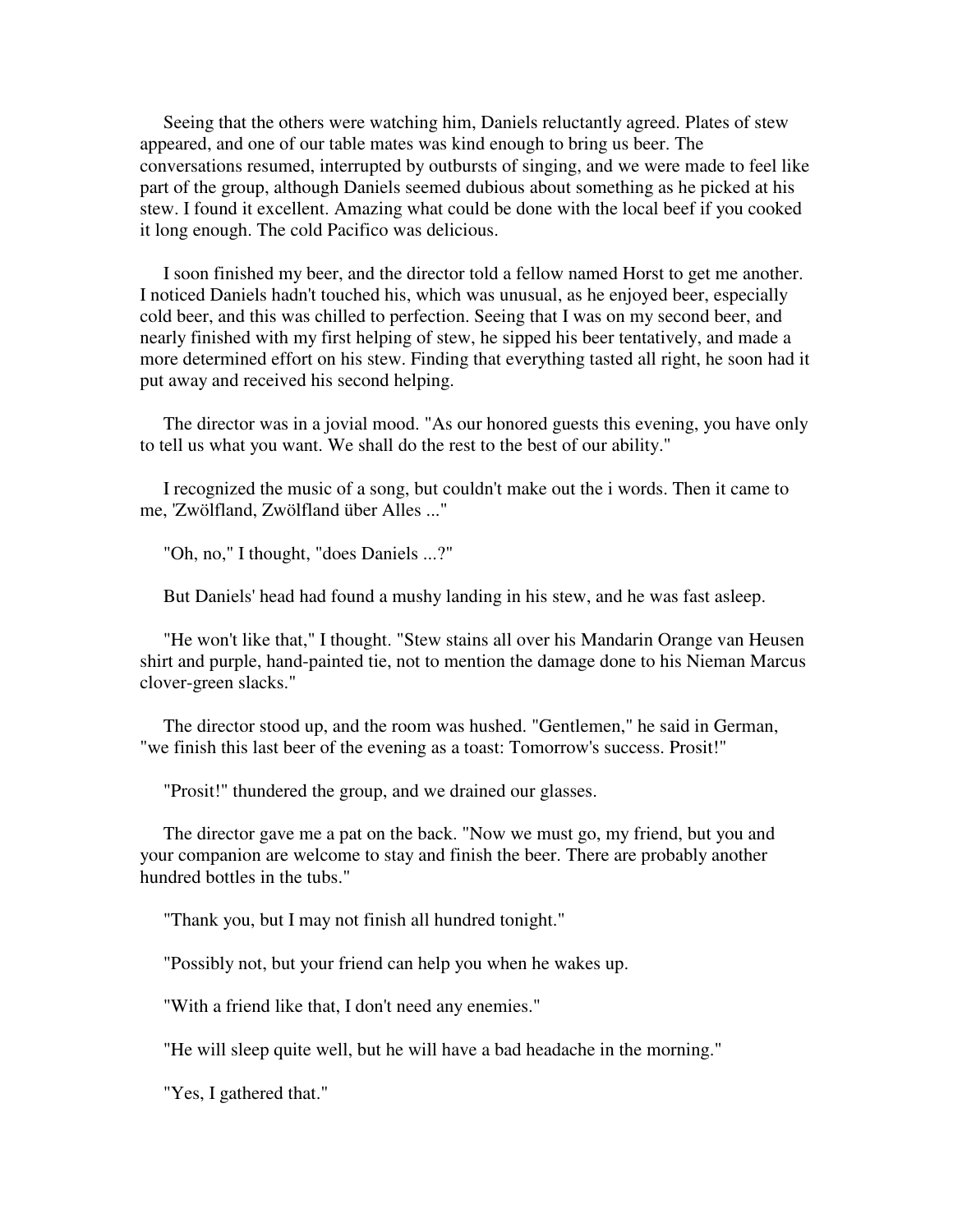"Also, 'wiedersehen.'"

"Gute Nacht, Herr Dirigent, und viel Glück. I shook his hand.

 The men filed out swiftly. One by one, the lamps were extinguished, and Armando and I were left in the vast, darkened room, sipping our beers in thoughtful silence.

"Armando, what about my bath?"

 "I am very sorry, Señor. The others used up all the hot water, and the boiler is shut down.

"Tomorrow, then, but no more funny business. You've just run out of excuses."

"Oh sí, Señor. Tomorrow there will be hot water, without fail."

I left the dregs of beer in my glass. "Well, I've had my quota. Let's clear up this mess."

"But, Señor Federico, you are a guest."

 "This mess, I mean." I pointed to Daniels. "Help me get him up to his room and bring him lots of beer in the morning. Best thing for a headache."

 I woke up late the next morning and saw the sun peeping through the louvered shutters, making zebra patterns in the spacious bedroom. My mouth was dry, and I was glad I'd thought to bring up a beer from the dining room the night before. I took the bottle from the nightstand, uncapped it with the opener on my pocketknife and drank the beer before it foamed over. It was cool and very pleasant.

 I slipped on my trousers and boots and opened the shutters, letting in the warm sunlight. "Surely, that water must he hot by now, I thought, and went into taps. They were well-rusted. I got one open by kicking it with the heel of my boot. The other one proved equally co-operative under repeated blows, but no water came. I bent down and listened, hearing a faint gurgle, then a feeble hiss of air. After kicking the taps once more to make sure they were wide open, I was almost inundated by twin gushes of filthy black liquid that smelled of the River Styx. Time passed, and I observed that the liquid was beginning to lighten to a coffee brown. It was then that I noticed I was standing in several inches of this foul substance. The bathtub spewed its contents directly onto the floor, the black deluge crossing the tiles to gurgle away into some corner drain or rathole. If it were the latter, I would have no trouble making the acquaintance of anyone quartered below me.

 Someone knocked on the door and I opened it, expecting to see the sodden form of an irate gringo, but it was Maria with a towel. She laid her burden on one of the dusty chairs and viewed me with suspicion.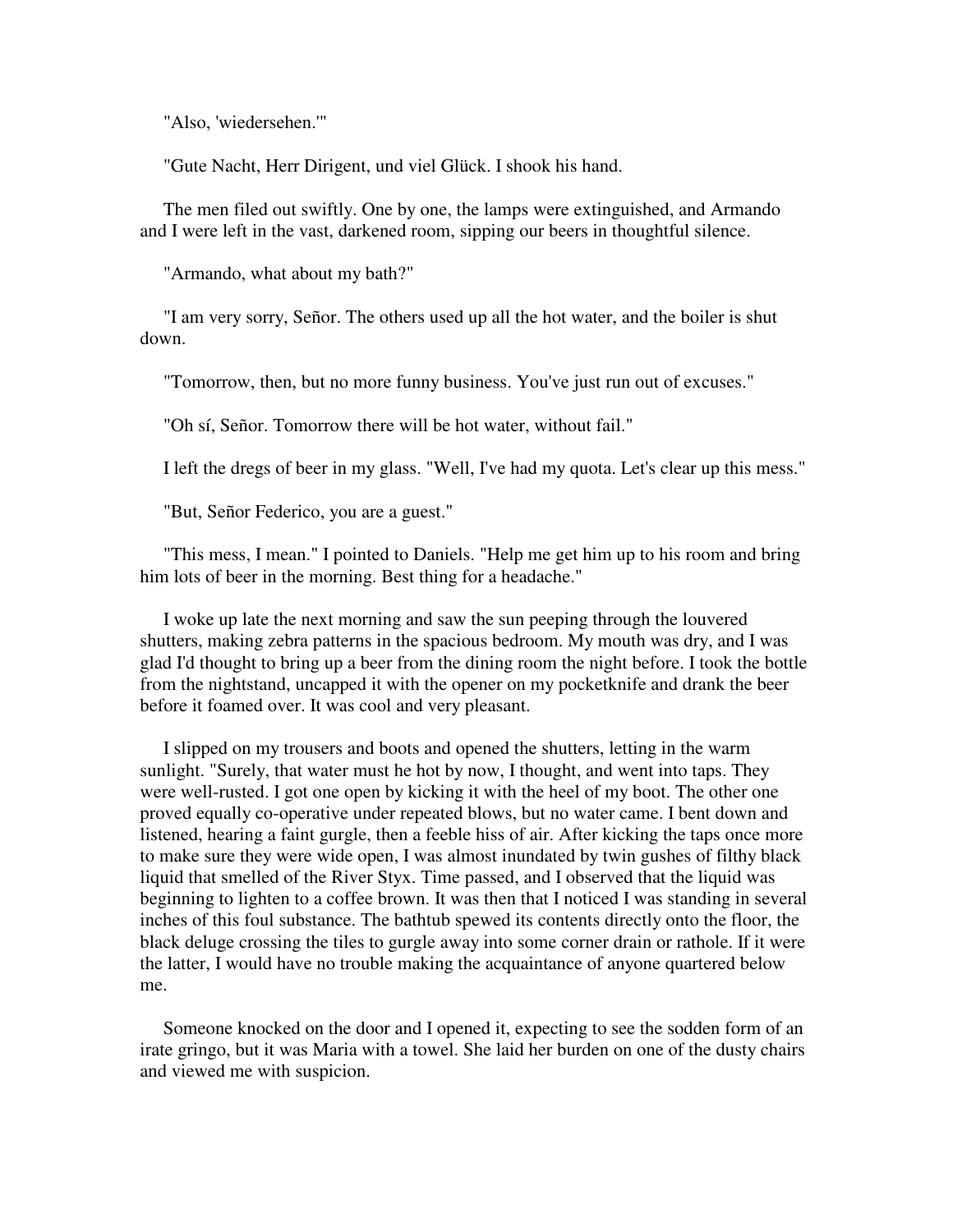"Why don't you take your boots off?" Maria looked as if Il were up to no good.

 "I always wear them when I take a bath." I could see that sarcasm was utterly wasted. "You must be very busy."

"Yes, so many gringos. They do not tip Maria, despite all the work I do for them."

I took the hint, giving her a peso which she accepted as her due.

 "The water has been heating all morning, Señor. Surely, you have had enough." She had a horror of people who bathed in hot water, thinking it unbalanced the humors of the body, and filled the world with contagion. Not only were there numerous physical dangers involved in contact with hot water, but Maria's religious background depicted moral dangers as well. Knowing what she was thinking, I showed her to the door.

 "But none of your hot water has come up here, so I am still quite innocent of a bath. Tell Diego to keep stoking, or I'll go down there and make things very warm for him."

 Maria departed, shaking her head and crossing herself compulsively, as she always did when she felt the influence of Satan, and I rummaged through my suitcase for something to use as a stopper for the bathtub, finding that the did of a large tin of Tiger Balm would serve the purpose.

 The water which the taps spat out was an acceptable weak coffee color. I discovered the hot water tap by its tepid feel, since both of the taps were marked 'hot,' and let the tub fill. Soon I felt like a Roman senator.

 Outside, in the heat waves of afternoon, I heard the crackle of squibs accompanying some Christo-pagan fiesta and the rumble of an approaching thunderstorm. Traffic had increased on the Avenida, and people shouted in the street be]ow. "It's a good day for celebrating," I thought, making a small tidal wave and letting the soapy water break over my shoulders, splashing some on the floor. "This is the life!"

There was a loud knock on the door of my room.

"Nobody home!" I shouted. "Don't want any, whatever it is."

The knocking grew louder and more insistent.

 I got out of the tub, grabbed the threadbare towel, and stood in front of the door. "Now listen, I am getting angry! You are interrupting my bath. If the hotel is on fire, I don't want to know. I'll read about it in next week's newspaper. Now, get the hell away and leave me alone!"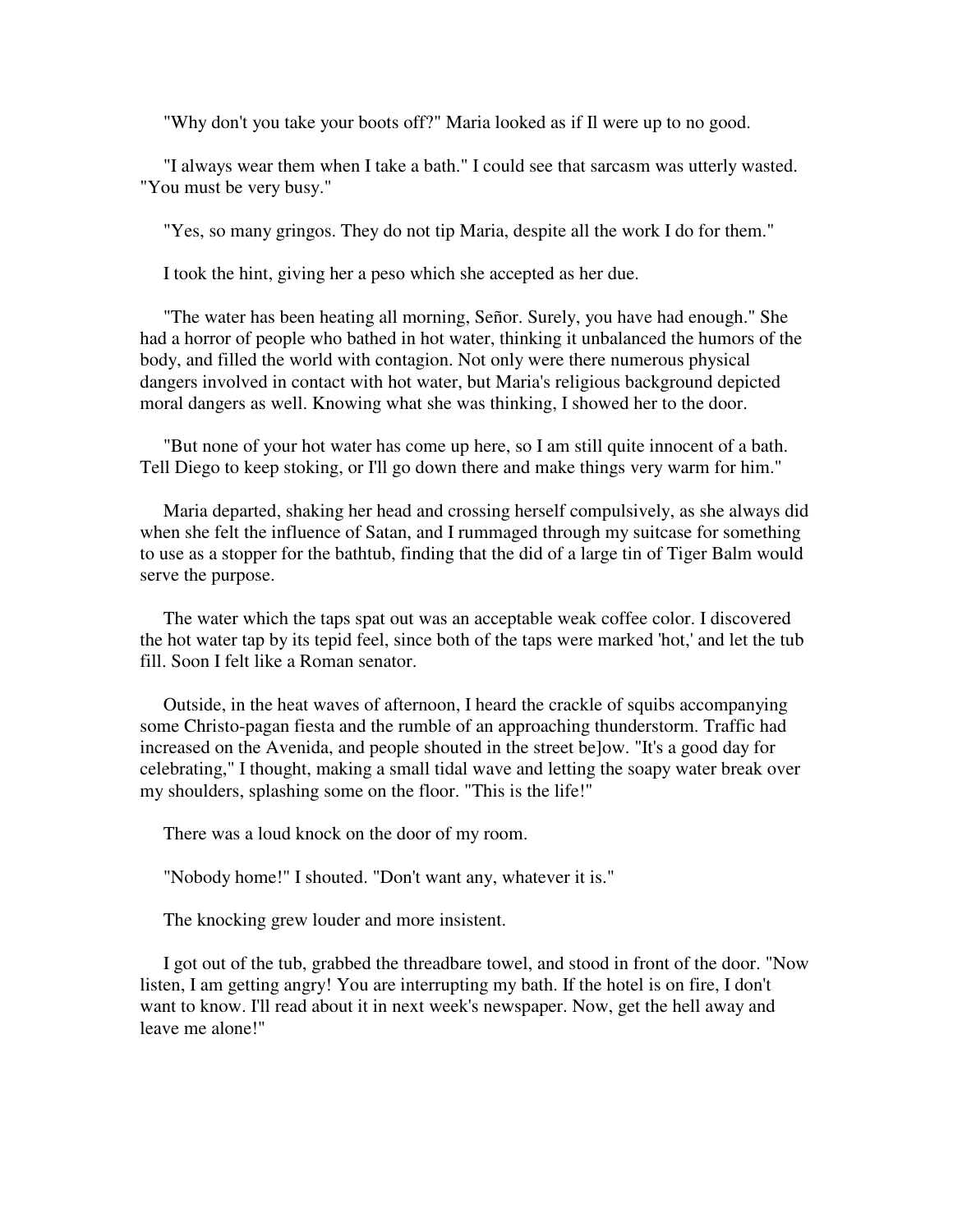The heavy door burst off its hinges, nearly falling on top of me. I jumped back, dropping my towel, as two dishevelled soldiers sprawled into the room. I advanced and retrieved the miserable towel, accompanied by the lewd chuckles of the soldiers.

"What a thing?" commented one. "The old gringo has a nice present for the señoritas."

 "Yes, and it's sired gentlemen, not cojonudos like you. I wrapped the towed around myself.

 "Silence, fools!" yelled an officer. "What are you doing, taking a siesta? Get up, and bring in the machine-gun, this instant!"

 The soldiers picked themselves up off the floor and trundled in a heavy, water-cooled Browning which they set up on my balcony.

 The officer saluted me. "I regret the inconvenience, Señor but there is a slight disturbance."

"If you gentlemen will pardon me, I shall return to my bath."

"By all means, Señor. Just behave as if we were not here."

 The officer was encouraging and the bath was tempting, but I lingered in fascination, watching groups of people swarm across the Avenida, shouting and waving their arms. Small knots of cavalry darted along the pavement. I could not tell whether they were pursued or in pursuit. All sorts of thunder was booming, but there were few clouds in the sky. Suddenly, artillery shells began to whistle overhead. Several burst upon the Avenida, toppling palm trees and raising dust. Then the barrage shifted to another sector of the city, and just as suddenly, the Avenida was still, except for some fruit rolling into the gutter from an overturned cart near the Cantina Perez. A few bodies lay sprawled upon the pavement.

 Again, the street came to life, this time peopled by skirmishers in light khaki. Grudgingly, they backed across the Avenida, firing slowly and steadily at unseen targets. A machine-gun opened up pocking the façade of the Cantina Perez and filling the air with screaming ricochets. About a dozen of the skirmishers fell, spun around by the force of the bullets, and the remainder ran off.

 For a time the Avenida was deserted, the only signs of activity being splashes of dust as bullets glanced off the cobblestones and stuccoed walls. A stray cannon shell shook the building as it exploded nearby, followed by human outcries and the crunch of falling masonry. I began to hope that some nitwit of an artillery spotter had not mistaken the hotel for the president's palace. Clutching my towel with ludicrous determination, I listened as hand grenades crashed among the side streets. There was nothing else to do.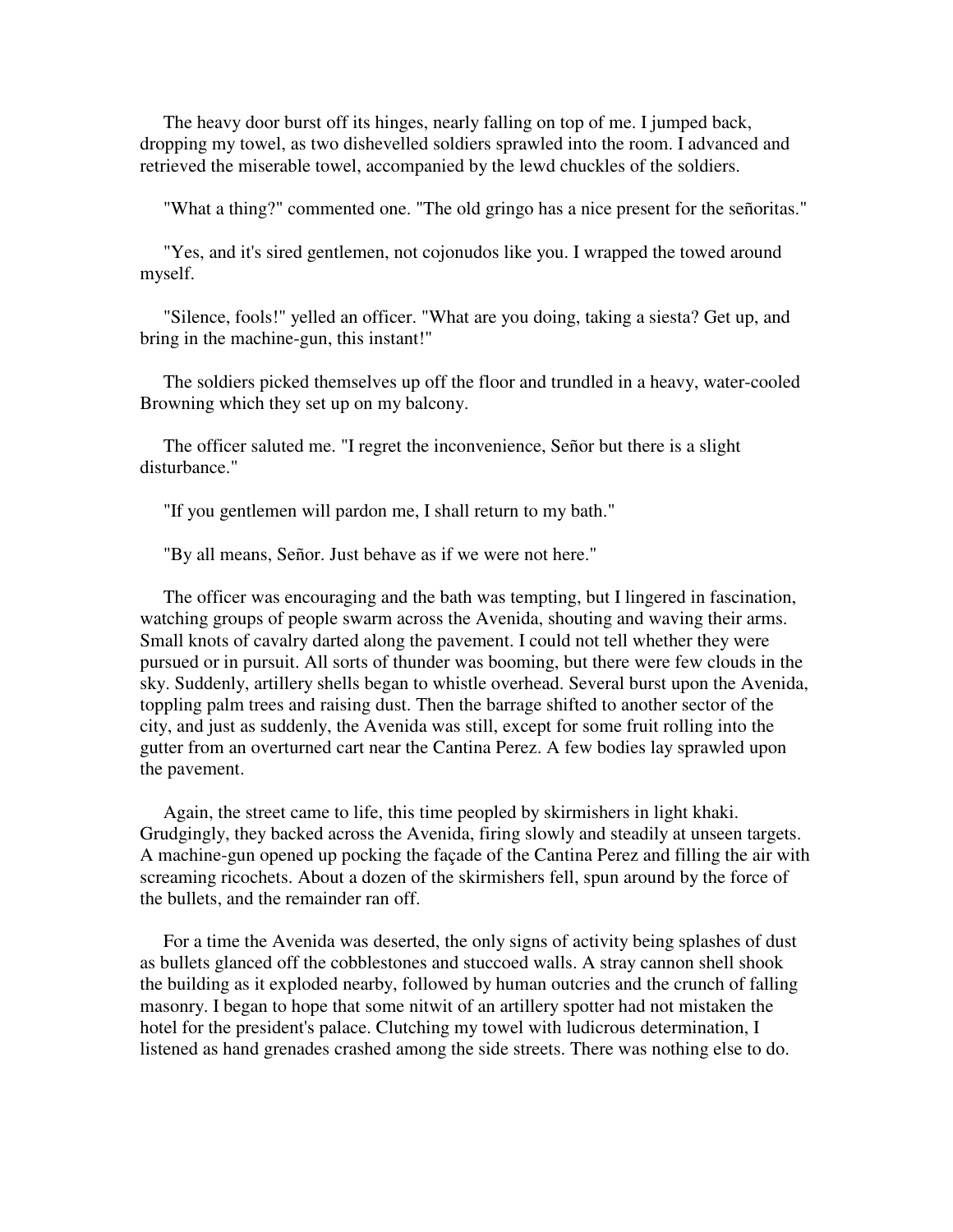Then I saw them. They wore gray-green uniforms and moved like wisps of winddriven fog as they rushed from cover to cover in extended formation.

 The officer gnashed his teeth in frustration. "Caramba! At least fifty have already crossed the Avenida."

"But, Señor Teniente, they do not provide us with a worthwhile target."

"Open fire!"

 The Browning was deafening in the room, but otherwise, not very effective. I could have told the lieutenant that a good observation point was not necessarily a good firing point, but these oafs were going to learn the hard way.

 The officer saw part of the error. "Move the gun forward, fools! You are firing over their heads."

 I moved forward for a better view, then decided to step back smartly and take refuge in the bathroom. The machine-gun resumed firing until one wall of the room caved in. The shell-burst was stunning. I thought the ceiling was coming down, but it was just myself, rising to meet it. Regaining my feet, I was grateful for the thick walls of the hotel. At least it was built to take punishment. I had lost my hearing, but I could see a figure moving erratically in the dust and smoke. It was one of the soldiers.

 "The bastards have tanks, our tanks." He staggered out of the room and tottered down the stairs, leaving smears of blood on the tiles.

 I tried to think of something to do: Run out into the street? Too many bullets flying around. Take refuge in the cellar? Troops on mop-up toss in grenades before asking questions. I got back into the tub, coughing from the dust and wishing that I had another cold beer.

 At the sound of small arms fire on the lower floor, I broke into loud and boisterous song. Heavy boots paused at the doorway and entered the room with a rush.

"Down by the old mill stream ...!"

"Two dead ones over there, Sergeant."

"Very good."

 A finger tapped me on the head. I turned and looked into the face of a European clad in gray green, the cut of his uniform fresh out of the Third Reich.

"Do you understand me, old man?" The sergeant spoke in heavily-accented Spanish.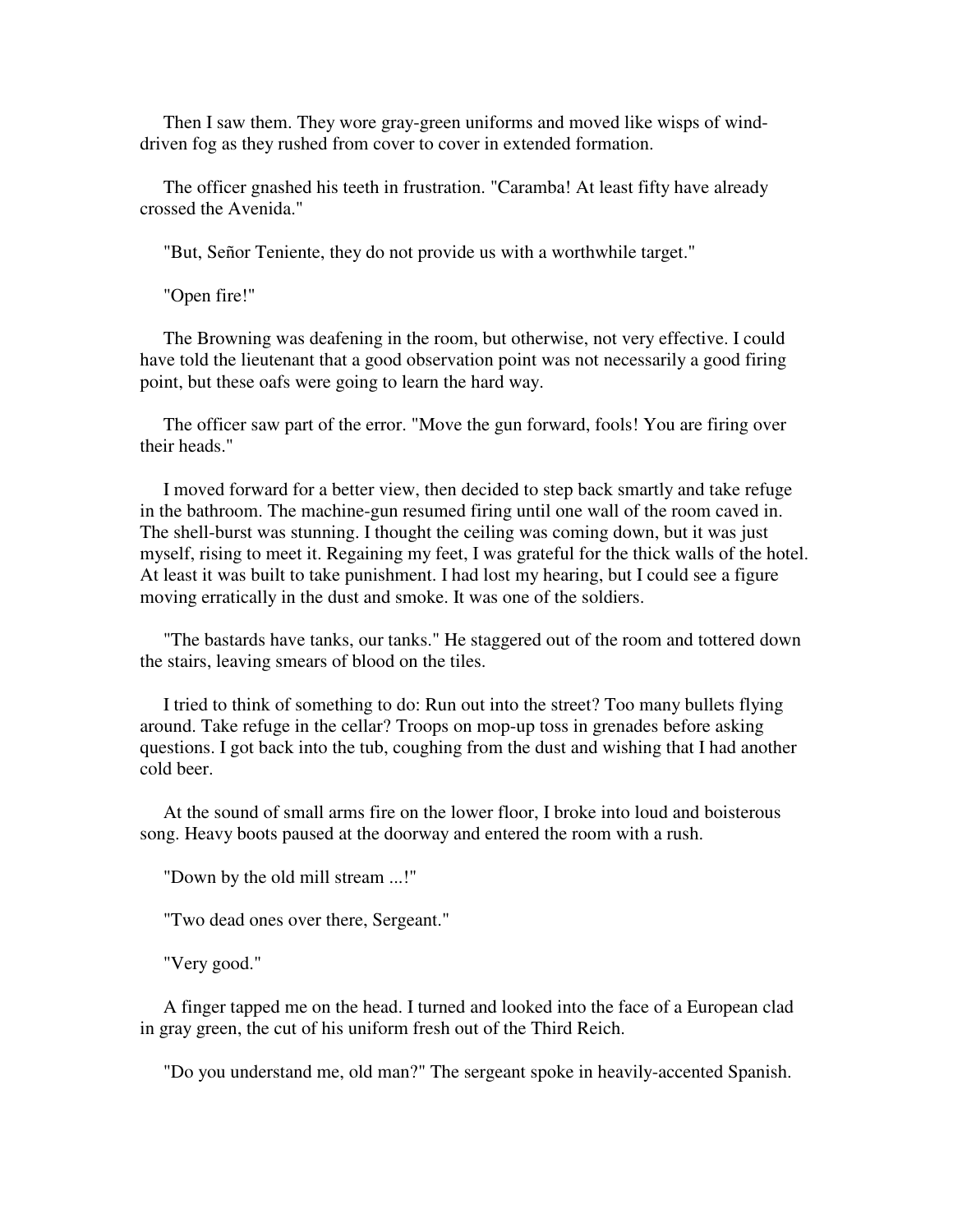"Yes, but I've become a little hard of hearing, so you'll have to shout."

 He obliged me by yelling in my ear. "You are to remain in the hotel until further notice."

"Very good, but what if someone tries to leave?"

"He will be shot. That would be unfortunate."

"Yes, it would be."

"Good day. Sorry to have disturbed you." He saluted and turned on his heel.

"Good day." I dabbled my toes in the dust-covered water.

 My ears were still ringing as I dressed, after shaking the plaster off my clothes. I was afraid I'd gone permanently deaf from the shell-burst, but was happy to discover that I could hear the thunder which accompanied the afternoon downpour.

 The storm howled and buffeted the hotel with lusty vengeance, threatening to flood my room in short order. As there was no way of stopping the gap left by the shell, I broke camp and moved into the next room, which I helped Maria clean up, insisting that she use a wet mop on the dust.

 When she had finished, I unpacked my belongings and sprawled on the freshly-made bed, thinking that a little nap would be just right before dinner. Even the roar and clatter of passing armored vehicles could not keep me from dozing off, and it was early the next morning when I finally woke up. The fatigue of the plane trip had caught up with me.

 Rising with the sun, I threw open the shutters and stepped onto the balcony for a look at the Avenida. There were no bodies in sight, and gangs of normally unemployed were busy tidying up the damage, overseen by soldiers in gray-green. Shell holes were filled, fallen palms cut up and hauled away, and the Avenida brought back to its day-beforeyesterday appearance, but it looked as if the khaki era had come to an end

I had a shave and went down for breakfast, meeting Armando in the dining room.

"Good morning, Don Federico, I trust you slept well."

"Thank you, I certainly did. What do you recommend for breakfast, Armando?"

 "The huevos rancheros are good this morning, as you like chili peppers, and anyway, that is the only thing Maria has on the stove."

 "I'll take them, with black coffee and a big glass of orange juice." I sat down at one of the cleaner tables.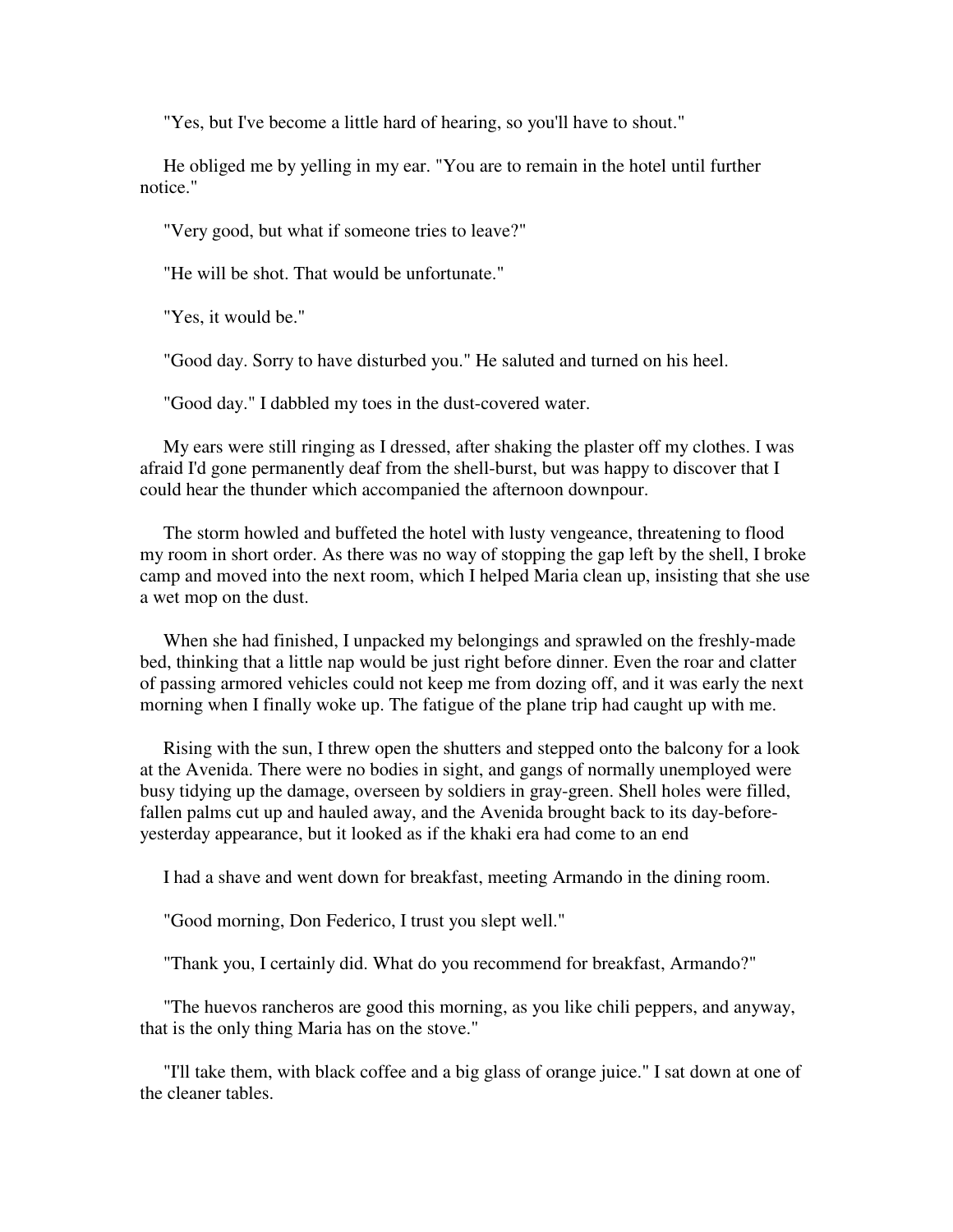"As always, Señor." Armando smiled.

"Armando, how many coups have you seen while you've been here?"

He pursed his lips in thought for a moment. "Oh, seven, maybe eight in thirty years."

"Hmm, not bad. I've managed to avoid seeing most of them."

 "They are very boring, Señor. You always see the same faces but in a different order. The football matches are more interesting."

"Yes, but more dangerous to watch, I think."

"Ah, I do not worry. If it is your time to die, there is nothing you can do about it."

 "You may be right. I've deserved it on many occasions. Perhaps Death does not like me." I flicked a large cockroach off the table.

 "As they say in the magazines, you are probably using the wrong toothpaste." He grinned mischievously.

"Very good. I like that," I chuckled.

 "Oh, before I forget. The soldiers say the guests may watch the victory parade, but they are still confined to the hotel."

"Guests'? You mean, Daniels, and I."

"And one other."

"That's interesting. Who is he?"

"A foreigner."

"Doesn't he eat?"

 "He takes meals in his room, and listens to classical music on his tape recorder. He hasn't gone out since he arrived."

 "A very sociable fellow. You know, Armando, I'm beginning to suspect that you engineered this coup so you could hang on to the few customers you have left."

"Oh, not me, Señor but I am fortunate to have guests who pay in foreign currency."

"Stop grinning like that. You'll injure your face. By the way, have you seen Daniels?"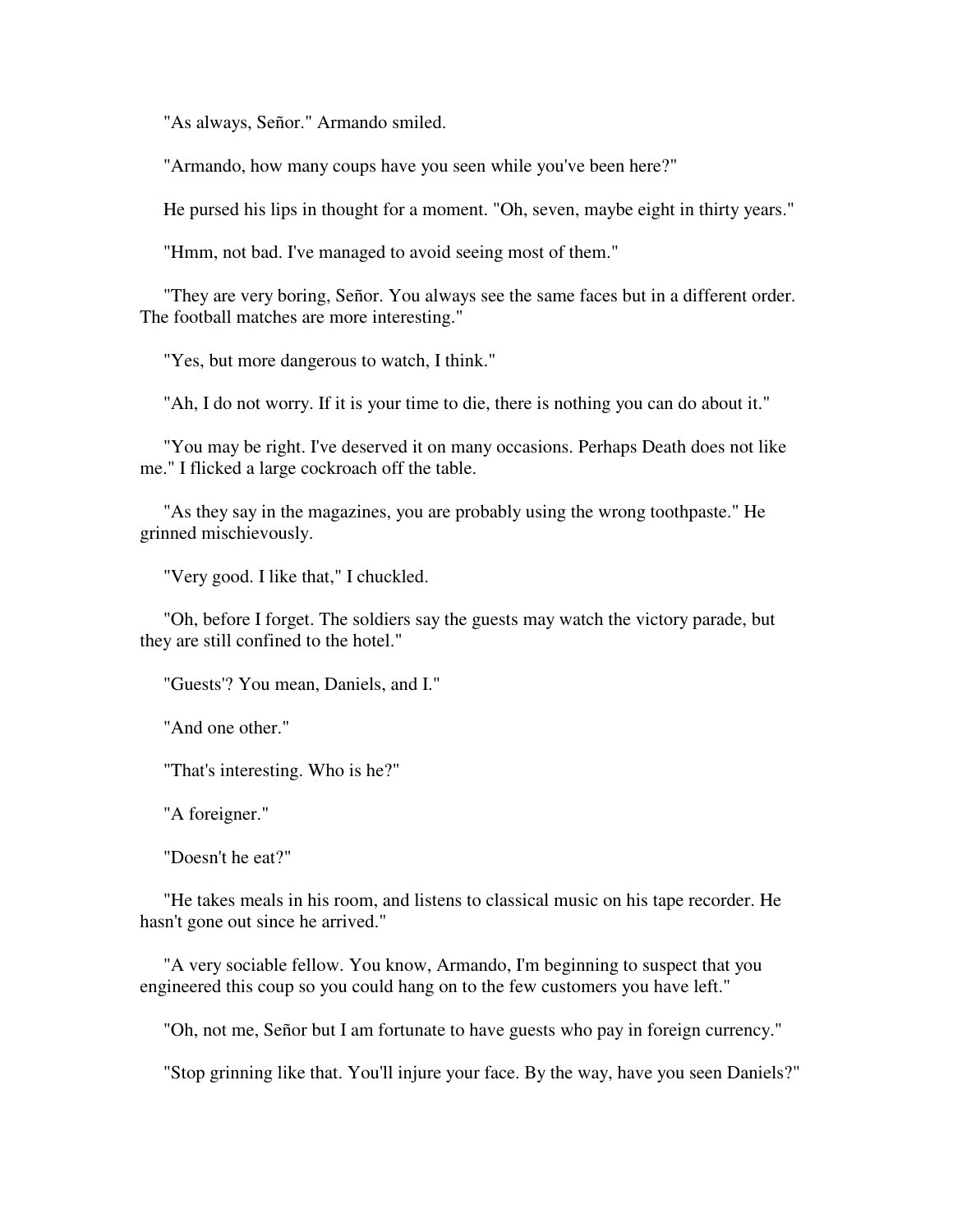"Yes, he came down for supper last night."

"How did he look?"

 "Terrible. He was white and trembled all over, like this." Armando gave me his impression of a spastic with a fit of epilepsy.

"Very expressive, but you're exaggerating, surely."

 "Oh, no, Don Federico. He spilled his soup into his lap as soon as I served it, and went back to his room, steadying himself by holding onto the bannister."

"Where is he now?"

"In his room."

 After breakfast, I paid my respects. The sound of the typewriter ceased as I knocked on Daniels' door.

"Yeah, who is it?"

"It's Fred. Are you busy?"

"Uh, no. Just a minute."

 I heard papers being shuffled and objects being put away. A heavy piece of furniture scraped upon the tiles. A few moments later, the door opened and I saw the perspiring face of the bald American.

 "Yeah, what can I do for you?" Daniels looked as if he'd been washed in a strong bleach and put through a wringer.

 "I hate to bother you, but I was wondering if I could see the parade from your balcony. The second floor is always good for these things."

 "Uh, the parade?" He stood back from the door and motioned for me to come in. The room smelled of someone being sick.

 "Yeah, Armando tells me we can see the victory parade when it comes up the Avenida. You sure you're all right, Daniels?"

"Me? Sure, I'm all right."

"Sometimes the beer goes off in this hot climate. You'll get used to it."

"Not if I can help it."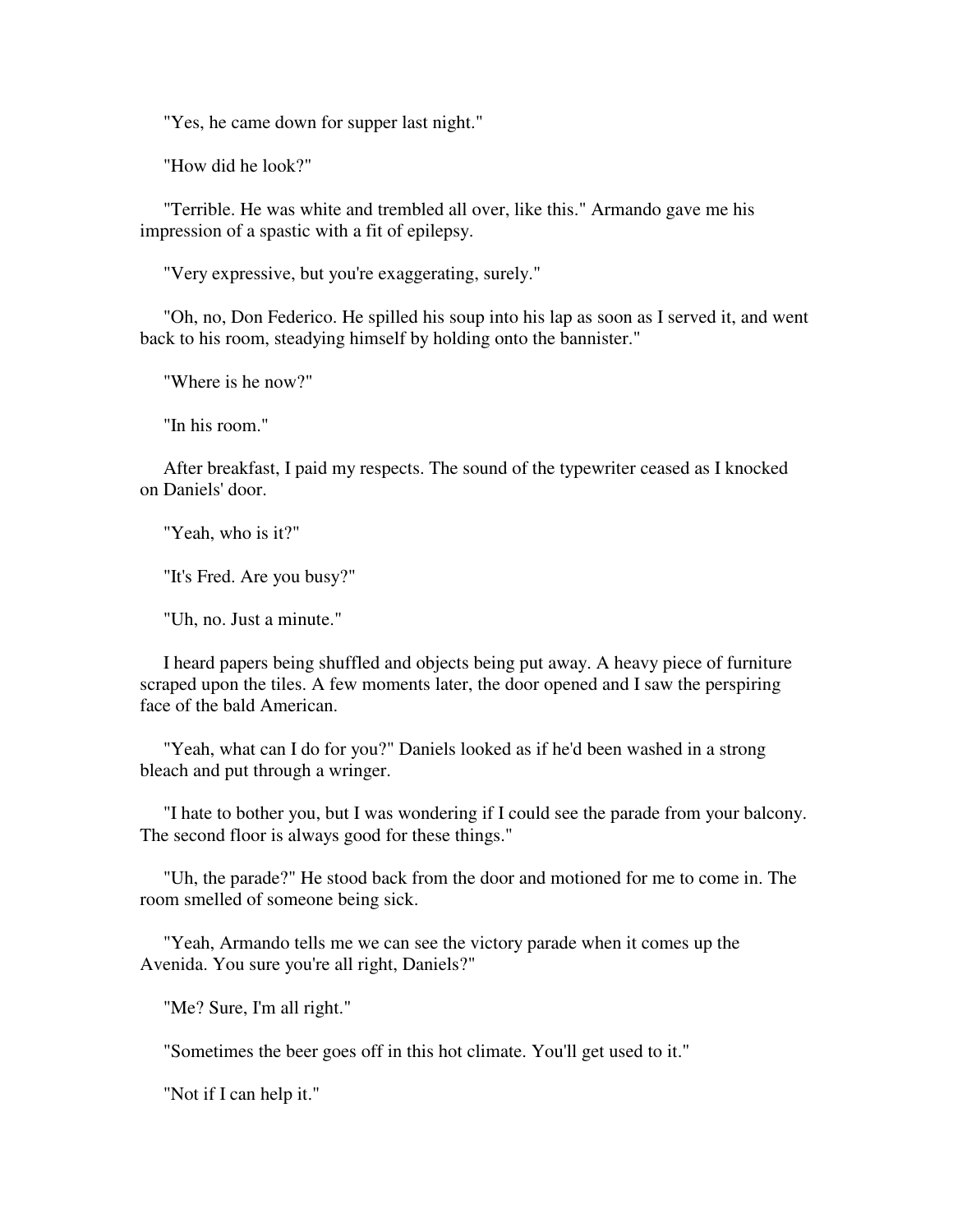"You know what you need?"

"No."

 "A hair of the dog. I'll order up some cold beers and you can drink your medicine while we watch the parade."

 "Well ..." He looked dubious. "I'll think about it, but first I'll just load my little old Nikon, here, and catch some color photos ..."

 "I wouldn't do that, but I would advise the beer. Be back in a second." I went over to the stairwell and shouted to Armando.

 It was a perfect morning for a parade. I've always liked them. I saw Barnum and Bailey come into town when I was a kid, and watched Hitler come into Austria in '38. Some parades were exceptional, others just so-so, but they always make me feel a lot younger. I saw the Japs march into Singapore, and the French march out of Indochina, but I guess I'm giving away my age.

 This was the damnedest parade I've ever seen, I must admit. The crowds had already assembled along the Avenida and they had been waiting over three hours in the hot sun. I was beginning to think that the show was off, when a bugle sounded and a small group of cavalry came around the corner by the Presidential Palace, and started up the Avenida. Baldy lent me his binoculars, and I looked over the horsemen. They were a grubby bunch, but their weapons gleamed with fresh oil. The horses seemed fit and rested, though they had obviously been ridden for quite some time and needed curry-combing. I heard music and raised the binoculars to see three trucks following the beleagueredlooking cavalry. In the trucks rode all the members of the capital's municipal orchestra, who applied themselves vigorously, if not successfully, to some tango version of Mozart, or a Mozart version of a tango. I still haven't decided which.

 After gaping at this musical menagerie, I raised the binoculars and looked past the trucks, seeing nothing but bare cobblestones. Either part of the parade had got lost, or that was all of it. I began to gather that there wasn't anything more, and looked down upon the crowd.

 At first, the rabble were incredulous. They thought there was more to come. So had I. Then they began to laugh. Laughter turned to derision. The mob began to whistle and shout insults. Suddenly, the leader of the cavalry signaled a halt. The orchestra stopped playing. The officer blew his whistle, and the roof tops along the Avenida came to life. There was gray-green everywhere and not a red tile in sight. Rifles gleamed in the sun.

 There were murmurs of fear from the crowd. Some thought of running, but decided against it. For a moment there was an oppressive silence. I could even hear the clip-crop of a restless cavalry horse's hooves. It was a tableau. Then someone began to cheer. This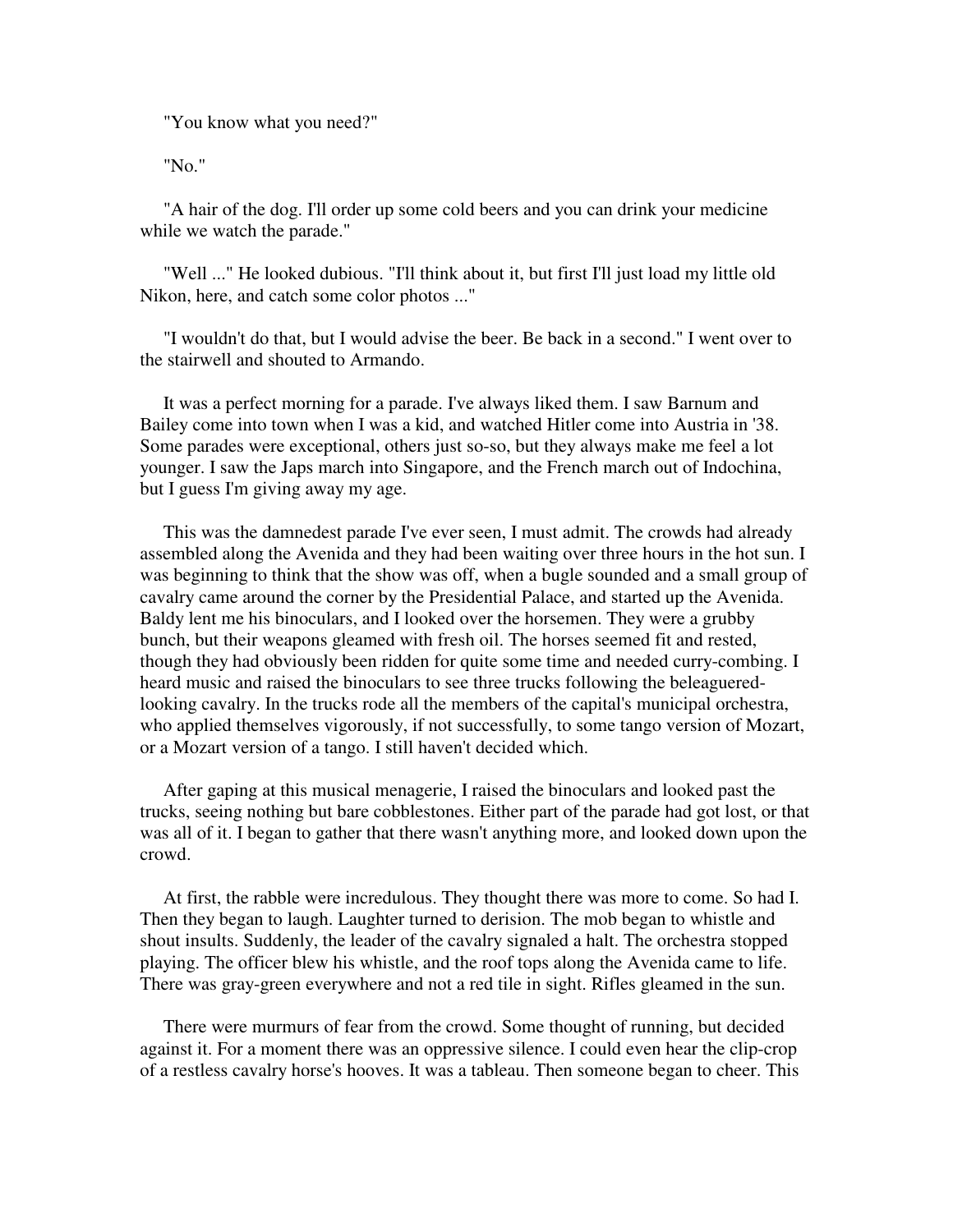was picked up by the rest. Now all was enthusiasm. The orchestra struck up a national tune, and the cavalry took up the trot.

 I handed the binoculars back to Daniels at his insistence and he stayed glued to them until the head of the column turned to pass in front of us.

"Hey, Charles!" I shouted.

 Charles raised his arm and the parade stopped beneath our balcony. "Fred, old man, I'll see you later!"

I waved. "Okay, hope you've been having a good time!"

 Charles laughed as he waved back and caused his stallion to turn about on its hind legs.

"You know that guy?" Daniels crouched like a pointer, beside me.

"He's an acquaintance, you might say."

"Yeah? Well, he's the guy we want."

"I'm sure you'll get a chance to meet him."

 We'd finished the beer and ordered another round by shouting down the stairwell. Soon there was a knock on the door.

"Come in, Maria." I watched the door handle turn.

 In came Charles with three bottles of beer on a tray. His uniform was caked with salt from perspiration and looked as if he had slept in it. I'd no doubt that he had.

 "Compliments of the management," he said, placing the tray on the coffee table. He took a copy of La Gazeta from the tray and handed it to me. "Next week's newspaper."

"You're Charlie, ain't cha?" Daniels stood up.

"Yes, but my friends call me 'Captain Hendricks.'"

 I'd forgotten that he was so tall, but when he stood up from the coffee table, I saw that he was an imposing officer. He patted the holster from which protruded the butt of an automatic pistol and the bald American stammered an apology.

"Ain't you an American?"

"Drop the hick talk, Daniels, and get dressed. We're keeping the transport waiting."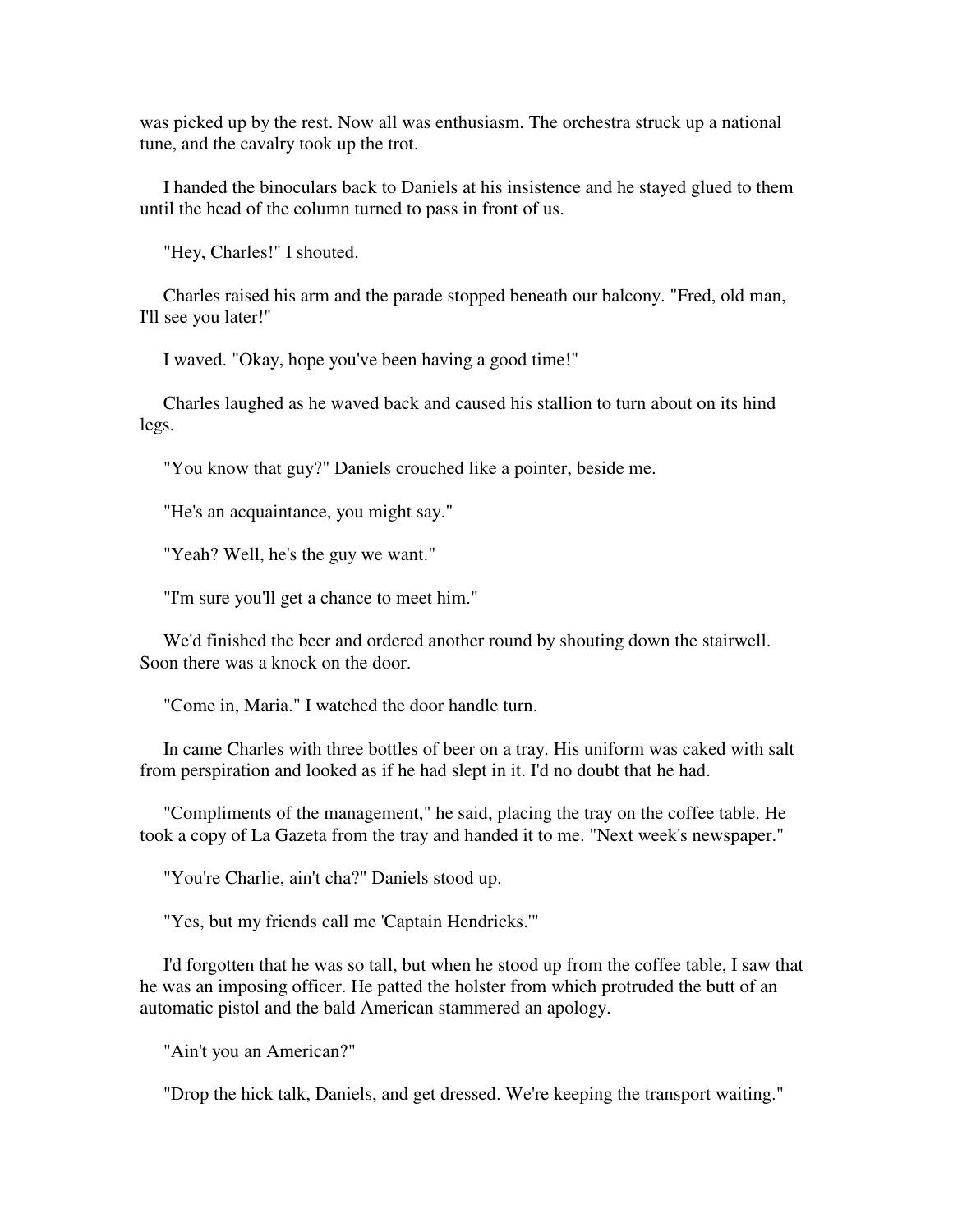Daniels looked at me, then at Charles, and made a quick inventory of his luggage.

 "Oh, your belongings will be safe," said Charles. "They're coming with us. Would you mind bringing the beer, Fred?"

"Not at all. It's going to be a long trip."

We got ourselves and our luggage into the jeep which awaited us, and drove through the deserted streets, skirting shell craters and occasional falls of rubble. Fortunately, we were between showers and so avoided a thorough soaking, arriving at Buena Vista Station in good time.

 How many times I'd been at that station, and put through some sort of Byzantine formality. This occasion stood out in my mind as the great exception, which almost made up for all the other difficult arrivals and departures I'd experienced. Soldiers carried our luggage to a special train which consisted of a sleek passenger locomotive and one first class coach.

 The officer in charge of the train showed us into a plush compartment that would have accommodated six of us quite comfortably. As we were only three, it was even better. The officer wasn't interested in tickets, but insisted that we keep the shades drawn until we reached the outskirts of the city. Charles, Daniels and I made ourselves comfortable, sipping our beer and listening to the panting of the engine.

"What are we waiting for?" Daniels looked as if he felt trapped. He was.

"Clearance for takeoff," said Charles.

 I heard a jeep pull up with a screech of brakes, and then heard heavy footsteps in the corridor. More luggage, probably. The footsteps entered the adjoining compartment. I recognized the officer's voice and made out the words 'Hotel Internacional' and 'Devil's Island' in another voice that seemed to have a Slavic accent. Both voices laughed, and the compartment door clicked shut. I heard the folding table being put down and something laid upon it, possibly an overnight case. It turned out to be a tape recorder. Soon we were treated to a muffled version of a violin concerto. I sat back in my seat, and began to put a few things together.

"Gawd!" moaned Daniels. "Am I gonna hear that junk the whole trip?"

 "Shut up, Daniels. That's Bela Bartok." Charles leaned forward and cupped both hands behind his ears. If a wheeltapper had been able to look into our compartment, he would have thought we were playing some sort of charade.

 Thunder boomed outside, and the locomotive whistled. The train started with a jerk, and soon we were speeding off into a rainy afternoon. A short time later, the officer came in to inform us that we could now raise the shades and open the windows. We did so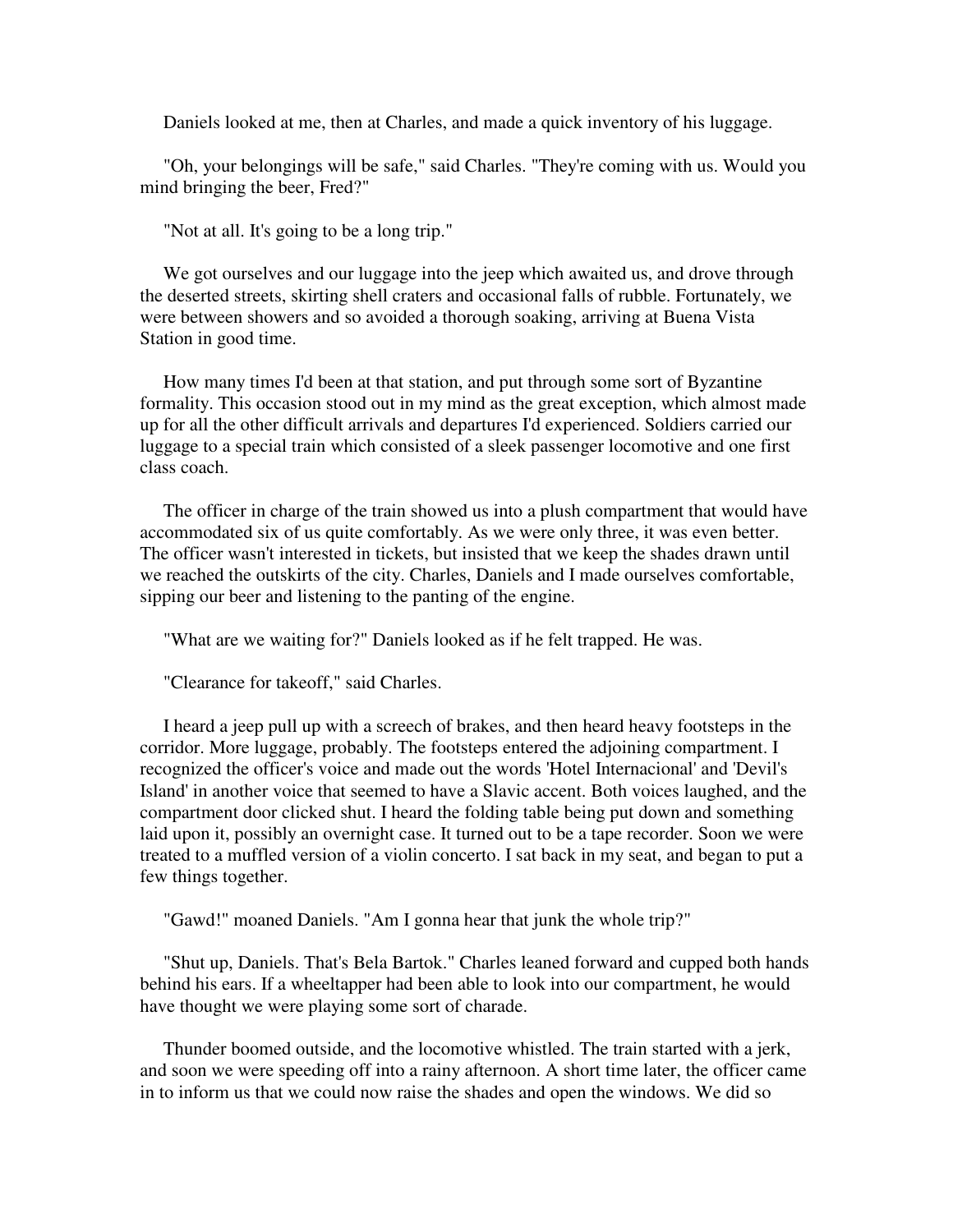immediately, eager to have some fresh air. Outside, the frogs chirped, and the glistening foliage swept by at tremendous speed. Inside, we felt the coolness and smelled the verdant freshness of the rain.

 We hurtled on through the night, our coach rocking like a wave-tossed dinghy. None of us said much, though Daniels seemed in need of conversation. Realizing that Charles was in no mood for prattle and that I was either unwilling or unable to satisfy his curiosity, he sank into a morose silence. I stretched out and fell asleep, listening to Mozart.

We were having breakfast in our compartment next morning when I heard the engine beginning to labor. Looking out the window, I saw that we had begun to climb above the savanna and were on the first leg of a switchback. It was almost lunchtime when I heard the whistle for a station, and felt the train slow down as it switched onto a siding. The place was familiar. First came the palm trees and the water tank, then the red tile roof of Las Aguas Station.

 The place was surrounded by soldiers of the new regime, smart-looking in their Afrika Korps caps. They were standing in that casual but alert manner of troops who have been told to hurry up and wait. They were waiting for us.

We were hustled aboard a jeep and barely had time to sort ourselves out before an officer blew his whistle. Motorcycles revved and took up positions ahead of us, and our jeep lurched into gear, followed by a second jeep in which rode the civilian who had accompanied us on the train. I saw that he held a tape recorder in his lap.

 Hours passed as we bounced over the rough dirt road which was seamed by the running waters of the many springs in the area. It was virtually the same road we had cleared for the Frenchman's artillery, but someone had run a bulldozer over it, so there was less danger of our slipping into the arroyos.

 I saw a clump of bamboo near the spot where Juan and the sniper had been killed, and supposed that I would have found their bones nearby. Again, I saw the dying Juan reaching out to me, not wishing to be left behind, but I took a deep breath and forced my attention to other things.

 The sunset was magnificent, as always in this part of the world, the last defiant burst of radiance that turns the clouds to flame, followed by the apologetic leave-taking in cool pink.

 Just after dark, we entered a citrus grove whose blossoms perfumed the air. Our headlights disclosed the flittings and scurryings of the many night creatures, whose eyes gleamed back at us in the sudden glare. A startled owl gave a powerful shriek, and I felt Daniels shiver in the seat next to me.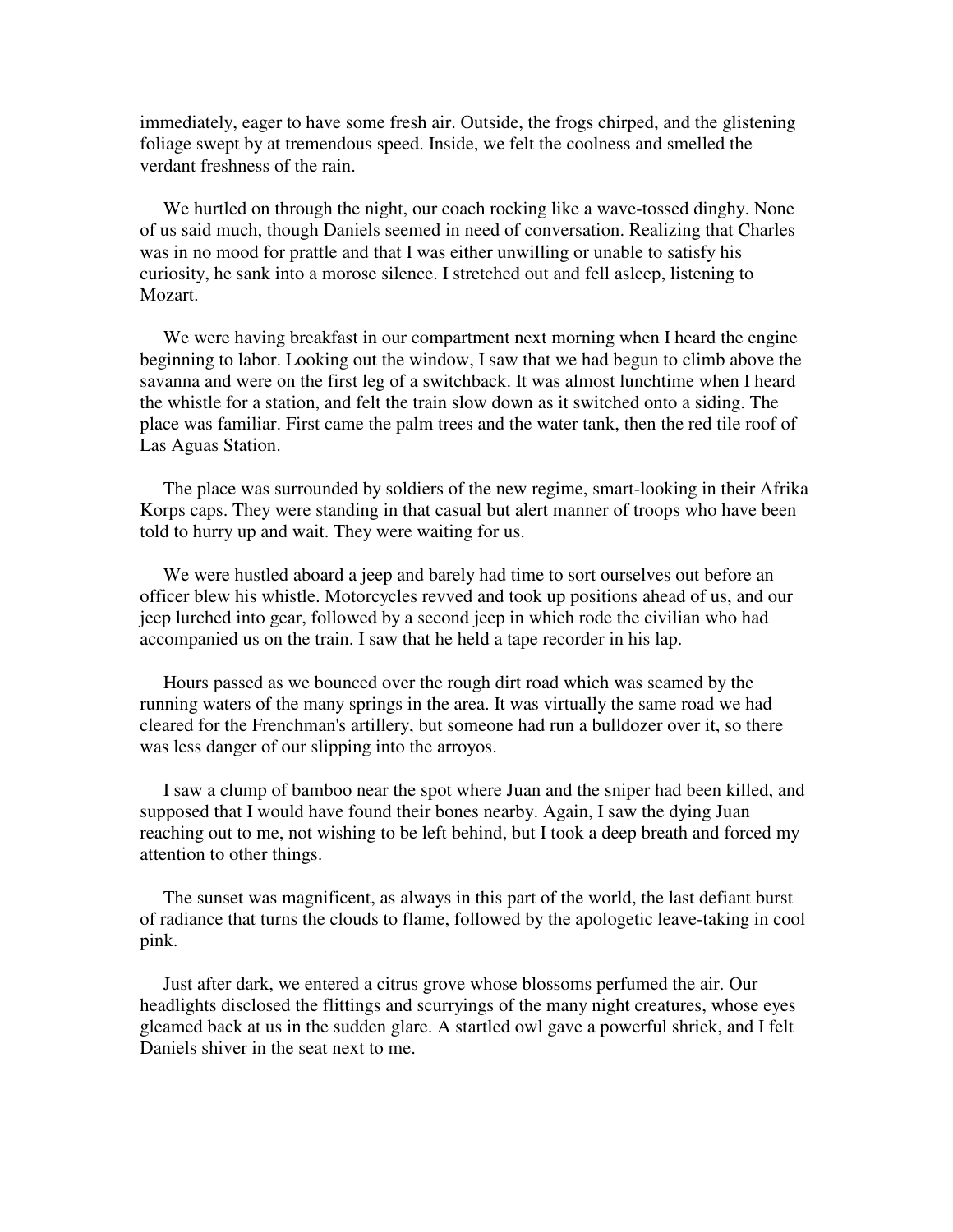"Vampires, Daniels. That's why you haven't seen any livestock in the area. Don't worry, they only attack humans when they're rabid."

"Look, old man, just don't bug me."

Charles leaned forward. "Save your breath, Daniels, you'll need it."

 The dirt road wound up a hill and brought us to the white walls of a fortified hacienda. We were waved in by sentries at the main gate and parked in the spacious patio. The white tower loomed before us, its loopholes brightly lit, like the eyes of a jack-o-lantern The crickets and the splash of the fountain were just discernible amid the throbbing whine of a diesel generator and the strident tones of Morse transmissions which echoed among the arcades. Clerical types in uniform strode purposefully over the Moorish tiles of the courtyard, going back and forth between the great rooms which now served as offices.

 "You will please accompany me to the general," said a slightly built man who wore thick glasses and carried a sheaf of papers.

 Leaving our armed escort in the patio, Charles, Daniels and I followed him into the tower and through the maze of passageways leading into the chartroom. Seated at the table was a very old gentleman, flanked by two sentries with submachine-guns. He was poring over an old map whose place names were designated only by cryptic number and letter combinations.

 Seeing me, he rose and took my hand in his still-firm grip. The saber scars were livid on his pale face and reminded me of our first meeting at the Buena Vista Station. He still wore a monocle which he polished from time to time with a handkerchief that he kept inside the left sleeve of his tunic.

"You have worked quickly, Frederick." He cast a critical glance at Daniels.

 "I always deliver the goods, as you know, General." I noticed that Daniels was perspiring, even though the chart room was cool.

"Captain Hendricks, is this the prisoner called Daniels?"

"Yes, Sir." Charles came to attention.

 General von Mannerheim let his monocle drop, to hang suspended by the black cord that was tied to a button of his tunic. The eyeglass seemed to fascinate Daniels.

 He tore his eyes away from it. "Now, let's just cut this 'prisoner' jazz. I'm a representative of the U.S. Government."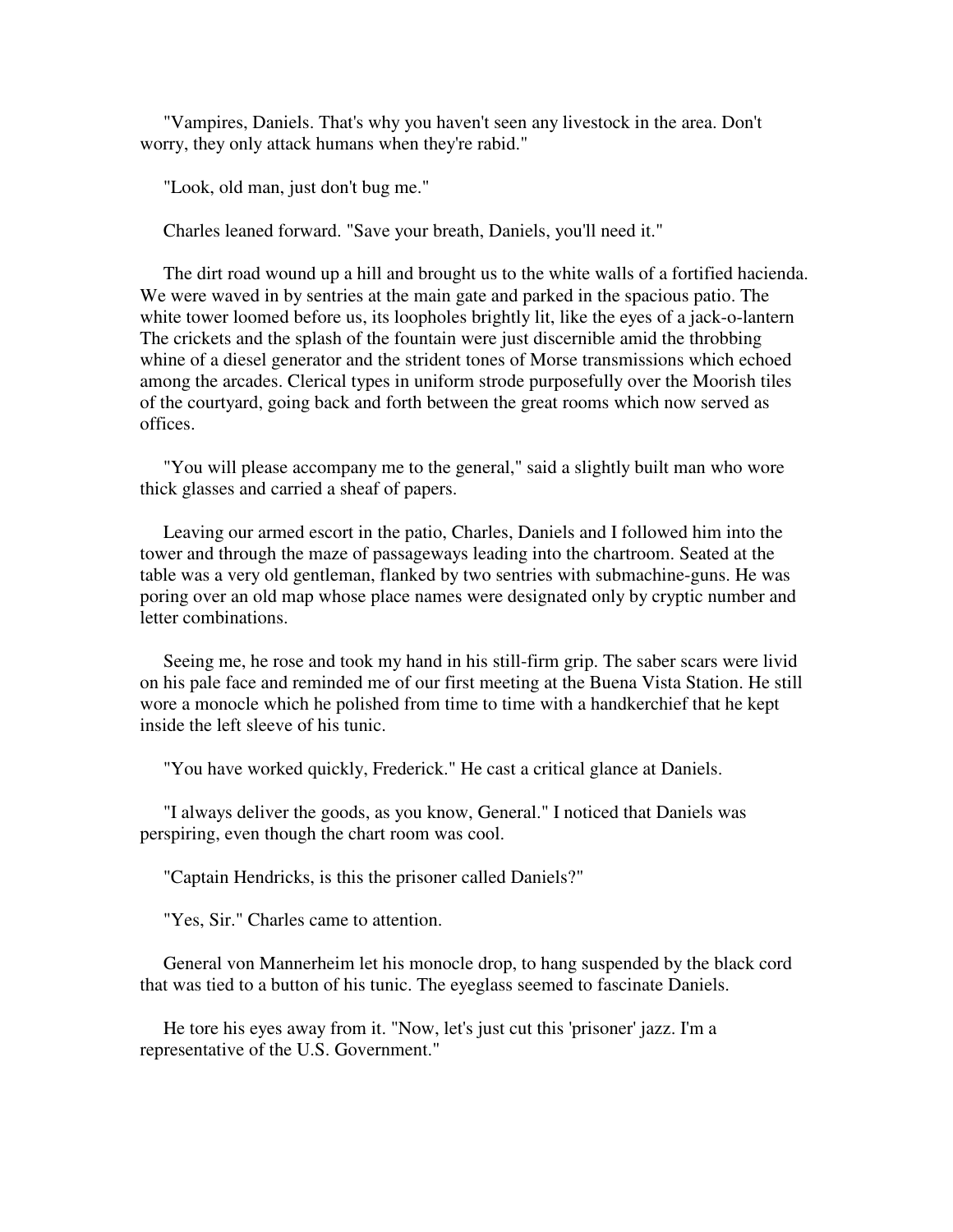"Yes, we are aware of that." The general regarded him with an expression of pity and disgust.

 Daniels looked surprised. "Listen, the Central Intelligence Agency takes grave exception to this business. We're willing to drop the whole matter if you return the gold and back out of this comic opera scheme. We'll even let off Charles, here, although the F.B.I. would like to get hold of him, and that goes for you too, Frederick, or whatever your name is." He pointed a trembling finger in my direction. For a plump person, he had a very nervous disposition. "And you can stop looking so innocent, you son-of-a-bitch! You worked for the Nazis in the Second World War, and you're still working for them."

 "A man stands by his friends and his principles." I looked him in the eye. "That's more than you can say for yourself."

 "Enough!" said the general. "I find such emotional outbursts most unbecoming, Mr. Daniels. A man in your profession should exercise some restraint."

 Anger brought color to the general's cheeks, but he maintained his outward composure. "Pay attention, Mr. Daniels, and take a seat. I fear I must give you a lecture."

"Sit down, you bastard!" Charles kicked a chair in his direction.

 "Mr. Daniels, you are in no position to bargain. You are bluffing. Your organization and the government it pretends to represent are now powerless, precisely because you have sacrificed everything in pursuit of power. You replaced loyalty with professionalism, as you were unworthy of loyalty, and now your organization is strictly professional. It has no people to whom it owes loyalty, no country, no set of principles, and no longer any objective. Your pursuit of power has been so unprincipled, so diffuse, that you have destroyed the very basis of the power you sought. Now what remains? The squalid ruins of the country which raised you, a far-flung network of mercenary agents and a group of Jewish Mandarins in your Langley headquarters who think their computers can reverse this disaster.

 Your 'tough-minded' liberals have programmed death and destruction from their airconditioned offices, yet none of them have the courage to soil their hands with the blood of another human being. You eat steak and condemn butchers. I find you utterly despicable. And now, I think it would be well for you to resign before you are checkmated." The general turned his head. "Colonel Petrov!"

 In came our civilian fellow-traveller from the adjoining room. "Yes, General von Mannerheim. Good evening to you. I am happy to see you looking so well. Campaigning makes you look much younger."

 "You flatter an old man, Colonel. Please take a seat. You already know Mr. Daniels, I believe."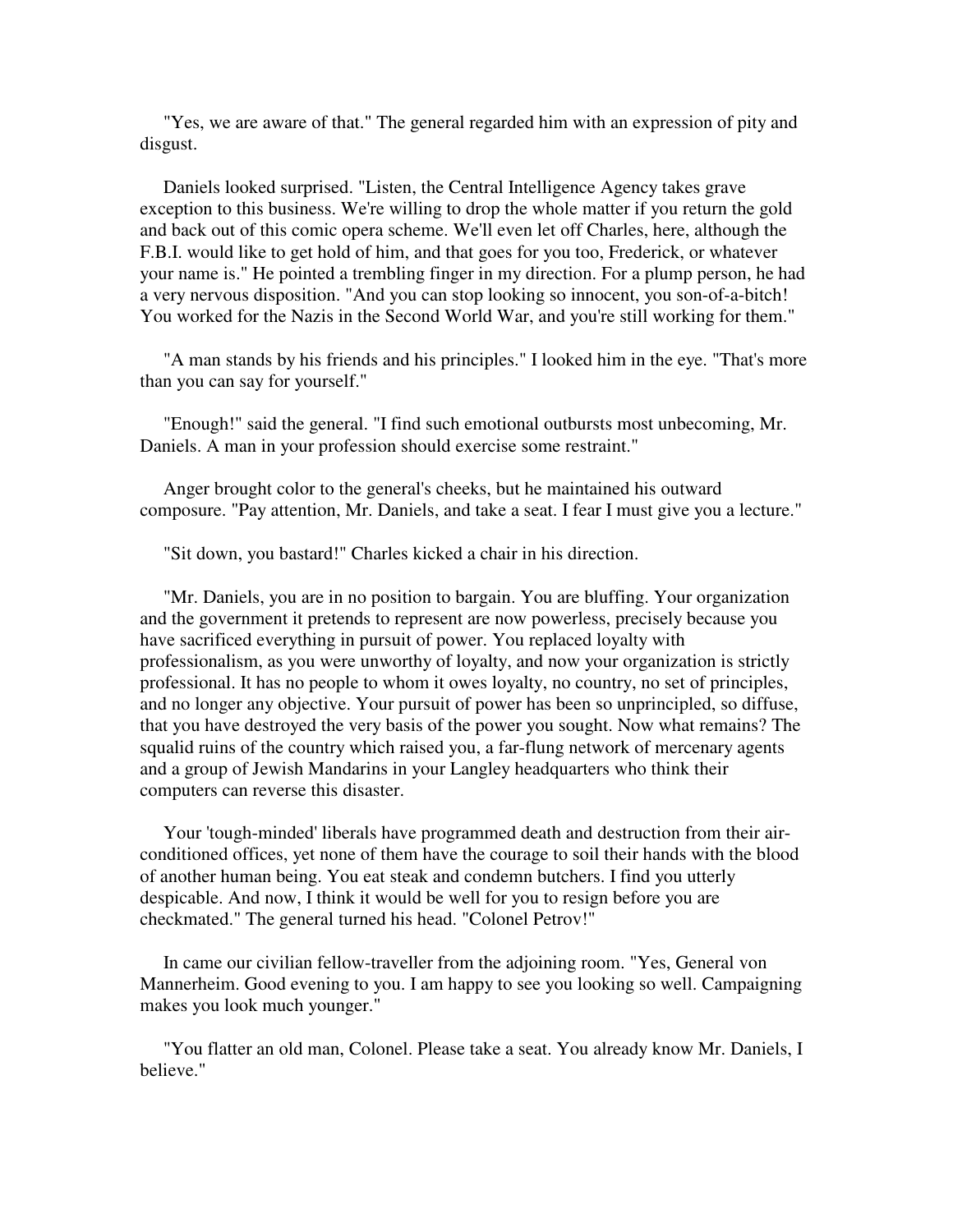"Yes, we have his dossier." Petrov smiled.

"Well, here is Captain Hendricks and an old comrade of mine, Frederick."

"How do you do," I said.

 Alongside the miserable Daniels the Colonel looked dapper and fresh, even though his suit was slightly wrinkled from the long trip. He sat down heavily in a creaking wooden chair, offered us some of his top-grade Cuban cigars, and lit one for himself.

 The cigar's rich aroma combined with the scent of the orange blossoms on the night air, and I inhaled deeply, enjoying every breath. The rain clouds had lifted, and the air was cool. Peacocks called in the garden below, and drowsy vultures croaked upon the tile roof of the arcade. Through the loophole I saw a full moon and the headlights of another motor column coming up the road. The Night of the Long Knives had begun with disarming pleasantness.

 Colonel Petrov leaned forward in his chair. "So, your coup has been successful. My congratulations. Now I believe we can do business."

 "For your information, Mr. Daniels, I shall elaborate. The general indicated a map of the world in the corner. "Until now the world has been divided among four great powers. The surprising collapse of the United States has put the world situation into a state of flux. The other three powers, China, Japan and the Soviet Union are vying with one another to fill the power vacuum, that is, to set up their own spheres of influence in what was once the American Empire."

 "But we have nuclear capabilities." Daniels mopped his brow with a soiled handkerchief.

 "And you dare not use them. The United States is now a hollow shell, a nest of anarchists surrounded by a palisade of missiles. There is nothing to be gained by using your nuclear capabilities, as you describe them. Will a missile on Moscow stop the riots in New York City? I fear not, nor will it stop the mutinies in your armed forces.

 To continue: We Europeans have contrived to pick up some of the pieces in order to build our own empire. We shall become the fourth world power, with certain assistance from the Soviets, who fear Chinese penetration of this hemisphere. Is this not so, Colonel?"

 "I think your assessment is basically correct, Herr General. The Vanguard of the Working Class has always sought to free oppressed peoples of the world from the yoke of yellow imperialism." Colonel Petrov's smile broadened, and he began to laugh.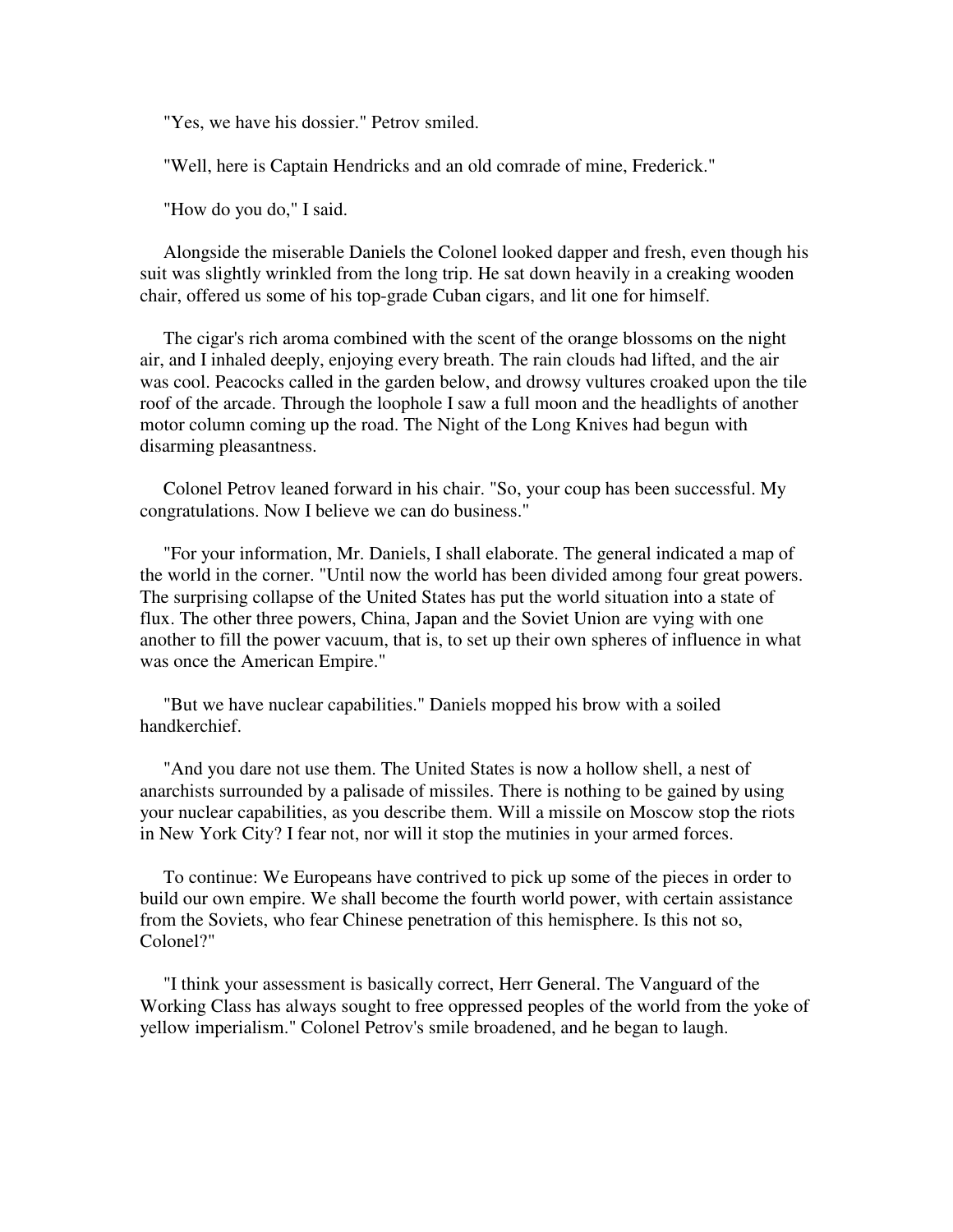We all laughed heartily, amused at this monstrous contortion of communist casuistry, except for Daniels, whose eyes were riveted on the colonel in horror, like a man caught in a nightmare from which there was no waking.

 The general observed his reaction and smiled, shaking his head incredulously. "I believe you have led a very sheltered life, Mr. Daniels. Come now, the weight of the world is no longer on your shoulders. Colonel, please accompany him into the garden. The fresh air will do him good, and I imagine you will find much to discuss with one another."

 The telephone on the map table began to jangle insistently. The scene was suddenly familiar. All I lacked were my pencil and notebooks.

The general picked up the receiver. "Yes? Very well, send him in."

A few moments later, in came the President of the Republic.

"What is the meaning of ...?"

 "Shut up and sit down, Your Excellency." Charles escorted President Miranda as a bouncer would a drunk in a bar.

 The general remained seated, his forehead cradled in the palm of his hand. It was obvious that he was controlling himself with great effort. "You wretch!" he exploded.

I could see that tears were gleaming in his eyes.

 "You, the son of the great General Miranda! How dare you defile his memory! He fought for this country. It took him decades to undo the damage done by his predecessors, and you betrayed him in your first year of office."

 The president, a man in his late forties, gazed at the general in terror. His lower lip began to tremble, and his hands were frozen to the arms of the chair.

 The general rose from his chair and turned his back to us. It was as if he could no longer stand so distasteful a sight as the craven figure before him.

"But General," stammered Miranda "I have tried to serve ..."

 "... The predatory interests of outsiders," concluded the general. "You are shameless. Even now you are not without your self-serving guile."

 The president choked off something he was going to say and silence enveloped the room. I could hear a telegraph key clicking in the corridor outside, so faintly that it seemed to be at the other end of the world. From the patio came sounds of motorcycles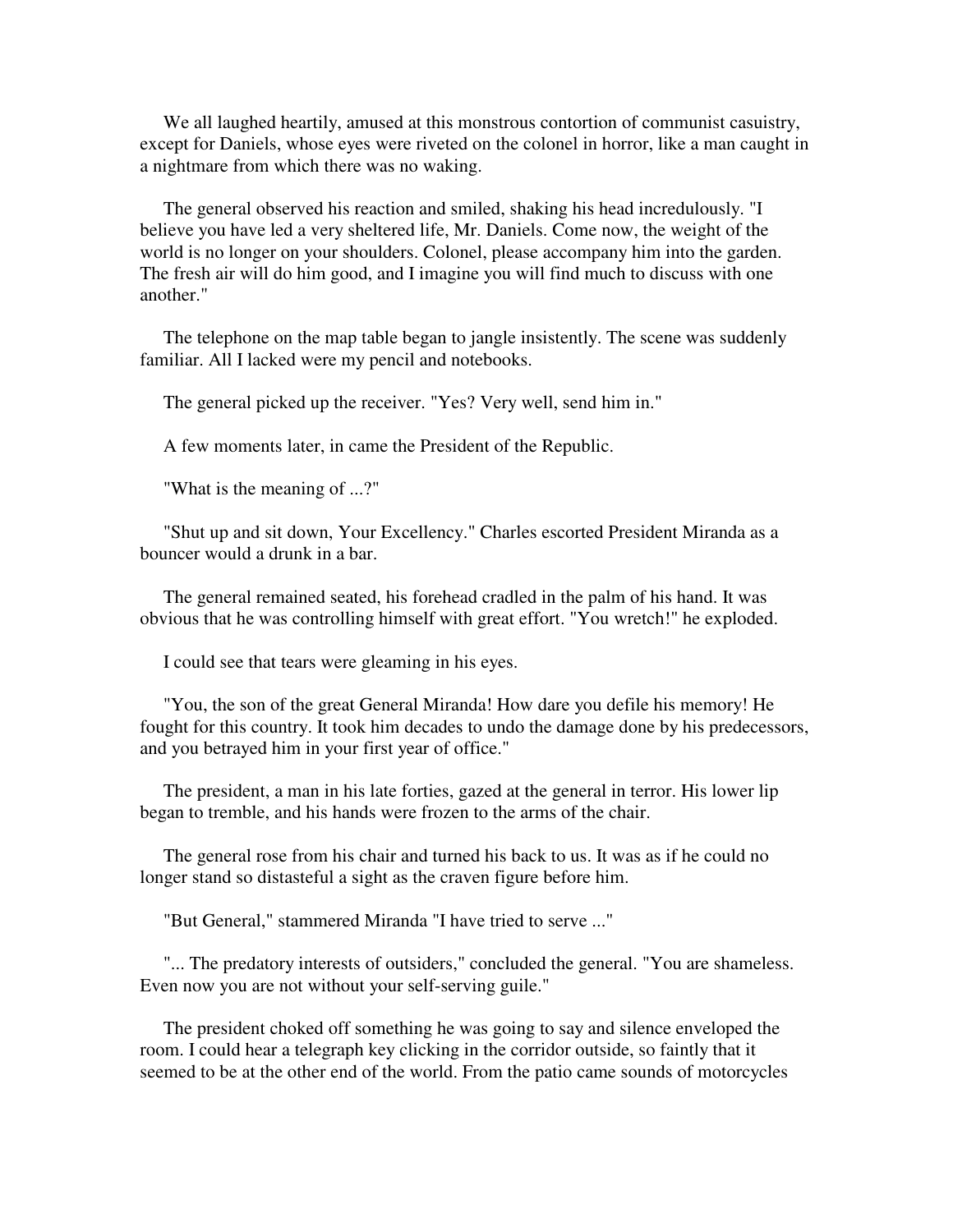revving and trucks being started. A police dog barked and harsh voices shouted commands.

 The general turned to face us. His cold blue eyes fixed President Miranda like twin skewers.

 "You will serve." His voice was husky with phlegm. "You shall remain president of the republic, at your own expense, once you have divulged the numbers of your Swiss bank accounts and liquidated your family's foreign holdings. Until then, you and your family will be held prisoners in the most uncomfortable quarters of this fortress. If you value your possessions more than your life and the lives of your family, including your mistresses and their families, so be it, but I can guarantee that you will beg for death unless you return what you have stolen.

 If you are co-operative, you will be allowed to continue your presidency, a prisoner for life in your palace. You will make speeches, which will be prepared for you, and in all of your public appearances you will be accompanied by an honor guard of your own executioners, should you show reluctance at performing your duties. Do you understand me?"

The president had slumped in his chair and just managed to nod in assent.

 "Captain, take the prisoner away. I've nothing more to say to him, except that he was like a son to me."

Charles led the president out of the room, their footsteps echoing down the corridor.

"Are you all right, General?" I saw him prop his head upon his arm.

"Yes, thank you. It has been a trying day, and it is not yet over."

"You should rest."

 "I shall. Have no fear." He brightened. "That young man, Charles. What a remarkable discovery, Frederick, almost as remarkable as you."

 "He has the necessary qualifications: determination, a taste for action and mastery of political theory. Hard combination to find. I believe your successor was well-chosen."

 "Yes, and not too soon. Our time is running out, my friend. Our knowledge has served us well and will serve others, but we are almost used up. If only my son had not been killed in the war. Ach, a waste of time to think about such things."

 "Sadness is a luxury these days. I'm afraid we're running gravely short of able men like Charles."